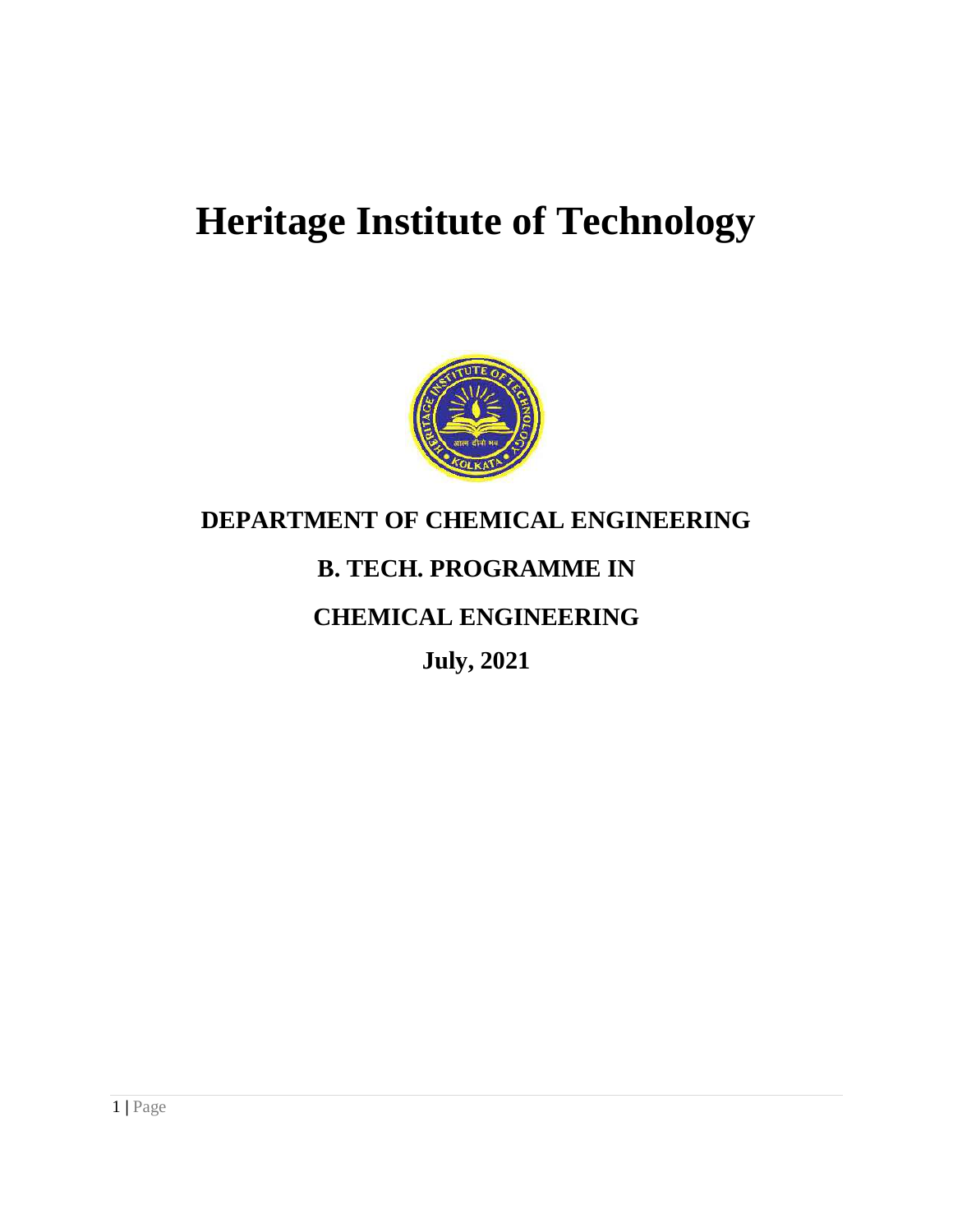# **CURRICULUM**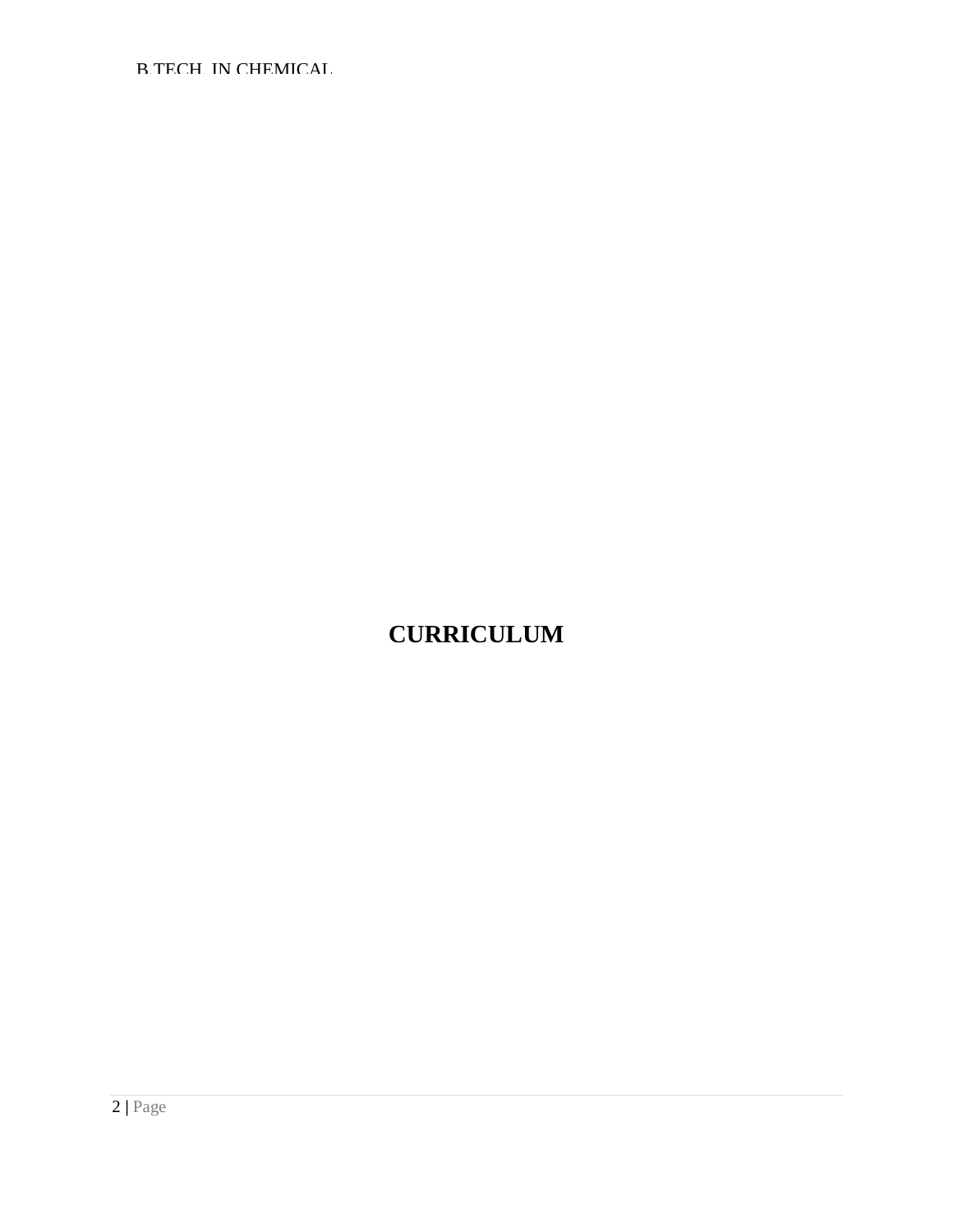# **1 st Year 1st Semester (Semester 1)**

| <b>THEORY</b>   |                        |                                               |   |                |   |             |               |
|-----------------|------------------------|-----------------------------------------------|---|----------------|---|-------------|---------------|
| Sl. No          | Code                   | Course Title                                  |   | T              |   | $\mathbf H$ | <b>Credit</b> |
| 01              | <b>PHYS 1001</b>       | Physics I                                     |   |                |   |             |               |
| $\overline{02}$ | <b>MATH 1101</b>       | Mathematics - I                               |   |                |   |             |               |
| 03              | <b>CSEN 1001</b>       | Programming for Problem Solving               | 3 |                |   | 3           |               |
|                 | <b>Total Theory</b>    |                                               |   |                |   |             | 11            |
|                 | <b>LABORATORY</b>      |                                               |   |                |   |             |               |
| Sl. No          | Code                   | Course Title                                  |   | T              | P | $\bf H$     | <b>Credit</b> |
| $\overline{01}$ | <b>PHYS 1051</b>       | Physics I Laboratory                          |   |                |   | 3           | 1.5           |
| $\overline{02}$ | <b>MECH 1051</b>       | <b>Workshop/Manufacturing Practices</b>       |   |                |   | 5           |               |
| 03              | <b>CSEN 1051</b>       | Programming for Problem Solving<br>Laboratory | 0 | 0              | 4 | 4           |               |
|                 | <b>Total Practical</b> |                                               |   |                |   |             | 6.5           |
|                 | <b>Semester Total</b>  |                                               |   |                |   |             | 17.5          |
| <b>HONOURS</b>  |                        |                                               |   |                |   |             |               |
| 01              | <b>ECEN 1011</b>       | <b>Basic Electronics</b>                      | 3 | $\bf{0}$       |   | 3           | R             |
| 02              | <b>ECEN 1061</b>       | <b>Basic Electronics Engineering</b>          | 0 | $\overline{0}$ |   | າ           |               |
|                 |                        | Laboratory                                    |   |                |   |             |               |
|                 | <b>Honours Total</b>   |                                               |   |                |   |             |               |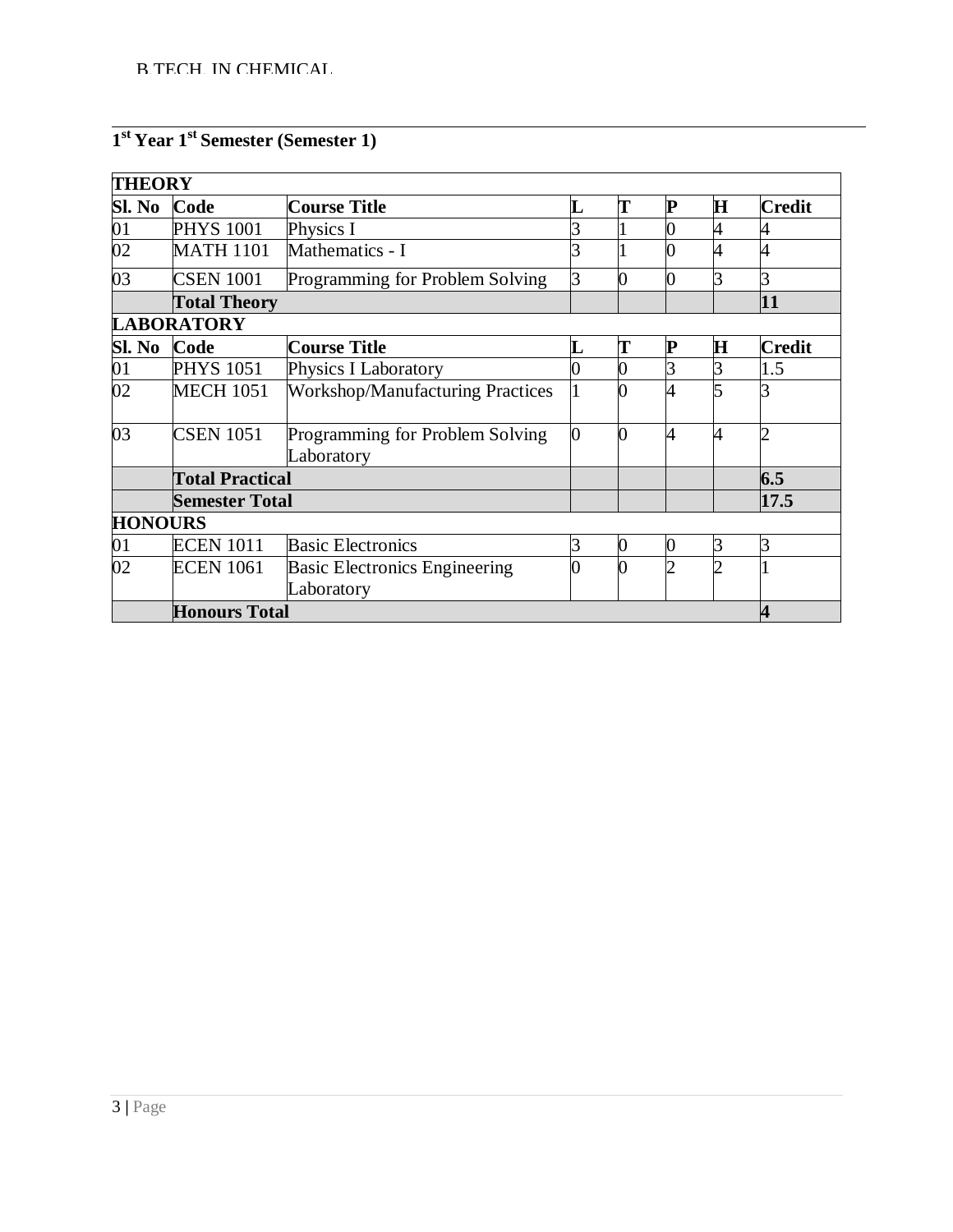#### **1 st Year 2nd Semester (Semester 2)**

| <b>THEORY</b>   |                               |                                                   |   |   |                |   |               |
|-----------------|-------------------------------|---------------------------------------------------|---|---|----------------|---|---------------|
| Sl. No Code     |                               | <b>Course Title</b>                               |   |   | P              | Н | <b>Credit</b> |
| $\overline{01}$ | <b>MATH 1201</b>              | Mathematics-II                                    |   |   |                |   |               |
| $\overline{02}$ | <b>CHEM 1001</b>              | Chemistry - I                                     |   |   |                |   | 4             |
| 03              | <b>ELEC 1001</b>              | <b>Basic Electrical Engineering</b>               |   |   |                |   | 4             |
| 04              | <b>HMTS 1202</b>              | <b>Business English</b>                           |   |   | 0              |   |               |
|                 | <b>Total Theory</b>           |                                                   |   |   |                |   | 14            |
|                 | <b>LABORATORY / SESSIONAL</b> |                                                   |   |   |                |   |               |
| Sl. No          | Code                          | <b>Course Title</b>                               |   |   | P              | Н | <b>Credit</b> |
| 01              | <b>CHEM 1051</b>              | <b>Chemistry Laboratory</b>                       |   |   |                |   | 1.5           |
| $\overline{02}$ | <b>HMTS 1252</b>              | Language Laboratory                               |   |   |                |   |               |
| $\overline{03}$ | <b>MECH 1052</b>              | Engineering Drawing & Design                      |   |   |                |   | 3             |
| 04              | <b>ELEC 1051</b>              | <b>Basic Electrical Engineering</b><br>Laboratory |   |   |                |   |               |
|                 | <b>Total Practical</b>        |                                                   |   |   |                |   | 6.5           |
|                 | <b>Semester Total</b>         |                                                   |   |   |                |   | 20.5          |
| <b>HONOURS</b>  |                               |                                                   |   |   |                |   |               |
| 01              | <b>HMTS1011</b>               | Communication for Professionals 3                 |   |   | $\overline{0}$ | R | 3             |
| 02              | <b>HMTS1061</b>               | <b>Professional Communication</b><br>Laboratory   | 0 | 0 | 2              | ႒ |               |
|                 | <b>Honours Total</b>          |                                                   |   |   |                |   | 4             |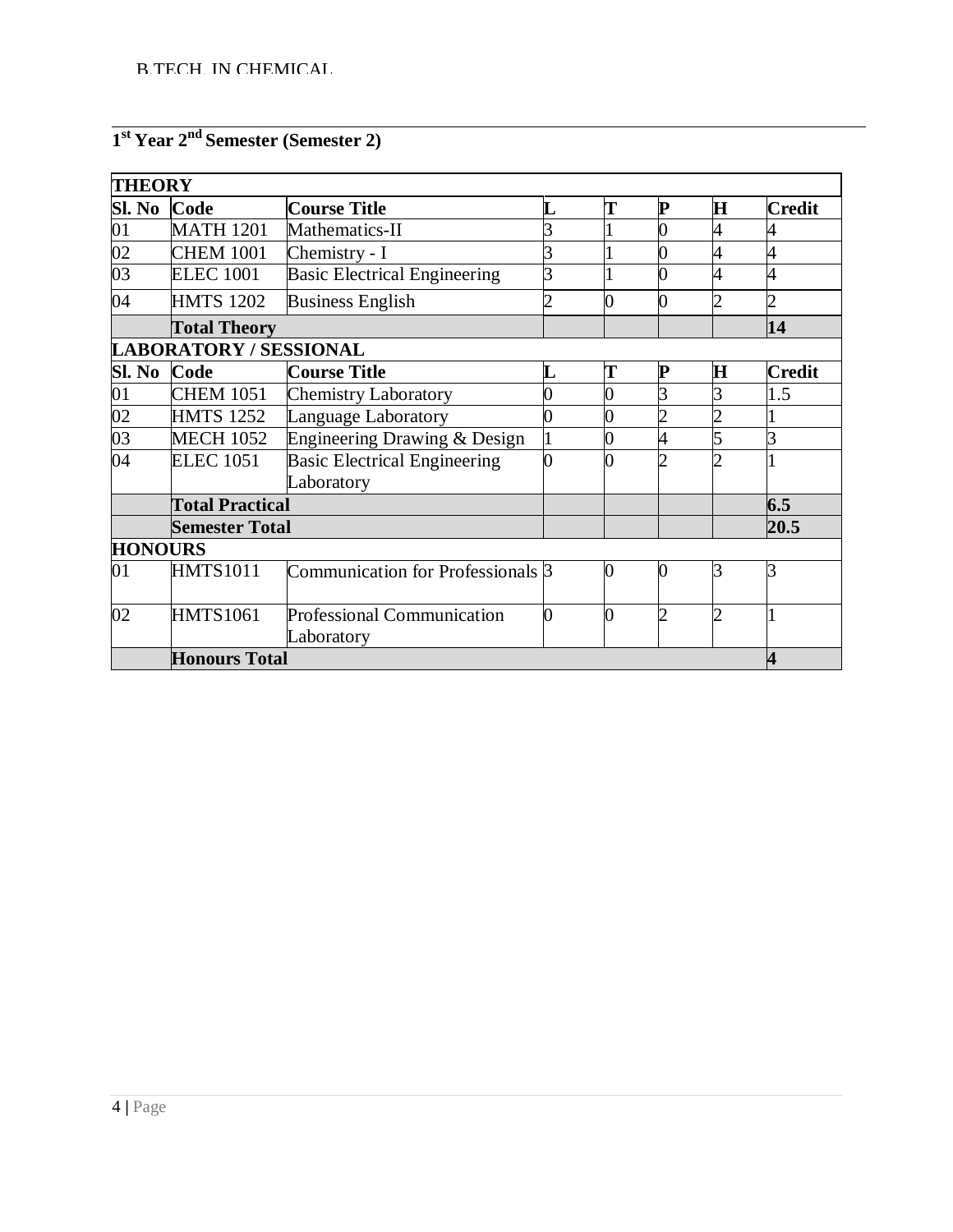# **2 nd Year 1st Semester (Semester 3)**

| <b>THEORY</b>   |                               |                                                    |                         |   |              |                |                         |
|-----------------|-------------------------------|----------------------------------------------------|-------------------------|---|--------------|----------------|-------------------------|
| Sl. No          | Code                          | <b>Course Title</b>                                | $\overline{\mathbf{L}}$ | T | ${\bf P}$    | $\mathbf H$    | <b>Credit</b>           |
| 01              | <b>CHEN 2101</b>              | Particle & Fluid Particle<br>Processing            |                         |   | 0            | 3              |                         |
| 02              | <b>CHEN 2102</b>              | Chemical Engineering Fluid<br>Mechanics            | 3                       | ∩ | 0            | 3              | 3                       |
| 03              | <b>CHEN 2103</b>              | Basics of Material & Energy<br>Balance             | 3                       |   | 0            | 3              | R                       |
| 04              | <b>MECH 2106</b>              | Mechanics for Engineers                            | 3                       | ∩ | 0            | 3              | R                       |
| 05              | <b>CHEN 2104</b>              | Introduction to Thermodynamics                     | 3                       | O | 0            | 3              | 3                       |
| $\overline{06}$ | <b>BIOT 2105</b>              | <b>Biology</b>                                     |                         |   | 0            | $\overline{c}$ |                         |
|                 | <b>Total Theory</b>           |                                                    |                         |   |              |                | 17                      |
|                 | <b>LABORATORY / SESSIONAL</b> |                                                    |                         |   |              |                |                         |
| Sl. No          | Code                          | <b>Course Title</b>                                | L                       | T | P            | $\mathbf H$    | <b>Credit</b>           |
| 01              | <b>CHEN 2151</b>              | Fluid Mechanics (ChE) Laboratory 0                 |                         |   | 3            | R              | 1.5                     |
| 02              | <b>CHEN 2152</b>              | Particle & Fluid Particle<br>Processing Laboratory | 0                       | 0 | 2            | 2              |                         |
| 03              | <b>CHEN 2153</b>              | Instrumental Methods of Analysis<br>Laboratory     | $\overline{0}$          | ∩ | 3            | 3              | 1.5                     |
|                 | <b>Total Practical</b>        |                                                    |                         |   |              |                | $\overline{\mathbf{4}}$ |
|                 | <b>Semester Total</b>         |                                                    |                         |   |              |                | 21                      |
| <b>HONOURS</b>  |                               |                                                    |                         |   |              |                |                         |
| 01              | <b>CHEN 2111</b>              | <b>Energy Engineering</b>                          | 3                       |   | <sup>0</sup> | 4              | 4                       |
|                 | <b>Honours Total</b>          |                                                    |                         |   |              |                | 4                       |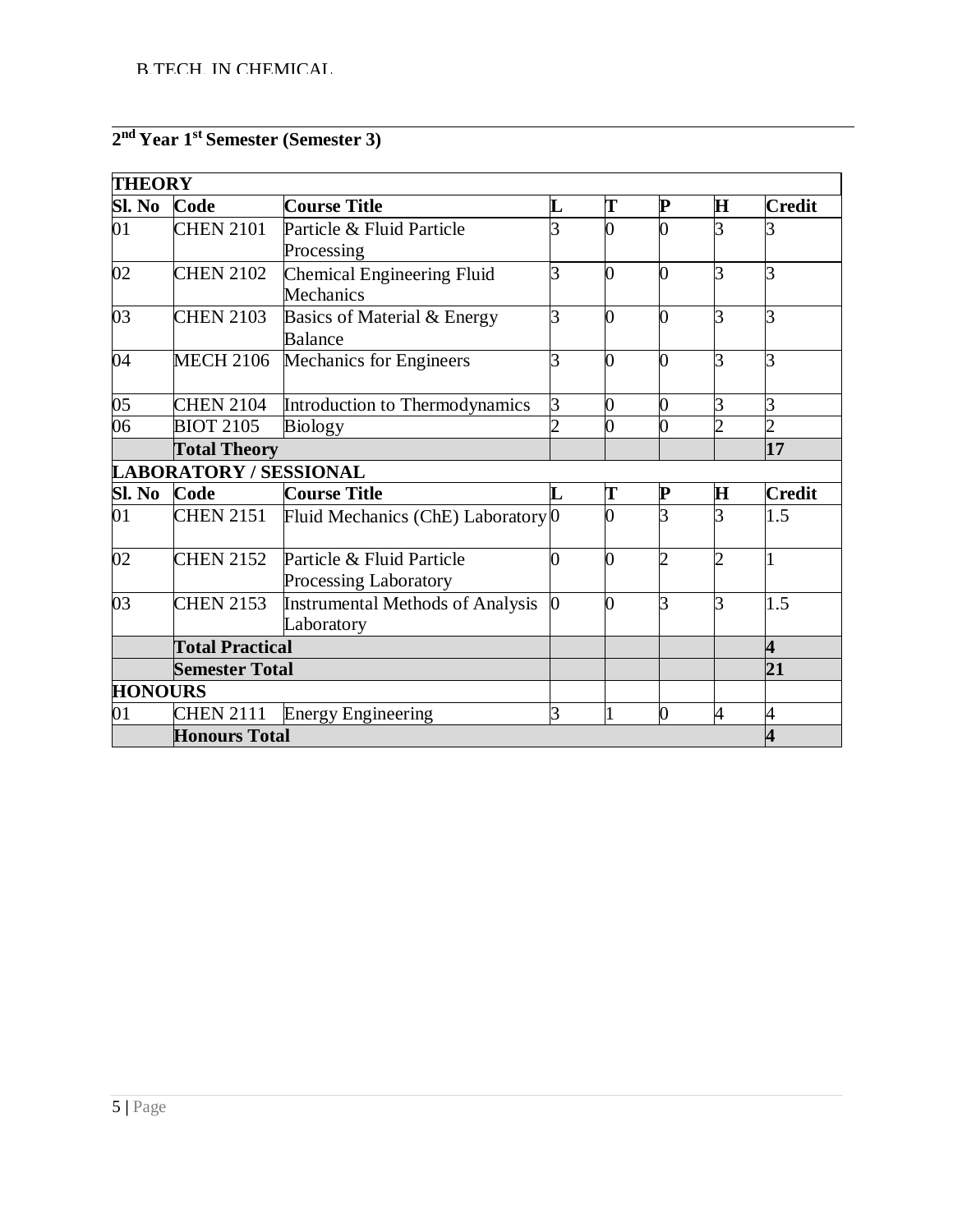|  |  |  |  | 2 <sup>nd</sup> Year 2 <sup>nd</sup> Semester (Semester 4) |
|--|--|--|--|------------------------------------------------------------|
|--|--|--|--|------------------------------------------------------------|

| <b>THEORY</b>   |                               |                                                        |                |   |             |                |                         |
|-----------------|-------------------------------|--------------------------------------------------------|----------------|---|-------------|----------------|-------------------------|
| Sl. No          | Code                          | <b>Course Title</b>                                    |                | Т | P           | $\bf H$        | <b>Credit</b>           |
| 01              | <b>CHEN 2201</b>              | <b>Process Heat Transfer</b>                           |                |   | 0           | 3              |                         |
| 02              | <b>CHEN 2202</b>              | Numerical Methods in Chemical<br>Engineering           | 3              |   |             | R              |                         |
| 03              | <b>CHEN 2203</b>              | <b>Chemical Engineering</b><br>Thermodynamics          | 3              |   | 0           | 3              | 3                       |
| 04              | <b>CHEM 2201</b>              | Chemistry II                                           |                |   | 0           | 3              | 3                       |
| $\overline{05}$ | <b>CHEN 2204</b>              | <b>Material Science</b>                                |                |   |             | 3              | 3                       |
| 06              | <b>HMTS-2001</b>              | Human Values And Professional<br>Ethics                |                |   |             | ゚              |                         |
| 07              | <b>EVSC 2016</b>              | <b>Environmental Science</b>                           | $\overline{2}$ |   | 0           | $\overline{2}$ | $\overline{0}$          |
|                 | <b>Total Theory</b>           |                                                        |                |   |             |                | 18                      |
|                 | <b>LABORATORY / SESSIONAL</b> |                                                        |                |   |             |                |                         |
| Sl. No          | Code                          | <b>Course Title</b>                                    | L              | T | $\mathbf P$ | $\bf H$        | <b>Credit</b>           |
| $\overline{01}$ | <b>CHEN 2251</b>              | <b>Heat Transfer Laboratory</b>                        |                |   |             | 3              | 1.5                     |
| 02              | <b>CHEN 2252</b>              | Programming Basics for<br><b>Numerical Computation</b> |                |   |             | 3              | 1.5                     |
| 03              | <b>CHEN 2253</b>              | <b>Engineering Drawing</b><br>Laboratory               |                |   |             | $\overline{2}$ |                         |
|                 | <b>Total Practical</b>        |                                                        |                |   |             |                | $\overline{\mathbf{4}}$ |
|                 | <b>Semester Total</b>         |                                                        |                |   |             |                | 22                      |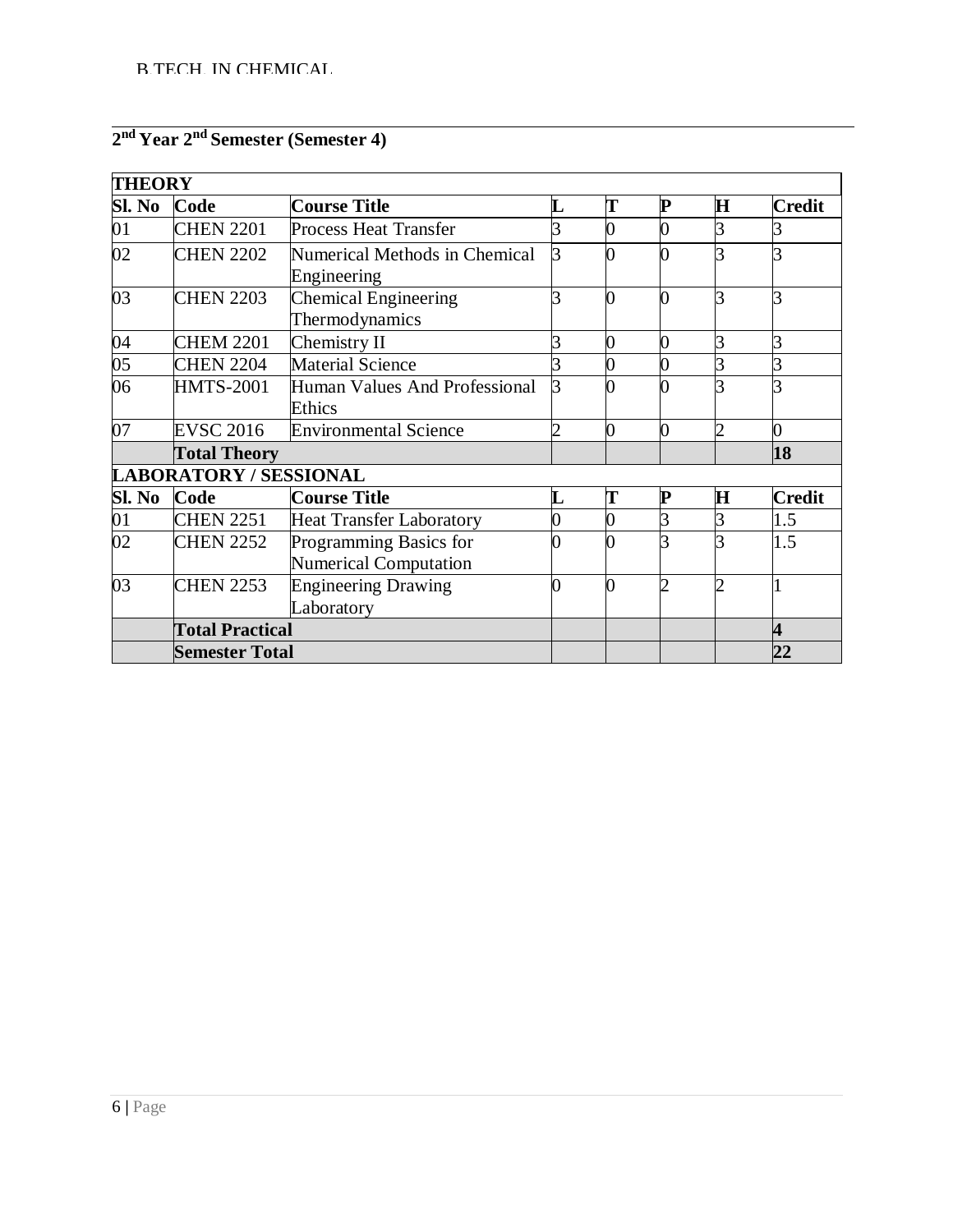# **3 rd Year 1st Semester (Semester 5)**

| <b>THEORY</b>   |                               |                                                    |   |   |                |                |                         |  |
|-----------------|-------------------------------|----------------------------------------------------|---|---|----------------|----------------|-------------------------|--|
| Sl. No          | Code                          | <b>Course Title</b>                                |   | T | P              | $\mathbf H$    | <b>Credit</b>           |  |
| 01              | <b>CHEN 3101</b>              | <b>Chemical Process Technology</b>                 | 3 |   | 0              | 3              |                         |  |
| 02              | <b>CHEN 3102</b>              | Chemical Reaction Engineering - I 3                |   |   |                | 3              | 3                       |  |
| $\overline{03}$ | <b>CHEN 3103</b>              | Mass Transfer I                                    | 3 | N | 0              | 3              | 3                       |  |
| $\overline{04}$ | <b>CHEN 3104</b>              | <b>Transport Phenomena</b>                         |   |   |                | 3              |                         |  |
| $\overline{05}$ | <b>CHEN 3131-</b><br>3133     | Professional Elective-I                            | 3 |   | 0              | 3              | 3                       |  |
| 06              | <b>CHEN</b><br>3141-3143      | Professional Elective-II                           | 3 |   | O              | 3              | 3                       |  |
|                 | <b>Total Theory</b>           |                                                    |   |   |                |                | 18                      |  |
|                 | <b>LABORATORY / SESSIONAL</b> |                                                    |   |   |                |                |                         |  |
| Sl. No          | Code                          | <b>Course Title</b>                                | L | T | $\mathbf P$    | $\mathbf H$    | <b>Credit</b>           |  |
| $\overline{01}$ | <b>CHEN 3151</b>              | Numerical Computation<br>Laboratory                |   |   |                | 3              | 1.5                     |  |
| 02              | <b>CHEN 3152</b>              | Chemical Reaction<br><b>Engineering Laboratory</b> | ⋂ | Λ | R              | 3              | 1.5                     |  |
| 03              | <b>CHEN 3153</b>              | <b>Energy Laboratory</b>                           | 0 | 0 | 2              | $\overline{2}$ |                         |  |
|                 | <b>Total Practical</b>        |                                                    |   |   |                |                | $\overline{\mathbf{4}}$ |  |
|                 | <b>Semester Total</b>         |                                                    |   |   |                |                | 22                      |  |
| <b>HONOURS</b>  |                               |                                                    |   |   |                |                |                         |  |
| 01              | <b>CHEN 3111</b>              | Chemical Reaction Engineering II 3                 |   | 1 | $\overline{0}$ | 4              | 4                       |  |
|                 | <b>Honours Total</b>          |                                                    |   |   |                |                |                         |  |

| <b>Professional Elective- ICHEN 3131</b>      |                               | <b>CHEN 3132</b>                                          |
|-----------------------------------------------|-------------------------------|-----------------------------------------------------------|
| Subject name                                  | Petrochemical Technology      | Environmental Engineering and<br><b>Pollution Control</b> |
| <b>Professional Elective – CHEN 3141</b><br>П |                               | <b>CHEN 3142</b>                                          |
| Subject name                                  | <b>Bioprocess Engineering</b> | Industrial Safety and Hazards<br>Analysis                 |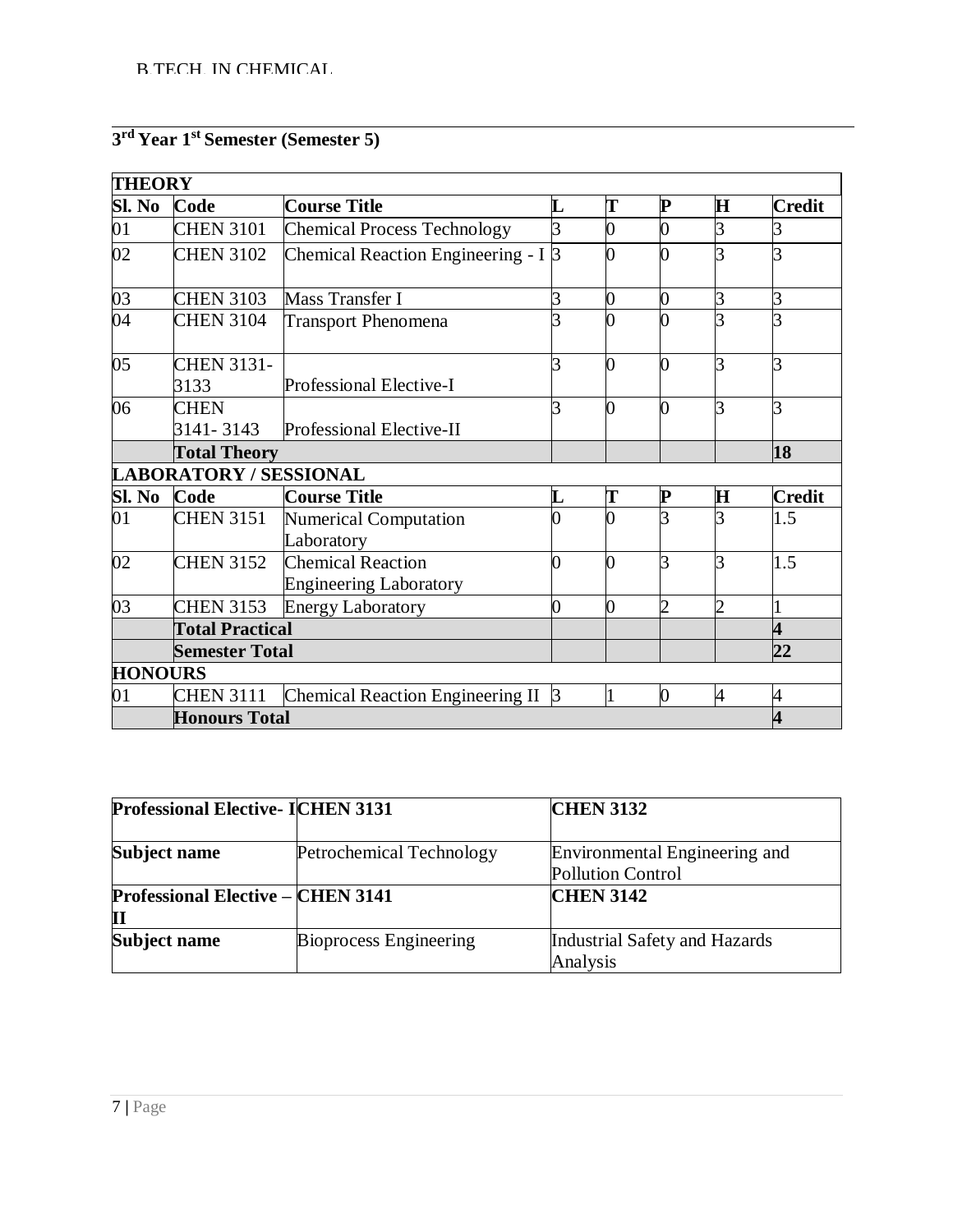# **3 rd Year 2nd Semester (Semester 6)**

| <b>THEORY</b>   |                               |                                      |          |   |   |         |                |
|-----------------|-------------------------------|--------------------------------------|----------|---|---|---------|----------------|
| Sl. No          | Code                          | <b>Course Title</b>                  | L        | T | P | $\bf H$ | <b>Credit</b>  |
| 01              | <b>CHEN 3201</b>              | Process Control and                  |          |   |   |         |                |
|                 |                               | Instrumentation                      |          |   |   |         |                |
| 02              | <b>CHEN 3202</b>              | Mass Transfer II                     |          |   | O | 3       | 3              |
| $\overline{03}$ |                               | CHEN 3231- Professional Elective-III |          |   |   | 3       |                |
|                 | 3233                          |                                      |          |   |   |         |                |
| 04              |                               | Open Elective I                      |          |   | C | 3       |                |
| $\overline{05}$ | <b>HMTS 3201</b>              | <b>Economics for Engineers</b>       |          |   |   | 3       | 3              |
| 06              | <b>INCO 3016</b>              | Indian Constitution and Civil        |          |   |   |         |                |
|                 |                               | Society                              |          |   |   |         |                |
|                 | <b>Total Theory</b>           |                                      |          |   |   |         | 15             |
|                 | <b>LABORATORY / SESSIONAL</b> |                                      |          |   |   |         |                |
| Sl. No          | Code                          | <b>Course Title</b>                  | L        |   | P | $\bf H$ | <b>Credit</b>  |
| 01              | <b>CHEN 3251</b>              | <b>Process Control Laboratory</b>    | 0        |   |   | っ       |                |
| 02              | <b>CHEN 3252</b>              | <b>Mass Transfer Laboratory</b>      | 0        |   | 3 | 3       | 1.5            |
| $\overline{03}$ | <b>CHEN 3253</b>              | Process Equipment Design &           | 0        |   |   | 3       | 1.5            |
|                 |                               | Drawing Laboratory                   |          |   |   |         |                |
| 04              | <b>CHEN 3293</b>              | Term Paper & Technical Seminar       | $\bf{0}$ | 0 | 4 | 4       | $\overline{2}$ |
|                 | <b>Total Practical</b>        |                                      |          |   |   |         | 6              |
|                 | <b>Semester Total</b>         |                                      |          |   |   |         | 21             |

| <b>Professional Elective – III CHEN 3231</b> |                                        | <b>CHEN 3232</b>                                 | <b>CHEN 3233</b> |
|----------------------------------------------|----------------------------------------|--------------------------------------------------|------------------|
|                                              |                                        |                                                  |                  |
| Subject name                                 | Computational<br><b>Fluid Dynamics</b> | <b>Novel Separation Processes Nanotechnology</b> |                  |

# **Open Elective I**

| <b>Subject Code</b> | <b>AEIE 3221</b>               | <b>AEIE 3222</b>           | <b>INFO 3221</b>   |
|---------------------|--------------------------------|----------------------------|--------------------|
| Subject name        | <b>Fundamentals of Sensors</b> | Fundamentals of Electronic | Introduction to E- |
|                     | and Transducers                | <b>Measurements</b>        | Commerce           |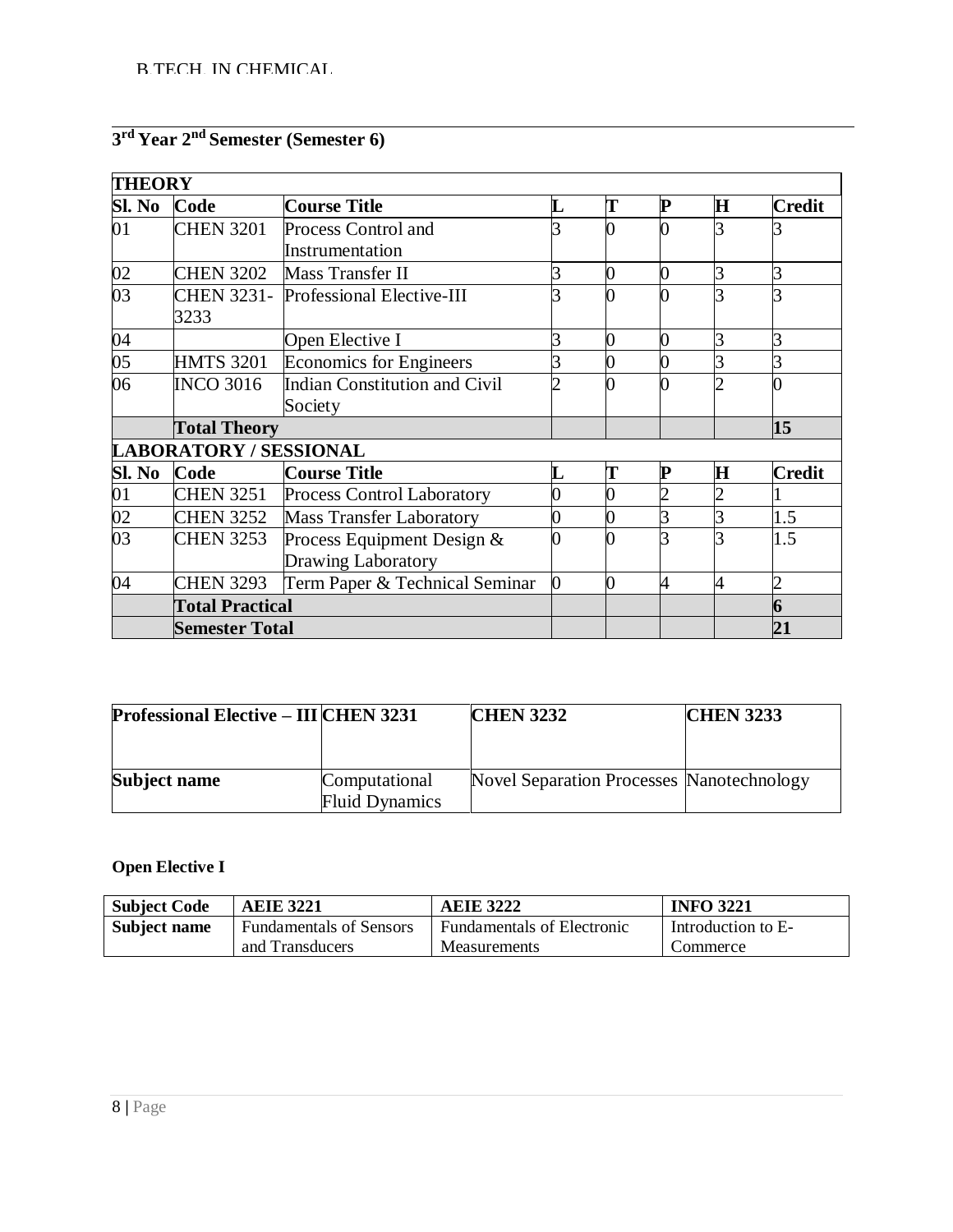|  |  |  |  | 4 <sup>th</sup> Year 1 <sup>st</sup> Semester (Semester 7) |
|--|--|--|--|------------------------------------------------------------|
|--|--|--|--|------------------------------------------------------------|

| <b>THEORY</b>   |                               |                                            |   |   |             |             |               |
|-----------------|-------------------------------|--------------------------------------------|---|---|-------------|-------------|---------------|
| S. No           | Code                          | <b>Course Title</b>                        |   |   | $\mathbf P$ | $\mathbf H$ | <b>Credit</b> |
| 01              |                               | <b>CHEN 4131-</b> Professional Elective IV |   |   |             |             |               |
|                 | 4133                          |                                            |   |   |             |             |               |
| $\frac{02}{03}$ | <b>HMTS 4101</b>              | Principles of Management                   |   |   |             | 3           |               |
|                 |                               | Open Elective-II                           |   |   |             | 3           | 3             |
| $\overline{04}$ |                               | Open Elective-III                          |   |   |             |             | 3             |
|                 | <b>Total Theory</b>           |                                            |   |   |             |             | 12            |
|                 | <b>LABORATORY / SESSIONAL</b> |                                            |   |   |             |             |               |
| S. No           | Code                          | <b>Course Title</b>                        |   | T | P           | $\bf H$     | <b>Credit</b> |
| 01              | <b>CHEN 4151</b>              | Design & Simulation Laboratory I $\theta$  |   |   |             |             | 1.5           |
| 02              | <b>CHEN 4195</b>              | Project $-I$                               |   |   | 0           | 7           | 3.5           |
| 03              | <b>CHEN 4191</b>              | <b>Industrial Training</b>                 |   |   |             |             |               |
|                 | <b>Total Practical</b>        |                                            |   |   |             |             | 7             |
|                 | <b>Semester Total</b>         |                                            |   |   |             |             | 19            |
| <b>HONOURS</b>  |                               |                                            |   |   |             |             |               |
| 01              | <b>CHEN4111</b>               | Industrial Process Control &               | 3 |   | $\bf{0}$    | 4           | 4             |
|                 |                               | Instrumentation                            |   |   |             |             |               |
|                 | <b>Honours Total</b>          |                                            |   |   |             |             | 4             |

| <b>Professional Elective – IV</b> | <b>CHEN 4131</b> | <b>CHEN 4132</b>                                           |
|-----------------------------------|------------------|------------------------------------------------------------|
|                                   |                  |                                                            |
| Subject name                      | of Analysis      | Modern Instrumental Methods Petroleum Refinery Engineering |

# **Open Elective II**

| <b>Code</b><br>Subject |                                             | 4124<br>$^{\circ}$ $\Delta$ . |
|------------------------|---------------------------------------------|-------------------------------|
| <b>Subject</b><br>name | $\mathbf{r}$<br>elemetry<br>Instrumentation | osensors                      |

# **Open Elective III**

| <b>Subject Code</b> | 4126<br>AEIE    | <b>BIOT 4126</b>                                                                                                                                                                                                                                                                                                                                                                                                                                                                                                                                                                                                |
|---------------------|-----------------|-----------------------------------------------------------------------------------------------------------------------------------------------------------------------------------------------------------------------------------------------------------------------------------------------------------------------------------------------------------------------------------------------------------------------------------------------------------------------------------------------------------------------------------------------------------------------------------------------------------------|
| <b>Subject</b>      | Optical         | F.                                                                                                                                                                                                                                                                                                                                                                                                                                                                                                                                                                                                              |
| name                | Instrumentation | B <sub>10</sub> b <sub>10</sub> b <sub>10</sub> b <sub>10</sub> b <sub>10</sub> b <sub>10</sub> b <sub>10</sub> b <sub>10</sub> b <sub>10</sub> b <sub>10</sub> b <sub>10</sub> b <sub>10</sub> b <sub>10</sub> b <sub>10</sub> b <sub>10</sub> b <sub>10</sub> b <sub>10</sub> b <sub>10</sub> b <sub>10</sub> b <sub>10</sub> b <sub>10</sub> b <sub>10</sub> b <sub>10</sub> b <sub>10</sub> b <sub>10</sub> b <sub>10</sub> b <sub>10</sub> b <sub>10</sub> b <sub>10</sub> b <sub>10</sub> b <sub>10</sub> b <sub>10</sub> b <sub>10</sub> b <sub>10</sub> b <sub>10</sub> b <sub>10</sub> b <sub>10</sub> |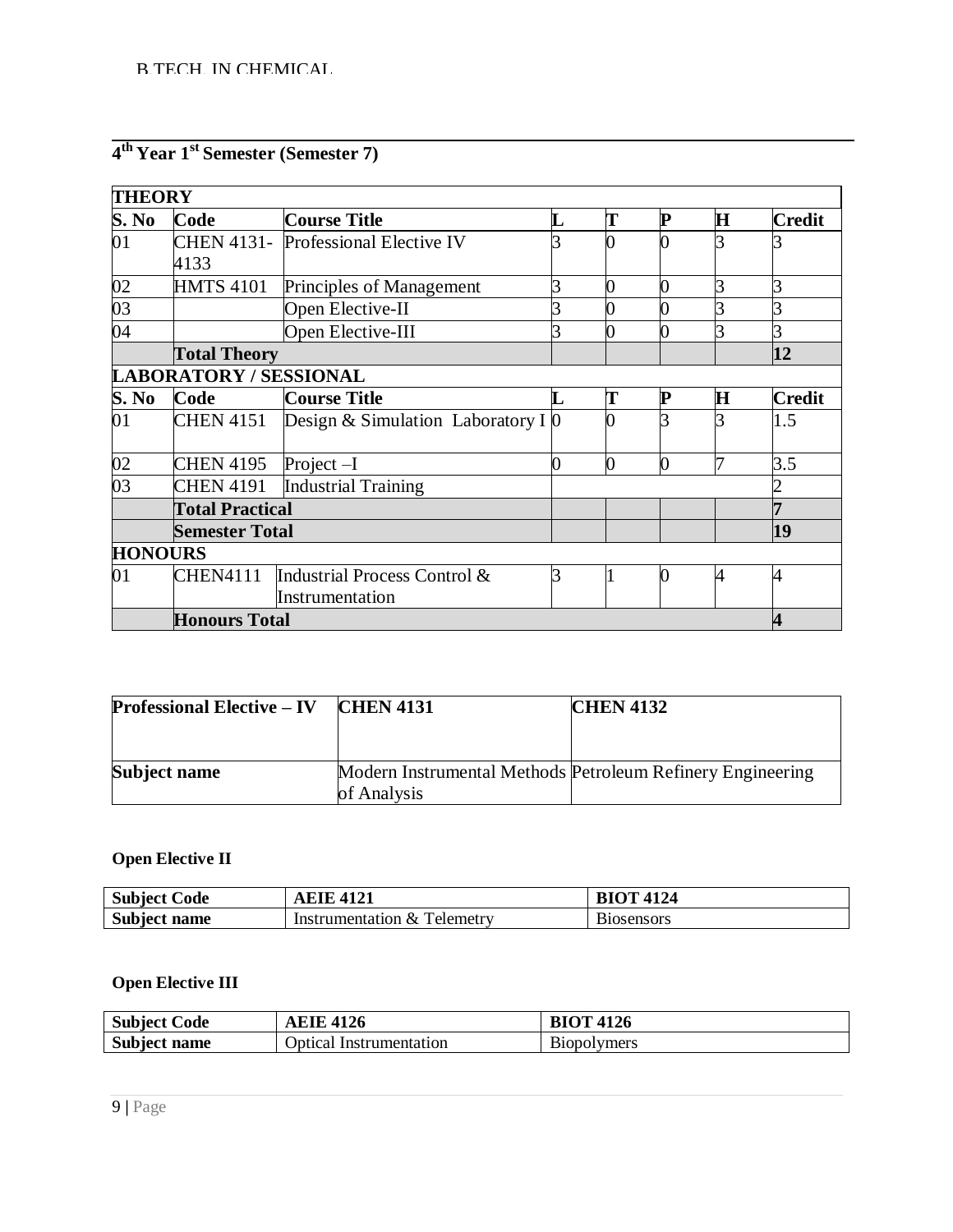| <b>THEORY</b>   |                               |                                     |  |    |               |
|-----------------|-------------------------------|-------------------------------------|--|----|---------------|
| S. No           | Code                          | <b>Course Title</b>                 |  | Н  | <b>Credit</b> |
| 01              | 4233                          | CHEN 4231- Professional Elective V  |  |    |               |
| 02              |                               | Open Elective-IV                    |  |    |               |
|                 | <b>Total Theory</b>           |                                     |  | 6  |               |
|                 | <b>LABORATORY / SESSIONAL</b> |                                     |  |    |               |
| S. No           | Code                          | <b>Course Title</b>                 |  | Н  | <b>Credit</b> |
| 01              | <b>CHEN 4295</b>              | Project $-II$                       |  | 17 | 8.5           |
| $\overline{02}$ | <b>CHEN 4251</b>              | Design & Simulation Laboratory II 0 |  |    | 1.5           |
| 03              | <b>CHEN 4297</b>              | <b>Grand Viva</b>                   |  |    |               |
|                 | <b>Total Practical</b>        |                                     |  |    | 11            |
|                 | <b>Semester Total</b>         |                                     |  |    | 17            |

# **4 th Year 2nd Semester (Semester 8)**

| <b>Professional</b><br>$Elective - V$ | <b>CHEN 4231</b>           | <b>CHEN 4232</b>           |
|---------------------------------------|----------------------------|----------------------------|
| Subject name                          | <b>Project Engineering</b> | <b>Process Integration</b> |

# **Open Elective IV**

| <b>Subject Code</b> | <b>BIOT 4221</b>             | <b>MECH 4222</b>     | <b>ELEC 4221</b>            |
|---------------------|------------------------------|----------------------|-----------------------------|
| Subject name        | <b>Computational Biology</b> | Modern Manufacturing | <b>Applied Illumination</b> |
|                     |                              | Technology           | Engineering                 |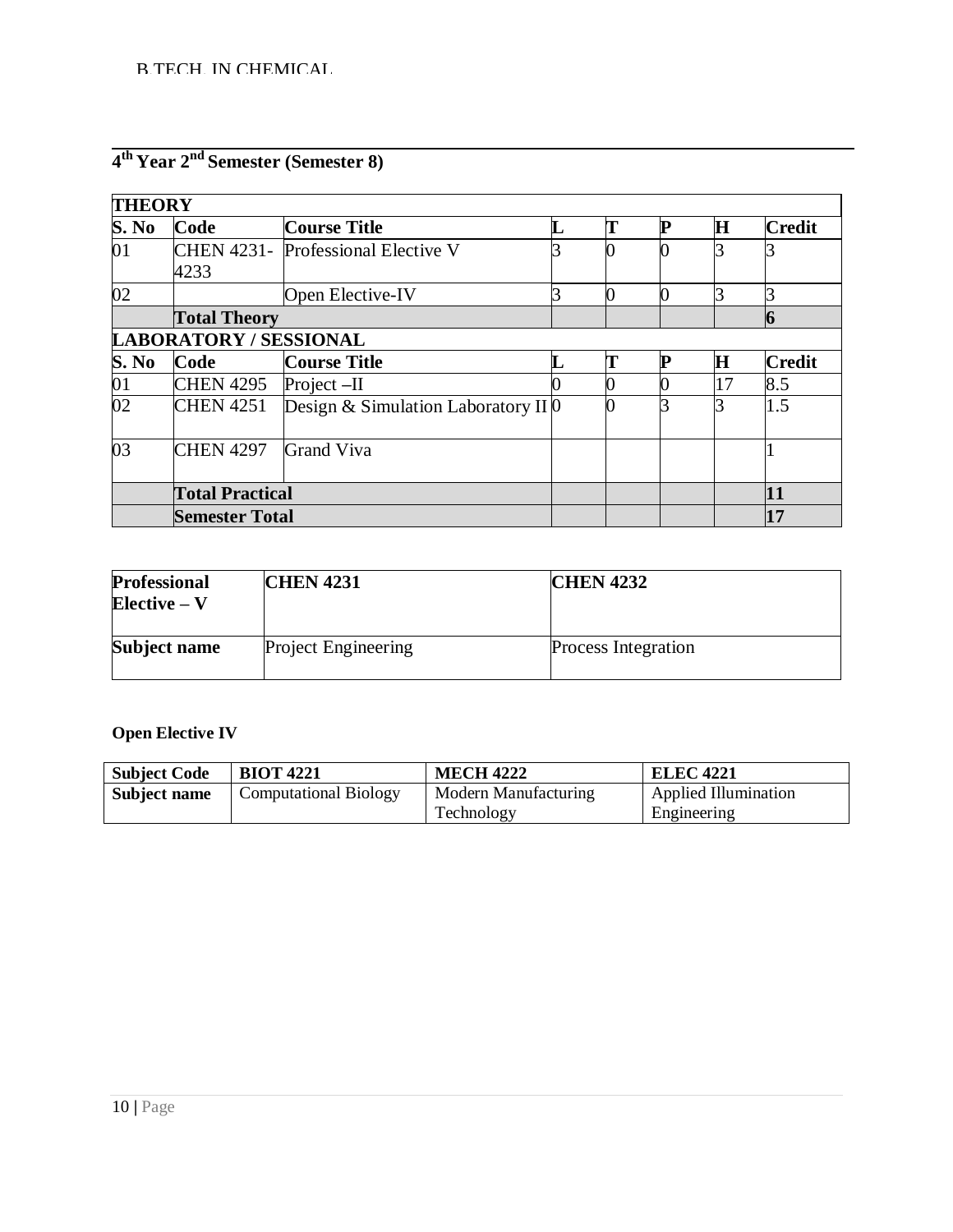|                         | Open Electives to be offered by Chemical Engineering Department for Non-departmental |                                       |
|-------------------------|--------------------------------------------------------------------------------------|---------------------------------------|
| <b>Students</b>         |                                                                                      |                                       |
|                         | <b>Semester VI Open</b> Water and Liquid Waste Management                            | Industrial Safety and Hazards         |
| <b>Elective I</b>       | (CHEN 3221)                                                                          | (CHEN 3222)                           |
|                         | Semester VII Open Thin Film based Microstructure                                     | Particle Characterization (CHEN 4122) |
| <b>Elective II</b>      | Fabrication (CHEN 4121)                                                              |                                       |
|                         | <b>Semester VII Open</b> Industrial Total Quality Management                         | Soft Methods in Microstructure        |
| <b>Elective III</b>     | (CHEN 4126)                                                                          | Fabrication (CHEN 4127)               |
| <b>Semester VIII</b>    | Fuel Cell Technology (CHEN 4221)                                                     | Introduction to Solar and Wind        |
| <b>Open Elective IV</b> |                                                                                      | Technology(CHEN 4222)                 |

|                            |                  | Honours Courses for B. Tech Chemical Engineering Students Contact Hours |             |   |               |
|----------------------------|------------------|-------------------------------------------------------------------------|-------------|---|---------------|
|                            |                  |                                                                         | <b>Week</b> |   |               |
| Sem. No.                   | Code             | <b>Course Title</b>                                                     |             | P | <b>Credit</b> |
|                            | <b>ECEN 1011</b> | <b>Basic Electronics</b>                                                |             |   |               |
| 1st                        | <b>ECEN 1061</b> | <b>Basic Electronics Engineering</b>                                    |             |   |               |
|                            |                  | Laboratory                                                              |             |   |               |
|                            |                  | HMTS 1011 Communication For Professionals                               | 3           |   |               |
| 2nd                        |                  | HMTS 1061 Professional Communication                                    |             |   |               |
|                            |                  | Laboratory                                                              |             |   |               |
| 2nd                        | <b>CHEN 2111</b> | <b>Energy Engineering</b>                                               |             |   | 4             |
| 5th                        |                  | CHEN 3111 Chemical Reaction Engineering II                              |             |   |               |
| 7th                        | <b>CHEN 4111</b> | Industrial Process Control &                                            |             |   | 4             |
|                            |                  | Instrumentation                                                         |             |   |               |
| For Lateral                |                  | HMTS 4011 Disaster Response Services and                                | 4           |   | 4             |
| Entry                      |                  | Technologies                                                            |             |   |               |
| <b>Students</b>            |                  |                                                                         |             |   |               |
| <b>Total Honors Credit</b> |                  |                                                                         |             |   | 20            |

| Division of Credits according to Categories   AICTE Recommended |     | <b>HIT CHE</b> |
|-----------------------------------------------------------------|-----|----------------|
|                                                                 |     | <b>Credit</b>  |
| <b>Basic Sciences</b>                                           |     | 24             |
| <b>Engineering Sciences</b>                                     |     | 25             |
| Humanities                                                      | 12  | 12             |
| Professional Core                                               |     | 55             |
| Professional Elective                                           | 12  |                |
| Open Elective                                                   | 12  |                |
| Seminar, Project, Internship etc.                               | 12  |                |
| <b>Total</b>                                                    | 157 | 160            |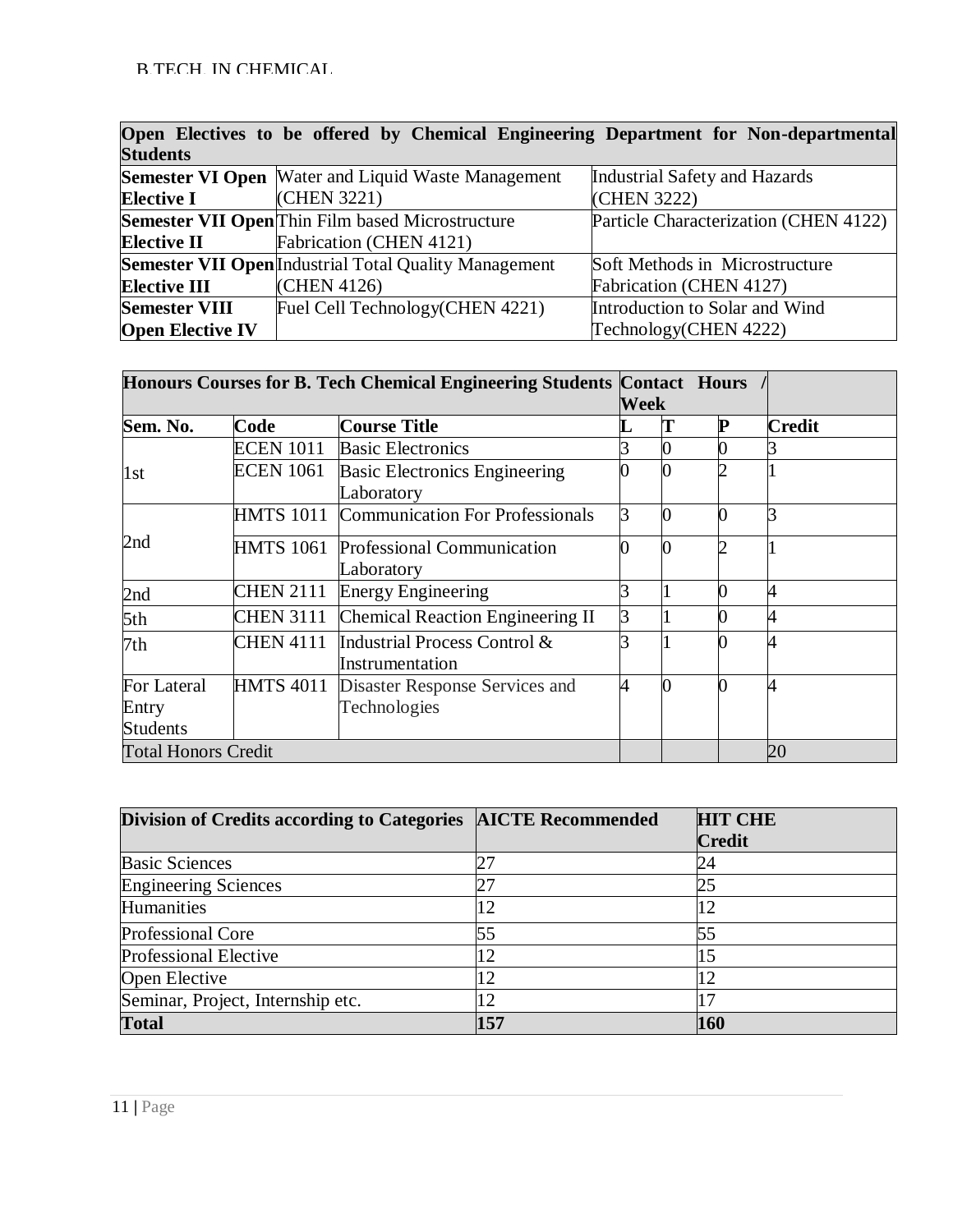| <b>Division of Credits according to Categories</b><br>from $3^{rd}$ semester – $8^{th}$ semester | <b>HIT CHE</b><br><b>Credit</b> |  |  |
|--------------------------------------------------------------------------------------------------|---------------------------------|--|--|
| <b>Basic Sciences</b>                                                                            |                                 |  |  |
| <b>Engineering Sciences</b>                                                                      |                                 |  |  |
| Humanities                                                                                       |                                 |  |  |
| Professional Core                                                                                | 55                              |  |  |
| <b>Professional Elective</b>                                                                     |                                 |  |  |
| Open Elective                                                                                    | 12                              |  |  |
| Seminar, Project, Internship etc.                                                                |                                 |  |  |
| <b>Total</b>                                                                                     |                                 |  |  |

| Swayam / MOOCs courses recommended to the students of CHE Dept. |                                               |                                |                                                              |                       |                 |  |
|-----------------------------------------------------------------|-----------------------------------------------|--------------------------------|--------------------------------------------------------------|-----------------------|-----------------|--|
| Code                                                            | <b>Name</b>                                   | <b>Credit</b><br><b>Points</b> | <b>Corresponding Online</b><br><b>Course</b>                 | <b>Offered</b> by     | <b>Platform</b> |  |
| <b>ECEN1011</b>                                                 | <b>Basic Electronics</b>                      | З                              | Fundamentals of                                              | <b>IISc Bangalore</b> | <b>NPTEL</b>    |  |
| <b>ECEN1061</b>                                                 | <b>Basic Electronics</b><br>Lab               |                                | <b>Semiconductor Devices</b>                                 |                       |                 |  |
|                                                                 | HMTS1011 Communication                        | 3                              | <b>Effective Business</b>                                    | <b>IIM Bangalore</b>  | Swayam          |  |
|                                                                 | for Professionals                             |                                | <b>Communication AND</b>                                     |                       |                 |  |
|                                                                 | HMTS1061 Professional<br>Communication<br>Lab |                                | Developing Soft Skills and<br>Personality                    | <b>IIT Kanpur</b>     | Swayam          |  |
| CHEN 2111 Energy                                                | Engineering                                   |                                | <b>Energy Resources,</b><br><b>Economics and Environment</b> | <b>IIT Bombay</b>     | Swayam          |  |
| <b>CHEN3111</b>                                                 | Chemical Reaction 4<br>Engineering II         |                                | <b>Chemical Reaction</b><br>Engineering II                   | <b>IIT Bombay</b>     | <b>NPTEL</b>    |  |
| <b>CHEN4111</b>                                                 | <b>Industrial Process</b>                     | $\overline{A}$                 |                                                              |                       | <b>NPTEL</b>    |  |
|                                                                 | Control and<br>Instrumentation                |                                | Process Control and<br>Instrumentation                       | <b>IIT Kharagpur</b>  |                 |  |
|                                                                 |                                               |                                |                                                              |                       |                 |  |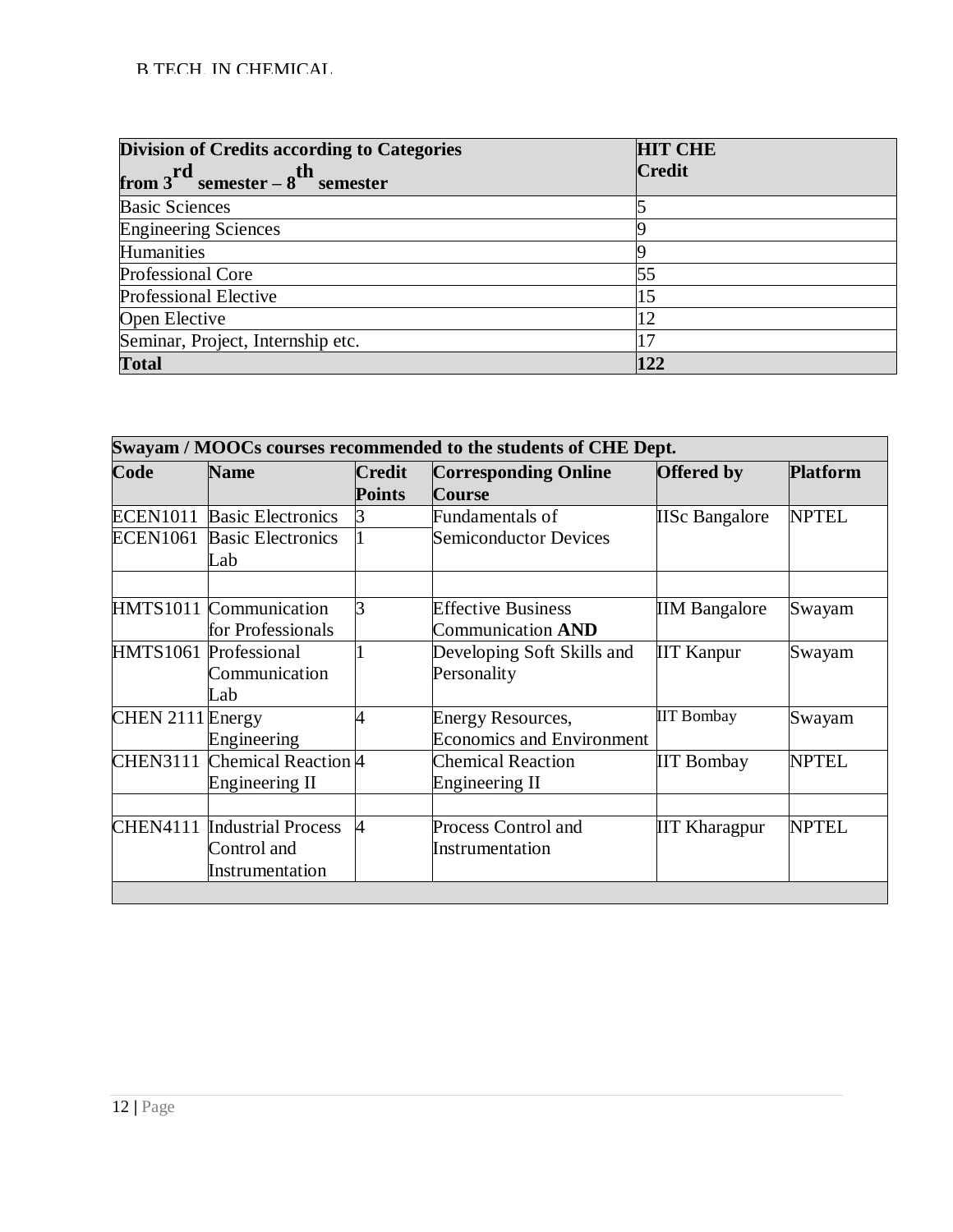#### **Definition of Credit (as per AICTE):**

- $\bullet$  1 Hour Lecture (L) per Week = 1 Credit
- 1 Hour Tutorial (T) per Week  $= 1$  Credit
- 1 Hour Practical (P) per Week  $= 0.5$ Credits
- 2 Hours Practical (Lab) per Week  $= 1$  Credit

#### **Range of Credits (as per AICTE): -**

- A total of 160 credits will be necessary for a student to be eligible to get B. Tech. degree.
- A student will be eligible to get B Tech degree with Honours if he/she completes an additional 20 credits. These could be acquired through various Honours Courses offered by the respective departments.
- A part or all of the above additional credits may also be acquired through MOOCs. Any student completing any course through MOOCs will have to submit an appropriate certificate to earn the corresponding credit.
- For any additional information, the student may contact the concerned HODs.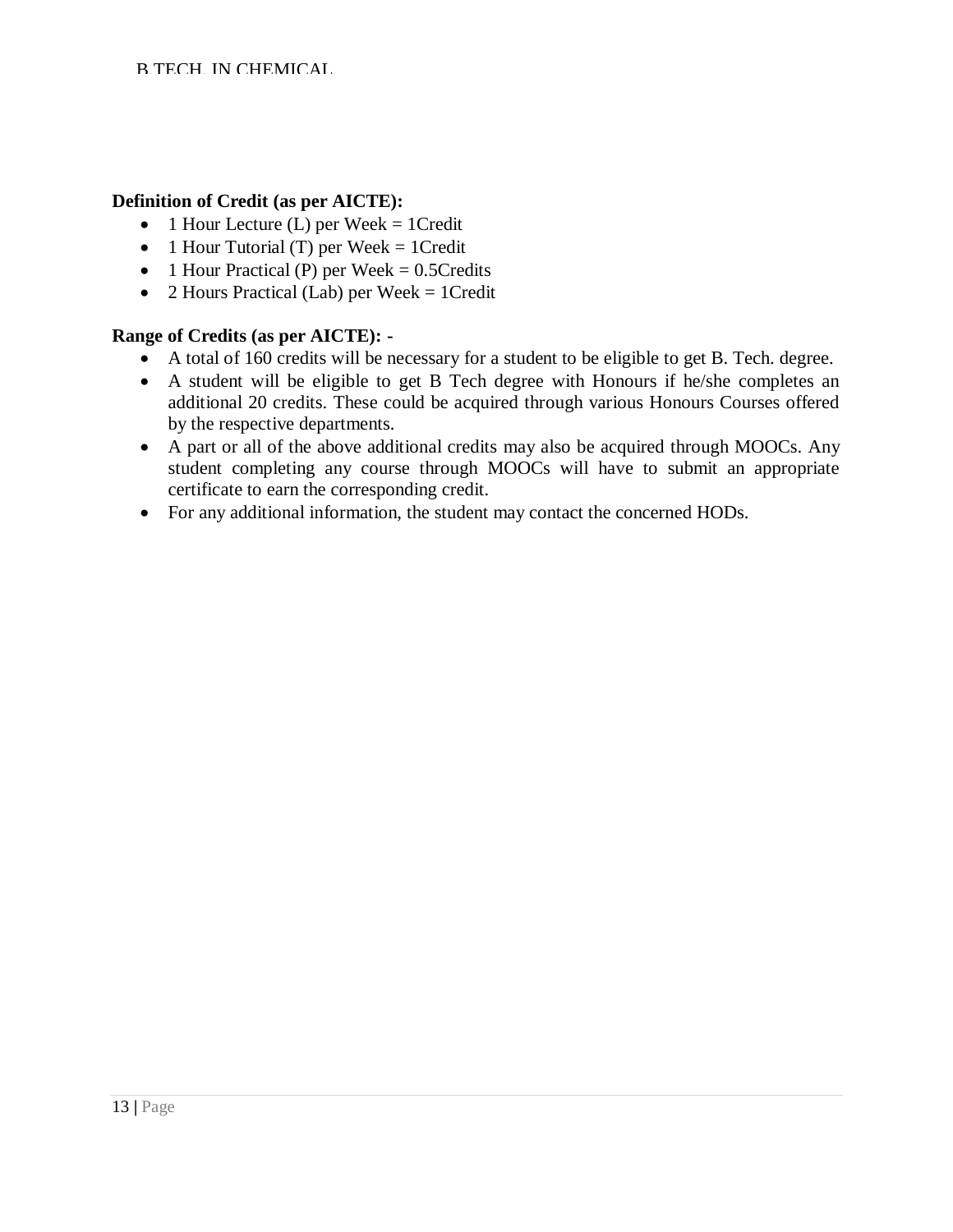# **PART II: DETAILED SYLLABUS**

**1 st Year 1st Semester (Semester 2) THEORY**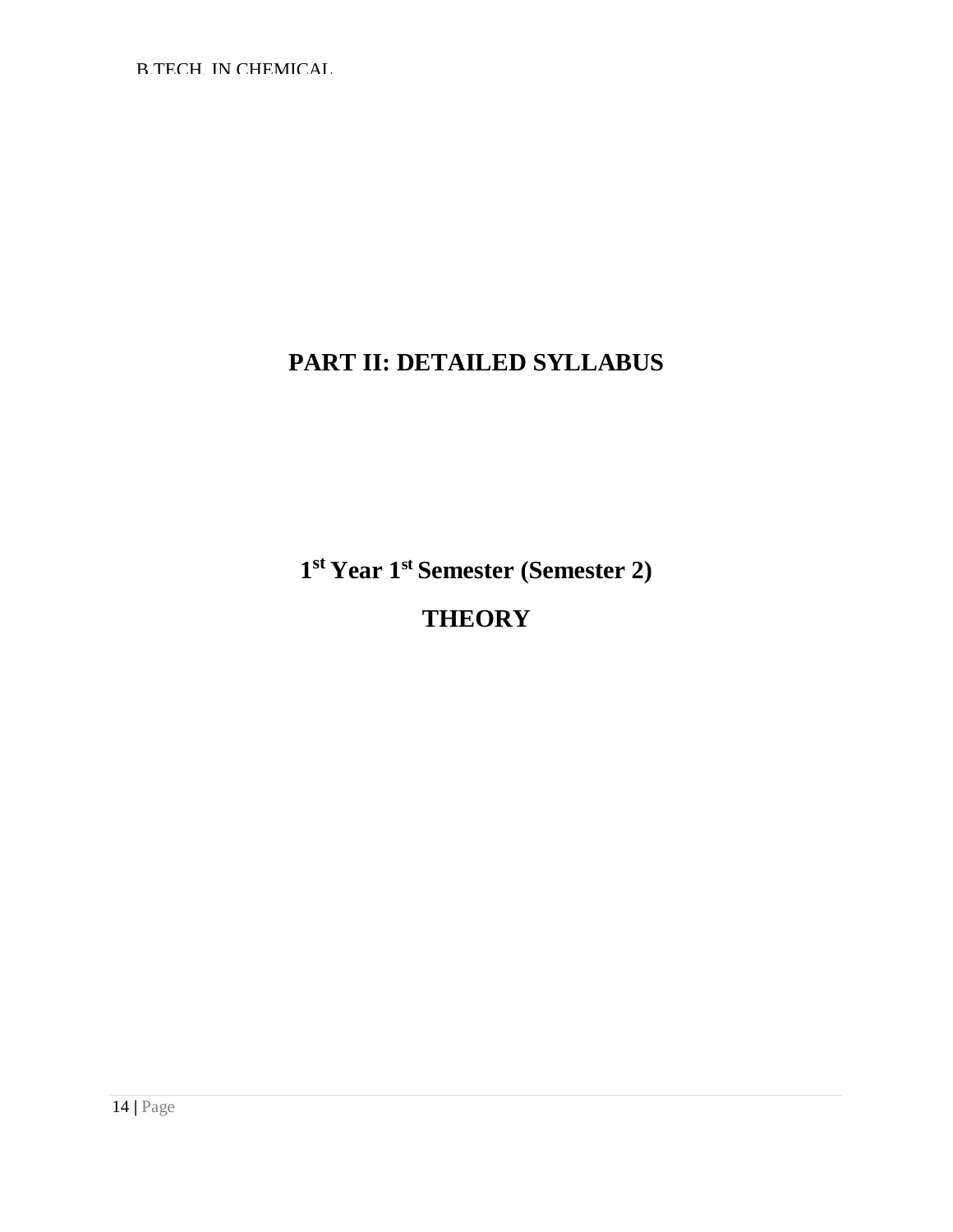| <b>Course Name: Physics I</b> |  |              |                     |
|-------------------------------|--|--------------|---------------------|
| <b>Course Code: PHYS1001</b>  |  |              |                     |
| <b>Contact Hours Per Week</b> |  | <b>TOTAI</b> | <b>CREDIT POINT</b> |
|                               |  |              |                     |

After successfully completing this course the students will be able to:

- 1. understand and apply Vector Calculus as tool for solving different physical problems.
- 2. analyze the nature of central forces and rotating frame phenomenon to understand basic space science and real world applications.
- 3. interpret the different types of oscillatory motion and resonance.
- 4. apply fundamental theories and technical aspect in the field of electricity and magnetism in solving real world problems in that domain.
- 5. understand the Electrical and Magnetic properties of different types of materials for scientific and technological use.
- **6.** develop Analytical & Logical skill in handling problems in technology related domain.

# **Module I [12L]**

#### **Mechanics:**

Elementary concepts of grad, divergence and curl. Potential energy function  $F=$  - grad V, Equipotential surfaces and meaning of gradient; Conservative and non-conservative forces, Curl of a force field.

Central forces: conservation of angular momentum; Energy equation and energy diagrams; elliptical, parabolic and hyperbolic orbit; Kepler Problem; Application : Statellite manoeuvres.

Non-intertial frames of reference: rotating coordinate system; five term acceleration formulacentripetal and coriolis accelerations; applications: Weather system, Foucault pendulum.

# **Module II [12L]**

#### **Optics:**

#### **Oscillatory Motion:**

Damped harmonic motion – Overdamped, crtically damped and lightly damped oscillators; Forced oscillation and resonance. Electrical equivalent of mechanical oscillator, Wave equation, plane wave solution.

Elementary features of polarization of light waves. Double refraction, Production and analysis of linearly, elliptic and Circularly polarized light, polaroids and application of polarizations.: Polarimeter

#### **Laser & Fibre Optics:**

Characteristics of Lasers, Spontaneous and Stimulated Emission of Radiation, Meta-stable State, Population Inversion, Lasing Action, Einstein's Coefficients and Relation between them, Ruby Laser, Helium-Neon Laser, Semiconductor Diode Laser, Applications of Lasers.

Fibre optics - principle of operation, numerical aperture, acceptance angle, Single mode , graded indexed fibre.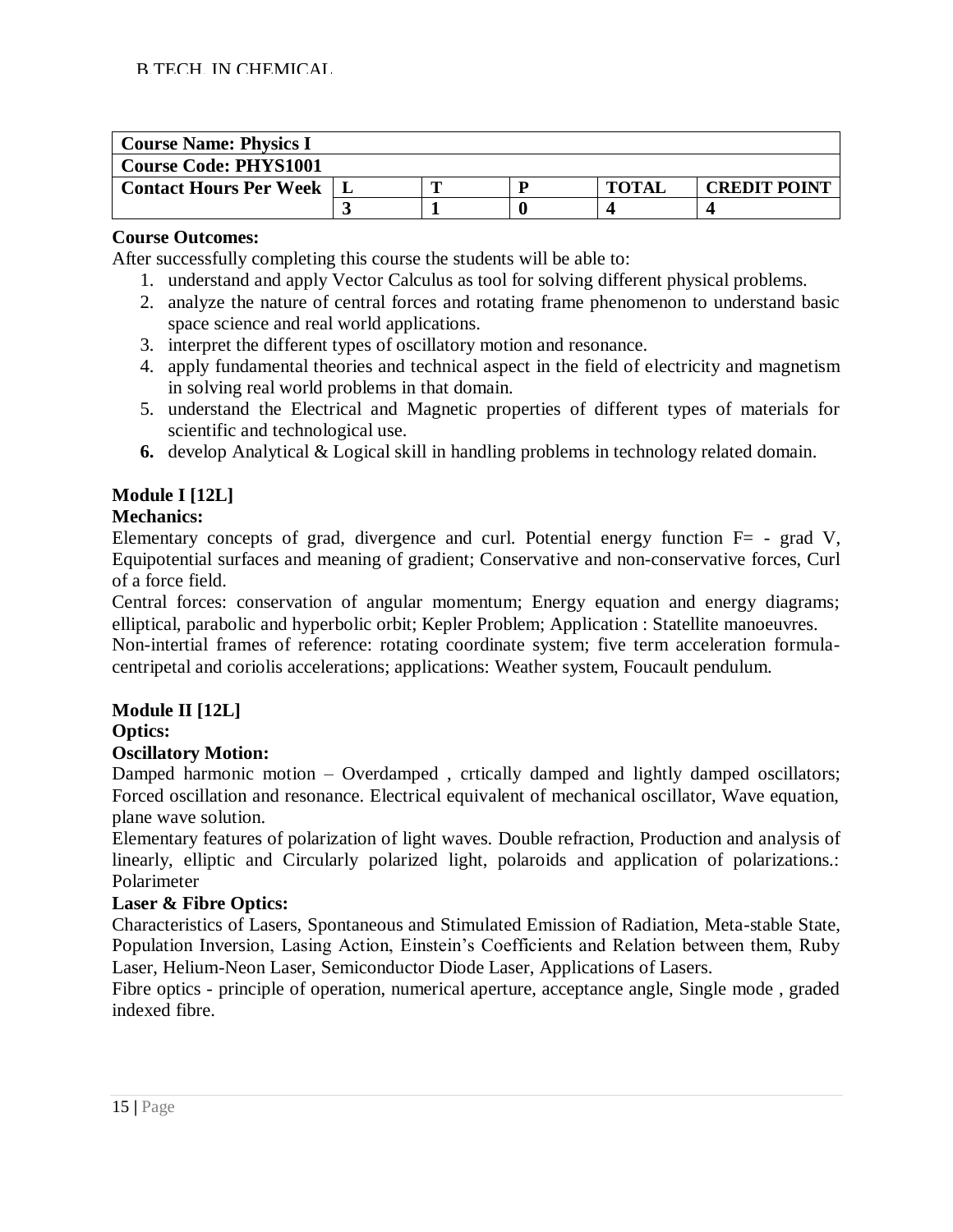# **Module III [12L]**

#### **Electrostatics:**

#### **Electrostatics in free space:**

Calculation of electric field and electrostatic potential for a charge distribution, Divergence and curl of electrostatic field, Laplaces and Poisson's equation for electrostatic potential. Boundary conditions of electric field and electrostatic potential. Method of images , energy of a charge distribution and its expression in terms of electric field.

# **Electrostatics in a linear dielectric medium:**

Electrostatic field and potential of a dipole, Bound charges due to electric polarization, Electric displacement, Boundary conditions on displacement, Solving simple electrostatic problem in presence of dielectric – point charge at the centre of a dielectric sphere, charge infront of dielectric slab, Dielectric slab and dielectric sphere in uniform electric field.

# **Module IV [12L]**

# **Magnetostatics and Electromagnetic Induction:**

Biot-Savart law, divergence and curl of static magnetic field; vector potential and calculating it for a given magnetic field using Stoke's theorem; the equation for the vector potential and it's solutions for given current densities .

#### **Magnetostatics in a linear magnetic medium:**

Magnetization and associated bound currents; Auxiliary magnetic field *H* ; boundary condition

on  $\bm{B}$  and  $\bm{H}$ . Solving for magnetic field due to simple magnet like a bar magnet; Magnetic susceptibility and ferromagnetic, paramagnetic and diamagnetic materials; Qualitative discussion of magnetic field in presence of magnetic materials.

#### **Faraday's Law**:

Differential form of Faraday's law expressing curl of electric field in terms of time derivative magnetic field and calculating electric field due to changing magnetic fields in quasi static approximation. Energy stored in a magnetic field.

- 1. Optics **Eugene Hecht** Pearson Education India Private Limited**.**
- 2. Introduction to Electrodynamics, **David J. Griffiths**, Pearson Education India Learning Private Limited **.**
- 3. Waves and Oscillations by **N.K. Bajaj.**
- 4. Principles of Physics, 10ed, **David Halliday, Robert Resnick Jearl Walker** , Wiley**.**
- 5. Electricity, Magnetism, and Light, **Wayne M. Saslow**, Academic Press**.**
- 6. Classical mechanics, **Narayan Rana, Pramod Joag**, McGraw Hill Education**.**
- 7. Introduction to Classical Mechanics, **R Takwale, P Puranik**, McGraw Hill Education.
- 8. Optics, **Ghatak**, McGraw Hill Education India Private Limited**.**
- 9. Refresher Course in B.Sc. Physics Vol1 and Vol 2 **C.L.Arora**.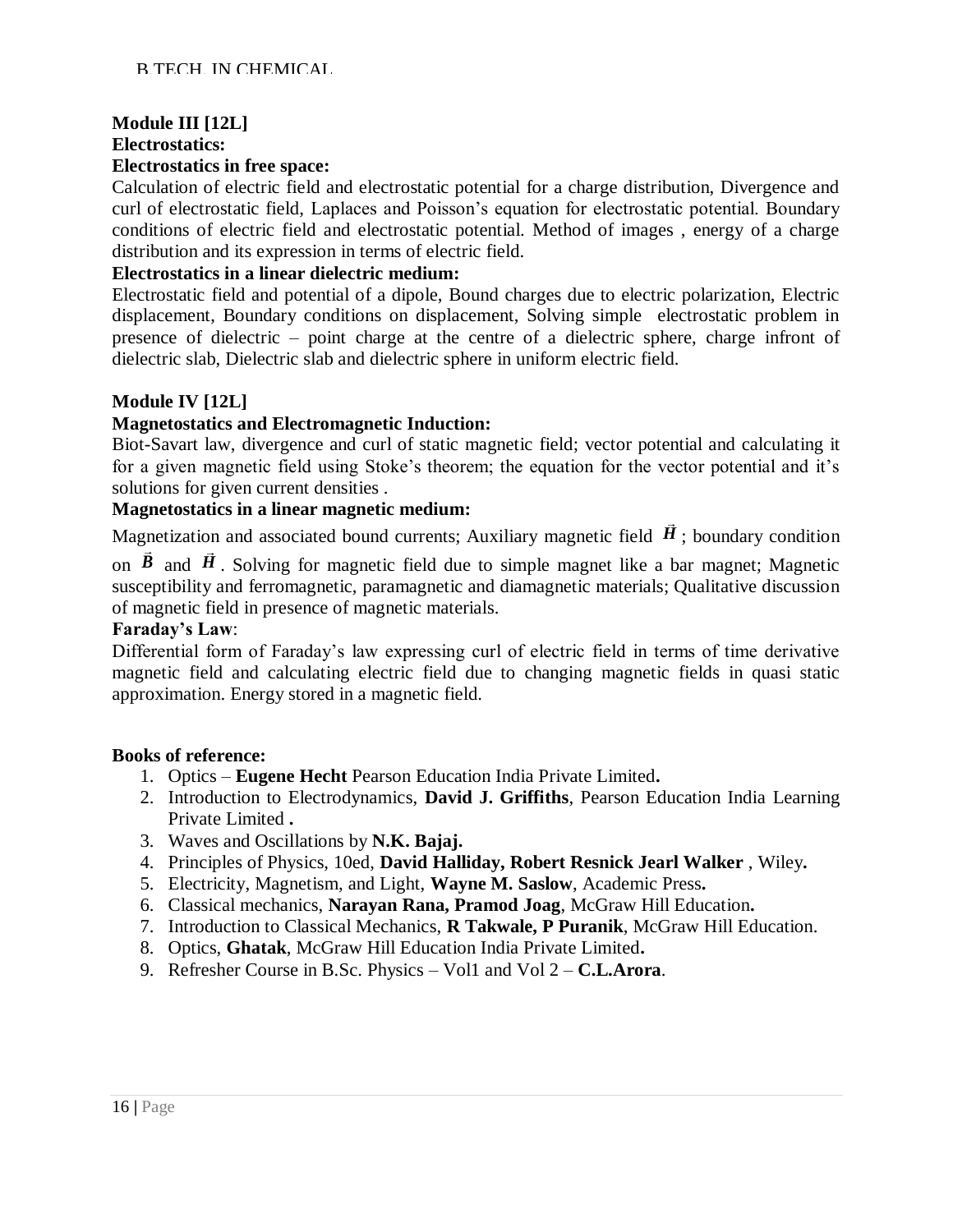| <b>Course Name: Mathematics I</b> |  |  |   |              |                     |  |
|-----------------------------------|--|--|---|--------------|---------------------|--|
| <b>Course Code: MATH 1101</b>     |  |  |   |              |                     |  |
| <b>Contact Hours Per Week</b>     |  |  | D | <b>TOTAI</b> | <b>CREDIT POINT</b> |  |
|                                   |  |  |   |              |                     |  |

After successfully completing this course the students will be able to:

- 1. apply the concept of rank of matrices to find the solution of a system of linear simultaneous equations.
- 2. develop the concept of eigen values and eigenvectors.
- 3. combine the concepts of gradient, curl, divergence, directional derivatives, line integrals, surface integrals and volume integrals.
- 4. analyze the nature of sequence and infinite series.
- 5. choose proper method for finding solution of a specific differential equation.
- 6. describe the concept of differentiation and integration for functions of several variables with their applications in vector calculus.

# **Module I [10L]**

# **Matrix:**

Inverse and rank of a matrix; Elementary row and column operations over a matrix; System of linear equations and its consistency; Symmetric, skew symmetric and orthogonal matrices; Determinants; Eigen values and eigen vectors; Diagonalization of matrices; Cayley Hamilton theorem; Orthogonal transformation.

# **Module II [10L]**

#### **Vector Calculus:**

Vector function of a scalar variable, Differentiation of a vector function, Scalar and vector point functions, Gradient of a scalar point function, divergence and curl of a vector point function, Directional derivative, related problems on these topics.

#### **Infinite Series:**

Convergence of sequence and series; Tests for convergence: Comparison test, Cauchy's Root test, D' Alembert's Ratio test(statements and related problems on these tests), Raabe's test; Alternating series; Leibnitz's Test (statement, definition); Absolute convergence and Conditional convergence.

# **Module III [10L]**

# **First order ordinary differential equations:**

Exact, linear and Bernoulli's equations, Euler's equations, Equations not of first degree: equations solvable for p, equations solvable for y, equations solvable for x and Clairaut's type.

#### **Ordinary differential equations of higher orders:**

General linear ODE of order two with constant coefficients, C.F. & P.I., D-operator methods, Method of variation of parameters, Cauchy-Euler equations.Module IV [10L]

#### **Calculus of functions of several variables:**

Introduction to functions of several variables with examples, Knowledge of limit and continuity, Determination of partial derivatives of higher orders with examples, Homogeneous functions and Euler's theorem and related problems up to three variables.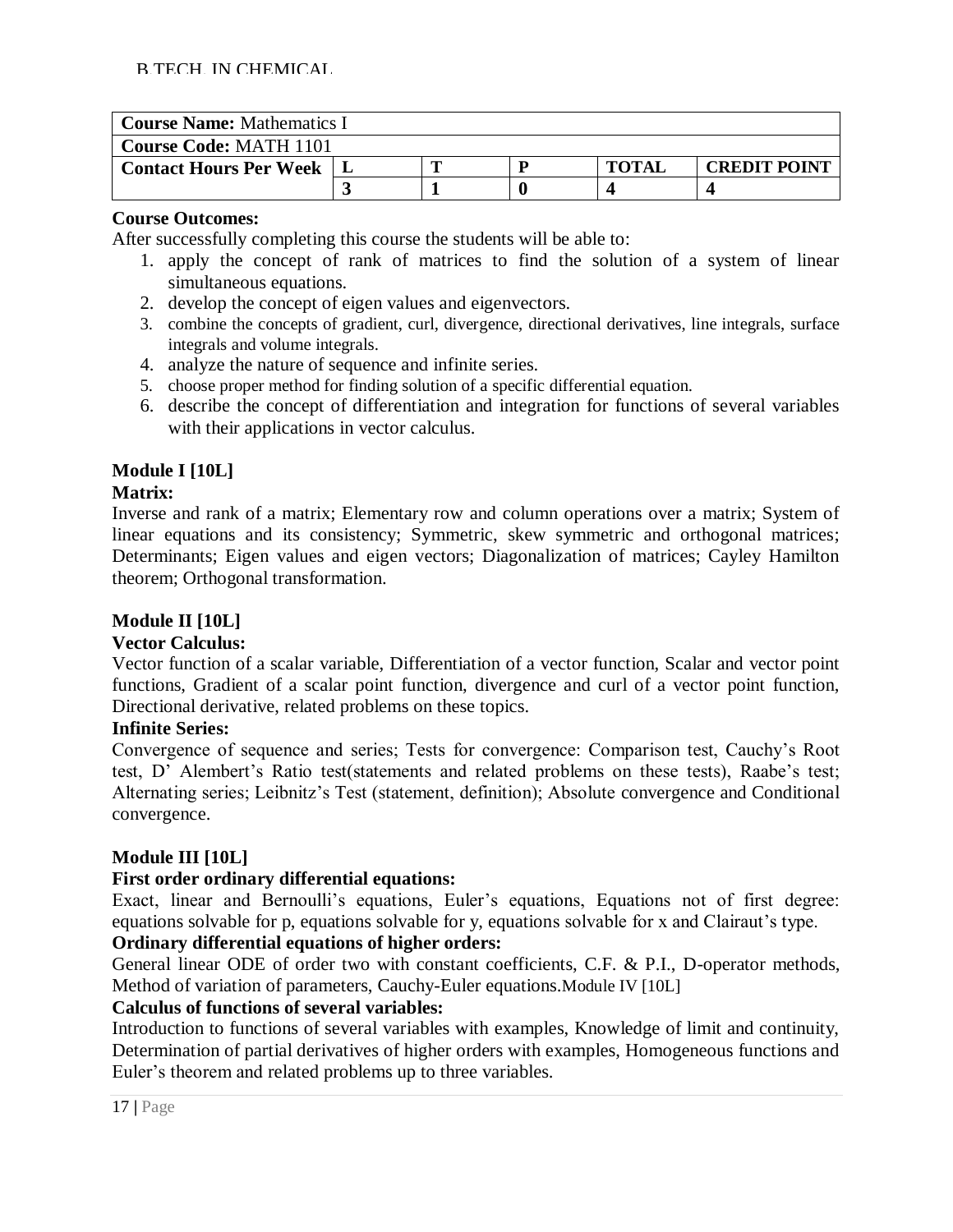#### **Multiple Integration:**

Concept of line integrals, Double and triple integrals. Green's Theorem, Stokes Theorem and Gauss Divergence Theorem.

- 1. B.S. Grewal, Higher Engineering Mathematics, Khanna Publishers, 2000.
- 2. E. Kreyszig, Advanced Engineering Mathematics, John Wiley & Sons, 2006.
- 3. Veerarajan T., Engineering Mathematics for first year, Tata McGraw-Hill, New Delhi, 2008.
- 4. Ramana B.V., Higher Engineering Mathematics, Tata McGraw Hill New Delhi, 11th Reprint, 2010.
- 5. K. F. Riley, M. P. Hobson, S. J. Bence. Mathematical Methods for Physics and Engineering, Cambridge University Press, 23-Mar-2006.
- 6. S. L. Ross, Differential Equations", Wiley India, 1984.
- 7. G.F. Simmons and S.G. Krantz, Differential Equations, McGraw Hill, 2007.
- 8. M.R. Spiegel, Seymour Lipschutz, Dennis Spellman, Vector Analysis (Schaum's outline series), McGraw Hill Education.
- 9. S. S. Sastry, Engineering Mathematics, PHI.
- 10. M.C. Potter, J.L. Goldberg and E.F. Abonfadel (OUP), Advanced Engineering Mathematics, Indian Edition.
- 11. Seymour Lipschutz, Marc Lipson, Linear Algebra (Schaum's outline series), McGraw Hill Education.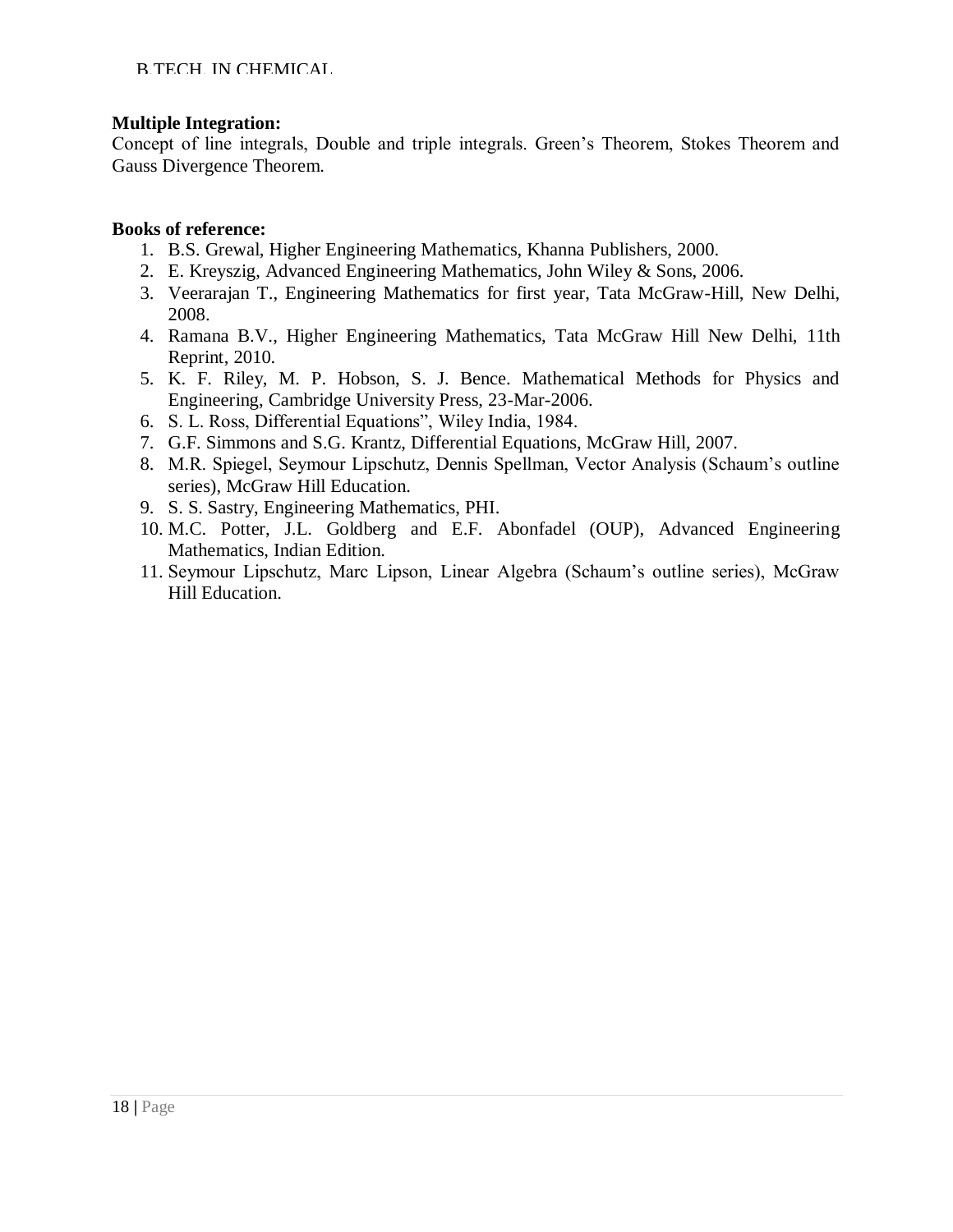| <b>Course Name: Programming for Problem Solving</b> |  |  |  |              |                     |  |
|-----------------------------------------------------|--|--|--|--------------|---------------------|--|
| <b>Course Code: CSEN 1001</b>                       |  |  |  |              |                     |  |
| <b>Contact Hours Per Week</b>                       |  |  |  | <b>TOTAL</b> | <b>CREDIT POINT</b> |  |
|                                                     |  |  |  |              |                     |  |

On completion of this course, students are expected to be capable of solving problems using mathematics and generalize those solutions into flowcharts to form programs. This course is directed towards teaching the students, how to automate those solutions by implementing them in C programming language. It is expected that due to the use of C programming language, the students will learn the basics of how a high-level language works in tandem with memory. The students should be able to identify coding inefficiencies and errors in C code and turn those programs into efficient ones and remove programming bugs, primarily with manual inspection and later with the use of debuggers. After completion of this course students will be able to:

- 1. understand and remember functions of the different parts of a computer.
- 2. understand and remember how a high-level language (C programming language, in this course) works, different stages a program goes through.
- 3. understand and remember syntax and semantics of a high-level language (C programming language, in this course).
- 4. understand how code can be optimized in high-level languages.
- 5. apply high-level language to automate the solution to a problem.
- 6. apply high-level language to implement different solutions for the same problem and analyze why one solution is better than the other.

# **Learning Objectives:**

Introduction to the concept of computer and computation and solving of problems using C as a programming language. Coverage of C will include basic concepts, arithmetic and logic, flow control, and data handling using arrays, structures, pointers and files.

# **Module I [10L]**

# **Fundamentals of Computer:**

History of Computers, Generations of Computers, Classification of Computers.

Basic Anatomy of Computer System, Primary & Secondary Memory, Processing Unit, Input & Output devices. Basic Concepts of Assembly language, High level language, Compiler and Assembler.

Binary & Allied number systems (decimal, octal and hexadecimal) with signed and unsigned numbers (using 1's and 2's complement) - their representation, conversion and arithmetic operations. Packed and unpacked BCD system, ASCII. IEEE-754 floating point representation (half- 16 bit, full- 32 bit, double- 64 bit).

Basic concepts of operating systems like MS WINDOWS, LINUX How to write algorithms & draw flow charts.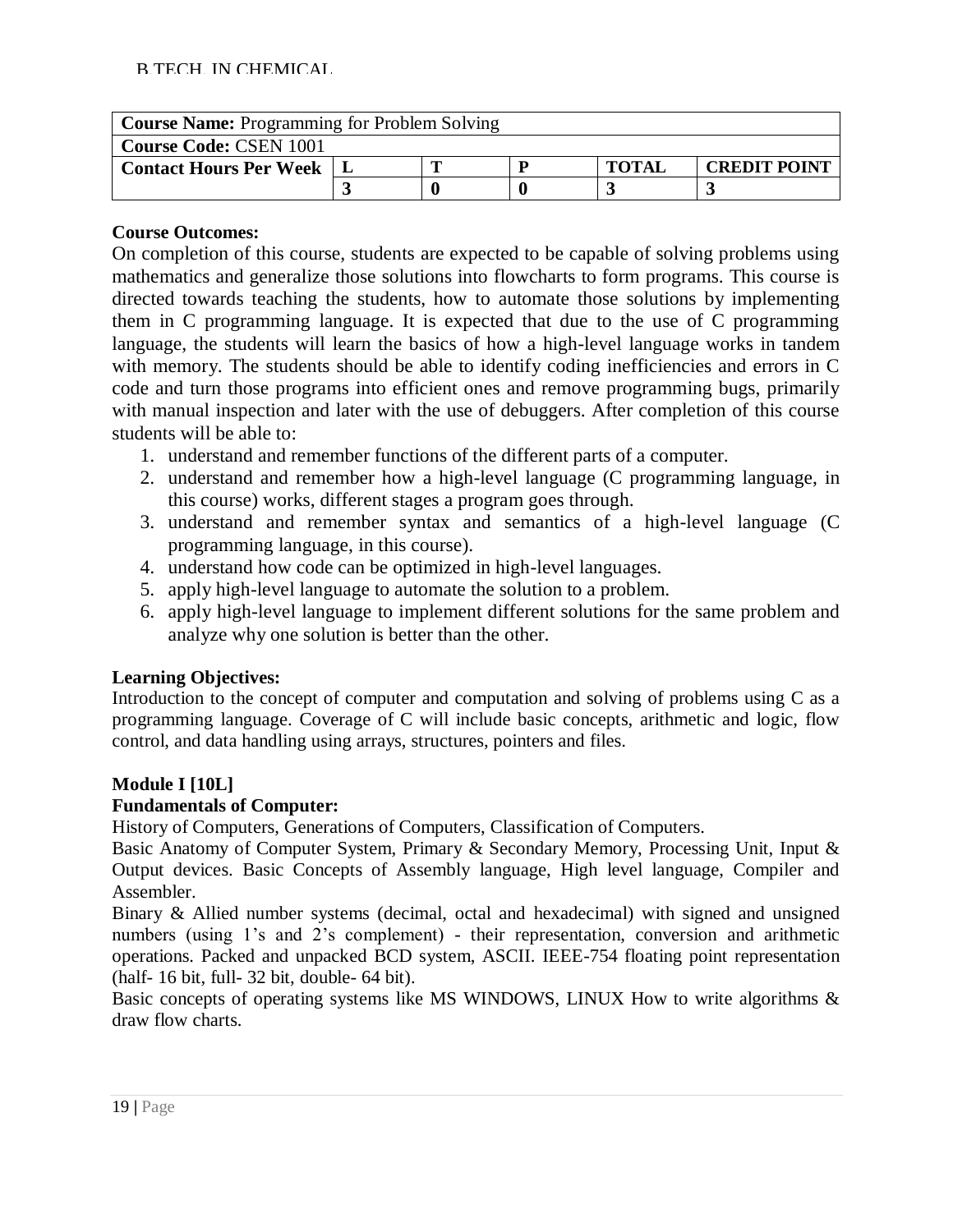#### **Module II [10L] Basic Concepts of C: C Fundamentals:**

The C character set identifiers and keywords, data type & sizes, variable names, declaration, statements.

#### **Operators & Expressions:**

Arithmetic operators, relational and logical operators, type, conversion, increment and decrement operators, bit wise operators, assignment operators and expressions, precedence and order of evaluation. Standard input and output, formatted output -- printf, formatted input scanf.

#### **Flow of Control:**

Statement and blocks, if-else, switch-case, loops (while, for, do-while), break and continue, go to and labels.

# **Module III [10L]**

#### **Program Structures in C:**

Basic of functions, function prototypes, functions returning values, functions not returning values. Storage classes - auto, external, static and register variables – comparison between them. Scope, longevity and visibility of variables.

C preprocessor (macro, header files), command line arguments.

#### **Arrays and Pointers:**

One dimensional arrays, pointers and functions – call by value and call by reference, array of arrays. Dynamic memory usage– using malloc(), calloc(), free(), realloc(). Array pointer duality. String and character arrays; C library string functions and their use.

#### **Module IV [9L] Data Handling in C:**

# **User defined data types and files:**

Basic of structures; structures and functions; arrays of structures.

Files – text files only, modes of operation. File related functions – fopen(), fclose(), fscanf(), fprintf(), fgets(), fputs(), fseek(), ftell().

#### **Text Books:**

- 1. Byron Gottfried, Schaum's outline of Programming with C.
- 2. Herbert Schildt, Teach Yourself C.
- 3. E Balagurusamy, Programming in ANSI C.

- 1. Herbert Schildt, C: The Complete Reference.
- 2. D.M.Ritchie, B.W. Kernighan, The C Programming Language.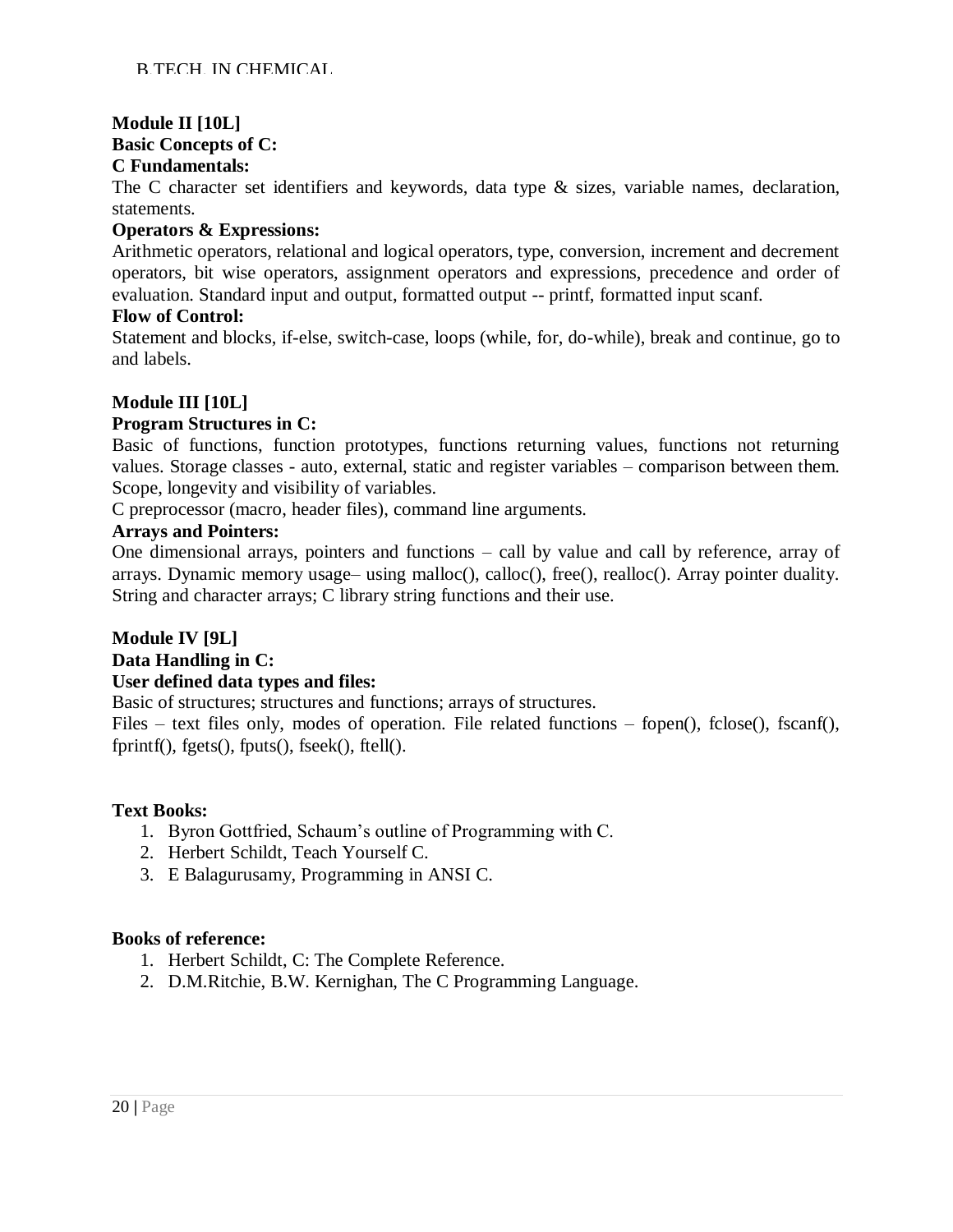| <b>Course Name: Basic Electronics</b> |  |  |  |              |                     |  |
|---------------------------------------|--|--|--|--------------|---------------------|--|
| <b>Course Code: ECEN 1011</b>         |  |  |  |              |                     |  |
| <b>Contact Hours Per Week</b>         |  |  |  | <b>TOTAI</b> | <b>CREDIT POINT</b> |  |
|                                       |  |  |  |              |                     |  |

- 1. categorize different semiconductor materials based on their energy bands and analyze the characteristics of those materials for different doping concentrations based on previous knowledge on semiconductors acquired.
- 2. describe energy band of P-N Junction devices and solve problems related to P-N Junction Diode both from device and circuit perspectives.
- 3. design different application specific circuits associated with diodes operating both in forward and reverse bias.
- 4. analyze various biasing configurations of Bipolar Junction Transistor and categorize different biasing circuits based on stability.
- 5. categorize different field-effect transistors based on their constructions, physics and working principles and solve problems associated with analog circuits based on operational amplifiers.
- 6. design and implement various practical purpose electronic circuits and systems meant for both special purpose and general purpose and analyze their performance depending on the type of required output and subsequently the applied input.

# **Module I [10L]**

# **Basic Semiconductor Physics:**

Crystalline materials, Energy band theory, Conductors, Semiconductors and Insulators, Concept of Fermi Energy level, intrinsic and extrinsic semiconductors, drift and diffusion currents in semiconductor.

#### **Diodes and Diode Circuits:**

Formation of p-n junction, Energy Band diagram, forward & reverse biased configurations, V-I characteristics, load line, breakdown mechanisms, Zener Diode and its Application. Rectifier circuits: half wave & full wave rectifiers: ripple factor, rectification efficiency.

# **Module II [8L]**

#### **Bipolar Junction Transistors (BJT):**

PNP & NPN BJT structures, current components in BJT, CE, CB, CC configurations, V-I Characteristics of CB & CE modes, regions of operation, Base width modulation & Early effect, thermal runaway, Concept of Biasing: DC load line, Q-point, basics of BJT amplifier operation, current amplification factors, different biasing circuits: fixed bias, collector to base bias, voltage divider bias.

# **Module III [9L]**

# **Field Effect Transistors (FET):**

hannel Junction Field Effect Transistor (JFET) structure & V-I characteristics.

Metal Oxide Semiconductor Field Effect Transistor (MOSFET): enhancement & depletion type MOSFETs (for both n & p channel devices), drain & transfer characteristics.MOSFET as a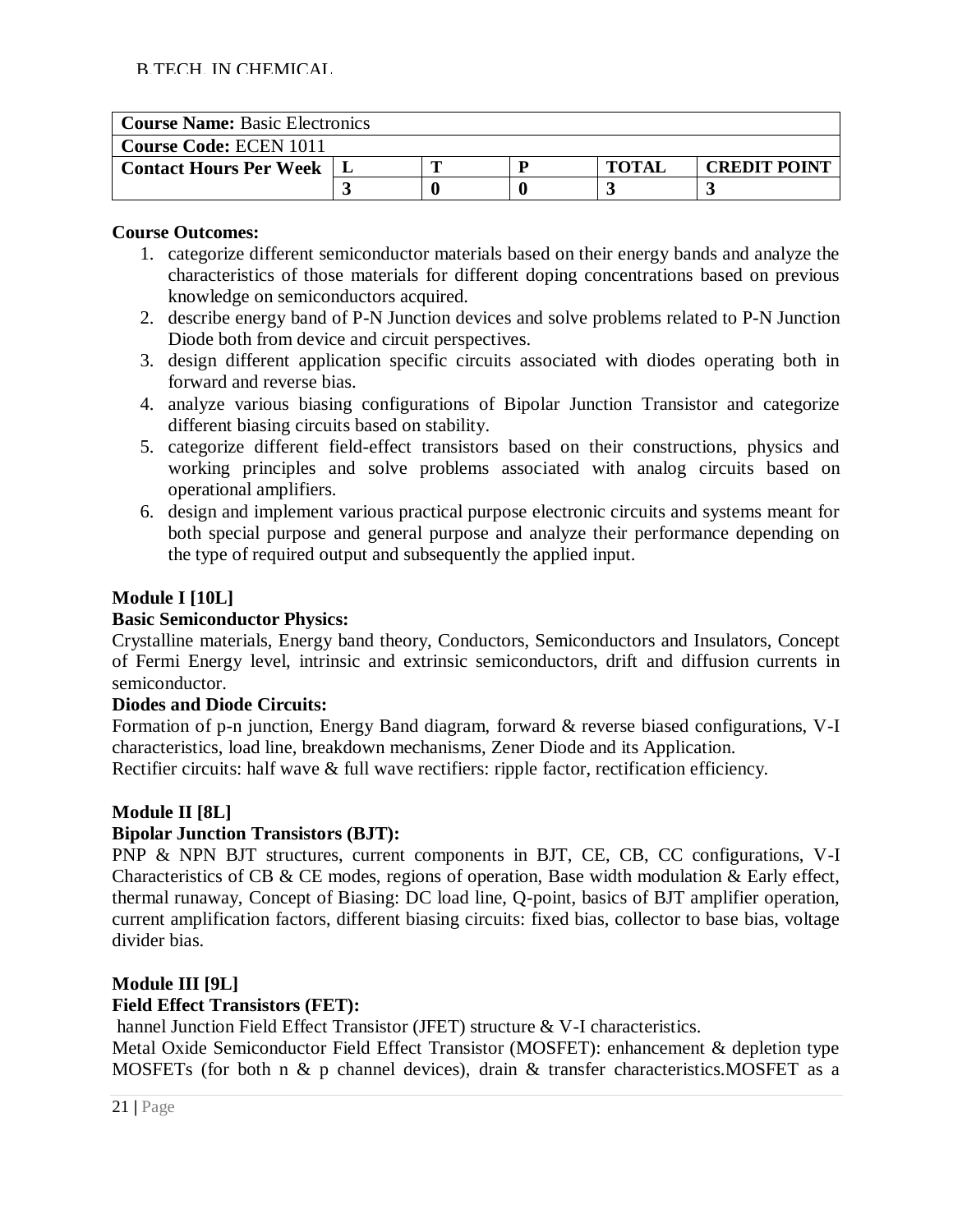digital switch, CMOS inverter, voltage transfer characteristic (VTC), NAND & NOR gate realization using CMOS logic.

Moore's Law, evolution of process node, state of integration (SSI, MSI, LSI, VLSI, ULSI), Classification of Integrated circuits (IC) and their applications.

#### **Module IV [9L]**

#### **Feedback in amplifiers:**

Concept of feedback, advantages of negative feedback (qualitative), Barkhausen criteria.

#### **Operational Amplifier:**

Ideal OPAMP characteristics, OPAMP circuits: inverting and non-inverting amplifiers, Adder, Subtractor, Integrator, Differentiator, Basic Comparator.

#### **Special Semiconductor Devices:**

Light Emitting Diode (LED), Silicon Controlled Rectifier (SCR), Photodiode: Operations, characteristics & applications.

- 1. Boylestad & Nashelsky, Electronic Devices & Circuit Theory.
- 2. R.A Gayakwad, Op Amps and Linear IC's, PHI.
- 3. D. Chattopadhyay, P. C Rakshit, Electronics Fundamentals and Applications.
- 4. [Adel S. Sedra,](https://www.google.co.in/search?safe=active&hl=en&biw=1366&bih=639&tbm=bks&tbm=bks&q=inauthor%3A%22Adel%2BS.%2BSedra%22&sa=X&ei=EXJ0U4fDOYmXuASJuYDwCQ&ved=0CC4Q9AgwAA) [Kenneth Carless Smith,](https://www.google.co.in/search?safe=active&hl=en&tbm=bks&tbm=bks&q=inauthor%3A%22Kenneth%2BCarless%2BSmith%22&sa=X&ei=EXJ0U4fDOYmXuASJuYDwCQ&ved=0CC8Q9AgwAA&biw=1366&bih=639&dpr=1) Microelectronics Engineering.
- 5. Millman & Halkias. Integrated Electronics.
- 6. Salivahanan, Electronics Devices &Circuits.
- 7. Albert Paul Malvino, Electronic Principle.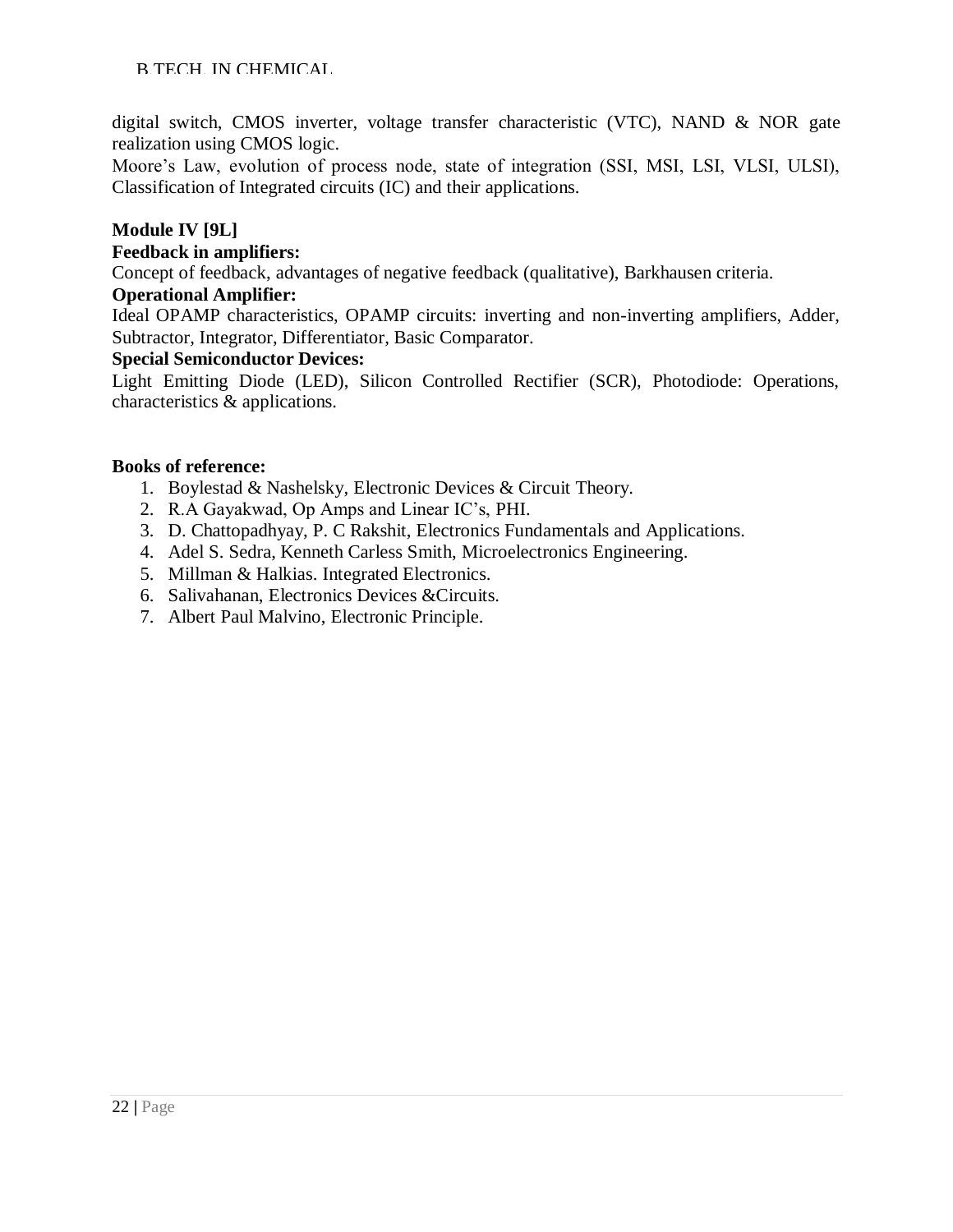# **LABORATORY**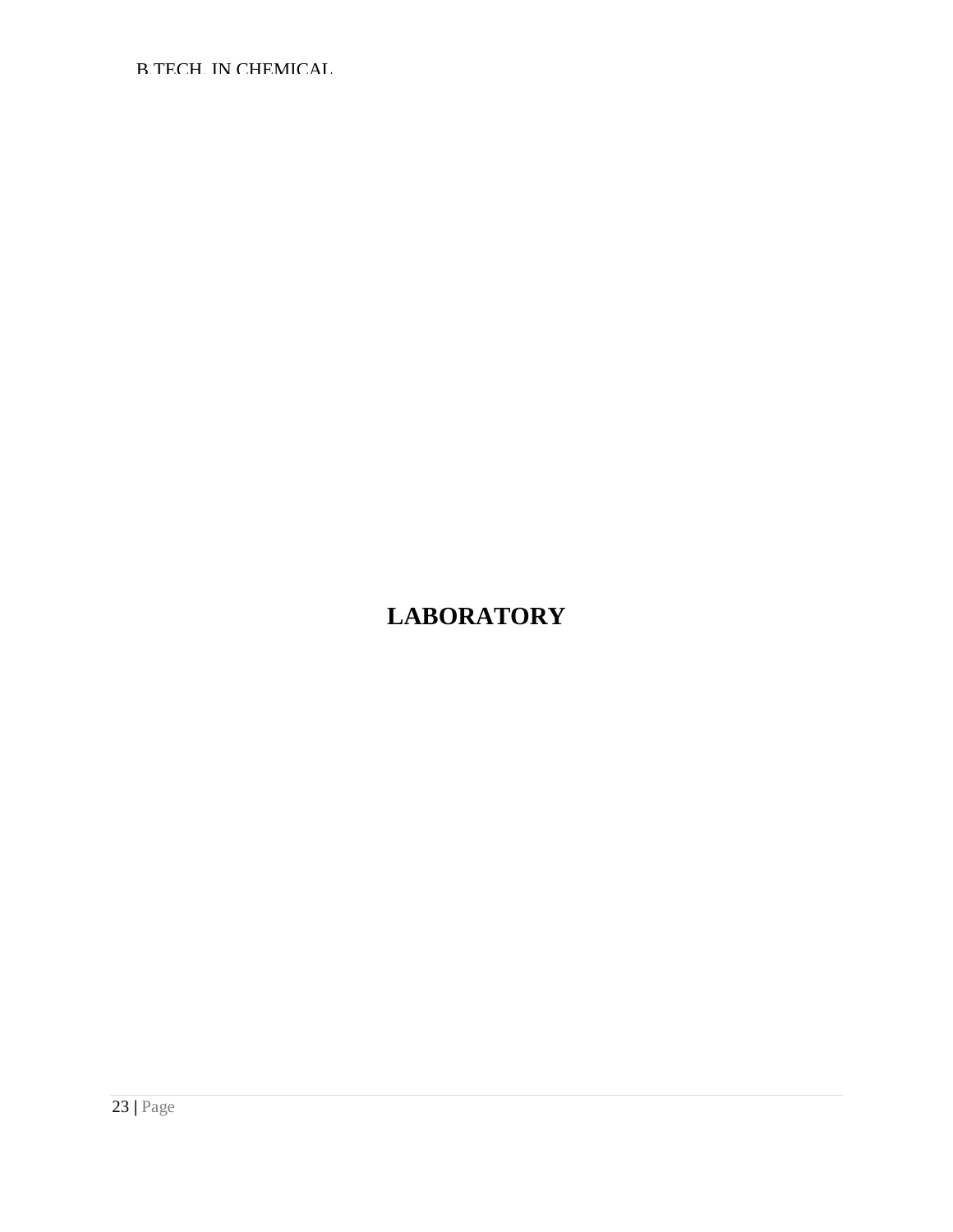| <b>Course Name: Physics-I Lab</b> |  |  |  |              |                     |  |
|-----------------------------------|--|--|--|--------------|---------------------|--|
| <b>Course Code: PHYS 1051</b>     |  |  |  |              |                     |  |
| <b>Contact Hours Per Week</b>     |  |  |  | <b>TOTAI</b> | <b>CREDIT POINT</b> |  |
|                                   |  |  |  |              | I.:                 |  |

- 1. To gain practical knowledge by applying the experimental methods to correlate with the Physicstheory.
- 2. To learn the usage of electrical and optical systems for various measurements.
- 3. Apply the analytical techniques and graphical analysis to the experimental data.
- 4. Understand measurement technology, usage of new instruments and real time applications in engineering studies.
- 5. To develop intellectual communication skills and discuss the basic principles of scientific concepts in a group.

#### **Minimum of six experiments taking at least one from each of the following four groups: Group 1: Experiments in General Properties of matter**

- 1. Determination of Young's modulus by Flexure Method.
- 2. Determination of bending moment and shear force of a rectangular beam of uniform cross-section.
- 3. Determination of modulus of rigidity of the material of a rod by static method.
- 4. Determination of rigidity modulus of the material of a wire by dynamic method.
- 5. Determination of coefficient of viscosity by Poiseulle's capillary flow method.

#### **Group 2: Experiments in Optics**

- 1. Determination of dispersive power of the material of a prism.
- 2. Determination of wavelength of light by Newton's ring method.
- 3. Determination of wavelength of light by Fresnel's biprism method.
- 4. Determination of the wavelength of a given laser source by diffraction method.

# **Group 3: Electricity & Magnetism experiments**

- 1. Determination of dielectric constant of a given dielectric material.
- 2. Determination of resistance of ballistic galvanometer by half deflection method and study of variation of logarithmic decrement with series resistance.
- 3. Determination of the thermo-electric power at a certain temperature of the given thermocouple.
- 4. Determination of specific charge (e/m) of electron.

#### **Group 4: Quantum Physics Experiments**

- 1. Determination of Planck's constant.
- 2. Determination of Stefan's radiation constant.
- 3. Verification of Bohr's atomic orbital theory through Frank-Hertz experiment.
- 4. Determination of Rydberg constant by studying Hydrogen/ Helium spectrum.
- 5. Determination of Hall co-efficient of semiconductors.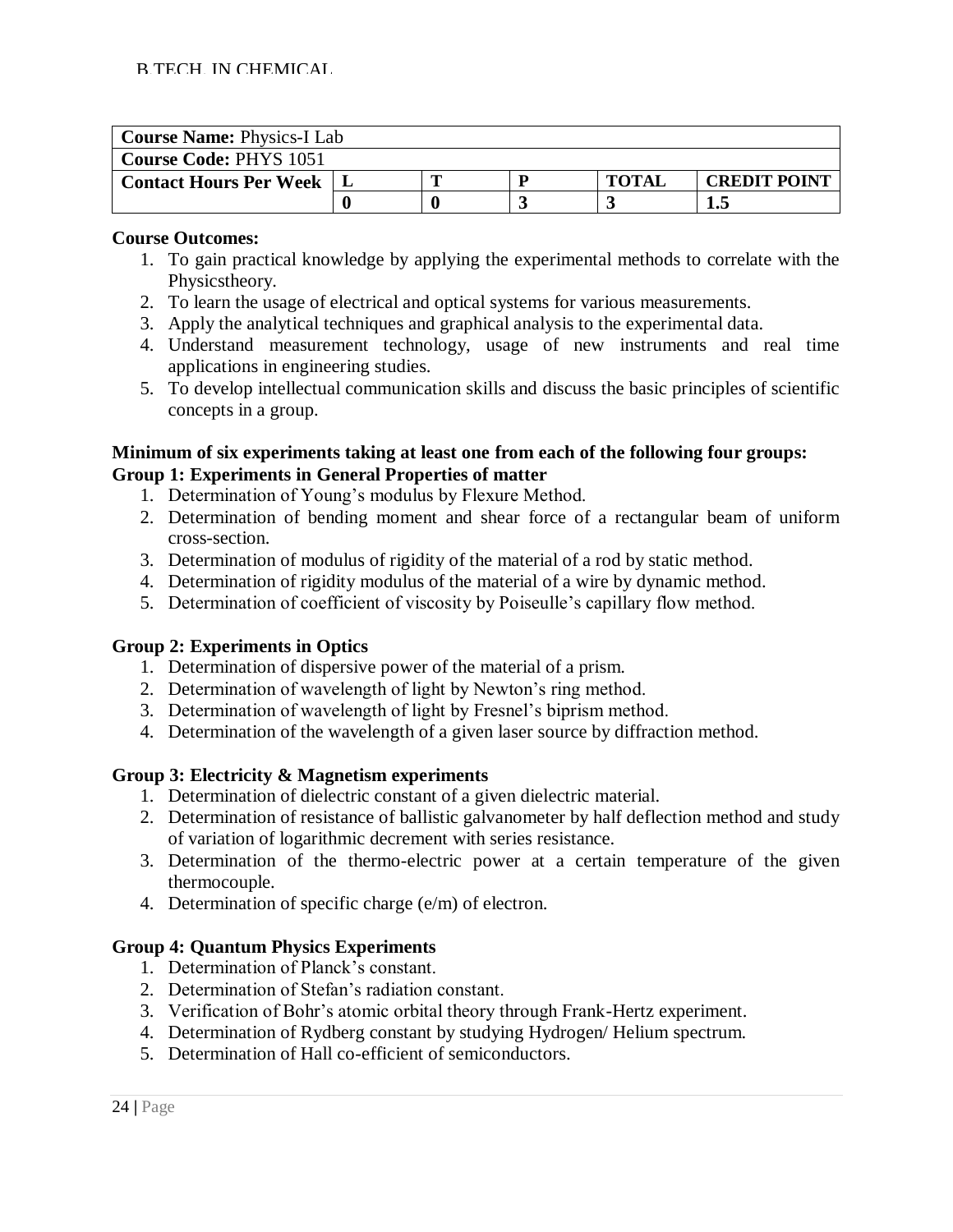- 6. Determination of band gap of semiconductors.
- 7. To study current-voltage characteristics, load response, areal characteristics and spectral response of photo voltaic solar cells.

- 1. Optics Eugene Hecht Pearson Education India Private Limited.
- 2. David J. Griffiths, Introduction to Electrodynamics, Pearson Education India Learning Private Limited.
- 3. N.K. Bajaj, Waves and Oscillations.
- 4. David Halliday, Robert Resnick Jearl Walker, Principles of Physics, 10ed, Wiley.
- 5. Wayne M. Saslow, Electricity, Magnetism, and Light, Academic Press.
- 6. Narayan Rana, Pramod Joag, Classical mechanics, McGraw Hill Education.
- 7. R Takwale, P Puranik, Introduction to Classical Mechanics, McGraw Hill Education.
- 8. Ghatak, Optics, McGraw Hill Education India Private Limited.
- 9. C.L. Arora, Refresher Course in B.Sc. Physics , Vol1 and Vol 2.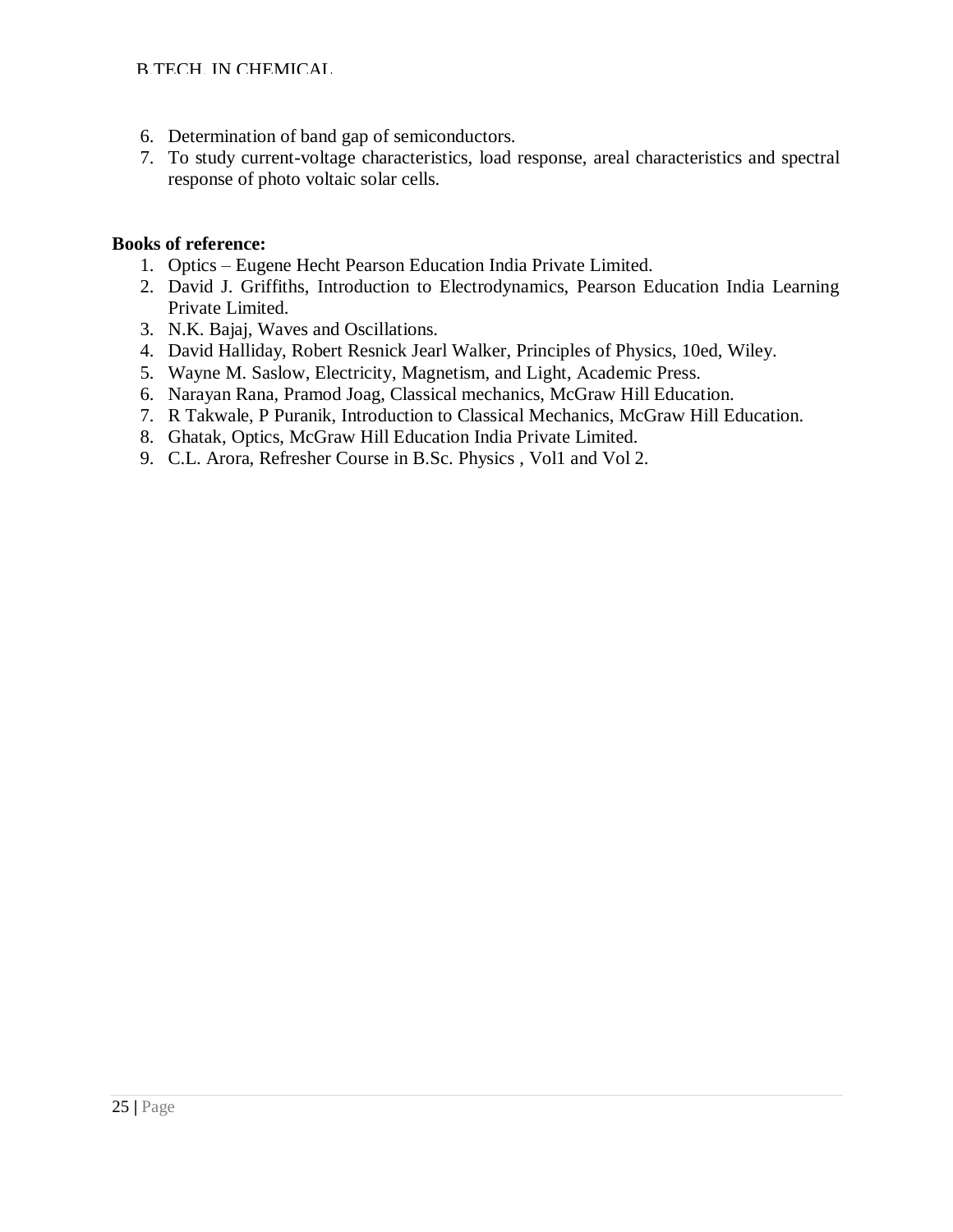| <b>Course Name:</b> Workshop/Manufacturing Practices |  |  |  |              |                     |  |
|------------------------------------------------------|--|--|--|--------------|---------------------|--|
| <b>Course Code: MECH 1051</b>                        |  |  |  |              |                     |  |
| <b>Contact Hours Per Week</b>                        |  |  |  | <b>TOTAL</b> | <b>CREDIT POINT</b> |  |
|                                                      |  |  |  |              |                     |  |

Upon completion of this course:

- 1. the students will gain knowledge of the different manufacturing processes which are commonly employed in the industry, to fabricate components using different materials.
- 2. the students will be able to fabricate components with their own hands.
- 3. they will also get practical knowledge of the dimensional accuracies and dimensional tolerances possible with different manufacturing processes.
- 4. by assembling different components, they will be able to produce small devices of their interest.
- 5. the students will be able to describe different components and processes of machine tools.
- 6. the students will be able to apply the knowledge of welding technology and they can perform arc and gas welding to join the material.

# **(i) Lectures & videos: (13 hours) Detailed contents**

- 1. Introduction on Workshop and Safety Precautions. **(1 lecture)**
- 2. Manufacturing Methods- casting, forming, machining, joining, advanced manufacturing methods **(3lectures)** 3. CNC machining, Additive manufacturing **(1lecture)**
- 4. Fitting operations & power tools **(1lecture)** 5. Electrical & Electronics **(1lecture)** 6. Carpentry **(1lecture)** 7. Plastic moulding, glass cutting **(1lecture)** 8. Metal casting **(1lecture)** 9. Welding (arc welding & gas welding),brazing **(2lecture)** 10. Viva-voce **(1 lecture) (ii) Workshop Practice :( 52 hours)[ L : 0; T:0 ; P : 4 (2credits)]** 1. Machine shop **(12 hours)** 2. Fitting shop **(8hours)** 3. Carpentry **(4hours)** 4. Electrical & Electronics **(4hours)** 5. Welding shop **(Arc welding 4 hrs + gas welding4 hrs) (8hours)**
	- 6. Casting **(4hours)**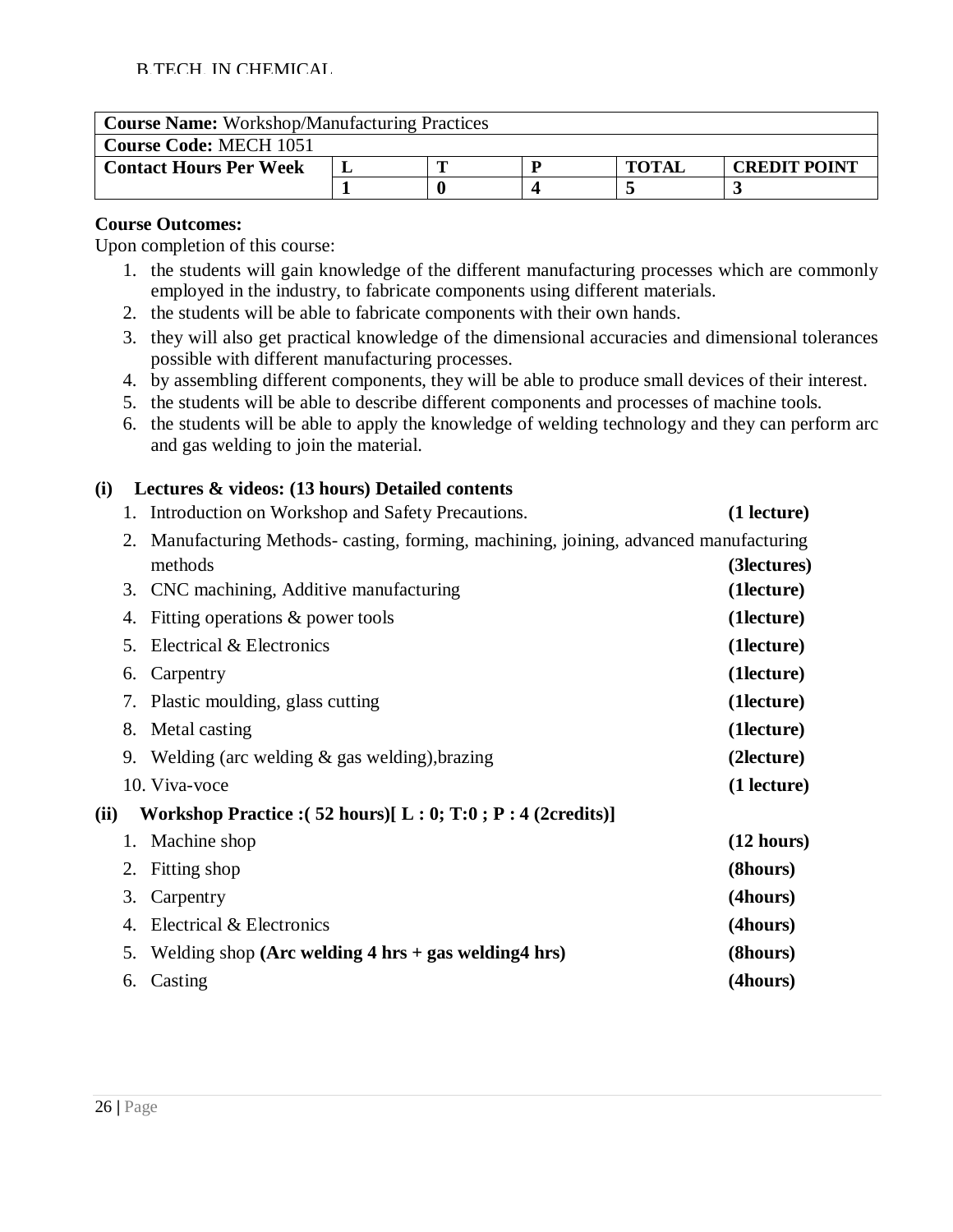| 1. Smithy                           | (4hours) |
|-------------------------------------|----------|
| 2. Plastic moulding & Glass Cutting | (4hours) |
| 3. Sheetmetal Shop                  | (4hours) |

Examinations could involve the actual fabrication of simple components, utilizing one or more of the techniques covered above.

- 1. Hajra Choudhury S.K., Hajra Choudhury A.K. and Nirjhar Roy S.K., Elements of Workshop Technology, Vol. I 2008 and Vol. II 2010, Media promoters and publishers private limited, Mumbai.
- 2. Kalpakjian S. And Steven S. Schmid, Manufacturing Engineering and Technology, 4th edition, Pearson Education India Edition, 2002.
- 3. Gowri P. Hariharan and A. Suresh Babu, Manufacturing Technology I, Pearson Education, 2008.
- 4. Roy A. Lindberg, Processes and Materials of Manufacture, 4th edition, Prentice Hall India, 1998.
- 5. Rao P.N., Manufacturing Technology, Vol. I and Vol. II, Tata McGrawHill House, 2017.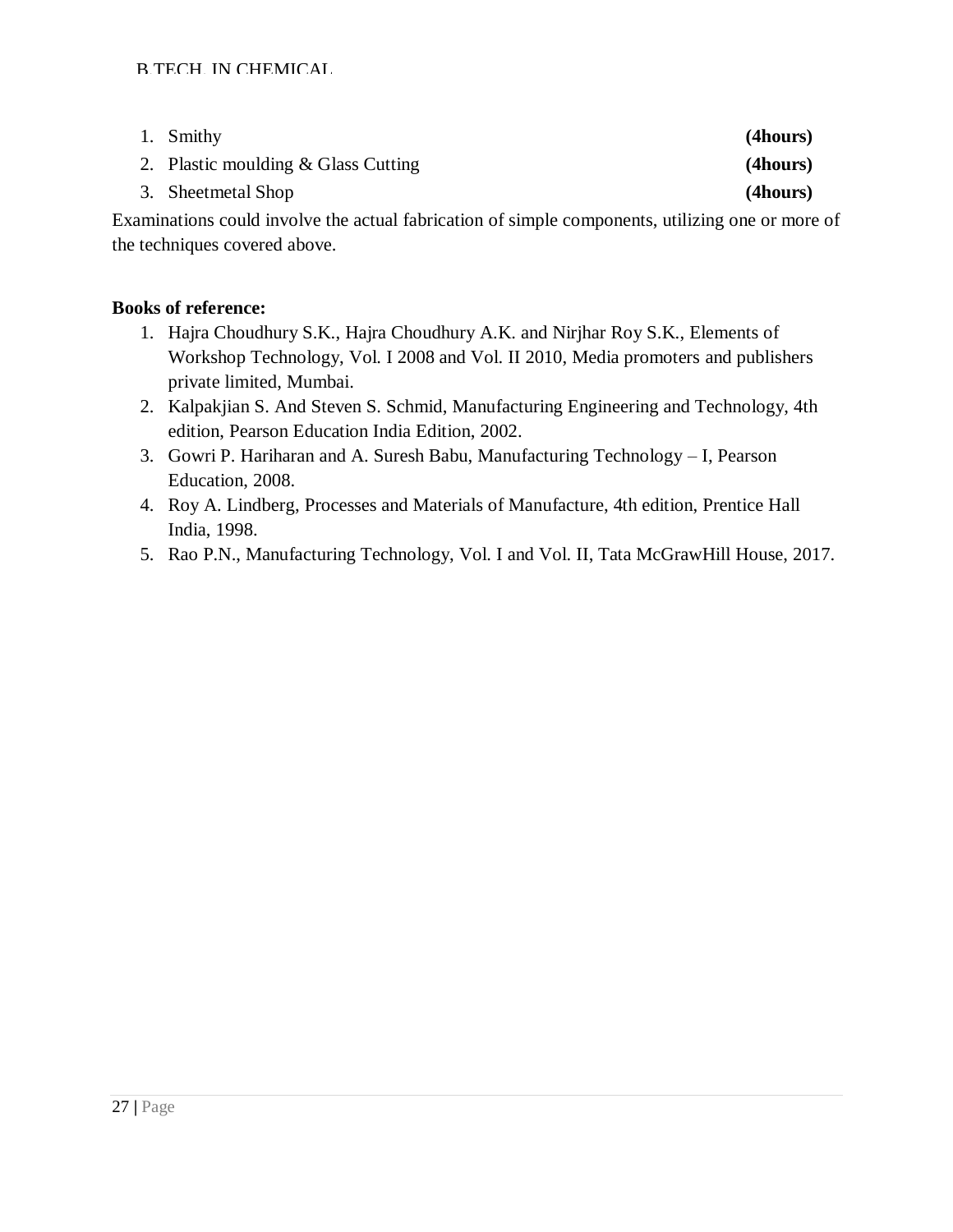| <b>Course Name:</b> Programming for Problem Solving Lab |  |  |  |              |                     |  |
|---------------------------------------------------------|--|--|--|--------------|---------------------|--|
| <b>Course Code: CSEN 1051</b>                           |  |  |  |              |                     |  |
| <b>Contact Hours Per Week</b>                           |  |  |  | <b>TOTAL</b> | <b>CREDIT POINT</b> |  |
|                                                         |  |  |  |              |                     |  |

- 1. After completion of this course the students should be able:
- 2. To write simple programs relating to arithmetic and logical problems.
- 3. To be able to interpret, understand and debug syntax errors reported by the compiler.
- 4. To implement conditional branching, iteration (loops) and recursion.
- 5. To decompose a problem into modules (functions) and amalgamating the modules to generate a complete program.
- 6. To use arrays, pointers and structures effectively in writing programs.
- 7. To be able to create, read from and write into simple text files.

# **Software to be used: GNU C Compiler (GCC) with LINUX NB: Cygwin (Windows based) may be used in place of LINUX**

Topic 1: LINUX commands and LINUX based editors Topic 2: Basic Problem Solving Topic 3: Control Statements (if, if-else, if-elseif-else, switch-case) Topic 4: Loops - Part I (for, while, do-while) Topic 5: Loops - Part II Topic 6: One Dimensional Array Topic 7: Array of Arrays Topic 8: Character Arrays/ Strings Topic 9: Basics of C Functions Topic 10: Recursive Functions Topic 11: Pointers Topic 12: Structures Topic 13: File Handling

#### **Text Books:**

- 1. Byron Gottfried, Schaum's outline of Programming with C.
- 2. Herbert Schildt, Teach Yourself C.
- 3. E Balagurusamy, Programming in ANSI C.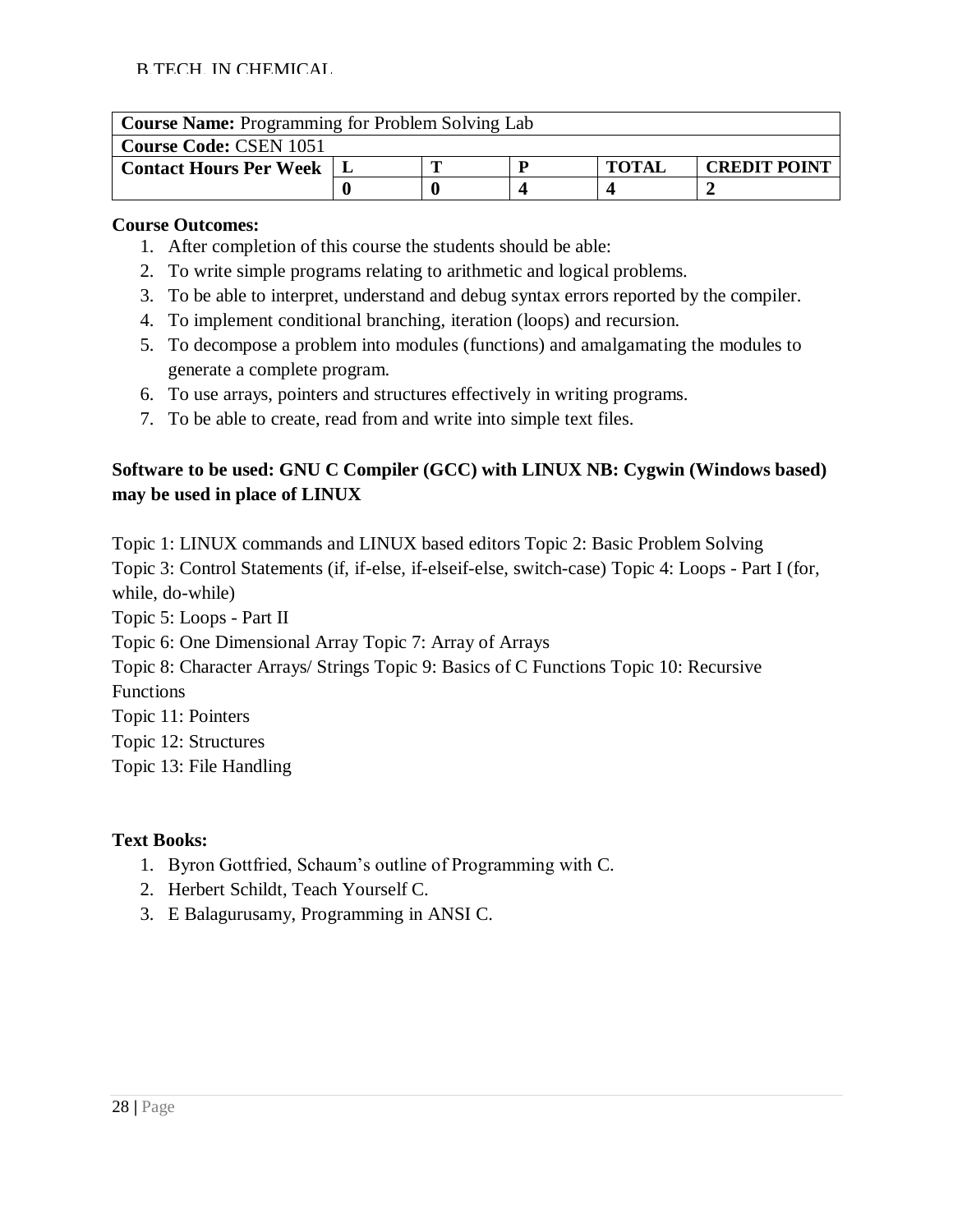| <b>Course Name:</b> Basic Electronics Engineering Lab |  |  |  |              |                     |  |
|-------------------------------------------------------|--|--|--|--------------|---------------------|--|
| <b>Course Code: ECEN 1061</b>                         |  |  |  |              |                     |  |
| <b>Contact Hours Per Week</b>                         |  |  |  | <b>TOTAL</b> | <b>CREDIT POINT</b> |  |
|                                                       |  |  |  |              |                     |  |

- 1. The students will correlate theory with diode behavior.
- 2. They will design and check rectifier operation with regulation etc.
- 3. Students will design different modes with BJT and FET and check the operations.
- 4. They will design and study adder, integrator etc. with OP-AMPs.

# **List of Experiments (from)**

- 1. Familiarization with passive and active electronic components such as Resistors, Inductors, Capacitors, Diodes, Transistors (BJT) and electronic equipment like DC power supplies, multi-meters etc.
- 2. Familiarization with measuring and testing equipment like CRO, Signal generators etc.
- 3. Study of I-V characteristics of Junction diodes.
- 4. Study of I-V characteristics of Zener diodes.
- 5. Study of Half and Full wave rectifiers with Regulation and Ripple factors.
- 6. Study of I-V characteristics of BJTs Effect Transistors.
- 7. Determination of input-offset voltage, input bias current in CB mode
- 8. Study of I-V characteristics of BJTs in CE mode
- 9. Study of I-V characteristics of Field and Slew rate of OPAMPs.
- 10. Determination of Common-mode Rejection ratio, Bandwidth and Off-set null of OPAMPs.
- 11. Study of OPAMP circuits: Inverting and Non-inverting amplifiers, Adders, Integrators and Differentiators..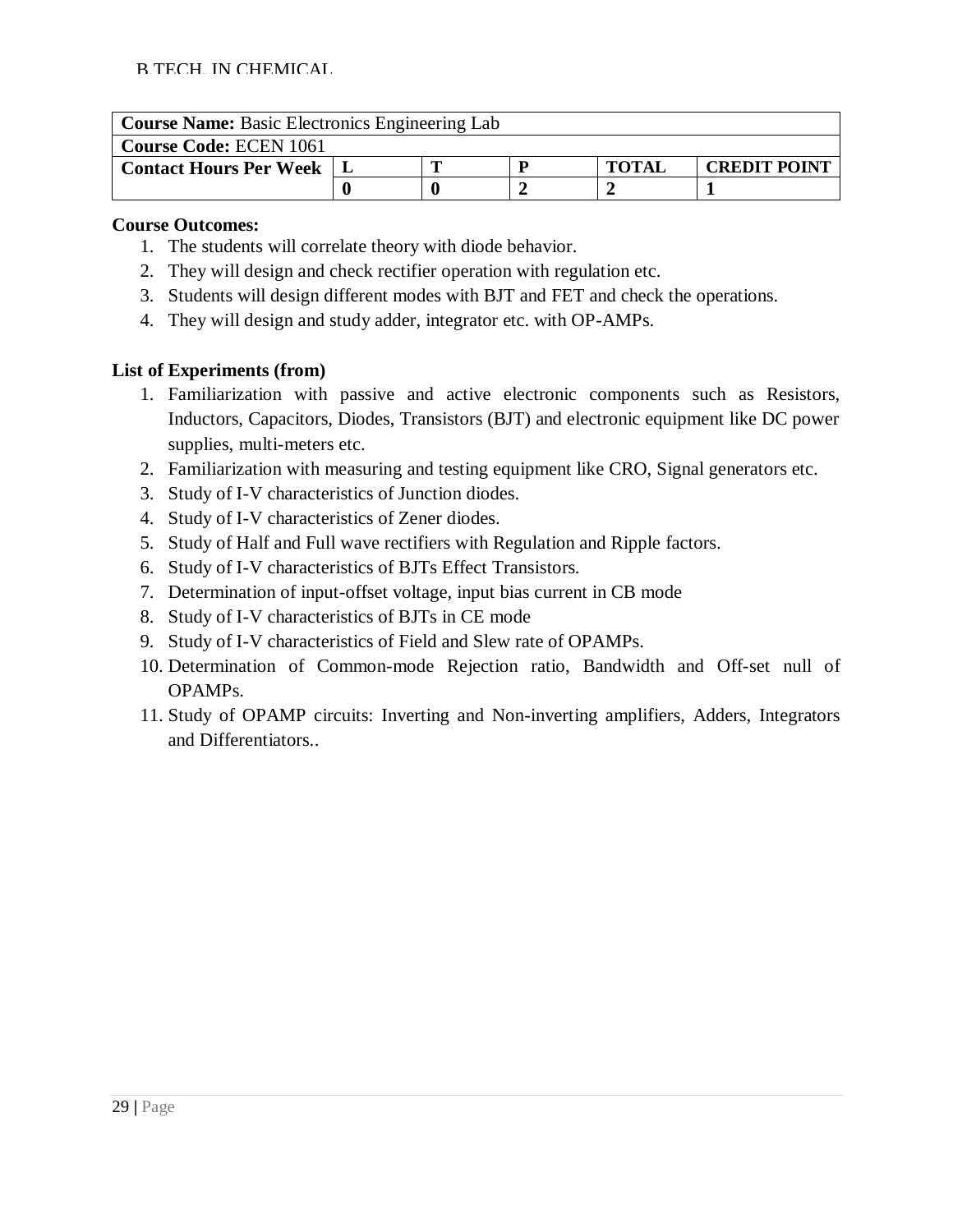**1 st Year 2nd Semester (Semester 2) THEORY**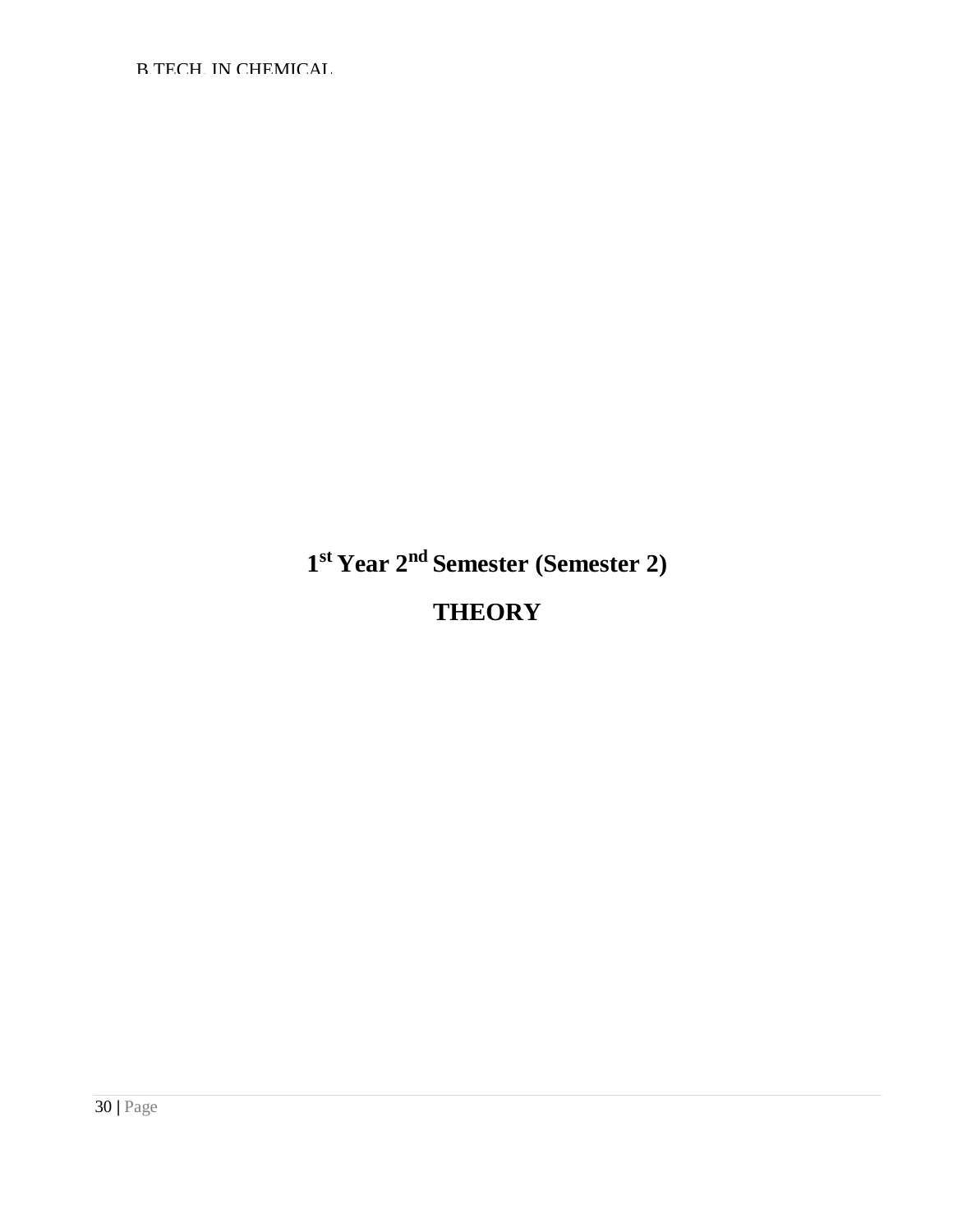| <b>Course Name: Mathematics-II</b> |  |  |  |              |                     |  |
|------------------------------------|--|--|--|--------------|---------------------|--|
| <b>Course Code: MATH 1201</b>      |  |  |  |              |                     |  |
| <b>Contact Hours Per Week</b>      |  |  |  | <b>TOTAL</b> | <b>CREDIT POINT</b> |  |
|                                    |  |  |  |              |                     |  |

#### **Course Outcomes:**

After successfully completing this course the students will be able to:

- 1. demonstrate the knowledge of probabilistic approaches to solve wide range of engineering problem.
- 2. recognize probability distribution for discrete and continuous variables to quantify physical and engineering phenomenon.
- 3. develop numerical techniques to obtain approximate solutions to mathematical problems where analytical solutions are not possible to evaluate.
- 4. analyze certain physical problems that can be transformed in terms of graphs and trees and solving problems involving searching, sorting and such other algorithms.
- 5. apply techniques of Laplace Transform and its inverse in various advanced engineering problems.
- 6. interpret differential equations and reduce them to mere algebraic equations using Laplace Transform to solve easily.

# **Module I [10L]**

# **Basic Probability:**

Random experiment, Sample space and events, Classical and Axiomatic definition of probability, Addition and Multiplication law of probability, Conditional probability, Bayes' Theorem, Random variables, General discussion on discrete and continuous distributions, Expectation and Variance, Examples of special distribution: Binomial and Normal Distribution.

# **Module II [10L]**

# **Basic Numerical Methods:**

Solution of non-linear algebraic and transcendental equations: Bisection Method, Newton- Raphson Method, Regula-Falsi Method. Solution of linear system of equations: Gauss Elimination Method, Gauss-Seidel Method, LU Factorization Method, Matrix Inversion Method. Solution of Ordinary differential equations: Euler's Method, Modified Euler's Method, Runge- Kutta Method of 4th order.

# **Module III [10L]**

# **Basic Graph Theory:**

Graph, Digraph, Weighted graph, Connected and disconnected graphs, Complement of a graph, Regular graph, Complete graph, Sub-graph, Walk, Path, Circuit, Euler Graph, Cut sets and cut vertices, Matrix representation of a graph, Adjacency and incidence matrices of a graph, Graph isomorphism, Bipartite graph, Dijkstra's Algorithm for shortest path problem. Definition and properties of a Tree, Binary tree and its properties, Spanning tree of a graph, Minimal spanning tree, Determination of spanning trees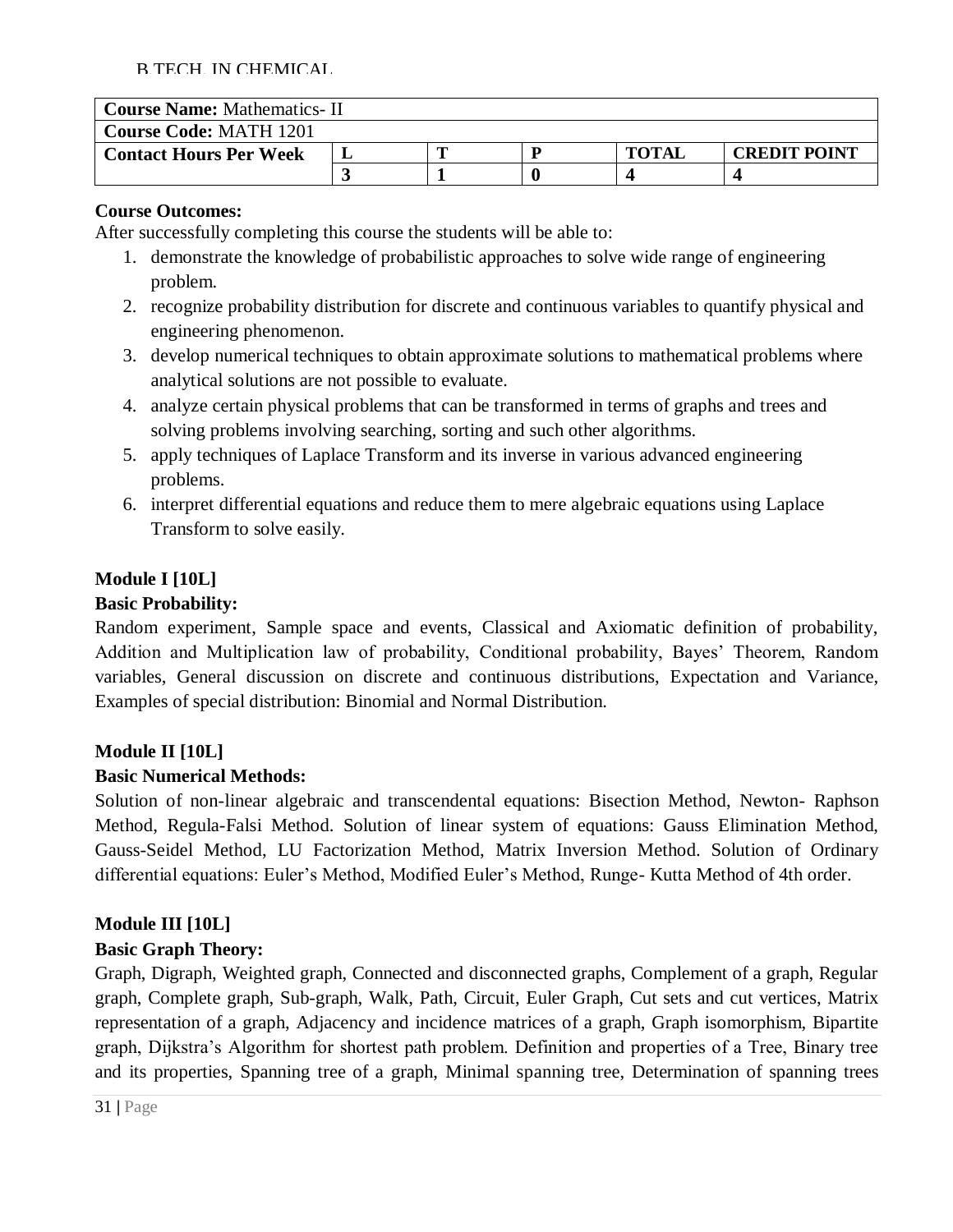using BFS and DFS algorithms, Determination of minimal spanning tree using Kruskal's and Prim's algorithms.

# **Module IV [10L]**

# **Laplace Transformation:**

Basic ideas of improper integrals, working knowledge of Beta and Gamma functions (convergence to be assumed) and their interrelations. Introduction to integral transformation, Functions of exponential order, Definition and existence of Laplace Transform(LT) (statement of initial and final value theorem only), LT of elementary functions, Properties of Laplace Transformations , Evaluation of sine , cosine and exponential integrals using LT, LT of periodic and step functions, Definition and properties of inverse LT, Convolution Theorem (statement only) and its application to the evaluation of inverse LT, Solution of linear ODEs with constant coefficients (initial value problem) using LT

- 1. E. Kreyszig, Advanced Engineering Mathematics, Wiley Publications.
- 2. S. Ross, Introduction to Probability and Statistics for Engineers and Scientists, Elsevier.
- 3. S.S. Sastry, Introductory methods of Numerical Analysis, PHI learning.
- 4. D. B. West, Introduction to Graph Theory, Prentice-Hall of India.
- 5. B.S. Grewal, Engineering Mathematics, S. Chand &Co.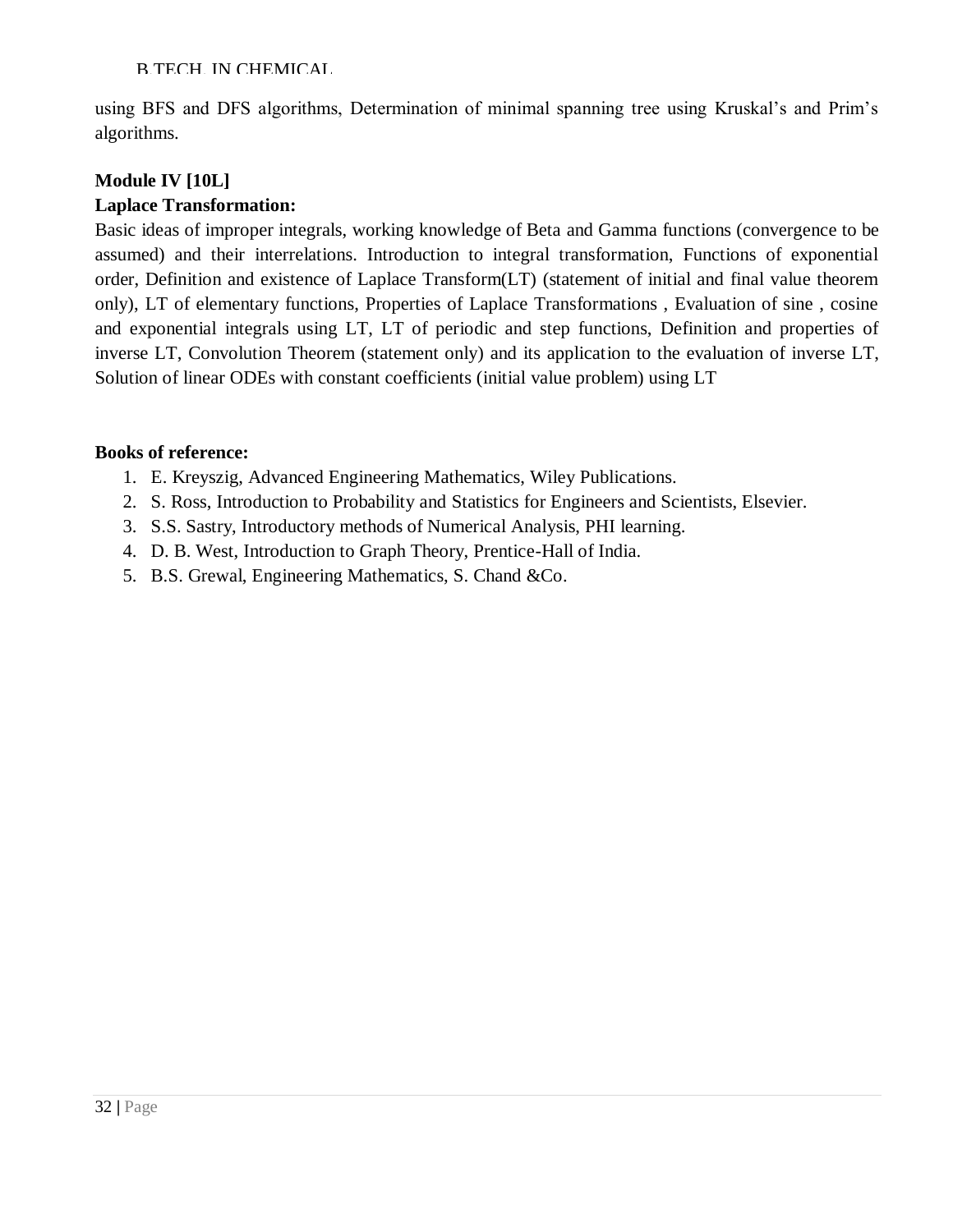| <b>Course Name: Chemistry 1</b> |  |  |  |              |                     |  |
|---------------------------------|--|--|--|--------------|---------------------|--|
| <b>Course Code: CHEM 1001</b>   |  |  |  |              |                     |  |
| <b>Contact Hours Per Week</b>   |  |  |  | <b>TOTAL</b> | <b>CREDIT POINT</b> |  |
|                                 |  |  |  |              |                     |  |

#### **Course Outcomes:**

The subject code CHEM1001 corresponds to chemistry theory classes for the first year B. Tech students, which is offered as Engineering Chemistry and is common for all branches of engineering subjects.

The course provides basic knowledge of theory based subjects like quantum mechanics, thermodynamics, reaction dynamics, electrochemistry, structure and reactivity of molecules.

The course outcomes of the subject are:

- 1. knowledge of understanding the operating principles and reaction involved in batteries and fuel cells and their application in automobiles as well as other sectors to reduce environmental pollution.
- 2. an ability to analyse microscopic chemistry in terms of atomic and molecular orbitals and intermolecular forces for engineering applications.
- 3. have knowledge of synthesizing nano materials and their applications in industry, carbon nano tube technology is used in every industry now-a-days.
- 4. understanding of bulk properties and processes using thermodynamic considerations.
- 5. elementary knowledge of IR, UV, NMR and X-ray spectroscopy is usable in structure elucidation and characterisation of various molecules.
- 6. knowledge of electronic effect and stereochemistry for understanding mechanism of the major chemical reactions involved in synthesis of various drug molecules.

# **Module 1 [10L]**

# **Atomic structure and Wave Mechanics:**

Brief outline of the atomic structure, Duel character of electron, De Broglies's equation, the Heisenberg uncertainty principle, brief introduction of quantum mechanics, the Schrodinger wave equation, Hermitian operator, solution of the Schrodinger equation for particle in a one dimensional box, interpretation of the wave function Ψ, concept of atomic orbital.

#### **Thermodynamics:**

Carnot cycle, 2nd law of thermodynamics, entropy, Clausius inequality, free energy and work function, Clausius Clapeyron Equation, Chemical Potential, Activity and Activity coefficient. Gibbs Duhem Relation.

# **Spectroscopic Techniques & Application:**

Electromagnetic spectrum: EMR interaction with matter - absorption and emission of radiation. Principle and application of UV- visible and IR spectroscopy

Principles of NMR Spectroscopy and X-ray diffraction technique.

# **Module II [10L]**

# **Chemical Bonding:**

Covalent bond, VSEPR Theory, hybridization, molecular geometries, Dipole moment, Intermolecular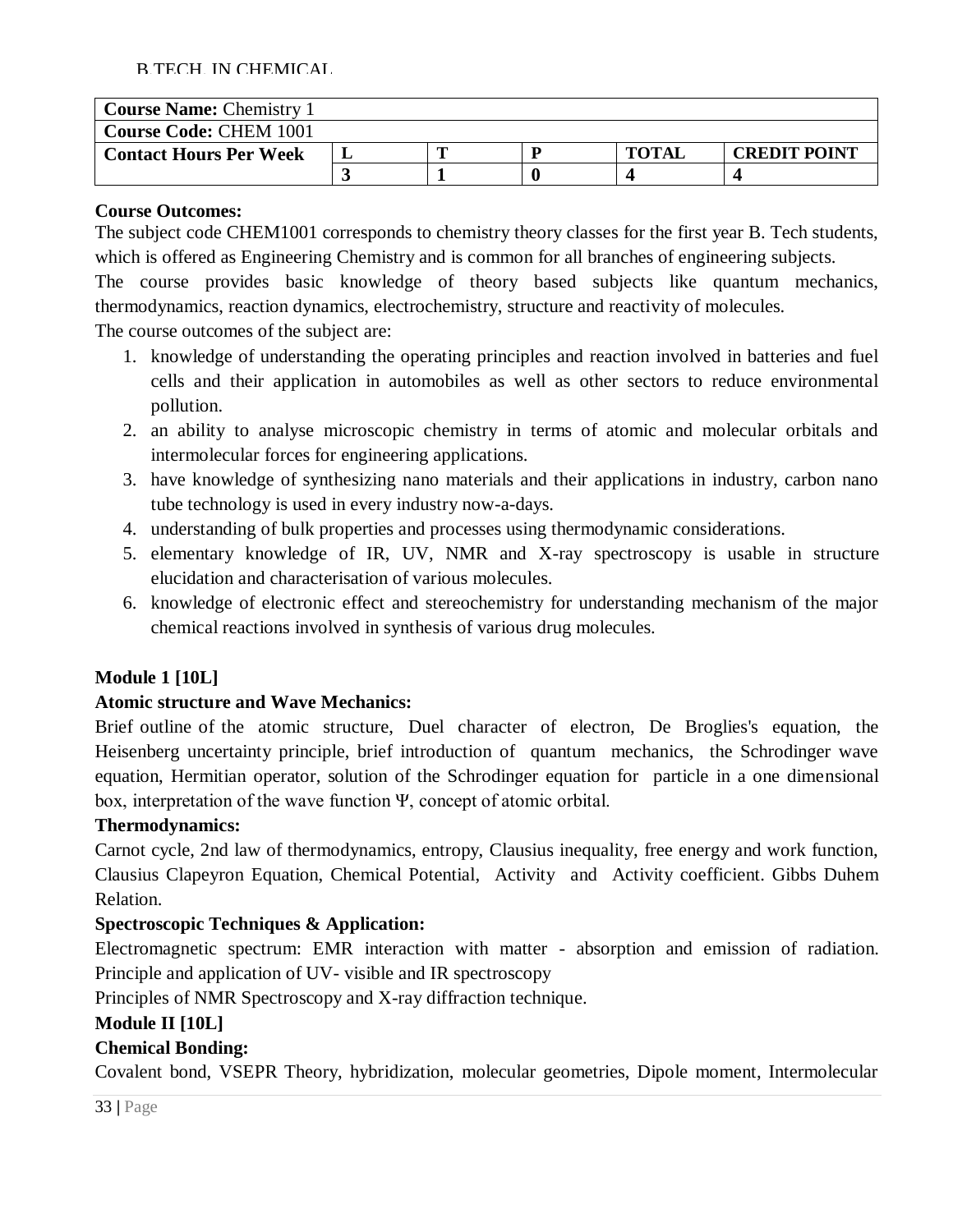forces, V.B. and M.O. Theory and its application in Homo and Heteronuclear diatomic molecules, Band theory of solids, Pi-molecular orbitals of ethylene and butadiene.

# **Periodicity:**

Effective nuclear charge, electronic configurations, atomic and ionic sizes, ionization energies, electron affinity and electro-negativity, inert pair effect.

# **Ionic Equilibria:**

Acid Base Equilibria, Salt Hydrolysis and Henderson Equation, Buffer solutions, pH indicator, Common ion Effect, Solubility product, Fractional Precipitation .

# **Module III [10L]**

# **Conductance:**

Conductance of electrolytic solutions, Strong and Weak electrolytes, effect of temperature and concentration. Kohlrausch's law of independent migration of ions, transport numbers and hydration of ions. Application of conductance Acid-base and precipitation titration.

# **Electrochemical Cell:**

Thermodynamic derivation of Nernst equation, Electrode potential and its application to predict redox reaction; Standard Hydrogen Electrode, Reference electrode, cell configuration, half cell reactions, evaluation of thermodynamic functions; Reversible and Irreversible cells; Electrochemical corrosion.

Electrochemical Energy Conversion: Primary & Secondary batteries, Fuel Cells.

# **Reaction dynamics:**

Rate Laws, Order & Molecularity; zero, first and second order kinetics. Pseudo-unimolecular reaction, Arrhenius equation.

Mechanism and theories of reaction rates (Transition state theory, Collison theory). Catalysis: Homogeneous catalysis (Definition, example, mechanism, kinetics).

# **Module IV [10L]**

# **Stereochemistry:**

Representations of 3-dimensional structures, structural isomers and stereoisomers, configurations and symmetry and chirality, enantiomers, diastereomers, optical activity, absolute configurations and conformational analysis.

# **Structure and reactivity of Organic molecule:**

Inductive effect, resonance, hyper conjugation, electromeric effect, carbocation, carbanion, free radicals, aromaticity.

# **Organic reactions and synthesis of drug molecule:**

Introduction to reaction mechanisms involving substitution, addition, elimination and oxidationreduction reactions. Synthesis of commonly used drug molecules.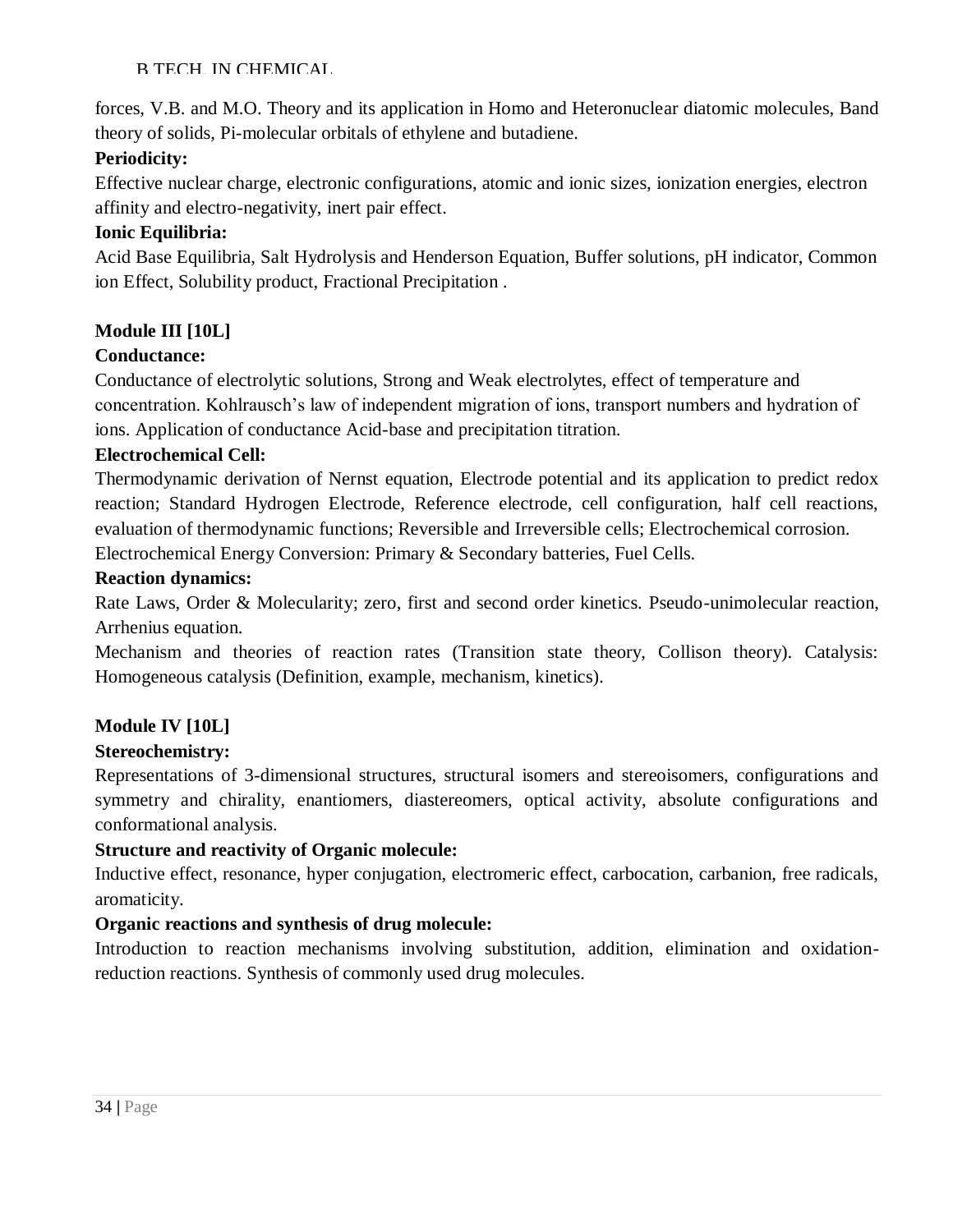# **Text Books:**

- 1. P.W. Atkins, Atkins' Physical Chemistry, 10<sup>th</sup>Edition.
- 2. I. L. Finar, Organic Chemistry, Vol-1, 6<sup>th</sup>Edition.
- 3. Jain & Jain, Engineering Chemistry,  $16<sup>th</sup>$ Edition.
- 4. A. K. Das, Fundamental Concepts of Inorganic Chemistry, 2<sup>nd</sup>Edition.
- 5. Gourkrishna Dasmohapatra, Engineering Chemistry -I, 3<sup>rd</sup>Edition.

- 1. R. P. Sarkar, General & Inorganic Chemistry.
- 2. P. C. Rakshit, Physical Chemistry,  $7<sup>th</sup>$ Edition.
- 3. Morrison & Boyd, Organic Chemistry,  $7^{\text{th}}$ Edition.
- 4. C.N. Banwell, Fundamentals of Molecular Spectroscopy, 4<sup>th</sup>Edition.
- 5. G. W. Castellan, Physical Chemistry, 3<sup>rd</sup>Edition.
- 6. Subrata Sen Gupta, Basic Stereo chemistry of Organic Molecules, 1stEdition.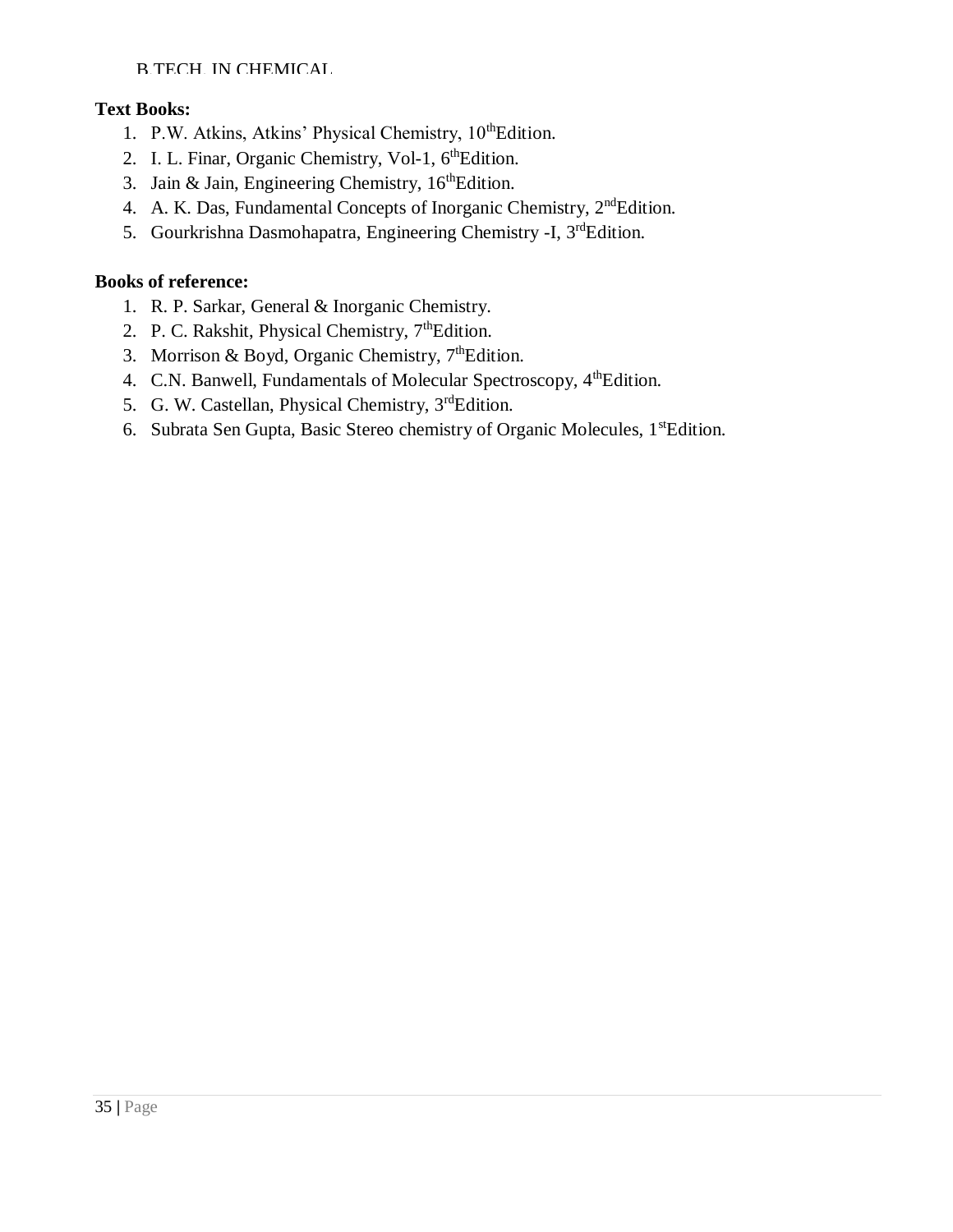| <b>Course Name:</b> Basic Electrical Engineering |  |  |  |              |                     |  |
|--------------------------------------------------|--|--|--|--------------|---------------------|--|
| <b>Course Code: ELEC 1001</b>                    |  |  |  |              |                     |  |
| <b>Contact Hours Per Week</b>                    |  |  |  | <b>TOTAL</b> | <b>CREDIT POINT</b> |  |
|                                                  |  |  |  |              |                     |  |

#### **Course Outcomes:**

- 1. After attending the course, the students will be able to
- 2. Analyse DC electrical circuits using KCL, KVL and network theorems like Superposition Theorem, Thevenin's Theorem, Norton's Theorem and Maximum Power Transfer Theorem.
- 3. Analyse DC Machines; Starters and speed control of DC motors.
- 4. Analyse magnetic circuits.
- 5. Analyse single and three phase AC circuits.
- 6. Analyse the operation of single phase transformers.
- 7. Analyse the operation of three phase induction motors.

# **Module-I [11L]**

#### **DC Network Theorem:**

Kirchhoff's laws, Nodal analysis, Mesh analysis, Superposition theorem, Thevenin's theorem, Norton's theorem, Maximum power transfer theorem, Star-Delta conversion.

#### **Electromagnetism:**

Review of magnetic flux, Force on current carrying conductors, Magnetic circuit analysis, Self and Mutual inductance, B-H loop, Hysteresis and Eddy current loss, Lifting power of magnet.

#### **Module II [10L]**

#### **AC single phase system:**

Generation of alternating emf, Average value, RMS value, Form factor, Peak factor, representation of an alternating quantity by a phasor, phasor diagram, AC series, parallel and series-parallel circuits, Active power, Reactive power, Apparent power, power factor, Resonance in RLC series and parallel circuit.

#### **Module III [11L]**

#### **Three phase system:**

Generation of three-phase AC power, Balanced three phase system, delta and star connection, relationship between line and phase quantities, phasor diagrams, power measurement by two wattmeter method.

#### **DC Machines:**

Construction, EMF equation, Principle of operation of DC generator, Open circuit characteristics, External characteristics, Principle of operation of DC motor, speed-torque characteristics of shunt and series machine, starting of DC motor, speed control of DC motor.

#### **Module IV [10L]**

#### **Transformer:**

Construction, EMF equation, no load and on load operation and their phasor diagrams, Equivalent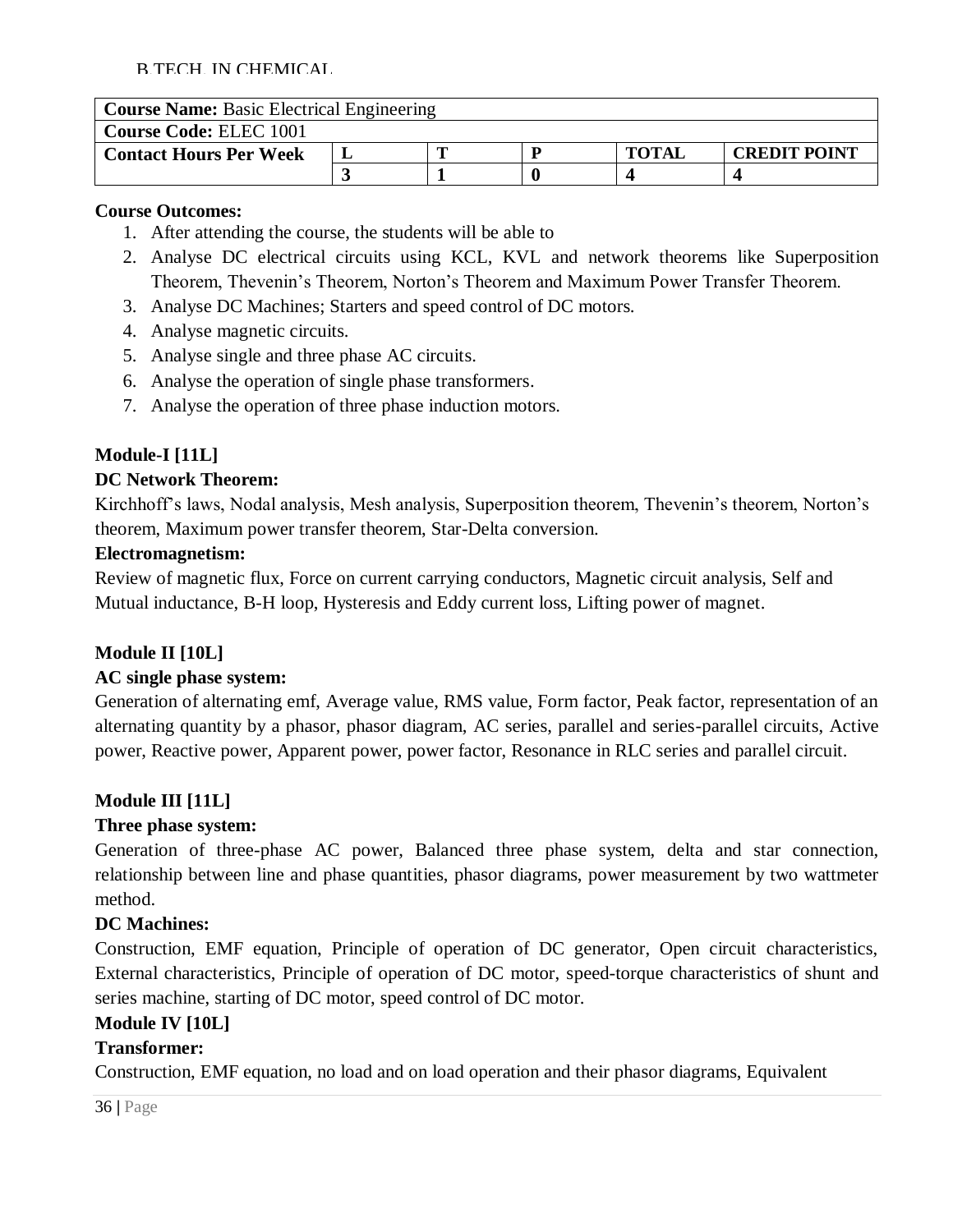circuit, Regulation, losses of a transformer, Open and Short circuit tests, Efficiency, Introduction to three phase transformer.

### **Three-phase induction motor:**

Concept of rotating magnetic field, Principle of operation, Construction, Equivalent circuit and phasor diagram, torque-speed/slip characteristics.

### **Text Books:**

- 1. D.P Kothari & I.J Nagrath, Basic Electrical engineering, TMH, Second Edition.
- 2. V.N Mittle & Arvind Mittal, Basic Electrical Engineering, TMH, Second Edition.
- 3. Hughes, Basic Electrical Engineering.
- 4. Surinder Pal Bali, Electrical Technology, Pearson Publication, Vol-I, Vol-II,
- 5. B.L. Theraja, A.K. Theraj, A Text Book of Electrical Technology, S. Chand & Company, Vol. I & II.

- 1. Vincent Del Toro, Electrical Engineering Fundamentals, Prentice-Hall.
- 2. H. Cotton, Advance Electrical Technology, Reem Publication.
- 3. R.A. Natarajan, P.R. Babu, Basic Electrical Engineering, Sictech Publishers.
- 4. N.K. Mondal, Dhanpat Rai, Basic Electrical Engineering.
- 5. Nath & Chakraborti, Basic Electrical Engineering.
- 6. Rajendra Prasad, Fundamental of Electrical Engineering, PHI, Edition2005..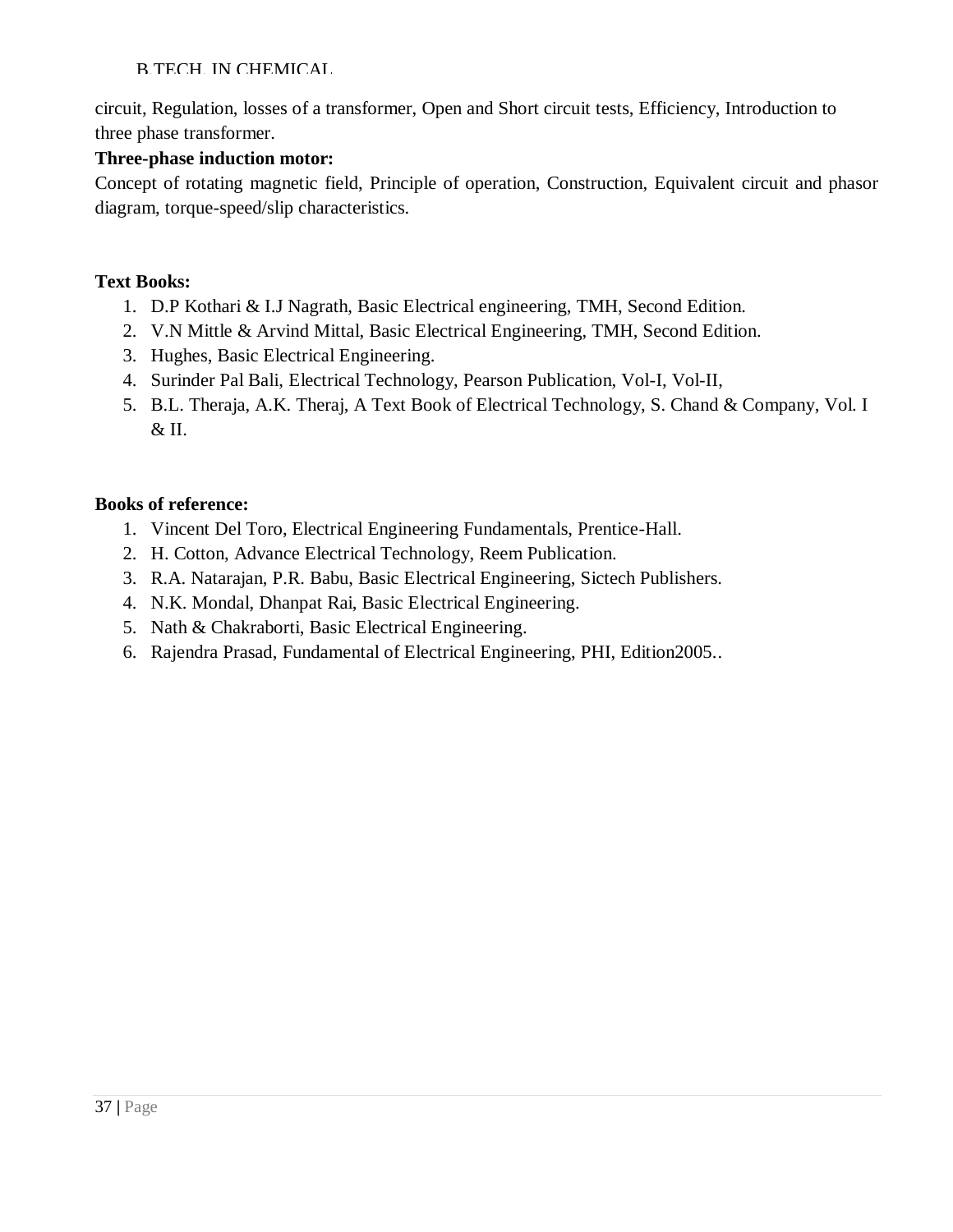| <b>Course Name: Business English</b> |  |  |  |              |                     |  |  |
|--------------------------------------|--|--|--|--------------|---------------------|--|--|
| <b>Course Code: HMTS 1202</b>        |  |  |  |              |                     |  |  |
| <b>Contact Hours Per Week</b>        |  |  |  | <b>TOTAL</b> | <b>CREDIT POINT</b> |  |  |
|                                      |  |  |  |              |                     |  |  |

### **Course Outcomes:**

The learner will

- 1. acquire competence in using English language to communicate.
- 2. be aware of the four essential skills of language usage-listening, speaking, reading and writing.
- 3. be adept at using various modes of written communication at work.
- 4. attain the skills to face formal interview sessions.
- 5. write reports according to various specifications.
- 6. acquire the skill to express with brevity and clarity.

### **Module I**

- Grammar (Identifying Common Errors in Writing)
- Subject-verb agreement.
- Noun-pronoun agreement.
- Misplaced Modifiers.
- Articles.
- Prepositions.
- Redundancies.

# **Module II**

- Basic Writing Strategies Sentence Structures
- Use of phrases and clauses in sentences.
- Creating coherence.
- Organizing principles accuracy, clarity, brevity.
- Techniques for writing precisely.
- Different styles of writing: descriptive, narrative, expository.
- Importance of proper punctuation.

# **Module III**

Business Communication- Scope & Importance.

### **Writing Formal Business Letters:**

Form and Structure-Parts of a Business letter, Business Letter Formats, Style and Tone, Writing strategies.

### **Organizational Communication:**

Agenda & minutes of a meeting, Notice, Memo, Circular Organizing e-mail messages, E-mail etiquette. **Job Application Letter:**

Responding to Advertisements and Forced Applications, Qualities of well-written Application Letters: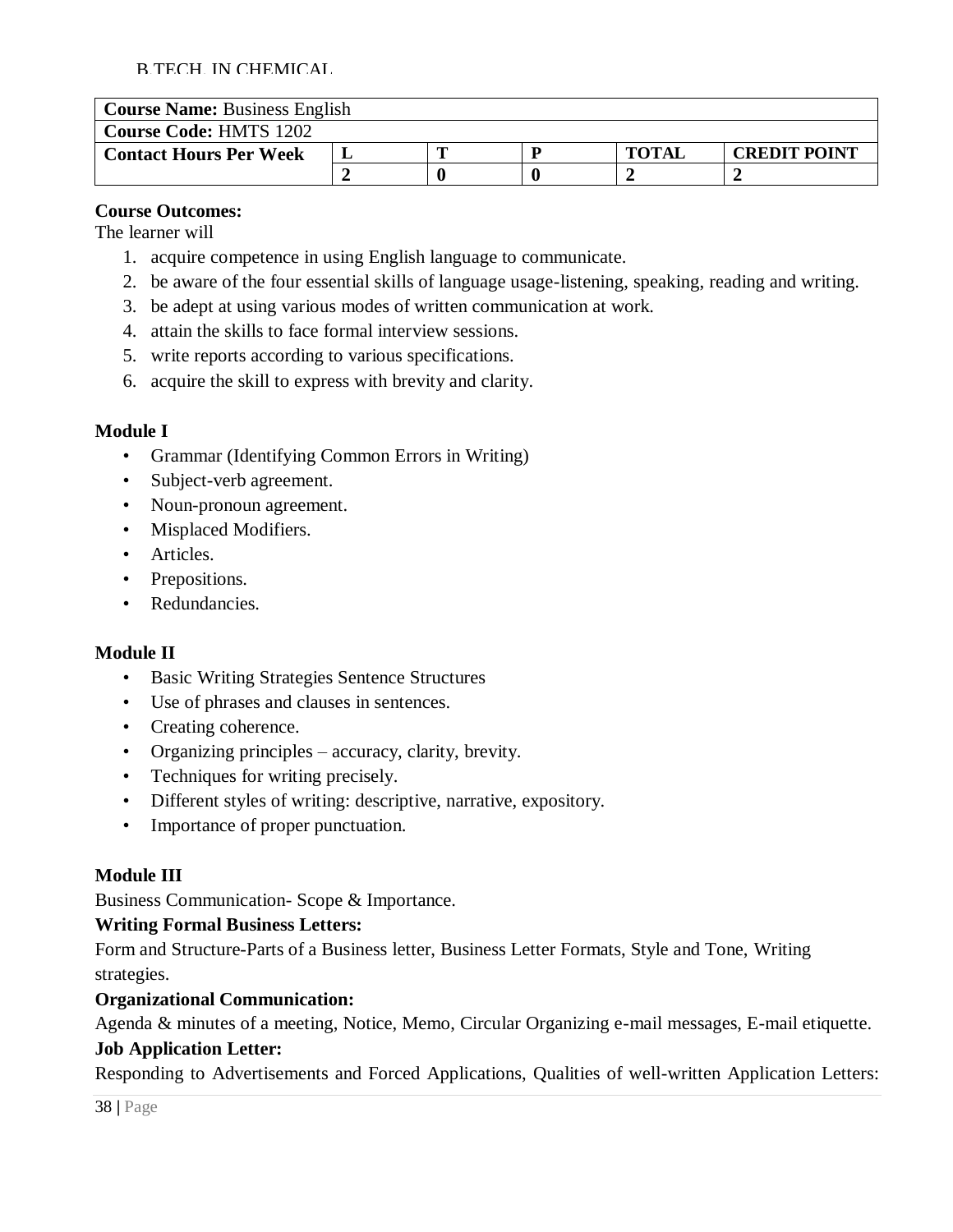The You-Attitude, Length, Knowledge of Job Requirement, Reader-Benefit Information,

Organization, Style, Mechanics – Letter Plan: Opening Section, Middle Section, Closing Section **Resume and CV:**

Difference, Content of the Resume – Formulating Career Plans: Self Analysis, Career Analysis, Job Analysis, Matching Personal Needs with Job Profile – Planning your Resume – Structuring the Resume: Chronological Resume, The Functional Resume, Combination of Chronological and Functional Resume, Content of the Resume: Heading, Career Goal or Objectives, Education, Work Experience, Summary of Job Skills/Key Qualifications, Activities, Honors and Achievements, Personal Profile, Special Interests, References.

# **Module IV**

# **Writing skills:**

# **Comprehension:**

Identifying the central idea, inferring the lexical and contextual meaning, comprehension passage – practice.

# **Paragraph Writing:**

Structure of a paragraph, Construction of a paragraph, Features of a paragraph, Writing techniques/developing a paragraph.

# **Précis:**

The Art of Condensation-some working principles and strategies. Practice sessions of writing précis of given passages.

# **Essay Writing:**

Characteristic features of an Essay, Stages in Essay writing, Components comprising an Essay, Types of Essays-Argumentative Essay, Analytical Essay, Descriptive Essays, Expository Essays, Reflective Essays.

- 1. Armand Matterlart and Michele Matterlart, Theories of Communication: A Short Introduction, Sage Publications Ltd.
- 2. Chan, Janis Fisher and Diane Lutovich, Professional Writing Skills, San Anselmo, CA: Advanced Communication Designs.
- 3. Hauppauge, Geffner, Andrew P. Business English, New York: Barron's Educational Series.
- 4. Kalia, S. & Agarwal, S. Business Communication, Wiley India Pvt. Ltd., New Delhi, 2015.
- 5. Mukherjee, H.S., Business Communication- Connecting at work, Oxford University Press.2<sup>nd</sup>Edition.2015.
- 6. Raman, M. and Sharma, S., Technical Communication: Principles and Practice, 2nd Ed., 2011.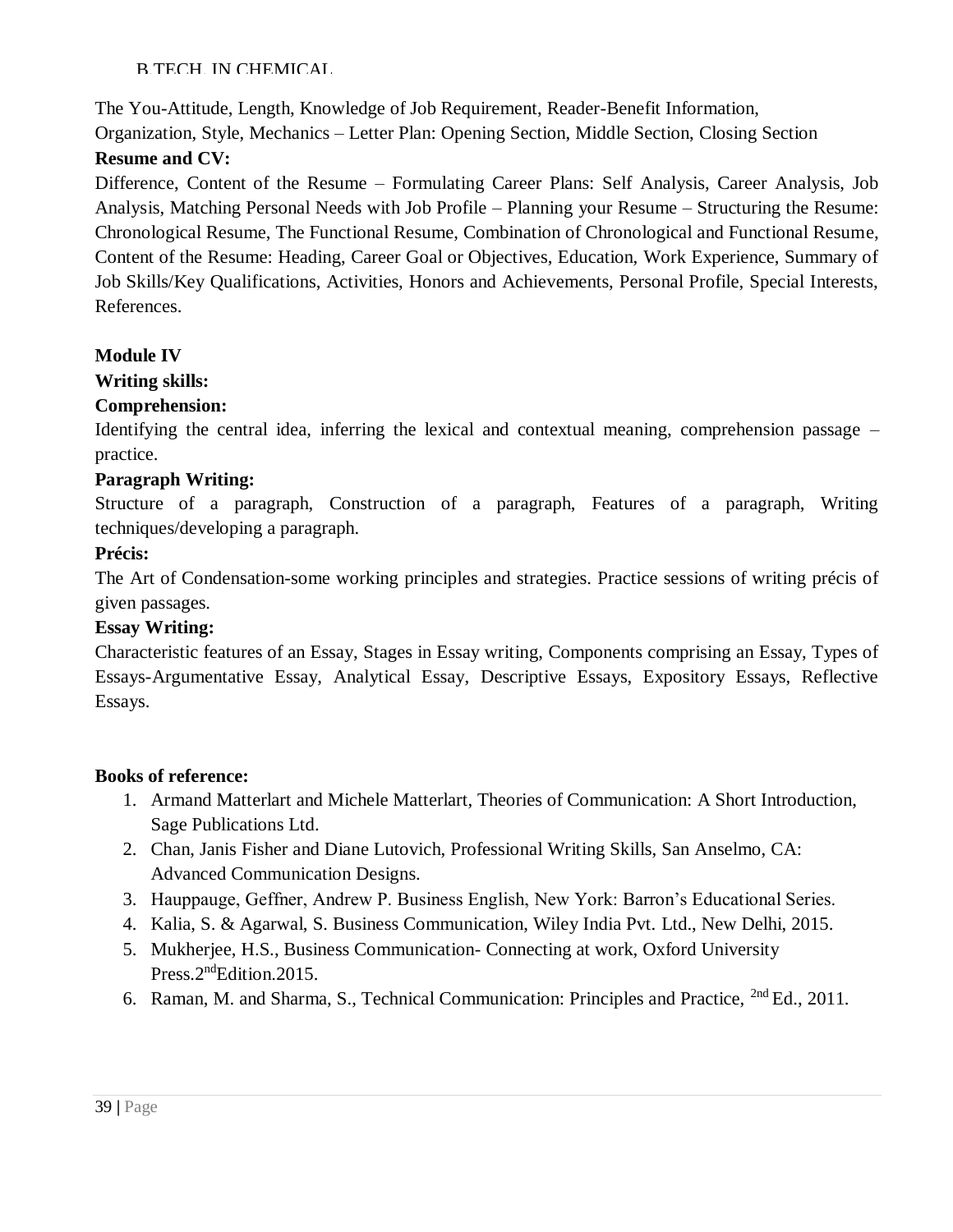| <b>Course Name:</b> Communication for Professionals |  |  |  |              |                     |  |  |
|-----------------------------------------------------|--|--|--|--------------|---------------------|--|--|
| <b>Course Code: HMTS 1011</b>                       |  |  |  |              |                     |  |  |
| <b>Contact Hours Per Week</b>                       |  |  |  | <b>TOTAL</b> | <b>CREDIT POINT</b> |  |  |
|                                                     |  |  |  |              |                     |  |  |

### **Course Outcomes:**

Students will be able to

- 1. write business letters and reports.
- 2. communicate in an official and formal environment.
- 3. effectively use the various channels of communication at workplace.
- 4. use language as a tool to build bridges and develop interpersonal relations in multi- cultural environment.
- 5. learn to articulate opinions and views with clarity.
- 6. use various techniques of communication for multiple requirements of globalized workplaces.

# **Module I**

### **Introduction to Linguistics:**

- Introduction to Linguistics.
- Phonetics- Vowel and Consonant Sounds (Identification & Articulation).
- Word- stress, stress in connected speech.
- Intonation (Falling and Rising Tone).
- Voice Modulation.
- Accent Training.
- Vocabulary Building.
- The concept of Word Formation.
- Root words from foreign languages and their use in English.
- Acquaintance with prefixes and suffixes from foreign languages in English to form derivatives.
- Synonyms, Antonyms and standard abbreviations.

# **Module II**

### **Communication Skills:**

- Definition, nature & attributes of Communication.
- Process of Communication.
- Models or Theories of Communication.
- Types of Communication.
- Levels or Channels of Communication.
- Barriers to Communication.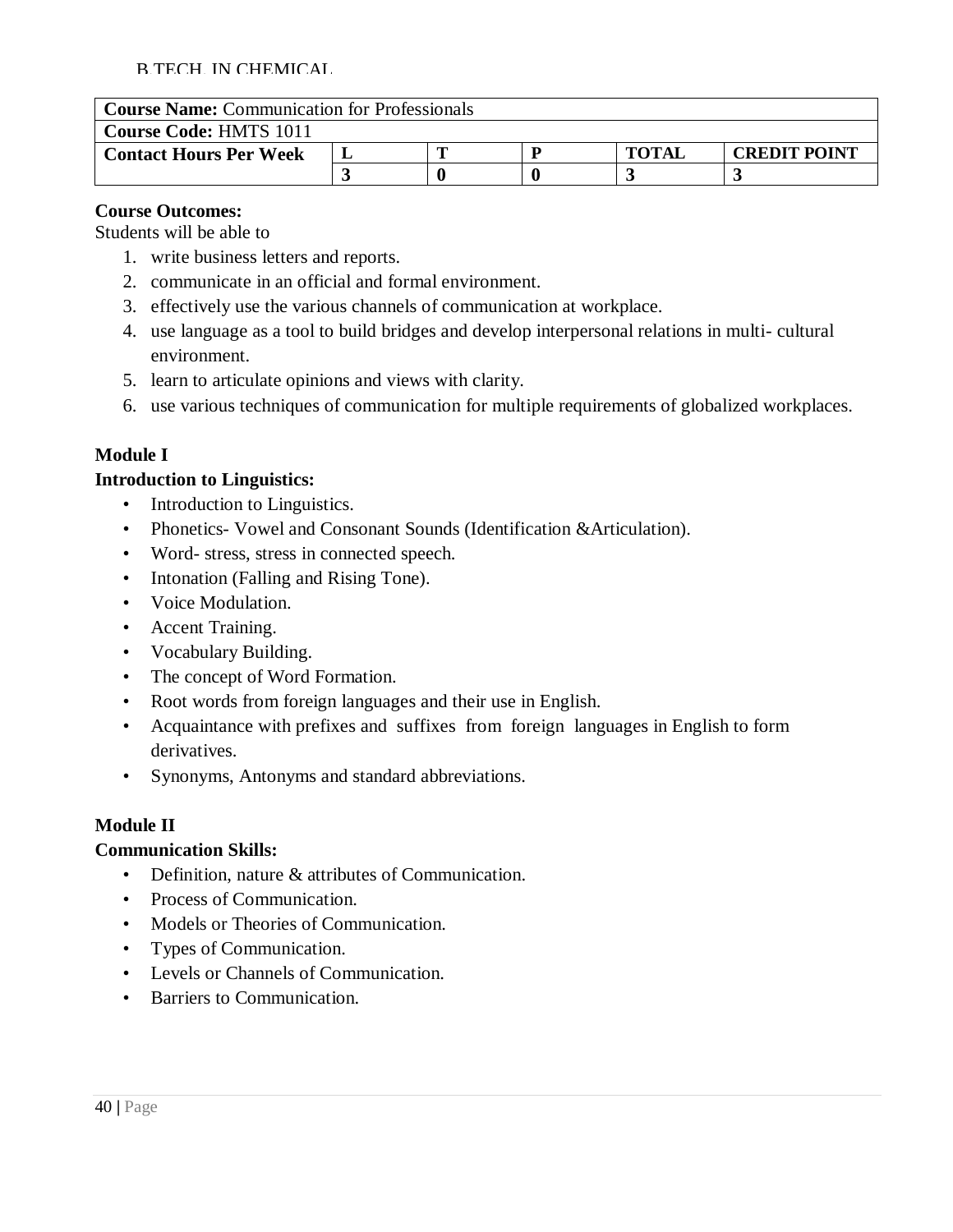### **Module III**

### **Professional Writing Skills:**

**Letter Writing:** Importance, Types, Process, Form and Structure, Style and Tone.

**Proposal Writing:** Purpose, Types of Proposals, Structure of Formal Proposals.

**Report Writing:** Importance and Purpose, Types of Reports, Report Formats, Structure of Formal Reports, Writing Strategies.

### **Module IV**

### **Communication skills at Workplace:**

- Communication and its role in the workplace.
- Benefits of effective communication in the workplace.
- Common obstacles to effective communication.
- Approaches and Communication techniques for multiple needs at workplace: persuading, convincing, responding, resolving conflict, delivering bad news, making positive connections.
- Identify common audiences and design techniques for communicating with each audience.

- 1. Kumar, S. & Lata, P. Communication Skills, OUP, New Delhi,2011.
- 2. Rizvi, Ashraf, M. Effective Technical Communication, Mc Graw Hill Education (India) Pvt. Ltd.Chennai, 2018.
- 3. Raman, M. and Sharma, S., Technical Communication: Principles and Practice, 2nd Ed., 2011.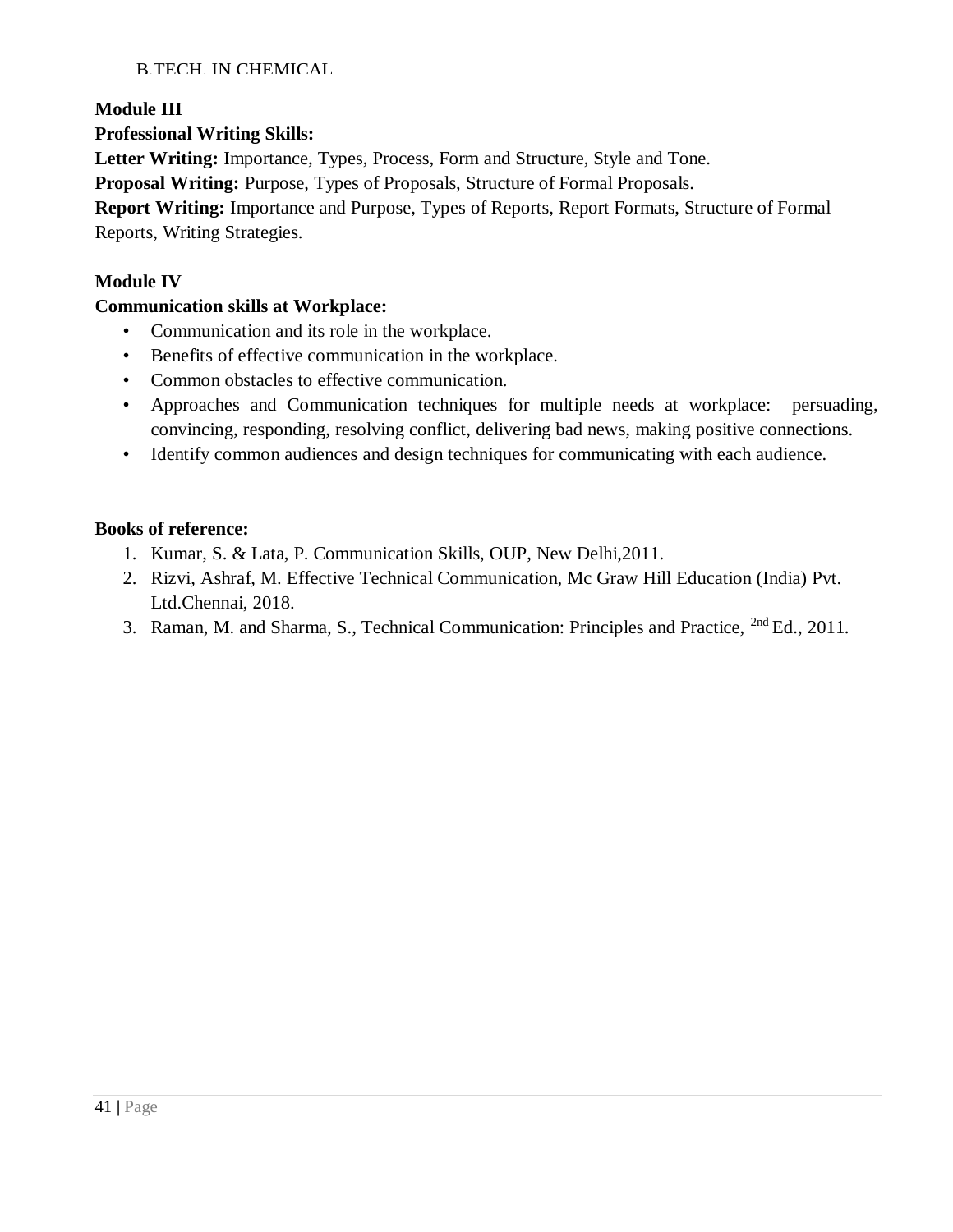# **LABORATORY**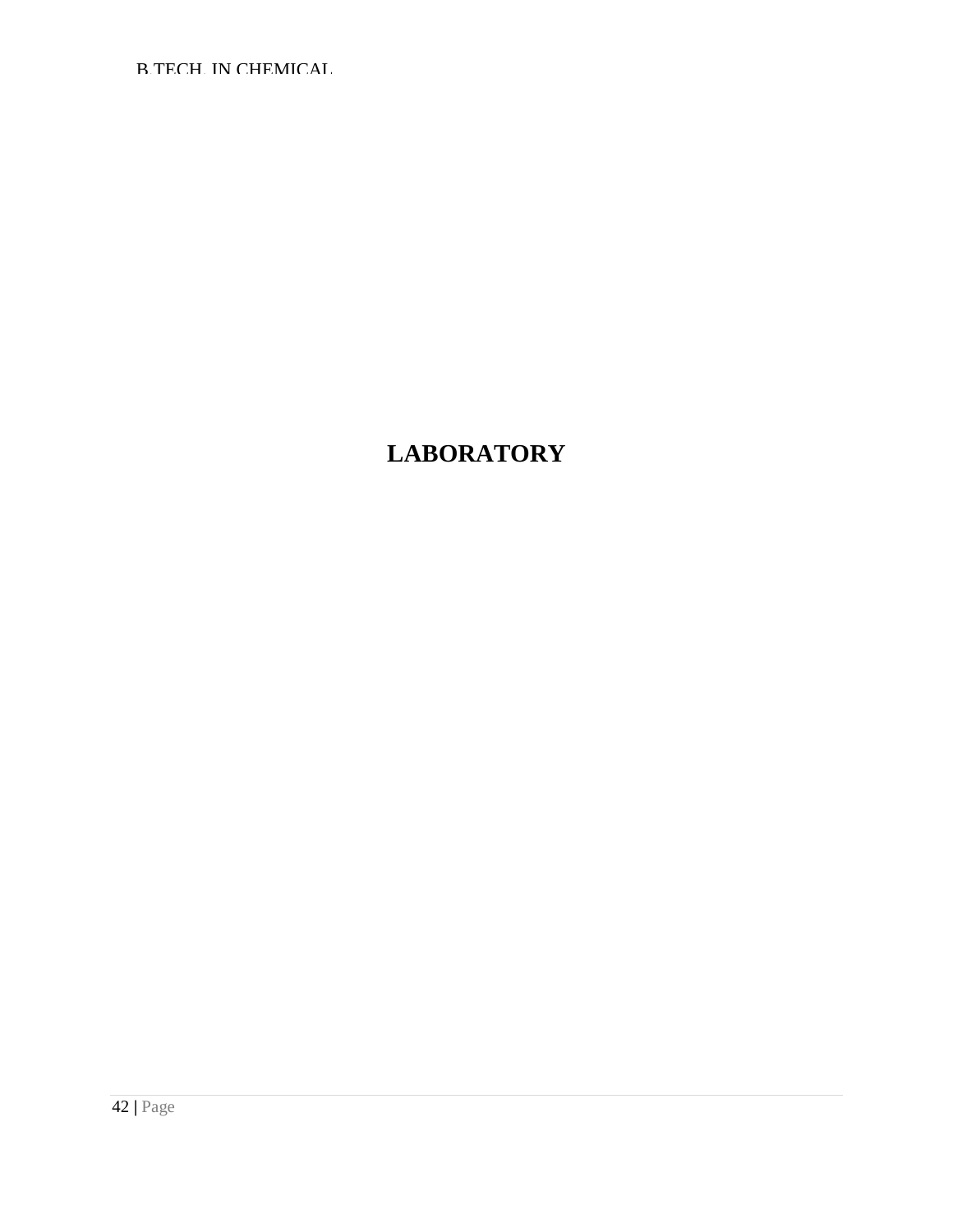| <b>Course Name: Chemistry I Lab</b> |  |  |  |              |                     |  |  |  |
|-------------------------------------|--|--|--|--------------|---------------------|--|--|--|
| <b>Course Code: CHEM 1051</b>       |  |  |  |              |                     |  |  |  |
| <b>Contact Hours Per Week</b>       |  |  |  | <b>TOTAI</b> | <b>CREDIT POINT</b> |  |  |  |
|                                     |  |  |  |              | 1.J                 |  |  |  |

The subject code CHEM1051 corresponds to chemistry laboratory classes for the first year B. Tech students. This course enhances the students' experience regarding handling of various chemicals along with various laboratory equipments. Hands on experiments increase the depth of knowledge that is taught in the theory classes as well as it increases research aptitude in students because they can see the direct application of theoretical knowledge in practical field. The course outcomes of the subject are

- 1. knowledge to estimate the hardness of water which is required to determine the usability of water used inindustries.
- 2. estimation of ions like  $Fe^{2+}$ ,  $Cu^{2+}$  and Cl present in water sample to know the composition of industrial water.
- 3. study of reaction dynamics to control the speed and yield of various manufactured goods produced in polymer, metallurgical and pharmaceutical industries.
- 4. handling physico-chemical instruments like viscometer, stalag mometer, pH-meter, potentiometer and conductometer.
- 5. understanding the miscibility of solutes in various solvents required in paint, emulsion, biochemical and material industries.
- 6. knowledge of sampling water can be employed for water treatment to prepare pollution free water.

### **List of Experiments:**

- 1. Estimation of iron using KMnO4: selfindicator.
- 2. Iodometric estimation of  $Cu^{2+}$ .
- 3. Determination of Viscosity.
- 4. Determination of surface tension.
- 5. Adsorption of acetic acid by charcoal.
- 6. Potentiometric determination of redox potentials.
- 7. Determination of total hardness and amount of calcium and magnesium separately in a given water sample.
- 8. Determination of the rate constant for acid catalyzed hydrolysis of ethyl acetate.
- 9. Heterogeneous equilibrium (determination of partition coefficient of acetic acid in n- butanol and water mixture).
- 10. Conductometric titration for the determination of strength of a given HCl solution against a standard NaOH solution.
- 11. pH-metric titration for determination of strength of a given HCl solution against a standard NaOH solution.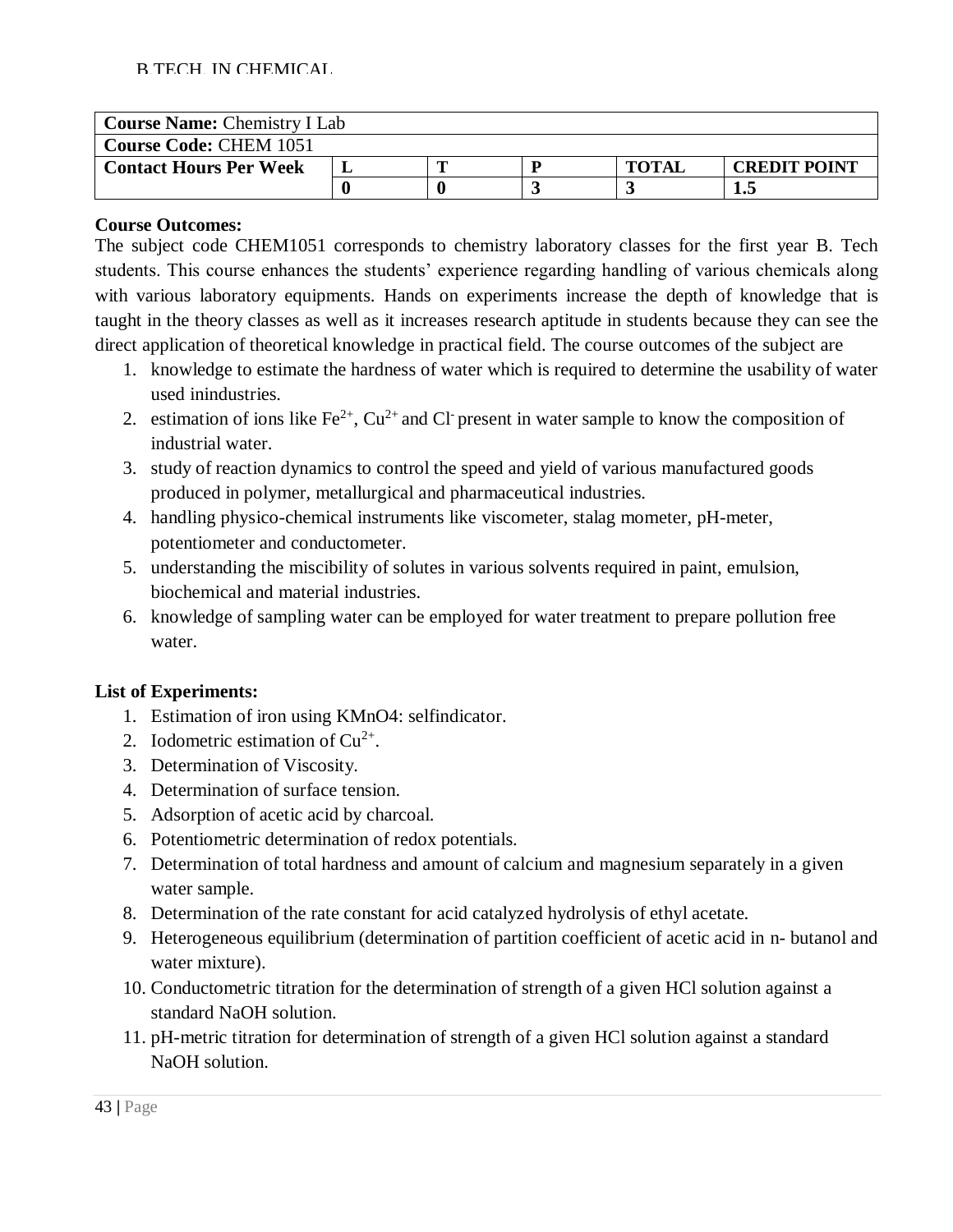12. Determination of chloride ion in a given water sample by Argentometric method (using chromate indicator solution).

- 1. G. H. Jeffery, J. Bassett, J. Mendham, R. C. Denney, Vogel's Textbook of Quantitative Chemical Analysis.
- 2. S. C. Das., Advanced Practical Chemistry.
- 3. P. S. Sindhu, Practicals in Physical Chemistry.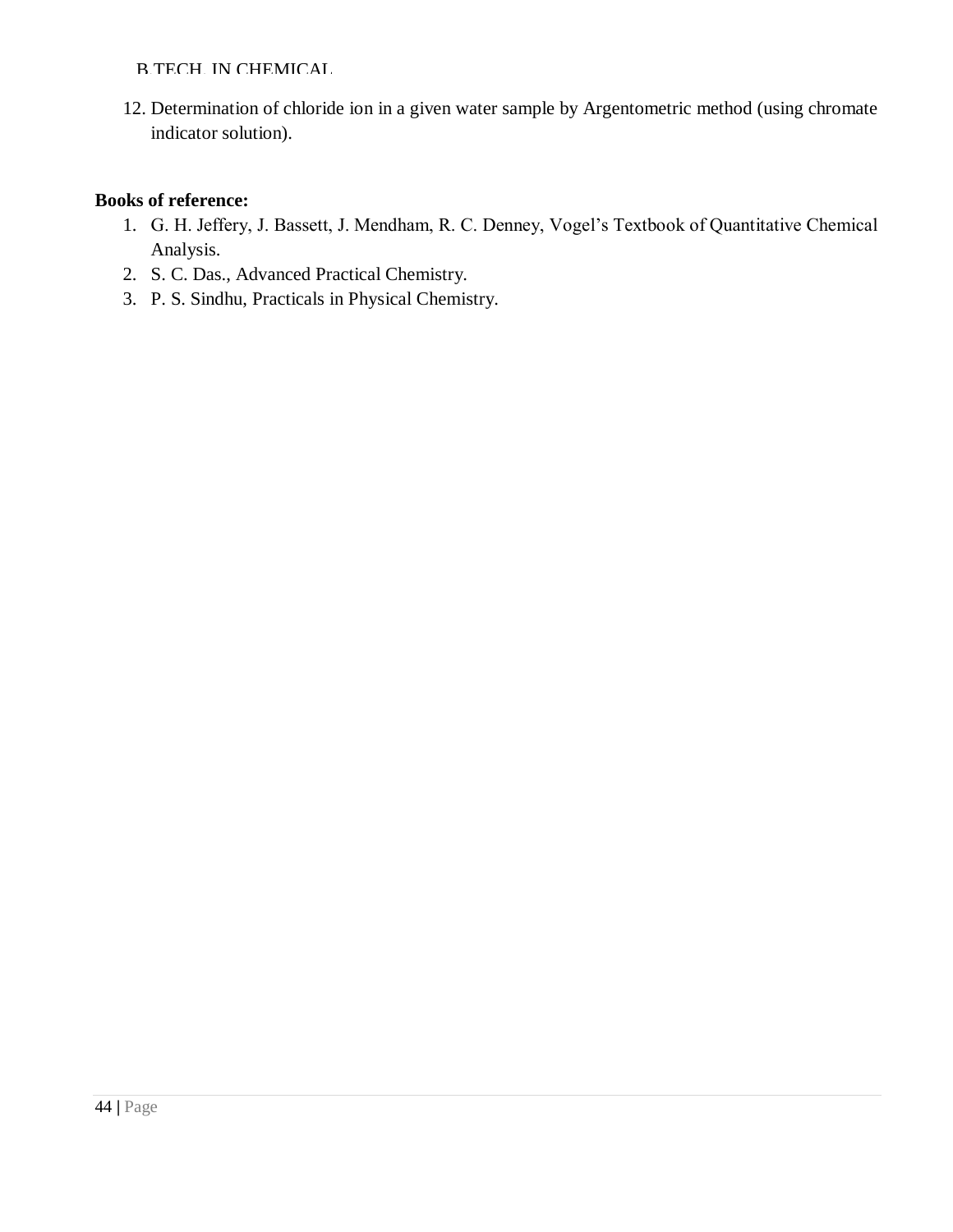| <b>Course Name:</b> Language lab |  |  |  |              |                     |  |  |
|----------------------------------|--|--|--|--------------|---------------------|--|--|
| <b>Course Code: HMTS 1252</b>    |  |  |  |              |                     |  |  |
| <b>Contact Hours Per Week</b>    |  |  |  | <b>TOTAL</b> | <b>CREDIT POINT</b> |  |  |
|                                  |  |  |  |              |                     |  |  |

# **Course Outcomes:**

The learner will

- 1. acquire the techniques to become an effective listener.
- 2. acquire the skill to become an effortless speaker.
- 3. organize and present information for specific audience.
- 4. communicate to make a positive impact in professional and personal environment.
- 5. engage in research and prepare authentic, formal, official documents.
- 6. acquire reading skills for specific purpose.

# **Module I**

**Listening Skills:**

**Principles of Listening:** Characteristics, Stages.

**Types of Listening:** Passive listening, Marginal or superficial listening, Projective Listening, Sensitive or Empathetic Listening, Active or Attentive listening.

Guidelines for Effective Listening. Barriers to Effective Listening. Listening Comprehension.

# **Module II**

# **Interviewing:**

Types of Interviews, Format for Job Interviews: One-to-one and Panel Interviews, Telephonic Interviews, Interview through video conferencing.

Interview Preparation Techniques, Frequently Asked Questions, Answering Strategies, Dress Code, Etiquette, Questions for the Interviewer, Simulated Interviews.

# **Module III**

**Public Speaking:** The Speech Process: The Message, The Audience, The Speech Style, Encoding, Feedback.

**Characteristics of a good speech :** content and delivery, structure of a speech

**Modes of delivery in public speaking:** Impromptu, Extemporaneous, Prepared or Memorized, Manuscript.

**Conversation:** Types of conversation: formal and informal, Strategies for effective conversation, Improving fluency.

**Situational conversation practice:** Greetings and making introductions, Asking for information and giving instructions, agreeing and disagreeing.

**Conversational skills in the business scenario:** One-to-one and Group communication, Gender and Culture Sensitivity, Etiquette, Sample Business Conversation, Telephonic Conversation.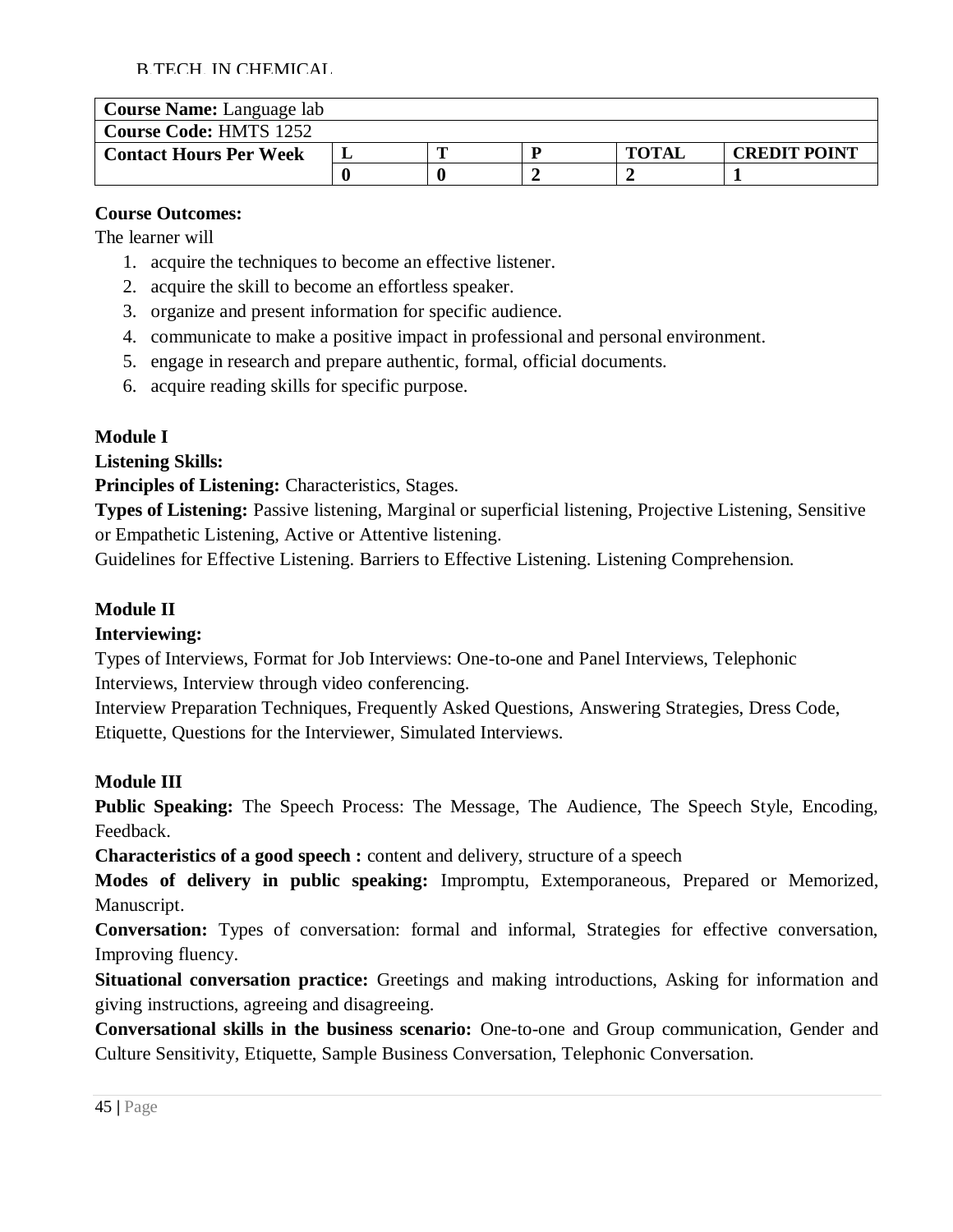### **Module IV**

# **Presentation Skills:**

Speaking from a Manuscript, Speaking from Memory, Impromptu Delivery, Extemporaneous Delivery, Analyzing the Audience, Nonverbal Dimensions of Presentation.

**Organizing the Presentation:** The Message Statement, Organizing the Presentation: Organizing the Speech to Inform, The Conclusion, Supporting Your Ideas – Visual Aids: Designing and Presenting Visual Aids, Selecting the Right Medium.

Project Team/Group Presentations.

- 1. Carter, R. And Nunan, D. (Eds), The Cambridge guide to Teaching English to Speakers of Other Languages, CUP, 2001.
- 2. Edward P. Bailey, Writing and Speaking At Work: A Practical Guide for Business Communication, Prentice Hall, 3<sup>rd</sup> Ed., 2004.
- 3. Munter, M., Guide to Managerial Communication: Effective Business Writing and Speaking, Prentice Hall,  $5<sup>th</sup>$  Ed., 1999.
- 4. Sen, S, Mahendra, A. & Patnaik, P, Communication and Language Skills, Cambridge University Press, 2015.
- 5. Locker, Kitty O. Business and Administrative Communication McGraw-Hill/Irwin.
- 6. Chaney, L. and Martin, J., Intercultural Business Communication. Prentice Hall.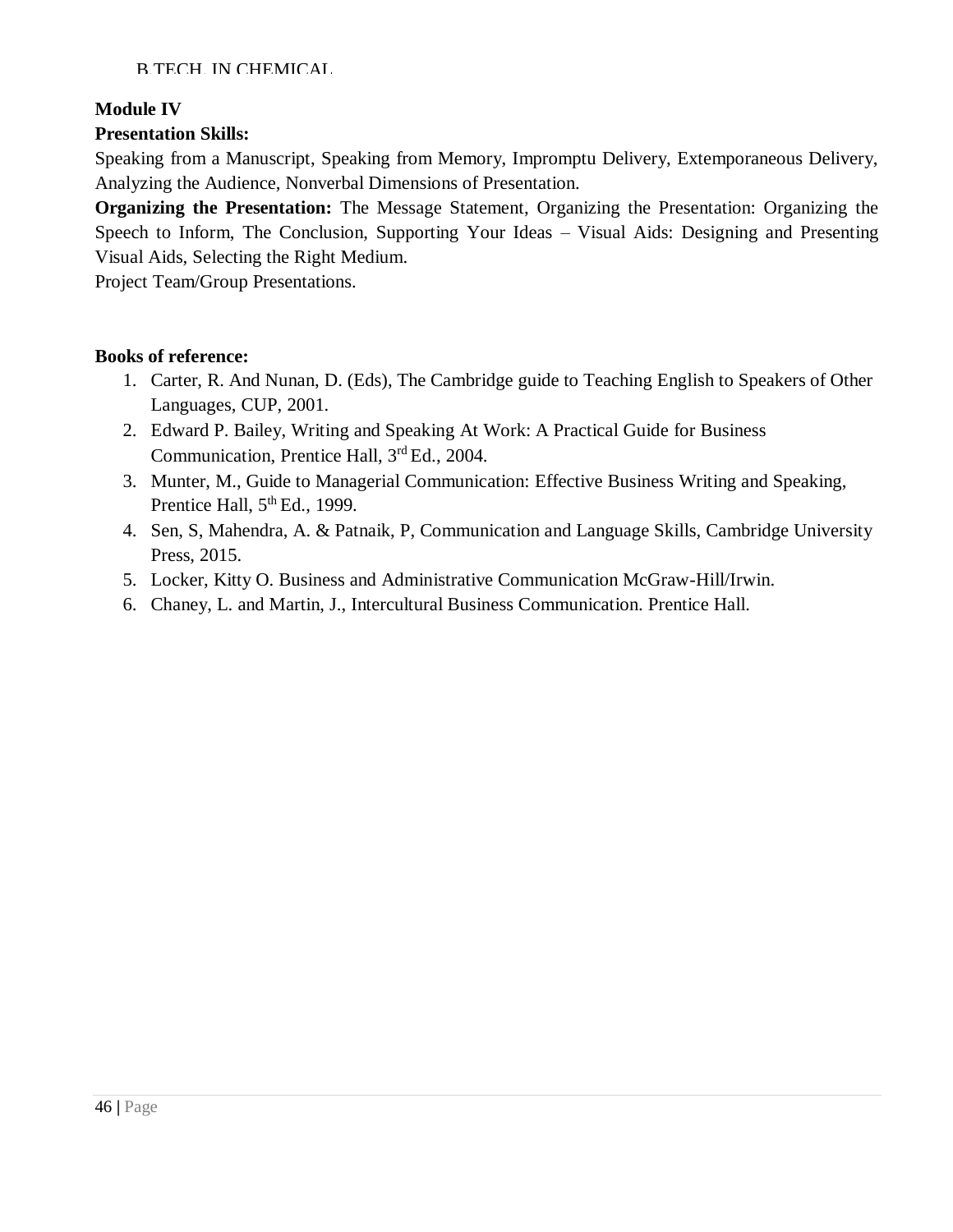| <b>Course Name:</b> Engineering Drawing & Design |  |  |  |              |                     |  |  |
|--------------------------------------------------|--|--|--|--------------|---------------------|--|--|
| <b>Course Code: MECH 1052</b>                    |  |  |  |              |                     |  |  |
| <b>Contact Hours Per Week</b>                    |  |  |  | <b>TOTAL</b> | <b>CREDIT POINT</b> |  |  |
|                                                  |  |  |  |              |                     |  |  |

### **Course Outcomes:**

After going through the course, the students will be able

- 1. to understand the meaning of engineering drawing.
- 2. to have acquaintance with the various standards (like lines, dimensions, scale etc.) and symbols followed in engineering drawing.
- 3. to represent a 3-D object into 2-D drawing with the help of orthographic and isometric projections.

to read and understand projection drawings.

- 4. to draw the section view and true shape of a surface when a regular object is cut by a section plane.
- 5. to use engineering drawing software (CAD).

# **Lecture Plan [13 L]**

| 1. Importance and principles of engineering drawing                                  | (1 L) |
|--------------------------------------------------------------------------------------|-------|
| 2. Concepts of Conic sections and Scale                                              | (1 L) |
| 3. Introduction to concept of projection (Projections of points, lines and surfaces) | (4 L) |
| 4. Definitions of different solids and their projections                             | (1 L) |
| 5. Section of solids and sectional view                                              | (1 L) |
| 6. Isometric projection                                                              | (2 L) |
| 7. Introduction to CAD                                                               | (2 L) |
| 8. Viva Voce                                                                         | (1 L) |

# **Module I**

# **Introduction to Engineering Drawing covering:**

Principles of Engineering Graphics and their significance, usage of Drawing instruments, lines, lettering & dimensioning, Conic section like Ellipse (General method only); Involute; Scales – Plain, Diagonal.

# **Module II**

### **Orthographic Projections covering:**

Principles of Orthographic Projections - Conventions - Projections of Points and lines inclined to both planes; Projections on Auxiliary Planes. Projection of lamina.

# **Module III**

# **Projections of Regular Solids covering:**

Those inclined to both the Planes- Auxiliary Views.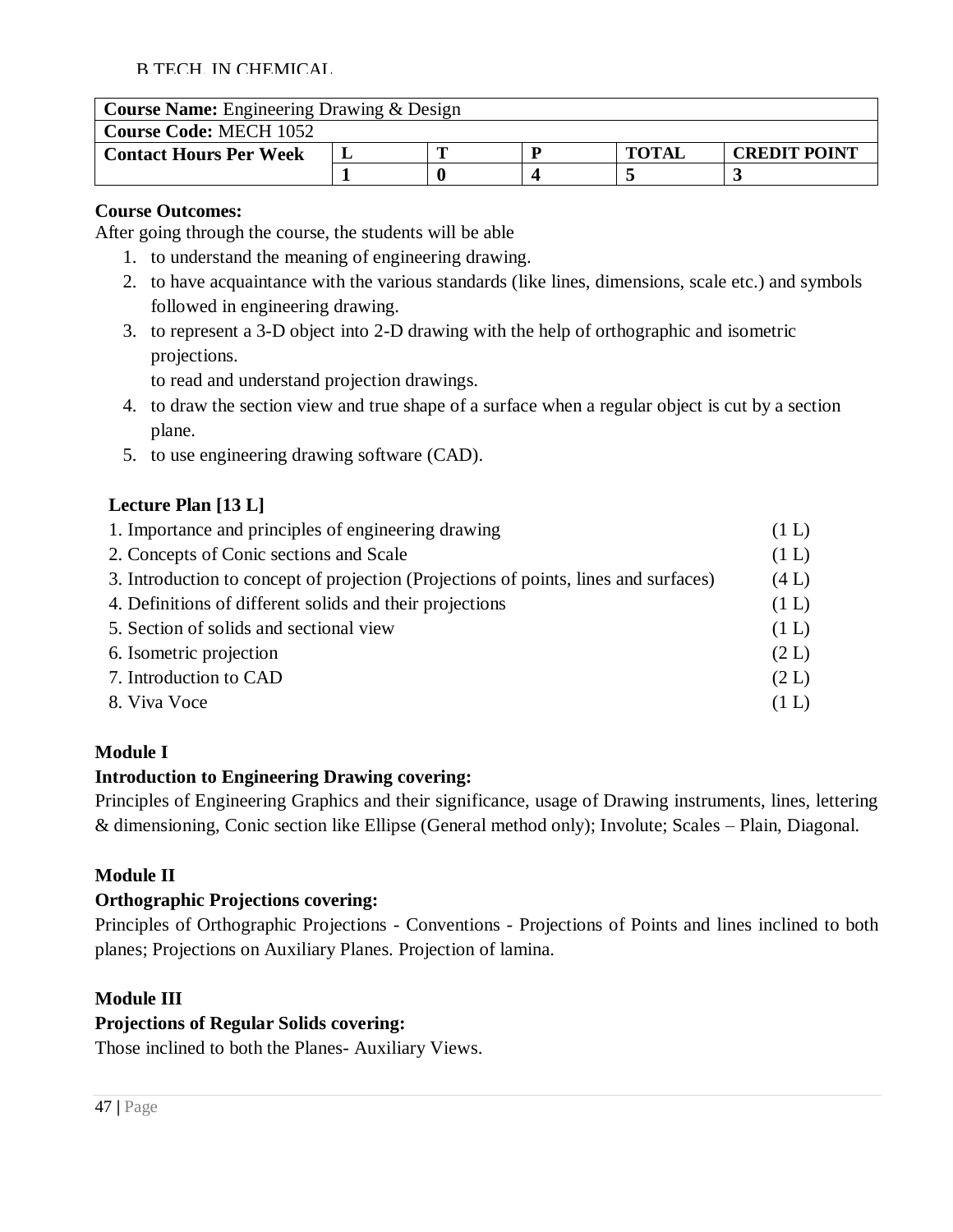### **Module IV**

# **Sections and Sectional Views of Right Angular Solids covering:**

Prism, Cylinder, Pyramid, Cone – Auxiliary Views; Development of surfaces of Right Regular Solids - Prism, Pyramid, Cylinder and Cone; Draw the sectional orthographic views of geometrical solids**.**

### **Module V**

### **Isometric Projections covering:**

Principles of Isometric projection – Isometric Scale, Isometric Views, Conventions; Isometric Views of lines, Planes, Simple and compound Solids; Conversion of Isometric Views to Orthographic Views and Vice-versa, Conventions.

### **Module VI**

### **Overview of Computer Graphics covering:**

listing the computer technologies that impact on graphical communication, Demonstrating knowledge of the theory of CAD software [such as: The Menu System, Toolbars (Standard, Object Properties, Draw, Modify and Dimension), Drawing Area (Background, Crosshairs, Coordinate System), Dialog boxes and windows, Shortcut menus (Button Bars), The Command Line (where applicable), The Status Bar, Different methods of zoom as used in CAD, Select and erase objects.; Isometric Views of lines, Planes, Simple and compound Solids.

### **Module VII**

### **Customisation & CAD Drawing:**

consisting of set up of the drawing page and the printer, including scale settings, Setting up of units and drawing limits; ISO and ANSI standards for coordinate dimensioning and tolerancing; Orthographic constraints, Snap to objects manually and automatically; Producing drawings by using various coordinate input entry methods to draw straight lines, Applying various ways of drawing circles.

### **Module VIII**

### **Annotations, layering & other functions covering:**

applying dimensions to objects, applying annotations to drawings; Setting up and use of Layers, layers to create drawings, Create, edit and use customized layers; Changing line lengths through modifying existing lines (extend/lengthen); Printing documents to paper using the print command; orthographic projection techniques; Drawing sectional views of composite right regular geometric solids and project the true shape of the sectioned surface; Drawing annotation.

### **Module IX**

### **Demonstration of a simple team design project that illustrates:**

Geometry and topology of engineered components: creation of engineering models and their presentation in standard 2D blueprint form and as 3D wire-frame.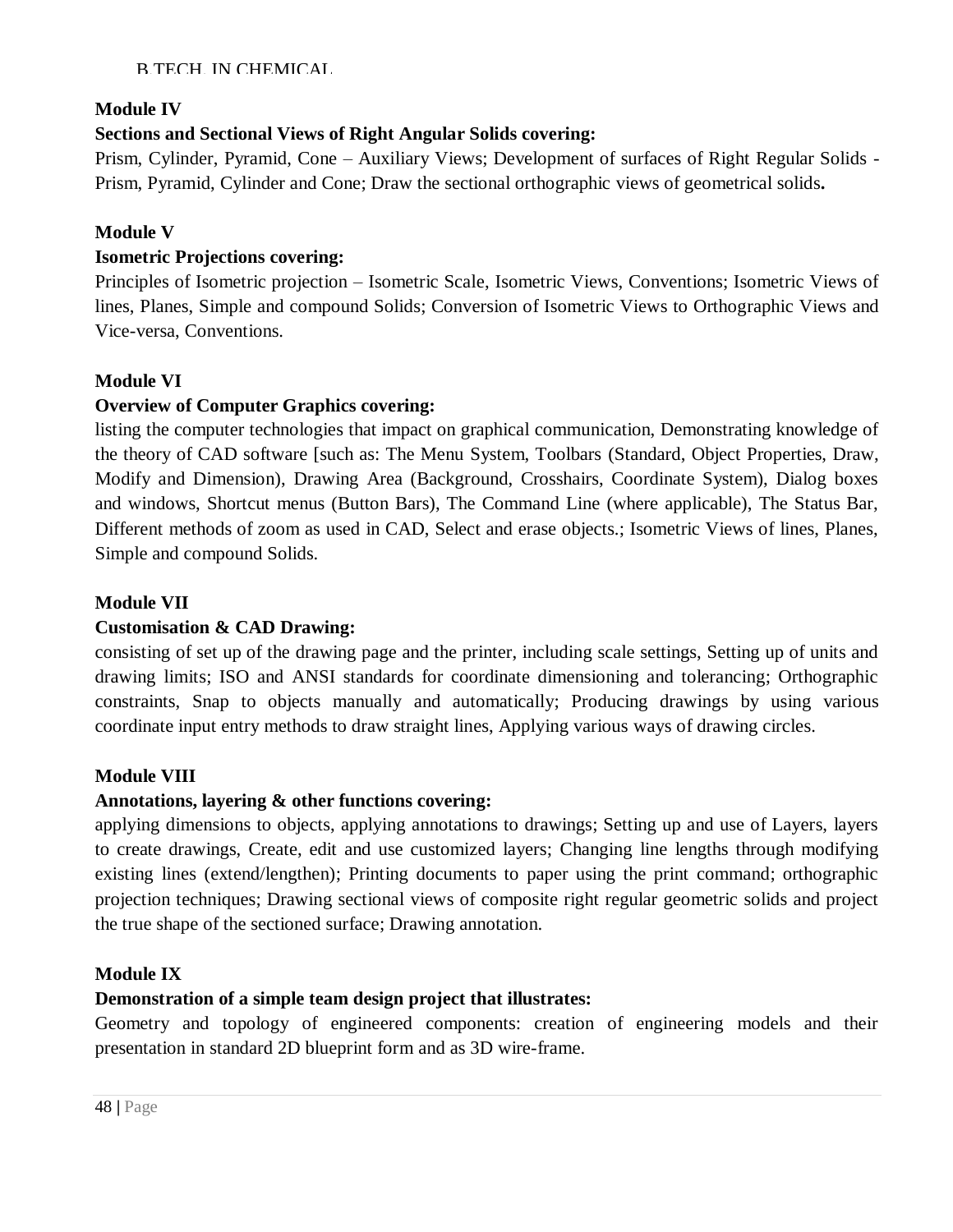- 1. Bhatt, N.D., Panchal V.M. & Ingle P.R., Elementary Engineering Drawing, Charotan Publishing House, 2014.
- 2. Narayana, K.L. and Kannaaiah P Engineering Graphics, TMH.
- 3. Lakshminarayanan, V. and Vaish Wanar, R.s Engineering Graphics, Jain Brothers.
- 4. Shah, M.B. & Rana B.C., Engineering Drawing and Computer Graphics, Pearson Edication, 2008.
- 5. Agarwal B. & Agarwal C. M., Engineering graphics, TMH Publications, 2012.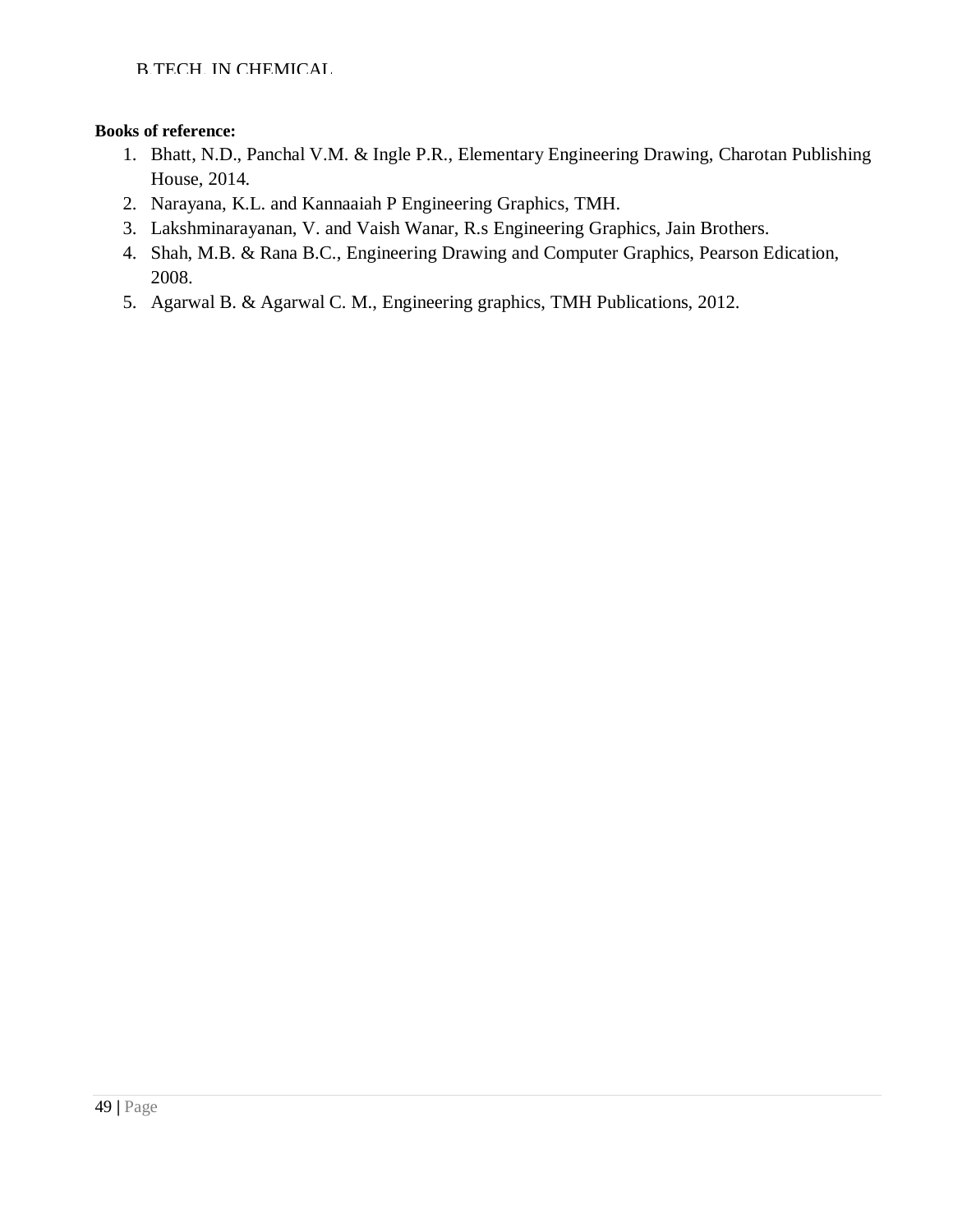| <b>Course Name:</b> Basic Electrical Engineering Lab |  |  |  |              |                     |  |  |
|------------------------------------------------------|--|--|--|--------------|---------------------|--|--|
| <b>Course Code: ELEC 1051</b>                        |  |  |  |              |                     |  |  |
| <b>Contact Hours Per Week</b>                        |  |  |  | <b>TOTAL</b> | <b>CREDIT POINT</b> |  |  |
|                                                      |  |  |  |              |                     |  |  |

### **Course Outcomes:**

The students are expected to

- 1. get an exposure to common electrical apparatus and their ratings.
- 2. make electrical connections by wires of appropriate ratings.
- 3. understand the application of common electrical measuring instruments.
- 4. understand the basic characteristics of different electrical machines.

### **List of Experiments:**

- 1. Characteristics of Fluorescent lamps.
- 2. Characteristics of Tungsten and Carbon filament lamps.
- 3. Verification of the Venin's & Norton's theorem.
- 4. Verification of Superposition theorem.
- 5. Verification of Maximum Power Transfer theorem.
- 6. Calibration of ammeter and voltmeter.
- 7. Open circuit and Short circuit test of a single phase Transformer.
- 8. Study of R-L-C Series / Parallel circuit.
- 9. Starting and reversing of speed of a D.C. shunt Motor.
- 10. Speed control of DC shunt motor.
- 11. No load characteristics of D.C shunt Generators.
- 12. Measurement of power in a three phase circuit by two wattmeter method.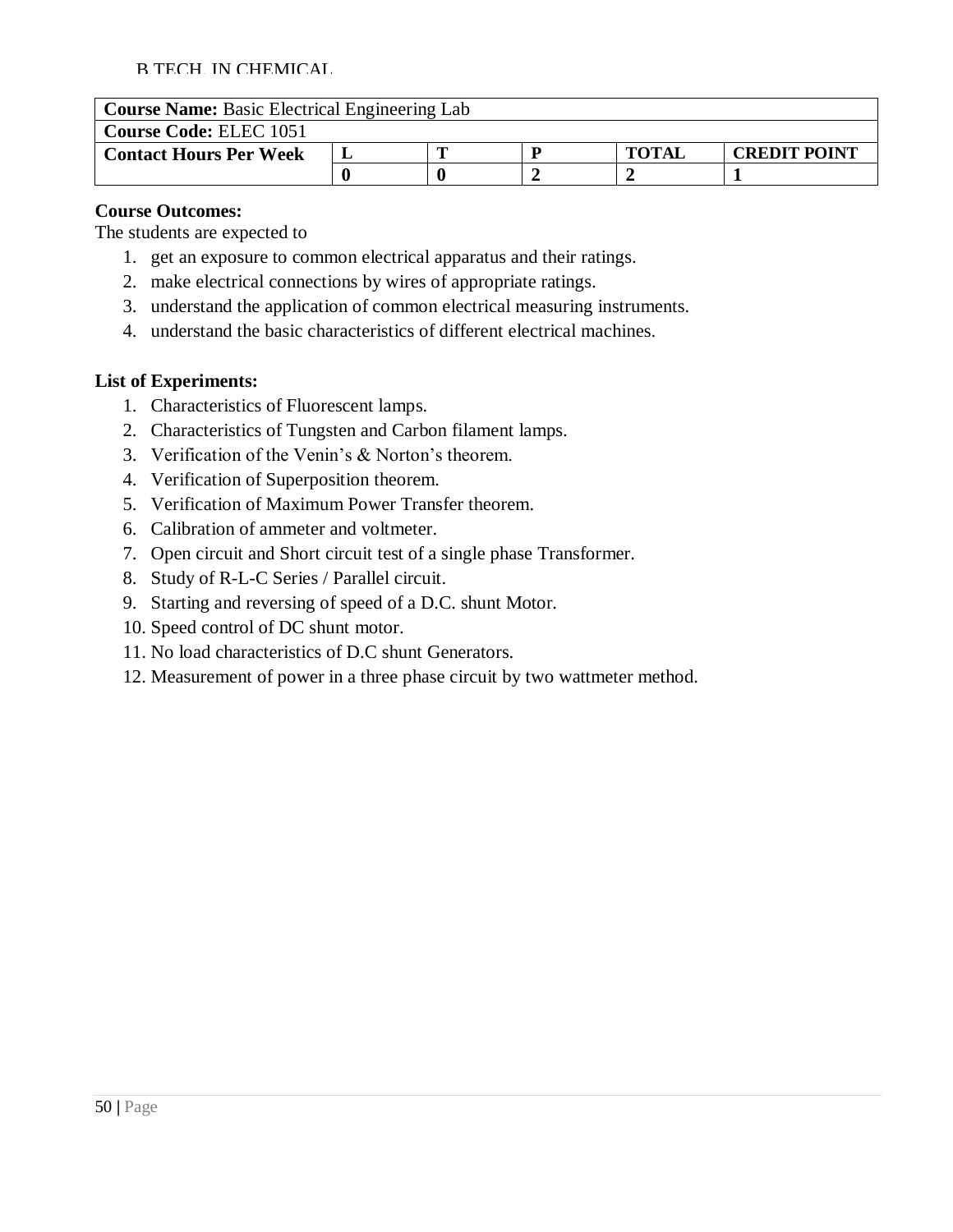| <b>Course Name:</b> Professional Communication Lab |  |  |  |              |                     |  |  |
|----------------------------------------------------|--|--|--|--------------|---------------------|--|--|
| <b>Course Code: HMTS 1061</b>                      |  |  |  |              |                     |  |  |
| <b>Contact Hours Per Week</b>                      |  |  |  | <b>TOTAL</b> | <b>CREDIT POINT</b> |  |  |
|                                                    |  |  |  |              |                     |  |  |

### **Course Outcomes:**

Students will be skilled in the following areas

- 1. ommunicate in an official and formal environment.
- 2. effectively communicate in a group and engage in relevant discussion.
- 3. engage in research and prepare presentations on selected topics.
- 4. understand the dynamics of multicultural circumstances at workplace and act accordingly.
- 5. organize content in an attempt to prepare official documents.
- 6. appreciate the use of language to create beautiful expressions

# **Module I**

Techniques for Effective Speaking.

Voice Modulation: Developing correct tone.

Using correct stress patterns: word stress, primary stress, secondary stress. Rhythm in connected speech.

### **Module II**

Effective Speaking and Social awareness The Art of Speaking

Encoding Meaning Using Nonverbal Symbols.

How to Improve Body Language.

Eye Communication, Facial Expression, Dress and Appearance.

Posture and Movement, Gesture, Paralanguage.

Encoding meaning using Verbal symbols: How words work and how to use words.

Volume, Pace, Pitch and Pause.

Cross-Cultural Communication: Multiple aspects/dimensions of culture.

Challenges of cross-cultural communication.

Improving cross-cultural communication skills at workplace.

# **Module III**

Group Discussion: Nature and purpose

Group Discussion: Nature and purpose.

Characteristics of a successful Group Discussion.

Group discussion Strategies: Getting the GD started, contributing systematically, moving the discussion along, promoting optimal participation, Handling conflict, Effecting closure.

# **Module IV**

# **Professional Presentation Skills**

Nature and Importance of Presentation skills. Planning the Presentation: Define the purpose, analyze the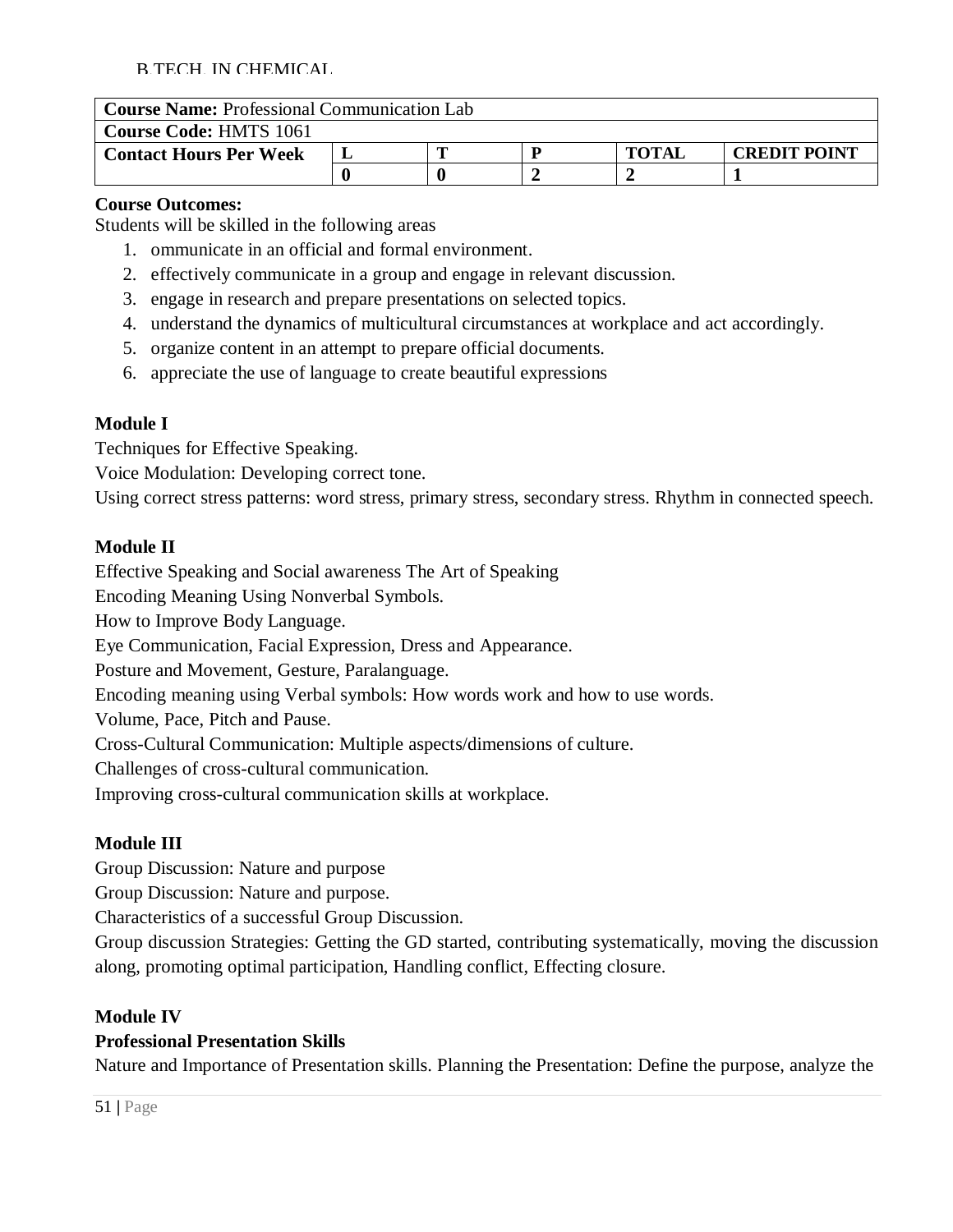Audience, Analyze the occasion and choose a suitable title.

Preparing the Presentation: The central idea, main ideas, collecting support material, plan visual aids, design the slides.

**Organizing the Presentation:** Introduction-Getting audience attention, introduce the subject, establish credibility, preview the main ideas, Body-develop the main idea, present information sequentially and logically, Conclusion-summaries, re-emphasize, focus on the purpose, provide closure.

Improving Delivery: Choosing Delivery methods, handling stage fright

Post-Presentation discussion: Handling Questions-opportunities and challenges.

- 1. Carter, R. And Nunan, D. (Eds), The Cambridge guide to Teaching English to Speakers of Other Languages, CUP, 2001.
- 2. Edward P. Bailey, Writing and Speaking At Work: A Practical Guide for Business Communication, Prentice Hall, 3rd Ed., 2004.
- 3. Munter, M., Guide to Managerial Communication: Effective Business Writing and Speaking, Prentice Hall,  $5<sup>th</sup>$  Ed., 1999.
- 4. R. Anand, Job Readiness For IT & ITES- A Placement and Career Companion, McGraw Hill Education.2015.
- 5. Malhotra, A., Campus Placements, McGraw Hill Education.2015.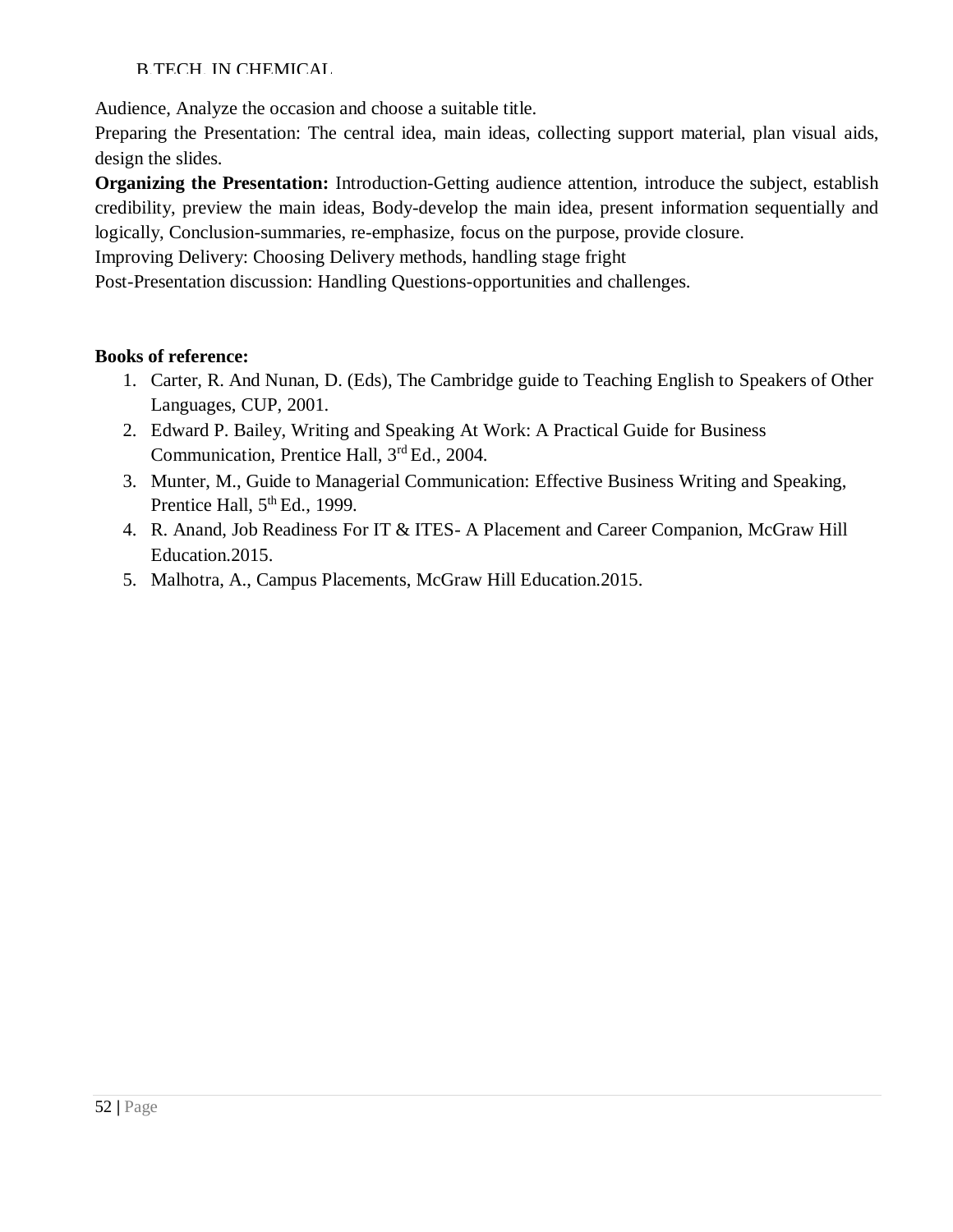**2 nd Year 1st Semester (Semester3)**

**THEORY**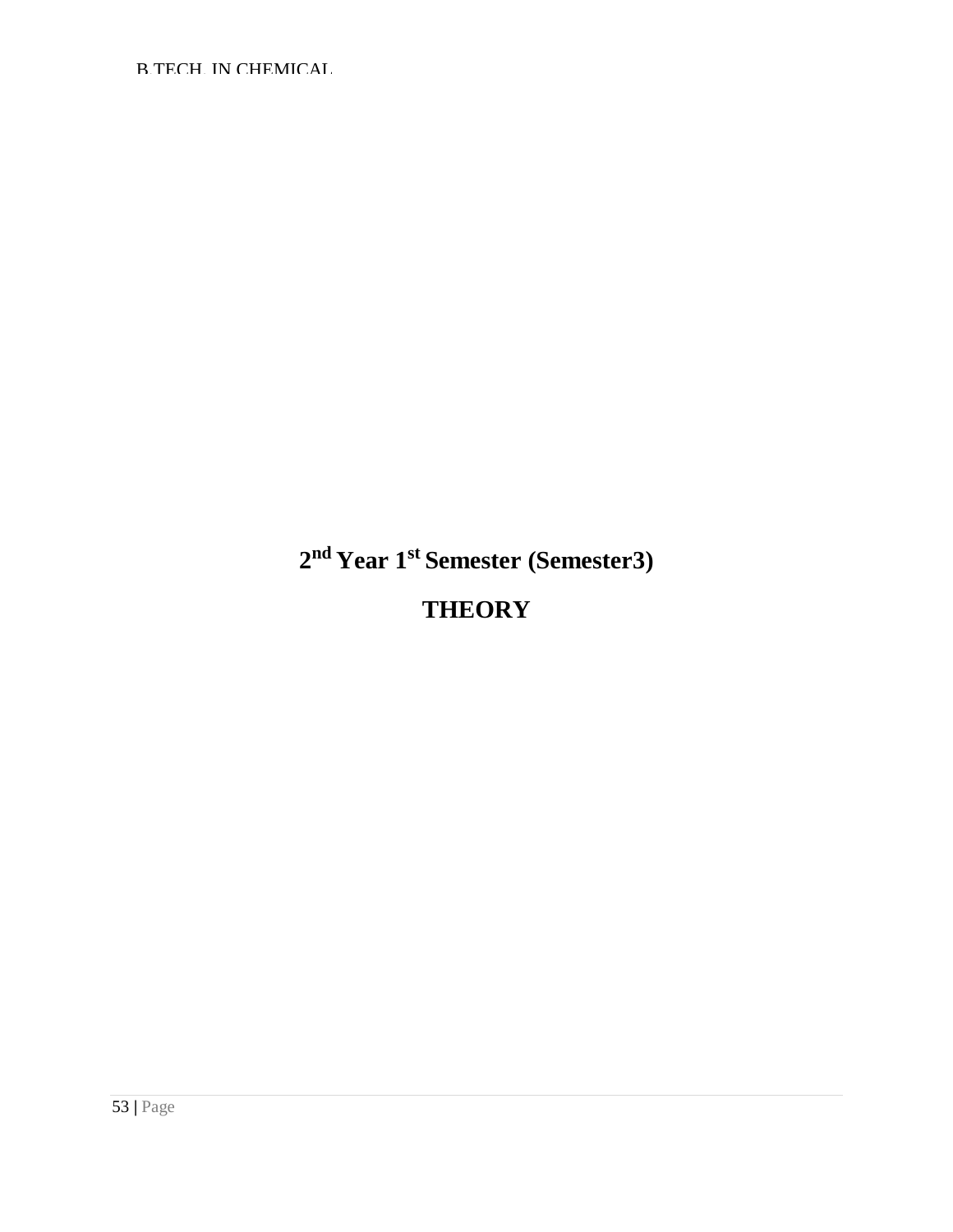| <b>Course Name:</b> Particle and Fluid Particle Processing |  |  |  |              |                     |  |  |
|------------------------------------------------------------|--|--|--|--------------|---------------------|--|--|
| <b>Course Code: CHEN 2101</b>                              |  |  |  |              |                     |  |  |
| <b>Contact Hours Per Week</b>                              |  |  |  | <b>TOTAI</b> | <b>CREDIT POINT</b> |  |  |
|                                                            |  |  |  |              |                     |  |  |

- 1. The objective of the course is to provide an elaborated concept of different unit operations that are required in an industry. After completion of the course students will be able to:
- 2. Calculate average particle diameters for a mixture of solid particles and select different screens according to specifications.
- 3. Select the type of crusher/grinder for a particular comminution operation and calculate the energy consumption.
- 4. Calculate drag force and terminal settling velocity for single particles in different mediums.
- 5. Select the type of classifier required for a given operation and given a particular thickening operation, design the thickener required.
- 6. Calculate power consumption for an agitation operation and scale up the agitator as per the problem given.

# **Module I [10L]**

# **Characterization of particulate solids:**

particle size, shape and particle size distribution; concepts of mass-mean diameter, volumesurface-mean diameter, arithmetic-mean diameter and volume- mean diameter, specific surface area of a mixture of solid particles, measurement of specific surface area of a mixture of particles.

# **Screen analysis**:

concept of mesh number, types of standard screens, differential and cumulative analysis, concept of cut diameter and screen efficiency; industrial screening equipment eg. stationary screens, vibratory screens, grizzlies and trammels.

# **Handling and storage of solids:**

Operation and performance criteria of screw, belt, pipe, apron and flight conveyors, bucket elevators. Operation of pneumatic and hydraulic conveyors. Storage of solids in bins, silos and hoppers.

# **Module II [10L]**

# **Comminution (size reduction) of solids:**

Different forces for comminution, laws of comminution - Rittinger's law, Kick's law, Bond's law and their validity limits, crushing efficiency and power consumption.

Primary crushing equipment: Blake jaw crusher, gyratory crusher, Taggart's law.

54 **|** Page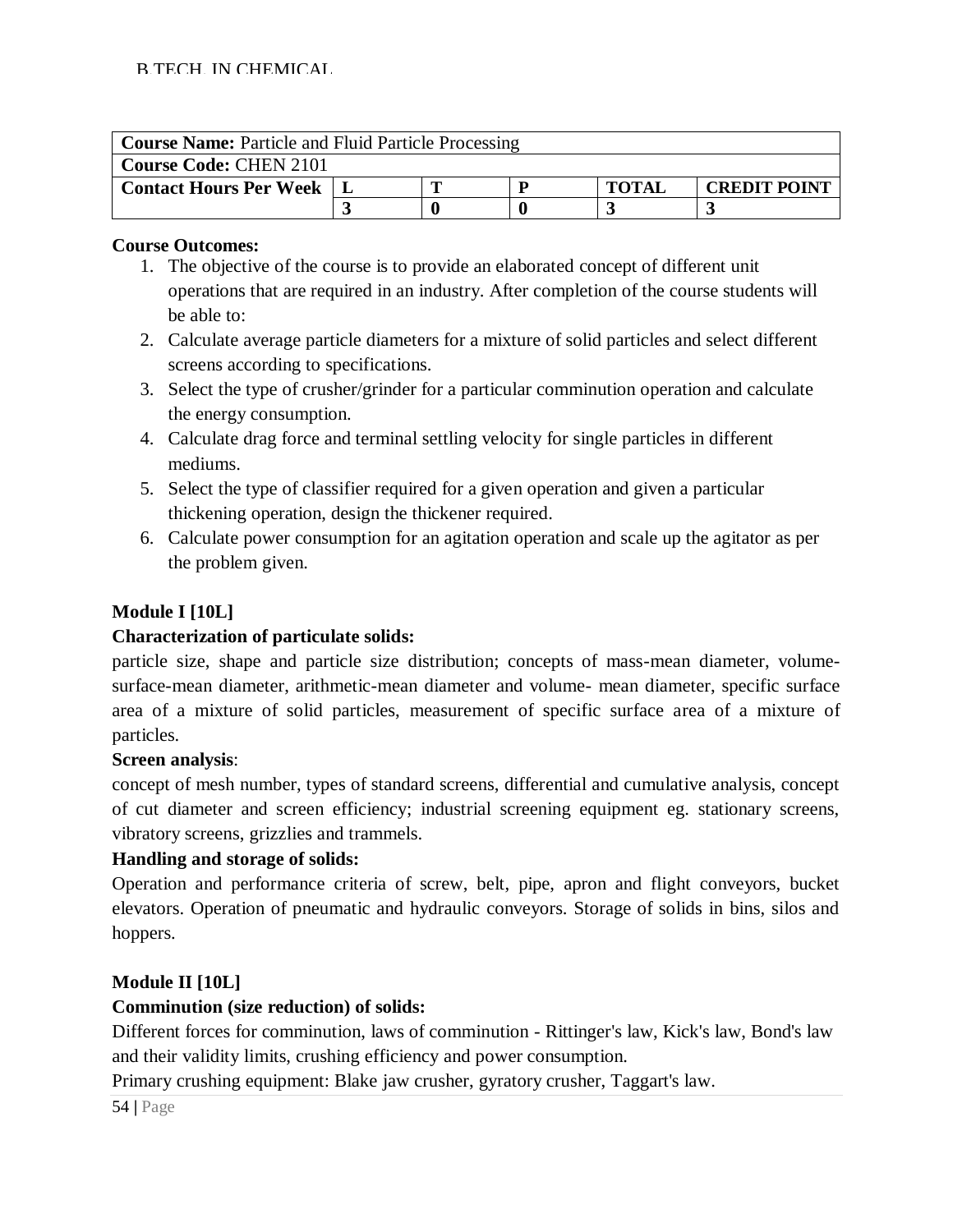# **Secondary crushers:**

Smooth and toothed roll crushers, concepts of nipping and angle of nip.

# **Grinders:**

Operation of ball mill, critical speed of ball mil, operation of rod mill and hammer mill, applicability of these mills for different sizes of feed, vertical roller mill and attrition mill, concepts of dry and wet grinding. Ultrafine grinders:

Colloid mill and fluid-energy mill, Close-circuit and Open-circuit size reduction.

# **Size enlargement:**

Nucleation and growth of particles, Extrusion of solids.

# **Module III [10L]**

# **Flow of particles in fluids:**

Concepts of drag, boundary layer separation, skin and form drag, drag correlations.

# **Gravitational settling of particles:**

Concepts of terminal settling velocity, Stokes's law and Newton's law regimes of settling, free and hindered settling, Richardson-Zaki equation, use of gravitational settling for solid-fluid separation, settling tank and its design principles, spitzkasten, elutriator and rake classifier, clarification and thickening, operation of Lamelar clarifiers, Hirate thickeners, design of continuous thickener using Kynch theory.

### **Flow through packed bed:**

Ergun and Kozeny Carman equation, Darcy's law and permeability, Blaine's apparatus.

# **Agitation and Mixing:**

Agitation equipment, different types of agitators, flow patterns in agitation, calculation of power consumption in agitated vessels, scale up of agitated vessels using concepts of geometric, kinematic and dynamic similarity, Mixing effectiveness and mixing index, solid-solid mixing equipment.

# **Froth flotation:**

Theory, operation, flotation agents.

# **Module IV [10L]**

# **Solid-liquid filtration:**

Cake and clarifying filters, constant pressure and constant rate filtration, compressible and incompressible filter cakes, pressure drop through filter cake; Operation of plate and frame filter press, cake washing and filtration cycle; continuous filtration, operation of a rotary drum vacuum filter, filter aids and filter media; Centrifugal filtration.

# **Solid-gas filtration:**

Bag filters and electrostatic filters - design principles.

# **Centrifugal separation:**

Design and operation of cyclone separators and hydrocyclones.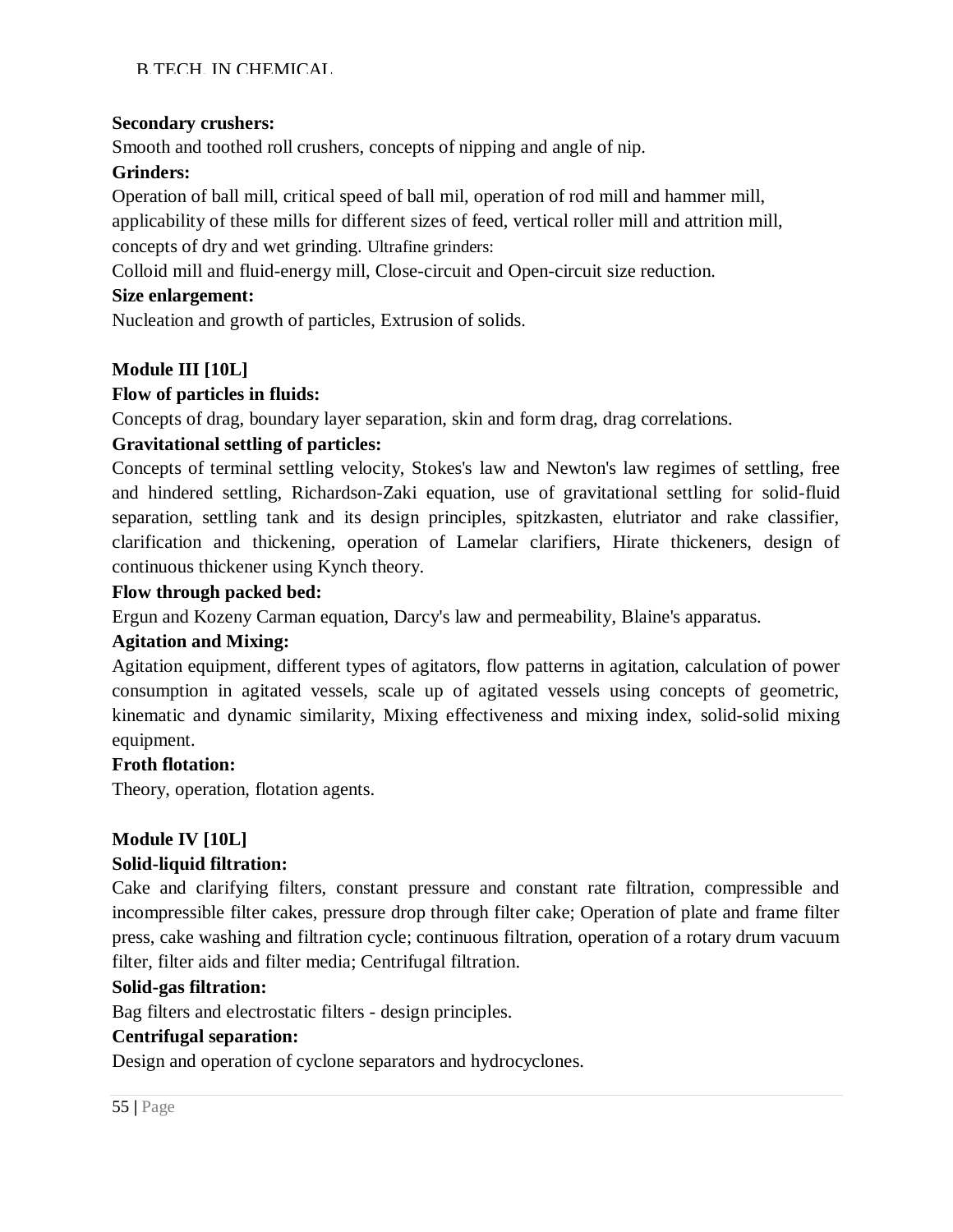### **Introduction to nanoparticles:**

Properties, characterization, synthesis methods and applications.

### **Text Books:**

- 1. McCabe W.L., Smith J.C. & Harriot P. Unit Operations of Chemical Engineering, McGraw-Hill, 7<sup>th</sup> edition, 2017.
- 2. Harker J.H., Backhurst J.R. & Richardson J.F. Coulson and Richardson's Chemical Engineering (Volume 2), Butterworth-Heinemann, 5<sup>th</sup> edition, 2002.

- 1. Kulkarni A.P. & Hiremath R.S., Mechanical Operations Unit Operations of Chemical Engineering (Volume 1), Everest Publishing House.
- 2. Gavhane K.A. Unit Operations-I, Fluid Flow & Mechanical Operation, Nirali Prakashan, 2019.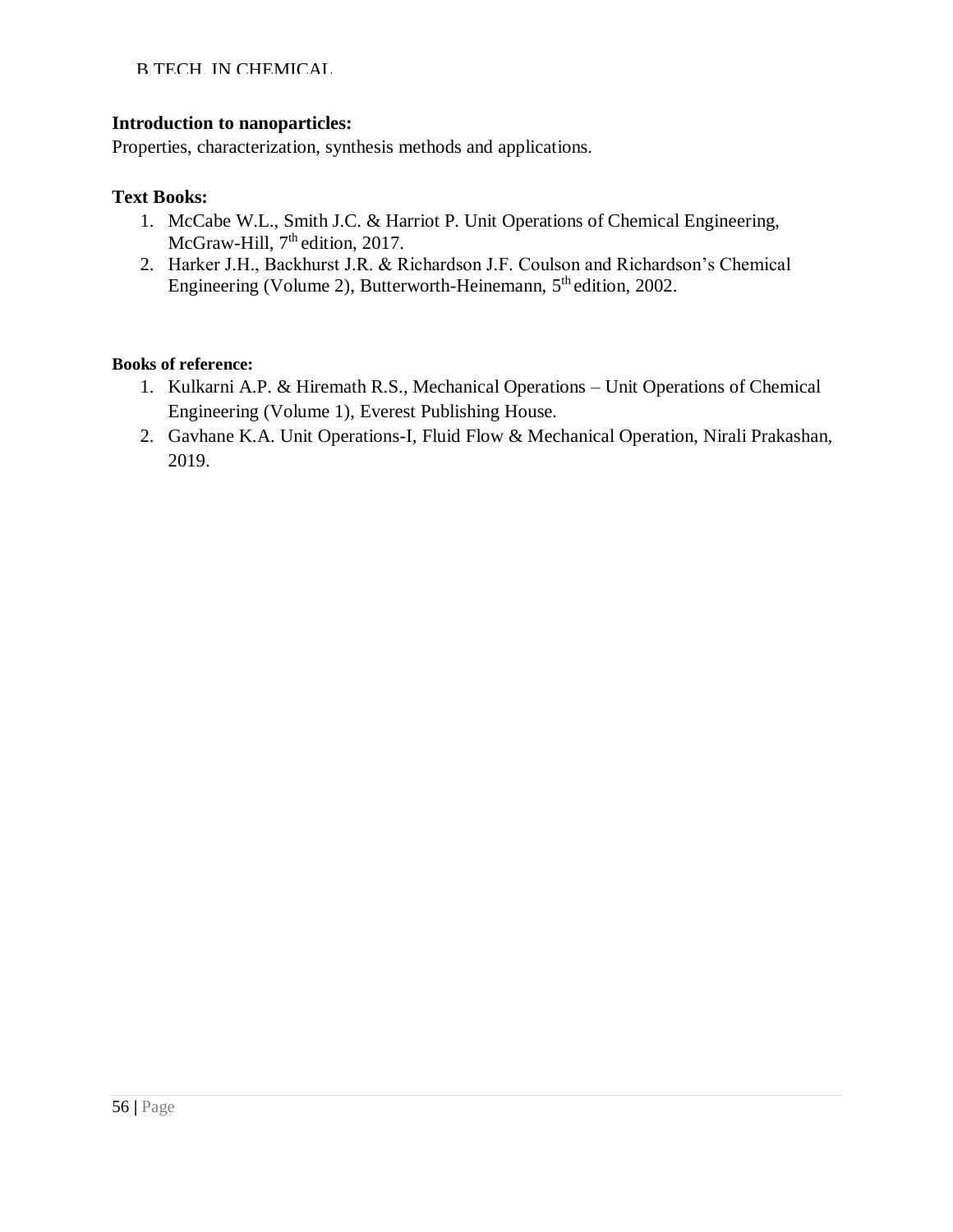| <b>Course Name:</b> Chemical Engineering Fluid Mechanics |  |  |  |              |                     |  |  |
|----------------------------------------------------------|--|--|--|--------------|---------------------|--|--|
| <b>Course Code: CHEN 2102</b>                            |  |  |  |              |                     |  |  |
| <b>Contact Hours Per Week</b>                            |  |  |  | <b>TOTAL</b> | <b>CREDIT POINT</b> |  |  |
|                                                          |  |  |  |              |                     |  |  |

After completion of the course students will be able to:

- 1. analyze the rheological behavior of fluids and classify them as Newtonian or non-Newtonian fluids.
- 2. determine force on submerged bodies and apply the working principle of manometric devices for pressure-drop measurement.
- 3. apply continuity equation, momentum balance equation, Bernoulli's equation to solve engineering problems on fluid flow.
- 4. categorize different flow measuring devices/fluid moving devices and determine the optimum operating conditions for pumps/blowers/compressors based on the given requirements.
- 5. estimate pressure drop in a packed bed as well as minimum fluidization velocity for a given fluidized bed.

### **Module I [10L]**

### **Fundamental Concepts: Introduction to Fluid mechanics:**

Definition of Fluid, Continuum concept of fluid, concept of Knudsen number. Shear stress field, Rheological properties of fluids.

### **Fluid Statics:**

Basic equation of fluid statics; pressure variation in a static field; pressure measuring devices– manometer, U-tube, inclined tube, force on submerged bodies (straight, inclined), centre of pressure.

#### **Fluid kinematics:**

Eulerian and Lagrangian approach, Streamline, pathline, timeline, streak line.

### **Fluid dynamics:**

Velocity field, mass, volumetric flow rate, dimensionality of flow; stress field; Reynolds number—its significance, laminar, transition and turbulent flows, steady, unsteady and uniform, non-uniform flows.

#### **Boundary layers:**

Flow in boundary layers, transition length for laminar and turbulent flow, boundary layer separation.

### **Module II [10L]**

Basic laws for a system; relation of system derivatives to the control volume ; conservation of mass; continuity equation.

#### **Momentum balance equation:**

Derivation of Equation of motion, Introduction to Navier - Stokes equation in rectangular, cylindrical coordinates and its applications, Couette flow, Introduction to rotational and irrotational flow.

### **Mechanical Energy equation:**

Introduction to Bernoulli's equation, Euler's Equation, kinetic energy correction factor,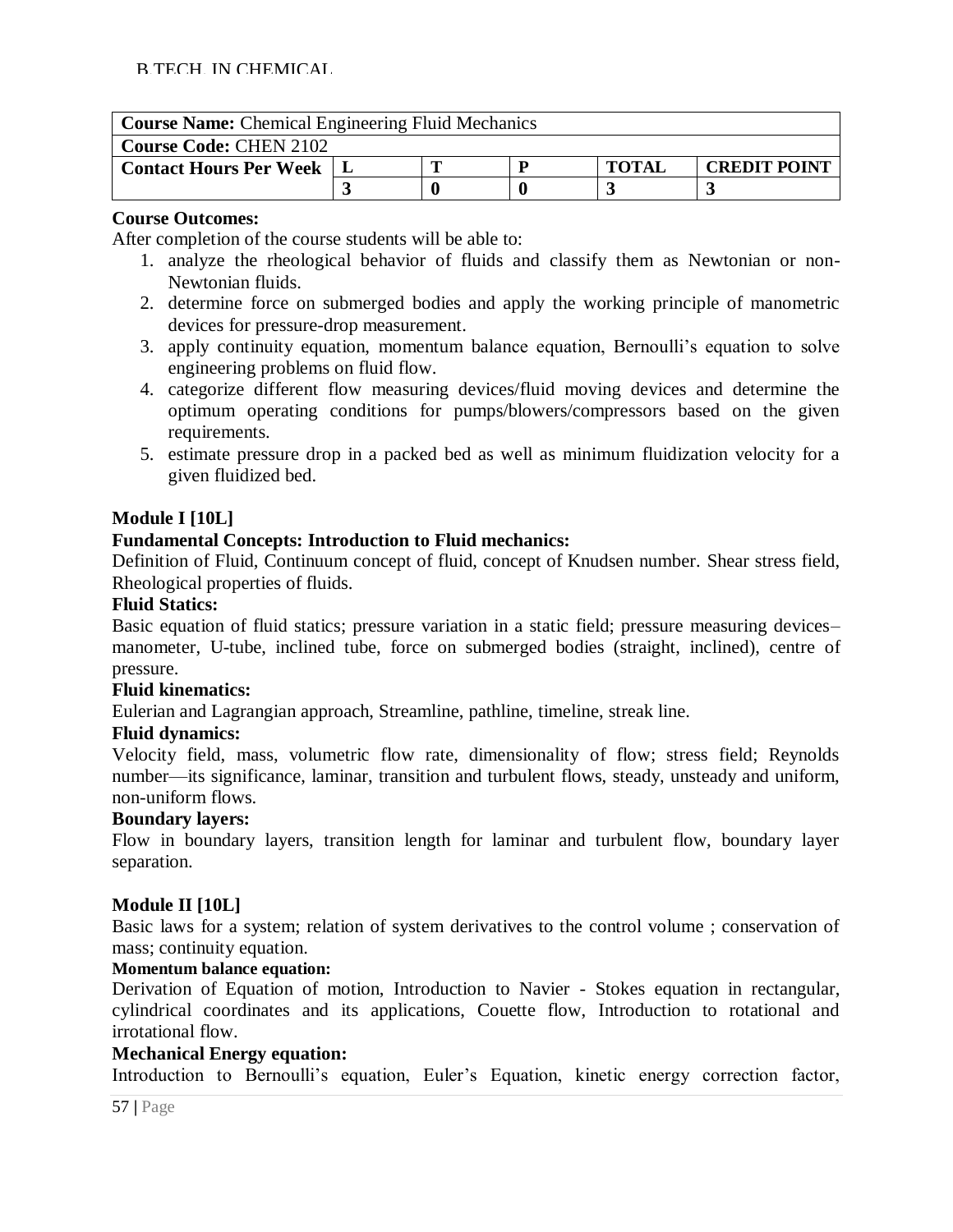momentum correction factor, pump work in Bernoulli's equation.

#### **Internal incompressible viscous flow:**

Velocity distribution of fluid flowing in a closed conduit – local, average, maximum velocity. Turbulent flow- universal velocity distribution laws, Reynolds stress, Prandtl's mixing length.

#### **Head loss in different flow condition:**

Hagen Poiseuille equation, Fanning's equation, friction factor, Moody's diagram, effect of roughness, friction from changes in velocity or direction.

### **Module III [10L]**

#### **Flow measurement:**

Introduction; Orifice meter; Venturimeter;

#### **Concept of area meters:**

rotameter; Local velocity measurement: Pitot tube. Hot wire anemometer, mass flow meter.

#### **Open channel flow:**

Introduction, Flow classification, importance of Froude number, Chezy formula, Manning roughness correction, flow measurement by weirs.

#### **Fluid moving machines:**

Introduction;

#### **Basic classification of pumps:**

Non-Mechanical Pumps— acid egg, steam jet ejector, air lift pump,

**Mechanical pump:** Centrifugal pumps - cavitation, NPSH, basic characteristics curves for centrifugal pumps, positive displacement pumps (rotary, piston, plunger, diaphragm pumps); pump specification; parallel operation of Centrifugal pumps; system resistance curves; fan, blower and compressor.

#### **Valves and fittings:**

Pipe fittings and valves, schedule no, equivalent diameter.

#### **Module IV [10L]**

#### **Flow past immersed bodies:**

Introduction; concept of drag and lift; variation of drag coefficient with Reynolds number; stream-lined body and bluff body.

#### **Flow through beds of solids:**

Concept of sphericity; Ergun equation, modified friction factor.

#### **Motion of particles through fluids:**

Terminal velocity, criteria for settling regime.

#### **Fluidization:**

Introduction; different types of fluidization; minimum fluidization velocity; governing equation; advantages and disadvantage, industrial applications.

#### **Introduction to compressible flow:**

Concept of speed of sound, Mach number, subsonic, sonic, supersonic flow.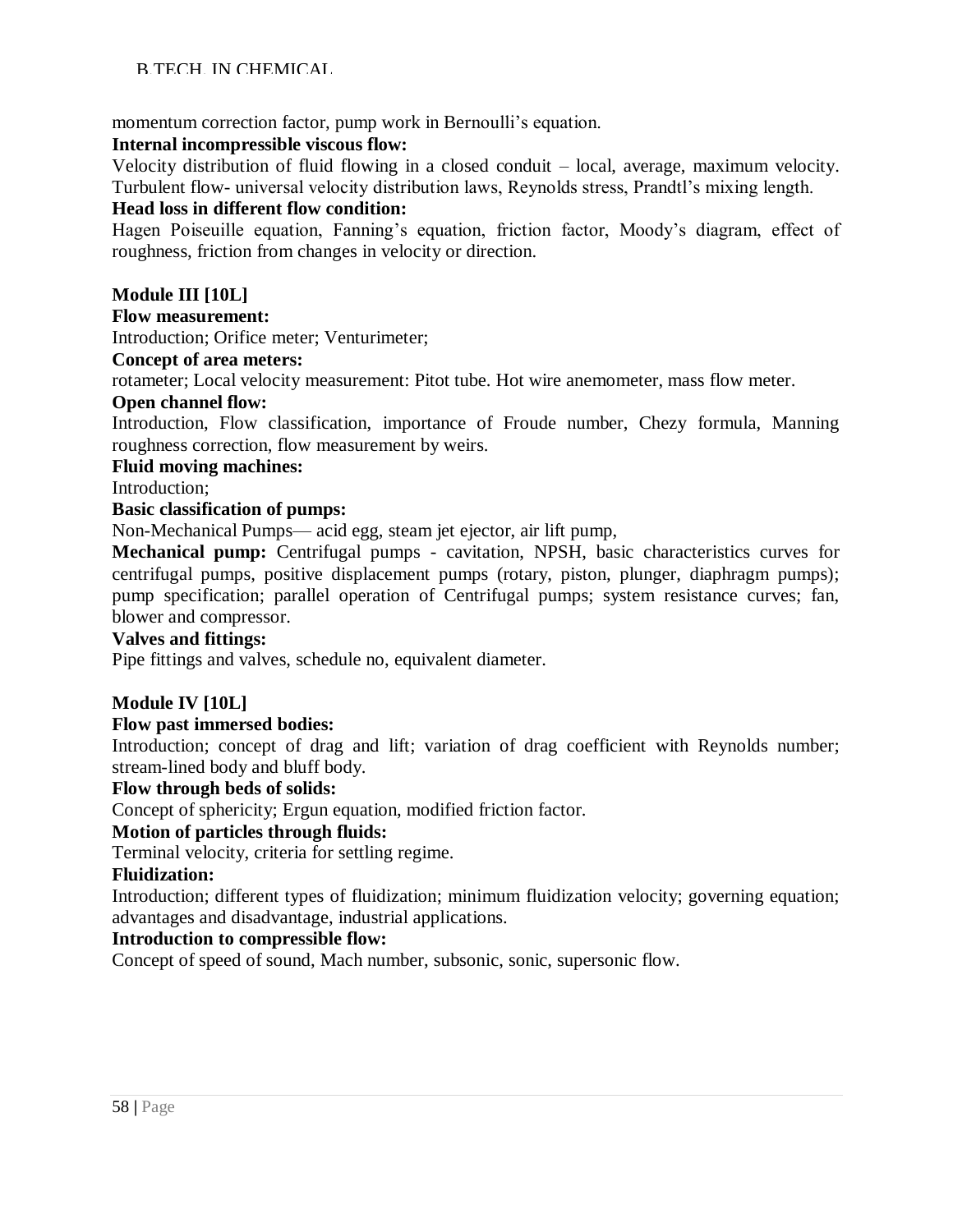### **Text books:**

- 1. Pritchard P.J., Fox and McDonald's Introduction to Fluid Mechanics, , John Wiley & Sons Inc.,  $8<sup>th</sup>$  edition, 2011.
- 2. McCabe W.L., Smith J.C. & Harriot P. Unit Operations of Chemical Engineering, McGraw-Hill, 7<sup>th</sup> edition, 2017.

- 1. Jain A.K. Fluid Mechanics including Hydraulic Machines, Khanna Publishers, 1998.
- 2. Bird R.B., Stewart W.E. & Lightfoot E.N. Transport Phenomena, John Wiley & Sons, 2<sup>nd</sup>Edition, 2010.
- 3. Karassik I.J., Messina J. P., Cooper P. & Heald C. C. Pump Handbook, McGraw Hill, 4th Edition.
- 4. Singh S. Fluid Mechanics, Khanna Book Publishing, 1<sup>st</sup> Edition, 2016.
- 5. Som S.K., Biswas G. & Chakraborty S. Introduction to Fluid Mechanics and Fluid Machines, Tata McGraw Hill, 3<sup>rd</sup> Edition, 2017.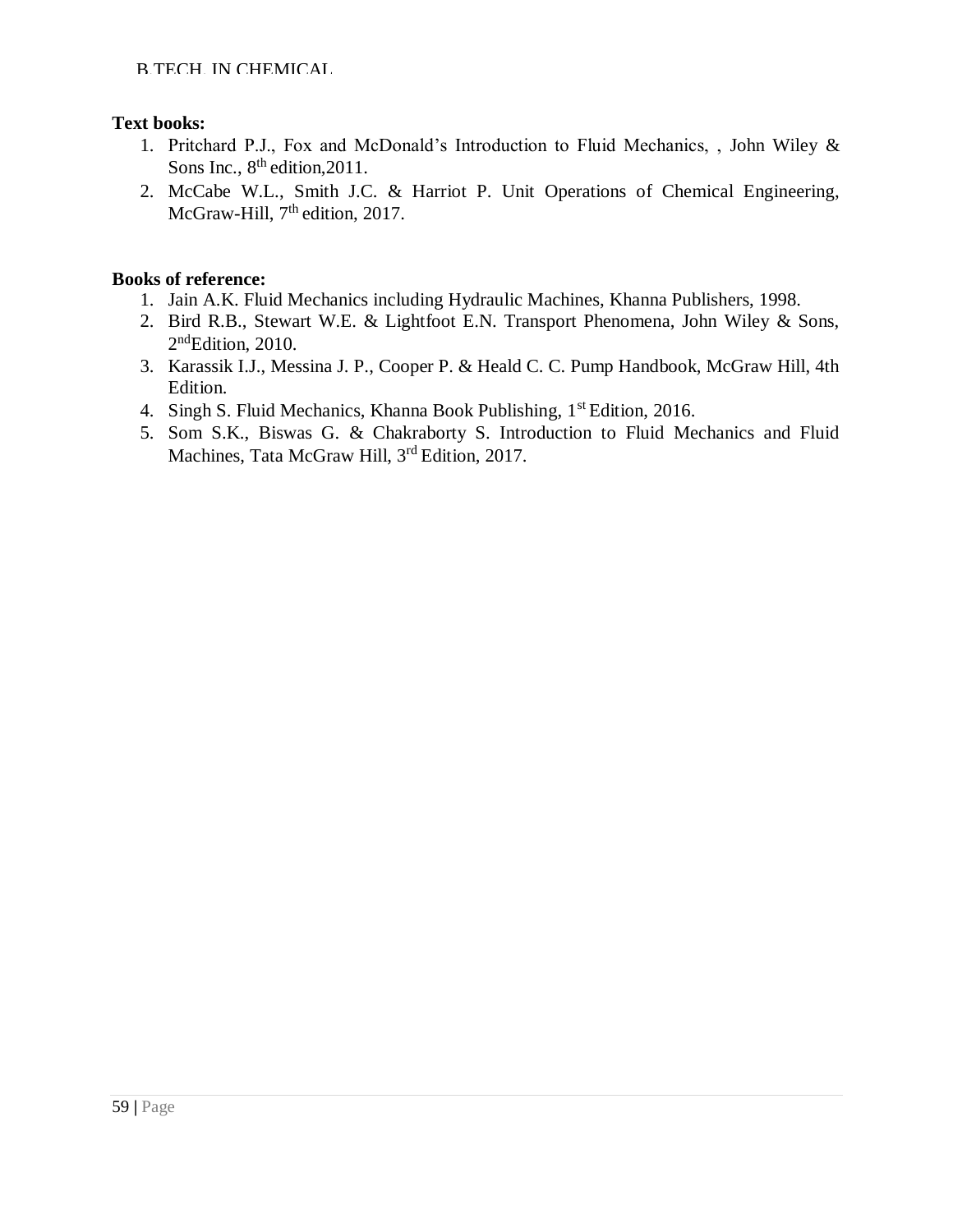| <b>Course Name:</b> Basics of Material and Energy Balance |  |  |  |              |                     |  |  |
|-----------------------------------------------------------|--|--|--|--------------|---------------------|--|--|
| <b>Course Code: CHEN 2103</b>                             |  |  |  |              |                     |  |  |
| <b>Contact Hours Per Week</b>                             |  |  |  | <b>TOTAL</b> | <b>CREDIT POINT</b> |  |  |
|                                                           |  |  |  |              |                     |  |  |

The objective of the course will to be served as a basis for all further chemical engineering courses that are part of the curriculum. After completion of the course students will be able to:

- 1. Generate ability to handle elementary flow-sheeting given a specific process.
- 2. Identify skills to develop equations for energy and mass balance given a specific process.
- 3. Analyze any physical phenomena to obtain a functional relation between dimensionless numbers associated with the process.
- 4. Identify recycle, bypass and purge points in a chemical process and perform calculations with them.
- 5. Describe equations of state and properties of gases and liquids, including phase transition.

### **Module I [10L]**

Introductory concepts of units, physical quantities in chemical engineering, dimensionless numbers, dimensionless groups, "basis" of calculations.

### **Material Balance:**

Introduction, solving material balance problems without chemical reaction for industrially relevant unit operations like Evaporation, Drying, Distillation, Crystallization, Absorption, Extraction.

### **Module II [10L] Material Balance:**

With chemical reaction, Concept of stoichiometry and mole balance, examples, including combustion, Material Balances with recycle, bypass and purge – examples.

# **Module III [10L]**

Gases,

### **Vapours and Liquids:**

Equations of state, Vapour pressure, Clausius-Clapeyron equation, Cox chart, Duhring's plot, Raoult's law.

Humidity and Saturation, humid heat, humid volume, dew point, humidity chart and its use. Linear regression analysis of linear and nonlinear data, log and semilog plotting for nonlinear data.

# **Module V[10L] Energy balance:**

Open and closed system, heat capacity, calculation of enthalpy changes, adiabatic and isothermal process, non-adiabatic and non-isothermal process.

### **Energy balances with chemical reaction:**

Heat of reaction, Heat of combustion, calorific value of fuel, adiabatic flame temperature.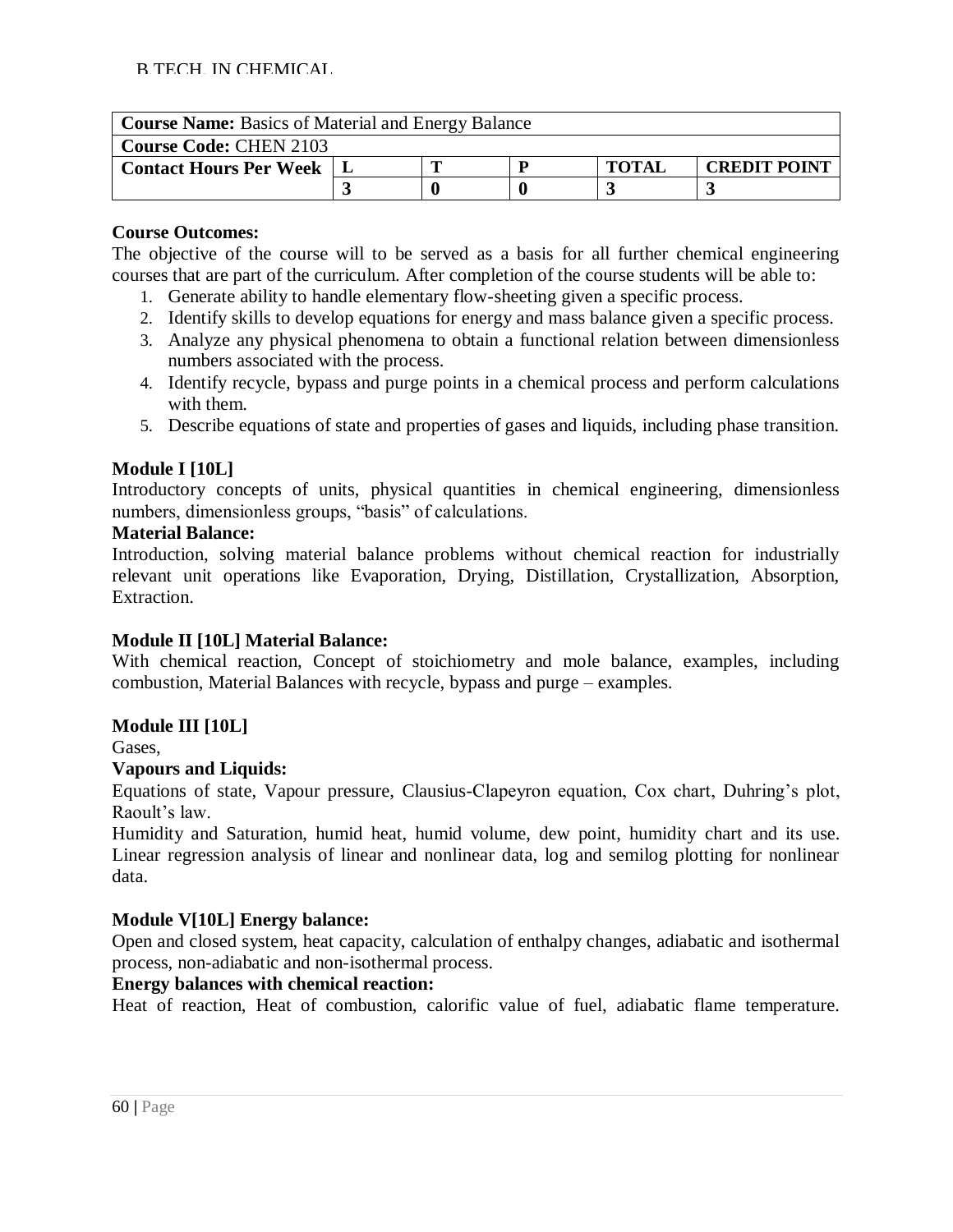### **Text Books:**

- 1. Felder R. M. & Rousseau R. W. Elementary Principles of Chemical Processes, John Wiley & Sons,  $3<sup>rd</sup>$  edition, 2000.
- 2. Himmelblau D. M. & Riggs J. B. Basic Principles and Calculations in Chemical Engineering, Pearson India Education Services, 8<sup>th</sup> edition, 2015.

- 1. Bhatt B. I. & Vora S.M. Stoichiometry, Tata McGraw Hill Publishing Company Ltd, 4<sup>th</sup>edition, 2004.
- 2. Hougen O. A., Watson K. M. & Ragatz R. A. Chemical Process Principles, Part-I Material & Energy Balances, , CBS Publishers & Distributors, 2<sup>nd</sup> edition.2004.
- 3. Venkataramani V., Anantharaman N., Begum K.M. & Sheriffa M. Process Calculations, Prentice Hall of India,  $2<sup>nd</sup>$  Edition, 2011.
- 4. Sikdar D. C. Chemical Process Calculations, Prentice Hall of India, 2013.
- 5. Narayanan K.V. & Lakshmikutty B. Stoichiometry and Process Calculations, PHI, 2010.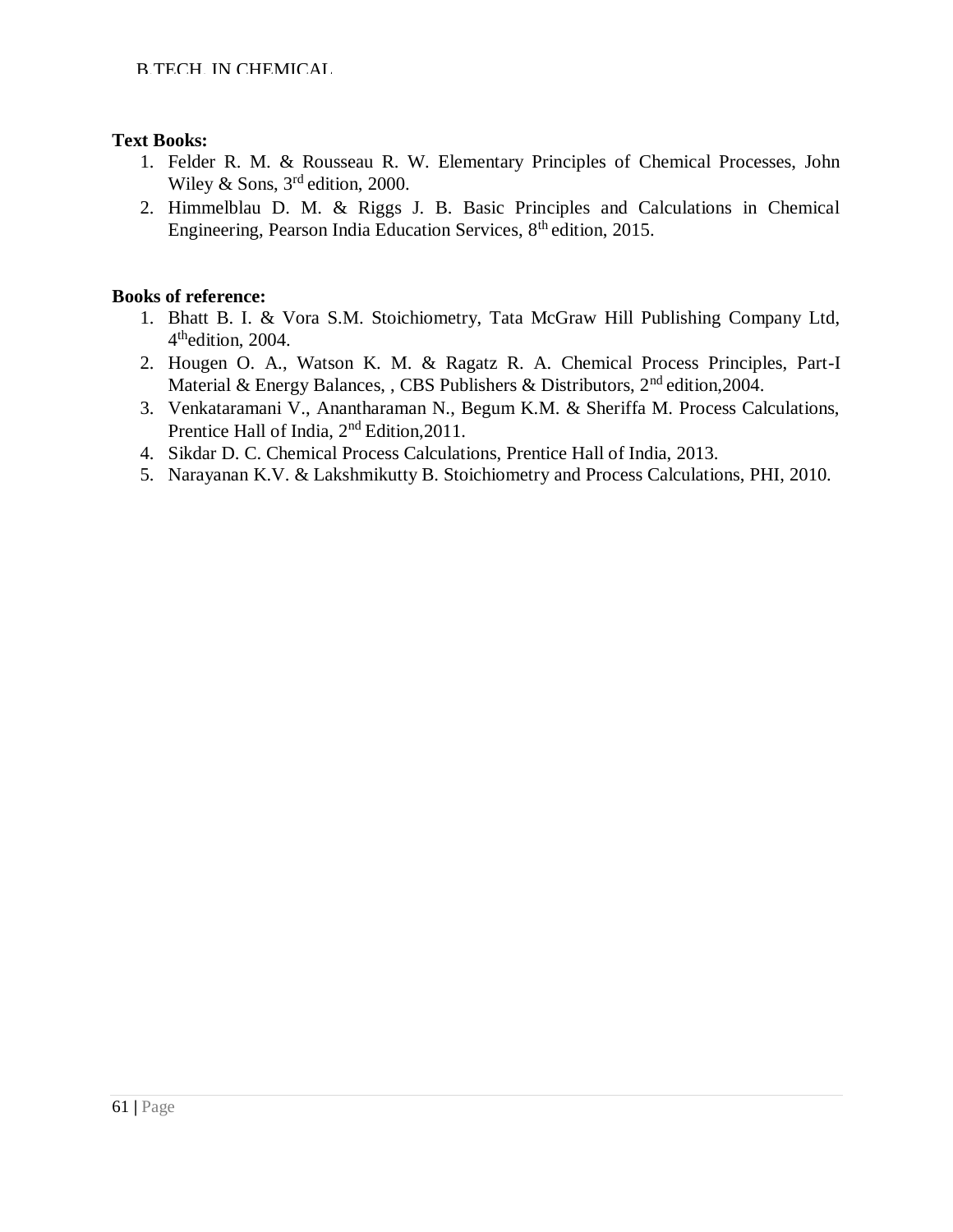| <b>Course Name:</b> Mechanics for Engineers |  |  |  |              |                     |  |  |
|---------------------------------------------|--|--|--|--------------|---------------------|--|--|
| <b>Course Code: MECH 2106</b>               |  |  |  |              |                     |  |  |
| <b>Contact Hours Per Week</b>               |  |  |  | <b>TOTAL</b> | <b>CREDIT POINT</b> |  |  |
|                                             |  |  |  |              |                     |  |  |

After going through the course, the students will be able to:.

- 1. understand basic concepts of vector algebra as applied to engineering mechanics.
- 2. draw free body diagram of a system under equilibrium.
- 3. understand friction phenomenon and calculate friction loss.
- 4. understand and quantify elastic behavior of deformable bodies.
- 5. know how to calculate the CG location required for design of structures.
- 6. apply the principles of work-energy for analysis of dynamic systems.

# **Module I [10L]**

Importance of Mechanics in Engineering; Definition of Mechanics; Concepts of particles & rigid bodies;

Vector and scalar quantities; vector algebra –definition and notation; Types of vectors – equal , equivalent , free , bound , sliding ; Addition , subtraction of vectors ; Parallelogram law , triangle law , vector polygon ; scalar multiplication of vectors ; Resolution of vectors in Cartesian co–

ordinate system ; unit vector, unit co–ordinate vectors  $($ ,  $\hat{i}$ ,  $\hat{j}$ ,  $\hat{k}$  Direction cosines ; Addition/ subtraction of vectors in components form.

dot product , cross product and the application ; important vector quantities (position vector , displacement vector, velocity vector, acceleration vector, force vector );

Force, moment of a force about a point and about an axis, moment of a couple ; representation

of force and moments in items of  $\hat{i}$ ,  $\hat{j}$   $\hat{f}$   $\hat{f}$  refinciple of transmissibility of force (sliding vector); Varignon's theorem for a system of concurrent forces with proof; Resolution of a force by its equivalent force-couple system; resultant of forces.

# **Module II [10L]**

Type of forces – collinear, concurrent, parallel, concentrated, distributed; active and reactive forces, different types of reaction forces; free body concept and diagram; concept and equilibrium of forces in two dimensions; equations of equilibrium; equilibrium of three concurrent forces -- lami's theorem. Concept of friction: laws of coulomb's friction; angle of friction, angle of repose, coefficient of friction -- static and kinetic.

# **Module III [10L]**

Distributed force system; centre of gravity; centre of mass & centroid; centroid of an arc; centroid of plane areas – triangle, circular sector, quadrilateral and composite area consisting of above figures.

Concept of simple stress and strain ; normal stress , shear stress , normal strain, shear strain; hooke's law; poisson's ratio; stress- strain diagram of ductile and brittle material; proportional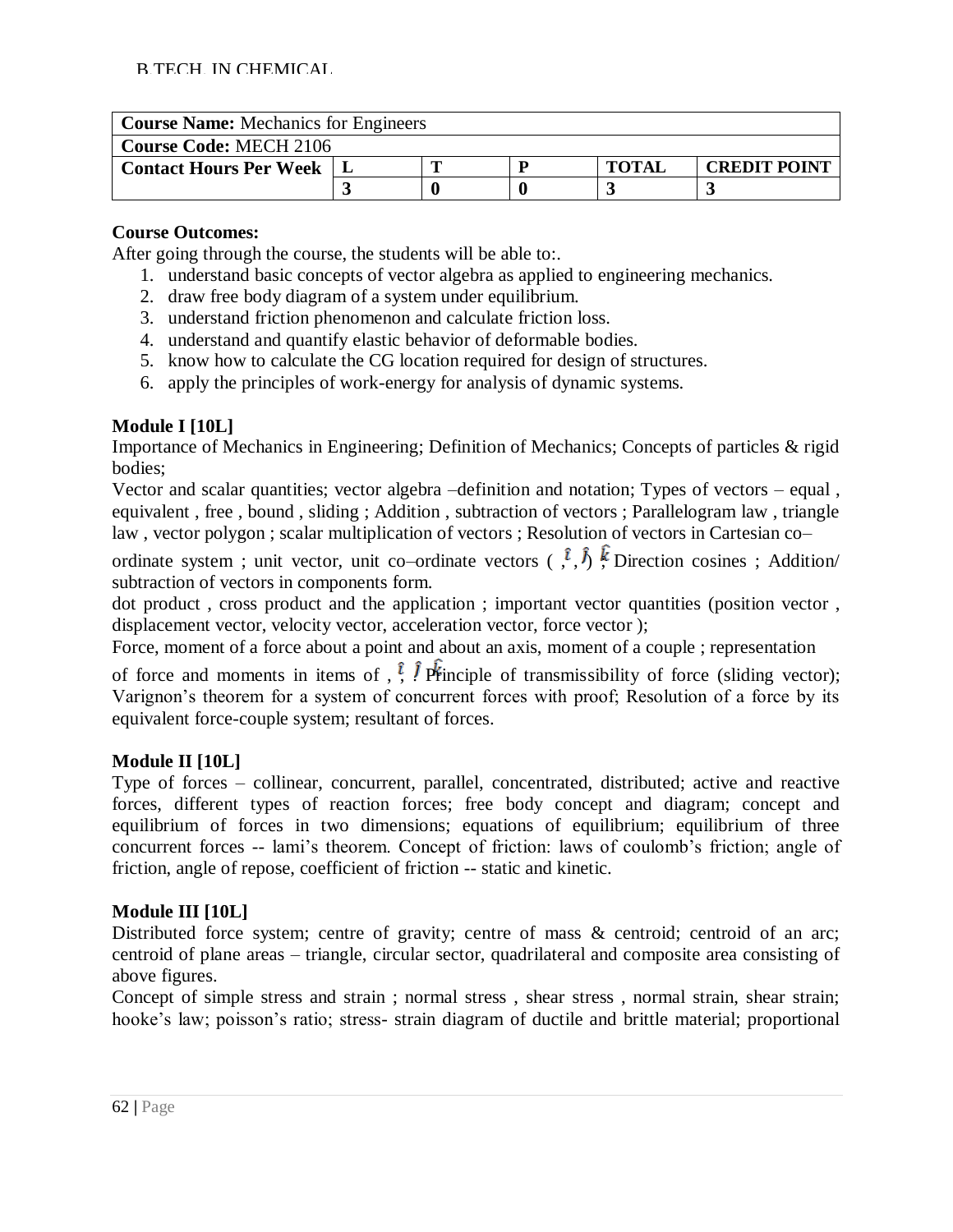limit, elastics limit, yield point , ultimate stress, breaking point,; modulus of elasticity. Factor of safety for design calculations.

#### **Module IV [10L]**

Introduction to dynamics: kinematics & kinetics; newton's laws of motion; law of gravitation and acceleration due to gravity; rectilinear motion of particles with uniform  $\&$  non – uniform acceleration.

Plane curvilinear motion of particles: Rectangular components (projectile motion). Principle of work & energy; principle of conservation of energy.

#### **Text/ Books of reference:**

- 1. Meriam J. L. & Kreige L.G. Engineering mechanics:- Statics and Dynamics, Wiley India,1998
- 2. Shames I.H. & Rao G.K.M. Engineering mechanics: Statics and Dynamics, PHI, 4<sup>th</sup>Edition, 2005.
- 3. Timoshenko S., Young D.H., Sukumar P. & Rao J.V. Engineering mechanics, TMH, 2013.
- 4. Nag D. & Chanda A. Fundamentals of Engineering Mechanics, Chhaya Prakashani, 2018.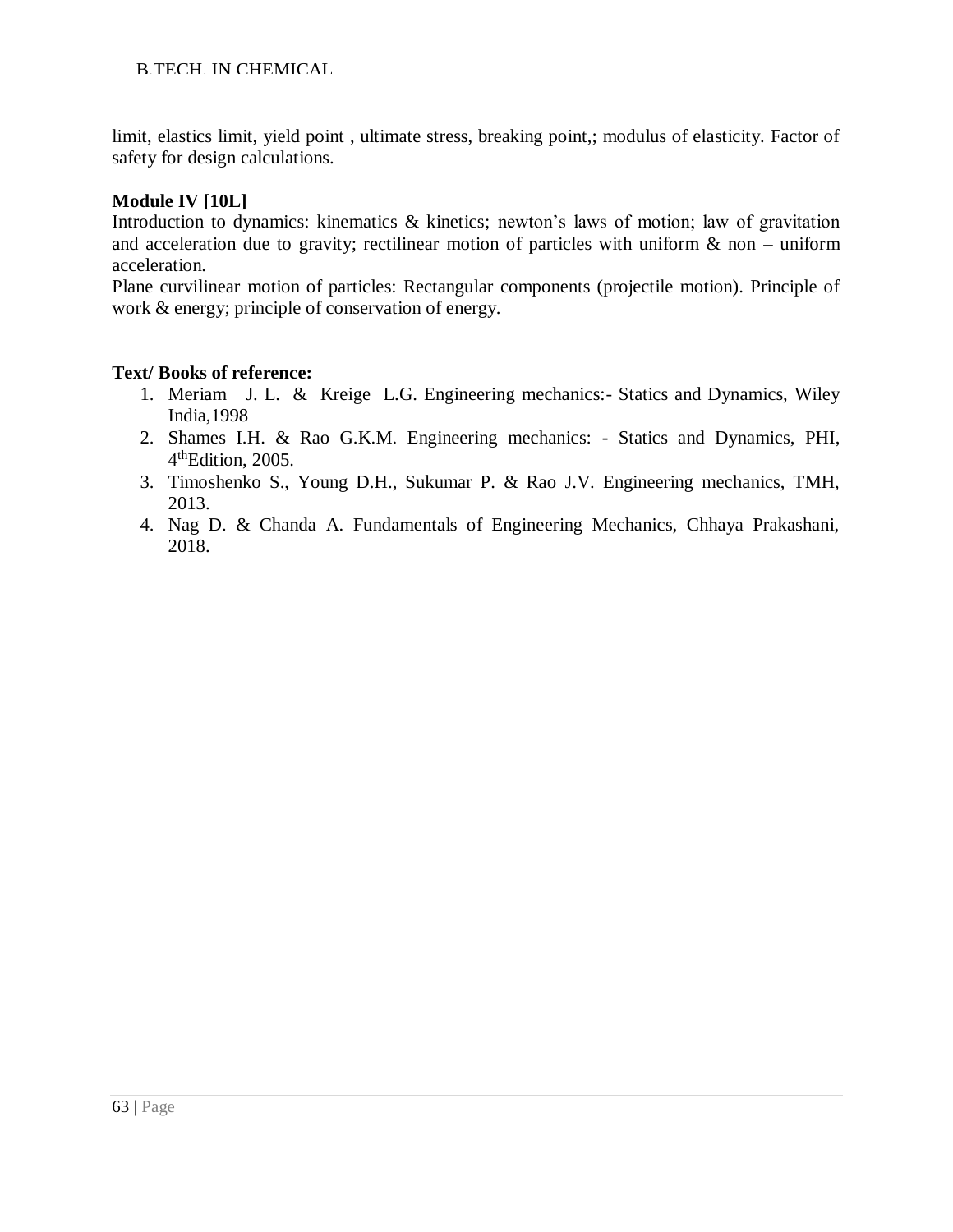### **Course Name:** Introduction to Thermodynamics

| <b>Course Code: CHEN 2104</b> |  |  |  |              |              |
|-------------------------------|--|--|--|--------------|--------------|
| <b>Contact Hours Per Week</b> |  |  |  | <b>TOTAI</b> | CREDIT POINT |
|                               |  |  |  |              |              |

### **Course Outcomes:**

The objective of this course is to elaborate principles and application of first and second law of thermodynamics, and phase equilibrium. After completion of the course students will be able to:

- 1. apply mass and energy balances to closed and open systems.
- 2. evaluate the properties of non-ideal gases and quantify the deviation from ideal behavior of a real gas at any given state.
- 3. solve problems involving liquefaction, refrigeration and different power cycles.
- 4. evaluate entropy changes in a wide range of processes and determine the reversibility or irreversibility of a process from such calculations.
- 5. calculate thermodynamic efficiency of a process.

# **Module I [10L]**

### **Basic concept of thermodynamics:**

Definition and classification of thermodynamic systems, Temperature, Pressure, Work, Energy, Heat.

Energy conservation & first law of thermodynamics; State functions; Thermodynamic Properties; Equilibrium; Phase Rule; Reversible and Irreversible process.

### **Energy balance for open & closed system:**

Energy relation for steady flow process; Application of Steady Flow Energy Equation (SFEE) in Turbine, Compressor, Pump, Heat Exchangers, Condenser, Boilers; Isenthalpic process and Joule-Thompson Coefficient.

### **Module II [10L]**

Thermodynamic properties of pure substance,

### **P-V-T behavior of pure substance:**

Diagram and P-V diagram, Critical Properties (Pc, Tc & Vc) of pure substance.

### **Equation of State:**

Ideal gas equation of state; Virial equation of state; Virial equation of state at low to moderate pressure;

### **Cubic equation of state:**

Two parameter cubic equation of state (Van-der-waals equation of state, Redlich-Kwong equation of state), Compressibility factor; Cubic equation in reduced form; Laws of corresponding state; Compressibility factor chart; Definition of Acentric factor and its application.

# **Module III [10L]**

Limitations of first law of thermodynamics; Statements of the second law; Concept of Heat engines and Heat pump; Carnot Cycle; Carnot's theorem; Concept of Entropy; Calculation of entropy change; Mathematical statement of the second law; Entropy balance for open systems; Calculation of ideal work, Lost work; Clausius inequality.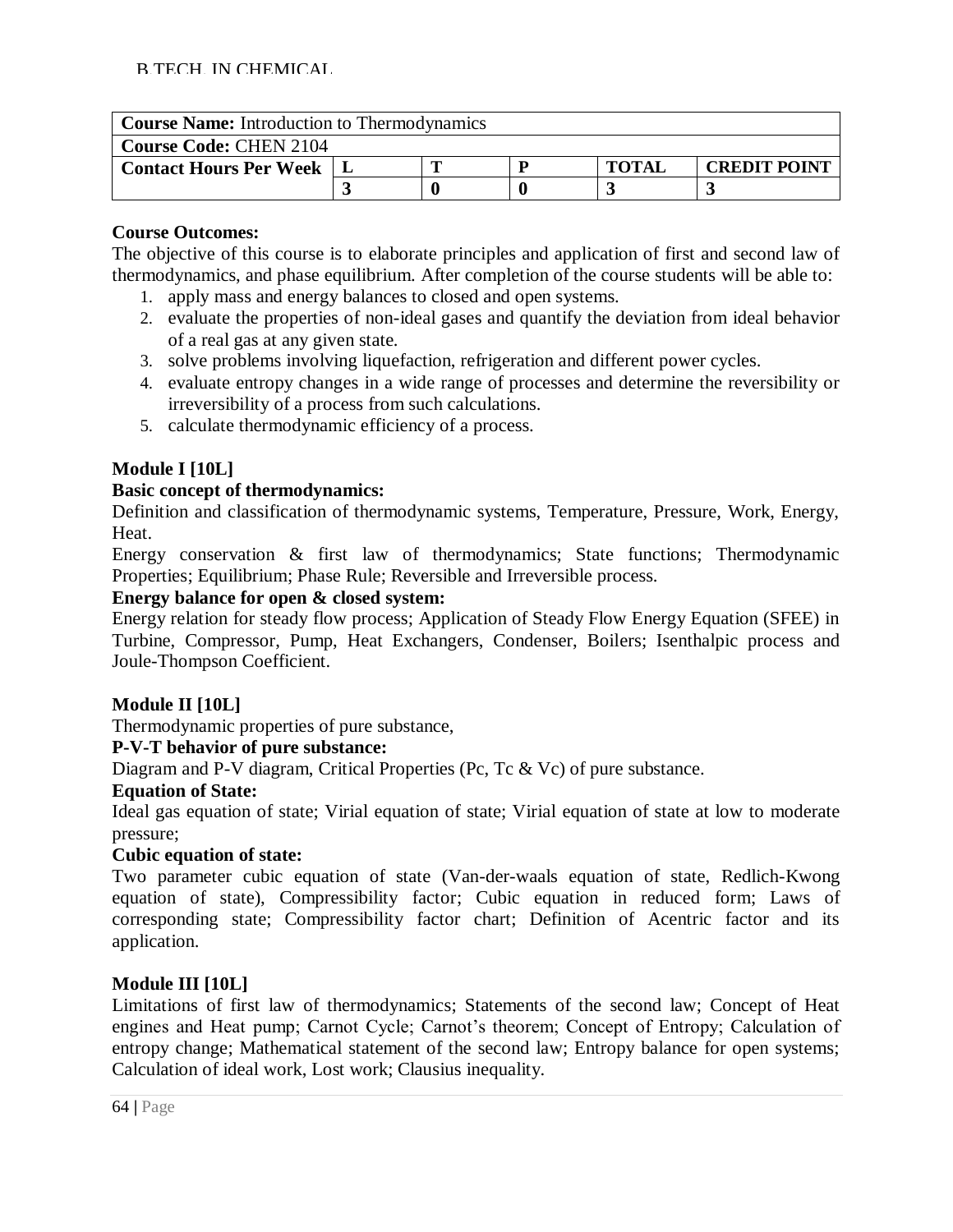Thermodynamic energy properties; Fundamental property relation; Maxwell relation.

### **Heat effects:**

latent heat, sensible heat, standard heats of formation, reaction and combustion; Hess's law of constant heat summation; Effect of temperature on heat of reaction.

### **Module IV [10L]**

Temperature-Entropy diagram; Mollier diagram; Steam table.

Ideal Power cycle; Ideal Rankine cycle; Practical Rankine cycle; Reheat cycle; Internal combustion engine: Otto cycle; Diesel cycle.

Ideal Refrigeration cycle; Vapour Compression cycle; Absorption refrigeration cycle; Thermodynamic criteria of selecting refrigerant.

### **Gas Liquefaction process:**

Linde and Claude liquefaction process.

### **Text Book:**

1. Smith J.M., Van Ness H.C. & Abbott M.M., Introduction to Chemical Engineering Thermodynamics, McGraw-Hill International Edition, 7th edition, 2005.

- 1. Nag P.K., Engineering Thermodynamics, McGraw-Hill Education (India) Private Limited, 5th edition, 2013.
- 2. Rao Y.V.C., Chemical Engineering Thermodynamics, University Press (India) Private limited, 1st edition, 2004.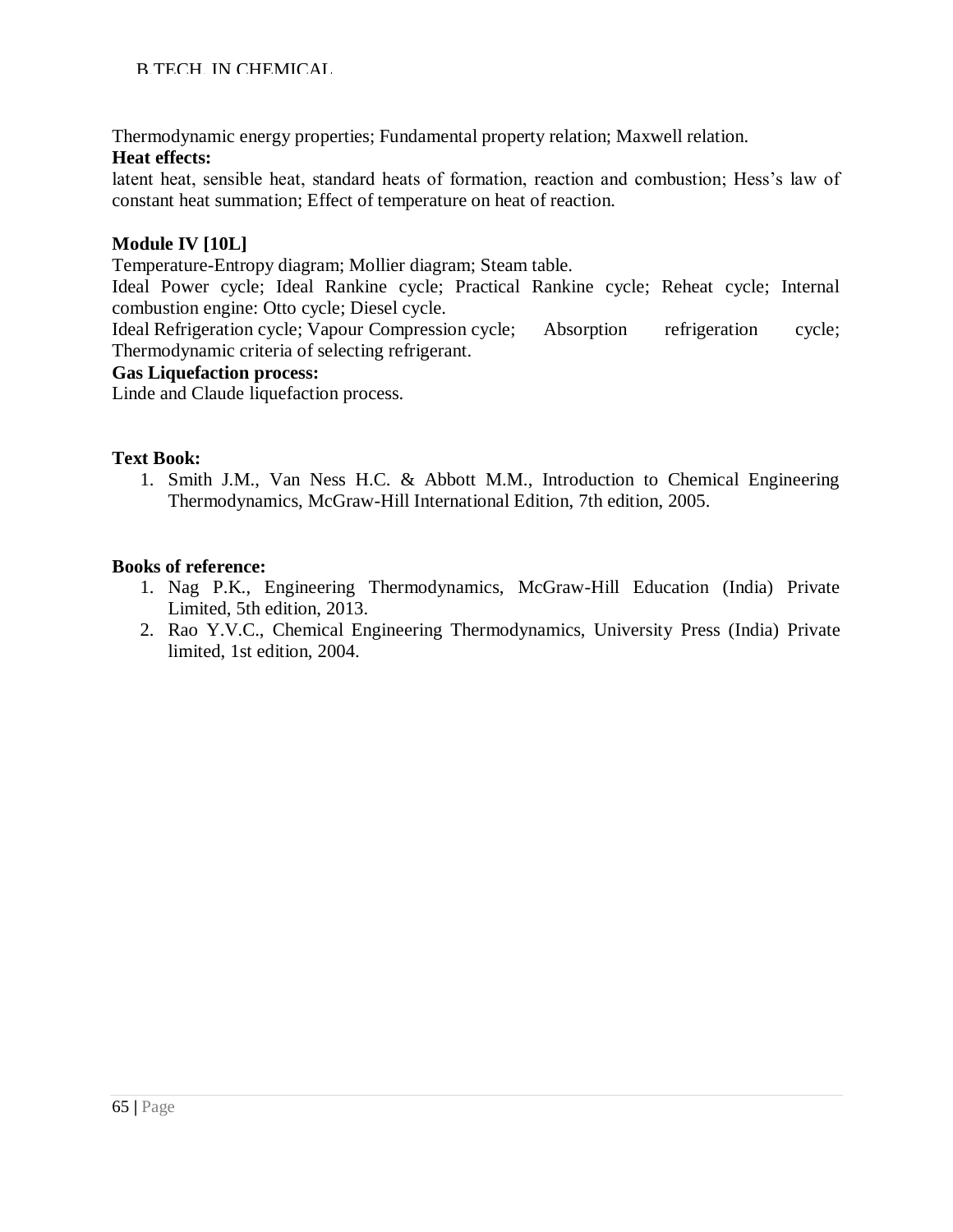| <b>Course Name: Biology</b>   |  |  |  |              |                     |
|-------------------------------|--|--|--|--------------|---------------------|
| <b>Course Code: BIOT 2105</b> |  |  |  |              |                     |
| <b>Contact Hours Per Week</b> |  |  |  | <b>TOTAI</b> | <b>CREDIT POINT</b> |
|                               |  |  |  |              |                     |

After completion of the course, the students will be able to:

- 1. understand the basic structure and function of cells and cellular organelles.
- 2. understand the fundamental concepts of DNA, RNA and central dogma of cells.
- 3. characterize the different types of proteins, lipids and carbohydrates.
- 4. analyze the mechanism of inheritance of characters through generations.
- 5. understand and implement the working principles of enzymes and their applications in biological systems and industry.
- 6. design and evaluate different environmental engineering projects with respect to background knowledge about bio-resources, bio-safety and bio-remediation.

# **Module I**

### **Basic Cell Biology:**

Prokaryotic and Eukaryotic cells, Cell theory; Cell structure and function, Cell organelles, Structure and function of DNA and RNA, Central Dogma; Genetic code and protein synthesis.

# **Module II**

# **Biochemistry and Cellular Aspects of Life:**

Biochemistry of carbohydrates, proteins and lipids; Fermentation; Cell cycle; Basics of Mendelian Genetics.

# **Module III**

### **Enzymes and Industrial Applications:**

Enzymes – significance, co-factors and co-enzymes, classification of enzymes; models for enzyme action; Restriction enzymes; industrial applications of enzymes.

# **Module IV**

# **Biodiversity and Bioengineering Innovations:**

Basic concepts of environmental bio-safety, bio-resources, biodiversity, bio-prospecting, bioremediation, biosensors; recent advances in engineering designs inspired by examples in biology.

### **Text Books:**

- 1. Wiley Editorial, Biology for Engineers: As per Latest AICTE Curriculum, Wiley-India, 2018.
- 2. ThyagaRajan S., Selvamurugan N., Rajesh M. P., Nazeer R. A., Thilagaraj R.W.,Barathi.
- 3. S. & Jaganathan M. K. Biology for Engineers, Tata McGraw-Hill, 2012.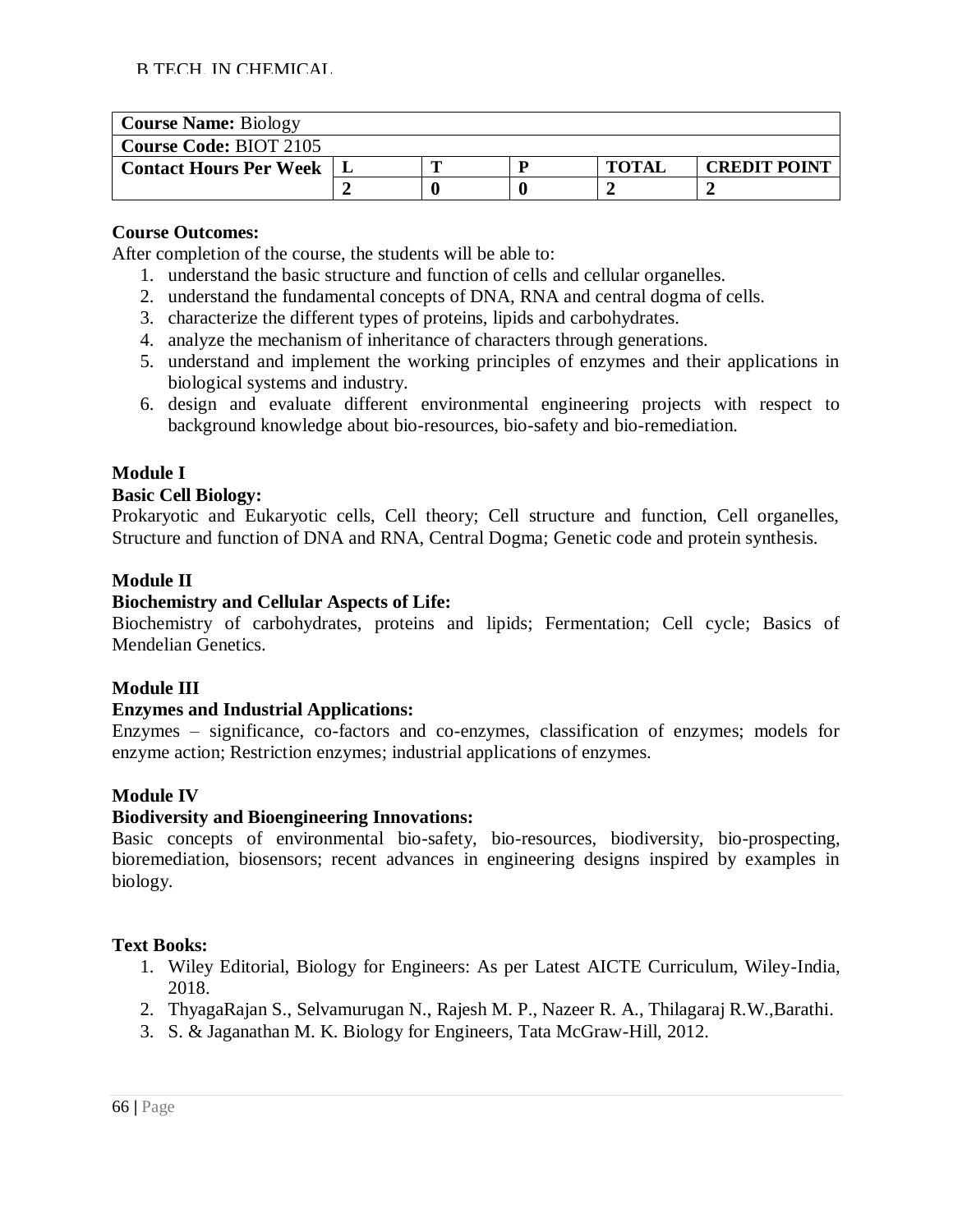- 1. Berg J.M., Tymoczko J.L. & Stryer L. Biochemistry, W.H. Freeman and Co. Ltd., 6th Ed., 2006.
- 2. Weaver R. Molecular Biology, McGraw-Hill, 5th Edition, 2012.
- 3. Cooper J. Biosensors A Practical Approach, Bellwether Books**,** 2004.
- 4. Alexander M. Biodegradation and Bioremediation, Academic Press, 1994.
- 5. Murphy K. Janeway's Immunobiology, Garland Science, 8th edition, 2011.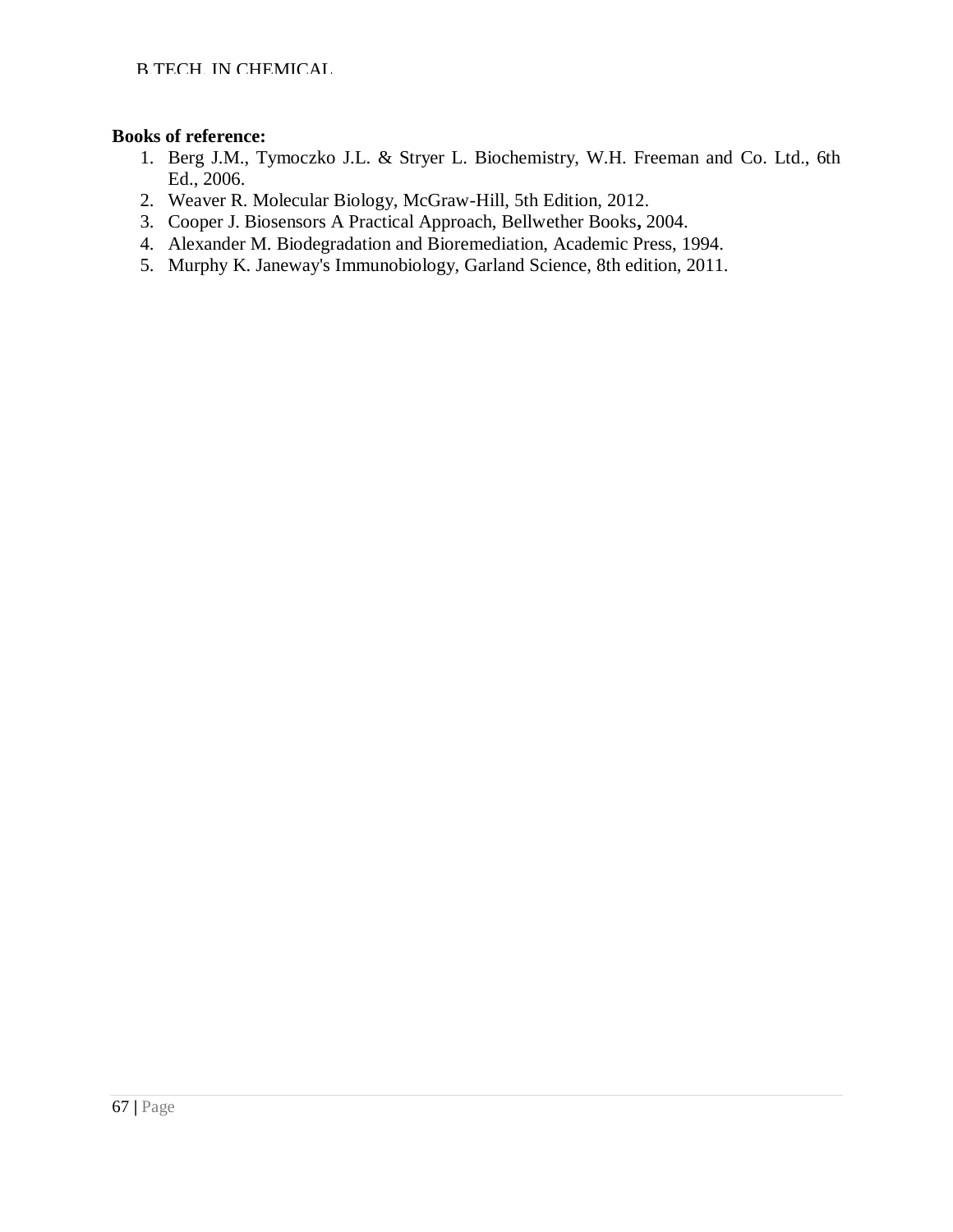| <b>Course Name:</b> Energy Engineering |  |  |  |              |                     |
|----------------------------------------|--|--|--|--------------|---------------------|
| <b>Course Code: CHEN 2111</b>          |  |  |  |              |                     |
| <b>Contact Hours Per Week</b>          |  |  |  | <b>TOTAI</b> | <b>CREDIT POINT</b> |
|                                        |  |  |  |              |                     |

After completion of the course students will be able to:

- 1. apply Knowledge of the various energy sources and their operating characteristics.
- 2. acquire knowledge of different crude oil extraction process and various characterization techniques of fossil fuels.
- 3. acquire knowledge on the processing of crude oil along with an estimation of various value-added products.
- 4. acquire knowledge on the non-conventional energy resources and their utilization.

# **Module I [10L]**

### **Introduction:**

Conventional (fossil energy) and non-conventional (alternative energy) resources & reserves. Global Energy production & consumption pattern. Production &consumption pattern in India.

# **Solid Fuels:**

Biomass, Wood and Charcoal. Classification & Rank of Coal, Peat, Lignite, Sub- Bituminous coal, Bituminous coal, Anthracite coal, Cannel &Bog head coal.

Coal Reserves in India Physical Properties of coal, Proximate & Ultimate Analysis of Coal, Cleaning, washing & Storage of coal.

### **Theory of coal pyrolysis and Carbonization:**

Low Temperature Carbonization (LTC), High Temperature Carbonization (HTC), Horizontal & Vertical Gas Retorts, Coke Ovens-Beehive & Byproduct Slot type. Recovery of byproducts. Details of Structural configuration and operating principles of Coke ovens including Charging and Discharging Mechanism.

# **Module II [10L]**

### **Liquid Fuels:**

Constitution of petroleum, theory of formation of crude petroleum oil. Characterization of crude oil & petroleum fuels, on shore and off-shore oil exploration.

### **Parameters and testing logistics of petroleum products:**

Octane no., Cetane no., Pour point, Smoke point, Cloud point, Flash point, Fire point, Aniline point and Diesel index. Processes of a typical Indian refinery involving Operation and flow-sheet of crude distillation plant; Thermal & catalytic cracking and reforming processes; coking, visbreaking, Fluid catalytic cracking and Hydrocracking.

Concept of Modern Refinery integrated with downstream petrochemicals units which manufacture naphtha-based aromatics as well as propylene-based polymers.

# **Liquid fuel from coal:**

Fischer Tropsch process.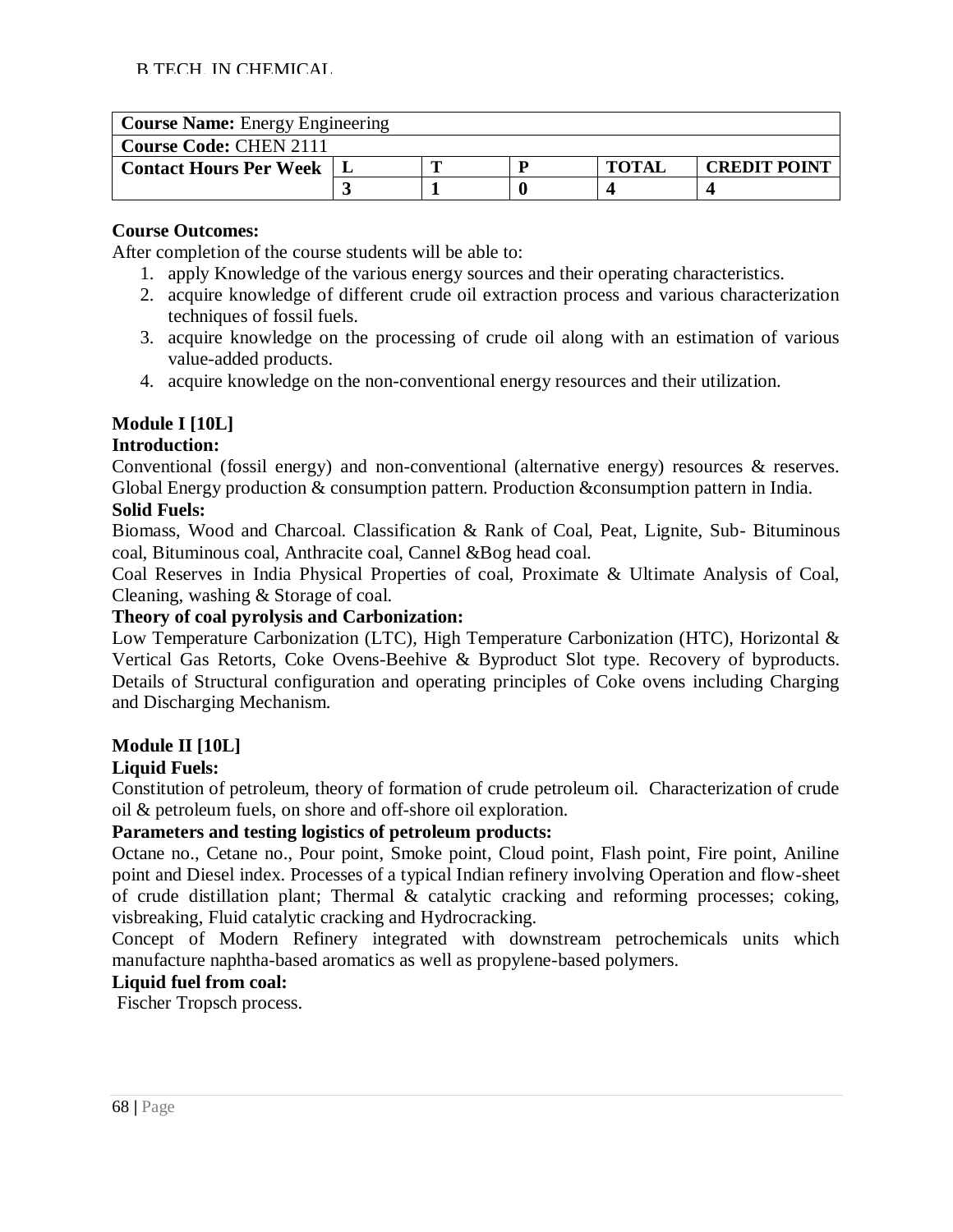### **Module III [10L]**

### **Gaseous Fuels:**

Classification of gaseous fuel; Physico-chemical principles, Calorific Value, Wobbes index, and flame speed. Producer gas, Water gas with Carburetion, oil gas, coke-oven gas, blast furnace gas, Flow sheet & operation of Natural Gas and LPG. Coal Bed Methane. Integrated Gasification Combined Cycle.Removal of carbon dioxide from flue gas and utilising it for preparation of methanol or injecting high pressure  $CO<sub>2</sub>$  in the oil field etc.

#### **Bio Gas:**

Principles and Operation of Aerobic & Anaerobic digestors, Biogas generation and management& flow sheet with special reference to waste utilization.

### **Module IV [10L]**

#### **Solar Energy:**

Devices for measurement of solar flux. Solar thermal and solar PV, Different types of solar collectors (Flat plate, parabolic, concentric & heliostat), Solar Pond, Photovoltaic cells, Chemical storage, Efficiency of Solar devices – Tracking.

#### **Geothermal Energy & Wind Energy:**

Utilization of Geo thermal Energy; Ocean Thermal Energy Conversion (OTEC).

#### **Nuclear energy:**

Sources of Nuclear fuels, Indian scenario; Nuclear reactions and power generation by Nuclear reactors- Breeder reactor- reaction &operation.

Generation of hydrogen and use as source of energy which in turn also reduce  $CO<sub>2</sub>$  generation.

#### **Hydrogen Energy and Fuel Cells:**

Types, Construction, Principle of Operation, Applications.

**Fuels from Renewable Sources and green hydrogennergy production :**

Bio Fuels, Preliminary concepts of Illumination Engineering—CFL and LED lights.

#### **Text Books/Books of reference:**

- 1. Mc Cabe W.L., Smith J.C. & Harriot P. Unit Operations of Chemical Engineering, McGraw-Hill, 7th edition, 2017.
- 2. Sarkar S. Fuels and Combustion, Universities Press, 3<sup>rd</sup> Edition, 2009.
- 3. Gupta O.P. Elements of Fuels, Furnaces and Refractories, Khanna publishers, 1989.
- 4. Bhatia S.C., Gupta R.K. Textbook of Renewable Energy, Woodhead Publishing India, 2018.
- 5. Sukhatme S. P., Solar Energy, Tata McGraw Hill, 1996.
- 6. Srinivasan S. Fuel Cells: From Fundamentals to Applications, Springer, 2006.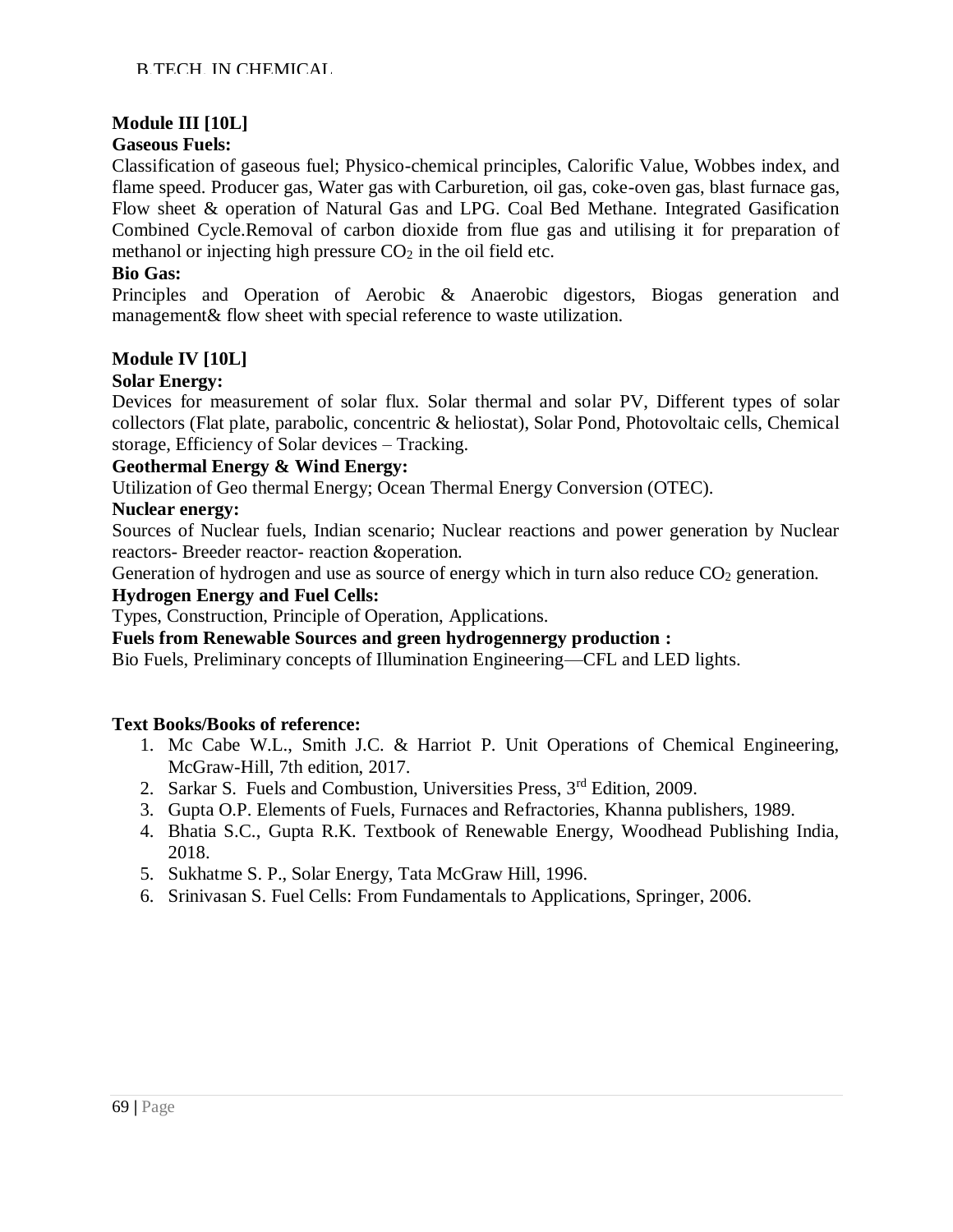# **LABORATORY**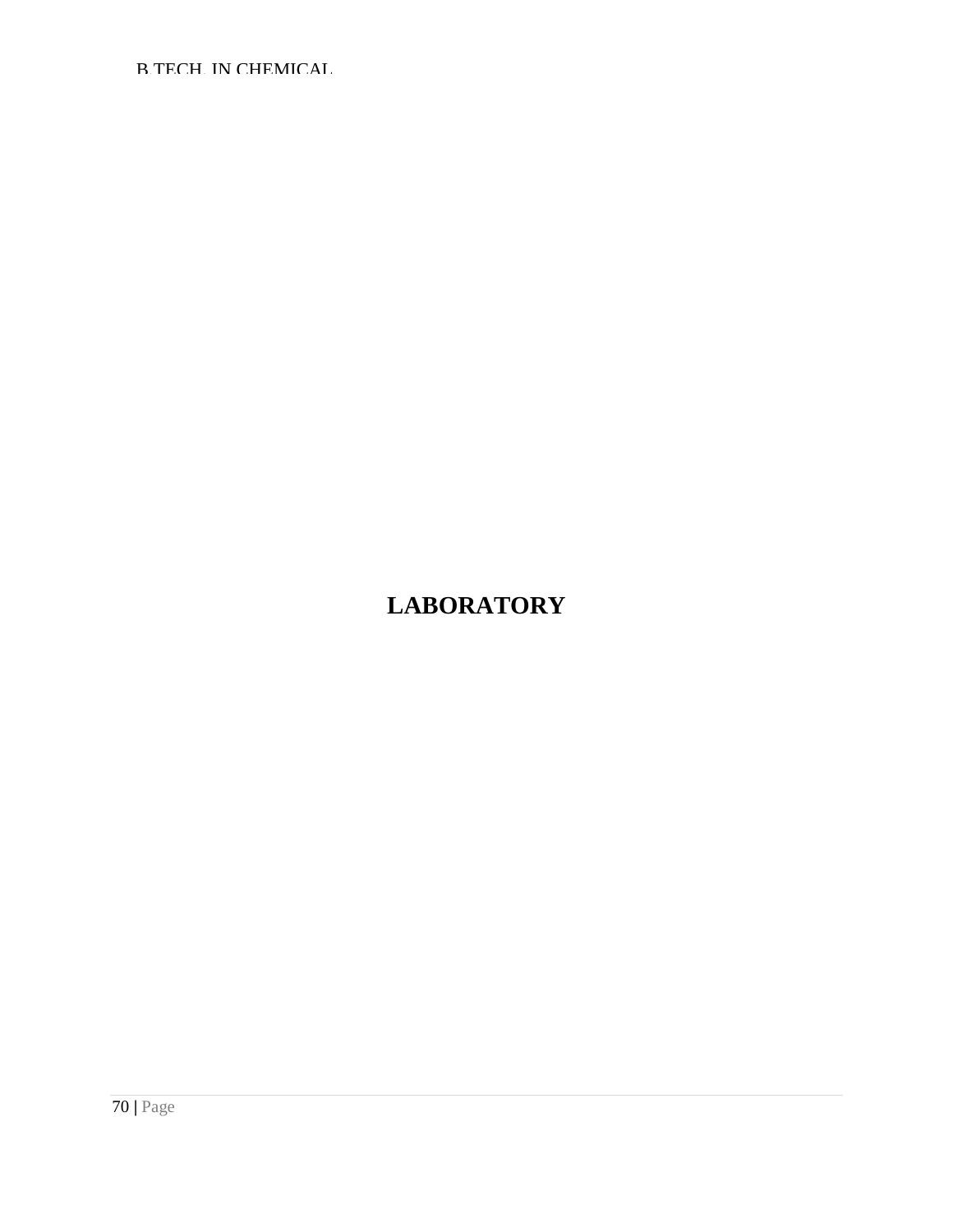| <b>Course Name:</b> Fluid Mechanics (ChE) Laboratory |  |  |  |              |                     |
|------------------------------------------------------|--|--|--|--------------|---------------------|
| <b>Course Code: CHEN 2151</b>                        |  |  |  |              |                     |
| <b>Contact Hours Per Week</b>                        |  |  |  | <b>TOTAL</b> | <b>CREDIT POINT</b> |
|                                                      |  |  |  |              | 1.5                 |

The objective of this course is to impart working knowledge and develop skills of the students in fluid mechanics through bridging between the theoretical concepts and working practices for attaining the competency in practical applications or for working in the industry. After completion of the course students will be able to:

- 1. understand the basic physics of fluids flow.
- 2. calibrate flow measuring devices such as Venturimeter, orifice meter, Rotameter, v-notch etc.
- 3. apply the concept of Bernoilli's theorem for solving variuos practical problems related to fluid flow through pipe.
- 4. understand the performance of centrifugal pumps under standard working conditions.
- 5. verify Ergun Equation of fluid flow through packed bed.
- 6. identify laminar and turbulent flow through closed conduit.

### **Experiments to be performed:**

- 1. Determination of coefficient of discharge at various Reynolds number during fully developed fluid flow through orificemeter.
- 2. Determination of coefficient of discharge at various Reynolds number during fully developed fluid flow through venturimeter.
- 3. Determination of loss coefficient of pitot tube and construction of fully developed velocity profile through pipe in laminar and turbulent flow regime.
- 4. Analysis of open channel flow and determination of coefficient of discharge V- notch and rectangular notch.
- 5. Determination of pressure drop for flow through packed bed and verification of Ergun equation.
- 6. Determination of characteristic curve of a centrifugal pump.
- 7. Experiments on Reynolds apparatus for determination of flow regime and construction of fanning's friction factor vs Reynolds number plot.
- 8. Determination of pressure drop and bed height profile with varying modified Reynolds number during flow through a fluidized bed & determination of incipient fluidization.
- 9. Calibration of rotameter.
- 10. Assembling of pipe line and fitting according to a given layout.

# **Text Books:**

- 1. P Pritchard P.J. Fox and McDonald's Introduction to Fluid Mechanics, John Wiley & Sons Inc.,  $8<sup>th</sup>$  edition, 2011.
- 2. McCabe W.L., Smith J.C. & Harriot P. Unit Operations of Chemical Engineering, McGraw-Hill, 7<sup>th</sup> edition, 2017.
- 3. Harker J.H., Backhurst J.R. & Richardson J.F. Coulson and Richardson's Chemical Engineering (Volume 2), Butterworth-Heinemann, 5<sup>th</sup> edition, 2002.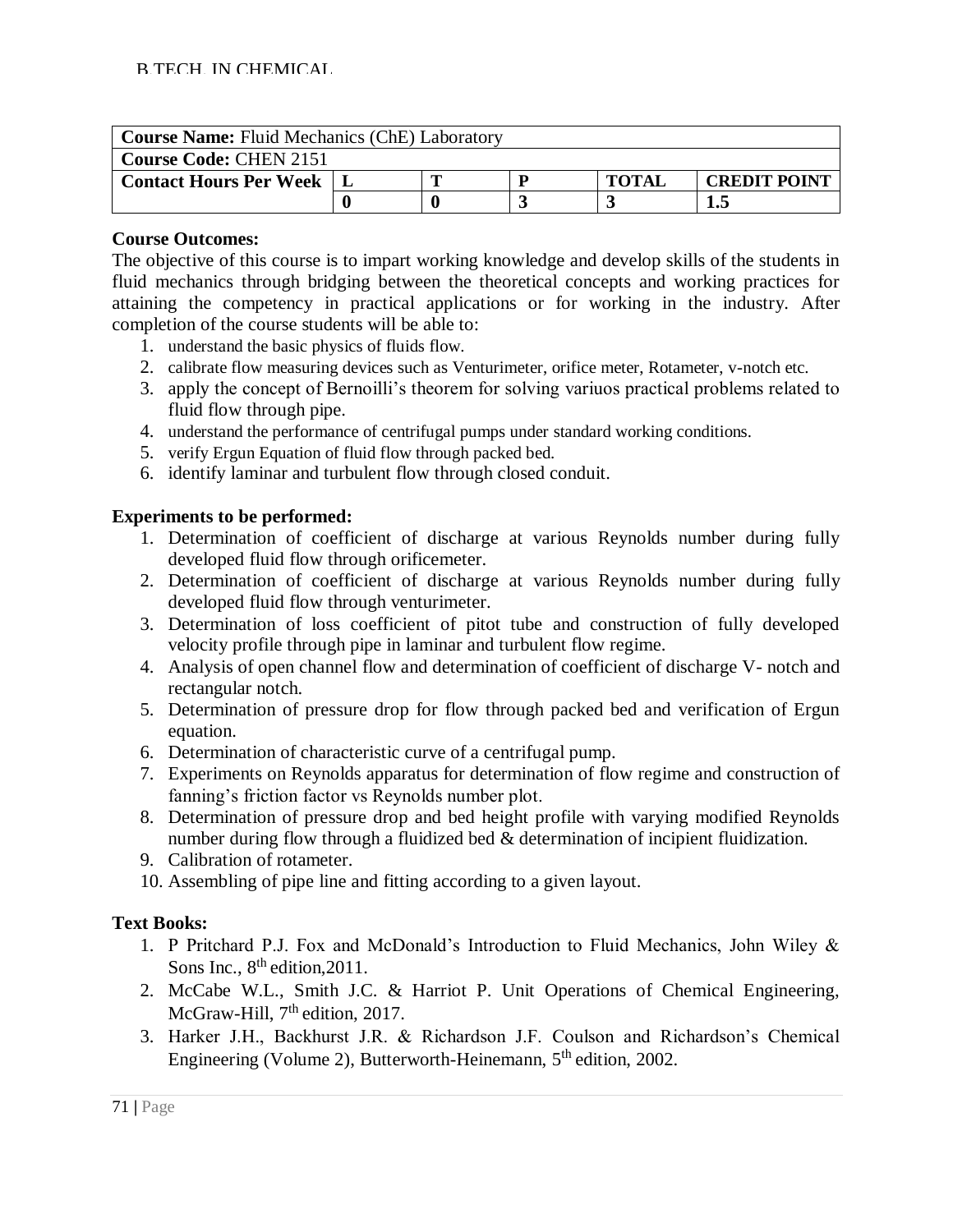- 1. Jain A.K. Fluid Mechanics including Hydraulic Machines, Khanna Publishers, 1998.
- 2. Bird R.B., Stewart W.E. & Lightfoot E.N. Transport Phenomena, John Wiley & Sons, 2<sup>nd</sup>Edition, 2010.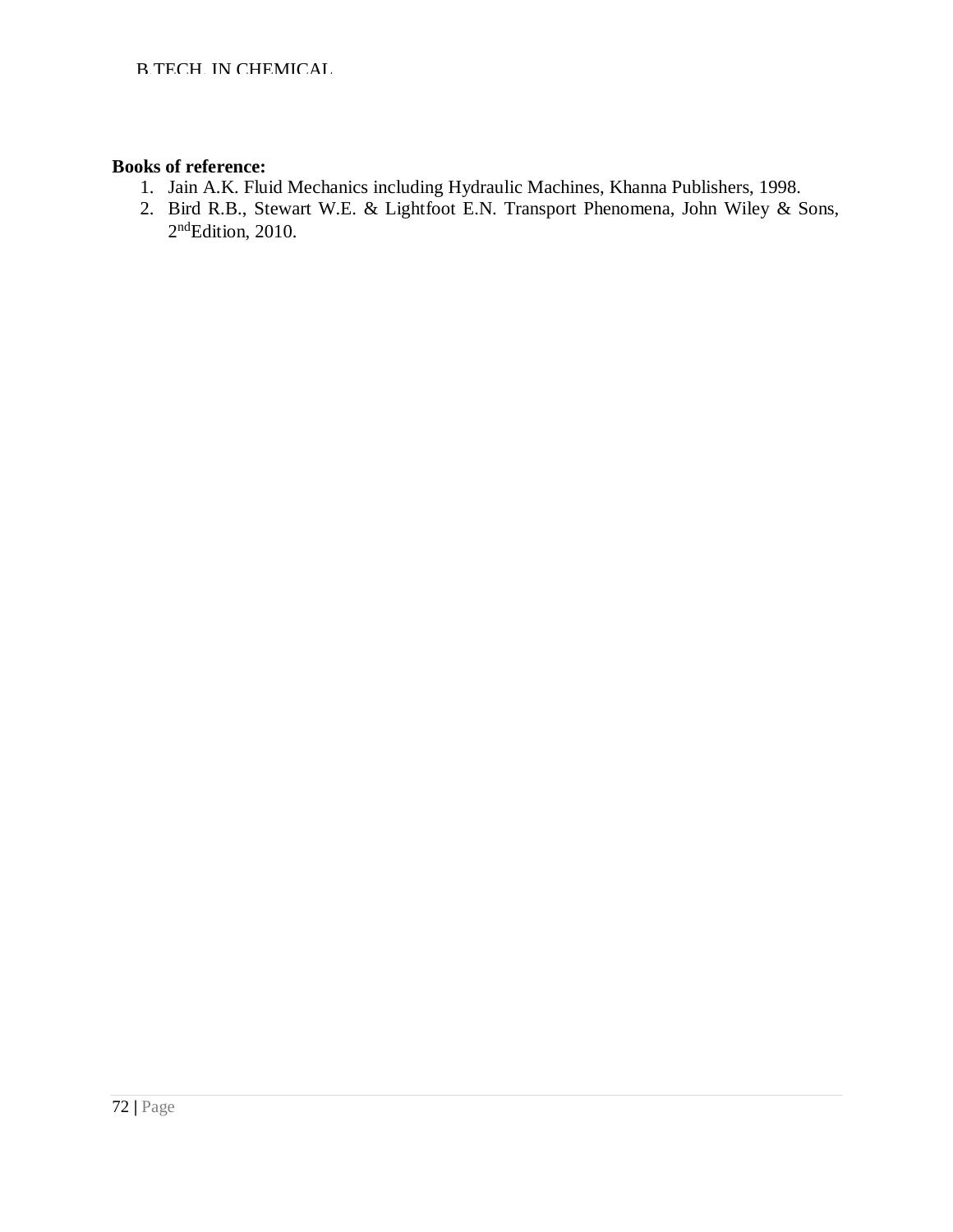| <b>Course Name:</b> Particle & Fluid-Particle Processing Laboratory |  |                                     |  |  |  |  |  |  |  |  |
|---------------------------------------------------------------------|--|-------------------------------------|--|--|--|--|--|--|--|--|
| <b>Course Code: CHEN 2152</b>                                       |  |                                     |  |  |  |  |  |  |  |  |
| <b>Contact Hours Per Week</b>                                       |  | <b>TOTAL</b><br><b>CREDIT POINT</b> |  |  |  |  |  |  |  |  |
|                                                                     |  |                                     |  |  |  |  |  |  |  |  |

The objective of this course is to provide a hands-on idea on the mechanical devices that are essential in handling the material and it's processing in different chemical engineering related downstream applications. After completion of this course students will be able to:

- 1. identify mechanical instruments required for particles processing before downstream applications.
- 2. estimate average particle diameter of a given solid mixture by sieve analysis.
- 3. calculate the reduction ratios and capacities for comminution in jaw crushers, ball mills and hammer mills.
- 4. calculate the overall efficiency of a screening operation based on a given cut diameter.
- 5. determine the specific cake resistance and filter medium resistance for filtration of given slurry through a plate and frame filter press.
- 6. determine the sedimentation characteristics for batch settling of given slurry.

# **Experiments to be performed:**

- 1. Sieve Analysis: To analyze a given powder for its particle size distribution. / Cumulative and Differential methods of particle size distributions.
- 2. Overall Screen Effectiveness: To find out screen efficiency through a suitable material balance with respect to a single screen.
- 3. Jaw Crusher: To find out the reduction ratio and capacity and to verify Rittinger's law.
- 4. Ball Mill: To determine the reduction ratio, capacity and the critical speed of the ball mill.
- 5. Rod Mill: To determine the reduction ratio and capacity and compare the reduction ratio for the same feed sample to that in a ball mill.
- 6. Hammer Mill: To find out the reduction ratio and capacity.
- 7. Batch sedimentation: To determine the settling and sedimentation characteristics of given slurry.
- 8. Filtration: To determine the specific cake resistance and filter medium resistance in the given plate and frame filtration.

# **Text Books:**

- 1. McCabe W.L., Smith J.C. & Harriot P. Unit Operations in Chemical Engineering, McGraw-Hill, 7th Edition, 2004.
- 2. Harker J.H., Backhurst J.R. & Richardson J.F. Chemical Engineering Volume 2, Butterworth-Heinemann, 5th Edition, 2002.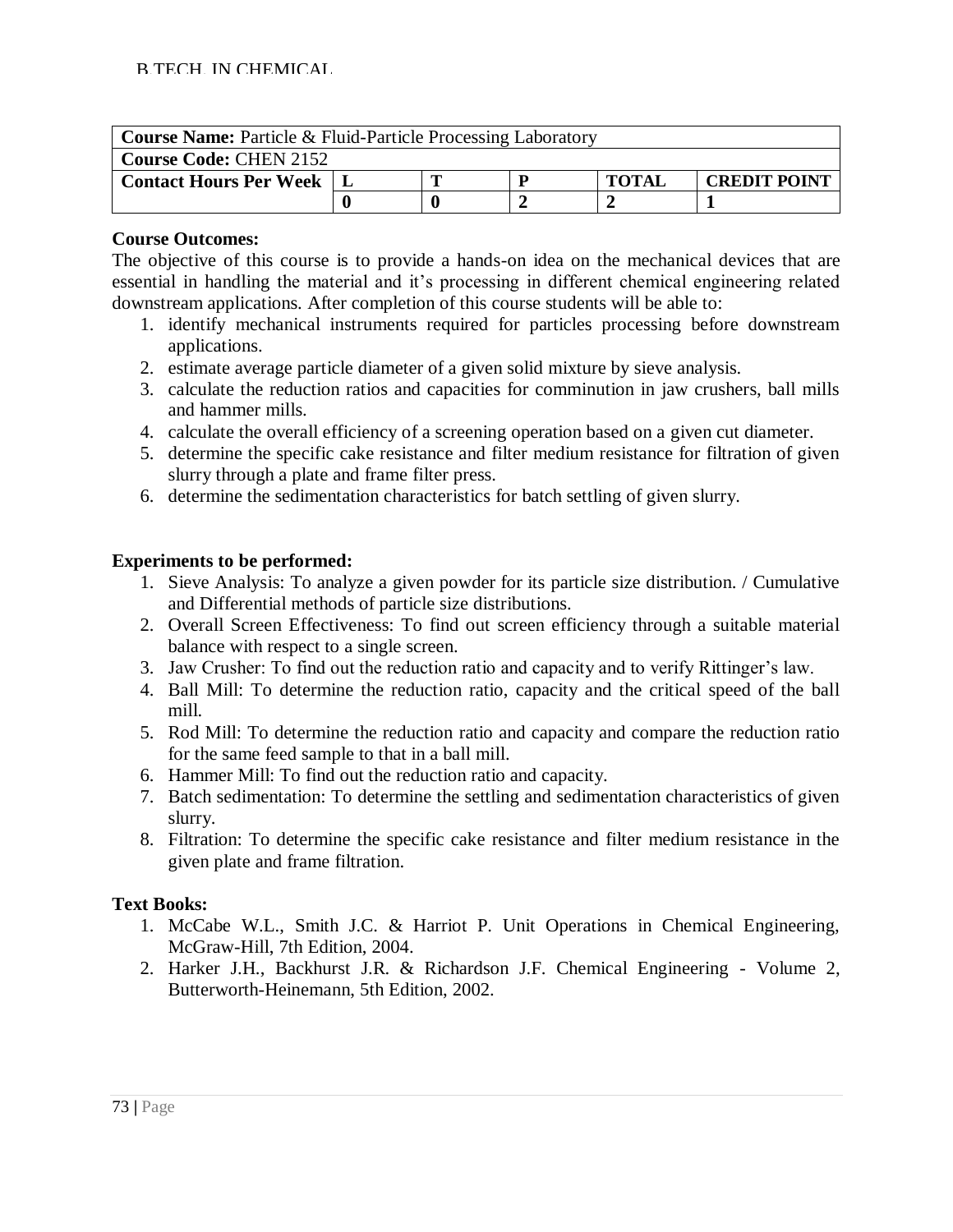- 1. Badger W.L., Banchero J.T. & Bancheo J.T. Introduction to Chemical Engineering, McGraw Hill, 1955.
- 2. Narayanan C.M. & Bhattacharya B.C. Mechanical Operations for Chemical Engineers, Khanna Publications, 2014.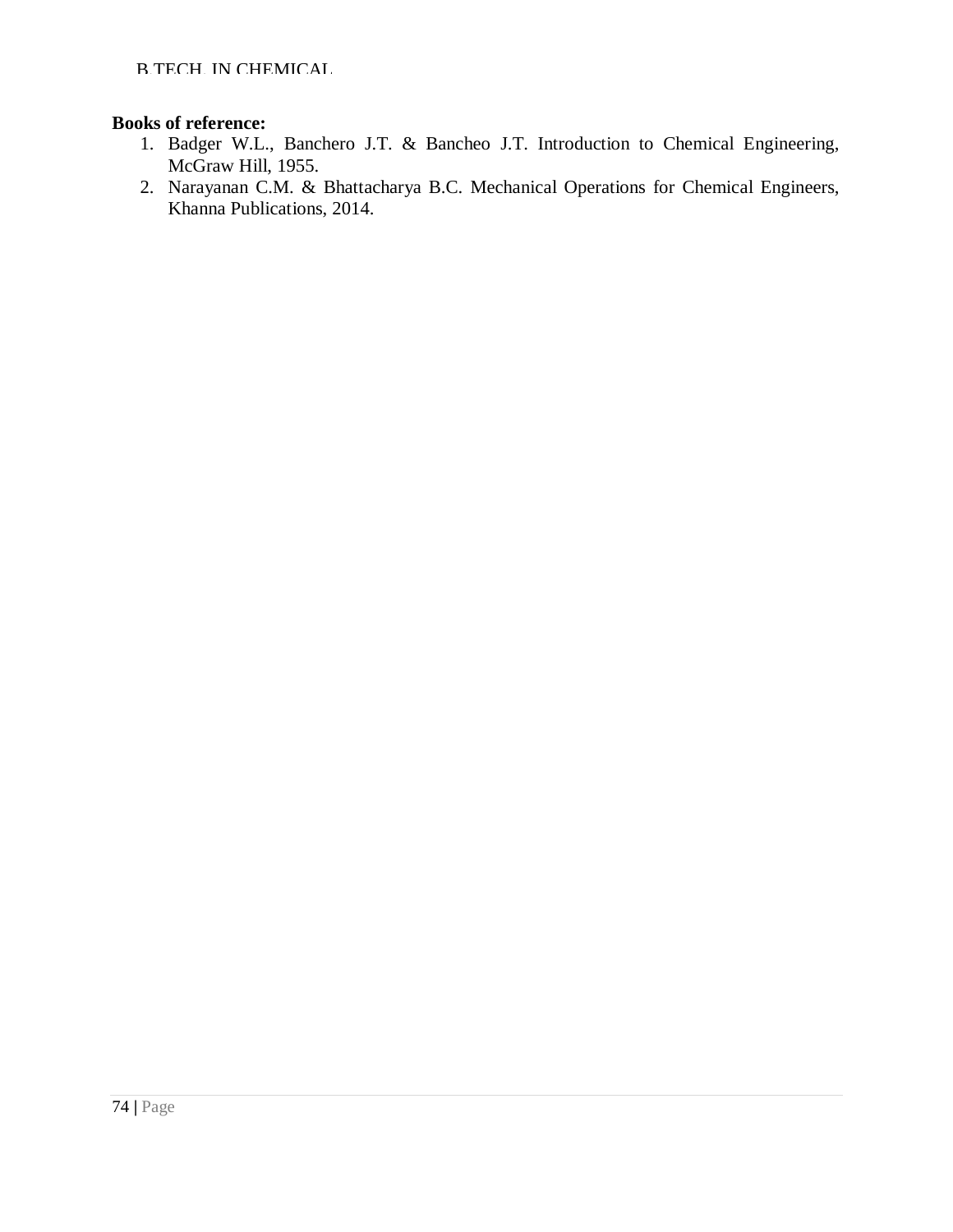| <b>Course Name:</b> Instrumental Methods of Analysis Laboratory |  |                                     |  |  |  |  |  |  |
|-----------------------------------------------------------------|--|-------------------------------------|--|--|--|--|--|--|
| <b>Course Code: CHEN 2153</b>                                   |  |                                     |  |  |  |  |  |  |
| <b>Contact Hours Per Week</b>                                   |  | <b>CREDIT POINT</b><br><b>TOTAL</b> |  |  |  |  |  |  |
|                                                                 |  |                                     |  |  |  |  |  |  |

After completion of this course students will be able to:

- 1. calibrate Nephelo Turbidimeter.
- 2. operate using a spectrophotometer by Folin's Method.
- 3. determine the  $Fe<sup>3+</sup>$  concentration of the unknown sample using a Colorimeter.
- 4. measure the DO of given water sample using a DO meter.
- 5. estimate the Ethanol concentration of the unknown sample of ethanol-water mixture using Abbe Refractometer
- 6. determine the dextrose concentration of the unknown sample of dextrose-water solution using a Polarimeter.

#### **Experiments to be performed:**

- 1. Determination of Turbidity of Water using Nephelo Turbidimeter.
- 2. Construction of standard curve (Absorbance vs. concentration) of a pure protein by Folin's Method using Spectrophotometer.
- 3. Determination of  $\text{Fe}^{3+}$  in a solution by Colorimeter Method.
- 4. Determination of Dissolved Oxygen in water by DO Meter.
- 5. Estimation of Ethanol concentration in a mixture of Ethanol & Water by Abbe Refractometer.
- 6. Determination of concentration of any optically active substance in presence of nonactive species by a Polarimeter.
- 7. Determination of TDS of water sample by Conductivity Meter.
- 8. Demonstration of analysis of gas mixtures by Gas Chromatography.

#### **Text/ Book of reference:**

1. Dash D.C. Analytical Chemistry, PHI, 2nd Edition,2017.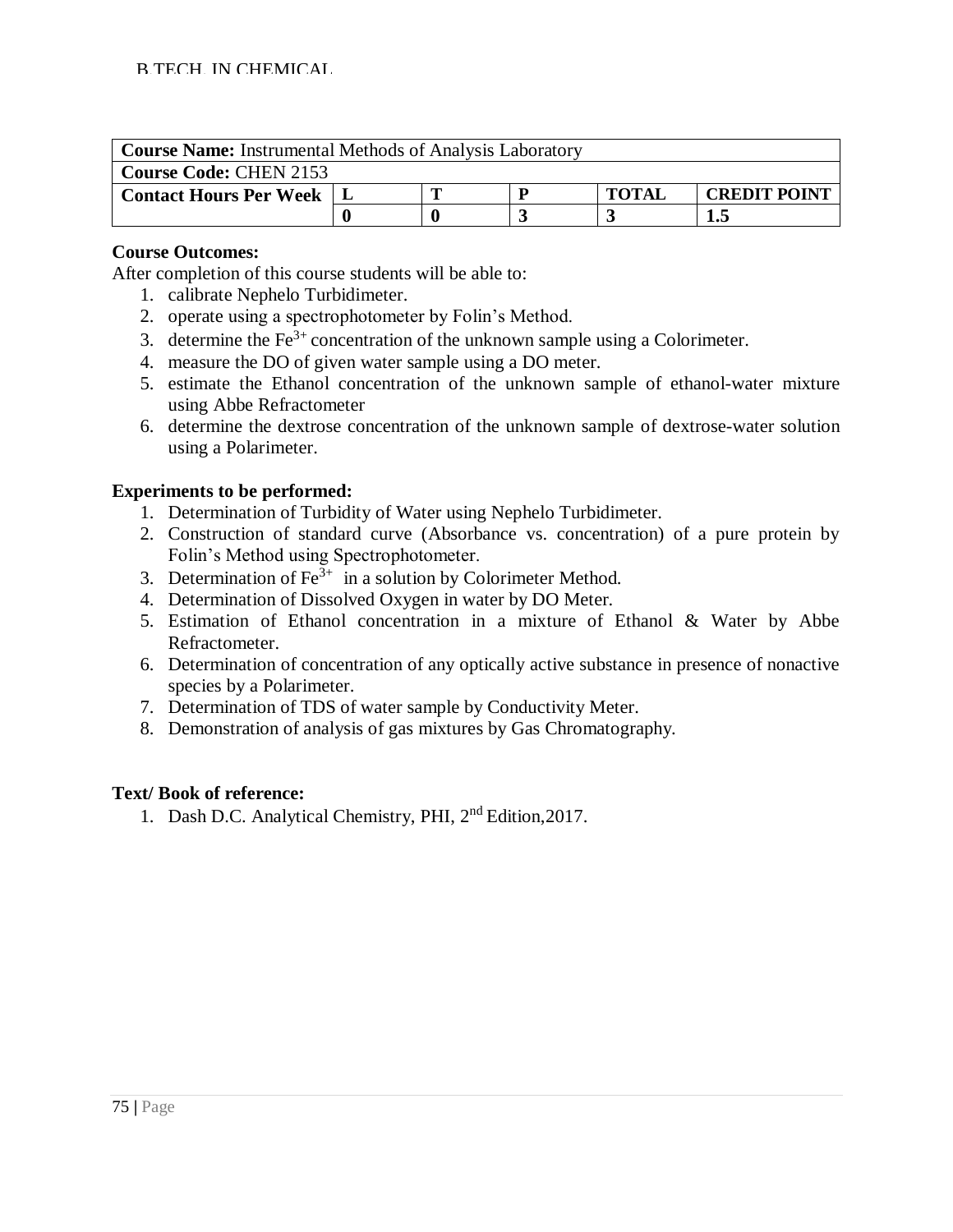B.TECH. IN CHEMICAL

# **2 nd Year 2nd Semester (Semester4) THEORY**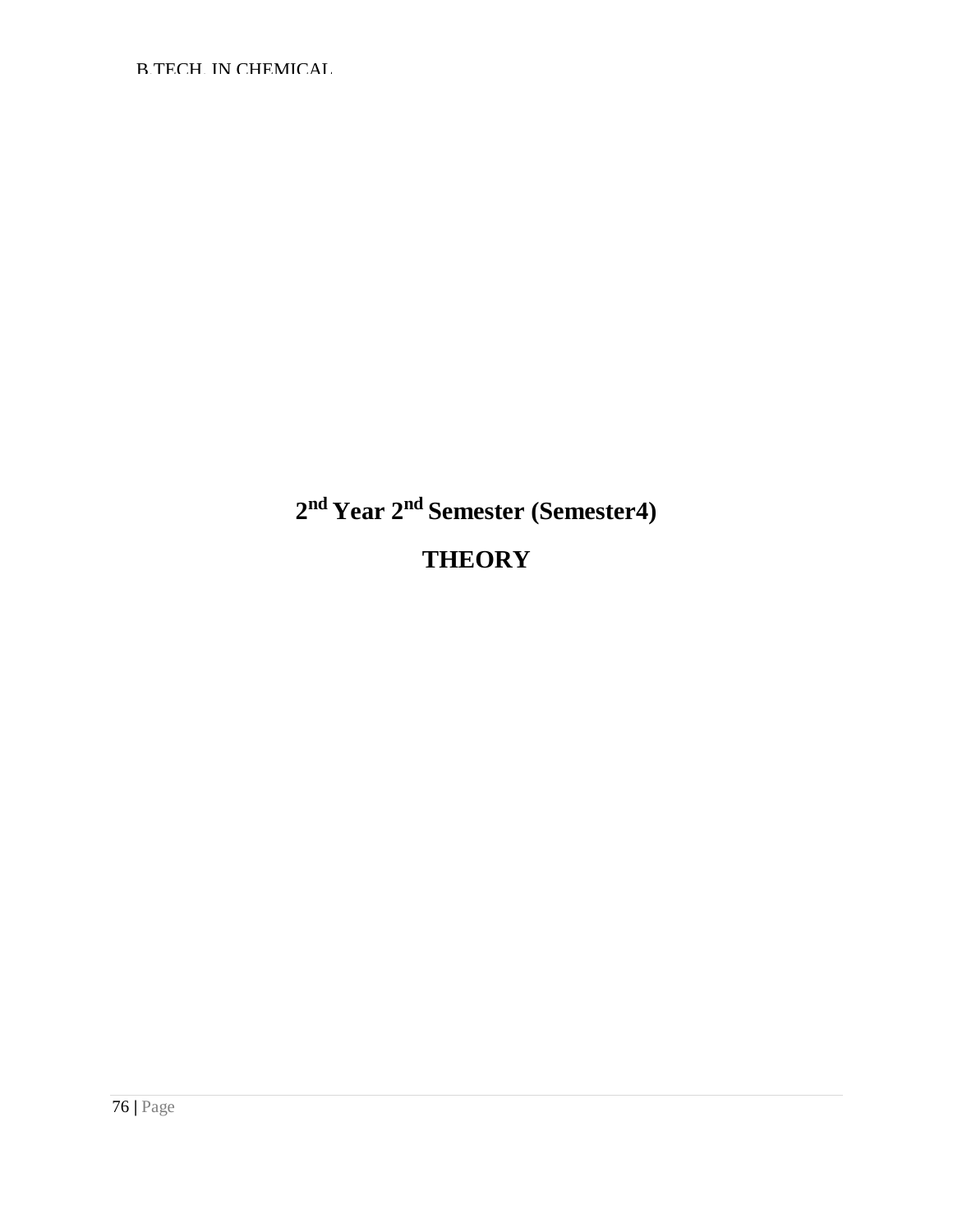| <b>Course Name: Process Heat Transfer</b> |  |  |   |              |                     |  |  |  |
|-------------------------------------------|--|--|---|--------------|---------------------|--|--|--|
| <b>Course Code: CHEN 2201</b>             |  |  |   |              |                     |  |  |  |
| <b>Contact Hours Per Week</b>             |  |  | D | <b>TOTAI</b> | <b>CREDIT POINT</b> |  |  |  |
|                                           |  |  |   |              |                     |  |  |  |

The objective of this course is to understand the fundamentals of heat transfer mechanisms in fluids and solids and their applications in various heat transfer equipment in process industries. After completion of the course students will be able to:

- 1. justify the practical importance and relevance of energy transfer and its conservation in chemical industry.
- 2. categorize the technological methods related to heat transfer in process plant.
- 3. identify a detailed overview of heat transfer equipment and problems associated at preliminary stage of design.
- 4. construct a bridge between theoretical and practical concept used in industry.
- 5. analyze heat transfer processes of industrial operation and identify modes of heat transfer.

# **Module I [10L]**

Introduction to basic modes of heat transfer and their application in chemical process,

# **Heat transfer by conduction:**

Fourier law, thermal conductivity, thermal resistance; general heat conduction equation, thermal diffusivity; steady state heat conduction with heat generation for plane wall, cylindrical body and spherical body;

# **Conduction-convection system:**

Critical insulation thickness of curved surface, steady state heat conduction through fin, fin efficiency, unsteady state heat conduction in solid with large thermal conductivity, significance of Biot no and Fourier no, transient heat conduction in solid.

# **Module II [10L]**

# **Convective heat transfer without phase change:**

Newton-Rikhman law, local and average heat transfer coefficient, Reynold-Colburn analogy, concept of individual heat transfer coefficient and overall heat transfer coefficient, LMTD, empirical correlation for heat transfer coefficient in forced convection; elementary concept of thermal boundary layer, temperature distribution in laminar flow, analysis of free convection and correlation of free convection, Grash of number.

# **Module III [10L]**

# **Heat transfer with phase change:**

Film-wise and drop-wise condensation, laminar film condensation on vertical plate, Nusselt equation; analysis of heat transfer during boiling, different boiling regimes during pool boiling. Characteristics of radiation, properties of radiating surface,

#### **Black body radiation:**

Plank's distribution law,

**Total emissive power:**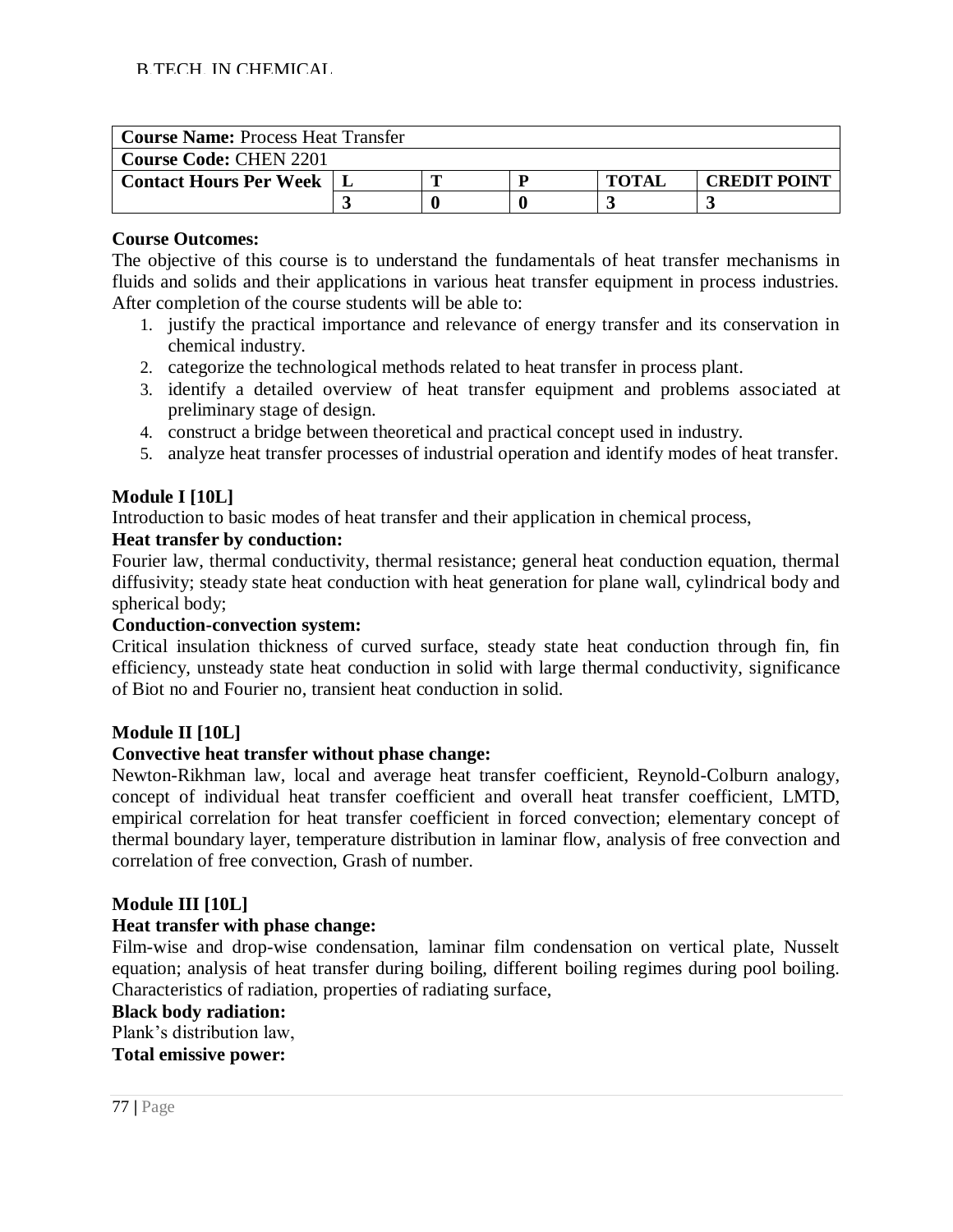# B.TECH. IN CHEMICAL

Stefan-Boltzman law, use of radiation function table; Wien's displacement law; Kirchoff's law; emissivity of black body, gray body and real body;

#### **Radiation between surfaces:**

View factor, Electrical network approach for radiation heat exchange, radiation shields and their application, radiation heat exchange for three radiating surfaces; radiation heat transfer through absorbing emitting medium.

# **Module IV [10L]**

Heat exchangers and their classification,

# **Performance analysis of heat exchanger:**

Fouling factor, LMTD correction factor, effectiveness and NTU of heat exchangers, sizing and rating problems of heat exchangers, construction details of shell and tube heat exchanger, Shell and Tube heat exchanger design, elementary note on heat exchanger network.

Evaporators and their classification, capacity and steam economy, Boiling Point Elevation (BPE), material and energy balance of single effect evaporator, classification of multiple effect evaporator, design of single effect and multiple effect evaporator.

# **Text Books:**

- 1. Kern D. Q. Process Heat Transfer, Tata McGraw-Hill, 1997.
- 2. Dutta B. K. Heat Transfer Principles and Application, PHI Learning Pvt. Ltd., 2015.
- 3. McCabe W.L., Smith J.C. & Harriot P. Unit Operations of Chemical Engineering, McGraw-Hill, 7<sup>th</sup> edition, 2017.

- 1. Ozisik M. N. Heat Transfer: A Basic Approach, McGraw-Hill International Edition, Singapore, 1984.
- 2. Sikdar D.C. Process Heat Transfer & Chemical Equipment Design, Khanna Publishing House, 1<sup>st</sup> Edition, 2018.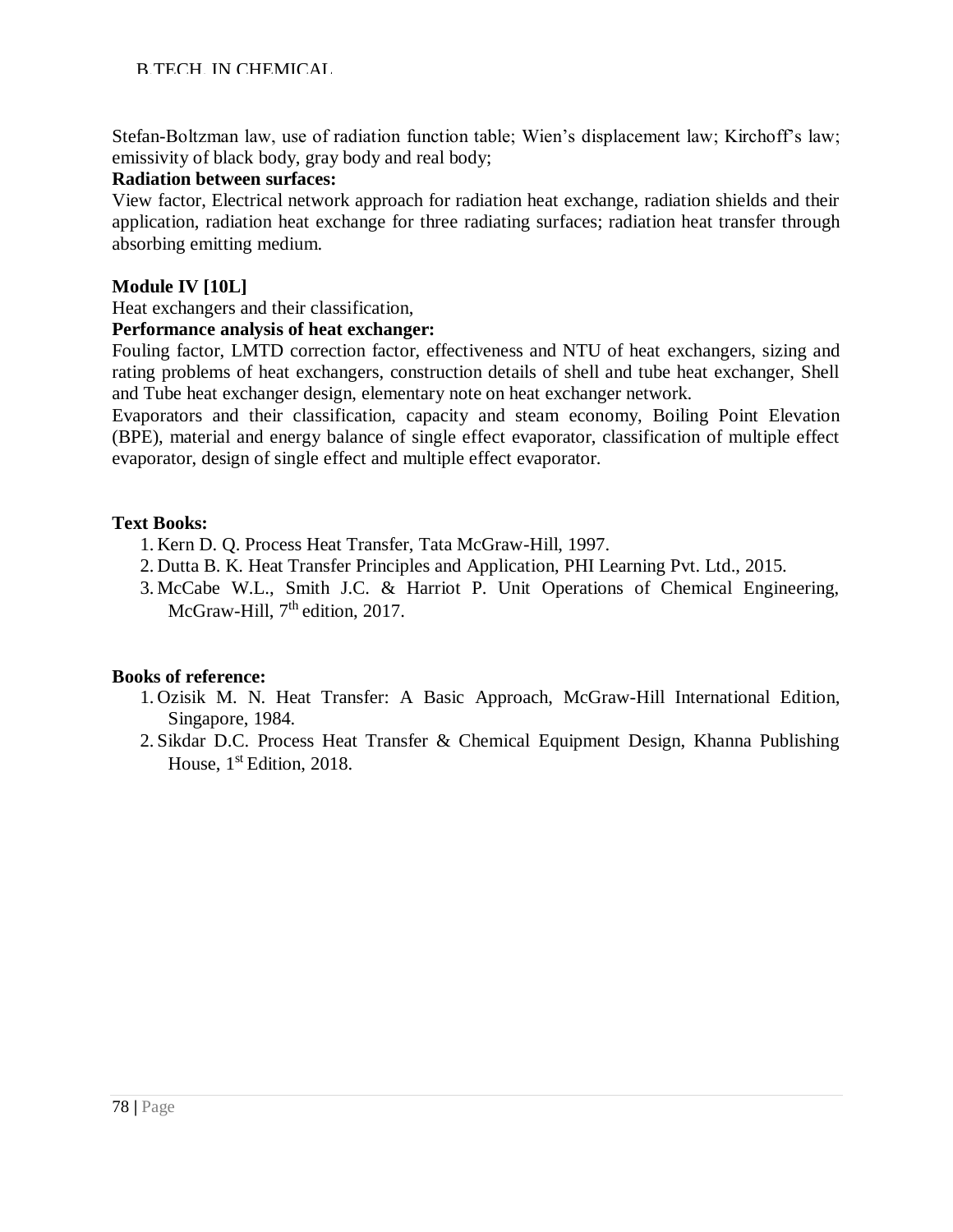| <b>Course Name:</b> Numerical Methods in Chemical Engineering |  |  |  |              |                     |  |  |  |  |
|---------------------------------------------------------------|--|--|--|--------------|---------------------|--|--|--|--|
| <b>Course Code: CHEN 2202</b>                                 |  |  |  |              |                     |  |  |  |  |
| <b>Contact Hours Per Week   L</b>                             |  |  |  | <b>TOTAL</b> | <b>CREDIT POINT</b> |  |  |  |  |
|                                                               |  |  |  |              |                     |  |  |  |  |

The objective of the course is to provide an elaborated concept of different unit operations that are required in an industry. After completion of the course students will be able to:

- 1. identify different computational errors and evaluate them for a given mathematical problem to be solved numerically. Students will be able to know how to perform relative and absolute error in each case.
- 2. formulate a nonlinear form of the equation and solve non-linear equations for a given linear multivariable problem.
- 3. create ODE and PDE along with the associated boundary conditions followed by an application of appropriate numerical algorithm for a given engineering problem.
- 4. calculate numerical integration to find out area under the function curve for a given engineering problem.
- 5. design constrained and unconstrained optimization problem for a given engineering problem.

# **Module I [10L]**

# **Approximation in numerical computation:**

Truncation and rounding errors, Error analysis;

**Interpolation:** Newton and Lagrange polynomial, Spline interpolation.

**Numerical Differentiation:** Forward, backward and central difference scheme using Taylor Series; chemical engineering applications.

# **Root Finding methods for solution of non-linear equations:**

Bisection, Newton-Raphson and Secant methods; chemical engineering applications.

# **Module II [10L]**

# **Linear Algebraic Equations:**

Gauss Elimination, LU Decomposition and inversion of matrix, Gauss Siedel method.

# **Numerical Integration:**

Trapezoidal Rule, Simpson's rule, integration with unequal segments; chemical engineering applications.

# **Module III [10L]**

# **Ordinary Differential Equations:**

Euler method, Runge-Kutta Method, Adaptive Runge-Kutta method, Initial and boundary value problem; chemical engineering applications to single and multiple ODEs.

# **Module IV [10L]**

Introduction to partial differential equation, Characterization of PDE; Heat conduction and diffusion problem; Explicit, Implicit and Crank-Nicholson scheme.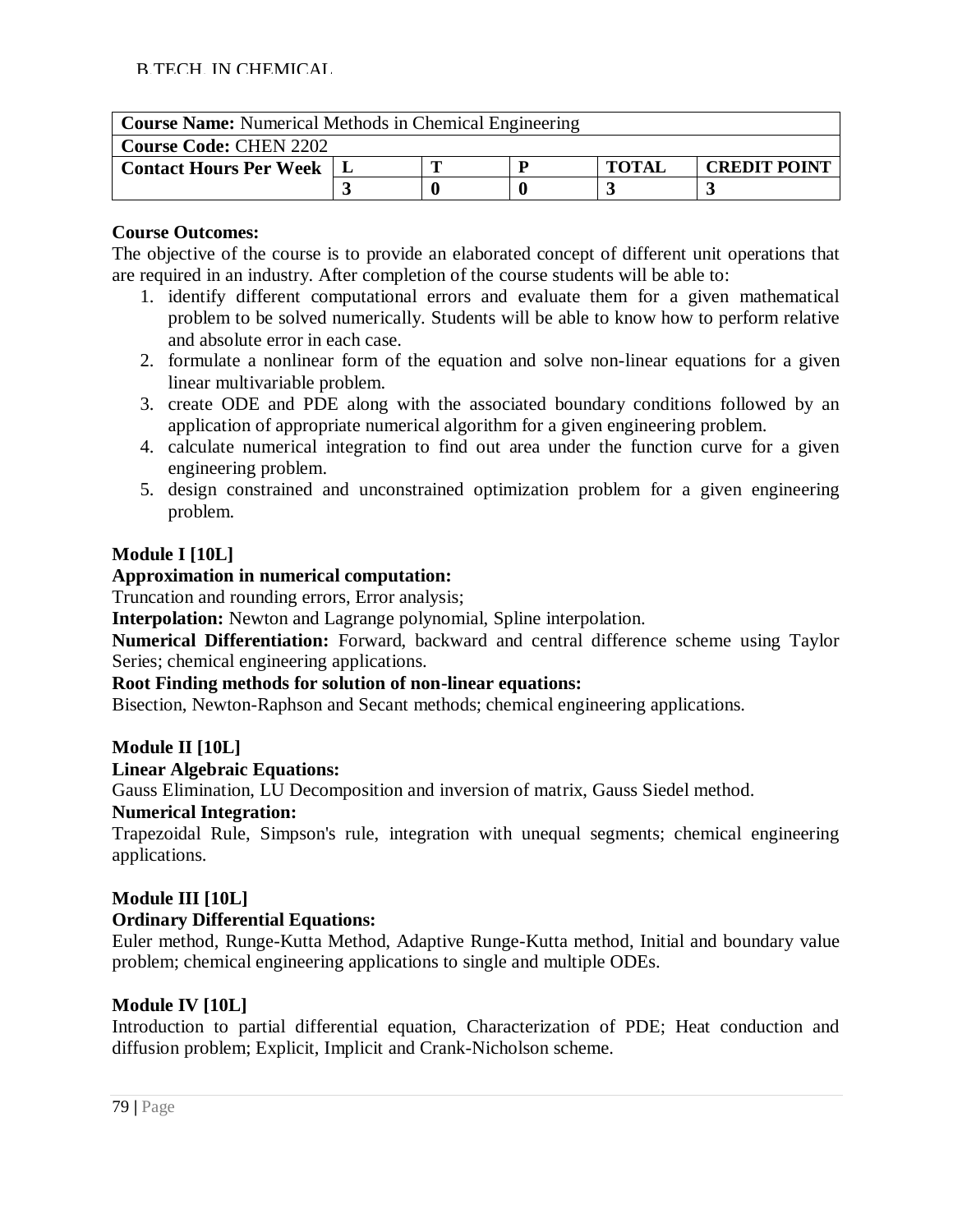# **Numerical Optimization:**

Concept and utility of process optimization; one variable optimization e.g. Golden Search and Newton's Method;

# **Unconstrained optimization:**

Direct search technique and gradient search technique; Constrained Optimization: Simplex method.

#### **Text Book:**

1. R. Chapra and S. Canale, Numerical Methods for Engineers, 6th Edition, McGraw-Hill Science/Engineering/Math, 2009.

- 1. Amos Gilat and Vish Subramaniam, Numerical Methods for Engineers and Scientists, 3<sup>rd</sup> Edition, John Wiley & Sons Inc, 2014.
- 2. Gupta S.K., Numerical Methods for Engineers, New Age International (P) Limited Publishers, 1995.
- 3. Constantinides A., Mostoufi N., Numerical Methods for Chemical Engineers with MATLAB, Prentice Hall PTR, 1999.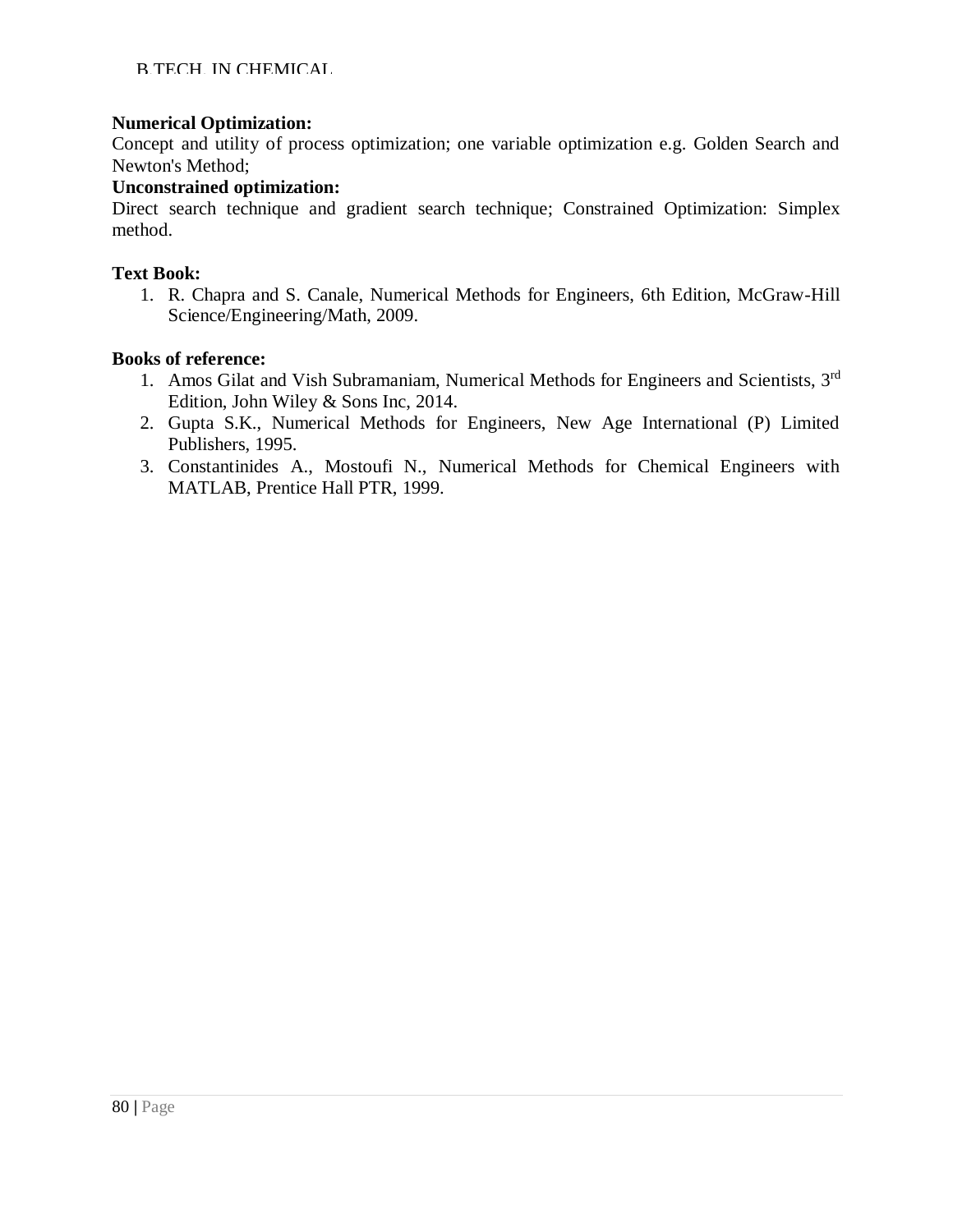| <b>Course Name:</b> Chemical Engineering Thermodynamics |  |                                     |  |  |  |  |  |  |  |
|---------------------------------------------------------|--|-------------------------------------|--|--|--|--|--|--|--|
| <b>Course Code: CHEN 2203</b>                           |  |                                     |  |  |  |  |  |  |  |
| <b>Contact Hours Per Week</b>                           |  | <b>CREDIT POINT</b><br><b>TOTAL</b> |  |  |  |  |  |  |  |
|                                                         |  |                                     |  |  |  |  |  |  |  |

To introduce the concepts of fugacity, activity coefficient, vapour -liquid equilibrium, reaction equilibrium, and introduction to molecular thermodynamics. After completion of the course students will be able to:

- 1. understand the basic knowledge that allows the students to solve problems relating fugacity of pure components as well as in mixture.
- 2. apply the concept of chemical potential as criterion of phase equilibrium.
- 3. apply concept of partial molar properties in solution thermodynamics.
- 4. understand the basic knowledge that allows the students to solve problems on equilibrium of different phases involving no chemical reaction.
- 5. understand the basic knowledge that allows the students to solve problems on chemical reaction equilibrium.

# **Module I [10L]**

# **Review of first and second law of thermodynamics:**

First law for closed and open systems (steady and unsteady), entropy and second law,

# **Thermodynamic property of pure substances and mixture:**

Residual properties, fugacity and fugacity coefficient/in solution, relation between fugacity coefficient and compressibility factor , chemical potential, chemical potential as criterion of phase equilibrium, free energy and chemical potential, excess properties, numerical problems.

# **Module II [10L]**

#### **Solution thermodynamics:**

Concept of partial molar properties, Gibbs- Duhem equation, fundamental excess property relation, evaluation of partial properties, property change on mixing,

#### **Vapour –liquid equilibrium:**

Phase rule, simple models for VLE, VLE by modified Raoult's law, VLE from K- value correlations, Numerical problems.

#### **Module III [10L]**

#### **Application of Solution thermodynamics:**

Liquid phase properties from VLE data,

#### **Non-ideal VLE:**

Models for excess Gibbs free energy, UNIFAC and UNIQUAC models, property changes of mixing, heat effect of mixing processes, liquid- liquids equilibrium, solid liquid equilibrium, vapour-liquid-liquid equilibrium, solid-vapour equilibrium, numerical problems.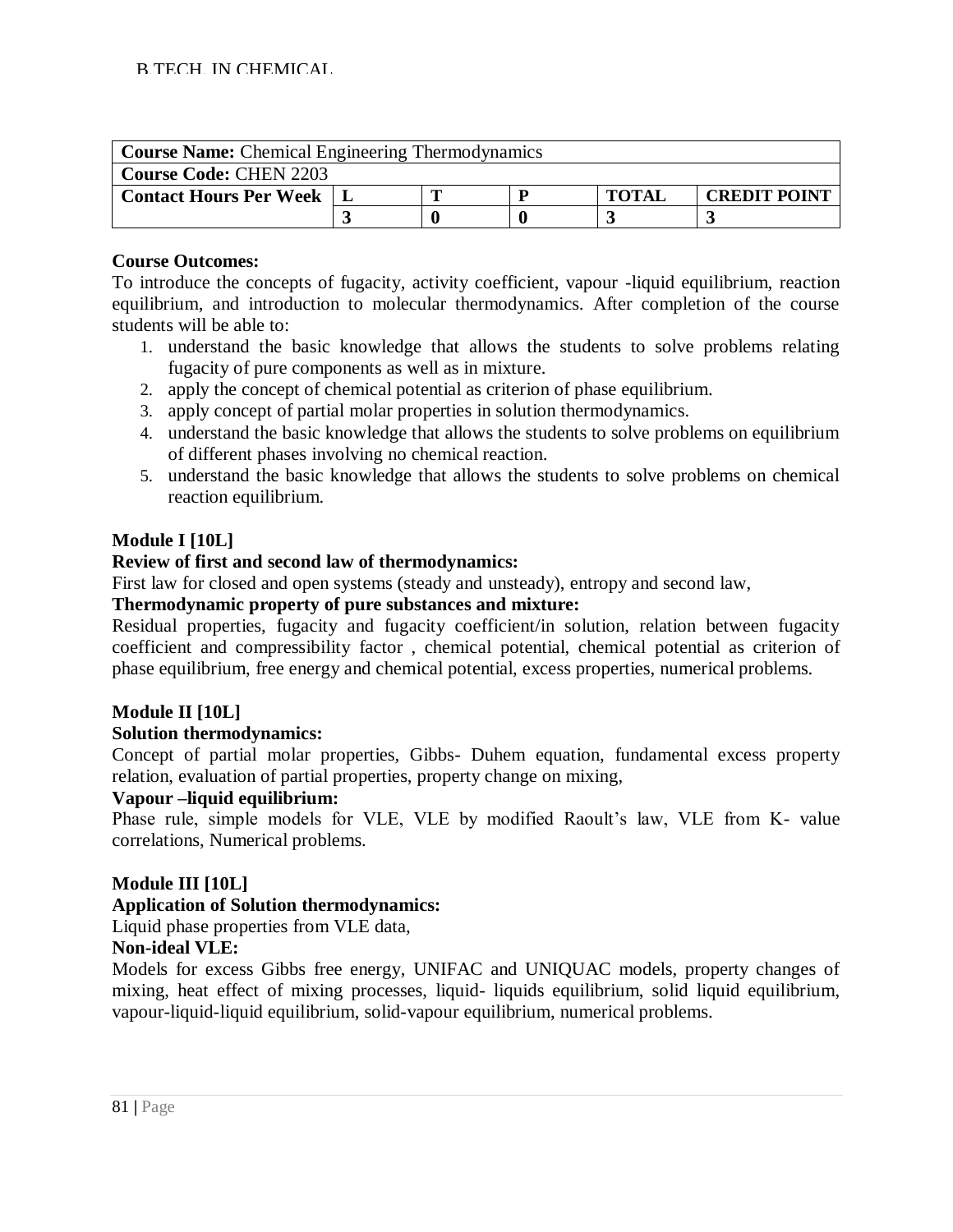# **Module IV [10L]**

#### **Chemical reaction equilibrium:**

Reaction coordinate, equilibrium criterion, equilibrium constant, Relation of Equilibrium constant to composition, Standard Gibbs Free Energy change, effect of temperature on equilibrium constant, evaluation of equilibrium constant, equilibrium conversion of single reaction, Phase Rule and Duhem's Theorem for Reacting Systems, Multi reaction equilibria, Thermodynamics of Fuel Cell, numerical problems.

# **Text Book:**

1. Smith J.M., Van Ness H.C. & Abbott M.M. Introduction to Chemical Engineering Thermodynamics, McGraw-Hill International Edition, 7th. Edition, 2005.

- 1. Sandler S. Chemical, Biochemical and Engineering Thermodynamics, Wiley, 5th. Edition, 2017.
- 2. Kyle B.G. Chemical Process Thermodynamics, Prentice Hall of India Pvt. Ltd., New Delhi, 2nd Edition, 2000.
- 3. Narayanan K.V. A Text Book Chemical Engineering Thermodynamics, PHI Learning Pvt. Ltd, 2013.
- 4. Rao Y.V.C. Chemical Engineering Thermodynamics, University Press (India) Ltd. Reprint, 2004.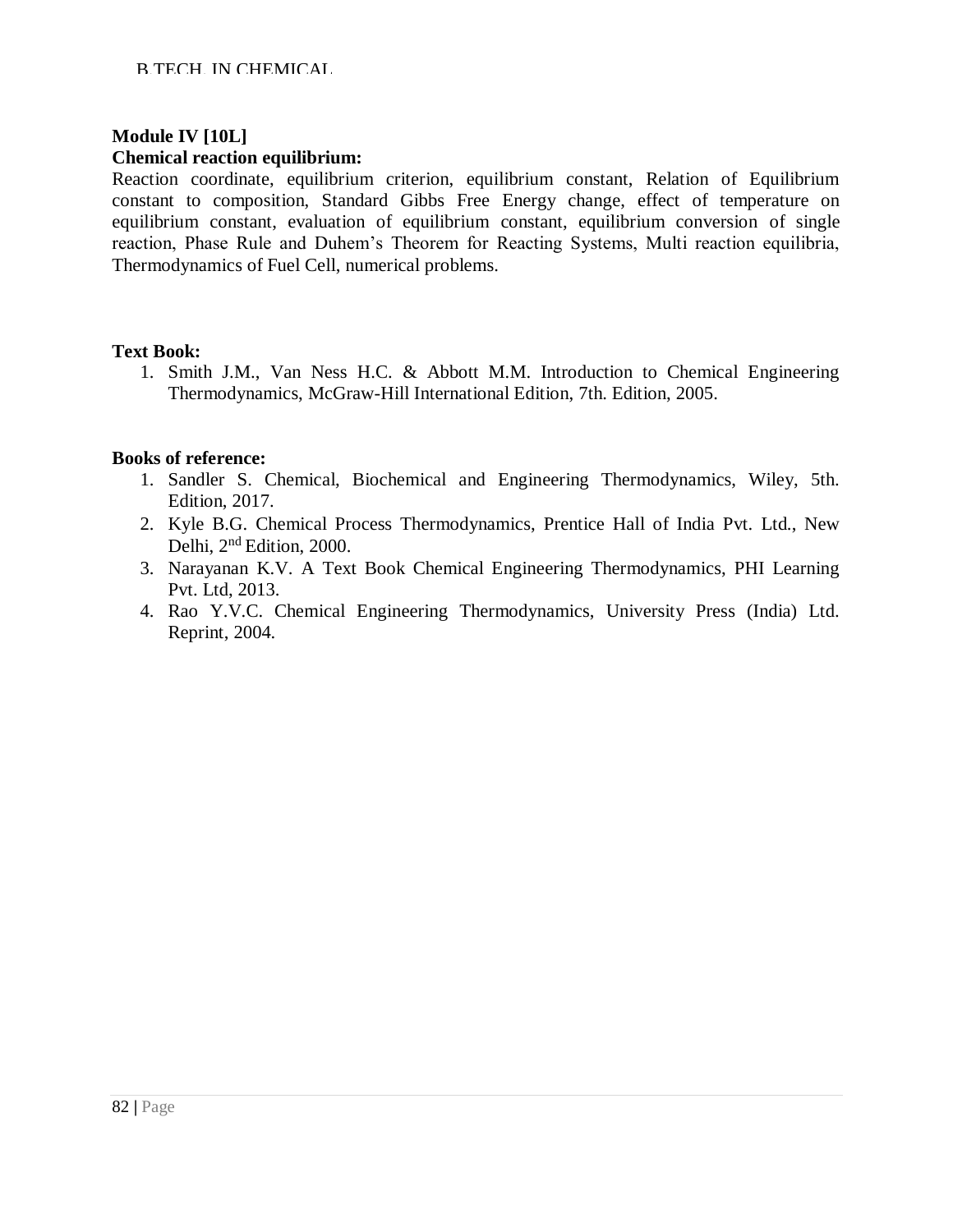| <b>Course Name: Chemistry II</b> |  |  |  |              |                     |  |  |  |
|----------------------------------|--|--|--|--------------|---------------------|--|--|--|
| <b>Course Code: CHEM 2201</b>    |  |  |  |              |                     |  |  |  |
| <b>Contact Hours Per Week</b>    |  |  |  | <b>TOTAI</b> | <b>CREDIT POINT</b> |  |  |  |
|                                  |  |  |  |              |                     |  |  |  |

After completion of the course students will be able to:

- 1. understand the theoretical principles underlying molecular structure, bonding and properties.
- 2. understand the quantum mechanics makes students to learn illustrative case studies that organize molecular modeling for designing of reactors and derivation of thermo-chemical functions.
- 3. identify and formulate different types of complexes can be of further use in dye and pigment industry.
- 4. understand of the role of transition metal in living cell will be introduced through the knowledge of bioinorganic chemistry has tremendous scope in future research.
- 5. apply the knowledge of structure and reactivity of alicyclic and acyclic organic molecules in pharmaceuticals industries and natural product synthesis.
- 6. apply the concept of adsorption isotherms for the development of heterogeneous catalysis that are widely used in oil refinery and petroleum industry.

# **Module I [9L]**

# **Introduction to Quantum Theory for Chemical Systems:**

Schrodinger equation, applications to Hydrogen atom, atomic orbitals, many electron atoms. **Kinetic Theory of Gases:**

Maxwell distribution law, kinetic energy distribution, equipartition principle.

# **Colloids:**

Introduction, classification of colloids, size and shape, preparation of sols, origin of charge in colloidal particles, stability of colloids, kinetic, optical & electrical properties, electrokinetic phenomena, electrical double layer, applications of colloids.

# **Module II [9L]**

# **Basic Idea of Coordination Chemistry:**

IUPAC nomenclature of coordination complexes (up to two metal centres), idea of coordination number and isomerism in coordination compounds.

# **Properties of Coordination Compounds:**

Effective atomic number, elementary crystal field theory: splitting of d<sup>n</sup>configurations in octahedral, and tetrahedral fields, crystal field stabilization energy (CFSE) in weak and strong fields; pairing energy. spectrochemical series. Jahn-Teller distortion, magnetism and colour: orbital and spin magnetic moments, d-d transitions, charge transfer spectra.

# **Organometallic Chemistry:**

Definition and classification of organometallic compounds on the basis of bond type, 18-electron Rule, applications of 18-electron rule to metal carbonyls, nitrosyls, cyanides. Zeise's salt: Preparation, structure, evidences of synergic effect.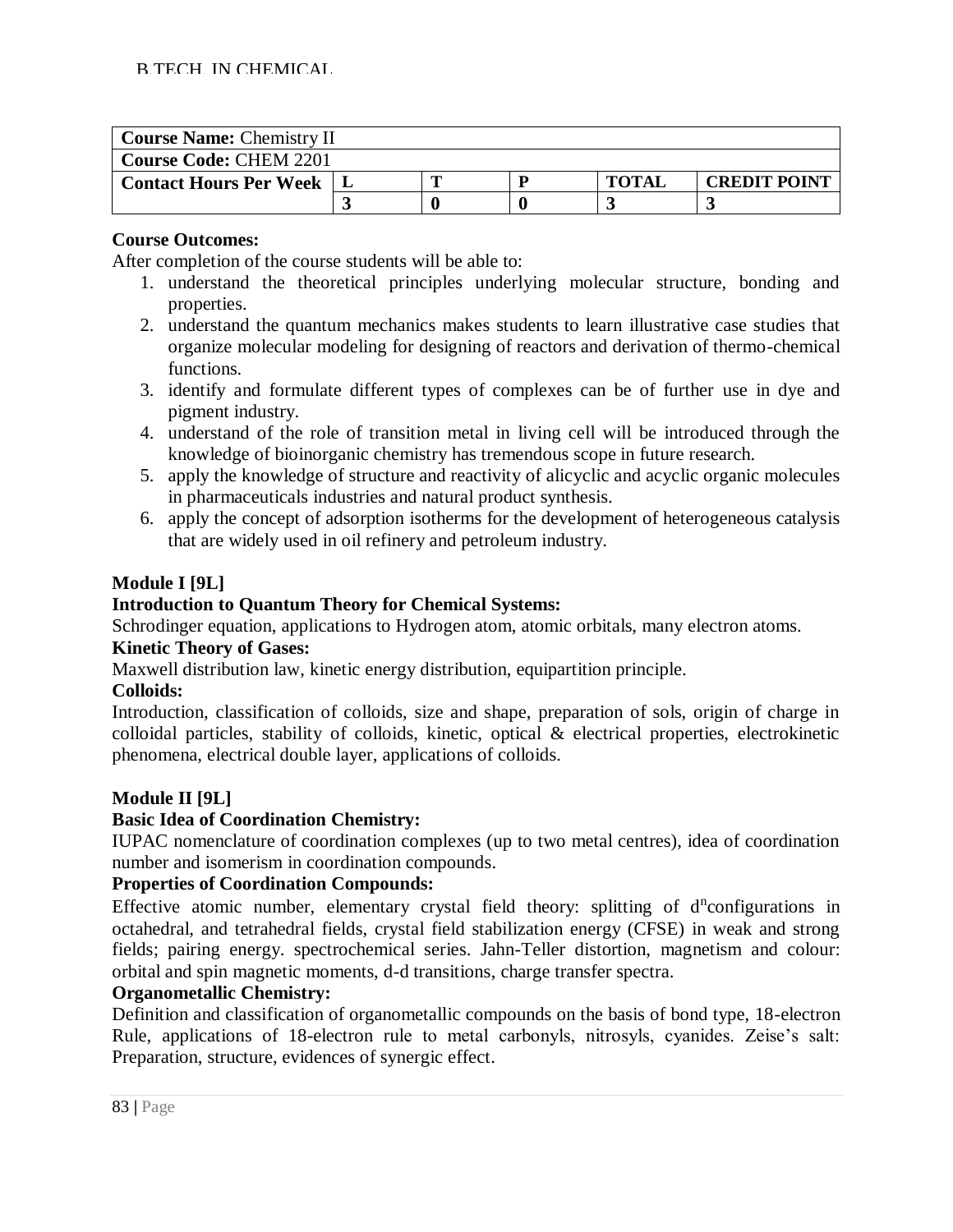# **Module III [9L] Acyclic System:**

Conformation of alkanes, halogeno-alkanes, stability, intra-molecular hydrogen bonding, optical activity, racemic mixture and their resolution.

# **Alicyclic Compounds:**

Concept of I-strain, ring-size and ease of cyclisation, characteristics of chair conformation, conformation of cyclohexane, mono and di substituted cyclohexane, considering steric and stereoelectronic requirements reactivity of cyclohexane towards elimination, nucleophilic substitution, rearrangements.

# **Strategies for Synthesis of Organic Compounds:**

(a) Substitution at sp<sup>3</sup> centre: mechanisms, relative rates  $\&$  stereochemical features, role of crown ethers and phase transfer catalysts, (b) Elimination reactions: formation of alkenes and alkynes.

# **Module IV [9L]**

# **Bio-inorganic Chemistry:**

(a) Elements of life, essential trace and ultra trace elements in biological systems, role of metal ions in biological systems. (b) Toxic effects of metal ions and detoxification by chelation therapy (BAL, Unithiol, D-penicillamine, triethylene tetramene, ferrichrome, desferrioxamine B, EDTA), (c) Active site structure and basic function of  $O<sub>2</sub>$  uptake proteins-haemoglobin and myoglobin and electron transportproteins-Ferredoxins.

# **Adsorption:**

Introduction, Gibb's adsorption equation, Surface Excess, adsorption isotherms-Langmuir, BET adsorption equations, surface Films, Langmuir Balance, two dimensional equation of state.

# **Synthesis and applications of industrially important materials:**

(a) Phenol formaldehyde resins (Bakelite, Novalac), (b) Conducting Polymers, (polyacetylene, polyaniline), (c) Pharmaceuticals (Ibuprofen, anticancer drug), (c) Battery industry materials (Li ion batteries).

# **Text Books:**

- 1. Castellan G.W. Physical Chemistry, Narosa, 2004.
- 2. Finar I.L. Organic Chemistry, Vol I & II, Pearson Education, 6<sup>th</sup> Edition, 2002.
- 3. Morrison R.T., Boyd R.N. & Bhattacharjee S.K. Organic Chemistry, PHI/Pearson Education,  $7<sup>th</sup>$  Edition, 2010.
- 4. Rakshit P. C. Physical Chemistry, Sarat Book House, 7th Edition, 2014.
- 5. Nasipuri D. Stereochemistry of Organic Compounds, New age international (P) limited, 3<sup>rd</sup> Edition, 2018.
- 6. Gupta S.S. Basic Stereochemistry of Organic Molecules, Oxford Higher Education, 1<sup>st</sup>Edition, 2014. Huheey J. E., Keiter E. A. & Keiter R. L. Inorganic Chemistry, Principles of Structure and Reactivity, Pearson Education, 4<sup>th</sup> Edition, 1997.
- 7. Cotton F.A., Wilkinson G. & Gaus P.L. Basic Inorganic Chemistry, Wiley, 3rd Edition, 1994.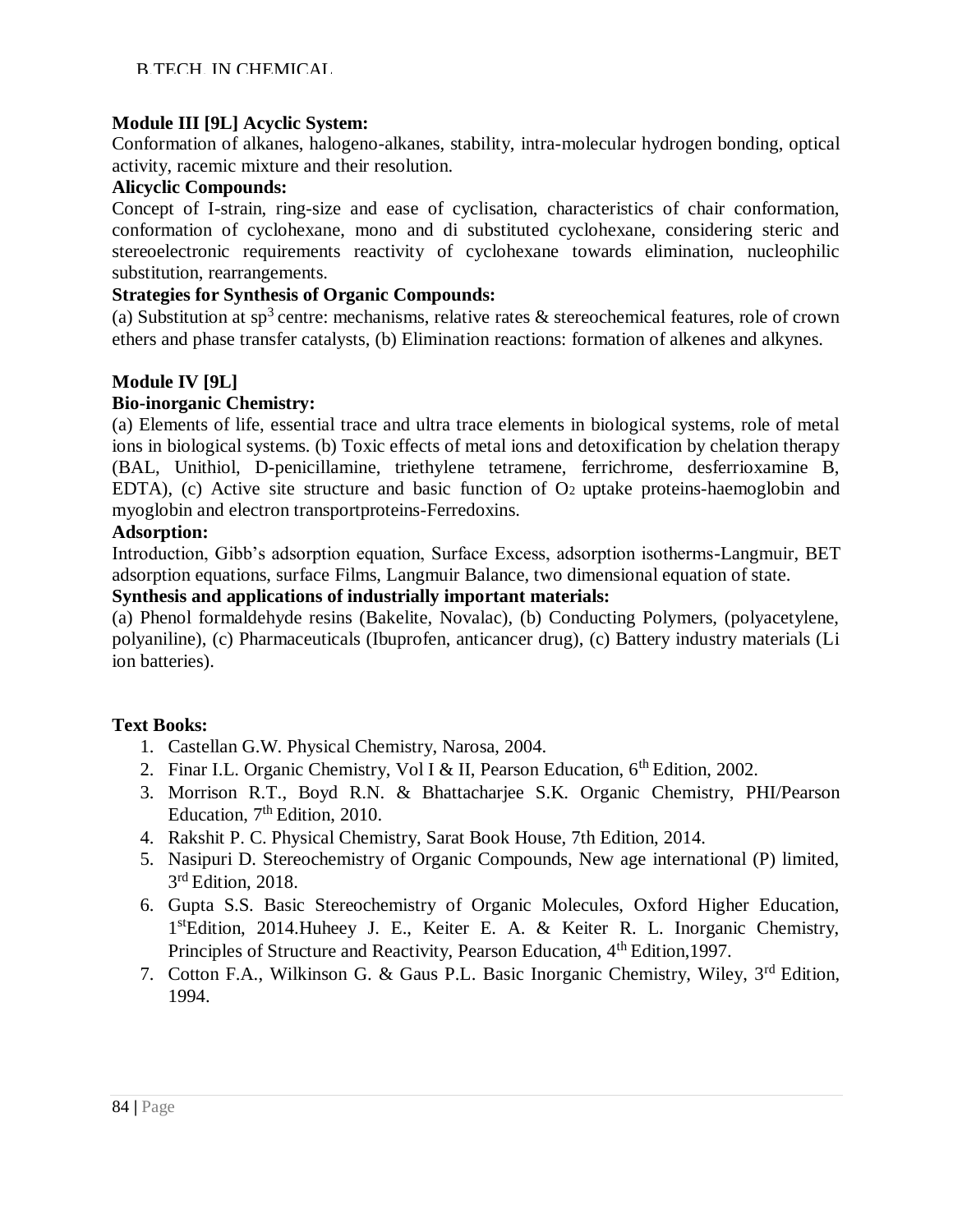- 1. Atkins P. W. Physical Chemistry, Oxford, 9th Edition,2009.
- 2. Kapoor K. L. A Text book of Physical Chemistry, Macmillan, 1999.
- 3. Sykes P. A guide Book to Mechanism in Organic Chemistry, Pearson Education, 6<sup>th</sup>Edition, 2003.
- 4. Loudon G.M. Organic Chemistry, Oxford University Press, 4<sup>th</sup> Edition, 2008.
- 5. Sarkar R. General Inorganic Chemistry (Vol-II), New Central Book Agency, 3rd edition 2011.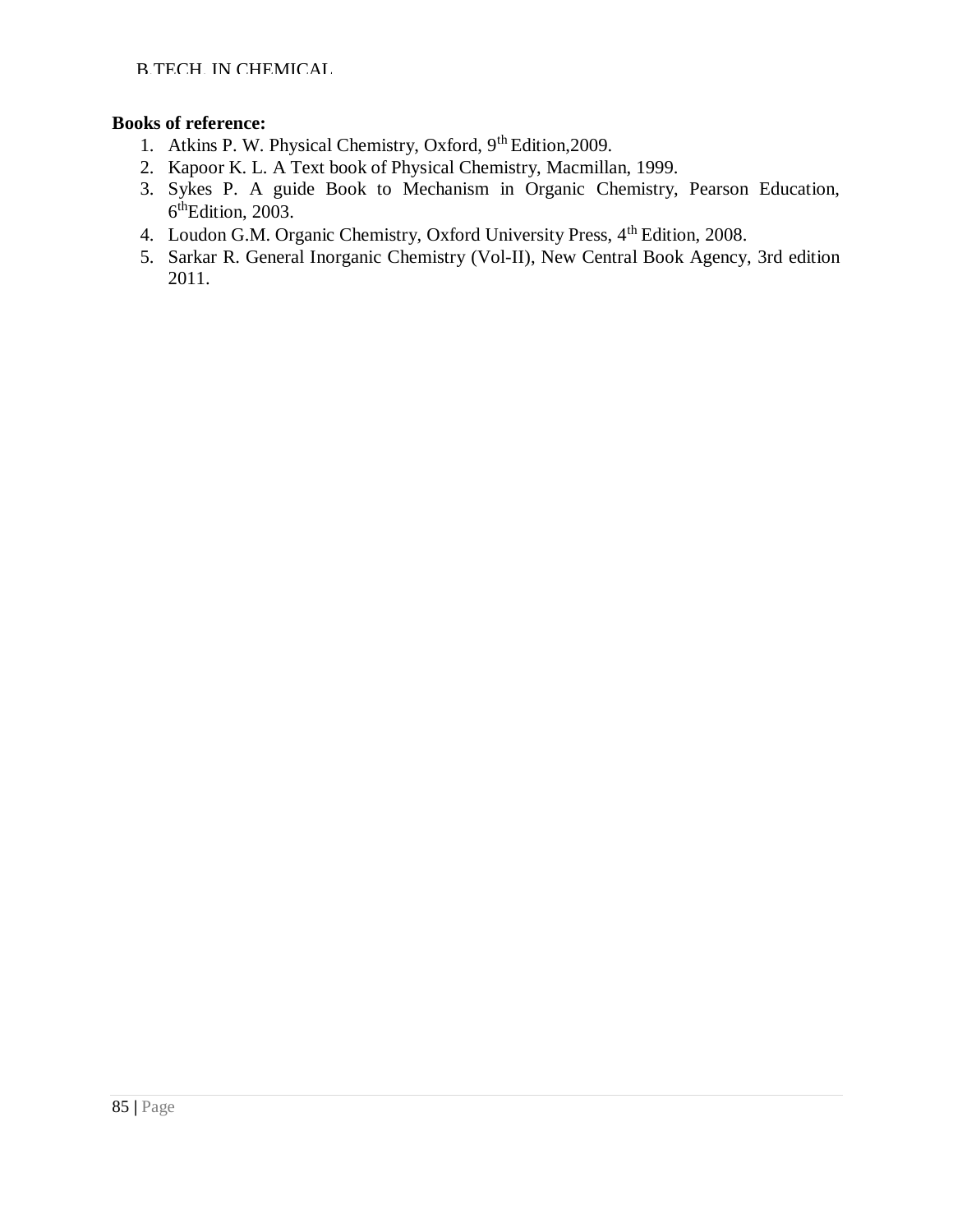| <b>Course Name: Material Science</b> |  |  |  |              |                     |  |  |  |  |
|--------------------------------------|--|--|--|--------------|---------------------|--|--|--|--|
| <b>Course Code: CHEN 2204</b>        |  |  |  |              |                     |  |  |  |  |
| <b>Contact Hours Per Week</b>        |  |  |  | <b>TOTAI</b> | <b>CREDIT POINT</b> |  |  |  |  |
|                                      |  |  |  |              |                     |  |  |  |  |

The objective of this course is to impart basic knowledge and provide strong foundation to the learners on the processing, structural aspects, properties and functional applications of traditional and advance materials of the modern day. After completion of this course students will be able to:

- 1. understand structure of various materials and inherent defects.
- 2. identify the mechanical, electronic and optical properties of various materials
- 3. classify different metal extraction processes from their ores.
- 4. analyze solid and liquid phase behavior from phase equilibrium study.
- 5. explain the process flow in the manufacturing/extraction of relevant metal/alloy.

# **Module I [10L] Structure of materials:**

Various types of bonds; Crystalline Structure of Solids- concepts of unit cell and space lattice, packing factor; Classification of materials, Selection of materials.

Mechanism of plastic deformation, slip and twinning,

#### **Structural imperfections:**

Elementary concepts of point, line, surface & volume imperfections; Influence of dislocations/Line imperfections on the mechanical properties of materials**;** Strain hardening and recrystallization; Elementary aspects of creep, fatigue fracture.

#### **Module II [10L]**

X- ray diffraction for determining crystal structure;

# **Mechanical properties:**

Strength, hardness, toughness, ductility, brittleness of Engineering Materials**;** Elastic, Anelastic and visco-elastic behaviour of materials; Electrical, Electronic, Magnetic, Optical & Optoelectronic properties of material; Inorganic & organic amorphous materials and their structural & property characteristics; Optical fibers.

# **Phase Diagrams:**

Solidification and structure of metals, Grain boundaries; Phase equilibrium and phase diagrams of binary alloys; Phase diagram of ternary systems; Iron-Carbon diagram;

# **Heat Treatment:**

Introduction and purposes of heat treatment; T-T-T diagram; Corrosion-Concepts and forms of corrosion; Corrosion Mechanism and prevention; Protective materials and coating.

#### **Module III [10L]**

#### **Basic principles of metal extraction:**

Pyrometallurgy: Smelting, calcinations, roasting**—** oxidizing, predominance area diagrams, multiple hearth, flash and fluo-solid, sintering, smelting, slag and its classification. Iron making in Blast furnace.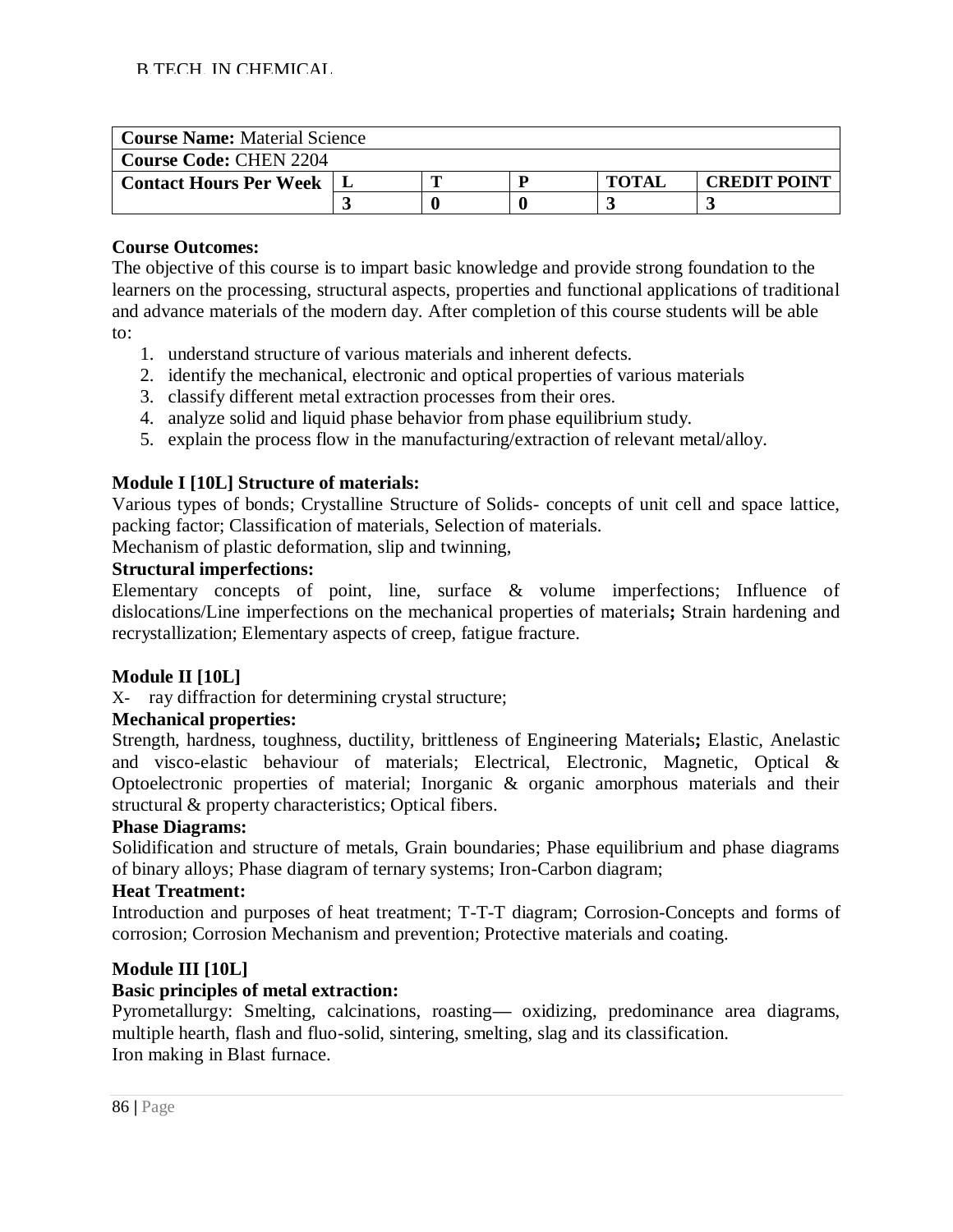#### B.TECH. IN CHEMICAL

#### **Steelmaking process flow diagram:**

Steel making (oxygen blown converter **–**LD) **–** Secondary steel making / refining (ladle processing, vacuum degassing, ladle furnace processing) **–** Continuous casting **–** with emphasis on application of the concepts of physicochemical principles involved, moving/packed bed reactor, gas-liquid two-phase flow, heat transfer with phase change (solidification).

# **Module IV [10L]**

Principles of Hydrometallurgy and Electrometallurgy,

# **Extraction of Aluminum:**

Hall-Heroult process, Electrolytic refining, Pyro & Hydro metallurgical extraction of copper & Zinc; Extraction of Lead, Nickel, Titanium, Recent advances on nanomaterials.

# **Text Books:**

- 1. Raghavan V. Material Science and Engineering, Prentice-Hall of India Pvt. Ltd., 5th Edition, 2004.
- 2. Ray H.S., Sridhar R. & Abraham K.P. Extraction of nonferrous metal, Affiliated East-West Press Pvt. Limited, 2008.
- 3. Callister W.D. Jr & Rethwisch D.G. Material Science and Engineering: An Introduction, John Wiley & Sons, 8th Edition, 2010.
- 4. Smith W.F., Hashemi J. & Prakash R. Material Science and Engineering, McGraw Hill Education, 5<sup>th</sup> Edition, 2017.

- 1. Vlack L.H.V. Elements of Material Science and Engineering, Addison-Wesley Educational Publishers Inc., 1980.
- 2. Lakhtin Y. & Weinstein N. Engineering Physical Metallurgy, MIR Publishers, Moscow, 1975.
- 3. Bogdandy L.V. & Engell H.J. The Reduction of Iron Ores, Springer-Verlag, New York, 1971.
- 4. Guthrie R.I.L. Engineering in Process Metallurgy, Oxford University Press, 1992.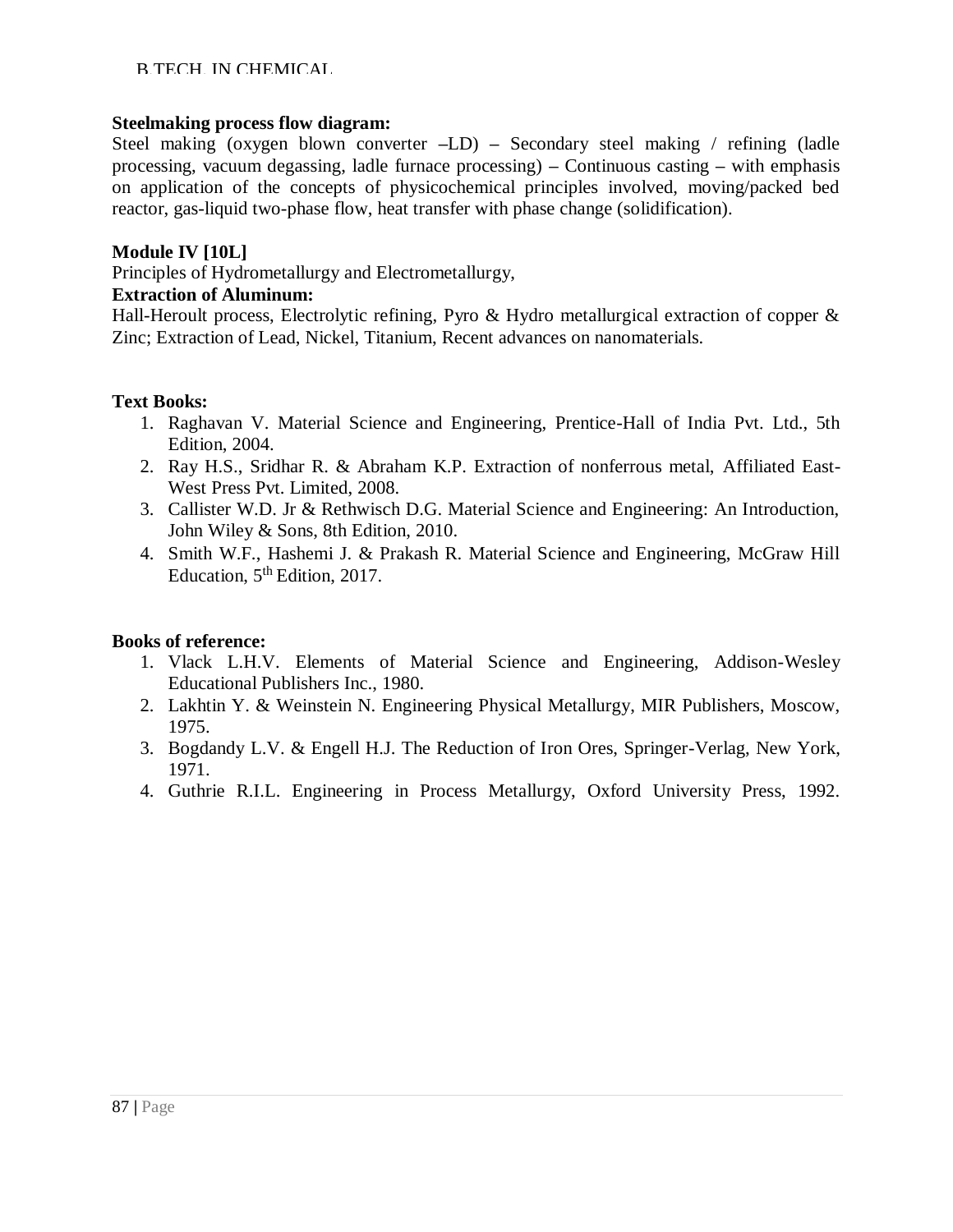| <b>Course Name:</b> Human Values And Professional Ethics |  |                                     |  |  |  |  |  |  |
|----------------------------------------------------------|--|-------------------------------------|--|--|--|--|--|--|
| <b>Course Code: HMTS 2001</b>                            |  |                                     |  |  |  |  |  |  |
| <b>Contact Hours Per Week</b>                            |  | <b>TOTAI</b><br><b>CREDIT POINT</b> |  |  |  |  |  |  |
|                                                          |  |                                     |  |  |  |  |  |  |

After completion of the course students will be able to:

- 1. be aware of the value system and the importance of following such values at workplace.
- 2. learn to apply ethical theories in the decision making process.
- 3. follow the ethical code of conduct as formulated by institutions and organizations.
- 4. implement the principles governing work ethics.
- 5. develop strategies to implement the principles of sustainable model of development.
- 6. implement ecological ethics wherever relevant and also develop eco-friendly technology.

# **Module I [9L]**

Human society and the Value System**,**

**Values:** Definition, Importance and application.

# **Formation of Values:**

The process of Socialization, Self and the integrated personality, Morality, courage, integrity.

# **Types of Values:**

#### **Social Values:**

Justice, Rule of Law, Democracy, Indian Constitution, Secularism.

#### **Aesthetic Values:**

Perception and appreciation of beauty.

# **Organizational Values:**

# **Employee:**

Employer- rights, relationships, obligations.

# **Psychological Values:**

Integrated personality and mental health.

Spiritual Values &their role in our everyday life, Value Spectrum for a Good Life, meaning of Good Life ,Value Crisis in Contemporary Society; Value crisis at - Individual Level , Societal Level, Cultural Level; Value Crisis management - Strategies and Case Studies.

# **Module II [9L]**

Ethics and Ethical Values, Principles and theories of ethics, Consequential and nonconsequential ethics, Egotism, Utilitarianism, Kant's theory and other non-consequential perspectives, Ethics of care, justice and fairness, rights and duties, Ethics-Standardization, Codification, Acceptance, Application .

#### **Types of Ethics:**

Ethics of rights and Duties, Ethics of Responsibility, Ethics and Moral judgment, Ethics of care, Ethics of justice and fairness, Work ethics and quality of life at work, Professional Ethics.

#### **Ethics in Engineering Profession:**

Moral issues and dilemmas, moral autonomy (types of inquiry), Kohlberg's theory, Giligan's theory (consensus and controversy), Code of Professional Ethics Sample Code of ethics like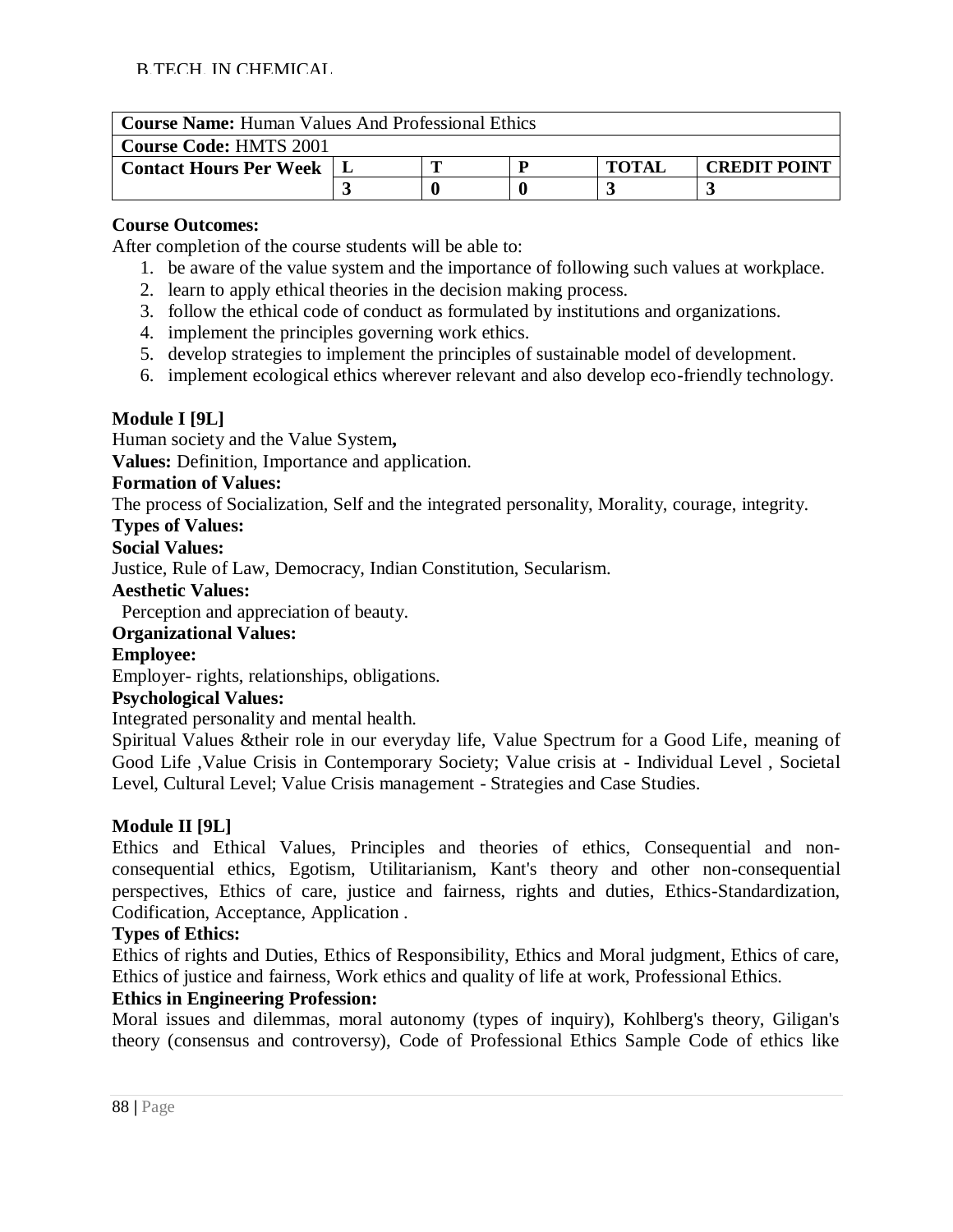ASME, ASCE. IEEE, Institute of Engineers, Indian Institute of materials management, Institute of Electronics and telecommunication engineers.

Violation of Code of Ethics-conflict, causes and consequences.

Engineering as social experimentation, engineers as responsible experimenters (computer ethics, weapons development).

Engineers as managers, consulting engineers, engineers as experts, witnesses and advisors, moral leadership.

Conflict between business demands and professional ideals, social and ethical responsibilities of technologies.

# **Whistle Blowing:**

Facts, contexts, justifications and case studies, Ethics and Industrial Law.

# **Institutionalizing Ethics:**

Relevance, Application, Digression and Consequences.

# **Module III [9L]**

Science, Technology and Engineering.

Science, Technology and Engineering as knowledge and profession-Definition, Nature, Social function and Practical application of science, Rapid Industrial Growth and its Consequences.

#### **Renewable and Non- renewable Resources:**

Definition and varieties, Energy Crisis, Industry and Industrialization, Man and Machine interaction, Impact of assembly line and automation ,Technology assessment and Impact analysis Industrial hazards and safety, Safety regulations and safety engineering, Safety responsibilities and rights, Safety and risk, risk benefit analysis and reducing risk.

#### **Technology Transfer:**

Definition and Types, The Indian Context.

#### **Module IV [9L]**

Environment and Eco- friendly Technology, Human Development and Environment, Ecological Ethics / Environment ethics.

#### **Depletion of Natural Resources:**

Environmental degradation, Pollution and Pollution Control.

#### **Eco-friendly Technology:**

Implementation, impact and assessment.

#### **Sustainable Development:**

Definition and Concept, Strategies for sustainable development, **Sustainable Development:** The Modern Trends, Appropriate technology movement by Schumacher and later development, Reports of Club of Rome.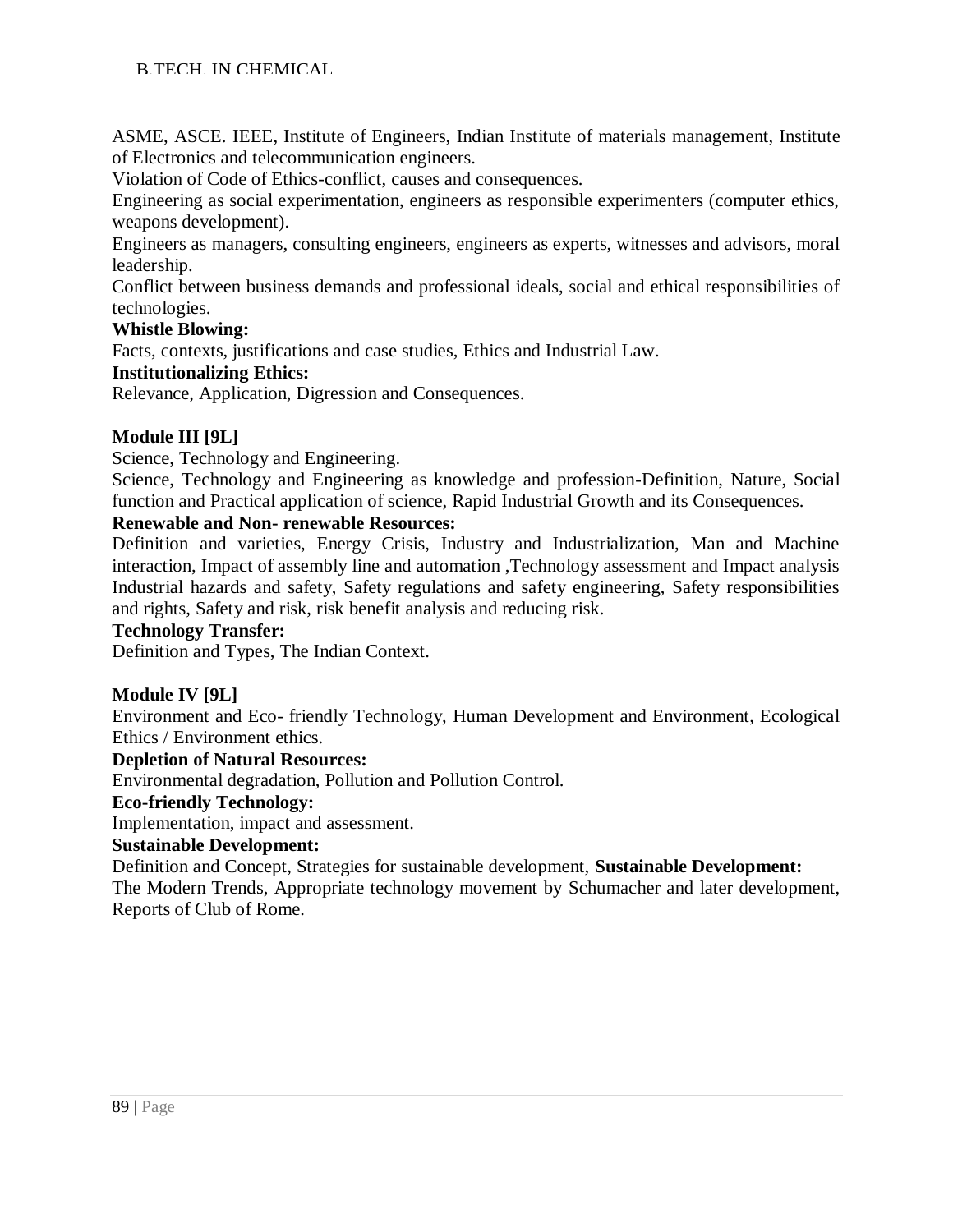# **Text/ Books of reference**:

- 1. Tripathi A.N. Human Values, New Age International, 2006.
- 2. Ritzer G. Classical Sociological Theory, The McGraw Hill Companies, 6<sup>th</sup> Edition, 2010.
- 3. Doshi S.L. Postmodern Perspectives on Indian Society, Rawat Publications, 2008.
- 4. Bhatnagar, D.K. Sustainable Development, Cyber Tech Publications, 2008.
- 5. Kurzwell R. The age of Spiritual Machines, Penguin Books, 1999.
- 6. Weinberg S.K. Social Problems in Modern Urban Society, Prentice Hall,Inc., 2nd Edition, 1970.
- 7. Giddens A. Sociology, Polity Press, 6th Edition, 2009.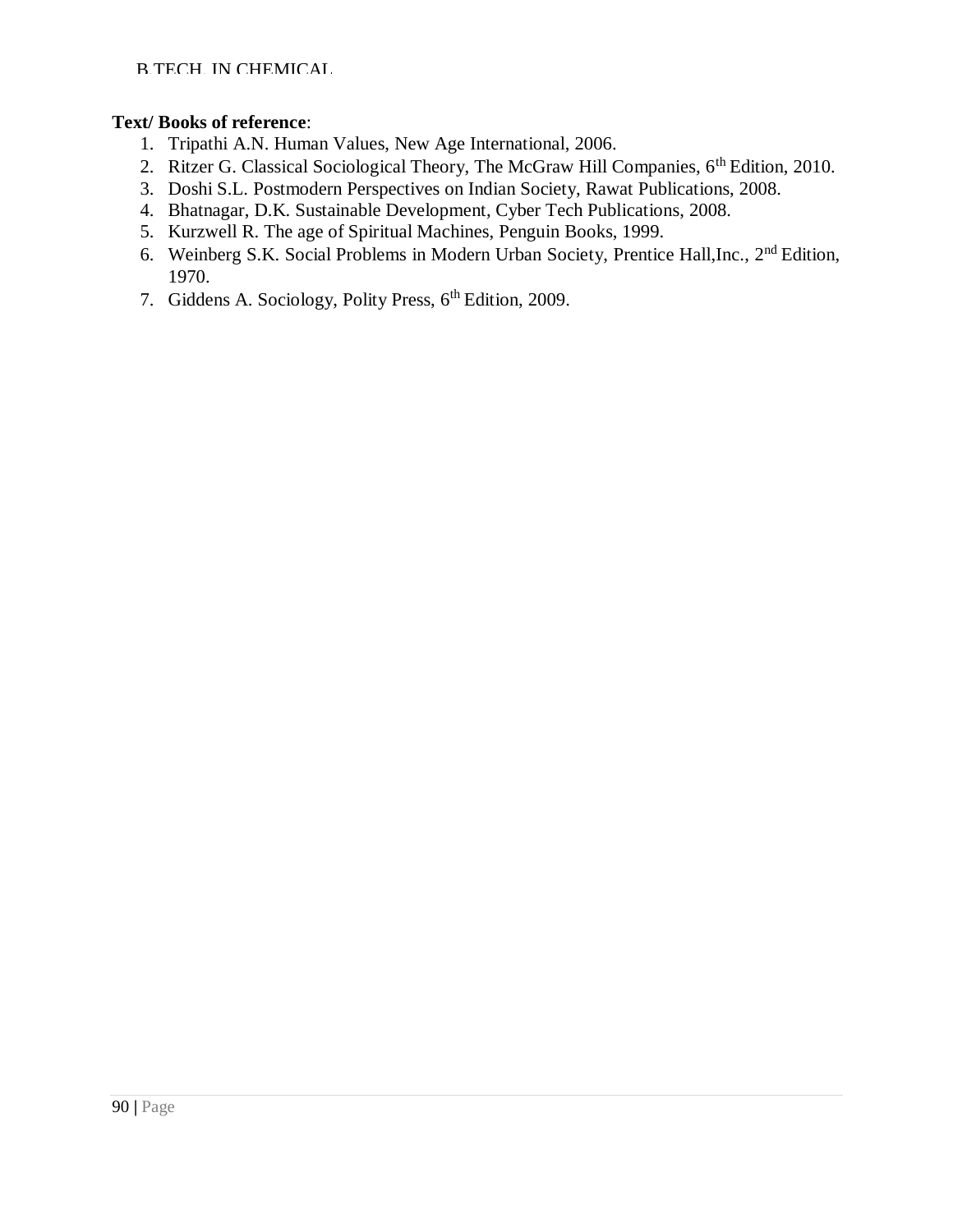| <b>Course Name:</b> Environmental Science |  |  |  |              |                     |  |  |  |  |
|-------------------------------------------|--|--|--|--------------|---------------------|--|--|--|--|
| <b>Course Code: EVSC 2016</b>             |  |  |  |              |                     |  |  |  |  |
| <b>Contact Hours Per Week</b>             |  |  |  | <b>TOTAI</b> | <b>CREDIT POINT</b> |  |  |  |  |
|                                           |  |  |  |              |                     |  |  |  |  |

The subject code EVSC2016 corresponds to basic environmental chemistry for the  $2<sup>nd</sup>$  year B.Tech students, which is offered as Environmental Sciences and is mandatory for all branches of engineering. The course provides basic knowledge of various environmental pollutions as well as its impact and ways to curb it. After completion of the course students will be able to:

- 1. understand the natural environment and its relationships with human activities.
- 2. characterize and analyze human impacts on the environment.
- 3. integrate facts, concepts, and methods from multiple disciplines and apply to environmental problems.
- 4. educate engineers who can work in a multi-disciplinary environment to anticipate and address evolving challenges of the 21stcentury.
- 5. understand and implement scientific research strategies, includingcollection, management, evaluation, and interpretation of environmental data.
- 6. design and evaluate strategies, technologies, and methods for sustainable management of environmental systems and for the remediation or restoration of degraded environments.

# **Module I [6L]**

# **Socio Environmental Impact:**

Basic ideas of environment and its component.

#### **Population growth:**

Exponential and logistic; resources; sustainable development. Concept of green chemistry, green catalyst, green solvents.

Environmental disaster and social issue, environmental impact assessment, environmental audit, environmental laws and protection act of India.

# **Module II [6L]**

# **Air Pollution:**

Structures of the atmosphere, global temperature models.

Green house effect, global warming; acid rain: causes, effects and control.

Lapse rate and atmospheric stability; pollutants and contaminants; smog; depletion of ozone layer; standards and control measures of air pollution.

**Module III [6L]**

**Water Pollution:** Hydrosphere;

# **Pollutants of water:**

Origin and effects; oxygen demanding waste; thermal pollution; pesticides; salts. Biochemical effects of heavy metals; eutrophication: source, effect and control.

# **Water quality parameters:**

DO, BOD, COD.Water treatment: Surface water and waste water.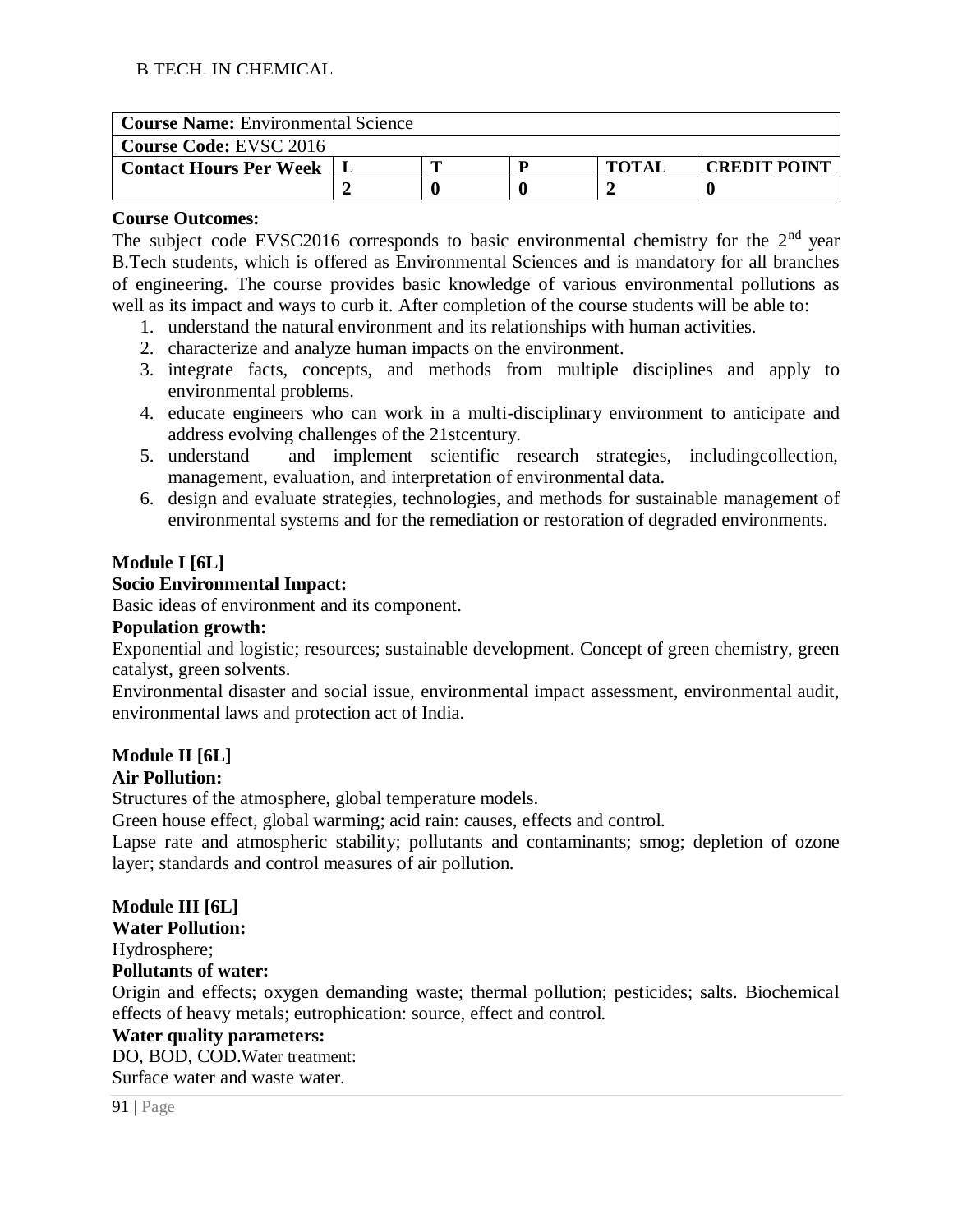# **Module IV [6L]**

# **Land Pollution:**

Sources and control;

#### **Solid waste:**

Classification, recovery, recycling, treatment and disposal.

# **Noise Pollution:**

Noise: definition and classification; noise frequency, noise pressure, noise intensity, loudness of noise, noise threshold limit value; noise pollution effects and control.

# **Text Books:**

- 1. Mahapatra G.K.D. Basic Environmental Engineering and Elementary Biology, Vikas Publishing House P. Ltd., 1<sup>st</sup> Edition, 2011.
- 2. De A.K. Environmental Chemistry, New Age International, 2003.
- 3. DasA.K.&DasM.EnvironmentalChemistrywithGreenChemistry,BooksandAllied
- 4. P. Ltd.

- 1. Santra S. C. Environmental Science, New Central Book Agency P. Ltd, 3<sup>rd</sup> Edition, 2011.
- 2. De D. & De D. Fundamentals of Environment & Ecology, S. Chand & Company Ltd., 2010.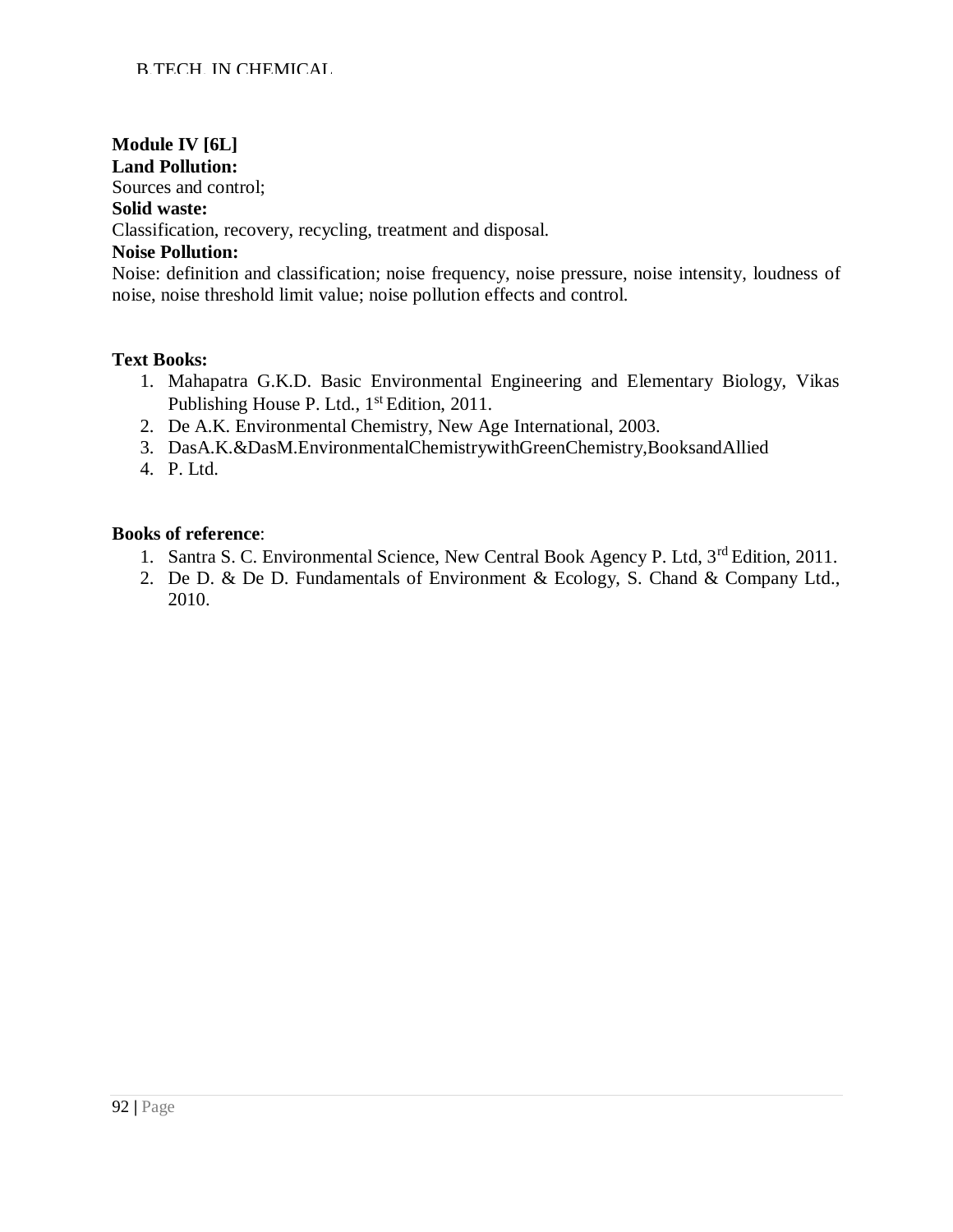B.TECH. IN CHEMICAL

# **LABORATORY**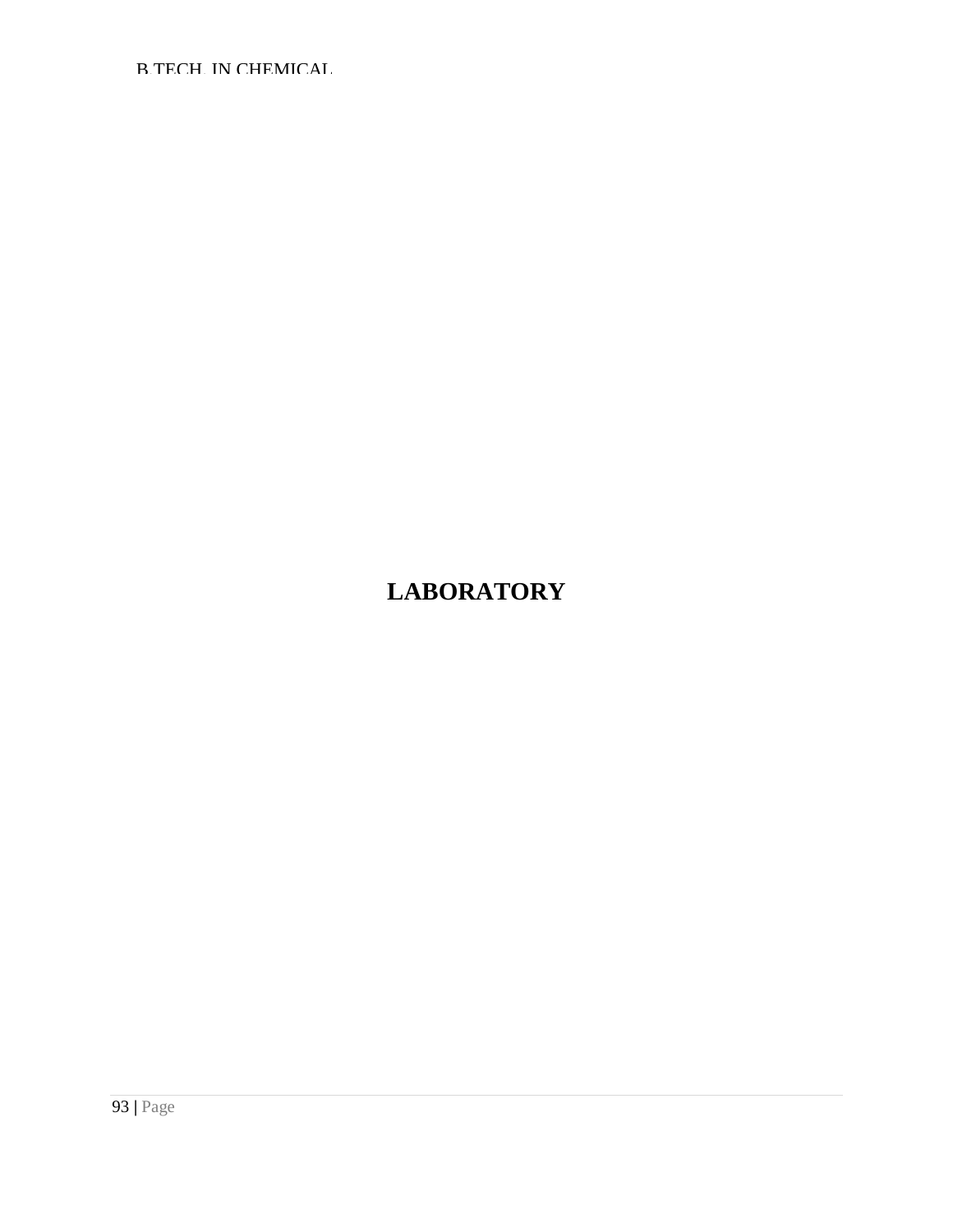| <b>Course Name: Heat Transfer Laboratory</b> |  |  |  |              |                     |  |  |  |  |
|----------------------------------------------|--|--|--|--------------|---------------------|--|--|--|--|
| <b>Course Code: CHEN 2251</b>                |  |  |  |              |                     |  |  |  |  |
| <b>Contact Hours Per Week</b>                |  |  |  | <b>TOTAI</b> | <b>CREDIT POINT</b> |  |  |  |  |
|                                              |  |  |  |              |                     |  |  |  |  |

The objective of this course is to provide the practical exposure to the students regarding the application of various heat transfer phenomenon and correlations in various engineering processes. Hands on experience will enable them to analyze working principles of various heat transfer devices including heat exchangers, condensers. After completion of this course students will be able to:

- 1. identify different modes of heat transfer and basic laws of heat transfer.
- 2. analyze problems involving steady state heat conduction and develop solutions for transient heat conduction in simple geometries.
- 3. identify the fundamentals of convective heat transfer process.
- 4. evaluate the heat transfer coefficients for forced convection inside duct.
- 5. analyze radiation heat transfer between black body surfaces.
- 6. analyze heat exchanger/ condenser performance.

# **Experiments to be performed:**

- 1. Determination of thermal conductivity of a metal bar using Fourier's heat conduction equation.
- 2. Estimation of heat loss through a lagged pipe and determination of thermal conductivity of insulating material.
- 3. Determination of heat transfer coefficient of air during heat transfer by forced convection and to study the effect of air velocities on heat transfer co-efficient.
- 4. Determination of overall heat transfer coefficient in a counter current / parallel flow double pipe heat exchanger and to study the effect of fluid flow rate on overall heat transfer coefficient.
- 5. Determination of overall heat transfer coefficient and efficiency of a shell and tube heat exchanger and to study the effect of fluid flow rate on overall heat transfer co-efficient.
- 6. Determination of Stefan Boltzmann constant experimentally.
- 7. Determination of Biot number for a conductive convective system and validation of lumped system assumption.
- 8. Determination of heat transfer co-efficient in film-wise & drop-wise condensation.
- 9. Determination of emissivity of a given radiating surface by applying Kirchhoff's law of thermal radiation.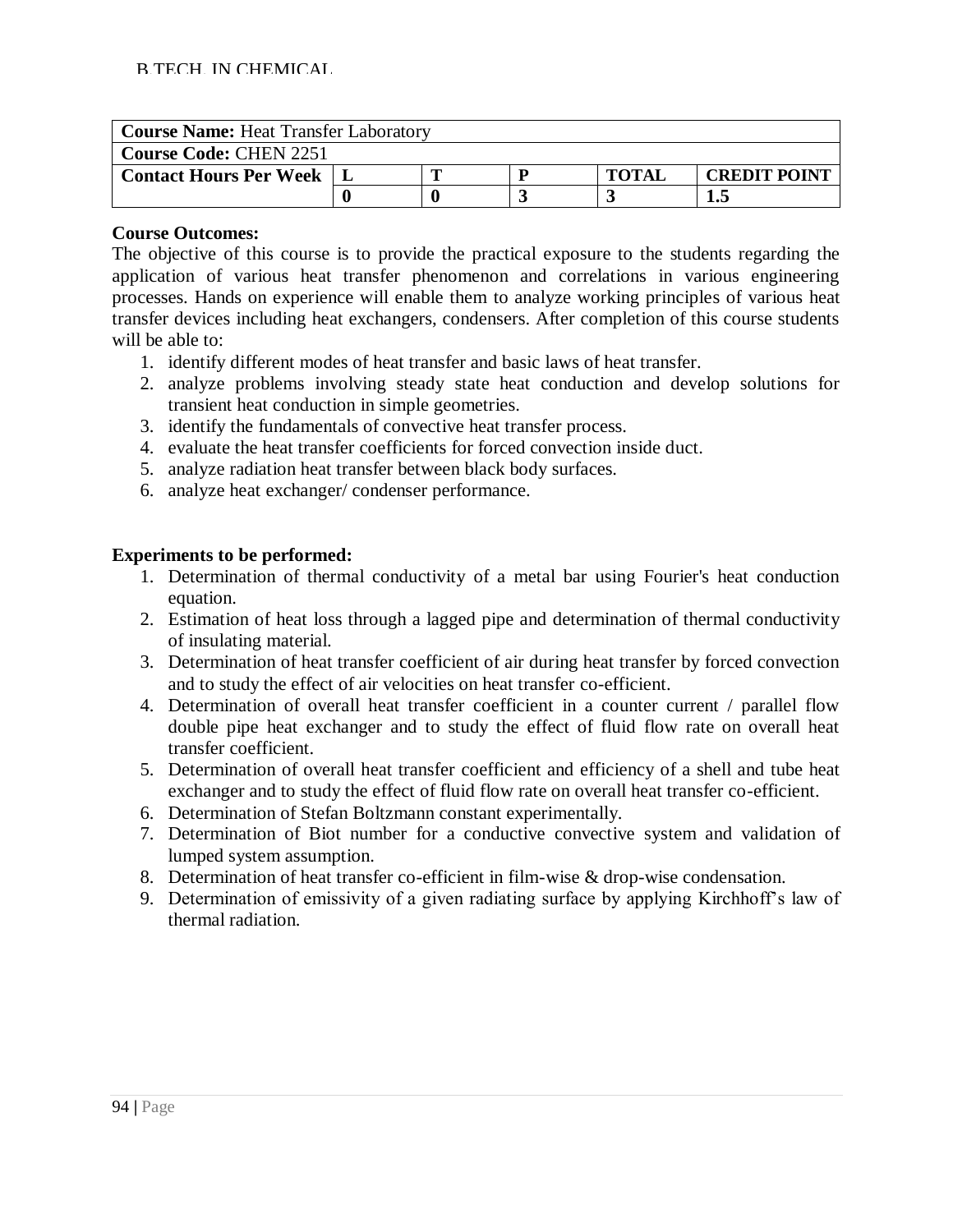# **Text Books:**

- 1. Kern D. Q. Process Heat Transfer, Tata McGraw-Hill, 1997.
- 2. Dutta B. K. Heat Transfer Principles and Application, PHI Learning Pvt. Ltd., 2015.
- 3. McCabe W.L., Smith J.C. & Harriot P. Unit Operations of Chemical Engineering, McGraw-Hill, 7<sup>th</sup> edition, 2017.

# **Book of reference:**

1. Ozisik M. N. Heat Transfer: A Basic Approach, McGraw-Hill International Edition, Singapore, 1984.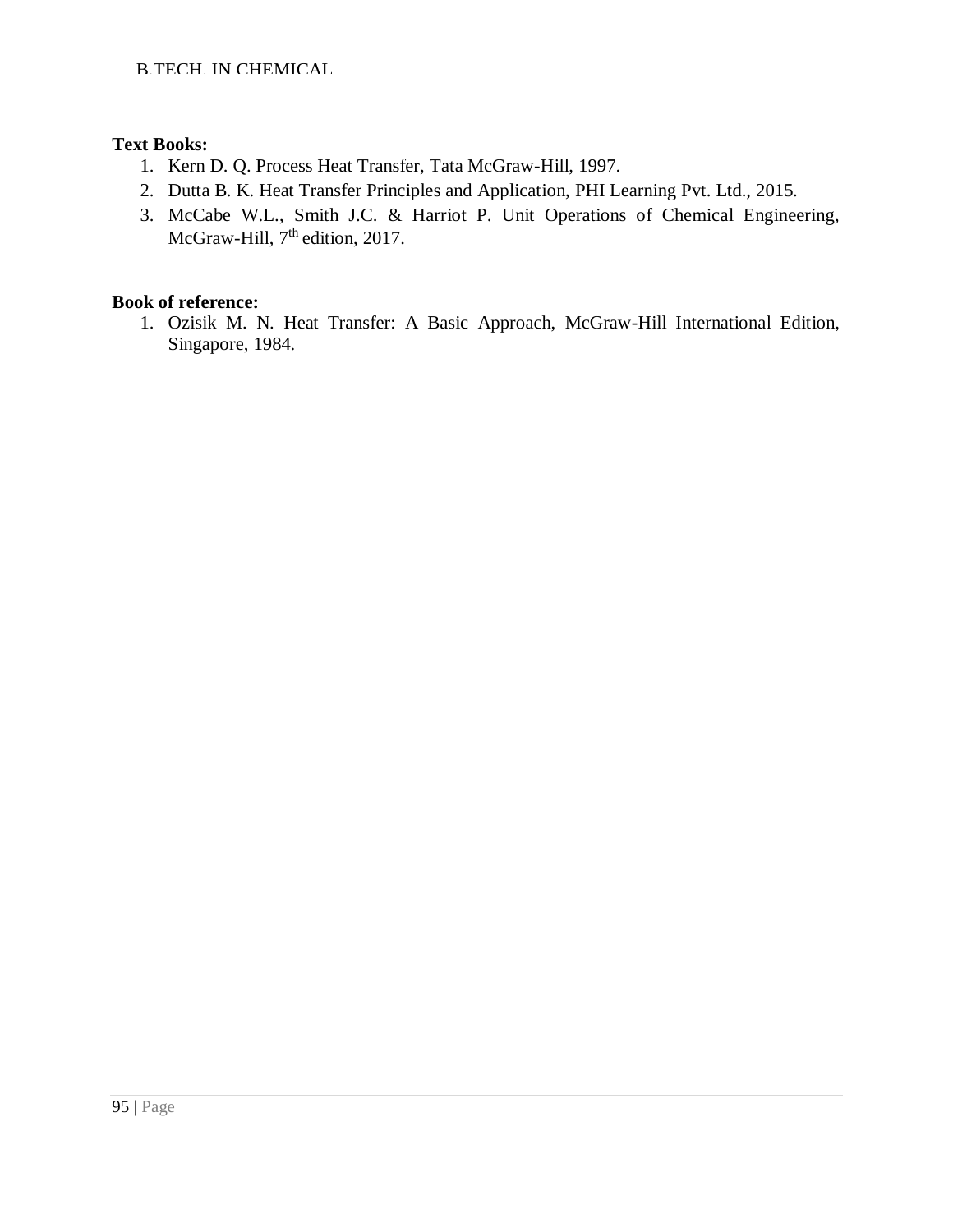| <b>Course Name:</b> Programming Basics for Numerical Computation |     |                                     |  |  |  |  |  |  |
|------------------------------------------------------------------|-----|-------------------------------------|--|--|--|--|--|--|
| <b>Course Code: CHEN 2252</b>                                    |     |                                     |  |  |  |  |  |  |
| <b>Contact Hours Per Week   L</b>                                |     | <b>TOTAL</b><br><b>CREDIT POINT</b> |  |  |  |  |  |  |
|                                                                  | I.5 |                                     |  |  |  |  |  |  |

The objective of this course is to build up the basic knowledge on the programming skill with MATLAB/OCTAVE in order to solve mathematical model relating any chemical engineering process. After completion of the course students will be able to:

- 1. generate the algorithm to solve a simple mathematical problem.
- 2. formulate the logic required to solve the problem.
- 3. generate code with user defined function for the implementation of the algorithm with the knowledge of the logic required.
- 4. read data from formatted input file for further processing of it through written code.
- 5. execute loops, functions comparison operations.
- 6. analyze the output of the program by representing the output in graphical format.

# **Programmes to be performed using MATLAB / OCTAVE:**

- 1. Introduction to MATLAB/OCTAVE interface. Execution of statements from command lines, data input for scalars, 1D and 2D arrays, extract elements of arrays, evaluate array size.
- 2. Write and execute programs through .m file (editor file). Call in-built functions in
- 3. MATLAB/OCTAVE.
- 4. Concept of loops (for, while and do-while), "break" and "continue" statement.
- 5. Usage of comparison operators and conditional statements (if, else and elseif).
- 6. Write a program to find out the adjoint and transpose of a 2D array.
- 7. Write a program to find out the determinant and inverse of a 2D array.
- 8. Write a program to check whether a matrix is diagonally dominant or not?
- 9. Write a program using a user defined function to evaluate the function  $y=e^{-x}$  against different values for 'x' taken as input and plot y versus x.

# **Text Books:**

- 1. Pratap R. Getting Started with MATLAB: A Quick Introduction for Scientists & Engineers, Oxford, 2010.
- 2. Nagar S. Introduction to Octave: For Engineers and Scientists, Apress, 1st Edition, 2017.

- 1. Attaway S. Matlab: A Practical Introduction to Programming and Problem Solving, Butterworth-Heinemann, 3rd Edition, 2013.
- 2. Nakamura S. GNU Octave Primer for Beginners, Create space Independent Publishing Platform, 2nd Edition, 2016.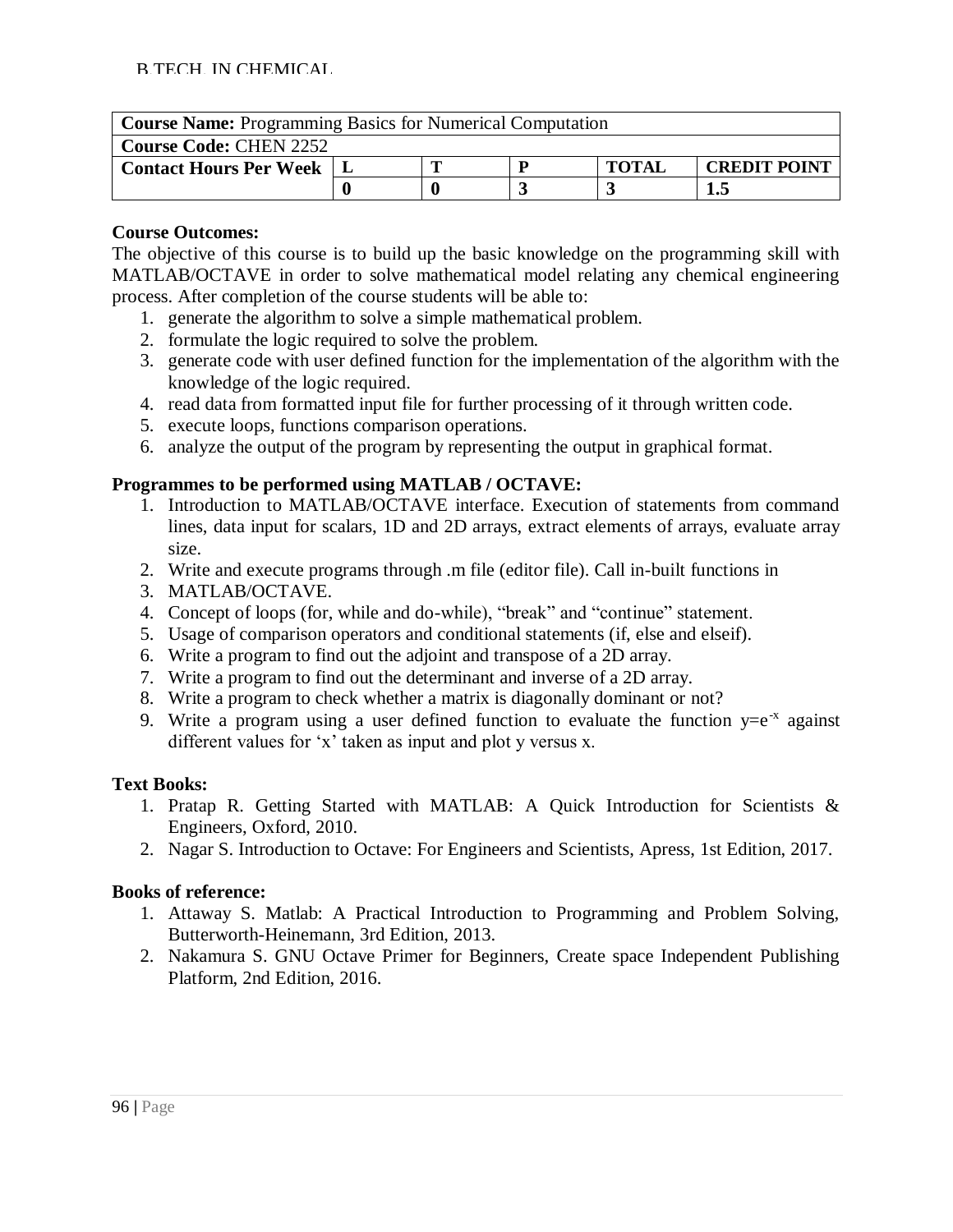| <b>Course Name:</b> Engineering Drawing Laboratory |  |                                     |  |  |  |  |  |  |
|----------------------------------------------------|--|-------------------------------------|--|--|--|--|--|--|
| <b>Course Code: CHEN 2253</b>                      |  |                                     |  |  |  |  |  |  |
| <b>Contact Hours Per Week</b>                      |  | <b>TOTAL</b><br><b>CREDIT POINT</b> |  |  |  |  |  |  |
|                                                    |  |                                     |  |  |  |  |  |  |

The objective of the course is to provide an elaborated concept of engineering drawing and idea on the relevant software for engineering drawing. After completion of the course students will be able to:

- 1. understand basics of engineering drawing.
- 2. draw different angular projection view of engineering equipment.
- 3. draw isometric projection view of engineering equipment.
- 4. draw cut-section view of engineering equipment.
- 5. use AutoCAD software for developing engineering drawing layouts.
- 6. prepare a virtual 3-D representation of an engineering equipment.

# **Problems to be solved:**

- 1. Introduction to AutoCAD software for drawing in 2D: Drawing and editing commands. Knowledge of setting up layers, dimensioning, hatching, making block, plotting and printing, working with external reference file.
- 2. Drawing any three of the following item using AutoCAD software.
- 3. Flange coupling for shaft and vessel or pipe.
- 4. Pipe joints and fittings, single line and double line pipe line assembly.
- 5. Stuffing box.
- 6. Detailed cut section drawing of Globe valve and Stop valve.
- 7. Piping and instrumentation diagram of any given chemical process.
- 8. Assembly drawing of a single stirred jacketed pressure vessel with all its accessories using AutoCAD software. Introduction to AutoCAD software for drawing in 3D: Working in 3- dimensions, Drawing and editing commands, viewing 3D objects, basic solid and wireframe models, extruding, simple revolved objects. Generation of orthographic projections from 3D drawing.

- 1. VenugopalK.,EngineeringDrawingandGraphics+AutoCAD,NewAgeInternational
- 2. (P) Limited, Fourth edition, 2001.
- 3. Agarwal B. & Agarwal C.M., Engineering Drawing, McGraw Hill Education (India) Private Limited, 2nd Edition, 2014.
- 4. Lockhart S., Tutorial Guide to AutoCAD 2016, SDC Publication, 2016.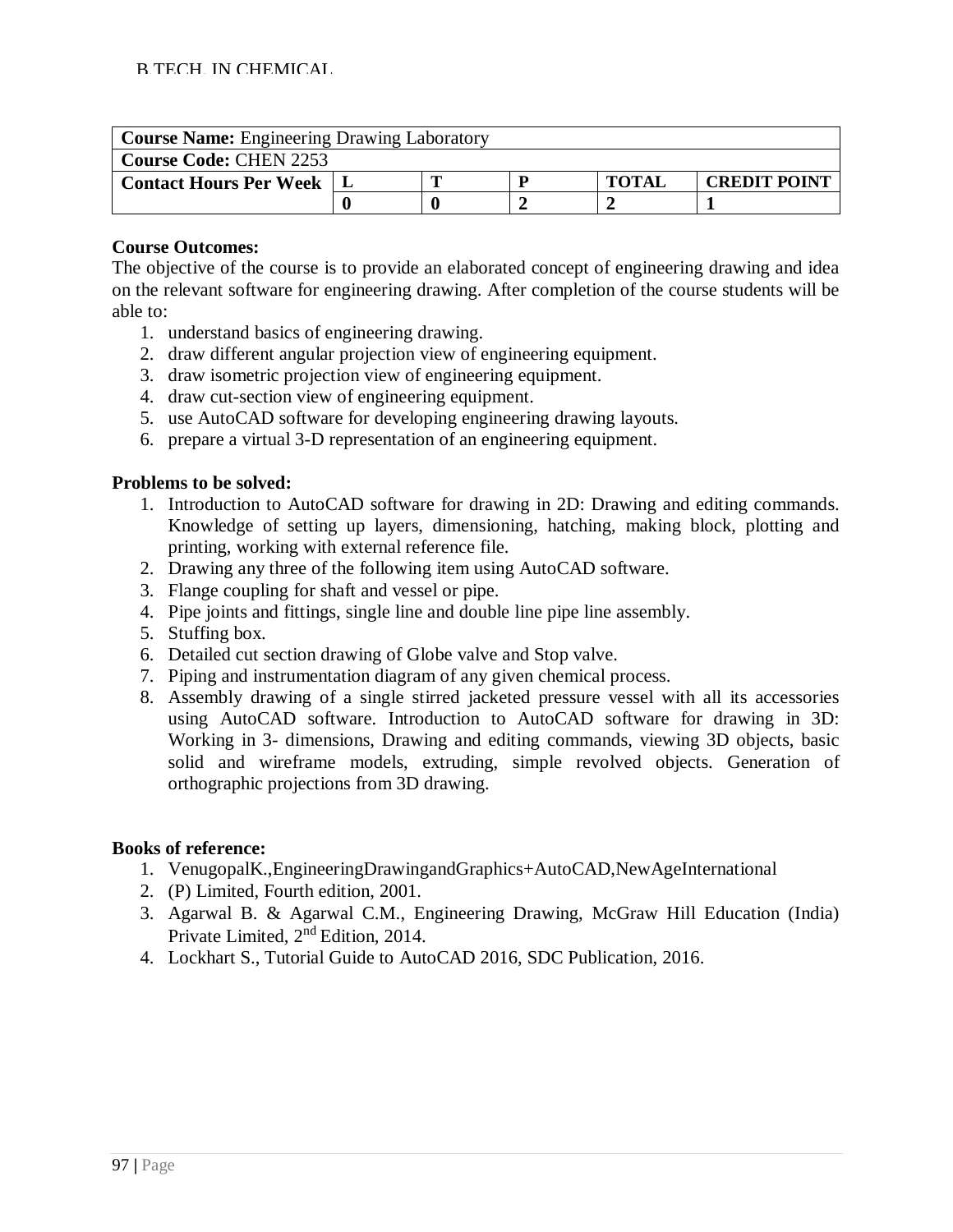B.TECH. IN CHEMICAL

**3 rd Year 1st Semester (Semester 5)**

# **THEORY**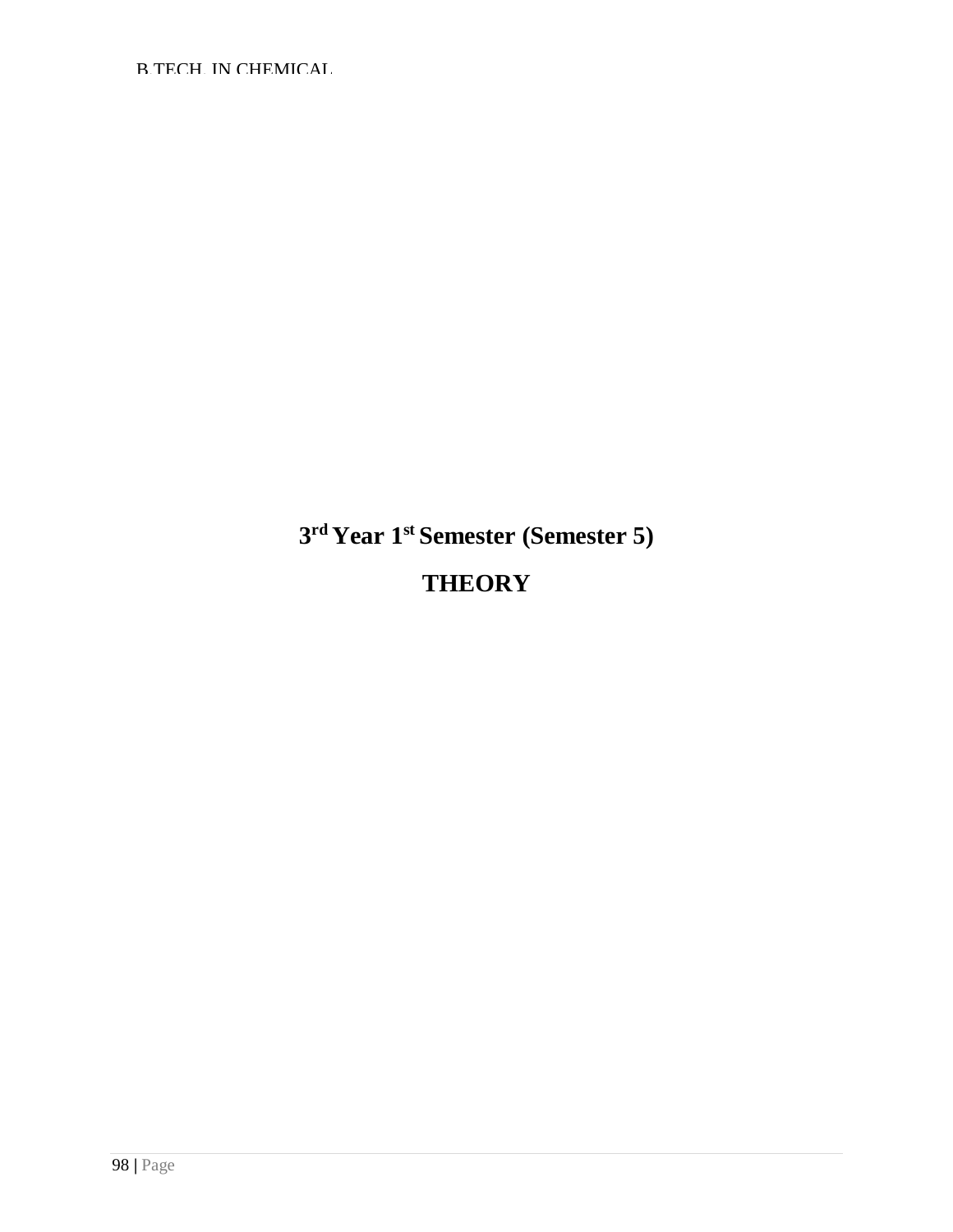| <b>Course Name: Chemical Process Technology</b> |  |  |   |              |                     |  |
|-------------------------------------------------|--|--|---|--------------|---------------------|--|
| <b>Course Code: CHEN 3101</b>                   |  |  |   |              |                     |  |
| <b>Contact Hours Per Week</b>                   |  |  | n | <b>TOTAL</b> | <b>CREDIT POINT</b> |  |
|                                                 |  |  |   |              |                     |  |

After completion of the course students will be able to:

- 1. describe sources and processes of manufacture of various industrially important chemicals.
- 2. draw block diagrams/ process flow diagrams of the processes used for manufacture of industrially important chemicals.
- 3. explain and calculate economic aspects of Projects involved in manufacturing of chemicals.
- 4. understand the applications of various unit operations involved in the manufacture of various chemicals and other useful materials.
- 5. understand the implications of heat  $\&$  mass transfer and fluid mechanics in chemical engineering industries.

# **Module I [10L]**

#### **Chlor-alkali industries:**

Production and consumption pattern, manufacture of Chlorine-caustic soda: Raw materials, principles of manufacture,

# **Mercury-cathode & Membrane process:**

flow sheet and sequence of operation, other processes, advancement of process technology and major engineering problems, uses.

#### **Soda-ash:**

Production and consumption pattern, Raw materials, Solvay process: Physicochemical principles of manufacture, carbonation and ammonia recovery step, flow-sheet and sequence of operation, other processes, advancement of process technology and modified Solvay process, major engineering problems, uses.

#### **Industrial Inorganic Acids:**

#### **Hydrochloric Acid:**

Manufacturing methods, by product Recovery from other production processes, conventional raw materials and principles of manufacture, flow-sheet and sequence of operation, major engineering problems, uses.

# **Sulphuric acid:**

Raw materials resources, sulphuric acid production processes, Contact process, Physicochemical principles and general theory of contact reaction with thermodynamic and reaction engineering aspects, different types of catalyst – preparation methodology and relative merits, flow-sheet and sequence of operation, details of major equipments, advancement of process technology and major engineering problems, DCDA process, uses.

# **Nitric Acid:**

Raw materials resources, Ostwald Process–physico-chemical principles, catalyst, process flow sheet and sequence of operation, details of major equipments, uses.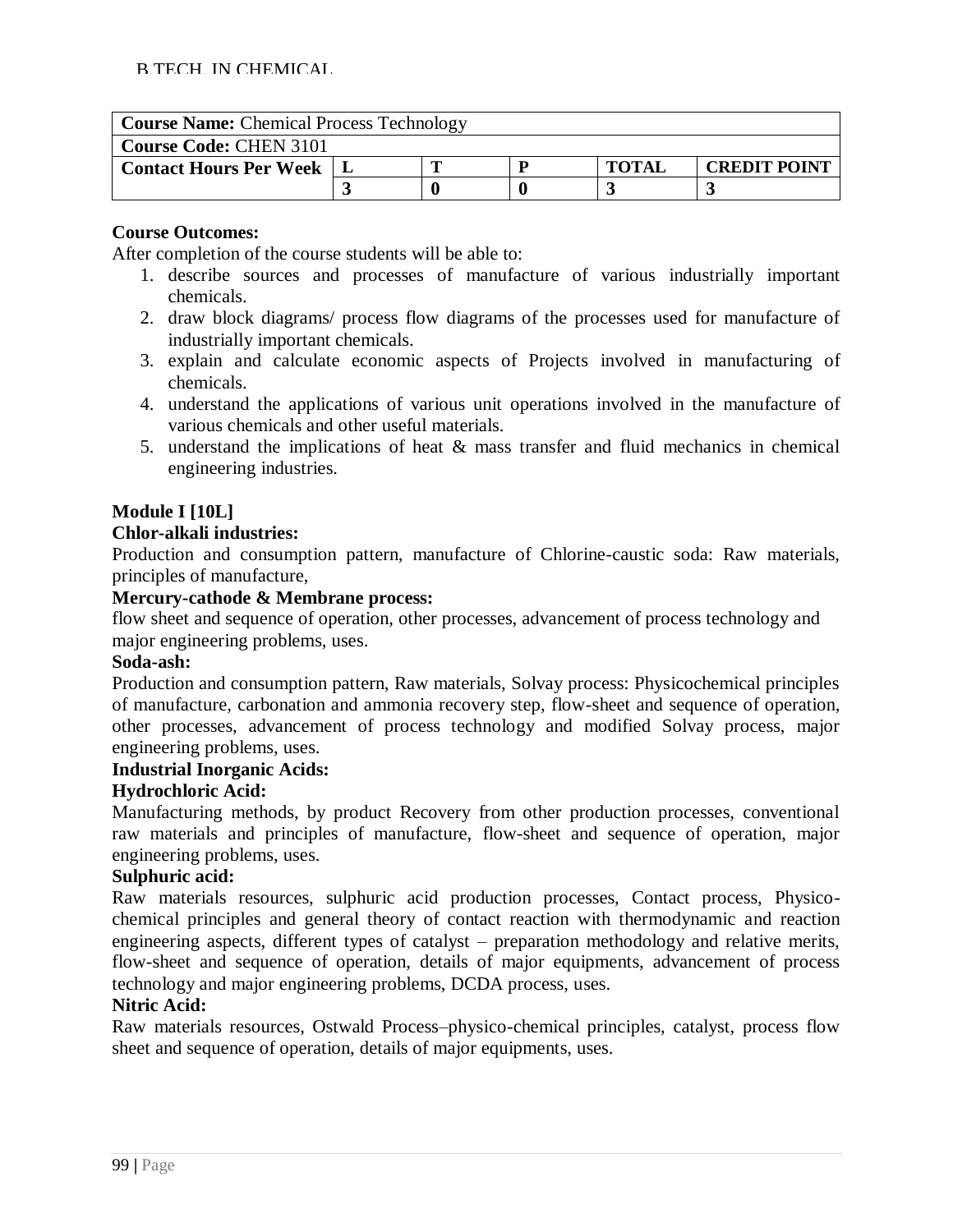# **Module II [10L]**

**Fertilizer Industries:** 

#### **Nitrogenous fertilizers:**

Ammonia-Source of hydrogen; methods of obtaining hydrogen from different sources, source of nitrogen-liquefaction of air and distillation of liquid air; Synthesis of Ammonia- Physico chemical principles, catalyst for synthesis of ammonia, process flow sheet and sequence of operation, details of major equipments.

Urea - Raw materials, manufacturing process with flow sheet, sequence of operation, major equipments details.

#### **Phosphatic fertilizers:**

Manufacturing process of super phosphate of lime, single and triple super phosphate, Diammonium phosphate.

# **Petroleum refining:**

Production and consumption pattern, manufacturing technology of petroleum refining: Raw materials, principles of manufacture, flow sheet and sequence of operation, other processes, advancement of process technology and major engineering problems for the production of fuels, lubricants and various other products and by products from petroleum crude

#### **Refinery operations:**

Cracking operation**,** Hydrodesulphurisation (HDS & DHDS), Delayed coking, Visbreaking etc Steam & catalytic cracking of naphtha and downstream products, separation scheme of naphtha cracking. Catalytic reforming of naphtha, catalyst and process variable of BTX reformer.

Synthesis gas and hydrogen production and its use: Steam reforming operation of Naphtha and natural gas.

# **Module III [10L]**

#### **Manufacture of Petrochemicals based on Ethylene:**

Description, raw material and energy sources and consumptions, operating conditions, catalysts, basic block diagram and simplified process flow diagram for manufacture of EDC, VCM, VAM, Ethylene oxide, Ethanol amine

#### **Manufacture of Petrochemicals based on Propylene:**

Description, raw material and energy sources and consumptions, operating conditions, catalysts, basic block diagram and simplified process flow diagram for manufacture of Acrylonitrile, Acrolein, Propylene oxide, glycerine (acrolein route), Isopropanol Production

#### **Manufacture of Petrochemicals based on C4:**

Description, raw material and energy sources and consumptions, operating conditions, catalysts, basic block diagram and simplified process flow diagram for manufacture of Butadiene from C4 cut. Basic building blocks for manufacture of Benzene, Toluene and Xylene from BTX reformate petroleum crude. Coal based chemicals, fuels.

#### **Module IV [10L]**

#### **Common utility services**:

Electricity, steam, cooling water, hot oil, refrigeration and chilled water generated from industrially relevant fuels & coal.

#### **Water treatment:**

Water for the chemical process industry, Boiler feed-water, Cooling tower water, Demineralised water, Drinking water;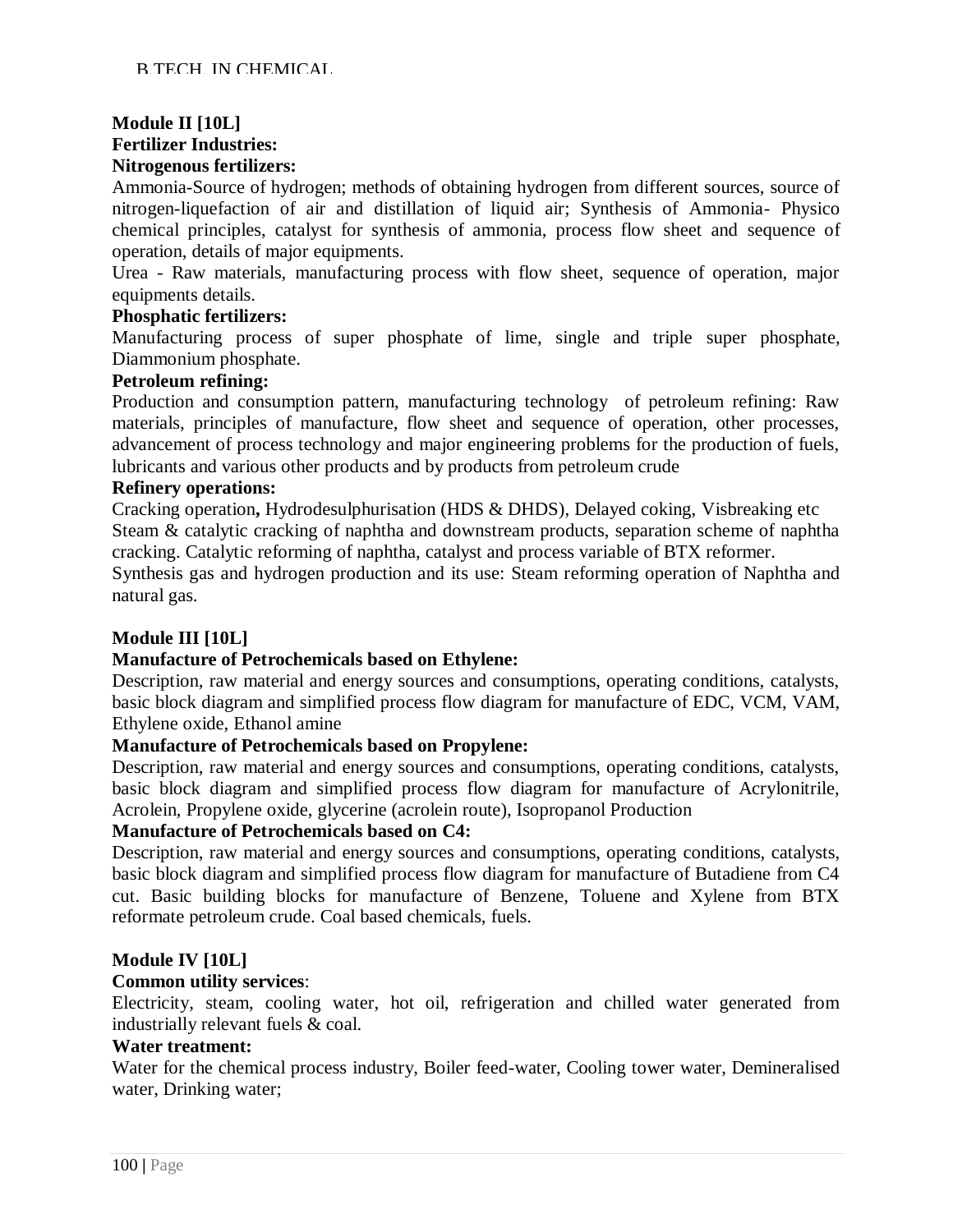# **Treatment methodology:**

Conventional water treatment procedures, Ion-exchange, Membrane technology etc.

# **Cement and ceramic materials:**

#### **Cement:**

Chemical composition of Portland cement, raw materials, dry and wet process for manufacturing cement clinker, setting and hardening of cement.

#### **Ceramic:**

Basic raw materials, white-wares, manufacturing process of porcelain and their forming operations.

#### **Refractories:**

Properties of Refractories, raw materials, manufacturing techniques of acid refectories, basic Refractories, sintered and fused refractories, insulating refractories.

#### **Glass:**

Different types of glass ns their raw materials, manufacturing principles.

# **Oils and Fats**:

Elementary idea, Composition (Fatty acid profile), Methods of extracting vegetable oils; Hydrogenation of oils, Major engineering problems and improved technology; Transesterification and Interesterification through enzymatic route; their applications. Method of soap production.

# **Text Books:**

- 1. Dryden, C. E., and Rao, M.G. (Ed.), Outlines of Chemical Technology Affiliated East West Press
- 2. Austins, G.T., Sherve's Chemical Process Industries, McGraw-Hill, 5th Edn.

- 1. Venkateswarlu, S. (Ed.) Chemtech (II) Chemical Engineering Development Centre, Indian Institute of Technology, Madras.
- 2. Kirk & Othmer (Ed.), Encyclopedia of Chemical Technology.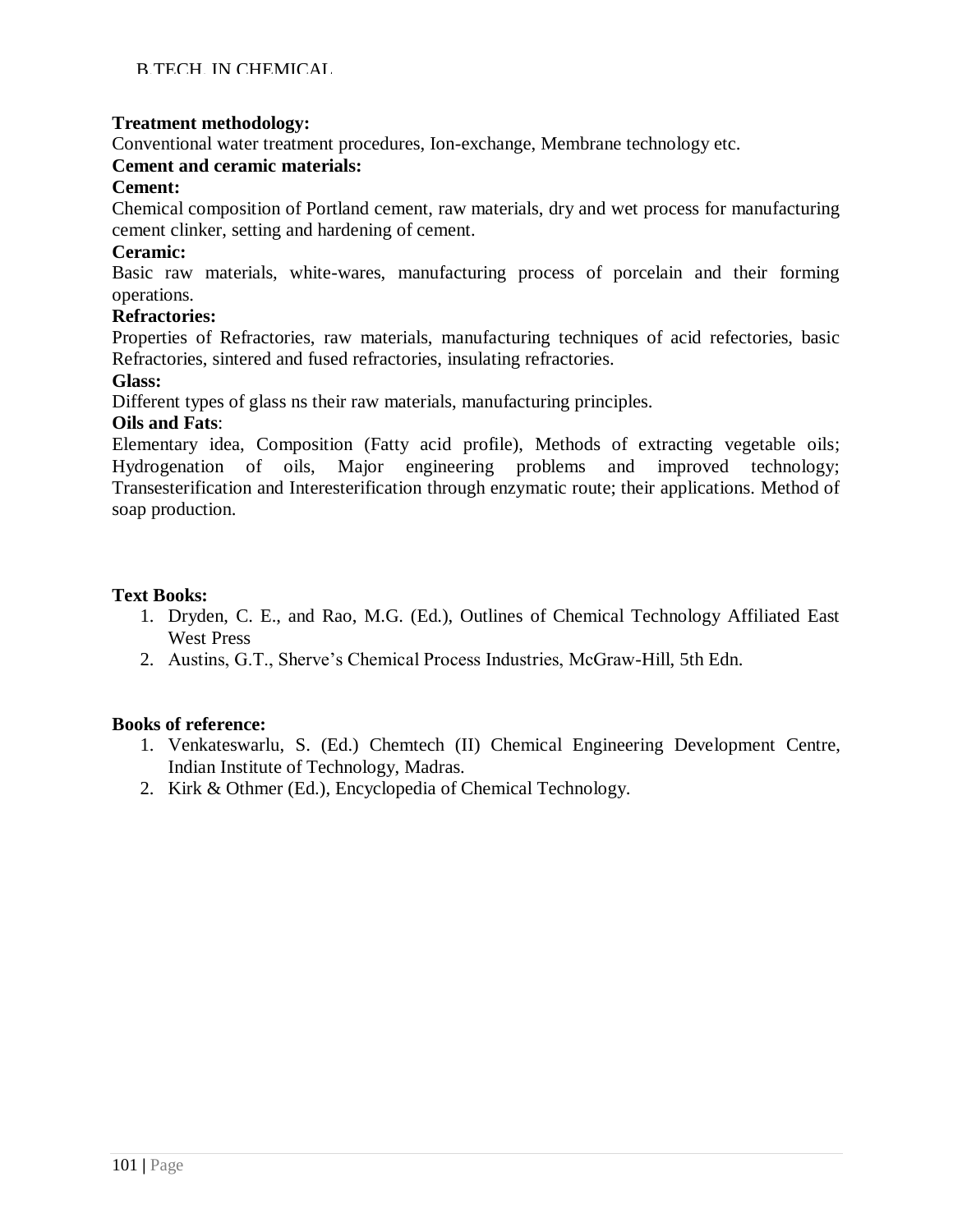| <b>Course Name:</b> Chemical Reaction Engineering I |  |  |  |              |                     |  |
|-----------------------------------------------------|--|--|--|--------------|---------------------|--|
| <b>Course Code: CHEN 3102</b>                       |  |  |  |              |                     |  |
| <b>Contact Hours Per Week</b>                       |  |  |  | <b>TOTAL</b> | <b>CREDIT POINT</b> |  |
|                                                     |  |  |  |              |                     |  |

After completion of the course students will be able to:

- 1. determine rate equation of a chemical reaction from its kinetic experimental data.
- 2. design a suitable reactor for a given chemical reaction.
- 3. optimize the size and combination of chemical reactors in view to maximize yield and productivity of a material.
- 4. compare the performance of ideal and non-ideal reactors using E(t) and F(t) curves.
- 5. Analyse a non-ideal reactor and predict conversion of a given chemical reaction.

# **Module I [10L]**

Definition of reaction rate, Stoichiometry of chemical reaction, extent of reaction, limiting reactant, excess reactant, conversion, yeaild and selectivity. Kinetics of homogeneous reaction, Elementary & Non-elementary reactions. Molecularity and order of reaction, Constant volume and variable volume reaction. Determination of rate equation of non-elementary reactions. Temperature dependence of rate constant. Analysis and correlation of experimental kinetic datadata collection and plotting, linearization of rate equations, differential and integral method of analysis.

# **Module II [10L]**

#### **Ideal Reactors:**

Introduction and classification; generalized material balance equation, Design equation of batch Reactor, Concept of flow reactors, Space-time and Space-velocity;

#### **Steady-state Mixed Flow Reactor:**

Design Equation, Graphical Representation of Design Equation;

# **Steady-state Plug Flow Reactor:**

Design equation, graphical representation.

#### **Multiple-Reactor Systems:**

PFRs in Series and/or in Parallel, Equal-size MFRs in Series, MFRs of different sizes in Series, Reactors of Different Types in Series, Recycle Reactor: Definition of Recycle Ratio, Design Equation, and Optimum Recycle ratio.

#### **Module III [10L]**

Classification of Multiple Reactions;

#### **Reactions in Parallel:**

Qualitative aspects of Product Distribution, Quantitative Treatment of Product Distribution, Definition of Instantaneous and Overall fractional yield, graphical representation;

#### **Reactions in Series:**

Successive First- Order Reactions, First-Order Followed by Zero-Order Reaction, Zero-Order Followed by First-Order Reaction, Product Distribution, Quantitative Treatment of PFR, MFR and Batch Reactor for series, parallel reaction.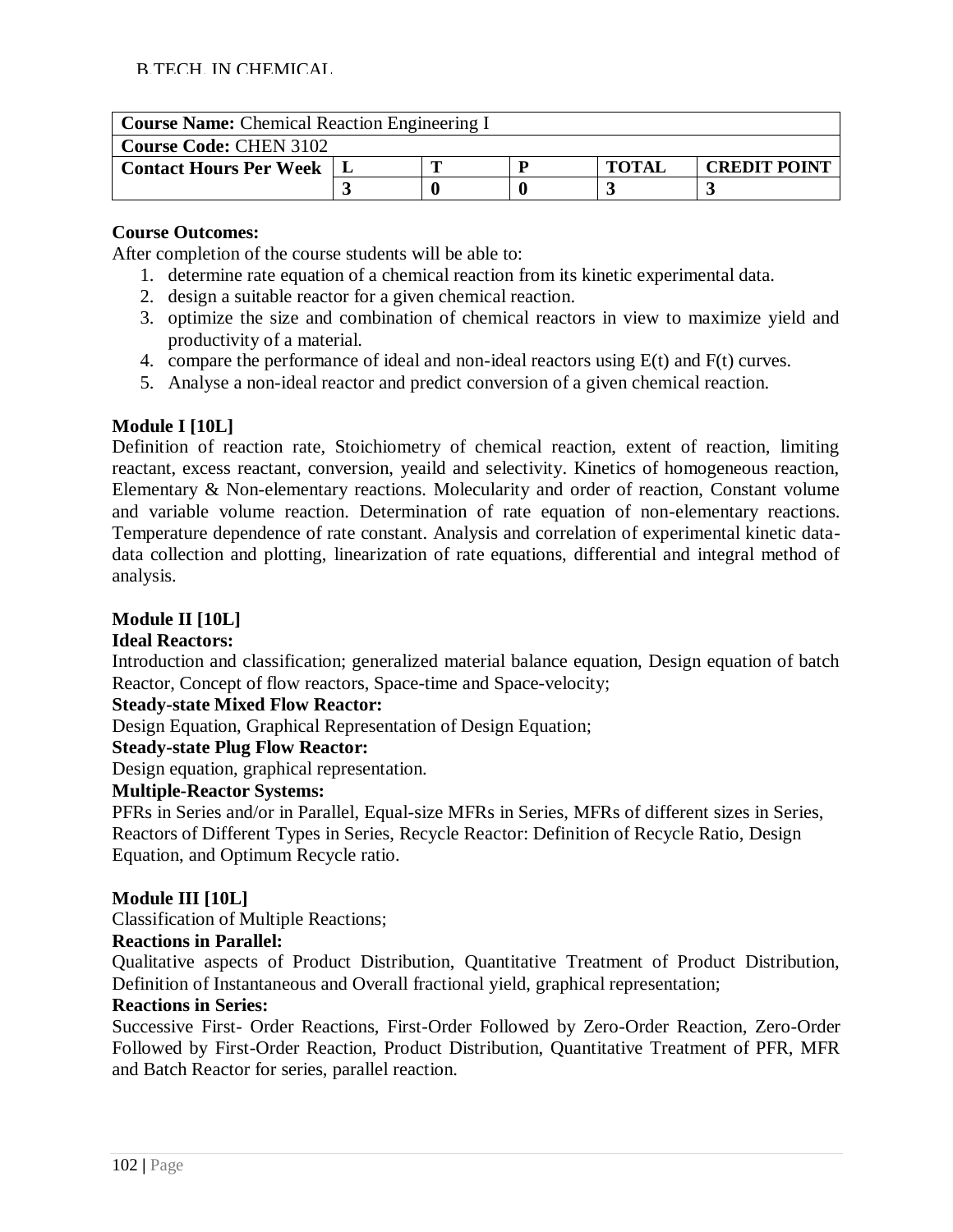# **Module IV [10L]**

Non-ideal reactors, definition of residence time distribution function, E(t) and F(t) curve,

# **Moments of RTD Function:**

Determination of mean residence time and variance from E(t) curve. Residence time distribution (RTD) function of ideal reactors, laminar flow reactor.

Introduction to compartment model of RTD of non-ideal reactors.

Non-ideal reactor modelling with the RTD: **Zero-parameter model:**

Segregation model, maximum mixedness model,

# **One-parameter model:**

Tank-in-series model, dispersion model.

# **Text Book:**

1. Levenspiel O. Chemical Reaction Engineering, 3rd. editions, John Wiley & Sons, 2001.

- 1. Fogler H.S. Elements of Chemical Reaction Engineering, 3rd Edition, Prentice Hall, 2004.
- 2. Smith J.M. Chemical Engineering Kinetics, 3rd. Edition, McGraw-Hill, 1983.
- 3. Li S, Li L, Xin F. Reaction Engineering, Chemical Industry Press, 2017.
- 4. Carberry J.J., Chemical and Catalytic Reaction Engineering, Dover Publications, Inc., 2001
- 5. Froment G.F., Bischoff K.B., De Wilde J., Chemical Reactor Analysis and Design, 3<sup>rd</sup> Edition, John Wiley & Sons, Incorporated, 2010.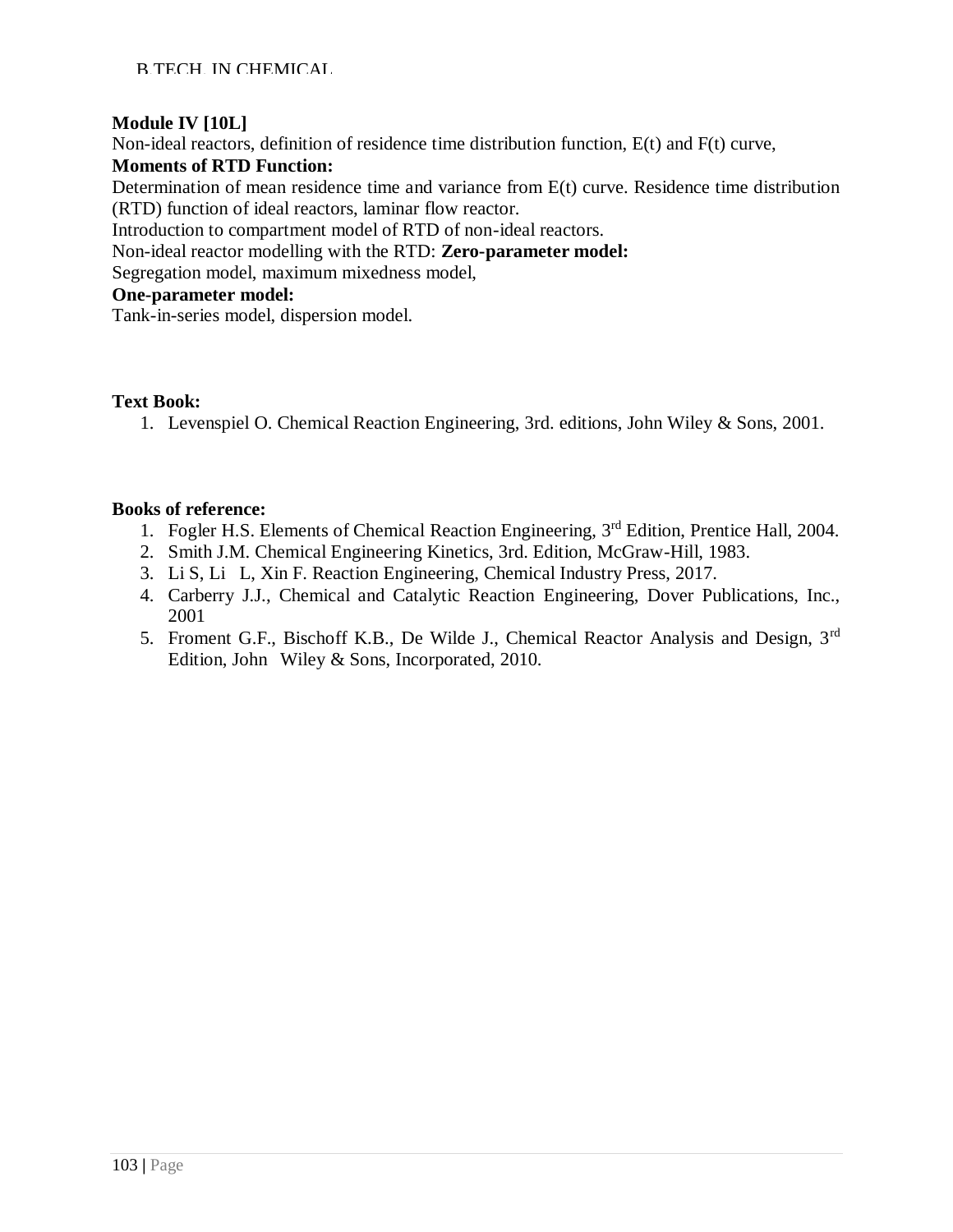| <b>Course Name: Mass Transfer I</b> |  |  |  |              |                     |  |
|-------------------------------------|--|--|--|--------------|---------------------|--|
| <b>Course Code: CHEN 3103</b>       |  |  |  |              |                     |  |
| <b>Contact Hours Per Week</b>       |  |  |  | <b>TOTAI</b> | <b>CREDIT POINT</b> |  |
|                                     |  |  |  |              |                     |  |

After completing this course, students will be able to:

- 1. frame mathematical equations for a given steady-state or transient diffusion problem and solve them.
- 2. determine mass transfer coefficients by using appropriate correlations for a given engineering problem.
- 3. select either plate or packed column (whichever is appropriate) for a given absorption operation and design the selected type of column
- 4. design a fractional distillation column (plate-type) for a given binary distillation operation.
- 5. determine suitable adsorption isotherm as well as design a fixed bed adsorption column.

# **Module I [10L]**

Principles of diffusion, Constitutive equations for steady state and transient diffusion, Fick's Law, Diffusivity and correlations for diffusivity for liquids and gases, convective mass transfer, mass transfer coefficients and their correlations, interphase mass transfer and related theories.

#### **Module II [10L]**

Mechanism of absorption, industrial application, difference between continuous and staged gasliquid contacting devices and selection criteria, loading and flooding in a packed tower, types of packing, design of a packed absorption tower based on film coefficients and overall coefficients, transfer unit (number and height), design of a tray column for absorption (graphical method and Kremser equation), significance of absorption factor, operating characteristics in tray tower, stage efficiency,

Absorption with chemical reaction, significance of Hatta number, effect of reaction regimes (slow, fast, instantaneous), analysis of diffusion with chemical reactions by Film and Penetration theory

#### **Module III [10L]**

#### **Distillation:**

Industrial utility, vapor-liquid equilibria, ideality and deviations from ideality, relative volatility. **Batch distillation, Rayleigh equation, Flash distillation,** Industrial applications, continuous binary rectification, different types of reflux arrangements (top-tray, pump-back, pump-around) and concept of minimum and optimum reflux ratio, application of McCabe-Thiele method for calculation of number of trays in a distillation column, Fenske equation, Outline of Ponchon Savarit method, basic idea of rate-based models for distillation.

#### **Module IV [10L]**

a. Distillation column internals, Extractive and azeotropic distillation: Industrial techniques and applications, basic idea of multi-component distillation.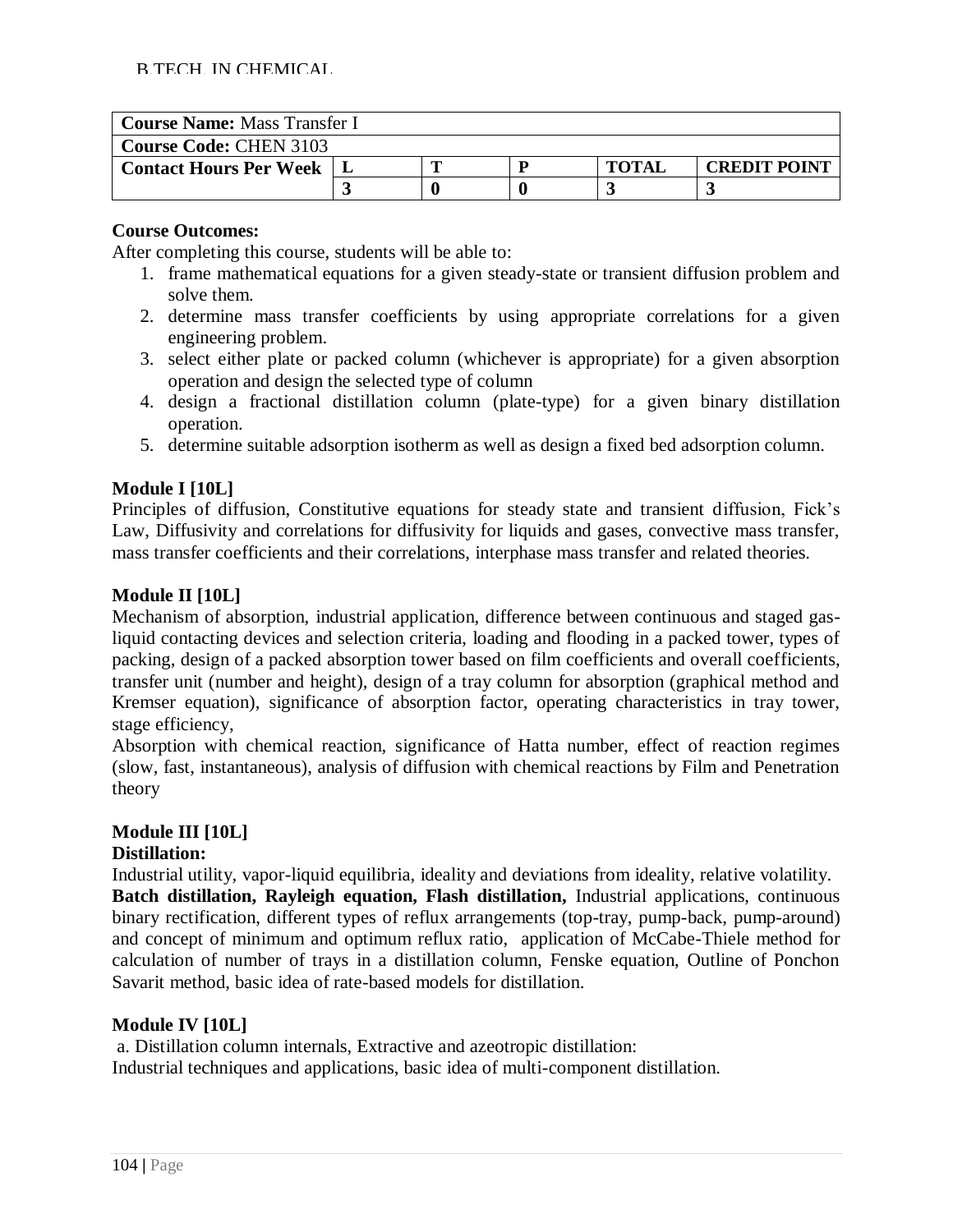B.TECH. IN CHEMICAL

b. Adsorption: Introduction, Properties of adsorbent and applications, Batch Adsorption, Adsorption isotherms, Break through curves, LUB, scale up, design of fixed bed adsorption column.

# **Text Books:**

- 1. Treybal R.E., Mass Transfer Operations, McGraw Hill, 3rd edition, 1983.
- 2. Dutta B.K., Principles of Mass Transfer and Separation Processes, Prentice Hall of India, 2<sup>nd</sup> edition, 2007.
- 3. Geankoplis, C.J., Transport Processes and Unit Operations, Prentice Hall of India, 3rd edition, 1993.

- 1. Henley E.J., Seader J. D., Roper D.K., Separation Process Principles, Wiley, 3<sup>rd</sup> Edition (International Student Version), 2011.
- 2. McCabe W.L., Smith J.C., Harriot P., Unit Operations of Chemical Engineering, McGraw-Hill, 7<sup>th</sup> edition, 2017.
- 3. Coulson J.M., Richardson J.F., Harker J.H., Backhurst J.R., Coulson and Richardson's Chemical Engineering: Particle Technology and Separation Processes, Vol. 2, Butterworth Heineman, 5<sup>th</sup> Edition 2002
- 4. Rosseau R.W., Handbook of Separation Process Technology, Wiley India Pvt. Ltd., 2009
- 5. Wankat P.C., Separation Process Engineering, Prentice Hall, 2nd edition, 2010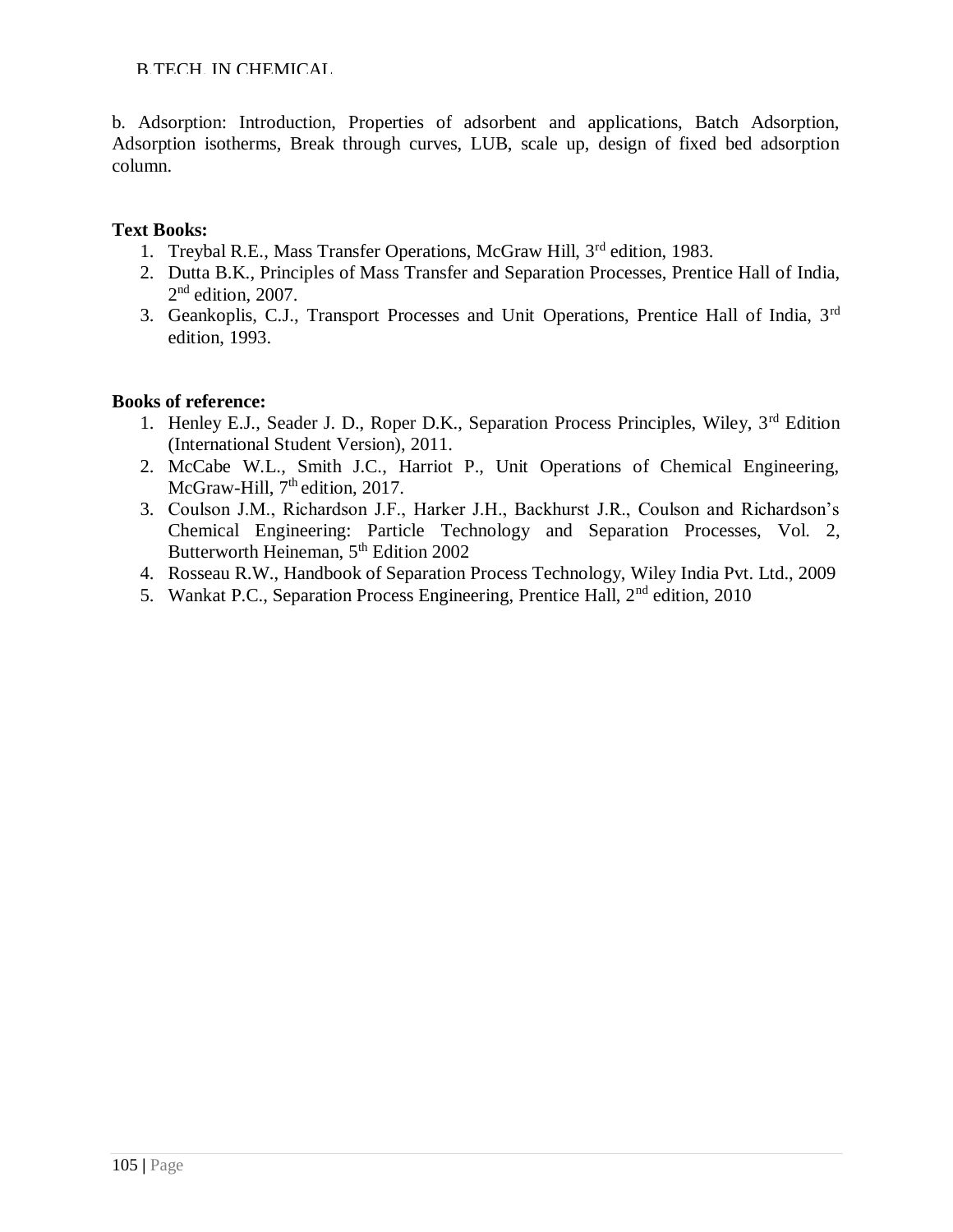| <b>Course Name: Transport Phenomena</b> |  |  |  |              |                     |  |
|-----------------------------------------|--|--|--|--------------|---------------------|--|
| <b>Course Code: CHEN 3104</b>           |  |  |  |              |                     |  |
| <b>Contact Hours Per Week</b>           |  |  |  | <b>TOTAI</b> | <b>CREDIT POINT</b> |  |
|                                         |  |  |  |              |                     |  |

The objective of this course is to provide an idea about the unified approach on the analysis of momentum, mass and energy transport process across the boundary of the system. After completion of the course, students will be able to:

- 1. identify the inherent analogy between momentum, energy and mass transport processes.
- 2. apply the concepts of momentum transport for solving momentum transfer problems involving different flow geometries.
- 3. apply the concepts of energy transport for solving energy transfer problems arising in industrial process equipment.
- 4. apply the concepts of mass transport for solving mass transfer problems arising in industrial process equipment.
- 5. the students will be able to apply the concepts of momentum, energy and mass transport in boundary layers to solve engineering problems related to flow past solids.

# **Module I [10L]**

Understanding of unified approach in transport phenomena for momentum, mass and energy transport; Fundamental variables and units used in describing a transport process; Concept of closed and open system; Concept of non-dimensional form of the basic transport equation and dimensionless number; Concept of diffusion and convection mechanism; Idea on tensor and vector approach in describing a transport process; Understanding of thermodynamic equilibrium and transport process; Concept of different steady state condition (steady state and quasi-steady state condition) and its importance in analyzing transport process; Role of intermolecular forces (and potential) in quantification of system intrinsic properties for transport process.

# **Module II [10L]**

Description of Newtonian and Non-Newtonian fluid; Newton's law of motion; Concept of momentum diffusivity; Basic idea on Lennard-Jones potential (from collision theory) to understand viscosity of gas with low density; Pressure and temperature dependence of viscosity; Tensor form for momentum transport; Shell momentum balance and boundary condition; Equation of Continuity in rectangular (Cartesian) coordinate system; Development of Navier-Stokes equation in rectangular (Cartesian) coordinate system; Concept of Euler's equation of motion; Concept of laminar and turbulent flow; Velocity profile prediction for (a) falling film (b) flow in a circular tube (c) flow through annulus (d) flow of two adjacent immiscible fluids; Coutte flow; Creeping flow and Drag force; Boundary Layer over a flat plate; Determination of boundary layer thickness and average flow velocity determination.

# **Module III [10L]**

Fourier's law of heat conduction; Temperature and pressure dependence of thermal conductivity; Shell energy balance and boundary conditions; Development of convection-diffusion energy equation; Concept of thermal diffusivity; Heat conduction through laminar flow when (a) heat conduction with an electrical heat source (b) heat conduction with a nuclear heat source (c) heat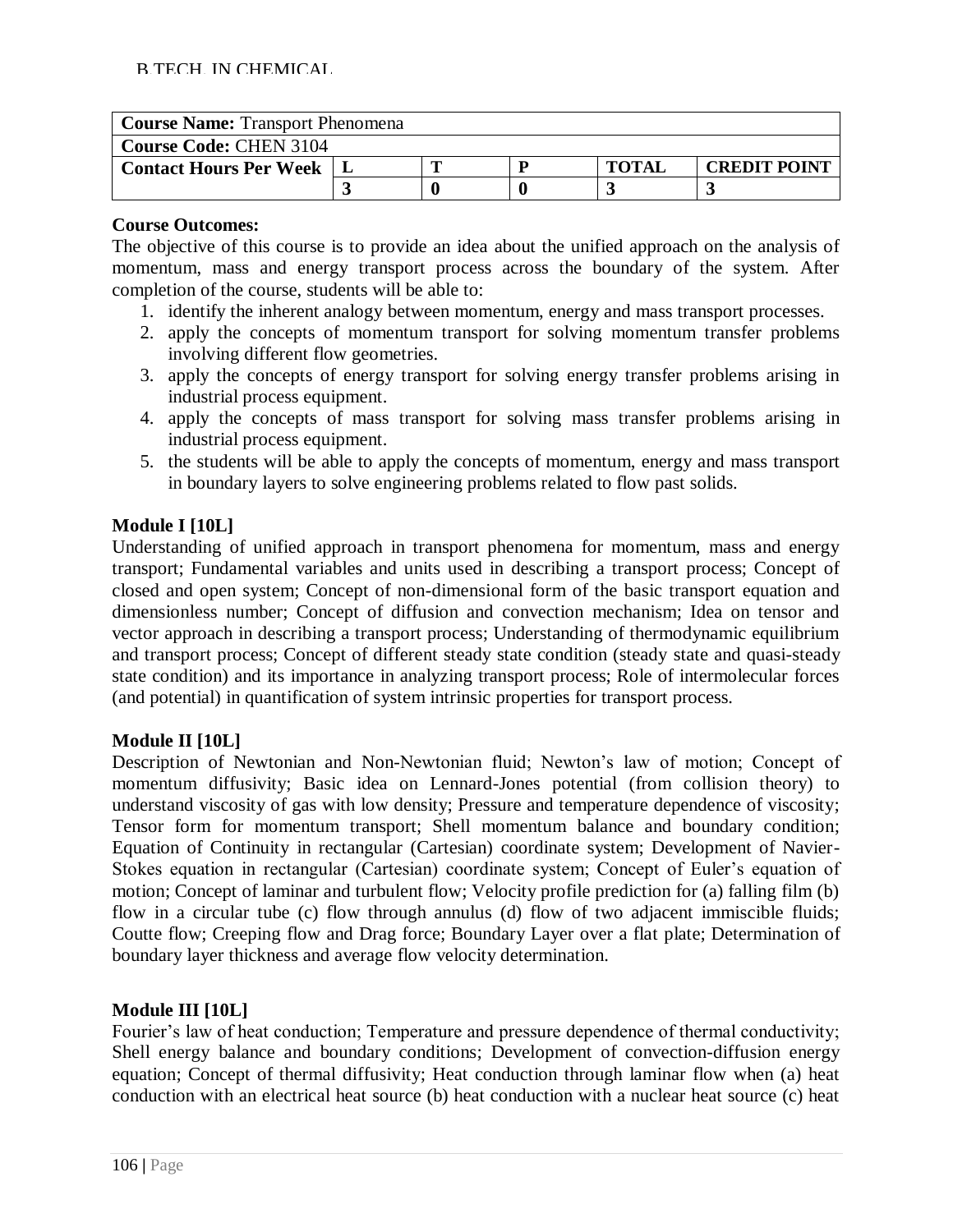# B.TECH. IN CHEMICAL

conduction with a viscous heat source (d) heat conduction with a viscous heat source (e) heat conduction through composite wall (f) heat conduction in cooling fin; Unsteady heat conduction for semi-infinite and finite slab – Solution for temperature profile using similarity solution; Concept of thermal boundary layer; Relation establishment between thermal and momentum boundary layer thickness using Von-Karman integral method; Forced convective heating of a fluid flowing through a circular tube at laminar condition; Laminar free convection of fluid flowing between two parallel plates at two different temperatures.

# **Module IV [10L]**

Fick's law of diffusion; Temperature and pressure dependence of diffusivity; Shell mass balance and boundary conditions; Development of convection-diffusion equation for mass transport; Equation of continuity for a multi-component mixture in rectangular (Cartesian) coordinate system; Evaluation of concentration profile for diffusion (a) through a stagnant gas film (b) with heterogeneous chemical reaction (c) with homogeneous chemical reaction (d) during gas absorption in a falling liquid film (e) during solid dissolution in a falling liquid film; Unsteady state mass diffusion – solution by Laplace Transformation; Concept of analogy between momentum, heat and mass transport; Derivation of Reynolds analogy; Colburn Analogy and its benefits over Reynolds analogy.

# **Text Book:**

1. Bird R.B., Stewart W.E. & Lightfoot E.N. Transport Phenomena, Wiley, 2nd Edition, 2006.

- 1. Brodkey R.S. & Herskey H.C. Transport Phenomena, McGraw- Hill, 1988.
- 2. Geankoplis C.J. Transport Processes and Unit Operations, Prentice Hall of India, 3<sup>rd</sup>Edition, 1993.
- **3.** Roy S.C. & Guha C. Introduction to Transport Phenomenon, Dhanpat Rai & Co., 2014.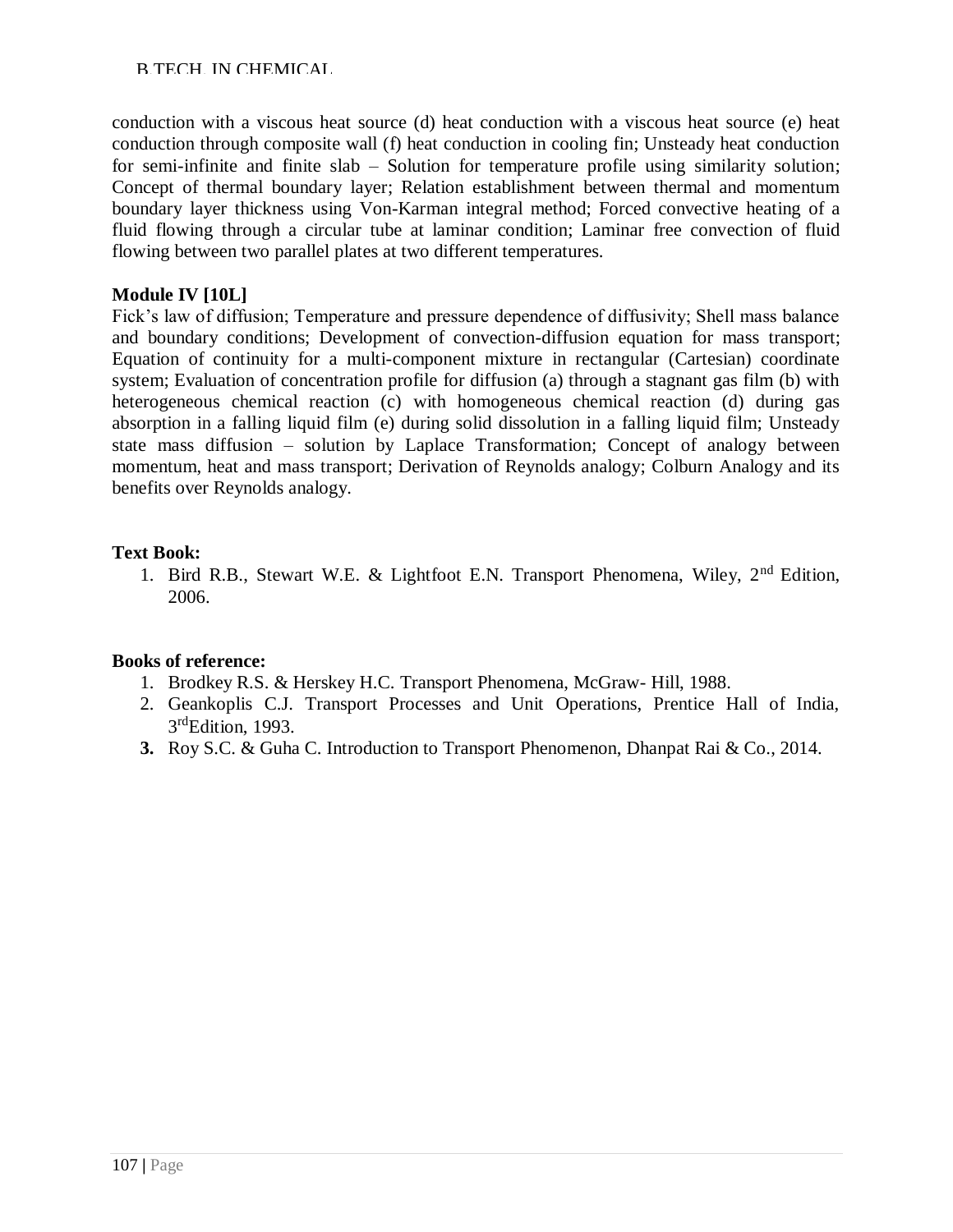| <b>Course Name: Petrochemical Technology</b> |  |  |  |              |                     |  |
|----------------------------------------------|--|--|--|--------------|---------------------|--|
| <b>Course Code: CHEN 3131</b>                |  |  |  |              |                     |  |
| <b>Contact Hours Per Week</b>                |  |  |  | <b>TOTAL</b> | <b>CREDIT POINT</b> |  |
|                                              |  |  |  |              |                     |  |

After completion of the course students will be able to:

- 1. classify the variety of petrochemical feedstocks, petroleum refinery products and categorize the synthesis gas productions feedstocks.
- 2. interpret the steam cracking operation of naptha and discuss the production mechanism of petrochemical complexes like EDC, VCM, VAM, EO, EA, ACN, PO, Isopropanol etc.
- 3. classify the catalytic reforming operation of naptha and interpret the production mechanism of synthetic detergent.
- 4. compare and contrast major polymerization processes in industry and describe various process technologies for Fibers, Elastomers and resins etc.

# **Module I [10L]**

Evolution of petrochemical industry in India, recent trend of petrochemical industry in India, **Petrochemical industry feedstock:**

Overview of petroleum refinery industry and its product, natural gas processing; impurities in feedstock for petrochemical industry and the process of their removal.

# **Synthesis gas production and its use:**

Steam reforming operation of Naphtha and natural gas, fuel oil partial oxidation method, Methanol production, synthetic liquid fuel production by Fischer Tropsch process, aldehyde and alcohol production from synthesis gas, ammonia production and its application.

#### **Module II [10L]**

Steam cracking operation of naphtha and  $C_2$  to  $C_4$  saturates, downstream separation scheme of naphtha cracking.

#### **Manufacture of Petrochemicals based on Ethylene:**

EDC, VCM, VAM, Ethylene oxide, Ethanol amine;

# **Manufacture of Petrochemicals based on Propylene:**

Acrylonitrile, Acrolein, Propylene oxide, glycerine (acrolein route, allyl chloride route, propylene oxide route), Isopropanol ;

Production of Butadiene from  $C_4$  cut.

# **Module III [10L]**

Catalytic reforming of naphtha, catalyst and process variable of BTX reformer, separation of Benzene, Toluene and Xylene from BTX reformate, pyrolysis gasoline hydrogenation and separation of aromatics, separation of meta xylene from mixed xylenes, alkylation of benzene, production of styrene, cumene and phenol, production of Phthalic anhydride. Synthetic detergent and its classification, production of linear alkyl beanzene and keryl benzene sulfonate from kerosene cut, additives for detergent.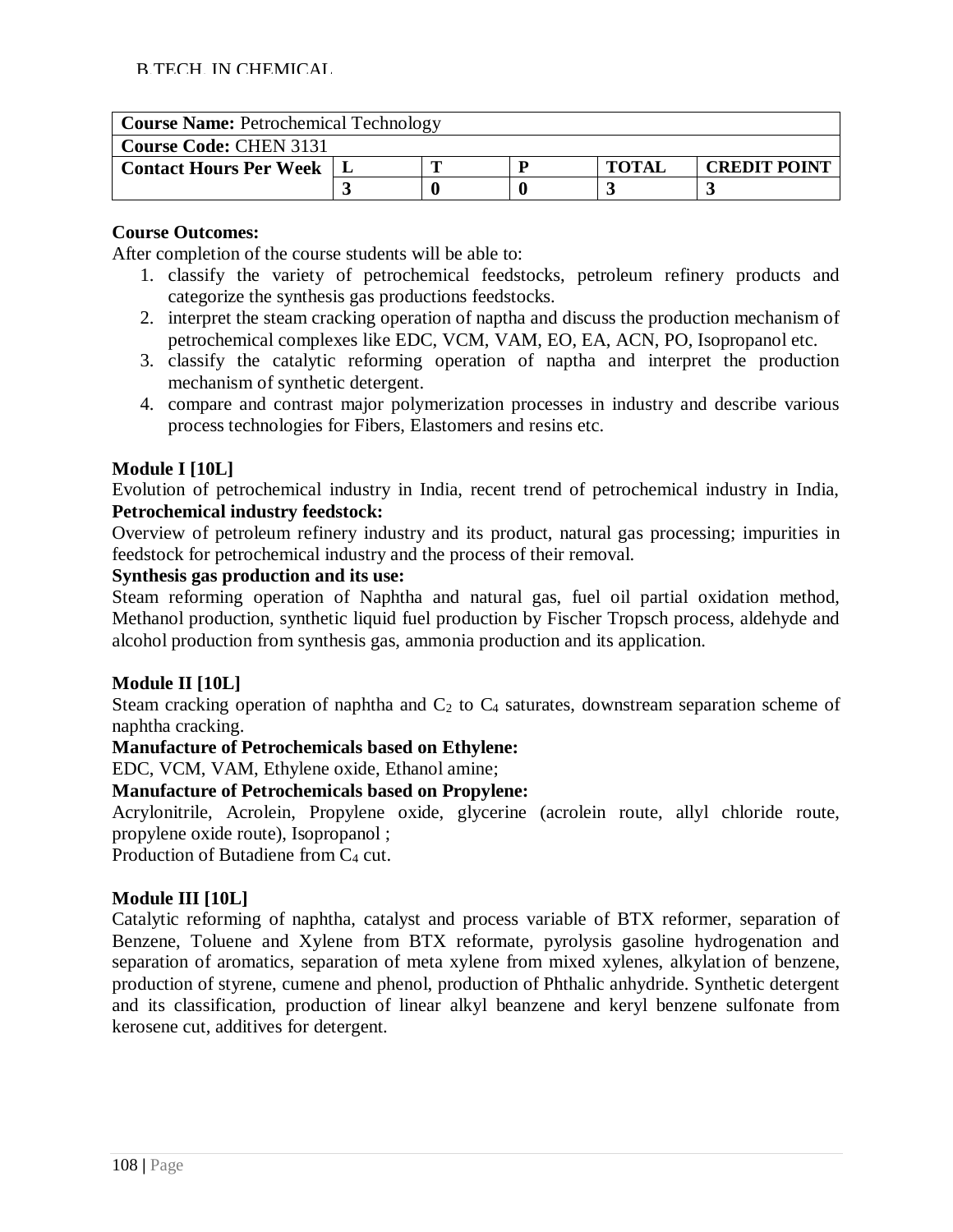# **Module IV [10L] Overview of plastic industry:**

Production of LDPE, LLDPE, HDPE, PP, PVC, Polystyrene and their application.

Comparative study of Plastic, fibre and elastomer; production of SBR, Butadiene rubber, production of ABS plastic, polyamide, polyester, acrylic fibre, polycarbonates, production of phenol-formaldehyde resin; overview of polymer processing.

#### **Text Books:**

- 1. A Text on Petrochemicals: B.K.B. Rao, Khanna Publishers, 2011, ISBN 9788174090447 / 8174090444.
- 2. Advanced Petrochemicals: Dr. G. N. Sarkar, Khanna Publishers, 2008, ISBN 8174090967.
- 3. Introduction to Petrochemicals, Sukumar Maity. Oxford and IBH Publishing Co, 2002 ISBN 8120415558.

- 1. The Petroleum chemicals Industry: R. F. Goldstein and A. L. Waddams, E & F N Spon (An imprint of Routledge), 1967, ISBN 0419025308.
- 2. Petrochemical processes: Chauvel, Gulf Publishing Co, 1989, ISBN 0872017729.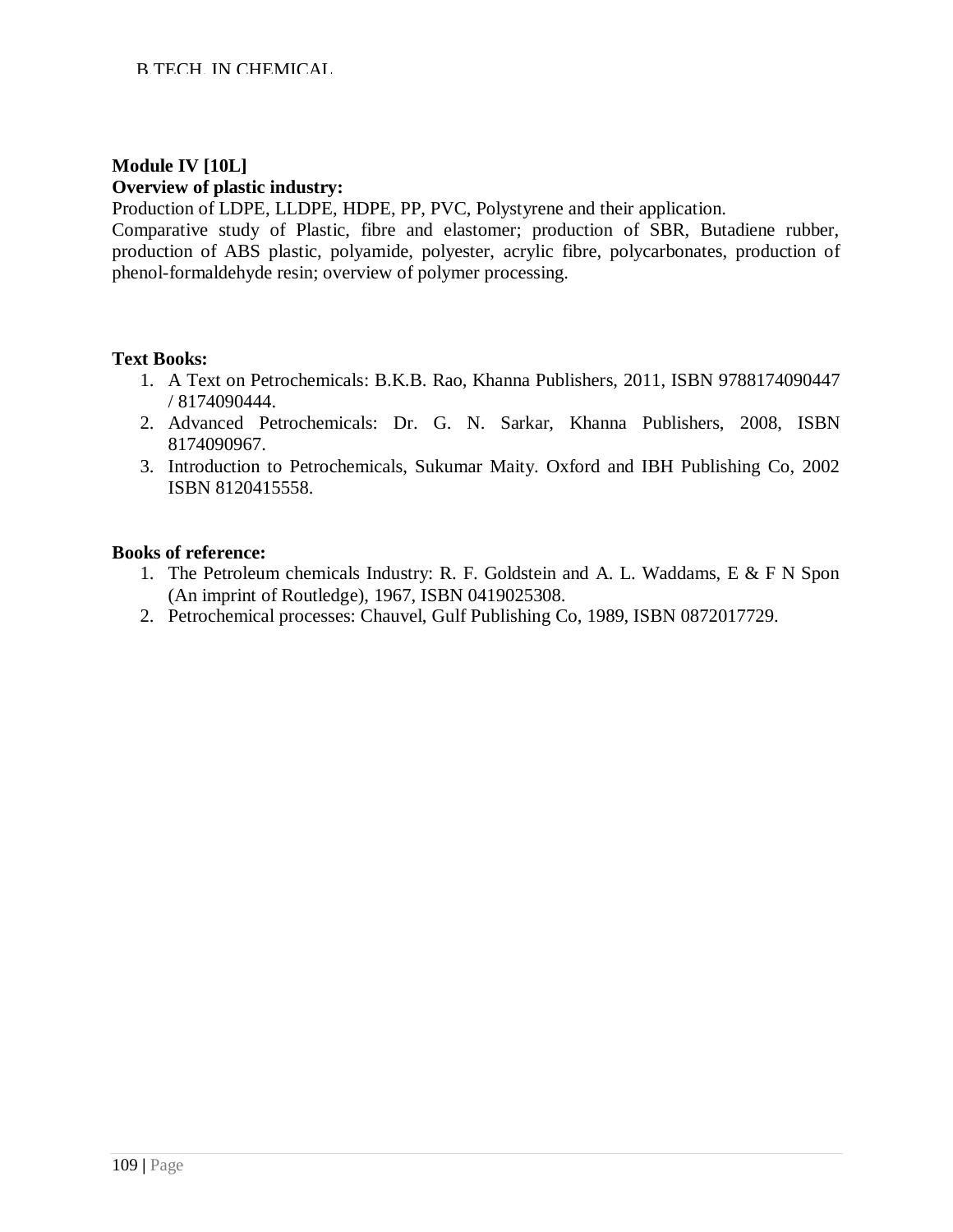| <b>Course Name:</b> Environmental Engineering and Pollution Control |  |                                     |  |  |  |  |  |  |
|---------------------------------------------------------------------|--|-------------------------------------|--|--|--|--|--|--|
| <b>Course Code: CHEN 3132 (PE IV)</b>                               |  |                                     |  |  |  |  |  |  |
| <b>Contact Hours Per Week</b>                                       |  | <b>TOTAI</b><br><b>CREDIT POINT</b> |  |  |  |  |  |  |
|                                                                     |  |                                     |  |  |  |  |  |  |

**Prerequisites:** Environmental Science, Chemical Reaction Engineering **Course Outcomes:**

After completion of the course students will be able to:

- 1. apply the knowledge of Legislation concerning Environmental Engineering & Pollution Control prevalent in India.
- 2. utilize the knowledge base of Solid Waste Management in order to achieve Swachh Bharat Mission.
- 3. solve problems of Air Pollution and Water Pollution in batch and flow system and design suitable instruments/equipments .
- 4. design Environmental Management Plan for chemical industries.

# **Module I [10L]**

Types of environments and their pollutants. Classification of pollutants. Legislative aspects including Bengal Smoke Nuisance Act, Water Act. 1974, Air Act 1981 and effluent standards, Genesis and Role of EPA,

#### **Air pollution:**

Sources and effects of different air pollutants, Sampling and analysis of air pollutants, Air pollution control methods and equipment, Cyclone Separator, Baghouse, ESP, Venturi Scrubber.

# **Module II [10L]**

# **Water pollution:**

Sources, sampling and classification of water pollutants, determination of basic parameters and computations associated with: BOD, COD, TS, TDS, SS;

#### **Waste water treatment:**

Primary, secondary, tertiary and advanced; aerobic treatment with special reference to activated sludge, trickling filter, RBDC and RBRC, EA;

#### **Non conventional:**

WSP, anaerobic treatment with special reference to AFFR, UASB.

#### **Module III [10L]**

#### **Solid waste management:**

Sources and classification, public health aspects, Methods of collection and disposal methods: open dumping, landfill, incineration, composting, vermiculture; Solid waste management using bioremediation for specific pollutants like chromium. Mercury, ammonia / urea, phenolic sludges. Management and handling of Biomedical waste; E-waste – classification and re-use and disposal; Hazardous waste management – Electro-chemical and photo-chemical oxidation - dye waste, chrome slag –case studies.

# **Module IV [10L]**

#### **Pollution control in selected process industries:**

Fertilizer industries, petroleum refineries and petrochemical units, pulp and paper industries,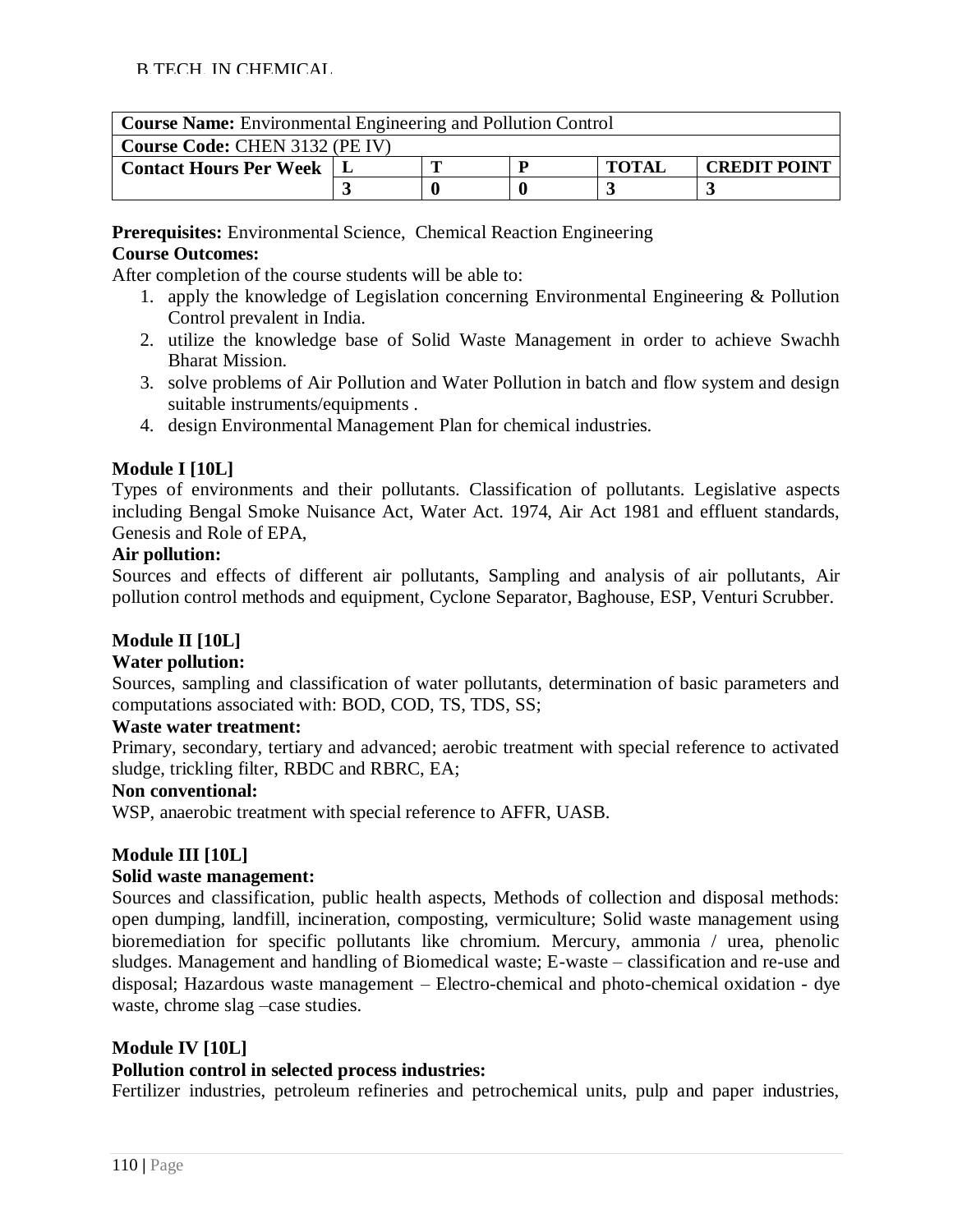B.TECH. IN CHEMICAL

Tanning industries, Sugar industries, Dairy, Alcohol industries, Electroplating and metal finishing industries, Radioactive wastes, Root Zone and Reed Bed Treatment for Effluents of small scale industries, Ranking of wastewater treatment alternatives Case Studies.

#### **Text Books:**

- 1. Rao, C.S., Environmental Pollution Control Engineering, New Age International, 2nd Edition,
- 2. Metcalf & Eddy, Wastewater Engineering, Tata Mc-Graw Hill 2002.
- 3. Arceivala, S.J., Wastewater treatment for pollution control, TMH, 2nd Edition.

- 1. Mahajan, S.P, Pollution Control in Process Industries, Tata Mc Graw Hill, 2008.
- 2. M. Davis, Cornwell, D, Introduction to Environmental Engineering, Tata Mc Graw Hill, 2012.
- 3. M. N. Rao, H V N Rao, Air Pollution, Tata Mc Graw HilL, 2007.
- 4. Stern, Arthur (Ed.), Air Polution Vol I-- VIII, Elsevier, 3rd Edition, 2014.
- 5. Standard Methods for Examination of Water and Wastewater, APHA /AWWA, 20<sup>th</sup> Edition.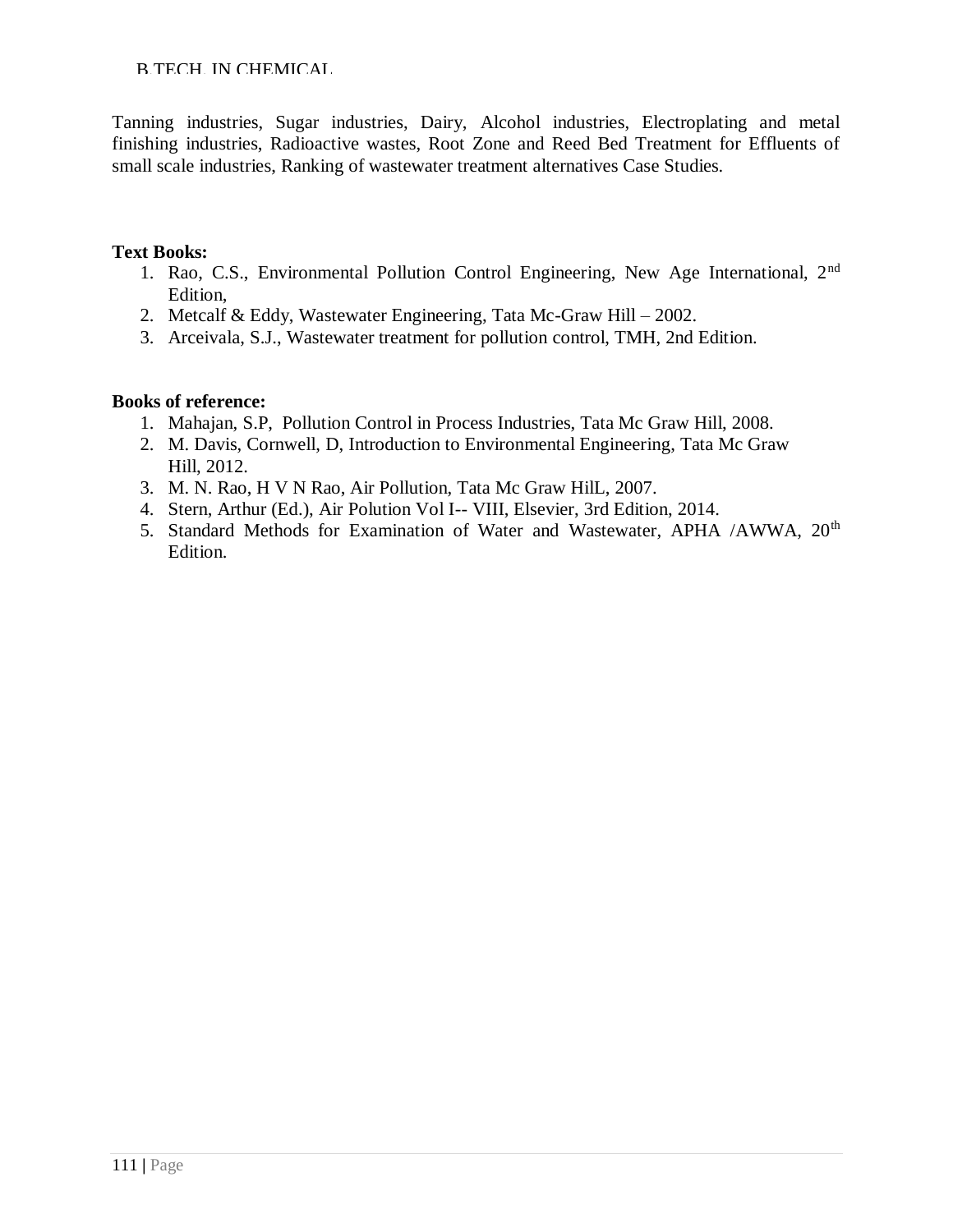| <b>Course Name:</b> Bioprocess Engineering |  |  |  |              |                     |  |  |  |  |
|--------------------------------------------|--|--|--|--------------|---------------------|--|--|--|--|
| <b>Course Code: CHEN 3141</b>              |  |  |  |              |                     |  |  |  |  |
| <b>Contact Hours Per Week</b>              |  |  |  | <b>TOTAI</b> | <b>CREDIT POINT</b> |  |  |  |  |
|                                            |  |  |  |              |                     |  |  |  |  |

The objective of this course is to provide basic approaches pertaining to Bio-chemical Engineering and Bio-Separation Technology to B. Tech students of Chemical Engineering. After completion of the course students will be able to:

- 1. solve biochemical reaction engineering problems for predicting rate equation for both enzymatic and live cell fermentation process.
- 2. design bioreactors for free enzymatic reaction under enzyme uninhibited/inhibited conditions.
- 3. select suitable bioreactor and its design and scale up for whole cell catalysed reactions.
- 4. choose suitable modern separation techniques for isolation, purification and quantitative separation of target biomolecule from live cells.

# **Module I [10L]**

Principles of enzyme catalysis Proteins as enzymes; Michaelis- Menten kinetics; Briggs Halden theory Kinetics and Statistics; Inhibition; Effect of pH and temperature; Enzymology; methods of immobilization, diffusional limitations in immobilized enzyme systems.

#### **Module II [10L]**

Microbial growth Introduction to metabolism; Nutrient transport; Glycolysis; TCA cycle and other pathways; Control of metabolism; Factors affecting microbial growth; Stoichiometry: mass balances; Stoichiometry: energy balances; Growth kinetics; Measurement of growth.

#### **Agitation and aeration:**

Types of impellors and sparger, oxygen transfer rate, oxygen uptake rate, volumetric oxygen transfer rate (kLa), measurement of kLa, power requirement for agitation in gaseous and non gaseous systems.

#### **Module III [10L]**

Bioreactors Introduction to bioreactors; Batch and Fed-batch bioreactors, Continuous bioreactors; Immobilized cells; Bioreactor operation; Sterilization; Aeration; Sensors; Instrumentation; Culture-specific design aspects: plant/mammalian cell culture reactors. Scale up,

#### **Operation and control of bioreactors:**

Concepts of various bioreactor configurations, scale-up, various criteria for scale-up, scale-down, bioreactor instrumentation and control.

# **Module IV [10L]**

Bio-separations Biomass removal; Biomass disruption;

# **Membrane-based techniques:**

Membrane Modules and quantification techniques to assess their performances;

Extraction; Adsorption and Chromatography. Industrial Processes and Process economics Description of industrial processes;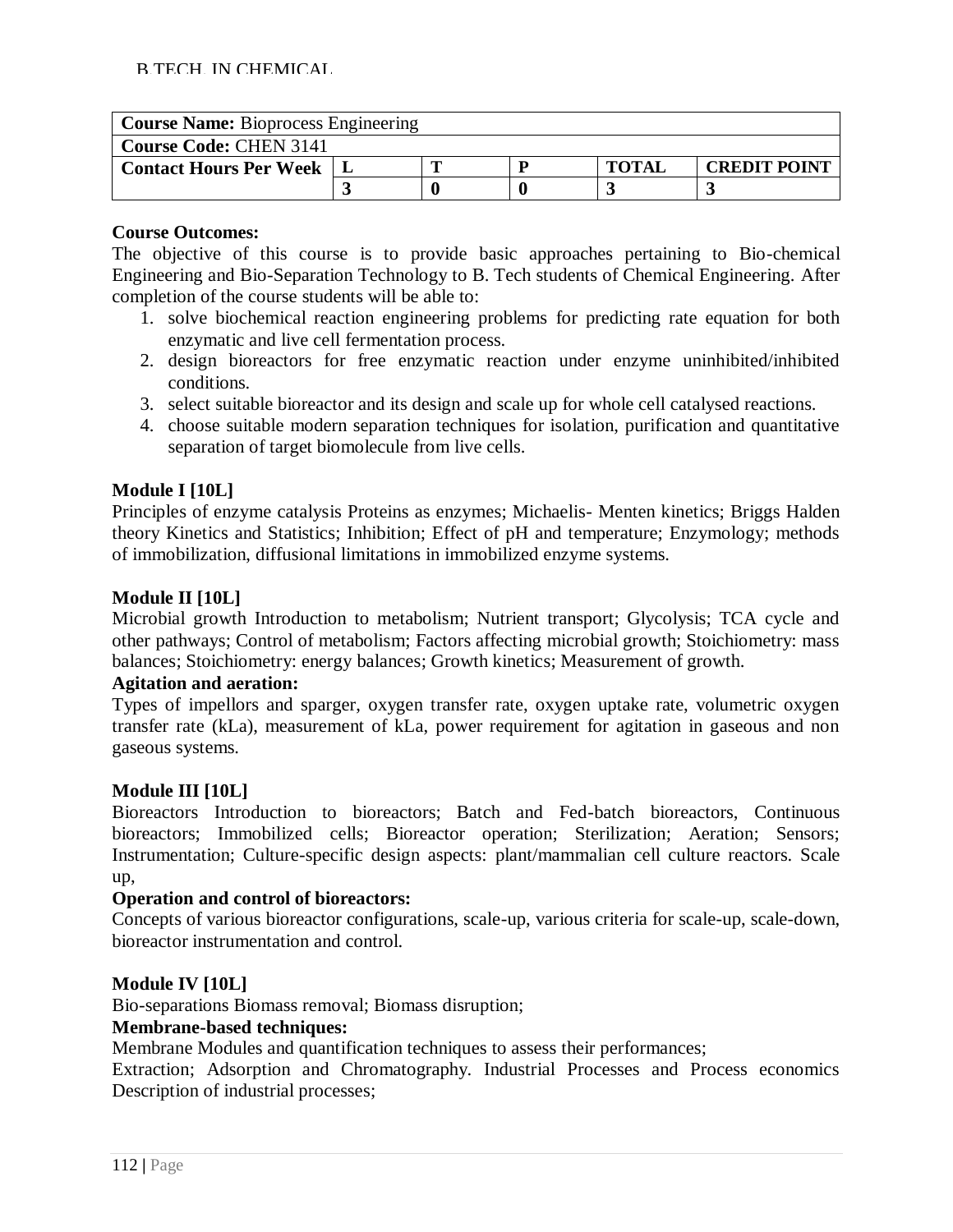#### **Text Books:**

- 1. Michael Shuler and Fikret Kargi, Bioprocess Engineering: Basic Concepts, 2nd Edition, Prentice Hall, Englewood Cliffs, NJ, 2002.
- 2. Coulson & Richardson, Chemical Engineering, Vol-2, Butterworth Heinemann, 5th Edition, 2002.

- 1. Pauline Doran, Bioprocess engineering principles, 1 Edition, Academic Press, 1995.
- 2. Biochemical Engineering, Marcel Dekkar, Inc, 2007.
- 3. Roger Harrison et al., Bioseparations Science and Engineering, Oxford University Press, 2003.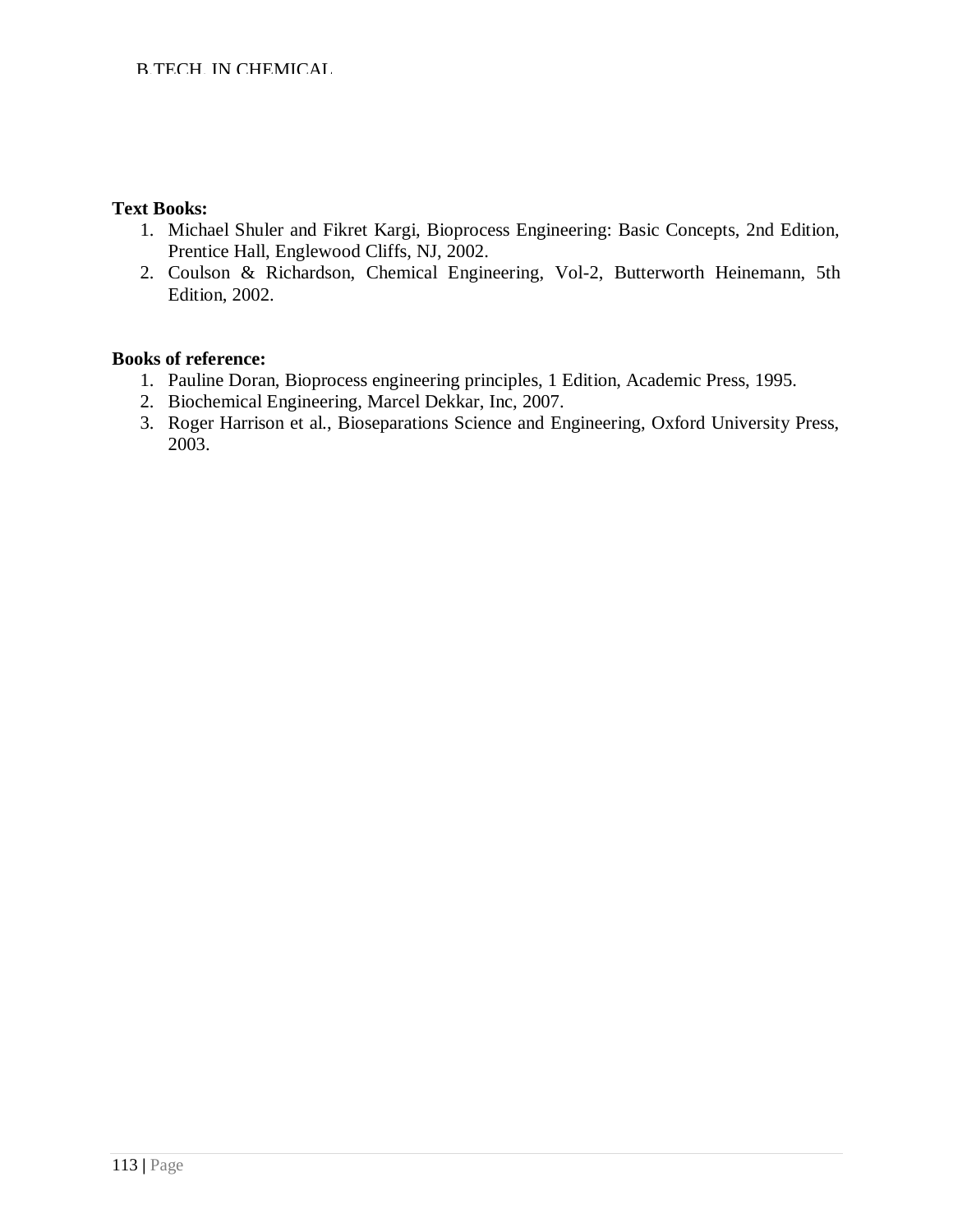| <b>Course Name:</b> Industrial Safety and Hazard Analysis |  |  |  |              |                     |  |  |  |
|-----------------------------------------------------------|--|--|--|--------------|---------------------|--|--|--|
| <b>Course Code: CHEN 3142</b>                             |  |  |  |              |                     |  |  |  |
| <b>Contact Hours Per Week</b>                             |  |  |  | <b>TOTAL</b> | <b>CREDIT POINT</b> |  |  |  |
|                                                           |  |  |  |              |                     |  |  |  |

After completion of the course students will be able to:

- 1. use important technical fundamentals of chemical process safety and to impart basic
- 2. knowledge that allows the students to evaluate occupational safety and health hazards in the workplace.
- 3. analyze the effects of workplace exposures, injuries and illnesses, fatalities.
- 4. use safety programs to prevent or mitigate damage or losses and to develop preventative measure to avoid accident.
- 5. use logic based quantitative risk analysis.

#### **Module I [10L]**

Definition of safety, Hazard and Risk, Safety program, Engineering ethics, Inherent safety, Safety regulations, OSHA, Process safety management, Hazards due to fire, explosions and toxic chemicals, Distinction between fire and explosion, Upper Flammability limit and Lower Flammability Limit, Fire Triangle, BLEVE, Runaway reaction.

#### **Module II [10L]**

#### **Tools for hazards identification:**

HAZOP, Fault Tree, Event Tree, FMEA, Dow Fire and Explosion Index, Mond Index. .

# **Module III [10L]**

#### **Risk analysis concept and methodology:**

Risk concept and measure of risk, Risk acceptance criteria, Quantitative risk analysis, Probit number.

#### **Module IV [10L]**

Control of chemical plant hazards, Intensification and attenuation of hazardous materials, Industrial plant layout, Ventilation, Fire prevention, Personnel protection devices, Laboratory safety, Emergency safety, Safety systems and disaster management. Case studies, Flixborough (England), Bhopal (India), Seveso (Italy), Pasadona (Texas).

#### **Text Book**:

1. D.A. Crowl and J.F. Louvar, Chemical Process Safety: Fundamentals with Applications:, Prentice Hall, 1990.

- 1. Kharbanda O.P.and Stallworthy E. ., Safety in Chemical Process Industries: Heinmann .Professional Publishing LTD.1988.
- 2. Wentz C.A. Hazardous Waste management: Mc-Graw Hill.
- 3. Cutter S.L. Environmental Risks & Hazards, Prentice Hall, 1994.
- 4. Trevor A. Kletz, What went wrong? Case Histories of Process Plant Disasters and how They Could Have Been Avoided,  $5<sup>th</sup>$ , Edition, Butterworth-Heinemann / IChemE.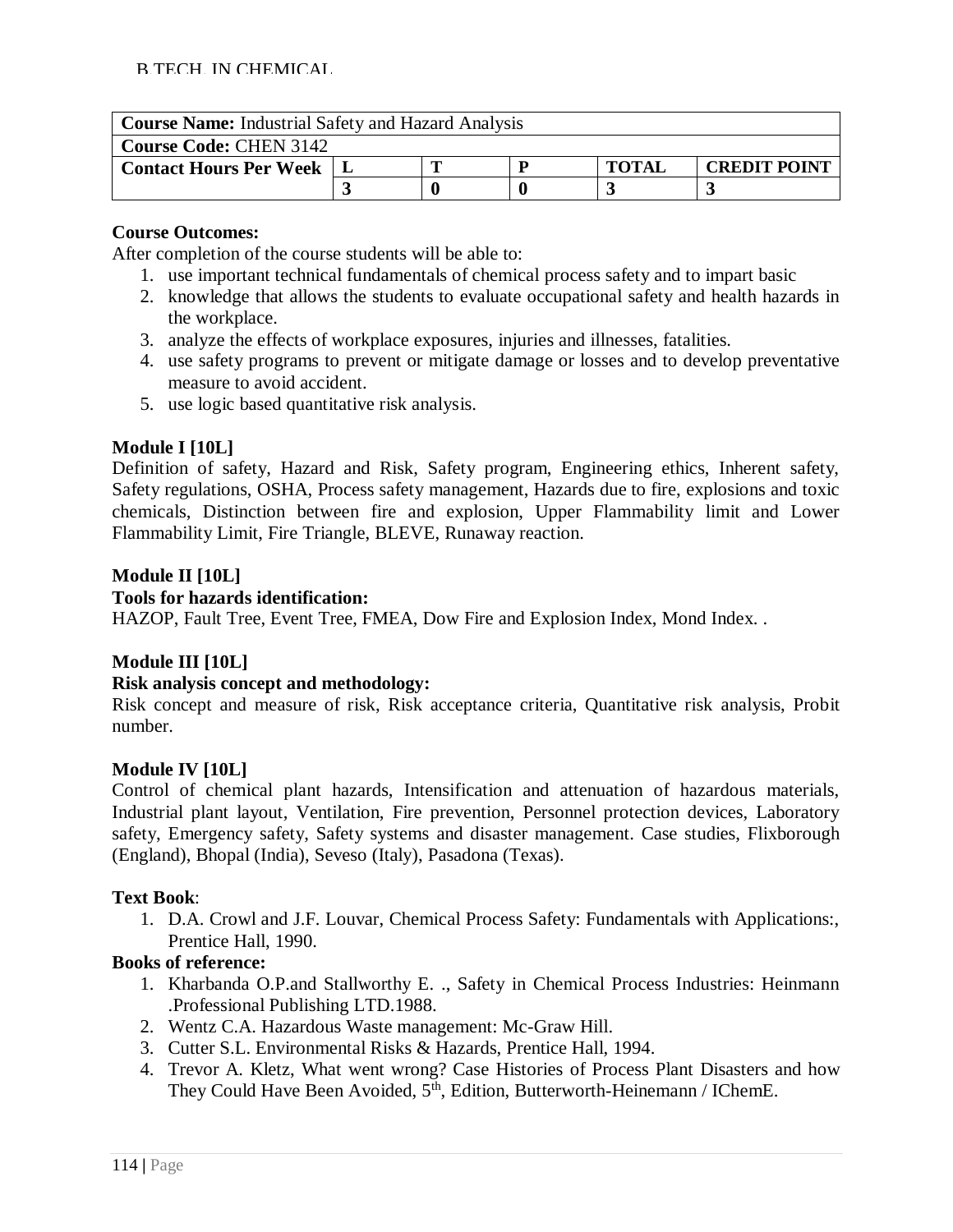B.TECH. IN CHEMICAL

# **LABORATORY**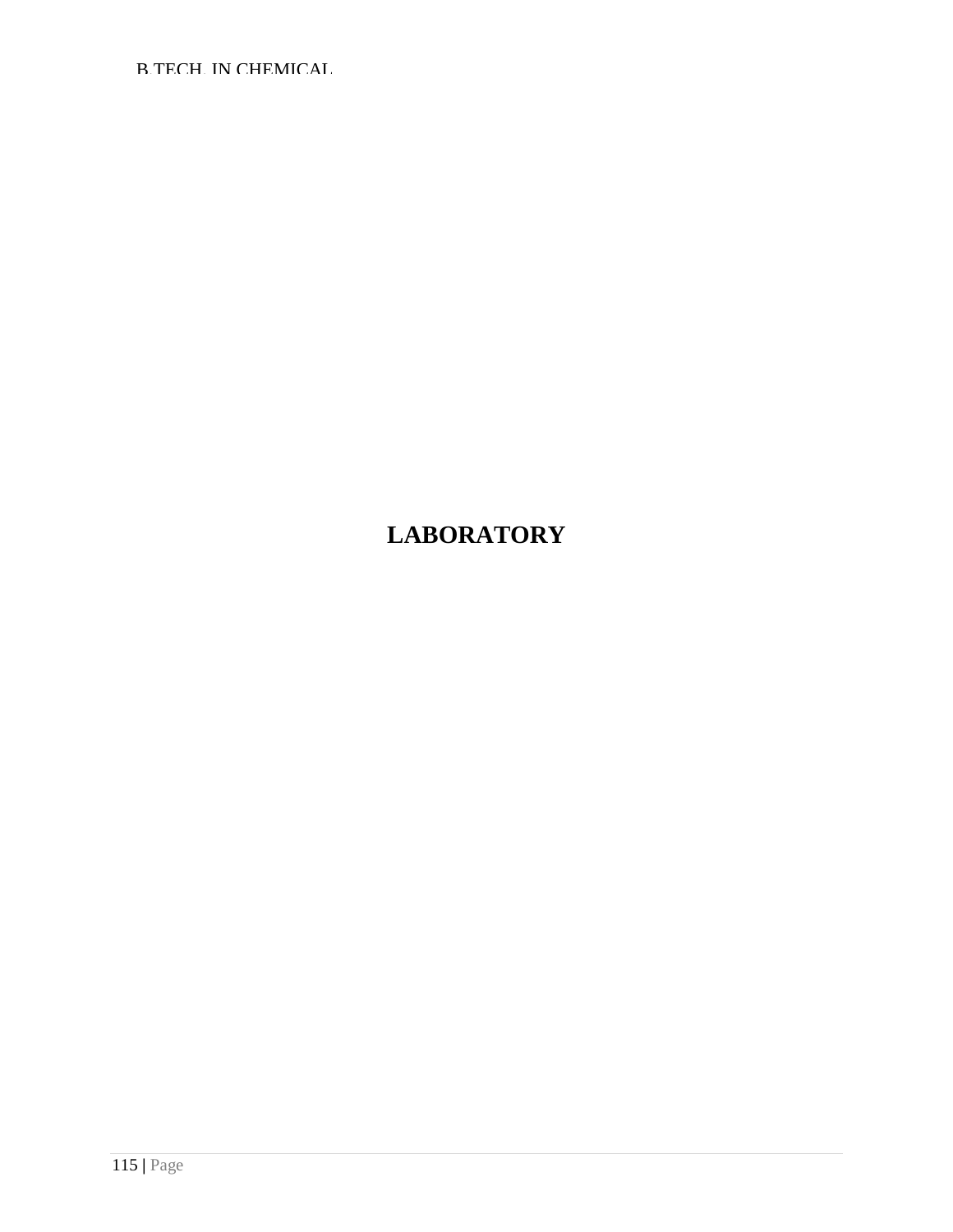| <b>Course Name:</b> Numerical Computation Laboratory |     |  |  |              |                     |  |  |  |  |
|------------------------------------------------------|-----|--|--|--------------|---------------------|--|--|--|--|
| <b>Course Code: CHEN 3151</b>                        |     |  |  |              |                     |  |  |  |  |
| <b>Contact Hours Per Week   L</b>                    |     |  |  | <b>TOTAL</b> | <b>CREDIT POINT</b> |  |  |  |  |
|                                                      | 1.5 |  |  |              |                     |  |  |  |  |

After completion of the course the students will be able to

- 1. acquire the basics of MATLAB.
- 2. formulate the logic for the chosen numerical method to solve any chemical engineering problem.
- 3. write MATLAB to apply the logic of an algorithm.
- 4. acquire skills to debug code for syntax error.
- 5. acquire skills to troubleshoot code to obtain correct solutions.
- 6. acquire skills to graphically depict solutions.

Programmes on Numerical Computations (Tool for programming: MATLAB):

- 1. Basic MATLAB programming on matrix operations (multiplications, divisions, addition, subtraction, transpose, determinant). Programming on loop and conditional blocks.
- 2. Solution of Linear System by Gauss Elimination method: Steady state solution of isothermal CSTR in Series in which a first-order reaction is taking place.
- 3. Solution of Linear System by Gauss-Seidel iterative method: Steady state solution of isothermal CSTR in Series in which a first-order reaction is taking place.
- 4. Solution of a non-linear equation by Newton-Raphson method.
- 5. Evaluation of any intermediate value for a continuous function using Lagrangian interpolation scheme.
- 6. Solution to find the volume of a PFR for a first order steady state isothermal reaction using Simpson's  $1/3^{rd}$  rule for integration.
- 7. Numerical solution of ODEs by Euler's method: Unsteady-state solution of multiple reactions in a CSTR or Binary distillation column.
- 8. Numerical solution of ODEs by 4<sup>th</sup> order Runge-Kutta method: Unsteady-state solution of multiple reactions in a CSTR or Binary distillation column.
- 9. Solution of one-dimensional unsteady state heat conduction problem using Taylor series based Finite Difference Method – Implicit scheme using Tri-diagonal Matrix Algorithm (TDMA).

# **Text Book:**

1. Pratap R., Getting Started with MATLAB: A Quick Introduction for Scientists & Engineers, Oxford, 2010.

# **Book of reference:**

1. Al-Malah, K. MATLAB Numerical Methods with Chemical Engineering Applications, 1<sup>st</sup> Edition, McGraw-Hill Education, 2013.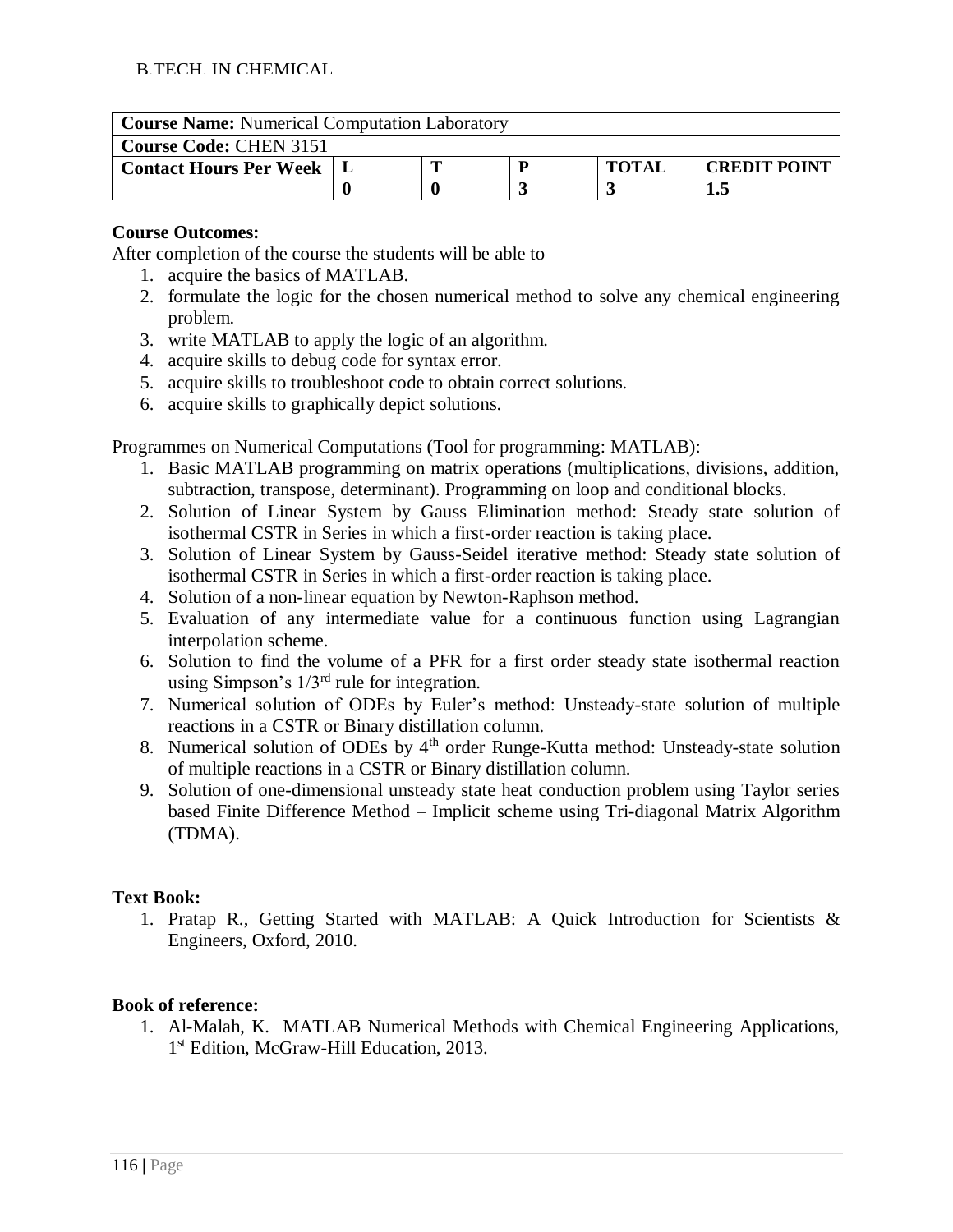| <b>Course Name:</b> Chemical Reaction Engineering Laboratory |  |  |  |              |                     |  |  |  |  |
|--------------------------------------------------------------|--|--|--|--------------|---------------------|--|--|--|--|
| <b>Course Code: CHEN 3152</b>                                |  |  |  |              |                     |  |  |  |  |
| <b>Contact Hours Per Week   L</b>                            |  |  |  | <b>TOTAL</b> | <b>CREDIT POINT</b> |  |  |  |  |
|                                                              |  |  |  |              |                     |  |  |  |  |

After completion of the course students will be able to:

- 1. analyze the effect of flowrate and temperature on the conversion obtained from an isothermal semi-batch reactor in which a non-catalytic homogenous reaction is being carried out.
- 2. determine the effect of residence time and temperature on conversion obtained from a CSTR for a non-catalytic homogenous reaction.
- 3. compute the conversion obtained from an isothermal PFR (coiled type) at different residence time for a non-catalytic homogenous reaction.
- 4. identify the effect of packing height on conversion obtained from an isothermal packed bed reactor for a non-catalytic homogeneous reaction.
- 5. determine the conversion for a heterogeneous catalytic reaction in an U.V. photoreactor.
- 6. apply the knowledge of residence time distribution for determining the mean residence time and validating the dispersion and tank-in-series model for establishing the non-ideal behavior (if any) of a coiled PFR.

#### **At least eight experiments are to be performed**

- 1. Experimental studies on kinetics of a non catalytic homogeneous liquid phase reaction in an isothermal high pressure and/or atmospheric batch reactor.
- 2. Experimental studies on kinetics of a homogeneous liquid phase reaction in an isothermal semi-batch reactor.
- 3. Experimental studies on kinetics of a non catalytic homogeneous liquid phase reaction in a Spiral plug flow reactor.
- 4. Experimental studies on kinetics of a non catalytic homogeneous liquid phase reaction in an isothermal CSTR.
- 5. Experimental studies on kinetics of a non catalytic homogeneous liquid phase reaction in a packed bed reactor.
- 6. Experimental studies on RTD in a tubular PFR using pulse input of tracer and measurement of axial dispersion coefficient.
- 7. Experimental studies on kinetics of a heterogeneous catalytic reaction in a UV photoreactor.
- 8. Experimental studies on RTD in a packed bed reactor using pulse input of tracer and measurement of axial dispersion coefficient.
- 9. Experimental studies on kinetics of hydrolysis of ethyl acetate in presence of acid catalyst in an adiabatic batch reactor.
- 10. Experimental studies on kinetics of sulfonation of toluene in an isothermal batch reactor.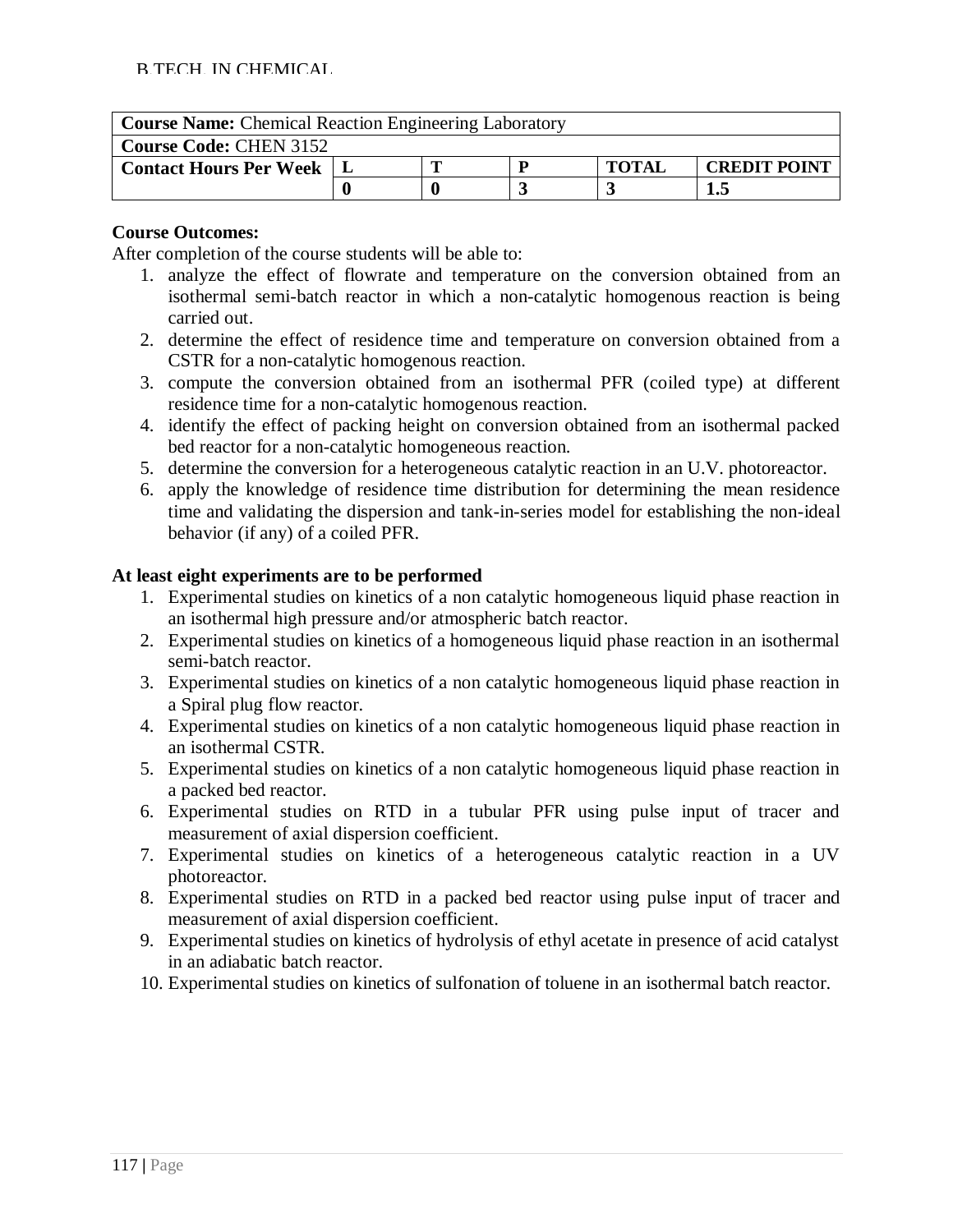# **Text Books:**

- 1. Fogler H. S. Elements of Chemical Reaction Engineering, 4th. Edition, Prentice Hall, 2006
- 2. Levenspiel O. Chemical Reaction Engineering,  $2<sup>nd</sup>$ . &  $3<sup>rd</sup>$ . editions, Wiley Eastern Ltd. 1987.

- 1. Rawlings J. B. and Ekerdt J. G. Chemical Reactor Analysis and Design Fundamentals, Nob Hill Publishing, 2002.
- 2. Smith J.M. Chemical Engineering Kinetics, 3rd. Edition, MGH, 1956.
- 3. Hill C.G. Chemical Engineering Kinetics and Reactor Design, Wiley, 2014.
- 4. Schmidt L. D. The Engineering of Chemical Reactions, 2<sup>nd</sup>. Edition, Oxford, 2007.
- 5. Berty J. N. Experiments in Catalytic Reaction Engineering, Elsevier, 1989.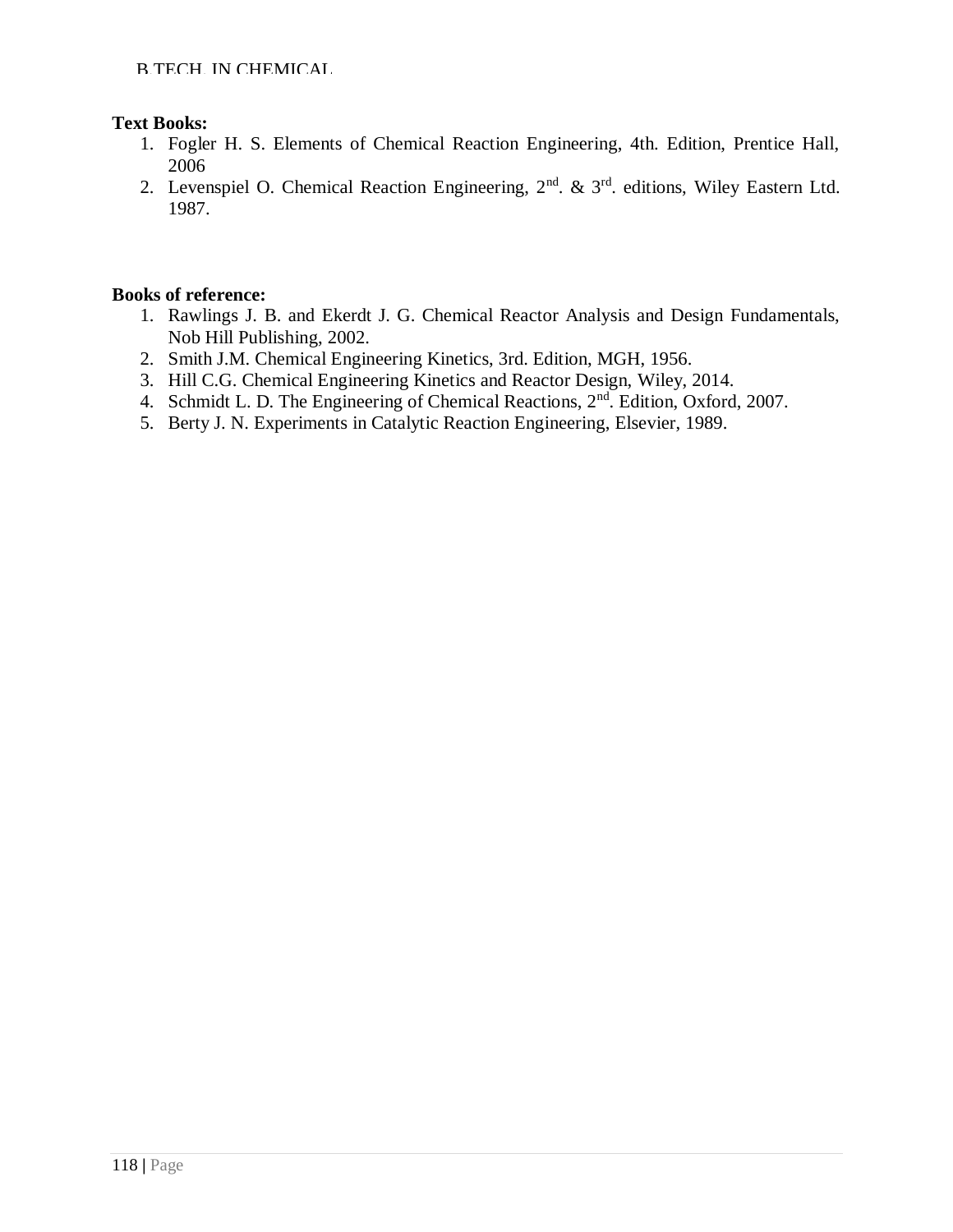| <b>Course Name: Energy Laboratory</b> |  |  |  |              |                     |  |  |  |  |
|---------------------------------------|--|--|--|--------------|---------------------|--|--|--|--|
| <b>Course Code: CHEN 3153</b>         |  |  |  |              |                     |  |  |  |  |
| <b>Contact Hours Per Week</b>         |  |  |  | <b>TOTAI</b> | <b>CREDIT POINT</b> |  |  |  |  |
|                                       |  |  |  |              |                     |  |  |  |  |

After completion of the course students will be able to:

- 1. perform analysis of solid and gaseous fuel.
- 2. determine important properties including carbon residue, aniline point of fuel oil.
- 3. determine flash point, fire point, kinematic viscosity of oil using appropriate apparatus.
- 4. determine calorific values of solid, liquid and gaseous fuel using suitable apparatus.
- 5. determine vapour pressure of petroleum product and perform atmospheric distillation of petroleum product in suitable equipment.
- 6. perform experiment on non-conventional energy source.

#### **At least eight experiments are to be performed: Theoretical basis for the experiment will be discussed in detail before each experiment starts.**

- 1. Proximate analysis of Coal.
- 2. Determination of carbon residue of fuel oil.
- 3. Determination of aniline point of a fuel oil.
- 4. Determination of moisture content of fuel oil by Dean & Stark apparatus.
- 5. Atmospheric Distillation of a petroleum product.
- 6. Determination of Flash Point & Fire Point of an oil by Abel apparatus.
- 7. Determination of Flash Point & Fire Point of oil by closed-cup Pensky Marten apparatus.
- 8. Determination of kinematic viscosity of oil by Redwood Viscometer.
- 9. Determination of calorific value of gaseous fuel by Junker's apparatus.
- 10. Determination of calorific value of solid and liquid fuel by Bomb Calorimeter.

- 1. Sarkar S. Fuels and Combustion, Universities Press, 3rd Edition, 2009.
- 2. Gupta O.P. Elements of Fuels, Furnaces and Refractories, Khanna publishers, 1989.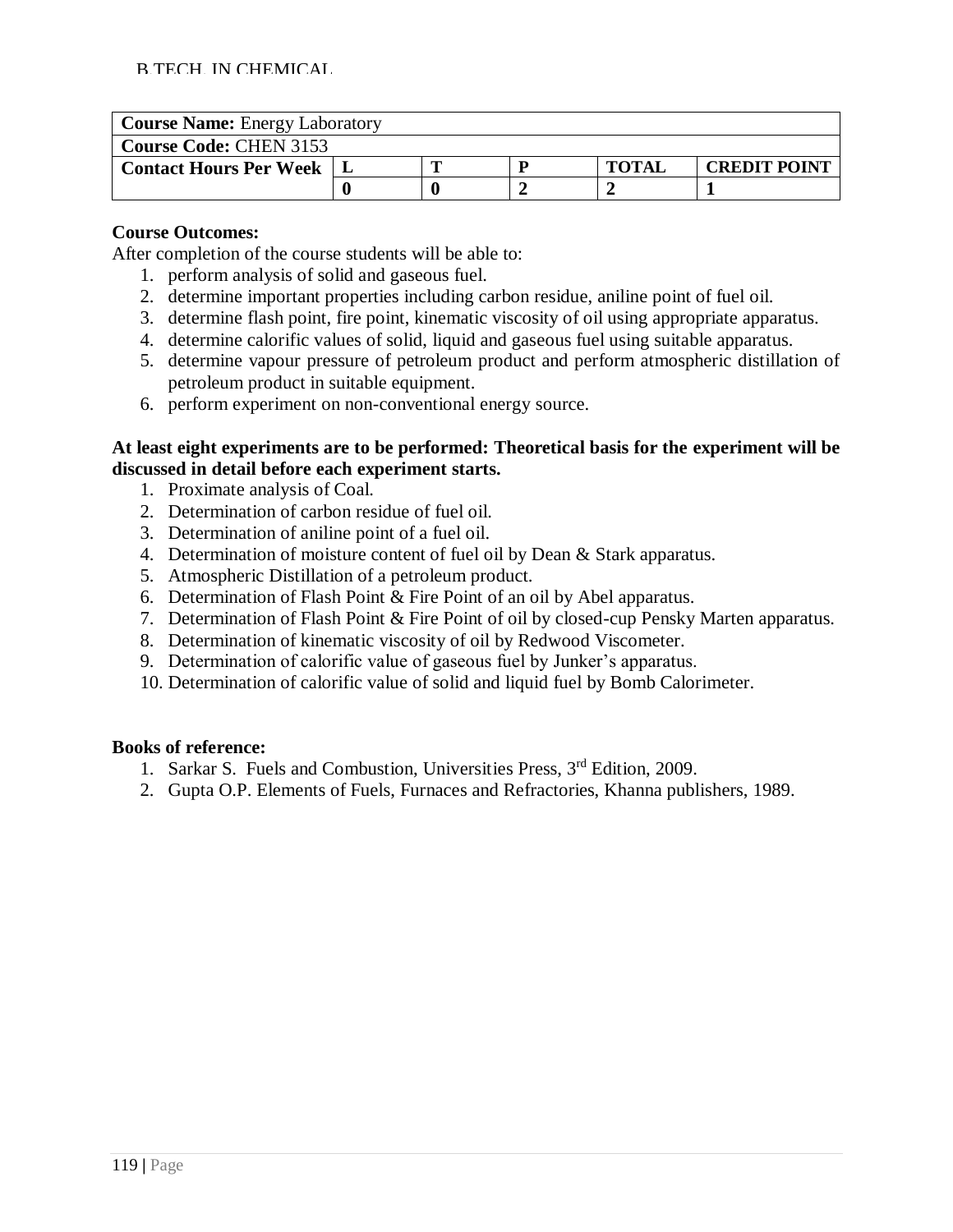#### B.TECH. IN CHEMICAL

#### **HONOURS COURSE**

| <b>Course Name:</b> Chemical Reaction Engineering-II |  |                                     |  |  |  |  |  |  |  |
|------------------------------------------------------|--|-------------------------------------|--|--|--|--|--|--|--|
| <b>Course Code: CHEN 3111</b>                        |  |                                     |  |  |  |  |  |  |  |
| <b>Contact Hours Per Week</b>                        |  | <b>CREDIT POINT</b><br><b>TOTAL</b> |  |  |  |  |  |  |  |
|                                                      |  |                                     |  |  |  |  |  |  |  |

#### **Course Outcomes:**

After completion of the course students will be able to:

- 1. participate in catalyst development programme.
- 2. characterize newly developed catalyst and to design catalytic reactors.
- 3. design non catalytic reactors involving solid fluid reaction.
- 4. design reactors involving mass transfer with chemical reactions.
- 5. design non-isothermal reactor.

#### **Module I [13L]**

Introduction to Catalysis, homogeneous and heterogeneous catalysis. Preparation and characterization of catalysts, Promoter and inhibitors, Physical and chemical adsorption, Adsorption isotherms, Determination of surface area by BET method and pore volume distribution of the Catalyst.

#### **Module II [13L]**

Kinetics of solid catalysed gas phase reaction, , Diffusion and Chemical Reactions in catalysis, Effectiveness factor, Identification of rate controlling regime, Experimental methods for finding rates, Differential and Integral reactors, Comparison of Experimental Reactors, Design concept.

#### **Module III [13L]**

#### **Non Catalytic Solid Fluid Reactions:**

Unreacted Core Model for spherical particles of unchanging size, Identification of rate controlling regimes, Rate of Reaction for Shrinking Spherical particles, Application to Design.

#### **Module IV [13L]**

#### **Fluid- Fluid Reactions:**

Kinetic regime for Mass Transfer and Reaction, Rate equation for Instantaneous Reactions, Rate equation for Fast Reactions, Rate equation for Intermediate Reactions, Rate equation for Slow Reactions, Slurry Reaction Kinetics, Application to Design, Reactive Distillation and Extractive Reactions, Mass and Energy Balance of non-isothermal Reactor, Design of Adiabatic Reactor, Details of Two-parameter model for non ideal reactor.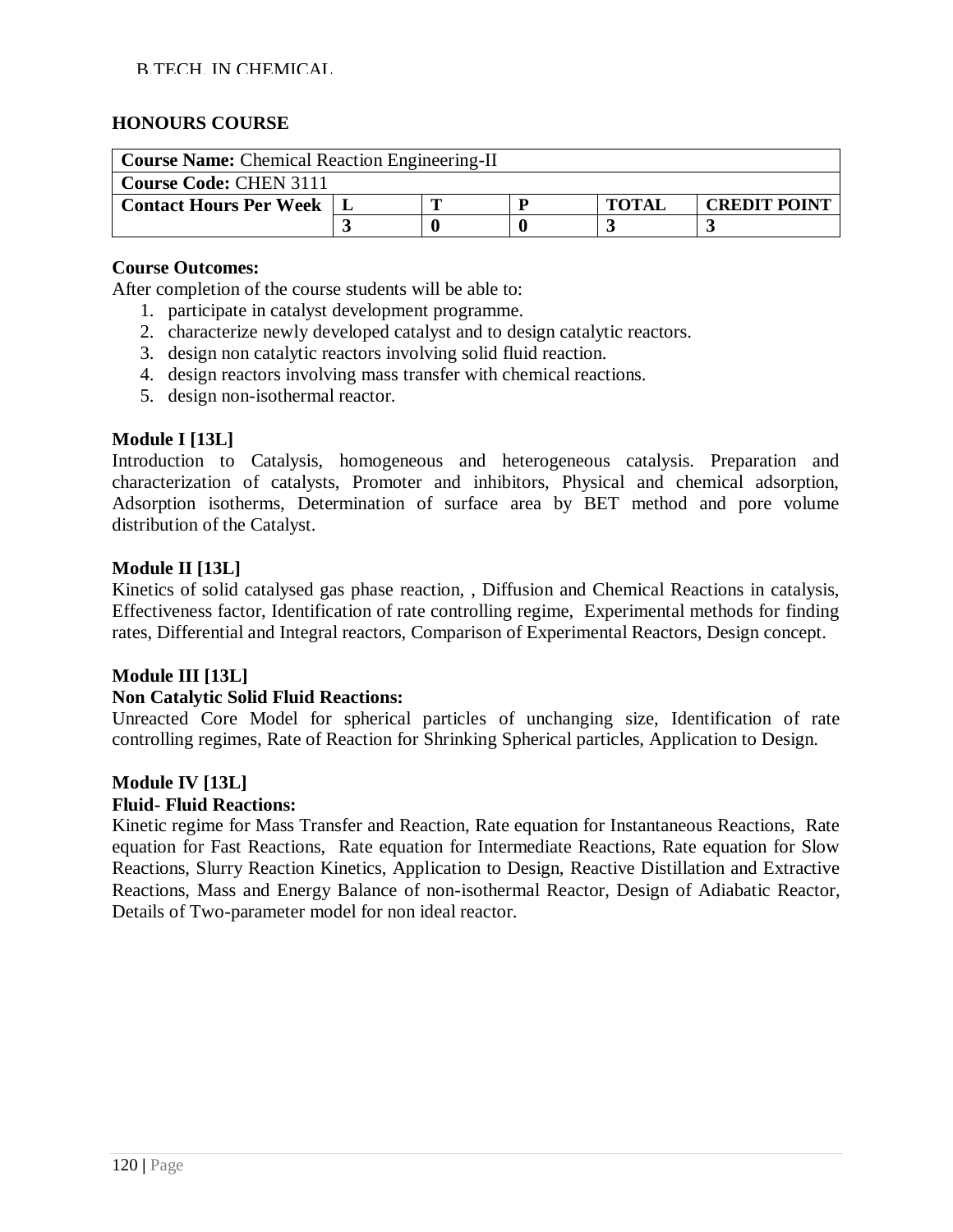# **Text Books:**

- 1. Foggler H. S. Elements of Chemical Reaction Engineering, Prentice Hall, 2001.
- 2. Levenspiel O. Chemical Reaction Engineering, 3rd. ed. Wiley Eastern Limited**.**

- 1. Carberry, J. Dover J., Chemical and Catalytic Reaction Engineering, Books on Chemistry, 2001.
- 2. Gilbert F. Froment, Kenneth B. Bischoff, Juray De Wilde. Chemical Reactor Analysis and Design, John Wiley & Sons, Incorporated, 2010.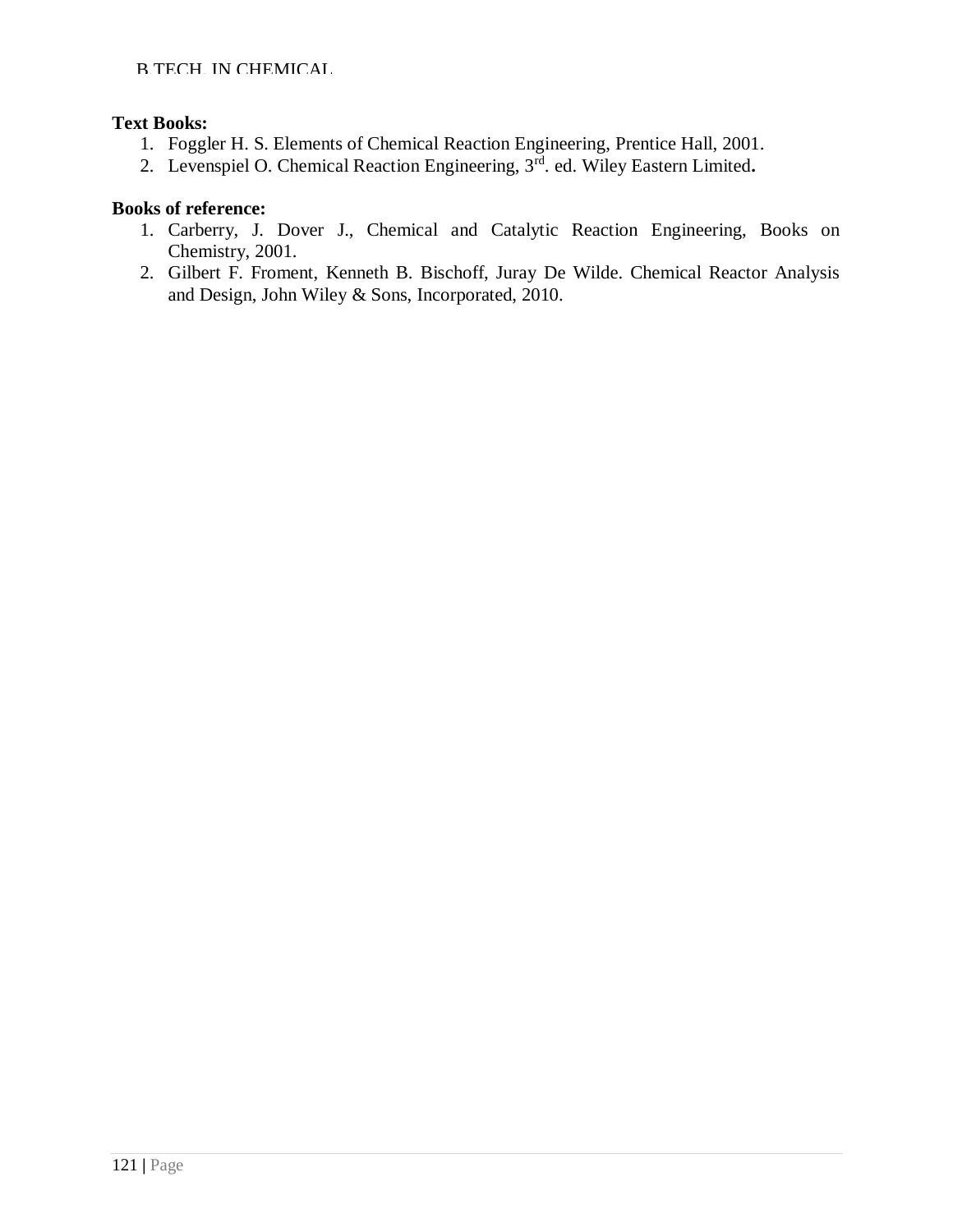B.TECH. IN CHEMICAL

# **3 rdYear 2ndSemester (Semester6) THEORY**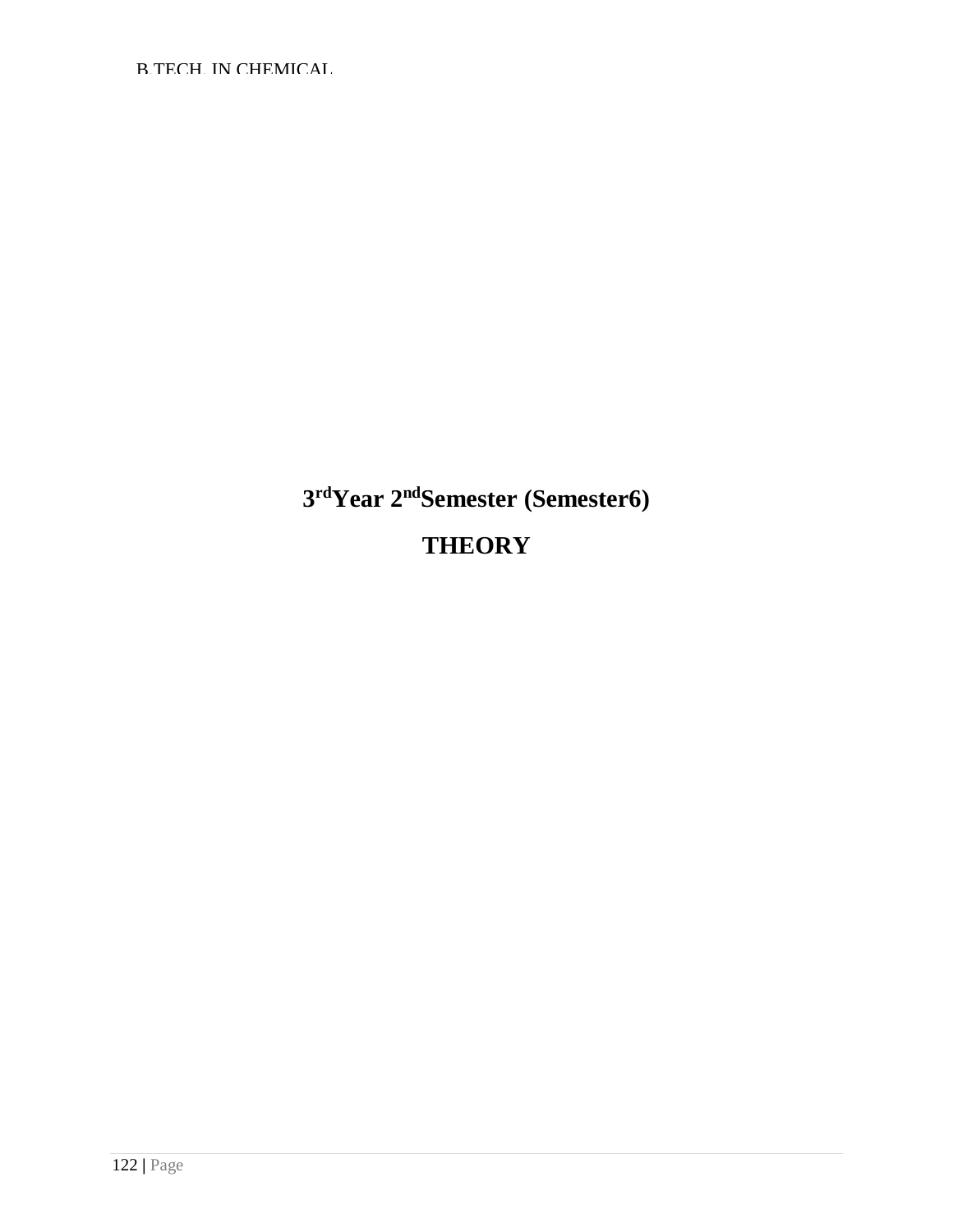| <b>Course Name:</b> Process Control and Instrumentation |  |  |  |              |                     |  |  |  |
|---------------------------------------------------------|--|--|--|--------------|---------------------|--|--|--|
| <b>Course Code: CHEN 3201</b>                           |  |  |  |              |                     |  |  |  |
| <b>Contact Hours Per Week</b>                           |  |  |  | <b>TOTAI</b> | <b>CREDIT POINT</b> |  |  |  |
|                                                         |  |  |  |              |                     |  |  |  |

The objective of the course is to introduce the different components of a feedback control loop, namely, processes, controllers, measuring instruments and final control elements and provide an overview on different control strategies. The course will help develop concepts on mathematical models based on transfer function approach for single loop systems, and generate the idea of stability and controller tuning methods in a feedback control system. The course ends with an overview on process flow diagram (PFD) and piping and instrumentation diagram (P & ID) of chemical processes.

After completion of the course, students will be able to:

- 1. develop models of simple chemical processes, understand the dynamic and static behavior of the processes.
- 2. perform linearization of nonlinear systems, understand transfer functions and solve equations using Laplace transforms.
- 3. understand working principles of different types of controllers, and develop ideas on different control strategies.
- 4. unravel the notion of stability in control systems through different techniques, get an idea on different stability criteria, and successfully evaluate the performance criteria of feedback controllers.
- 5. understand the working principles of different measuring elements, control valves and develop basic concepts on process flow diagram and piping and instrumentation diagrams of chemical process plants.

# **Module I [10L]**

#### **Introductory concept:**

Introduction to process dynamics and control: need for control and automation, classification of variables, design elements in control system, general modeling principles: balance equations, state variables, state equations, input output models, lumped and distributed parameter systems, steady state and dynamic behavior.

# **Transfer functions and first order processes:**

Concept of linearity, linearization of nonlinear processes, concept of deviation variables, Laplace transforms: solution of ODEs using Laplace transforms, introduction to different forcing functions, transfer functions of single input, single output processes (SISO), transfer functions of multiple input multiple output (MIMO) processes, dynamic response of first order system to different forcing functions, pure capacitive, pure dead time processes, first order plus dead time process, Padé approximation, interacting and non-interacting processes.

#### **Module II [10L]**

#### **Higher order processes and representative process models:**

**Higher order process:** underdamped, critically damped and overdamped systems, second order plus dead time model, development of empirical model: model development using linear and nonlinear regression, fitting first and second order models using step test results,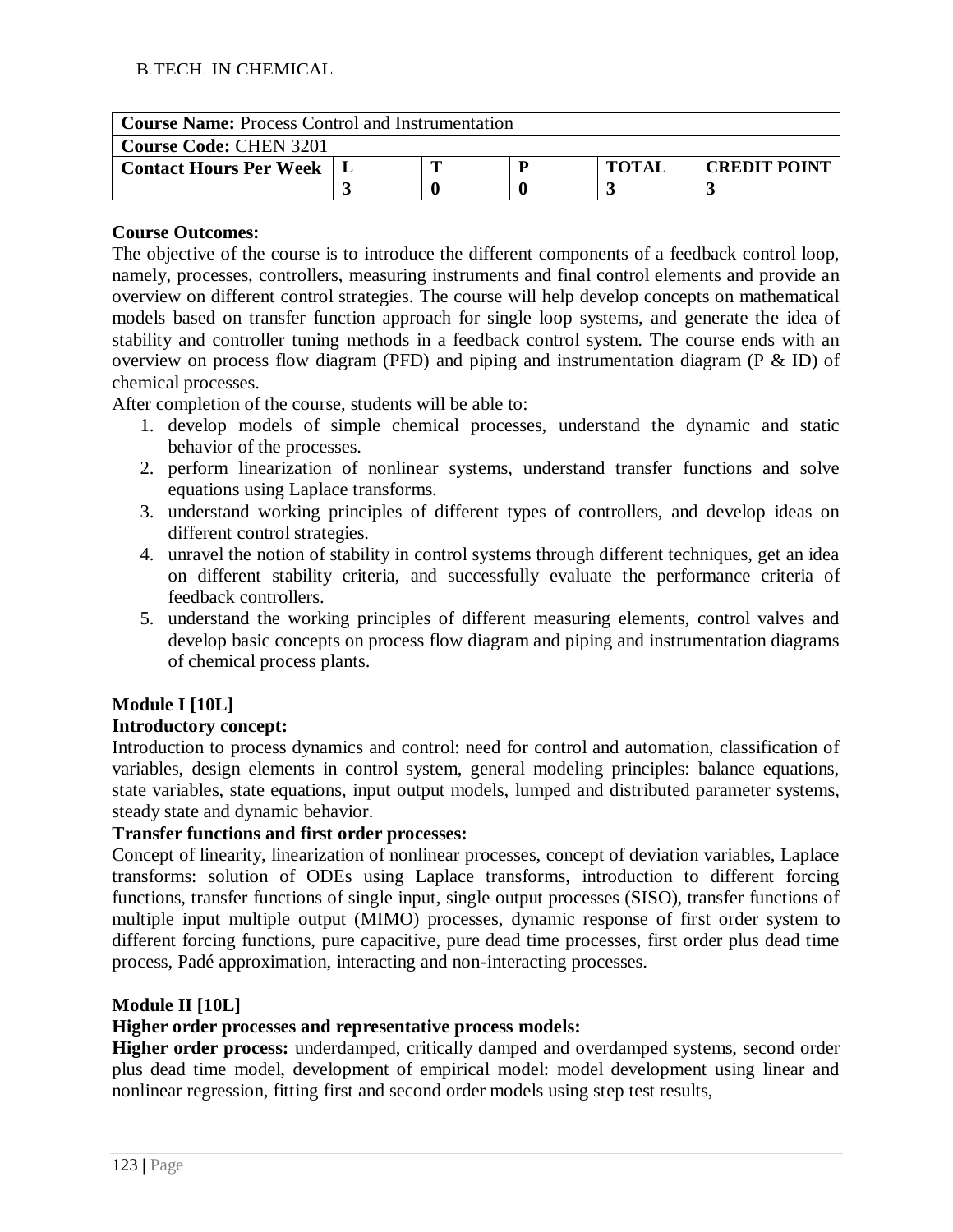#### **case studies of simple process models:**

Stirred tank heater, continuous stirred tank reactor, shell and tube heat exchanger, distillation column, U-tube manometer,

#### **Notion of stability:**

Concept of open loop and closed loop transfer function, characteristic equation, Routh-Hurwitz criteria, root-locus analysis, direct substitution method, frequency response analysis and their applications: Bode plot, Bode and Nyquist stability criteria.

#### **Module III [10L]**

.

Introduction to feedback control, elements of control loop, block diagram of different chemical process units, servo and regulatory problem concept, P, PI, PD, PID, on-off controllers and their transfer function, dynamics and analysis of feedback controlled processes,

#### **Design of feedback controller:**

Performance criteria (ISE, ITAE, IAE etc), controller tuning methods, Cohen-Coon method,  $1/4<sup>th</sup>$ decay ratio method, direct synthesis method, gain and phase margins, process reaction curve method, Ziegler-Nichols method, robustness analysis; compensation for large dead time and inverse response, Smith predictor.

#### **Other control strategies:**

Feed forward, ratio and cascade control, split range, selective, override and auctioneering control, concepts of adaptive, inferential, multiloop and multivariable control.

#### **Module IV [10L]**

#### **Measuring instruments (sensors) and final control elements (actuators):**

Principles of measurement, error analysis, static and dynamic characteristics of instruments,

#### **Final control elements/Actuators:**

Different types of control valves, characteristic curve and transfer function,

#### **Measuring instruments/sensors:**

#### **Temperature measurement:**

Filled system Thermometer, Thermocouples, Resistance temperature detectors, radiation and optical pyrometers, pressure measurement: Manometer, elastic deformation: bourdon, bellows, diaphragm; and

#### **Electrical type gauges:**

Strain gauge, piezoelectric and pressure transducers, variable inductance and capacitance transducers, L.V.D.T for pressure measurement, low pressure and vacuum pressure measurement, L.V.D.T for pressure measurement, low pressure and vacuum pressure measurement,

#### **Flow measurement:**

Orifice plate, venture tube, flow nozzle, laminar flow element, segmental wedge, rotameters, pitot tubes, hot wire anemometers, positive displacement flowmeter,

#### **Level measurement :**

Resistive, inductive and capacitive techniques, ultrasonic and radiation methods, air purge system (bubbler method), composition measurement: chromatography, spectrophotometry.

#### **Concepts on process flow diagram, Piping and instrumentation diagram:**

Parts of a process flow diagram (PFD), equipment symbols, controllers, valves that affect system operation, major bypass and recirculation lines, temperature, pressure, composition and flowrates of different streams, parts of a piping and instrumentation diagram (P & ID), differences between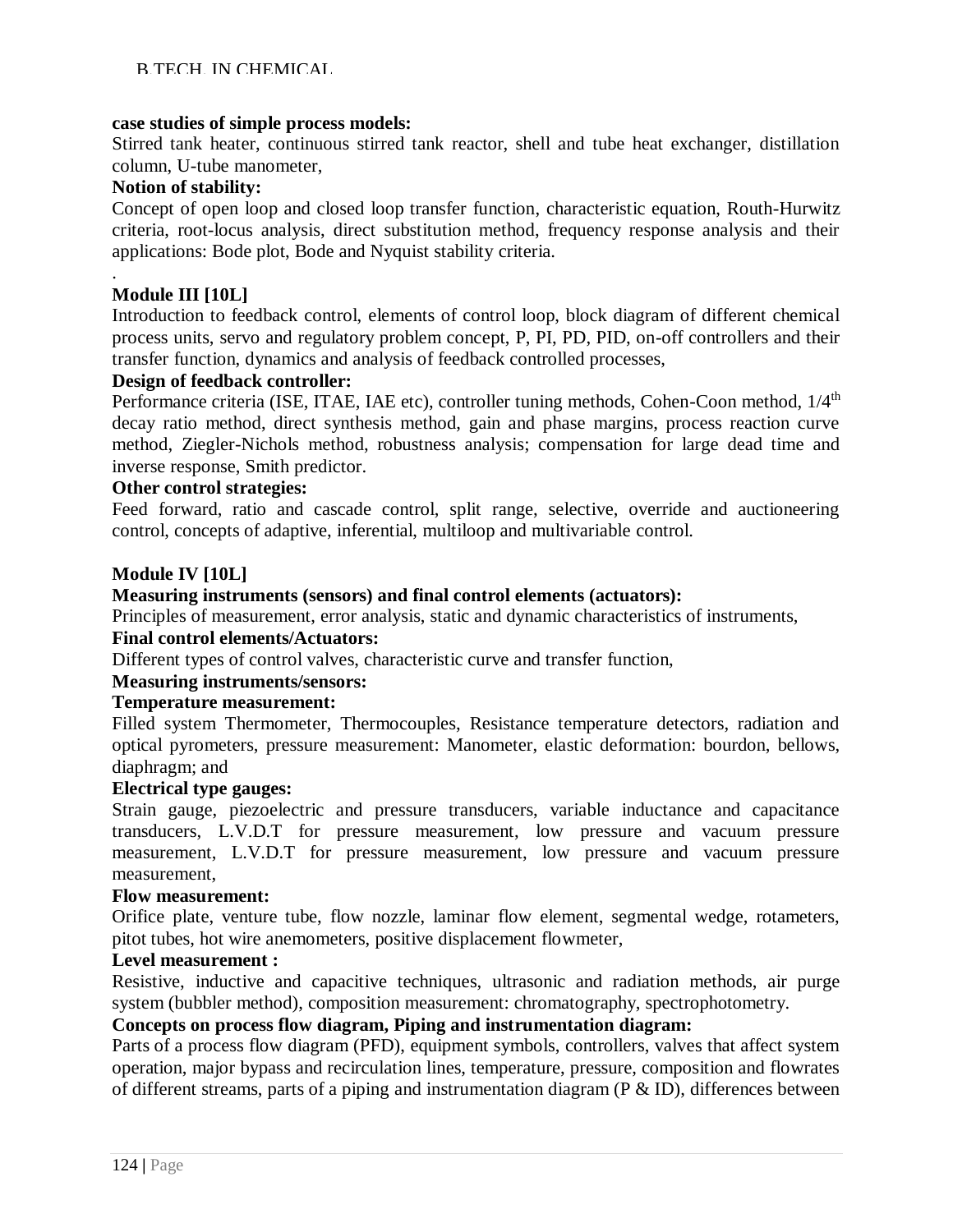#### B.TECH. IN CHEMICAL

PFD and P & ID, case studies.

#### **Text Books:**

- 1. Coughanowr D.R. Process system analysis and control, Tata McGraw-Hill, Inc., 2nd edition, 1991
- 2. Stephanopoulos G. Chemical Process Control: An Introduction to Theory and Practice pHI Learning Pvt. Ltd., 1<sup>st</sup> edition, 1984
- 3. Eckman D.P. Industrial Instrumentation, Wiley Eastern Ltd., 1<sup>st</sup> edition, 2004.

- 1. Patrnabais D. Principles of Industrial Instrumentation, Tata McGraw Hill, Publishing Ltd.,  $1<sup>st</sup>$  edition, 1999.
- 2. Seborg D.E., Edgar T.F., & Mellichamp D.A. Process Dynamics and Control, John Wiley and Sons, 2nd edition, 2004.
- 3. Fribance A.E. Industrial Instrumentation Fundamentals, McGraw-Hill, Kogakusha, 1962.
- 4. Bequette B.W. Process Control Modelling, Design and Simulation, Prentice Hall, 1957.
- 5. Luyben W.L. Process Modelling, Simulation and Control for Chemical Engineers, McGraw Hill, 1990.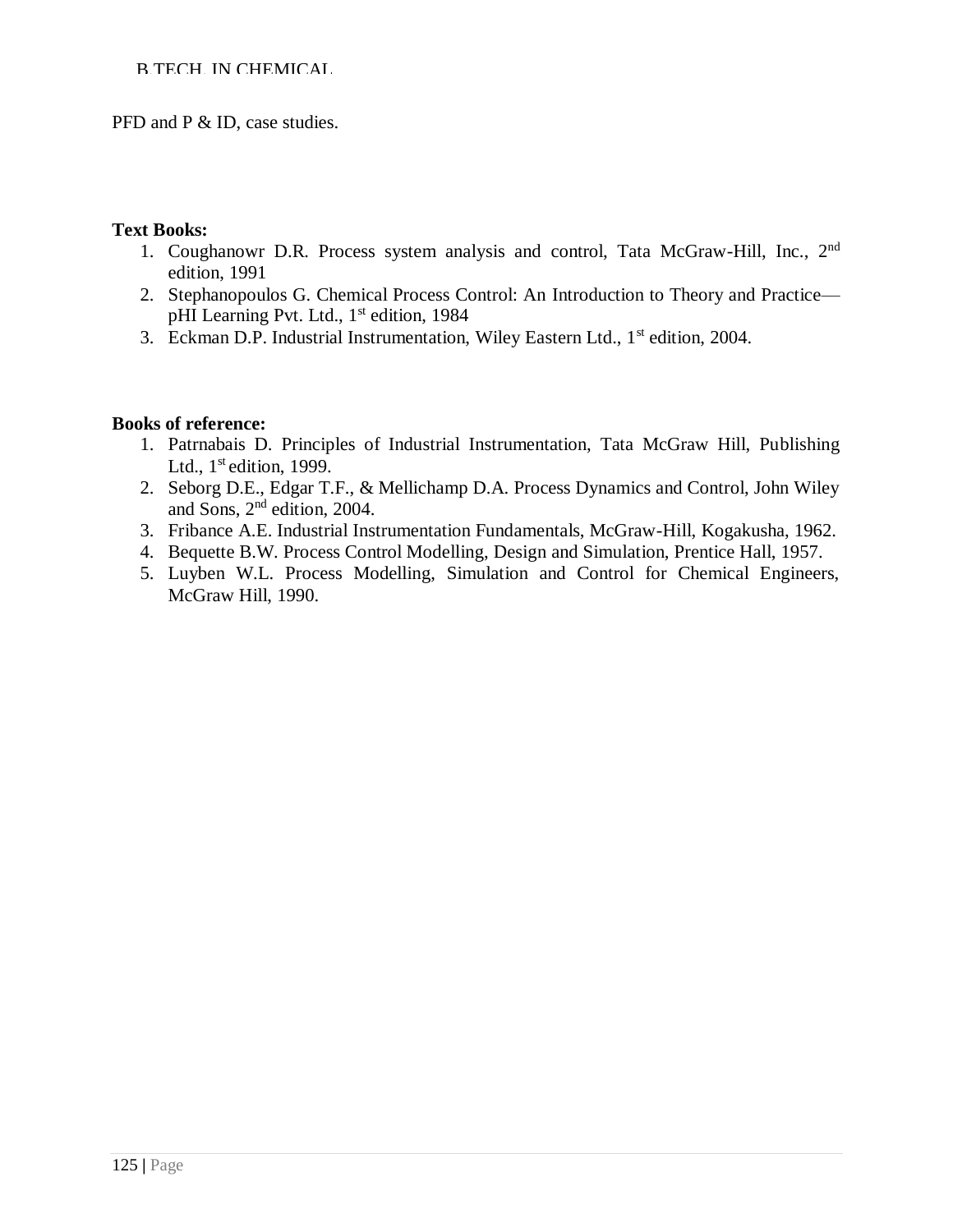| <b>Course Name: Mass Transfer II</b> |  |  |  |              |                     |  |  |  |  |
|--------------------------------------|--|--|--|--------------|---------------------|--|--|--|--|
| <b>Course Code: CHEN 3202</b>        |  |  |  |              |                     |  |  |  |  |
| <b>Contact Hours Per Week</b>        |  |  |  | <b>TOTAI</b> | <b>CREDIT POINT</b> |  |  |  |  |
|                                      |  |  |  |              |                     |  |  |  |  |

After completion of the course students will be able to:

- 1. analyze various humidification, dehumidification processes and and will be able to design cooling towers.
- 2. analyze commercial extraction and leaching operation and determine number of equilibrium stages required for a given separation.
- 3. understand mechanism of drying, calculate drying time for batch dryers and compute rate of drying in batch and continuous modes of drying operation.
- 4. develop concepts on crystal properties, kinetics and thermodynamics associated with crystallization process, and design the crystallization equipments.
- 5. classify membrane separation processes based on driving forces, understand their applications and develop ideas on some of these processes and their applications in industries.

# **Module I [10L]**

# **Humidification and Dehumidification:**

Introduction, terminology and definitions, dry and wet-bulb thermometry, adiabatic saturation curve, the psychrometric chart and its use, psychrometric line & Lewis relation, recirculating liquid gas humidification-cooling, dehumidification of gas.

# **Cooling Tower**

Introduction, classification of cooling tower, construction and operation, theory of counter flow cooling towers, design of cooling tower, make up water requirement.

# **Module II [10L]**

# **Liquid- Liquid Extraction:**

Introduction, liquid-liquid equilibria, ternary diagram, selectivity, distribution coefficient, choice of solvent, stage wise extraction, single stage, multistage extraction – cross current counter current, determination of number of equilibrium stages by graphical method, differential extractor, super critical fluid extraction.

# **Leaching:**

Introduction to leaching, factors affecting leaching operation, leaching equipment, batch process, continuous multistage processes- calculation of number of stages, constant / variable underflow.

# **Module III [10L]**

# **Drying:**

Introduction to drying, mechanism of drying and drying equilibria; drying rate curve, rate of drying for batch dryers, rate of drying for continuous dryers, drying time calculation from drying rate curve, through and cross-circulation drying, classification and selection of dryer, novel drying technologies, industrial applications.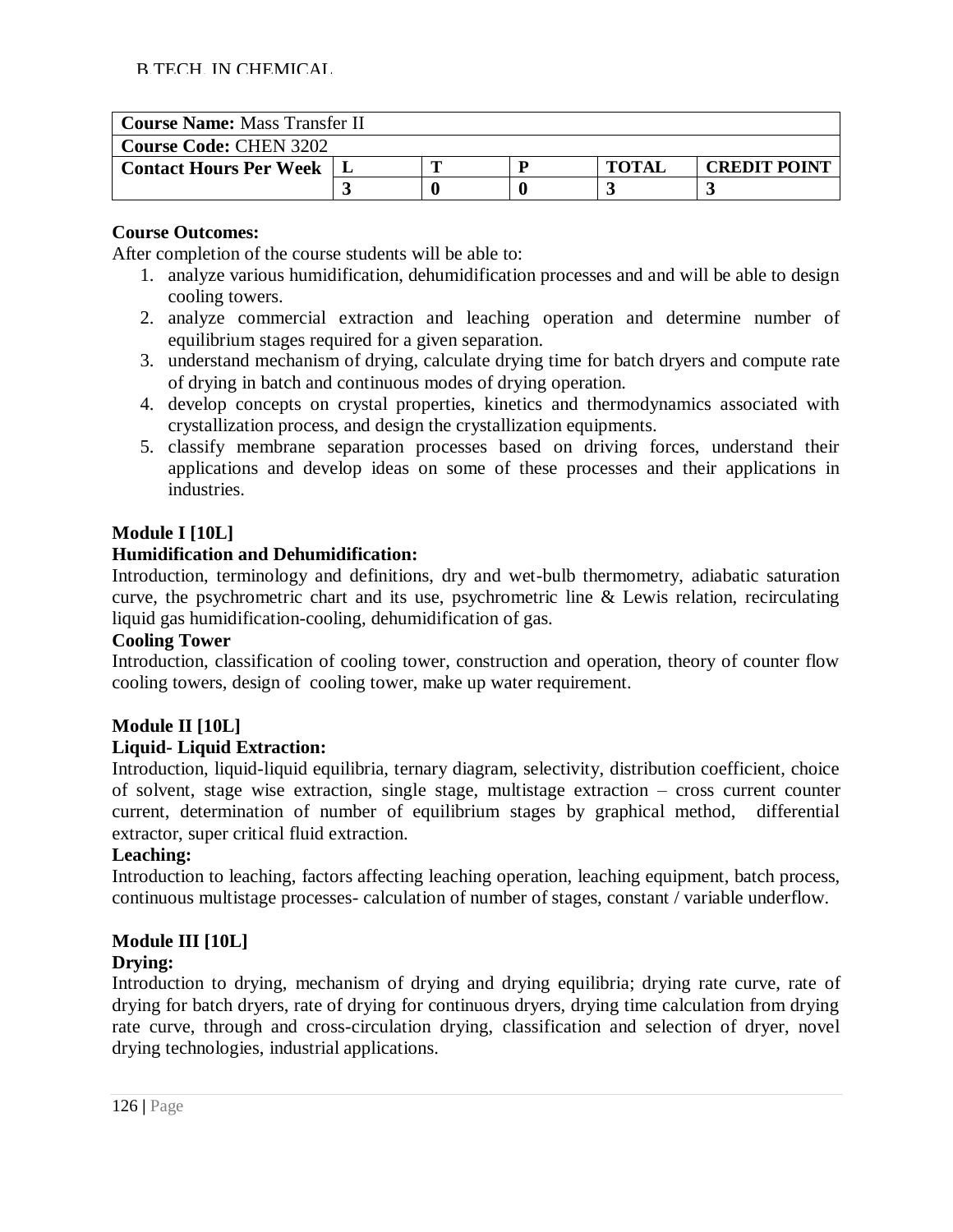# **Crystallization:**

Introduction to crystallization, solid-liquid phase equilibria, crystallization kinetics, crystal properties, crystallization technology, crystallization equipments, design of crystallizer, industrial applications.

# **Module IV [10L]**

#### **Overview of membrane separation**:

Classification of membrane separation processes, types of membranes and their applications, various models and applications, membrane fouling.

#### **Membrane separation processes:**

Ultrafiltration, dialysis, reverse osmosis, reverse osmosis in water treatment plant, pervaporation, electric field enhanced membrane separation process, micellar enhanced ultrafiltration, liquid membrane.

# **Text Books:**

- 1. Treybal R.E., Mass Transfer Operations, McGraw Hill, International Edition, 1981.
- 2. Dutta B.K., Principles of Mass Transfer and Separation Processes, Prentice Hall of India, 2007.
- 3. Geankoplis C.J., Transport processes and Separation Process Principles, Prentice Hall of India, Fourth Edition, 2004.

- 1. Coulson J.M., Richardson J.F. Chemical Engineering Vol. 2, Elsevier Science, 5th Edition, 2002
- 2. McCabe W.L., Smith J.C., Harriott P. Unit Operations in Chemical Engineering, McGraw-Hill Education, 7<sup>th</sup> Edition, 2005.
- 3. King C.J. Separation Processes, Dover Publications, Inc., 2nd Edition, 2013.
- 4. Seader J.D., Henley E.J., Roper D.K., Separation Process Principles, John Wiley Inc., 3<sup>rd</sup> Edition, 2010.
- 5. Rosseau R.W., Handbook of Separation Process Technology, Wiley India Pvt. Ltd., 2009.
- 6. Wankat P.C., Separation Process Engineering, Prentice Hall, 2nd edition, 2010.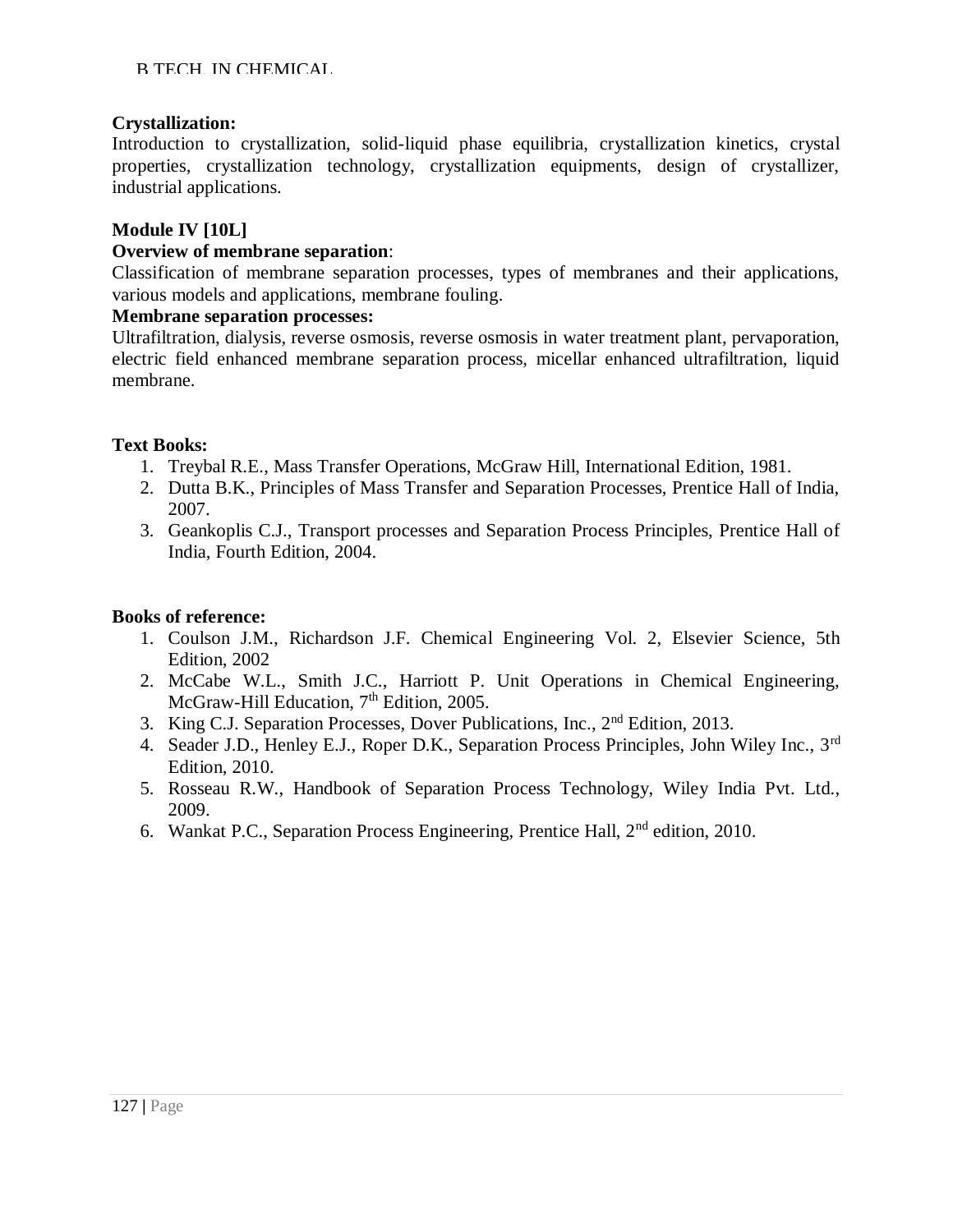| <b>Course Name:</b> Computational Fluid Dynamics |  |  |  |              |                     |  |  |  |  |
|--------------------------------------------------|--|--|--|--------------|---------------------|--|--|--|--|
| <b>Course Code: CHEN 3231</b>                    |  |  |  |              |                     |  |  |  |  |
| <b>Contact Hours Per Week</b>                    |  |  |  | <b>TOTAI</b> | <b>CREDIT POINT</b> |  |  |  |  |
|                                                  |  |  |  |              |                     |  |  |  |  |

The objective of the course is to provide an elaborated concept of different numerical tools to solve flow dynamics for a fluid inside a defined domain.

After completion the students will be able to:

- 1. identify the type of fluid flow that is occurring in a particular physical system and use the appropriate model equations to analyze the flow.
- 2. apply the knowledge of discretization of the flow domain using grid generation technique for simulating the domain.
- 3. illustrate the concepts of force balance (Navier Stoke's equation) against a control volume and to apply different finite volume algorithms (Upwind scheme, Central Difference scheme, Hybrid scheme and Power law scheme) according to the appropriateness of the scheme specific to that volume.
- 4. understand the concepts for grid arrangement (Collocated and Staggered Arrangement) for pressure-velocity coupled equation and apply the appropriate numerical tools (SIMPLE, SIMPLE-R, SIMPLE-C and artificial compressibility method).

# **Module I [10L]**

Derivation of conservation of mass, momentum and energy equation with continuum assumption; Lagrangian and Eulerian Representations of Fluid Flow; Generalized form of advection-Diffusion Equation with source term along with initial condition and boundary conditions; Concept of periodic boundary conditions.

# **Module II [10L]**

Basic concepts of grid generation and mapping; Grid generation and mapping for stretched grid for a highly viscous flow over a flat plate;

# **Concept of discretization:**

Taylor series FDM and CV based FVM one-dimensional unsteady state heat diffusion equation: Treatment of boundary conditions; Numerical solution of PDE - Explicit method Stability Convergence Consistency; Direct Method - Thomas (Tri- diagonal Matrix) Algorithm; Iterative method - ADI method; Advantage of ADI method over TDMA.

# **Module III [10L]**

# **Interpolation algorithms in Finite Volume Methods:**

Upwind scheme, Central Difference scheme, Hybrid scheme and Power law scheme; Special features of Navier Stokes Equation; Discretization of Convective and Viscous Terms; Discretization of Pressure Terms and Body Forces; Arrangement on Grid Collocated and Staggered Arrangement.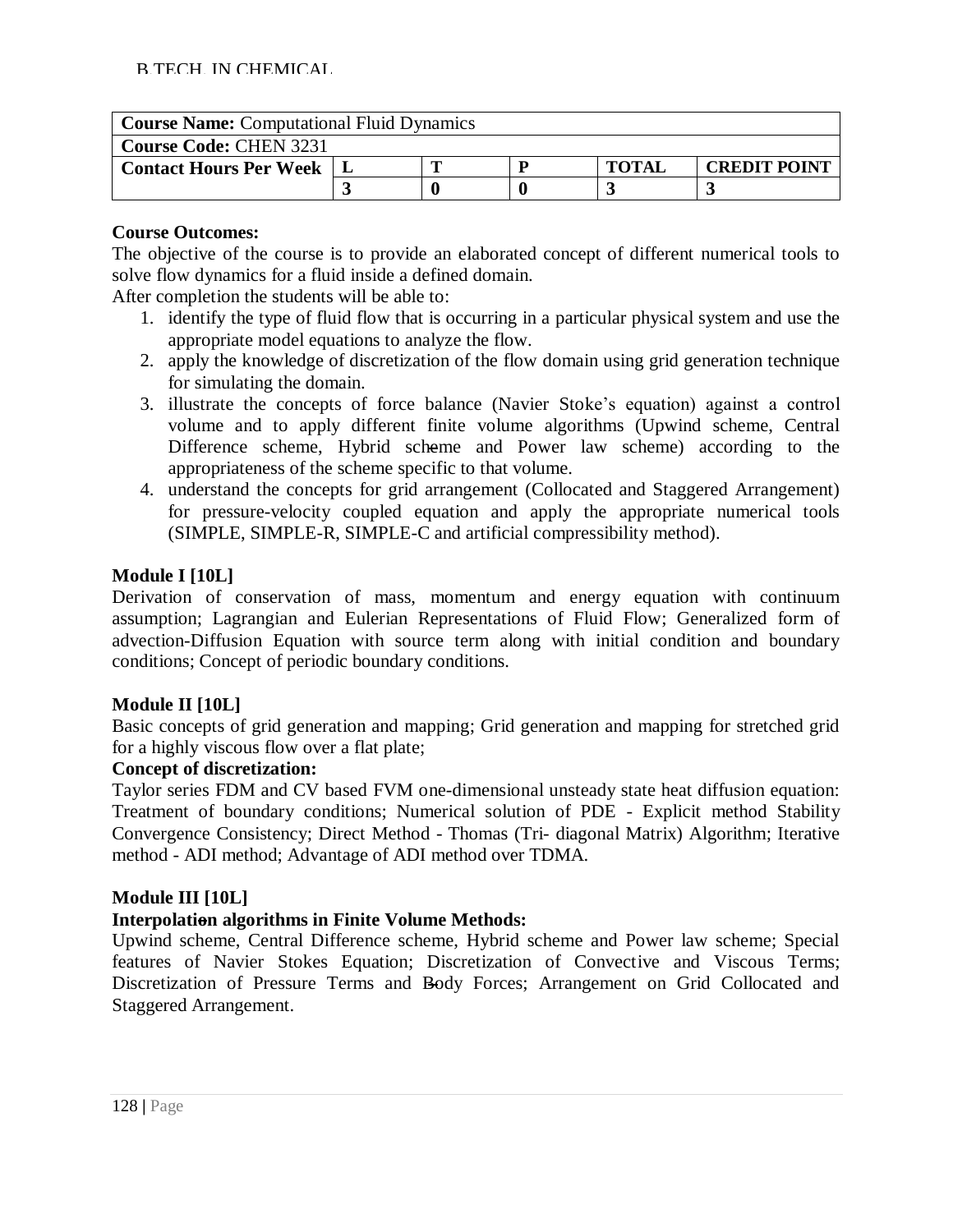# **Module IV [10L]**

**Algorithms for Unsteady Problems:**

# **Calculation of Pressure:**

Explicit and Implicit Time Advance Schemes;

#### **Pressure Correction Methods:**

Evaluation of pressure from Equation of Continuity; Velocity correction; SIMPLE, SIMPLE-R and SIMPLE-C.  $\equiv$ 

# **Relaxation Iterative scheme:**

Over and under relaxation; Discussion on Artificial Compressibility method.

# **Text Book:**

1. Ferziger J. H. and Peric M. Computational Methods for Fluid Dynamics,  $3<sup>rd</sup>$  Edition, Springer, 2001.

- 1. Patankar S. V., Numerical Heat Transfer and Fluid Flow, 1<sup>st</sup> Edition, CRC Press, 1980.
- 2. Pletcher R. H., Tannehill J. C. and Anderson D. A. Computational Fluid Mechanics and Heat Transfer, 3rd Edition, CRC Press, 2012.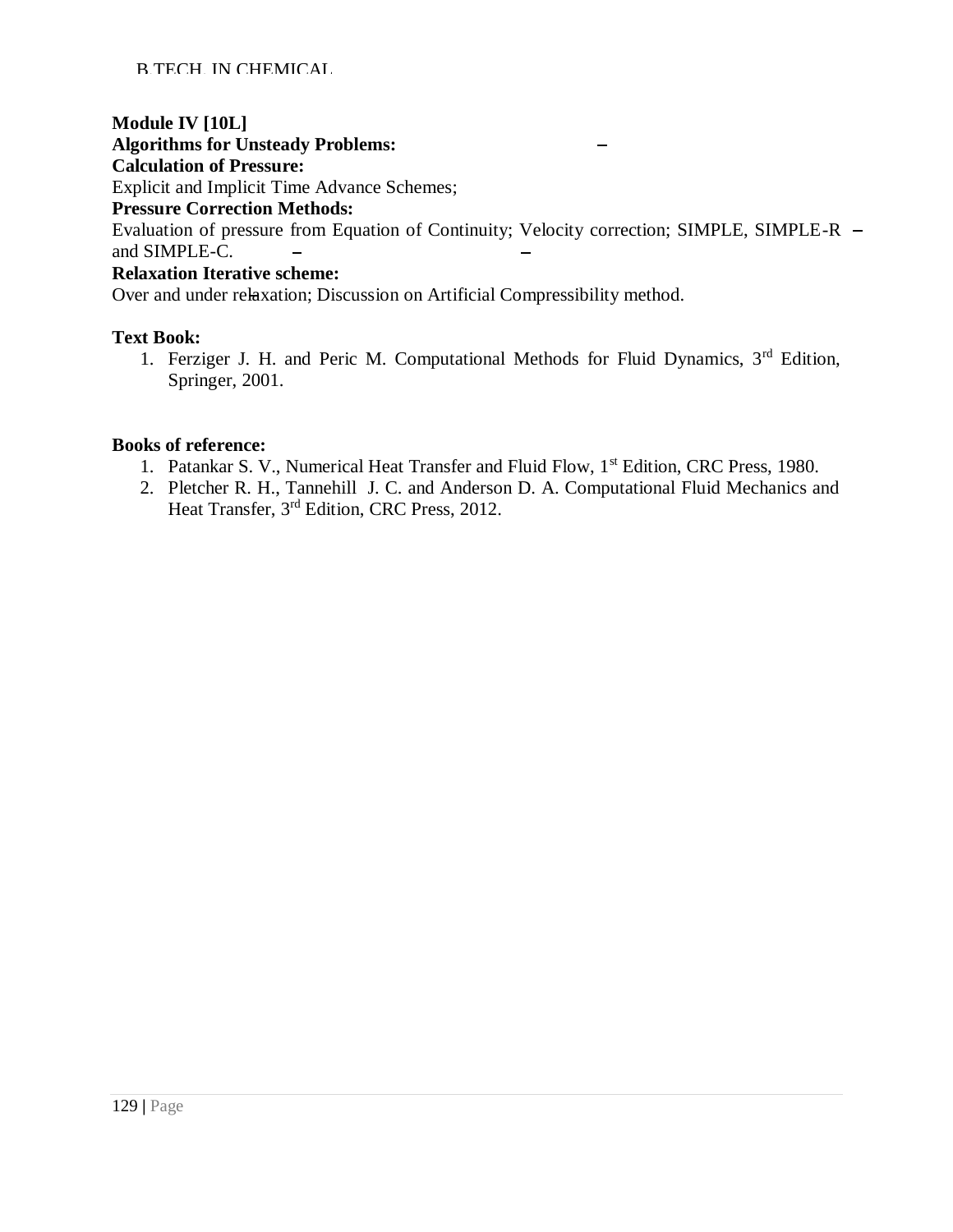| <b>Course Name:</b> Novel Separation Processes |  |  |  |              |                     |  |  |  |
|------------------------------------------------|--|--|--|--------------|---------------------|--|--|--|
| <b>Course Code: CHEN 3232</b>                  |  |  |  |              |                     |  |  |  |
| <b>Contact Hours Per Week</b>                  |  |  |  | <b>TOTAI</b> | <b>CREDIT POINT</b> |  |  |  |
|                                                |  |  |  |              |                     |  |  |  |

After completion of the course students will be able to:

- 1. compare different membrane separation and develop the method for the fabrication of Inorganic and organic, symmetric and asymmetric membrane fabrication using phase inversion technique.
- 2. illustrate the process for membrane characterization and construct the transport equation through membrane for various membrane separation processes including pervaporation, dialysis.
- 3. understand the role of external fields and surfactants on different separation processes.
- 4. couple electrophoretic effects with separation techniques and understand the advantages of doing so.

# **Module I [10L]**

# **Basic membrane separation process:**

Size exclusion based membrane separation process (Microfiltration, ultrafiltration, nanofiltration, reverse osmosis); transport equations (concept of knudsen diffusivity and molecular diffusion); Models for water and solute transport in RO, Types of membrane material; Difference between symmetric membrane and composite membrane in view of the mechanical properties of the membrane; Membrane characterization techniques; Membrane modules, Applications of different membrane modules and a concept of shear enhanced membrane modules like VSEP.

# **Module II [10L]**

Fabrication of membrane (Inorganic and organic); overview on phase inversion technique;

# **Concentration driven processes:**

Concept of dialysis and fabrication of dialysis membrane, Haemodialysis, Electro dialysis; Understanding VLE and its application in pervaporation and membrane distillation; Gas sorption and permeation in a polymer; Concept of chromatographic separation techniques like gel filtration model ; Overview on membrane chromatography process.

# **Module III [10L]**

# **External field assisted separation processes**: **Centrifugal separation:**

Basic principle, separation of liquids by centrifugation techniques, types of centrifuges and their applications;

# **Thermal diffusion:**

Principles and applications, extraction: ultrasound and microwave assisted extraction processes, supercritical fluid extraction, extraction with pulse electric field, applications, field flow fractionation;

# **Surfactant based separation processes:**

Liquid membranes: fundamentals and modeling, types of liquid membrane, preparation of liquid membranes, applications; micellar enhanced separation processes and applications, cloud point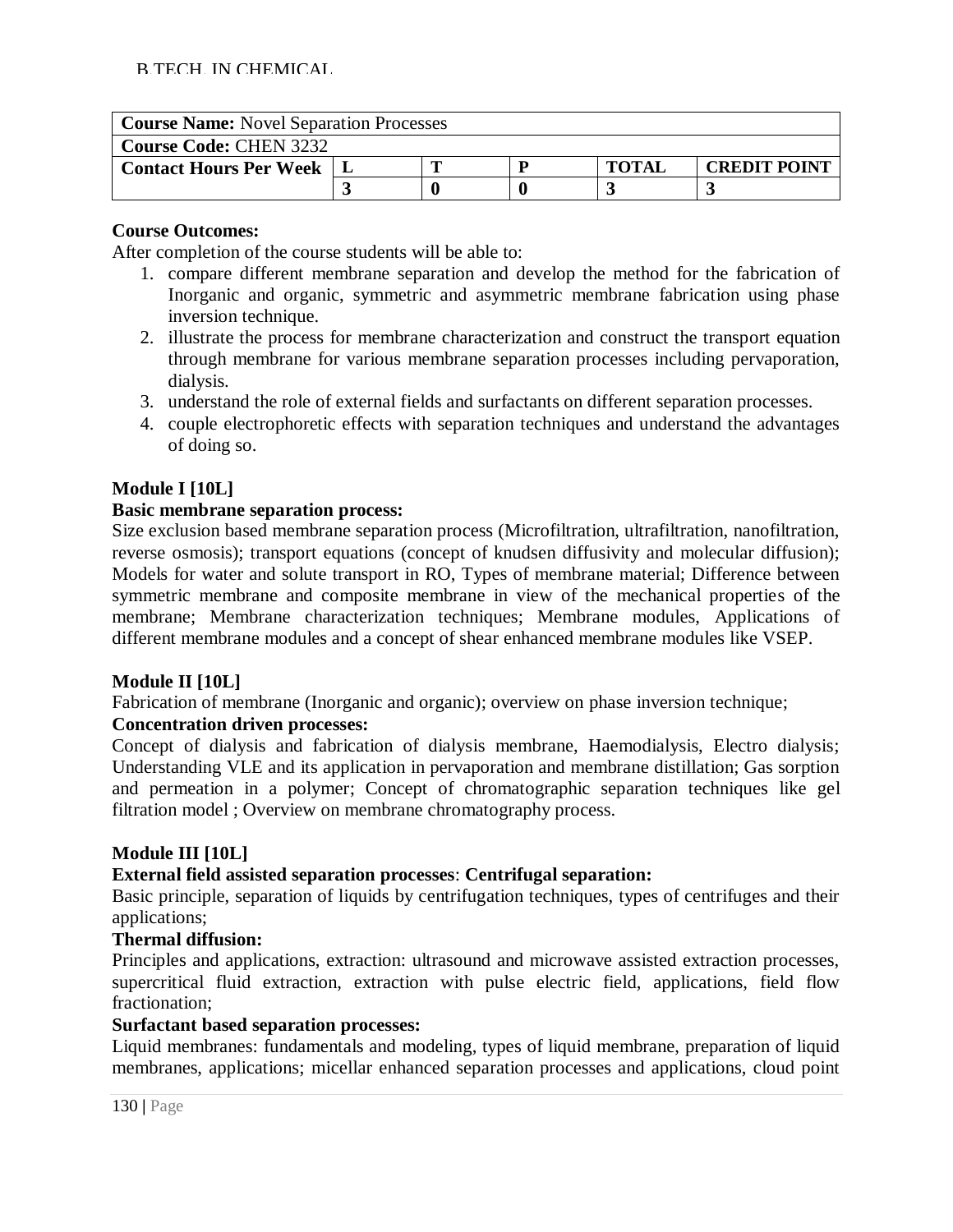extraction.

#### **Module IV [10L] Electrophoresis:** Electrokinetic effects;

#### **Principles of electrophoresis:**

Concept of electrical double layer and Debye length; concept of zeta potential, electrophoretic velocity and mobility calculation, types of electrophoresis: gel and capillary.

#### **Electrophoresis coupled with separation:**

Coupling electrophoresis with ultrafiltration system**:**

Effect of electric field in gel layer and osmotic pressure controlled ultrafiltration, enhancement of permeate flux in ultrafiltration using electric field; electroosmosis: flow profile in open tube, thickness of double layer, electroosmotic flow velocity in packed columns, applications; elctrochromatography: principles and applications, ion exchange processes and applications, ion exchange chromatography in electric field, applications .

#### **Text Books:**

- 1. Rousseau R.W. Handbook of Separation Process Technology, John Wiley & Sons, 2009.
- 2. Seader J.D., Henley E.J., Roper D.K. Separation Process Principles, Wiley Publications, 1957.
- 3. Li N.N. Advanced Membrane Technology and Applications, John Wiley and Sons, 2008.
- 4. Tsuda T. Electric Field Applications in Chromatography, Industrial and Chemical Processes VCH Publishers, New York 1995.
- 5. Lundanes E., Reubsaet L., Greibrokk T. Chromatography basic principles, sample preparations and related methods, Wiley Publications, 2013.

- 1. De S., Sarkar B., Dasgupta S. Electric Field enhanced Membrane separation system: principles and typical applications, Nova Science Publishers, 2009.
- 2. Kislik V.S. Liquid Membranes, Principles and Applications in Wastewater treatment, Elsevier publications, 2009.
- 3. Coulson J.M., Richardson J.F. Chemical Engineering Vol. 2, Elsevier Science, 5th Edition, 2002
- 4. Wankat P.C. Separation Process Engineering, 2<sup>nd</sup> edition, Pearson Education, Inc. 2007.
- 5. McHugh M., Krukonis V. Supercritical Fluid Extraction, Butterworth Heineman, 1994.
- 6. Wankat W.C. Large Scale adsorption and chromatography, CRC Press Inc., 1986.
- 7. Ramirez C., Peters K. Extraction Techniques for Food Processing, ED-Tech Press, 2018.
- 8. Fong Leung W.W. Centrifugal separations in biotechnology, Elsevier Academic Press, 2007.
- 9. Bungay P.M., Lonsdale H.K., de Pinho M.N., Synthetic Membranes:: Science, Engineering and Applications, Springer,1986.
- 10. Ho W. S., Sircar K.K. Membrane Handbook, Springer, 1992.
- 11. Nath K. Membrane Separation Processes, Prentice Hall Learning Pvt. Ltd., 2008.
- 12. Cheryan M. Ultrafiltration and Microfiltration Handbook, CRC Press, 1998.
- 13. Wilson K. Wilson, Walker J. Principles and Techniques of Practical Biochemistry, Cambridge Univ. press, 2000.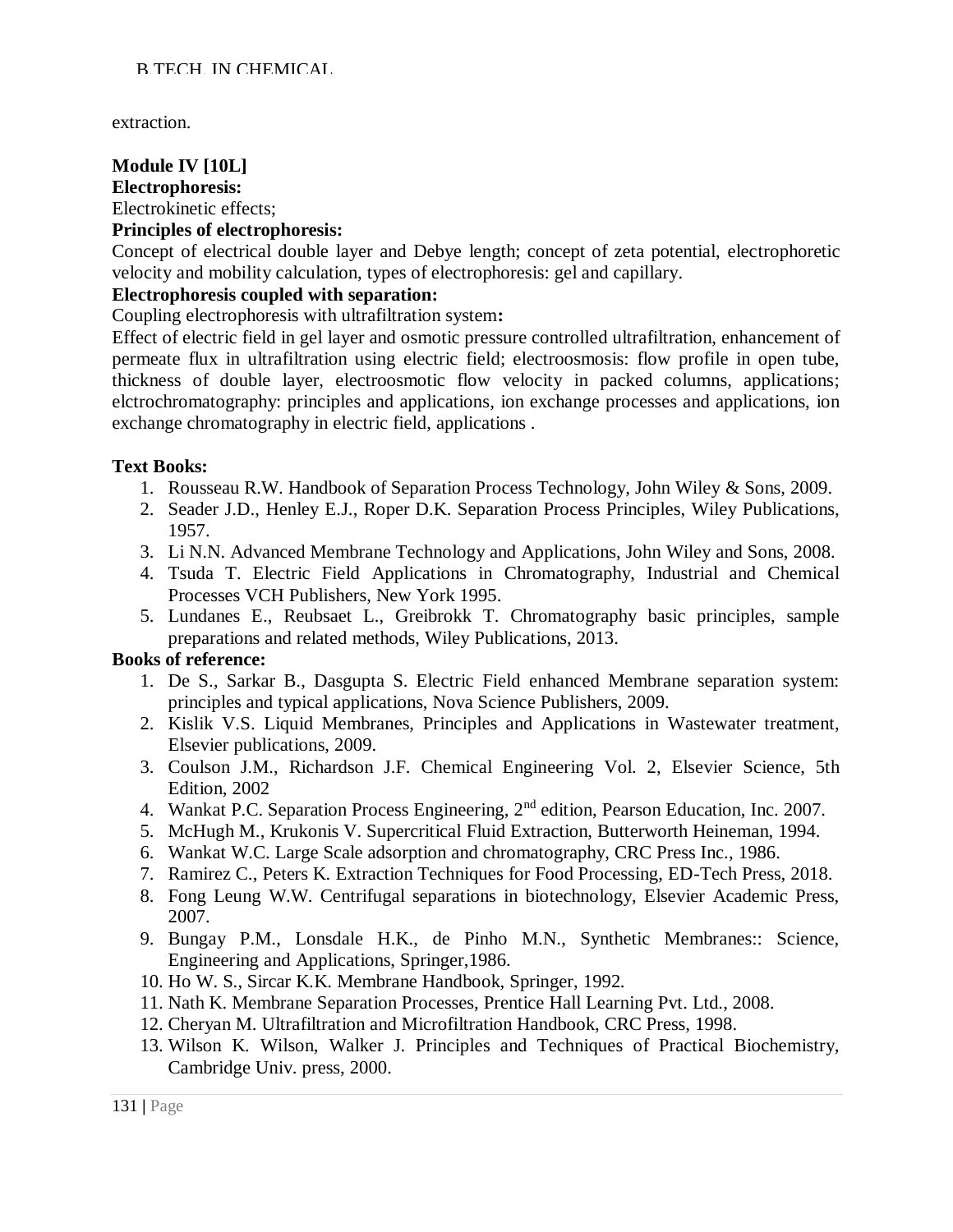| <b>Course Name: Nanotechnology</b> |  |  |  |              |                     |  |  |  |  |
|------------------------------------|--|--|--|--------------|---------------------|--|--|--|--|
| <b>Course Code: CHEN 3233</b>      |  |  |  |              |                     |  |  |  |  |
| <b>Contact Hours Per Week</b>      |  |  |  | <b>TOTAI</b> | <b>CREDIT POINT</b> |  |  |  |  |
|                                    |  |  |  |              |                     |  |  |  |  |

The objective of the course is to provide an elaborated concept of different unit operations that are required in an industry. After completion of the course students will be able to:

- 1. exhibit knowledge of the fundamentals of solid state physics, lattice and atomic structure, energy bands and different types of bonding in matter.
- 2. classify the various types of process used in nano-manufacturing of 1D, 2D and 3D nanostructures.
- 3. exhibit knowledge of the relevant physical, chemical, mechanical, electrical and optical properties of materials in nano configuration.
- 4. exhibit understanding and decide on measurements and instruments used for characterizing nanomaterial.

# **Module I [10L]**

# **Introduction:**

Introduction to nano dimensions and nano materials;

#### **Structure of Solids:**

Lattices, Reciprocal Space, brillouin zones, Wigner-seitz cells. Wave diffraction, lattice vibration, energy bands, semiconductors types with energy bands; Introductory concepts of Density of States and Quantum Well, Potential Well; Bohr radius, band gaps and quantum confinement effects; Quantum tunneling effect; Excitons and Plasmons;

Mechanical, Optical, Electronic and Magnetic property changes due to size reduction.

# **Module II [10L]**

# **Nano-Synthesis:**

#### **Solid Synthesis :**

Mechanical, thermal and laser processing, sputtering, arc-discharge.

# **Liquid Synthesis:**

Electrochemical etching, sol-gel process, colloidal process; micro emulsion process, Langmuir-Blodgett Process.

# **Gas Phase and Hybrid Synthesis**:

Physical and Chemical Vapor Deposition, Molecular beam epitaxy; plasma enhanced process **Biological Synthesis:**

Plant-based synthesis, fungi and bacteria based methods; Synthesis using biological templates e.g. s-layers, ferritin etc.; concept of self-assembly, alkanethiol-bond and synthesis using DNA.

# **Module III [10L]**

# **Instruments and Characterization:**

Principles and uses of Optical microscope, confocal microscope; Electron microscope, Transmission electron microscope; Principles and uses of different types scanning probe microscope; Principles and use of Atomic Force Microscope; Principles and uses of X-ray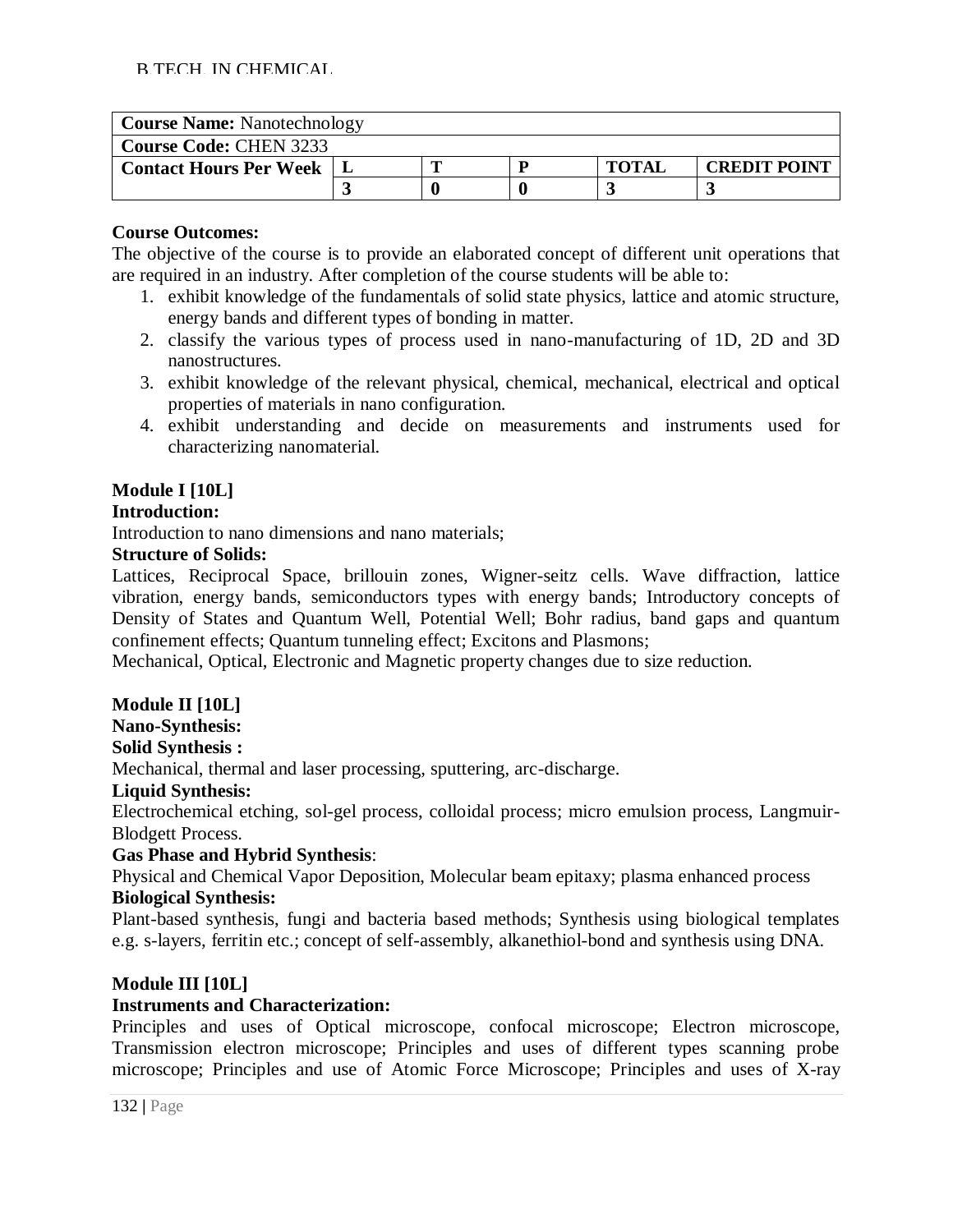#### B.TECH. IN CHEMICAL

diffractometer ; Principles and uses of UV-Vis-NIR Spectroscope ; X-ray spectrometer; Elements of FTIR and Raman spectroscopy ;

Principles and uses of Auger electron microscope.

#### **Module IV [10L]**

#### **Nano-Lithography, Applications of Nanomaterials: Introduction to photolithography:**

Principles and applications; Ebeam / Ion and X ray Lithography - principles and applications; **Nanolithography:**

Types, principles and applications;

#### **Soft Lithography:**

Types, principles and applications;

#### **Nanomaterials:**

Synthesis and applications of various nanomaterials e.g. carbon nano tubes, porous silicon, aerogel, cryogel, coreshell nanoparticle and others.

#### **Text Book:**

1. Sulabh K. Kulkarni, NANOTECHNOLOGY: Principles & Practices; Springer International Publishing, 2015.

- 1. Thomas Varghese & K.M. Balakrishna, Nanotechnology: An Introduction to Synthesis, Properties and Applications of Nanomaterials, Atlantic Publishers, 2011.
- 2. Introduction to Nanoscience & Nanotechnology by K. K. Chattopadhyay & A. N. Banerjee PHI publication, 2009.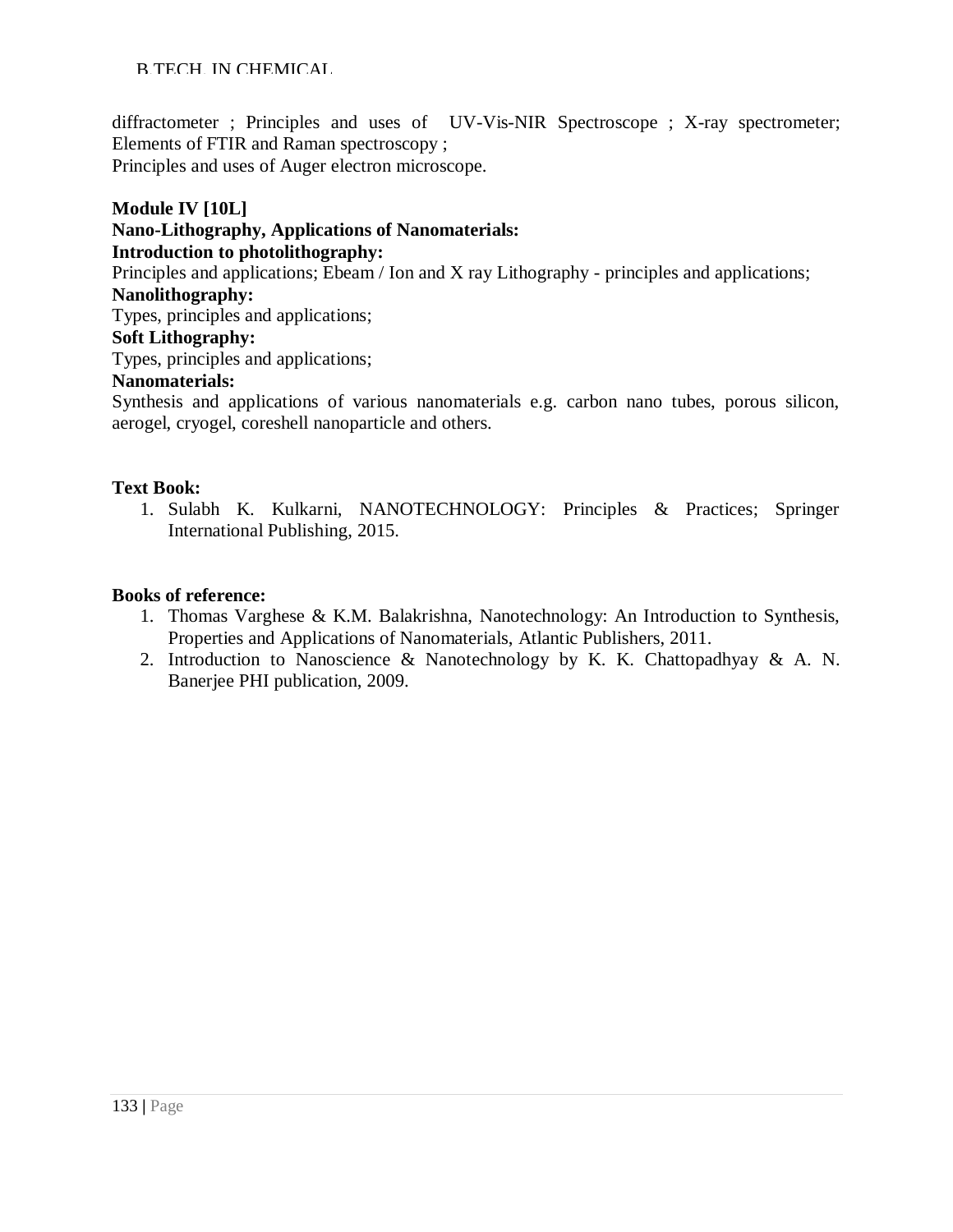| <b>Course Name:</b> Water and Liquid Waste Management |                                          |  |  |  |  |  |  |
|-------------------------------------------------------|------------------------------------------|--|--|--|--|--|--|
| <b>Course Code: CHEN 3221</b>                         |                                          |  |  |  |  |  |  |
| <b>Contact Hours Per Week</b>                         | <b>TOTAL</b><br><b>CREDIT POINT</b><br>D |  |  |  |  |  |  |
|                                                       |                                          |  |  |  |  |  |  |

The objective of this course is to provide approaches of Domestic/ Industrial Water and Liquid Waste Management for interdisciplinary B Tech students. After completion of the course students will be able to:

- 1. identify the importance of Legislative orders prevalent in India concerning Water and Liquid Waste Management.
- 2. describe the methodology of Establishing and Operating Water and Liquid Waste intensive processes.
- 3. use the principles of Water Management in order to conserve water and solve watershortage problems prevalent in India.
- 4. design the Water Treatment and Wastewater Treatment plants following the standard code of practice.

# **Module I [10L]**

Introduction to Water Quality and its Storage. Methodology of Water flow measurement; Classification and various Water and Wastewater Standards prevalent in India. Legislative aspects including Water Act. 1974 and its revisions; Consent to Establish and Consent to Operate water intensive industries; Water conservation methodologies in 1) Process industry, 2) Construction industry and 3) Service industry; Rainwater Harvesting and various recharge techniques. Principles of Water Audit.

# **Module II [10L]**

# **Water pollution:**

Sources, sampling and classification of water pollutants, determination of basic parameters and computations associated with BOD, COD, TS, TDS, SS; Waste water treatment: primary, secondary, tertiary and advanced; aerobic treatment with special reference to activated sludge, trickling filter, RBDC and RBRC, EA;

# **Non-conventional:**

WSP, anaerobic treatment with special reference to AFFR, UASB, numerical problems associated with all topics sited here.

# **Module III [10L]**

Preliminaries of Water treatment processes;

# **Basic design consideration:**

Pre-design, Raw water intake, Screening and aeration, Water conveyance, Coagulation, Flocculation and Precipitation, Sedimentation, filtration, colour, taste and odor control, Disinfections and fluoridation, **Water quality :**

Physico Chemical and Bacteriological quality. Water Treatment Plant with design criteria: Slow sand bed and Rapid sand bed filter, layout, Process control, Non conventional water treatment processes and its design, numerical problems associated with all topics sited here.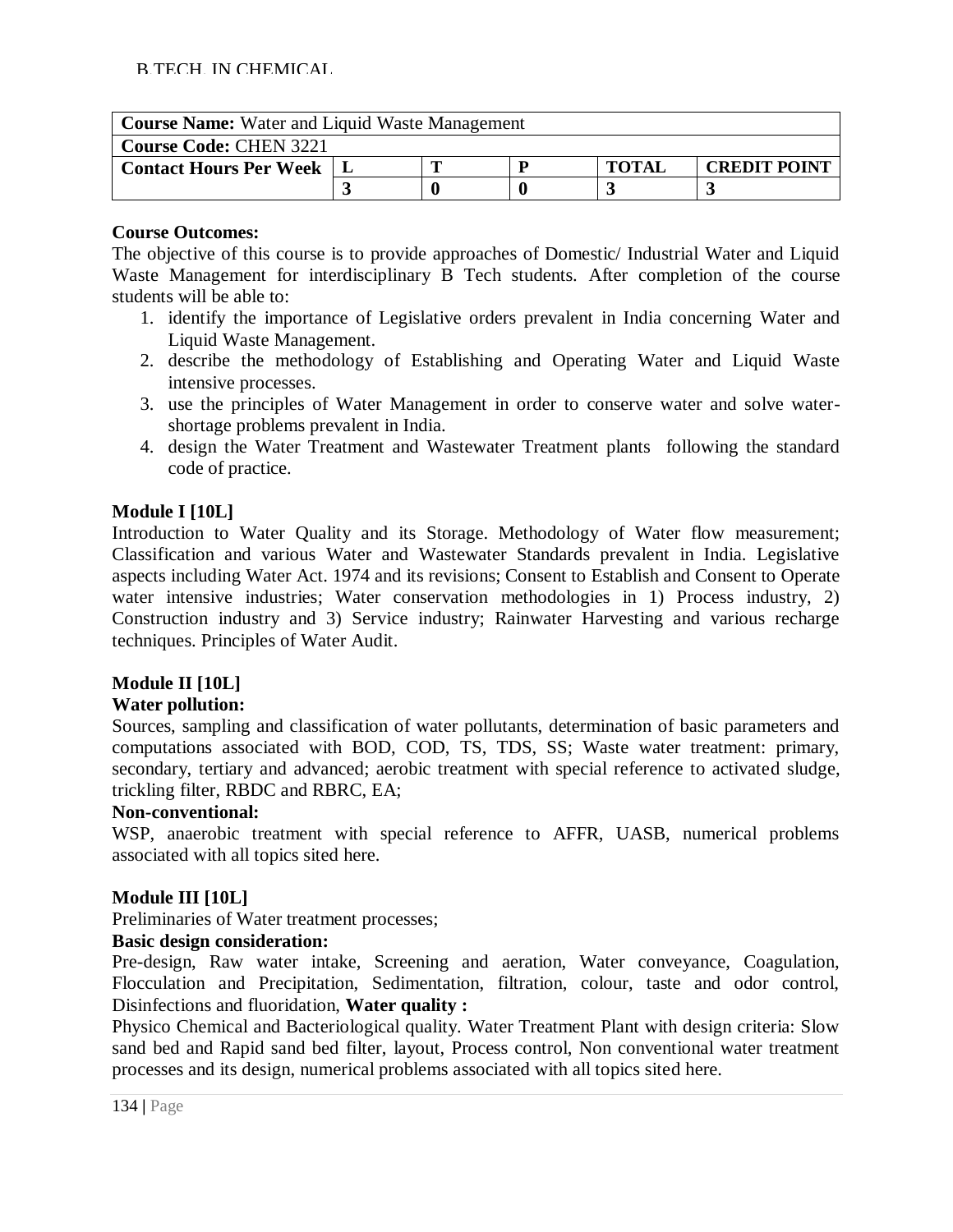# **Module IV [10L]**

#### **Liquid Waste Management in selected process industries:**

Fertilizer, refineries and petrochemical units, pulp and paper industries, Tanneries, Sugar industries, Dairy, Alcohol industries, Electroplating and metal finishing industries, Root Zone and Reed Bed Treatment for Effluents of small scale industries, Ranking of wastewater treatment alternatives. Case Studies.

#### **Text Books:**

- 1. [Wendell P. Ela,](https://www.flipkart.com/books/wendell-p-ela~contributor/pr?sid=bks) [Gilbert M. Masters,](https://www.flipkart.com/books/gilbert-m-masters~contributor/pr?sid=bks) Introduction to Environmental Engineering and Science, PHI, Ed 3rd Edition.
- 2. Metcalf & Eddy, Wastewater Engineering, Tata Mc-Graw Hill 2002.
- 3. Arceivala S.J., Wastewater treatment for pollution control, TMH, 2nd Edition.
- 4. Montogomery, J.M., Water Treatment Principles and Design, John Willey and Sons.

- 1. Mahajan, S.P., Pollution Control in Process Industries, Tata Mc Graw Hill, 2008.
- 2. Davis M., Cornwell, D, Introduction to Environmental Engineering, Tata Mc GrawHill, 2012.
- 3. Standard Methods for Examination of Water and Wastewater, APHA / AWWA, 20<sup>th</sup> Edition.
- 4. Manual of Water Supply and Treatment: CPHEEO, Ministry of Urban Development, Govt. of India, 1999.
- 5. Water Treatment Plant Design, 5th Edition: ASCE and AWWA, 1912.
- 6. Design of Water treatment Plant Part I, A G Bhole, Indian Water Works Association.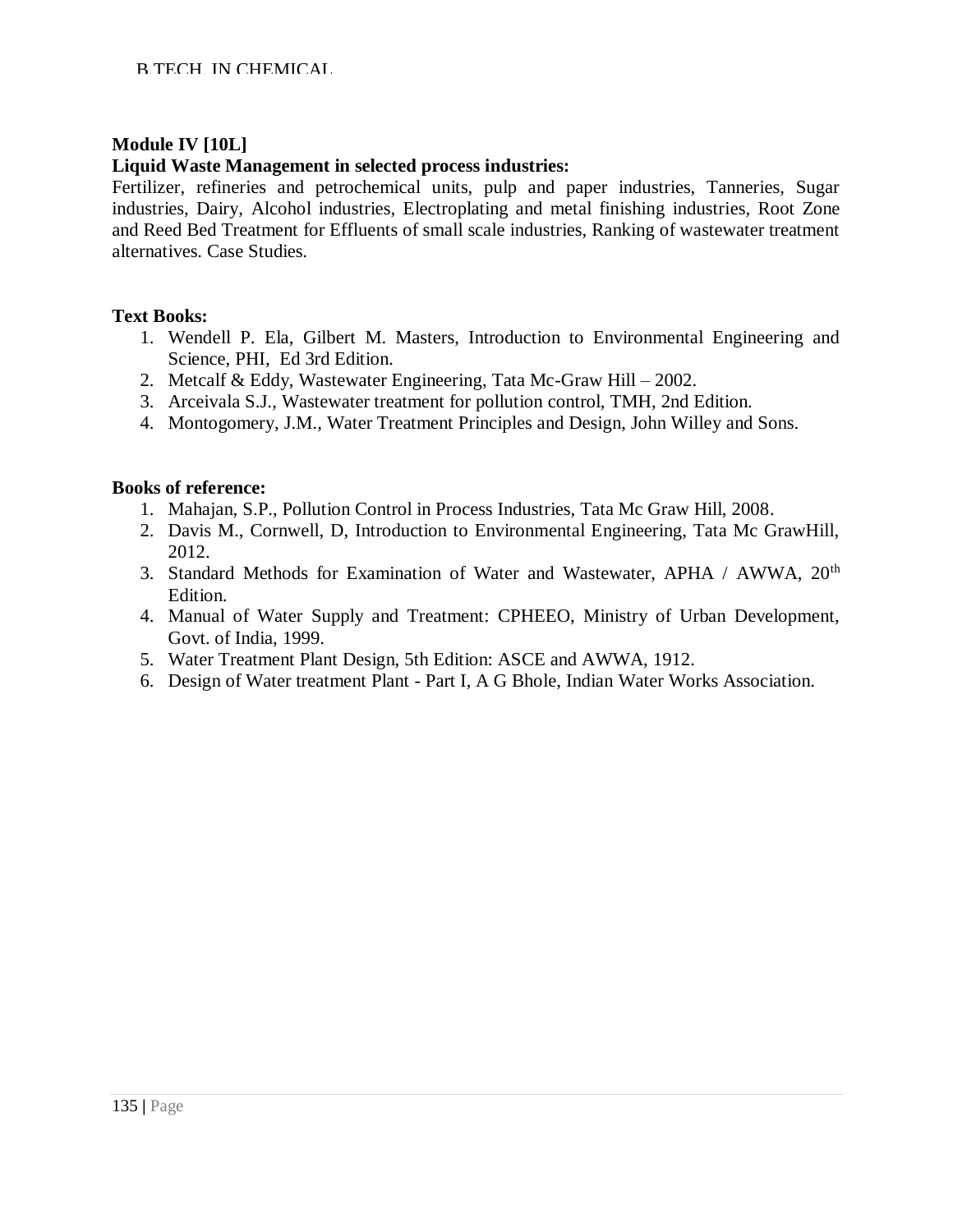| <b>Course Name:</b> Industrial Safety and Hazard |  |  |  |              |                     |  |  |
|--------------------------------------------------|--|--|--|--------------|---------------------|--|--|
| <b>Course Code: CHEN 3222</b>                    |  |  |  |              |                     |  |  |
| <b>Contact Hours Per Week</b>                    |  |  |  | <b>TOTAL</b> | <b>CREDIT POINT</b> |  |  |
|                                                  |  |  |  |              |                     |  |  |

After completion of the course students will be able to:

- 1. use important technical fundamentals of chemical process safety and to impart basic knowledge that allows the students to evaluate occupational safety and health hazards in the workplace.
- 2. analyze the effects of workplace exposures, injuries and illnesses, fatalities.
- 3. use safety programs to prevent or mitigate damage or losses and to develop preventative measure to avoid accident.
- 4. use logic based quantitative risk analysis.

#### **Module I [10L]**

Definition of safety, Hazard and Risk, Safety program, Engineering ethics, Inherent safety, Safety regulations, OSHA, Process safety management, Hazards due to fire, explosions and toxic chemicals, Distinction between fire and explosion, Upper Flammability limit and Lower Flammability Limit, Fire Triangle, BLEVE, Runaway reaction.

#### **Module II [10L]**

#### **Tools for hazards identification:**

HAZOP, Fault Tree, Event Tree, FMEA, Dow Fire and Explosion Index, Mond Index. .

# **Module III [10L]**

#### **Risk analysis concept and methodology:**

Risk concept and measure of risk, Risk acceptance criteria, Quantitative risk analysis, Probit number.

#### **Module IV [10L]**

Control of chemical plant hazards, Intensification and attenuation of hazardous materials, Industrial plant layout, Ventilation, Fire prevention, Personnel protection devices, Laboratory safety, Emergency safety, Safety systems and disaster management. Case studies, Flixborough (England), Bhopal (India), Seveso (Italy), Pasadona (Texas).

#### **Text Book**:

1. Crowl D.A. and .Louvar J.F. Chemical Process Safety: Fundamentals with Applications:, Prentice Hall, 1990.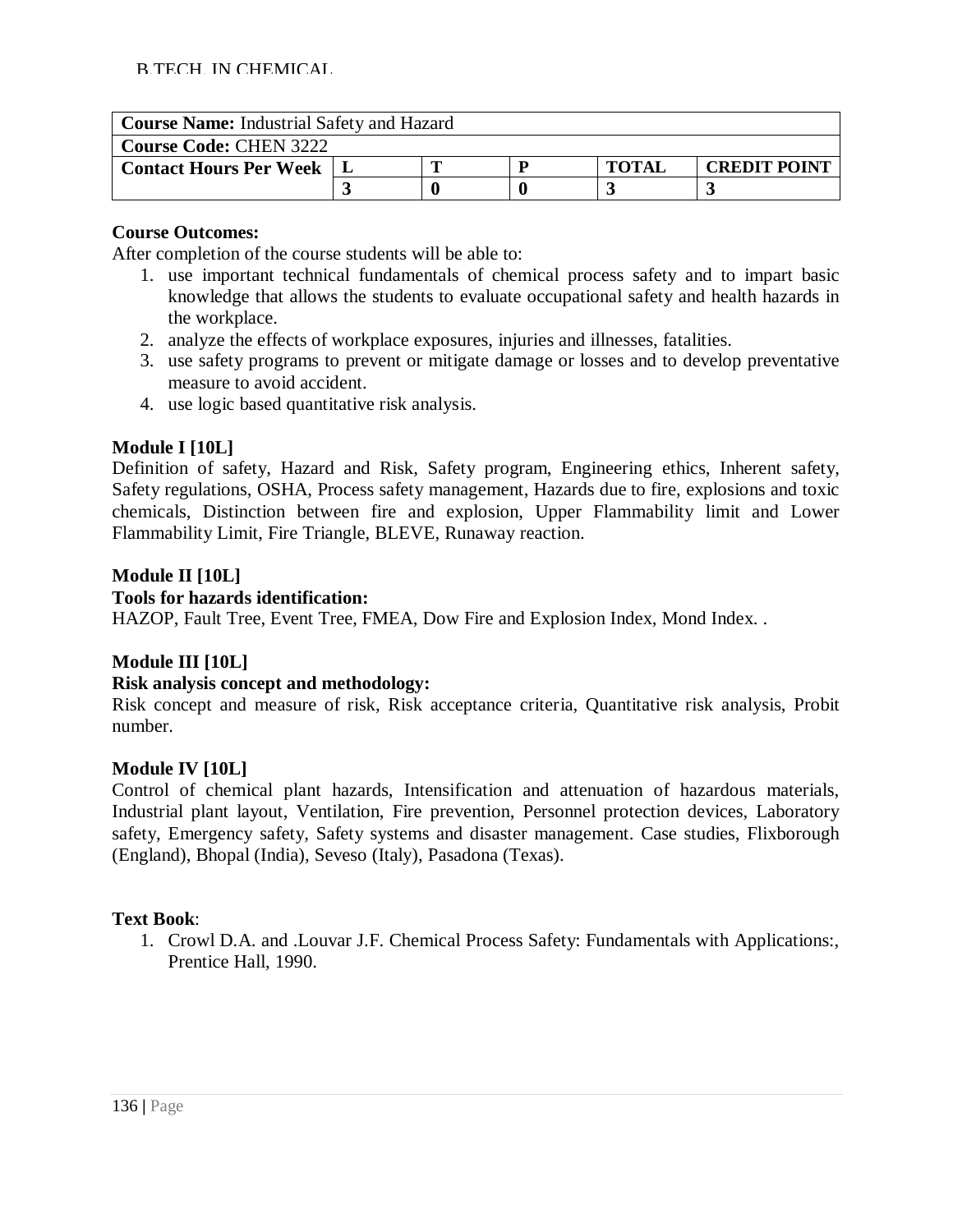- 1. Kharbanda O.P.and Stallworthy E., Safety in Chemical Process Industries: Heinmann.Professional Publishing LTD.1988.
- 2. Wentz C.A. Hazardous Waste management: Mc-Graw Hill,
- 3. Cutter S.L. Environmental Risks & Hazards, Prentice Hall, 1994.
- 4. Trevor A. Kletz, What went wrong? Case Histories of Process Plant Disasters and How They Could Have Been Avoided,  $5<sup>th</sup>$ , Edition, Butterworth-Heinemann/IChemE.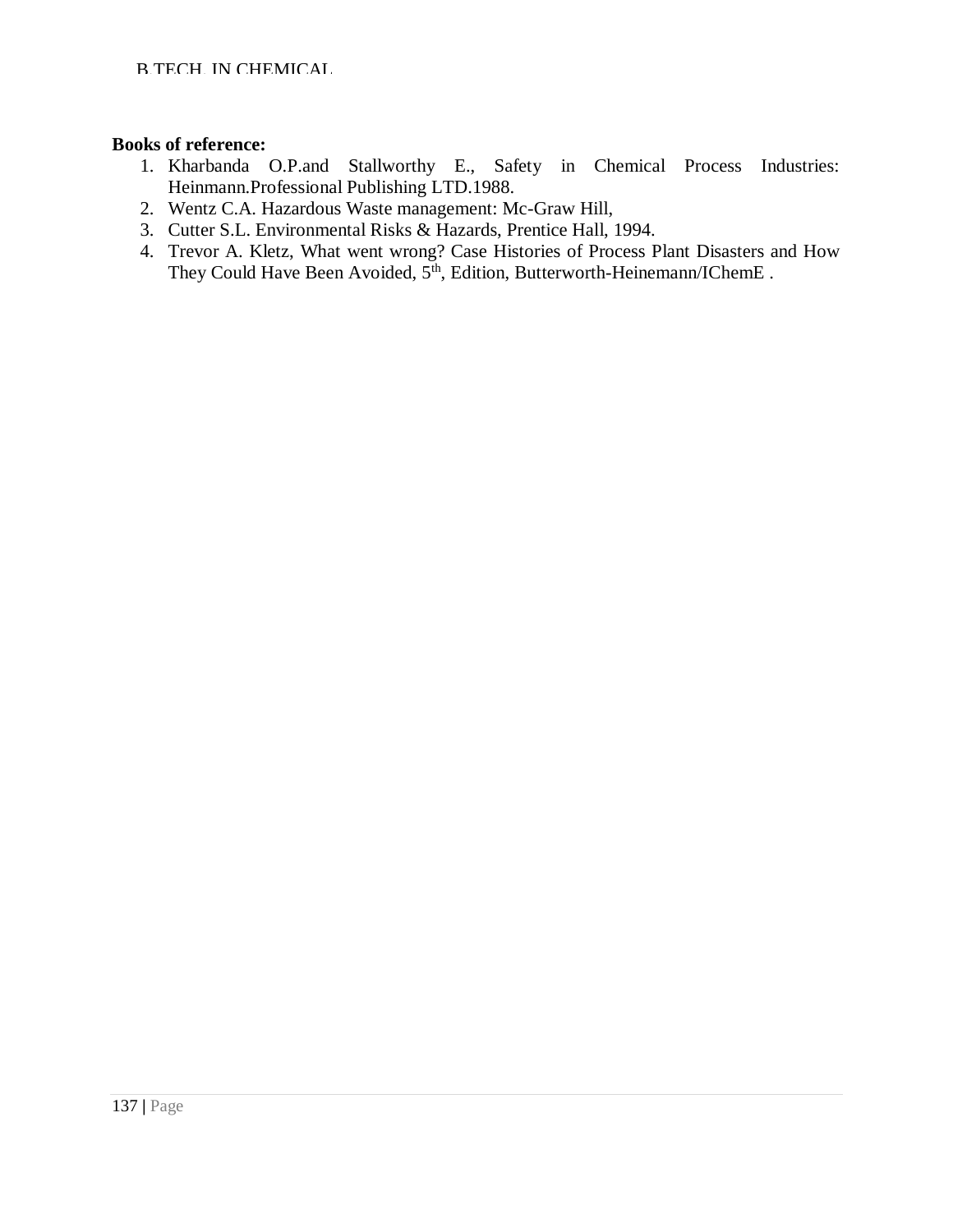| <b>Course Name:</b> Economics for Engineers |  |  |  |              |                     |  |  |
|---------------------------------------------|--|--|--|--------------|---------------------|--|--|
| <b>Course Code: HMTS-3201</b>               |  |  |  |              |                     |  |  |
| <b>Contact Hours Per Week</b>               |  |  |  | <b>TOTAL</b> | <b>CREDIT POINT</b> |  |  |
|                                             |  |  |  |              |                     |  |  |

After completion of the course students will be able to:

- 1. evaluate a project and estimate the total cost of the project.
- 2. apply financial analytical methodologies to prepare a report regarding the financial performance of an organization.
- 3. participate actively in an organization's capital budgeting process.
- 4. provide vital inputs regarding the pricing of a product.
- 5. apply the knowledge of the interplay of various economic variables and indicators in workplace.
- 6. provide insight about different accounting concepts and apply broader concepts like costs, revenues, assets, liabilities, capital, profit, investment and interest.

# **Module I [6L]**

Market: Meaning of Market, Types of Market, Perfect Competition, Monopoly, Monopolistic and Oligopoly market.

The basic concept of economics – needs, wants, utility.

National Income-GDP, GNP. Demand & Supply, Law of demand, Role of demand and supply in price determination, Price Elasticity.

# **Inflation:**

Meaning, reasons, etc.

# **Module II [4L]**

# **Business:**

Types of business, Proprietorship, Partnership, Joint-stock company, and cooperative society – their characteristics.

# **Banking:**

Role of commercial banks; credit and its importance in industrial functioning.

# **Role of central bank:**

Reserve Bank of India.

International Business or Trade Environment.

# **Module III [8L]**

# **Financial Accounting:**

Journals, Ledgers, Trial Balance, Profit & Loss Account, Balance Sheet. Financial Statement Analysis (Ratio and Cash Flow analysis).

# **Cost Accounting:**

Terminology, Fixed, Variable and Semi-variable costs.

# **Break Even Analysis.**

Cost Sheet. Budgeting and Variance Analysis. Marginal Cost based decisions.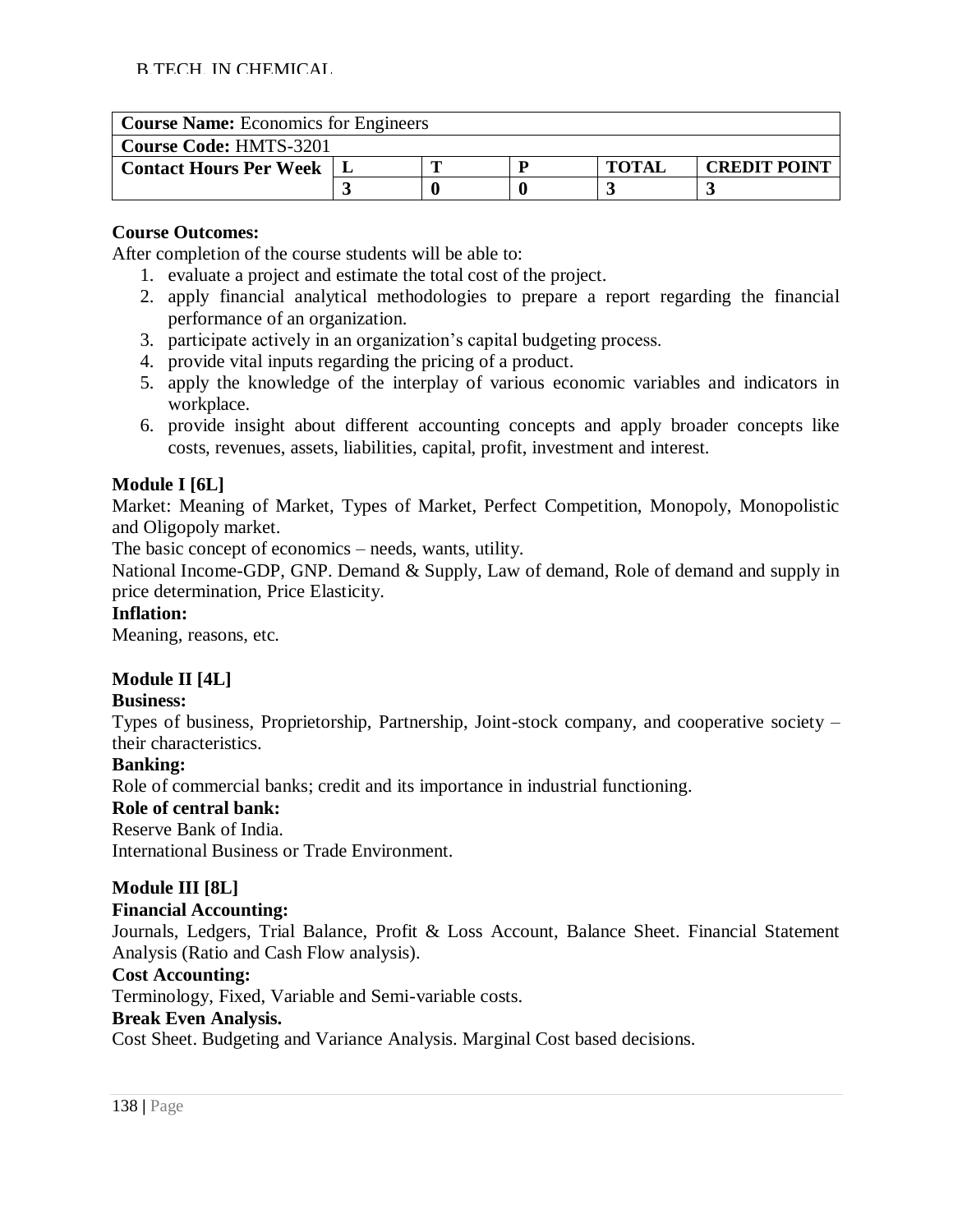# **Module IV [12L]**

#### **Time Value of Money:**

Present and Future Value, Annuity, Perpetuity. Equity and Debt, Cost of Capital.

#### **Capital Budgeting:**

Methods of project appraisal - average rate of return - payback period - discounted cash flow method: net present value, benefit cost ratio, internal rate of return.

Depreciation and its types, Replacement Analysis, Sensitivity Analysis.

#### **Text Books**:

- 1. R**.** Narayanswami, Financial Accounting- A Managerial Perspective. Prentice-Hall of India Private Limited. New Delhi.
- 2. Horne, James C Van, Fundamentals of Financial Management. Prentice-Hall of India Private Limited, New Delhi.
- 3. H. L. Ahuja., Modern Economic Theory. S. Chand. New Delhi.
- 4. Newman, Donald G., Eschenbach, Ted G., and Lavelle, Jerome P. Engineering Economic Analysis. New York: Oxford University Press.2012.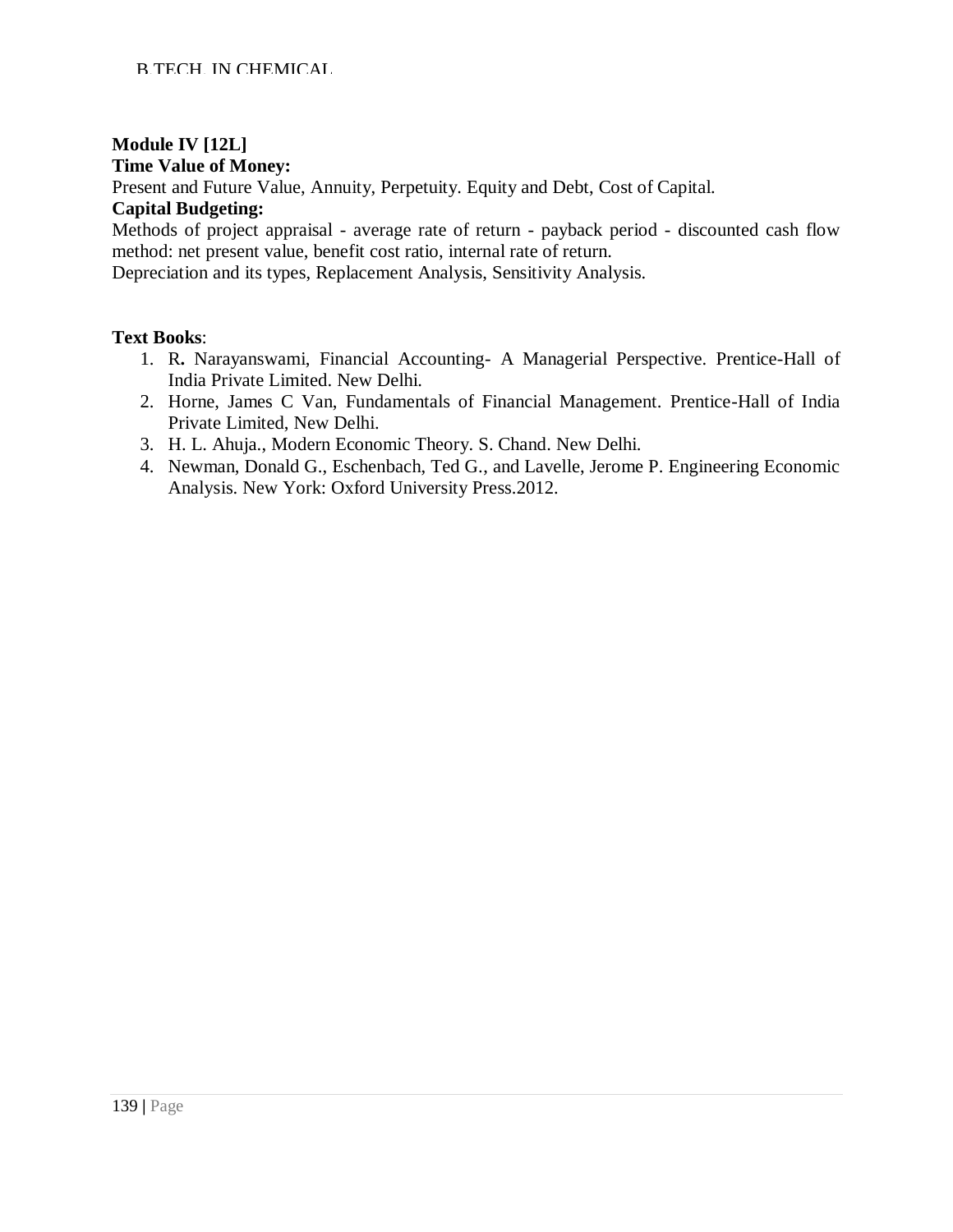| <b>Course Name:</b> Indian Constitution and Civil Society |                                     |  |  |  |  |  |  |
|-----------------------------------------------------------|-------------------------------------|--|--|--|--|--|--|
| <b>Course Code: INCO 3016</b>                             |                                     |  |  |  |  |  |  |
| <b>Contact Hours Per Week</b>                             | <b>TOTAI</b><br><b>CREDIT POINT</b> |  |  |  |  |  |  |
|                                                           |                                     |  |  |  |  |  |  |

After completion of the course students will be able to:

- 1. analyse the historical, political and philosophical context behind the Indian Constitutionmaking process.
- 2. appreciate the important principles characterizing the Indian Constitution and institute comparisons with other constitutions.
- 3. understand the contemporaneity and application of the Indian Constitution in present times.
- 4. critique the contexts for constitutional amendments in consonance with changing times and society.
- 5. establish the relationship between the Indian Constitution and civil society at the collective as well as the individual levels.
- 6. consciously exercise the rights and the duties emanating from the Indian Constitution to one's own life and work.

# **Module I**

# **Introduction to the Constitution of India:**

Historical Background,

#### **Making of Indian Constitution:**

The process of framing the constitution, the constituent assembly.

# **Module II**

Salient Features of the Indian constitution Comparison with the constitutions of other countries.

# **Module III**

Relevance of the Constitution of India. Constitution and Governance. Constitution and Judiciary. Constitution and Parliament-Constitutional amendments.

# **Module IV**

Constitution and Society- democracy, secularism, justice.

Constitution and the individual citizen- Fundamental Rights, Directive Principles of state policy and Fundamental duties.

- 1. C.M. Elliot, (ed.), Civil Society and Democracy, OUP, Oxford, 20012.
- 2. David Held et.al (ed), The Idea of the Modern State, Open Univ. Press, Bristol, 1993.
- 3. Neera Chandoke, State and Civil Society, Sage, Delhi, 19953.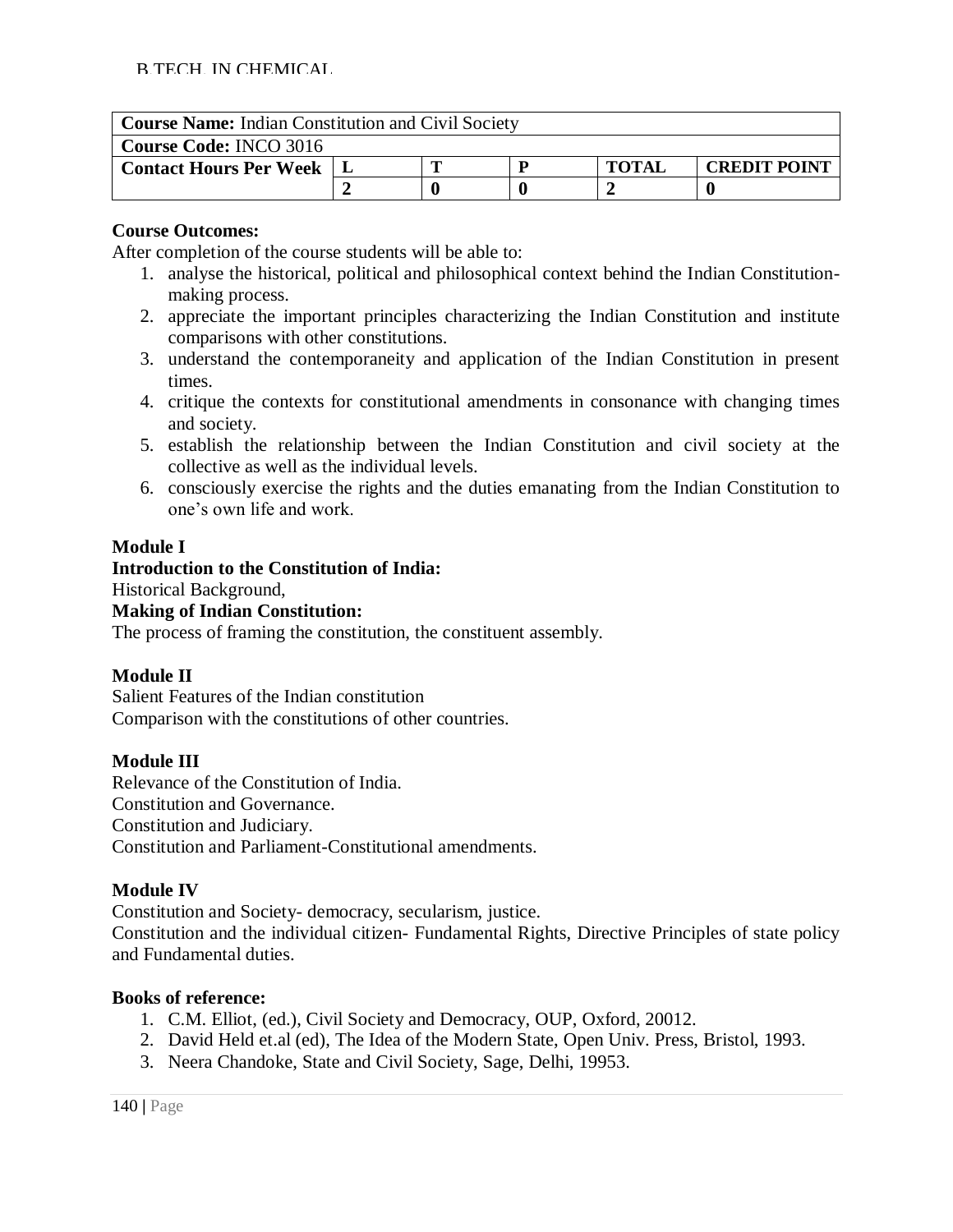B.TECH. IN CHEMICAL

# **LABORATORY**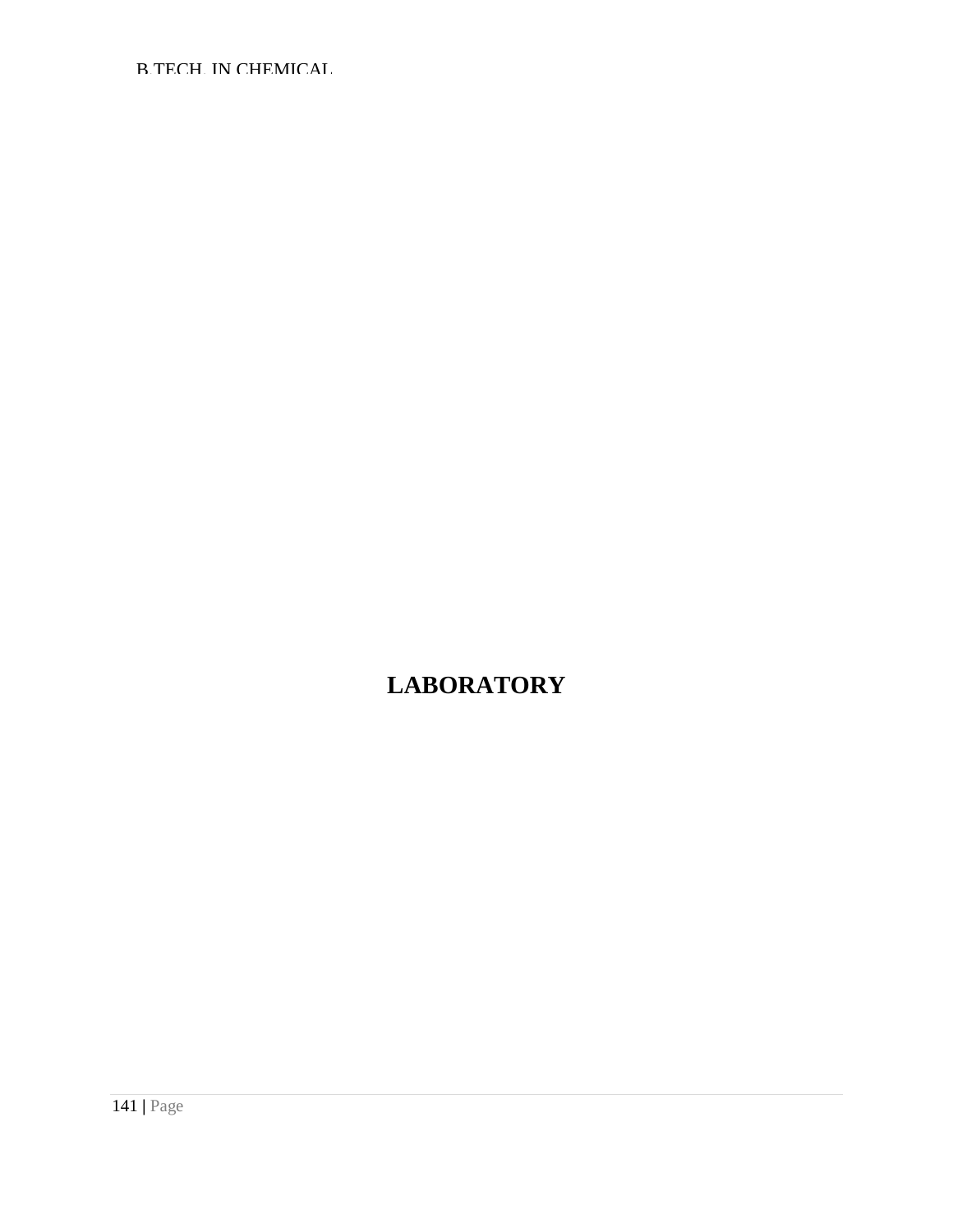| <b>Course Name: Process Control Laboratory</b> |  |  |  |              |                     |  |  |
|------------------------------------------------|--|--|--|--------------|---------------------|--|--|
| <b>Course Code: CHEN 3251</b>                  |  |  |  |              |                     |  |  |
| <b>Contact Hours Per Week</b>                  |  |  |  | <b>TOTAI</b> | <b>CREDIT POINT</b> |  |  |
|                                                |  |  |  |              |                     |  |  |

After completion of the course students will be able to:

- 1. understand the basics of instrumentation and process control through a hands-on practical experience.
- 2. determine the dynamics of level and temperature measurement process.
- 3. determine the dynamics of two capacity liquid level process by using U-tube manometer.
- 4. identify open and closed loop control system and able to design process control system components to meet desired needs within realistic constraints.
- 5. use standard test signals to identify performance characteristics of first and second-order systems.
- 6. calculate the characteristics of control valves.

# **At least any eight of the following experiments are to be performed:**

- 1. Study on the dynamic characteristics of first order liquid level system.
- 2. Study on the dynamic characteristics of U-tube manometer (second order system).
- 3. Study on the dynamic characteristics of compound (interacting) second order system.
- 4. Study on the dynamic characteristics of compound (non-interacting) second order system.
- 5. Study on the response of controlled variable for a feedback control system with P, PI & PID controller.
- 6. Study on the flow characteristics and determination of discharge coefficient for different type pneumatic control valves.
- 7. Experiment on calibration of a load cell.
- 8. Liquid level measurement using air-purge method.
- 9. Determination of time constant of thermocouple during temperature measurement.
- 10. Experiment on calibration of pressure gauge using Dead-weight tester.
- 11. Experiment on flow measurement using wet gas meter.

# **Text Books:**

- 1. G. Stephanopoulos. Chemical Process Control: An Introduction to Theory and Practice, pHI, 1<sup>st</sup> ed., 1984.
- 2. D.R. Coughanowr. Process system analysis & Control, McGraw-Hill, Inc., 2nd ed., 1991.
- 3. D. Patranabis. Principles of Industrial Instrumentation, Tata McGraw Hill, Publishing Ltd., 1st ed., 1999.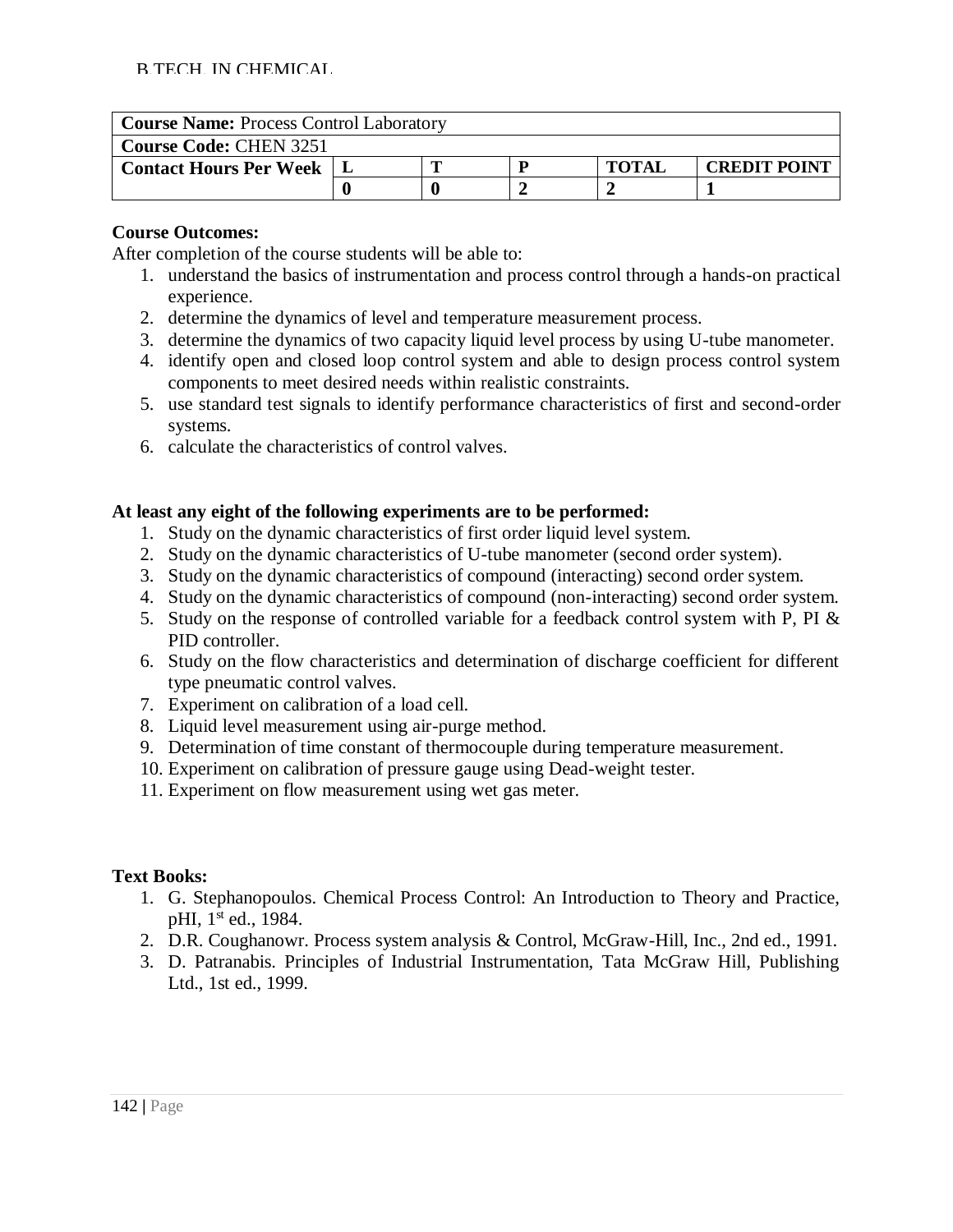| <b>Course Name: Mass Transfer Laboratory</b> |  |  |  |              |                     |  |  |
|----------------------------------------------|--|--|--|--------------|---------------------|--|--|
| <b>Course Code: CHEN 3252</b>                |  |  |  |              |                     |  |  |
| <b>Contact Hours Per Week</b>                |  |  |  | <b>TOTAL</b> | <b>CREDIT POINT</b> |  |  |
|                                              |  |  |  |              |                     |  |  |

The objective of the course is to provide an overview of different mass transfer operation relevant to process industry. After completion of the course students will be able to:

- 1. Perform batch distillation and verify the validity of Rayleigh's equation for a given binary solution.
- 2. conduct gas absorption experimentally in a packed bed and wetted wall tower.
- 3. analyze continuous and batch mode of drying operation.
- 4. construct adsorption isotherm.
- 5. estimate diffusivity of vapour in air.
- 6. perform liquid liquid extraction in batch mode / continuous mode.

# **Experiments to be performed:**

- 1. Study on batch distillation and verification of Rayleigh's equation.
- 2. Study binary distillation in a packed/ plate column.
- 3. Study on isolation of a natural product by steam distillation.
- 4. Determination of mass transfer coefficient during absorption study in a packed bed and wetted column.
- 5. Study on batch drying operation to plot drying rate characteristic curve under a constant drying condition in a tray dryer.
- 6. Study of drying in rotary dryer & finding out correlation between volumetric heat transfer coefficient and mass velocity of air.
- 7. Verification of adsorption isotherm for batch adsorption of dye on activated charcoal.
- 8. Determination of diffusivity of an organic vapour in air.
- 9. Study on extraction of benzoic acid / acetic acid from aqueous solution using ether.

# **Text Books:**

- 1. Treybal R.E., Mass Transfer Operations, McGraw Hill, International Edition, 1981.
- 2. Dutta B.K., Principles of Mass Transfer and Separation Processes, Prentice Hall of India, 2007.
- 3. Geankoplis C.J., Transport processes and Separation Process Principles, Prentice Hall of India, Fourth Edition, 2004.

- 1. King, C. J. Separation Processes: McGraw Hill, Chemical Engineering Series.
- 2. Mc Cabe W.L., Smith J.C. Harriot P. Unit Operations in Chemical Engineering: McGraw Hill, Seventh Edition.
- 3. Richardson J. F. and Harker J.H. with J.R. Backhurst J.R. Coulson and Richardson's Chemical Engineering, Volume 2, Fifth Edition, Pergamon Press.
- 4. Perry's Chemical Engineers' Handbook, 8th Edition, McGraw Hill.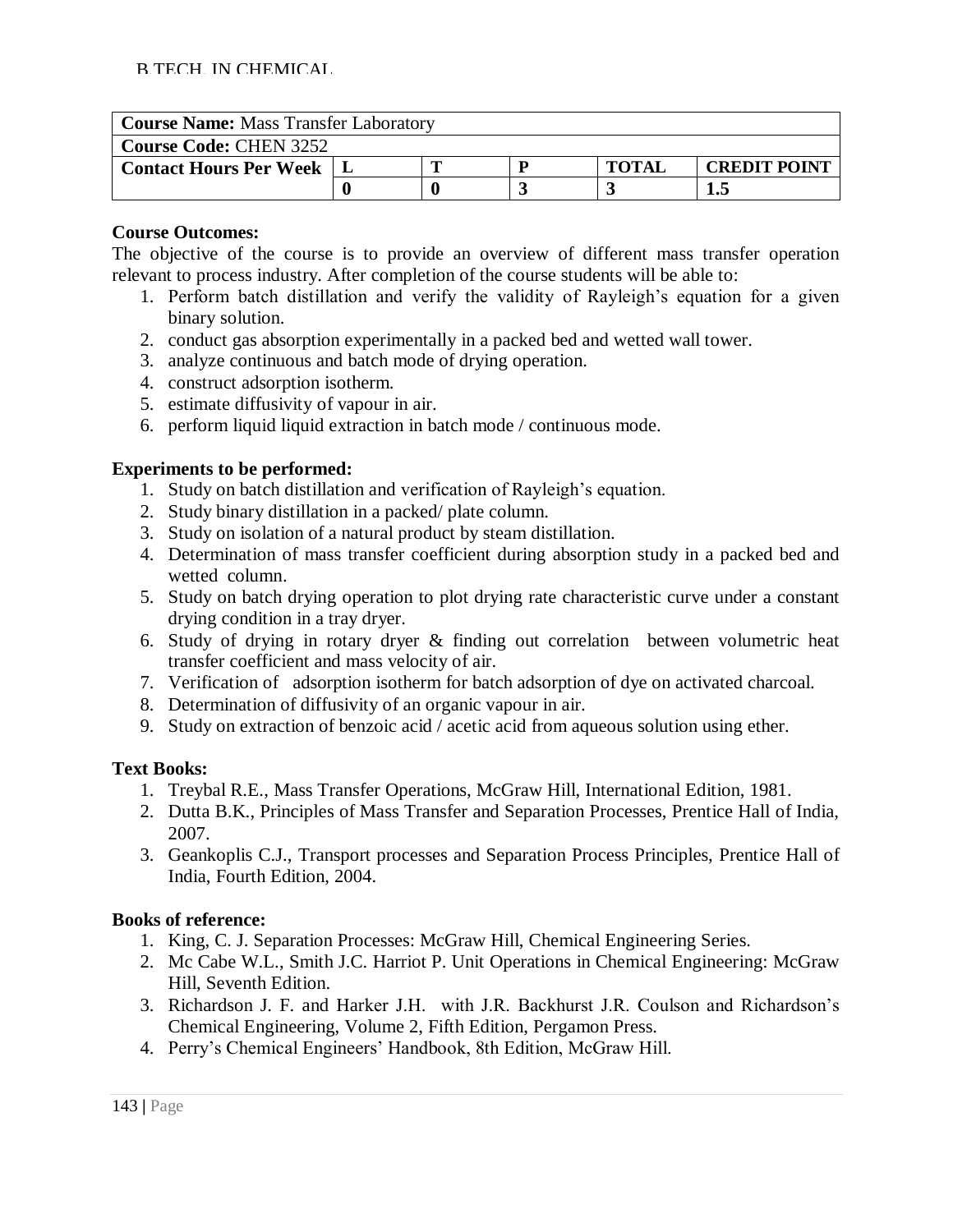| <b>Course Name:</b> Process Equipment Design & Drawing Laboratory |                                     |  |  |  |  |  |  |
|-------------------------------------------------------------------|-------------------------------------|--|--|--|--|--|--|
| <b>Course Code: CHEN 3253</b>                                     |                                     |  |  |  |  |  |  |
| <b>Contact Hours Per Week</b>                                     | <b>TOTAL</b><br><b>CREDIT POINT</b> |  |  |  |  |  |  |
| 1.5                                                               |                                     |  |  |  |  |  |  |

After completion of the course students will be able to:

- 1. apply their theoretical knowledge for the design of engineering equipments relevant to chemical engineering.
- 2. design a suitable flow-meter for the measurement of fluid flow through a pipe.
- 3. select a suitable storage vessel for storing a given amount of fluid.
- 4. design important process equipment like heat exchangers, distillation column or reactor of given duty.
- 5. develop engineering drawing report as per their design using AutoCAD.

Each student shall be allotted design problems on sl. no 1, 2  $\&$  3 at the beginning of the 6th semester and the student shall carryout complete process and mechanical design under supervision of a faculty member. The student shall also prepare engineering drawing of the equipment in AutoCAD and submit complete design report at specified time during  $6<sup>th</sup>$  semester to the supervising faculty member. Assessment would be made on the basis of the submitted report and the viva voce examination conducted during the practical examination at the end of  $6<sup>th</sup>$ semester.

# **Design to be performed:**

- 1. Design and Drawing of Orifice meter / Venturimeter / Rotameter. ( Any one)
- 2. Design and Drawing of Pressure vessel.
- 3. Design and Drawing of Shell & tube heat exchangers/ Distillation column/ Reactor (Any one).

- 1. Mahajani, V.V., Umarji S.B; Joshi's Process Equipment Design; 5<sup>th</sup> Edition, Trinity press, 2014.
- 2. Brownell L.E and Young E.H. Process Equipment Design, J Wiley & Sons, 1959.
- 3. Sinnott R.K. Chemical Engineering Design,  $4<sup>th</sup>$  Edition, Vol 6, Elsevier Publication, 2005.
- 4. Kern D.Q, Process Heat Transfer, Indian Edition, McGraw Hill Education (India) PVT LTD, 1997.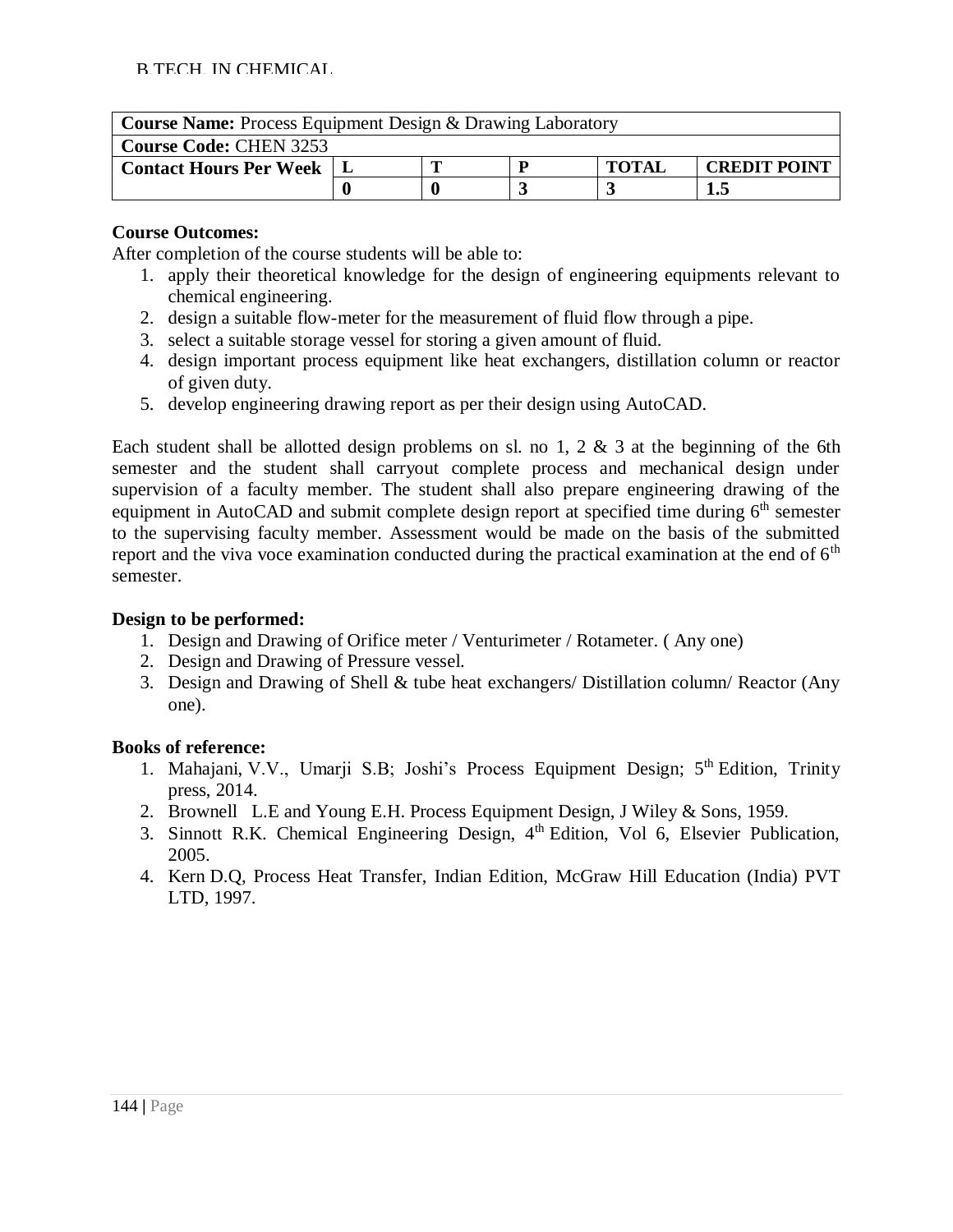| <b>Course Name:</b> Term Paper & Technical Seminar |  |  |  |              |                     |  |  |  |
|----------------------------------------------------|--|--|--|--------------|---------------------|--|--|--|
| <b>Course Code: CHEN 3293</b>                      |  |  |  |              |                     |  |  |  |
| <b>Contact Hours Per Week</b>                      |  |  |  | <b>TOTAL</b> | <b>CREDIT POINT</b> |  |  |  |
|                                                    |  |  |  |              |                     |  |  |  |

A seminar topic will be allotted to individual student according to his/her subject of interest. A thorough report should be prepared based on which seminar presentation and question–answer session will be conducted. Assessment of the student would be done by the faculty members on the basis of presentation, performance in the question-answer session and the report submitted, giving equal weightage on each component.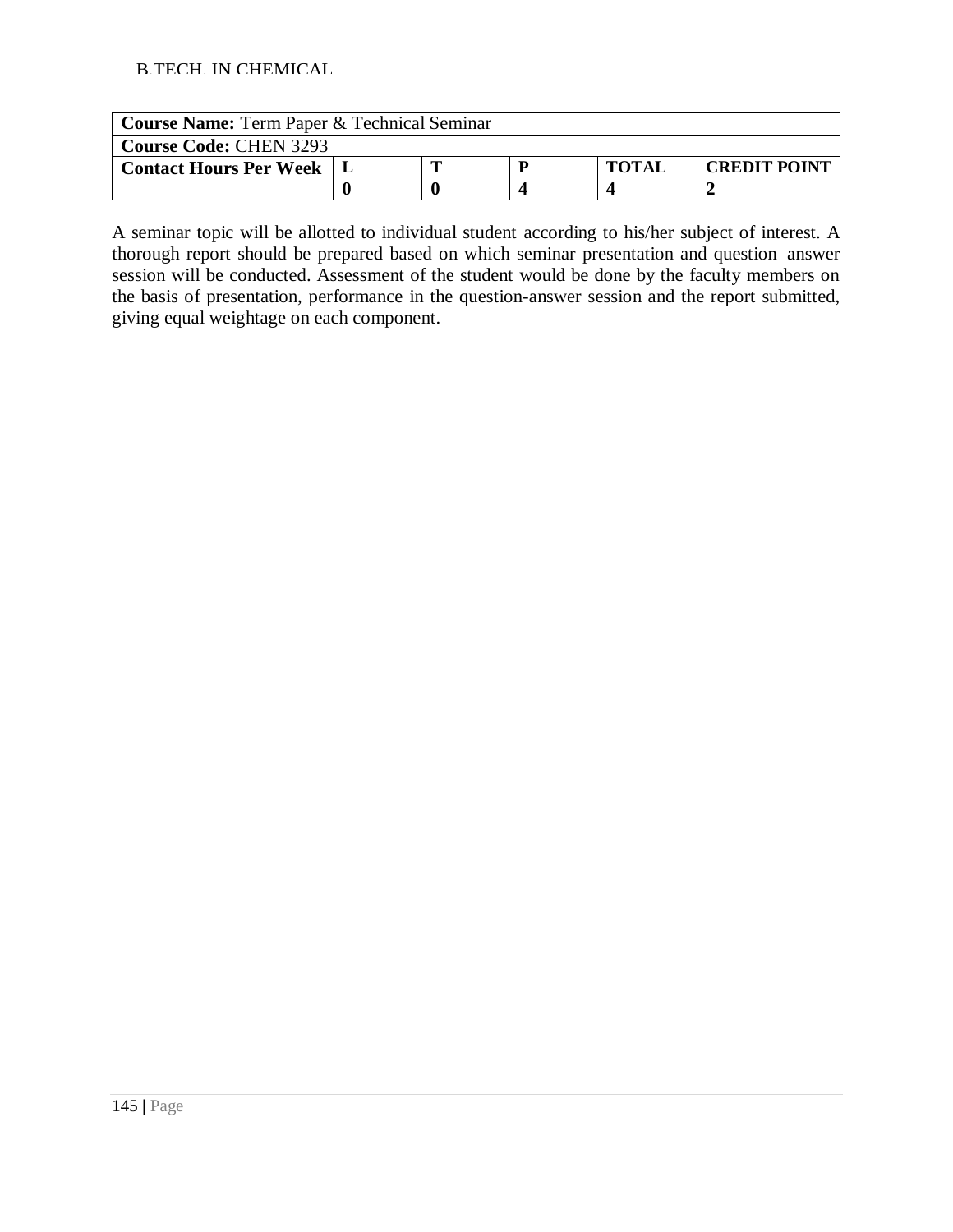**4 th Year 1st Semester (Semester 7)**

# **THEORY**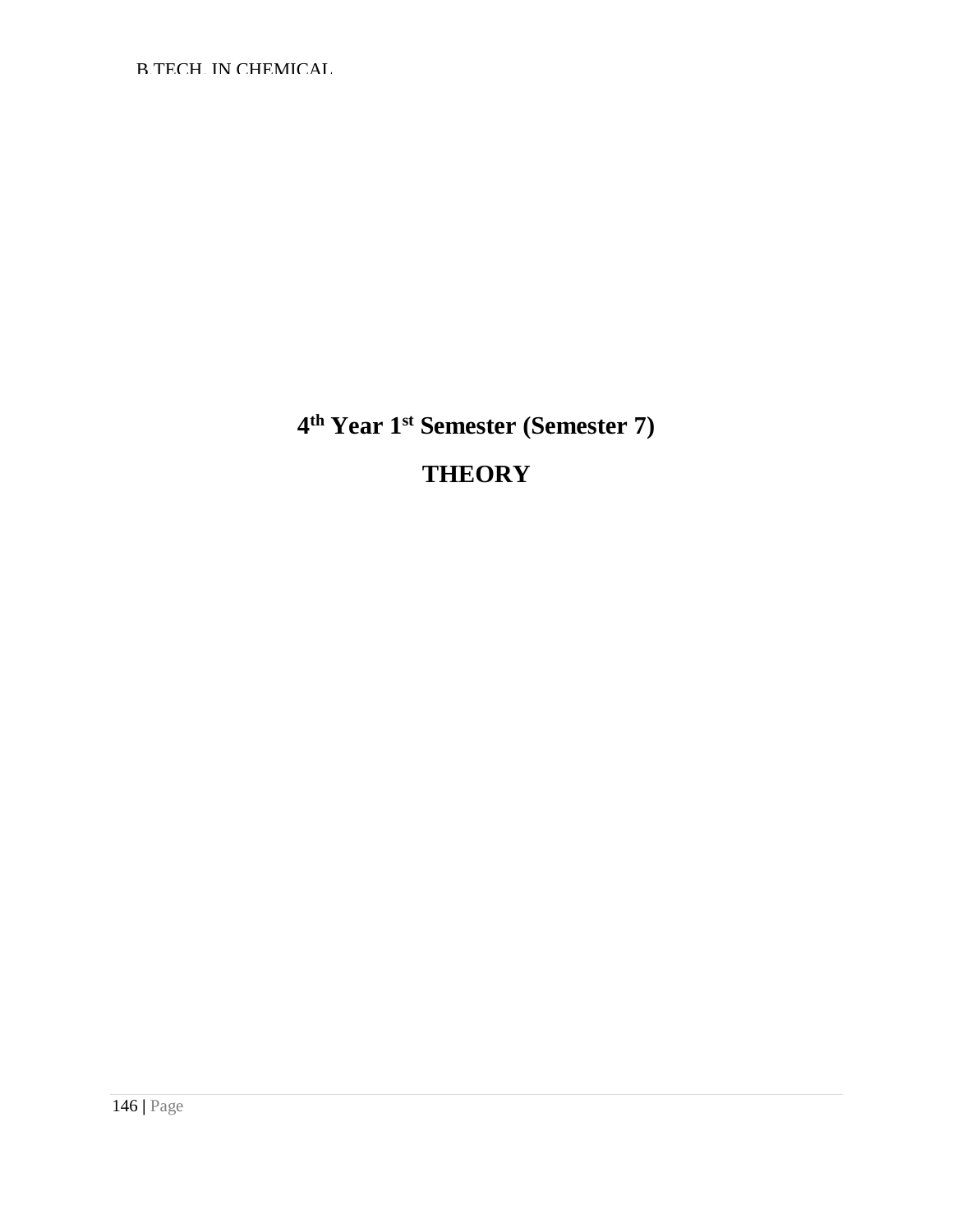| <b>Course Name:</b> Modern Instrumental Methods of Analysis |  |  |   |              |                     |  |  |  |  |
|-------------------------------------------------------------|--|--|---|--------------|---------------------|--|--|--|--|
| <b>Course Code: CHEN 4131</b>                               |  |  |   |              |                     |  |  |  |  |
| <b>Contact Hours Per Week</b>                               |  |  | D | <b>TOTAL</b> | <b>CREDIT POINT</b> |  |  |  |  |
|                                                             |  |  |   |              |                     |  |  |  |  |

## **Prerequisites:** IMA Lab.

## **Course Outcomes:**

By the end of the course the students

- 1. should be able to define a problem where the determination and/or measurement of some chemical species is required.
- 2. should develop sufficient knowledge about the major instrumental methods of chemical analysis so that they can determine what technique should be used to solve a particular problem.
- 3. should be able to understand the underlying physics governing the instrument measurement.
- 4. should be able to interprete and analyse data obtained from the instrument

## **Module I [10L]**

Introduction to types of Analytical Methods and Instruments for Analysis.

## **An introduction to absorption Spectroscopy:**

Quantitative Aspects of Absorption Measurements. Basic Scientific laws to govern Spectrophotometry.

#### **UV-Vis Spectrophotometry:**

Absorbing Species, Some Typical Instruments, nature of cuvette in spectrophotometry, Application of Absorption Measurement to Qualitative Analysis, Quantitative Analysis by Absorption Measurements, Photometric Titrations, Nephelometry, Turbidimetry.

## **Module II [10L**]

## **Atomic Spectroscopy:**

Theory of Flame Spectroscopy, Flame Characteristics, Atomizers for Atomic Spectroscopy. Atomic Absorption Spectroscopy, Atomic Emission Spectroscopy, Atomic Fluorescence Spectroscopy.Emission Spectra, Arc and Spark Sources, Argon Plasma Sources, Instruments for Emission Spectroscopy, Applications of Emission Spectroscopy.

## **Module III [10L**]

## **Infrared spectrometry:**

Theory of Infrared Absorption, Infrared Instrument Components, Some Typical Instruments, Sample Handling Techniques, Qualitative Applications of Infrared Absorption, Quantitative Applications, Infrared Fourier Transform Spectroscopy, Hadamard Transform, Spectroscopy.

## **Introduction to X-Ray Techniques:**

Fundamental Principles, Instrument Components, X-Ray Fluorescence Methods, X-Ray Diffraction Methods, The Electron Microprobe Method, X-Ray Photoelectron Spectroscopy.

X-Ray Fluorescence Spectrometry (XRF) : its working principle and application.

## **Nuclear Magnetic Resonance Spectroscopy (NMR):**

Theory of Nuclear Magnetic Resonance, Experimental Methods of NMR Spectroscopy,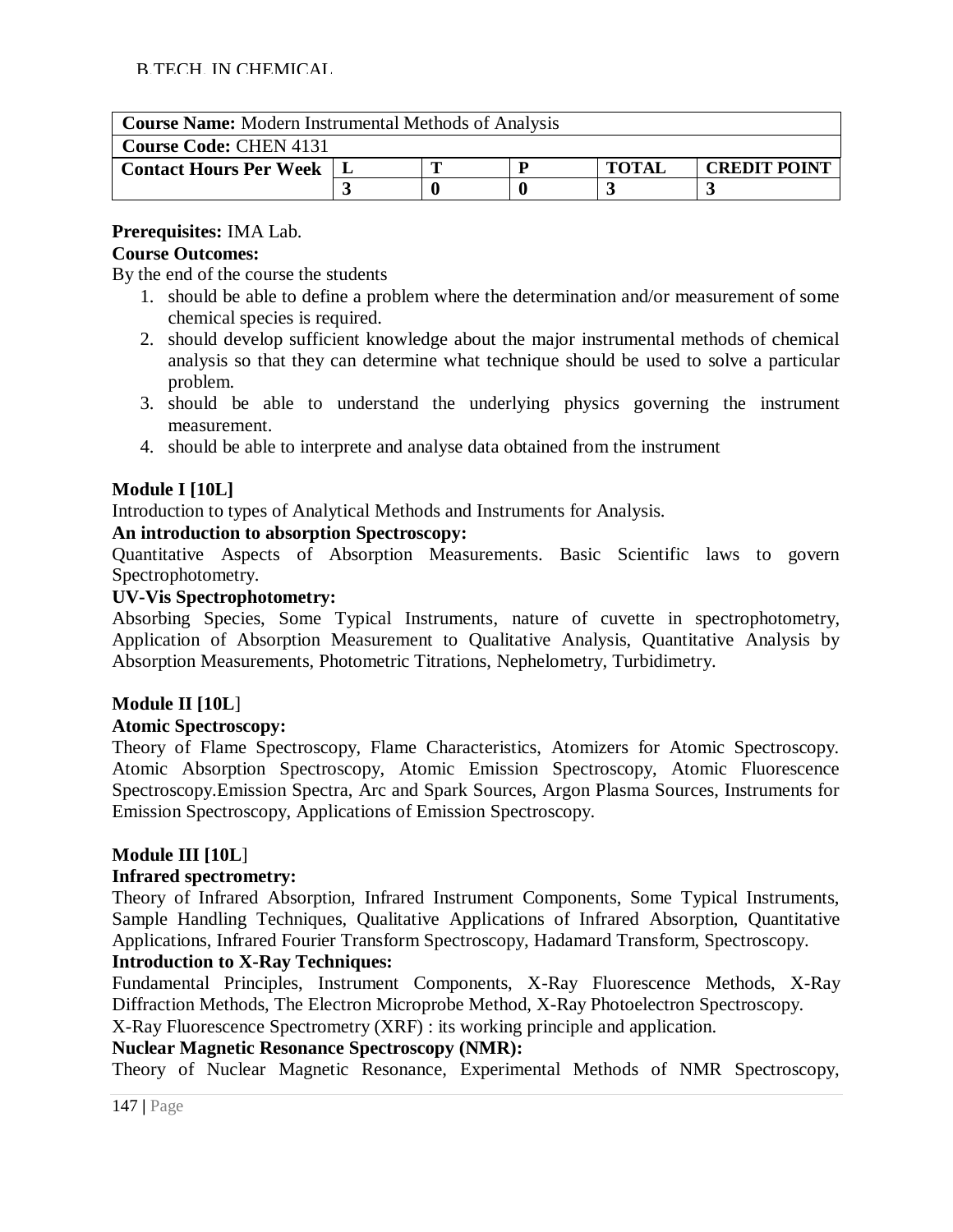Environmental Effects on Proton NMR Spectra;Applications of Proton NMR, Application of Proton NMR to Quantitative Analysis, Fourier Transform NMR, Electron Spin Resonance Spectroscopy.

#### **The Mass Spectrometer:**

Mass Spectra, Qualitative Applications of Mass Spectrometry;Quantitative Applications of Mass Spectrometry.

#### **Module IV [10L**]

#### **Chromatographic Techniques:**

Gas Chromatography, various columns in Gas Chromatography, operation methodologies of Gas Chromatography, Essentials of Liquid Column Chromatography, Choice of solvent, choice of detector, Chromatography: Essentials, Retention time, Selectivity, resolution equation, Height equivalent to a theoretical plate and its importance, case studies.

#### **Text Books:**

- 1. Willard, H., Meritt, L.l., Dean, J.A., and F.A.Settle, F. A. : Instrumental Methods of Analysis, 6th Edition, CBS.
- 2. Douglas, A, and Donald, M. W,. Principles of Instrumental analysis,  $2<sup>nd</sup>$ . Ed.Saunders College, Philadelpha, 1980.
- 3. Hofmann, Andreas and Clokie, Samuel, Wilson and Walker's Principles and Techniques of Biochemistry and Molecular Biology, Cambridge University Press, 8th Ed. 2018.

- 1. Ewing, G.W.,: Analytical Instrumentation Hand book, Marcell Dekker, New York, 1990.
- 2. Operations Manuals of GC, GC-MS, Cary-60 Spectrophotometry, AAS & IR by Agilent Technologies, India , 2019.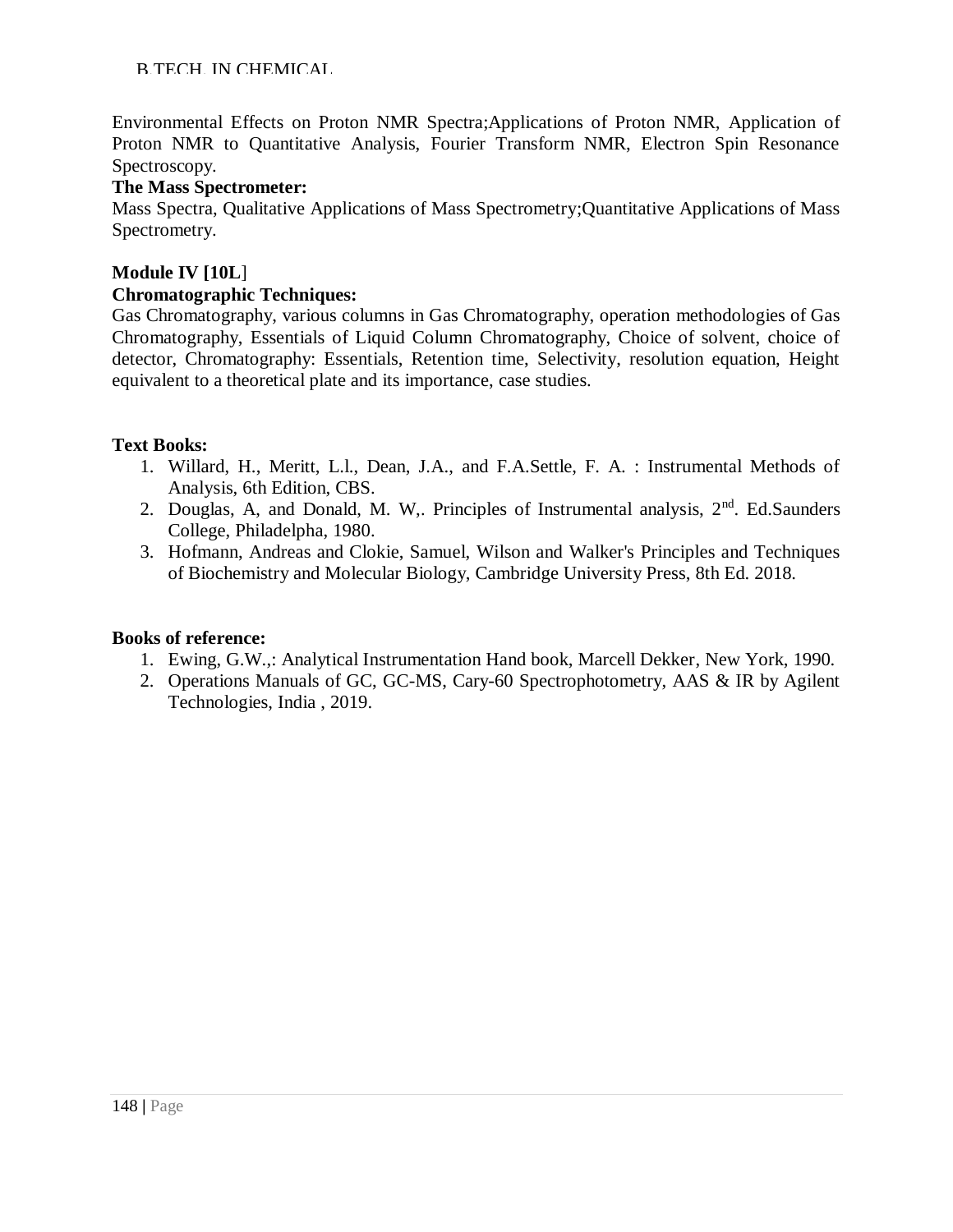| <b>Course Name: Petroleum Refinery Engineering</b> |  |                                     |  |  |  |  |  |  |  |
|----------------------------------------------------|--|-------------------------------------|--|--|--|--|--|--|--|
| <b>Course Code: CHEN 4132</b>                      |  |                                     |  |  |  |  |  |  |  |
| <b>Contact Hours Per Week</b>                      |  | <b>TOTAL</b><br><b>CREDIT POINT</b> |  |  |  |  |  |  |  |
|                                                    |  |                                     |  |  |  |  |  |  |  |

**Prerequisites:** Chemical Technology, Basics of Material & Energy Balance **Course Outcomes:**

At the end of the course the students should be able to:

- 1. understand the oil refining process.
- 2. categorize associated downstream processing technologies, operations and economics.
- 3. grasp the principles for improving refinery economics.
- 4. develop the essential knowledge and skills required to work as an engineer in the oil, gas and petrochemical sectors.

## **Module I [10L]**

## **Introduction:**

Origin and formation of petroleum, reserves and deposits of the world, Indian petroleum Industry, composition of petroleum, crude oil analysis.

Refinery feedstock and Product: Crude pretreatment, dehydration and desalting, pipe still heater, atmospheric and vacuum distillation of crude oil, natural gas, associated gas, dissolved gas, refinery off gas, LPG, reid vapour pressure, ASTM distillation, octane number and cetane number.

#### **Evaluation of crude oil properties and design of crude oil distillation column:**

Dehydration and desalting of crude, ASTM and TBP distillation of crude, properties of crude oil fractions, design of crude oil distillation column.

## **Module II [10L]**

Treatment of refinery products, additives, blending of gasoline, treatment of gasoline, kerosene, lubes and lubricating oils, waxes, Furnace Design.

#### **Thermal and catalytic cracking:**

Coking and thermal process, delayed coking, catalytic cracking, cracking feed stocks and reactors, effect of process variables, FCC cracking, catalyst coking and regeneration, design concepts, new designs for fluidized-bed catalytic cracking units.

#### **Catalytic Reforming:**

Objective and application of catalytic reforming process reforming catalysts, reformer feed reforming reactor design continuous and semi regenerative process.

## **Module III [10L]**

#### **Hydro treating and Hydrocracking:**

Objectives & hydrocracking reactions, hydrocracking feed stocks, modes of hydrocracking, effects of process variables, hydro treating process and catalysts Resid hydroprocessing, effects of process variables, reactor design concepts.

#### **Isomerization, Alkylation and Polymerization:**

Isomerization process, reactions, effects of process variables. alkylation process, feedstocks, reactions, products, catalysts and effect of process variables.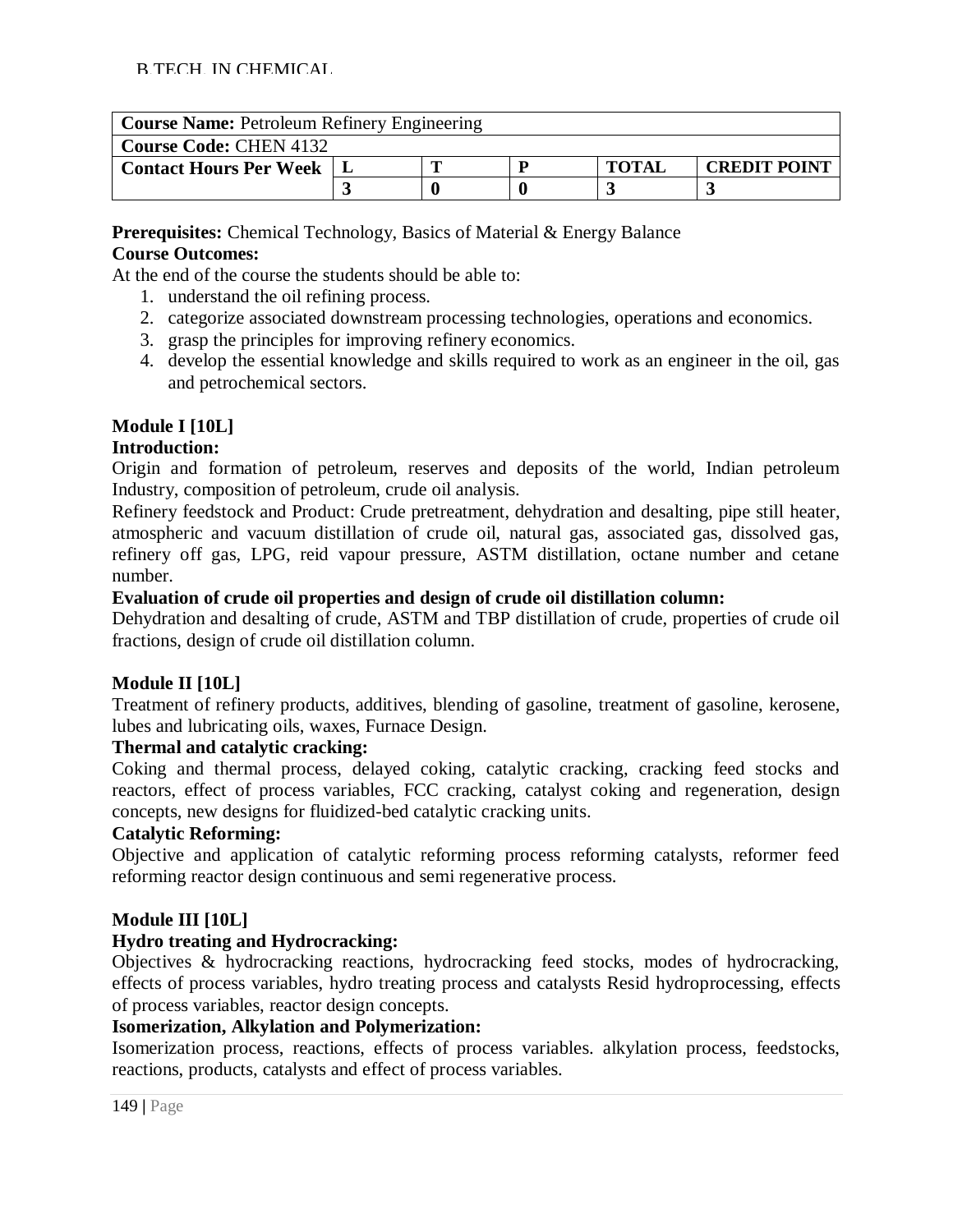Polymerization: Objectives, process, reactions, catalysts and effect of process variables.

#### **Module IV [10L] Lube Oil Manufacturing:**

Propane deasphalting solvent extraction, dewaxing, additives production from refinery feedstocks.

#### **Environmental issues and New Trends in petroleum refinery operations:**

Ecological consideration in petroleum refinery, waste water treatment, control of air pollution, new trends in refinery, alternative energy sources, biodiesel, hydrogen energy from biomass.

#### **Text Books:**

- 1. W.L..Nelson " Petroleum Refining Engineering " Mc Graw- Hill.
- 2. R.N.Watkins, " Petroleum Refinery distillation " Gulf Publishing Co.
- 3. Robert A Mayers " Hand book of petroleum refining process ".
- 4. James G Speight " The chemistry and technology of petroleum ".
- 5. J.H. Gary and G.E. Handwerk " Petrolem Refinery Technologies and economics ".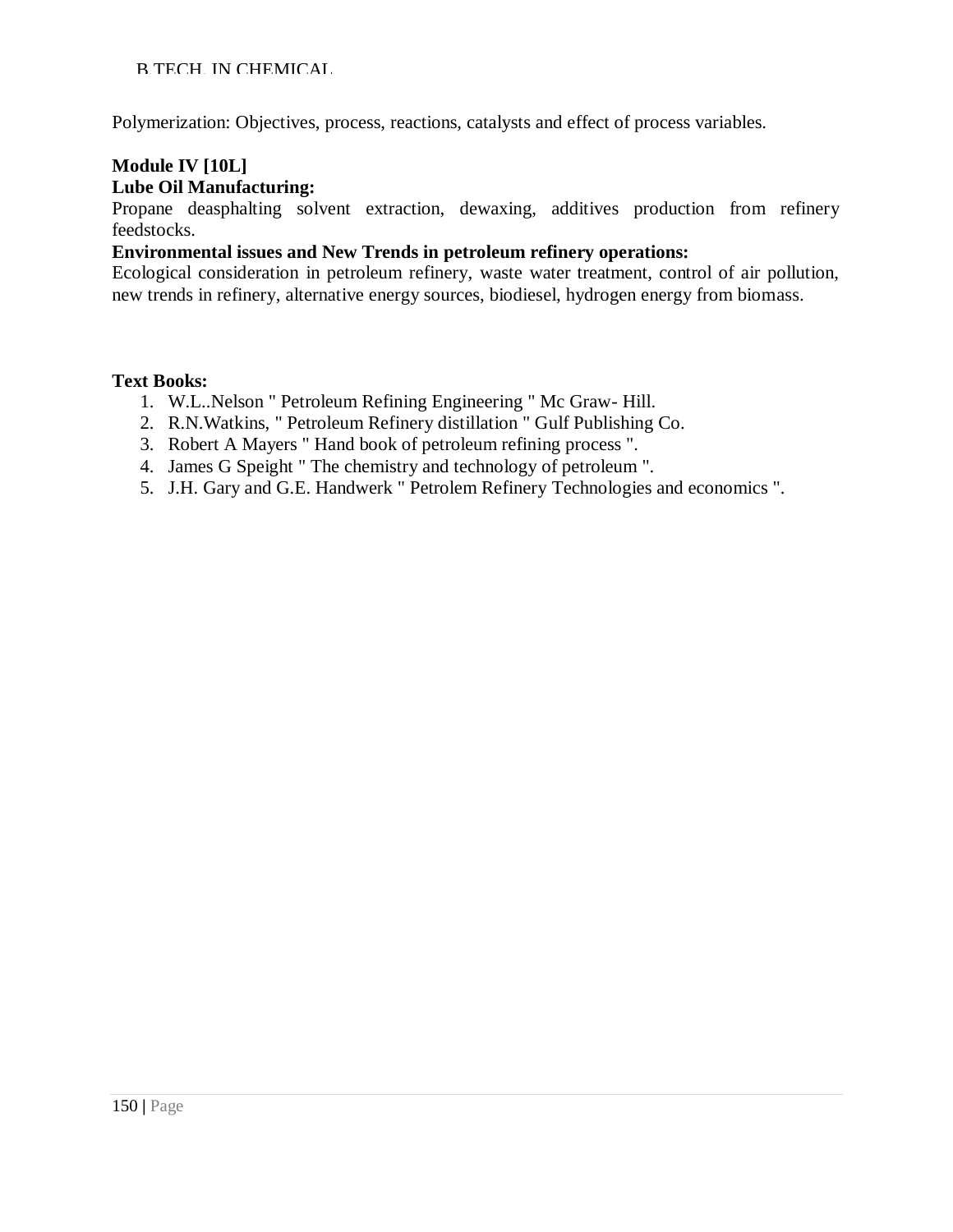| <b>Course Name: Principles of Management</b> |  |  |  |              |                     |  |  |  |
|----------------------------------------------|--|--|--|--------------|---------------------|--|--|--|
| <b>Course Code: HMTS4101</b>                 |  |  |  |              |                     |  |  |  |
| <b>Contact Hours Per Week</b>                |  |  |  | <b>TOTAI</b> | <b>CREDIT POINT</b> |  |  |  |
|                                              |  |  |  |              |                     |  |  |  |

## **Course Outcomes:**

After completion of the course students will be able to:

- 1. study the evolution of Management.
- 2. understand various management functions and have some basic knowledge on different aspects of management.
- 3. understand the planning process in an organization.
- 4. understand the concept of organizational structure.
- 5. demonstrate the ability to direct, lead and communicate effectively.
- 6. analyse and isolate issues and formulate best control methods.

## **Module I [8L]**

## **Management**:

Definition, nature, purpose and scope of management

Skills and roles of a Manager, functions, principles;

## **Evolution of Management Thought:**

Taylor Scientific Management, Behavioural Management, Administrative Management, Fayol's Principles of Management, Hawthorne Studies.

## **Types of Business organization:**

Sole proprietorship, partnership, company-public and private sector enterprises -Organization culture and Environment –Current trends and issues in Management.

## **Module II [8L]**

## **Planning**:

Types of plans, planning process, Characteristics of planning, Traditional objective setting, Strategic Management, premising and forecasting.

## **Organizing**:

Nature and Purpose-Formal and informal, organizational chart, organization structure-types-line and staff authority, departmentalization, delegation of authority, centralization and decentralization.

## **Controlling**:

Concept, planning-control relationship, process of control, Types of Control, Control Techniques;

## **Human Resource Management:**

HR Planning, Recruitment, Selection, Training and Development, Performance Management, Career planning and management.

## **Module III [8L]**

## **Directing:**

Foundations of individual and group behaviour –motivation –motivation theories –motivational-Techniques –job satisfaction –job enrichment –leadership –types and theories of leadership –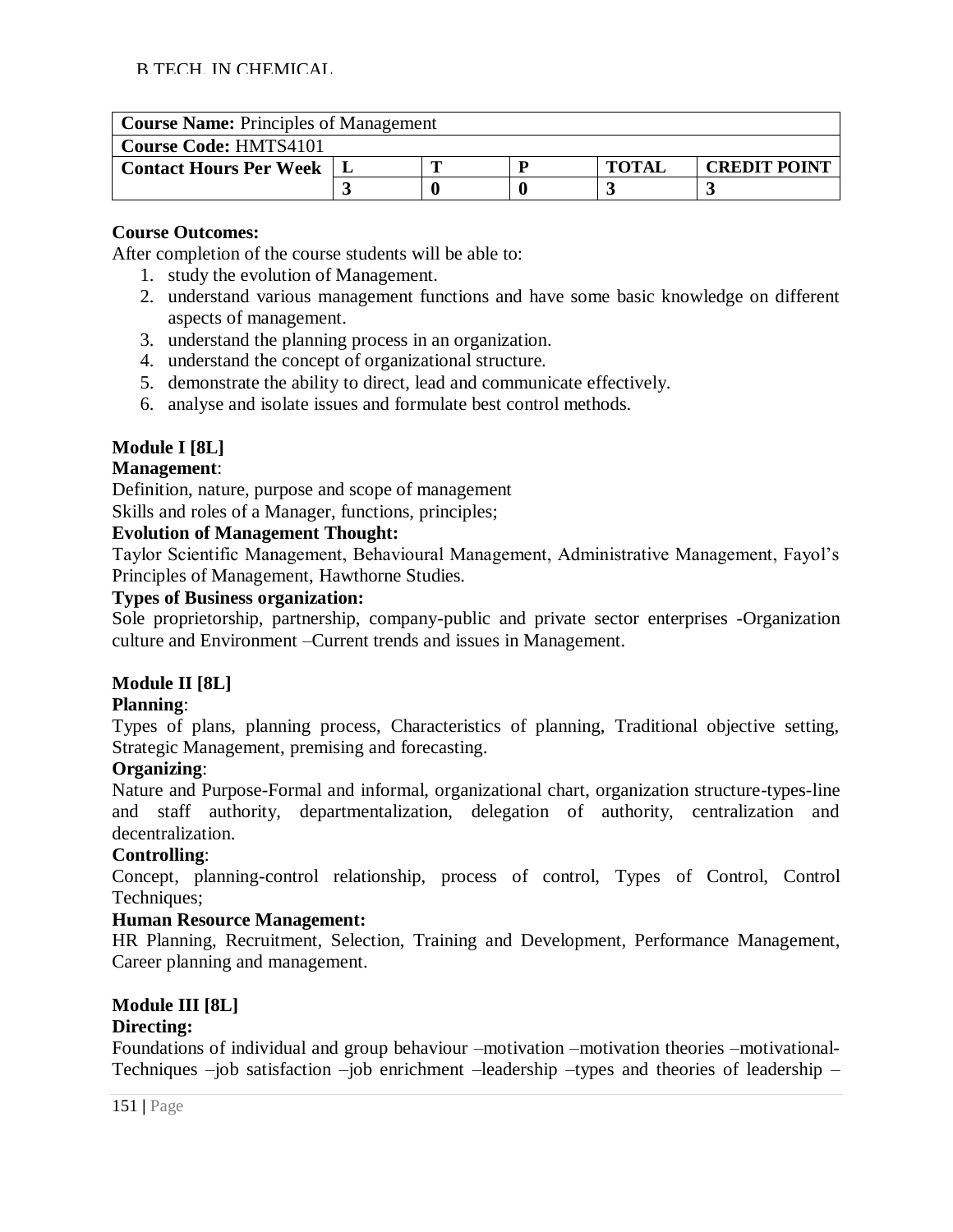Communication –process of communication –barrier in communication –effective communication –communication and IT.

#### **Decision-Making:**

Process, Simon's model of decision making, creative problem solving, group decision-making.

#### **Coordinating:**

Concepts, issues and techniques.

## **Module IV [8L]**

#### **Leading:**

Managing Communication: Nature & function of communication, methods of interpersonal communication, barriers of effective communication, direction of communication flow, role of technology in managerial communication.

#### **Motivating Employees:**

Define motivation, compare and contrast early theories of motivation, compare and contrast contemporary theories of motivation & current issues.

Being an Effective Leader Define leader/ leadership, compare and contrast early theories of leadership, understand three contingency theories, understand modern views on leadership. Motivation, Leadership, Communication, Teams and Teamwork.

#### **Management by Objectives (MBO):**

Management by exception; Styles of management: (American, Japanese and Indian), McKinsey's 7-S Approach, Self-Management.

- 1. Stephen P. Robbins andMary Coulter, "Management", Pearson Education, 2017, 13th edition.
- 2. Koontz H. and Weihrich H., "Essentials ofManagement", Mcgraw Hill Int. Ed., 2015,10thedition.
- 3. Bhat Aand Kumar A. "Management: Principles, Processes & Practices", Oxford University Press, 2016, 2ndedition.
- 4. Robbins, Coulter, and DeCenzo, "Fundamentals of Management", Pearson Education, 2016, 9th edition.
- 5. RichardL.Daft, "Management", Cengage Learning, 10thedition.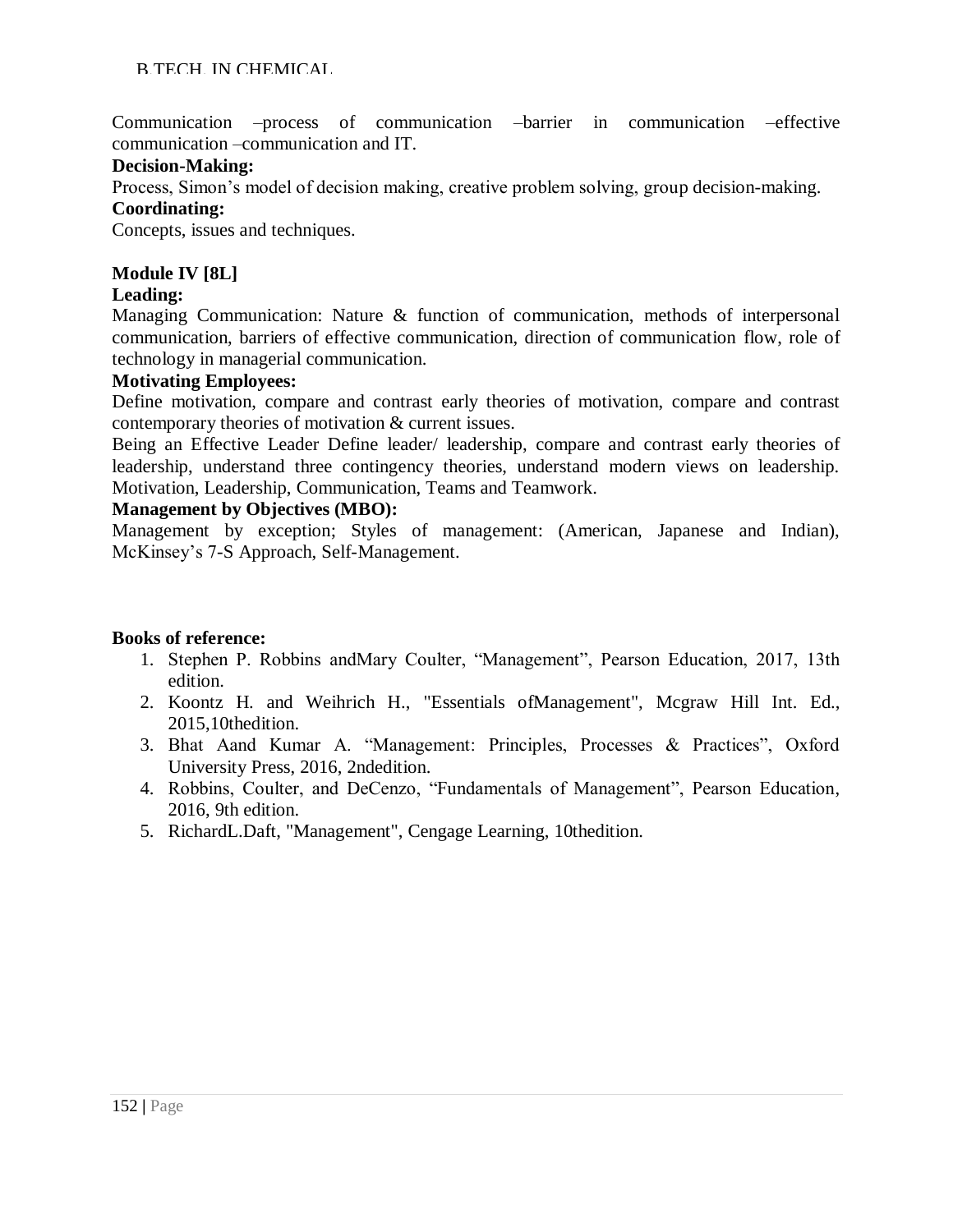| <b>Course Name:</b> Thin Film based Microstructure Fabrication |  |  |  |              |                     |  |  |  |
|----------------------------------------------------------------|--|--|--|--------------|---------------------|--|--|--|
| <b>Course Code: CHEN 4121</b>                                  |  |  |  |              |                     |  |  |  |
| <b>Contact Hours Per Week</b>                                  |  |  |  | <b>TOTAL</b> | <b>CREDIT POINT</b> |  |  |  |
|                                                                |  |  |  |              |                     |  |  |  |

**Prerequisites:** Chemical Reaction Engineering, Physics, Chemistry

## **Course Outcomes:**

The objective of this course is to provide an idea about the fabrication technology of thin film devices installed for different applications. After completion of the course students will be able to:

- 1. identify different applications using thin film based technology.
- 2. illustrate the basic concept of thin film based microstructure fabrication.
- 3. demonstrate different types of thin film deposition technologies and outline different techniques on thin film patterning.
- 4. interpret characterization results for thin films after analysing it in different measuring instruments and to summarize optical, electrical and mechanical behaviour of thin films.

## **Module I [10L]**

Application of thin films in solar cells, solid state and memory devices; Gas kinetics: Maxwell-Boltzmann Distribution, Knudsen diffusion, Mean free path, Transport properties (Diffusion, Viscosity, Heat), Surface physics(Adsorption, Surface diffusion, Nucleation, Growth, Stress, Adhesion), Growth modes from a thermodynamic perspective; Basics of clean room fabrication for thin film devices.

## **Module II [10L]**

## **Thin Film Deposition Techniques:**

Epitaxy, lattice misfit and defects in epitaxial films, Molecular beam epitaxy (MBE), Silicon heteroepitaxy,

## **Chemical vapour deposition (CVD):**

Reaction types, bulk and surface transport processes.

## **Physical Vapor Deposition methods:**

Evaporation, sputtering, laser assisted methods.

## **Module III [10L]**

Thin Film Patterning Techniques; Etching (wet and dry), RIE, Chemomechanical polishing, Overview of various types of lithography; Photolithography and resist technology.

## **Module IV [10L]**

Characterization of thin films: Measuring Instruments for structure-thickness, topography, inhomogeneity, crystallography, bonding, point defects, composition, and optical, electrical and mechanical behaviour of thin films.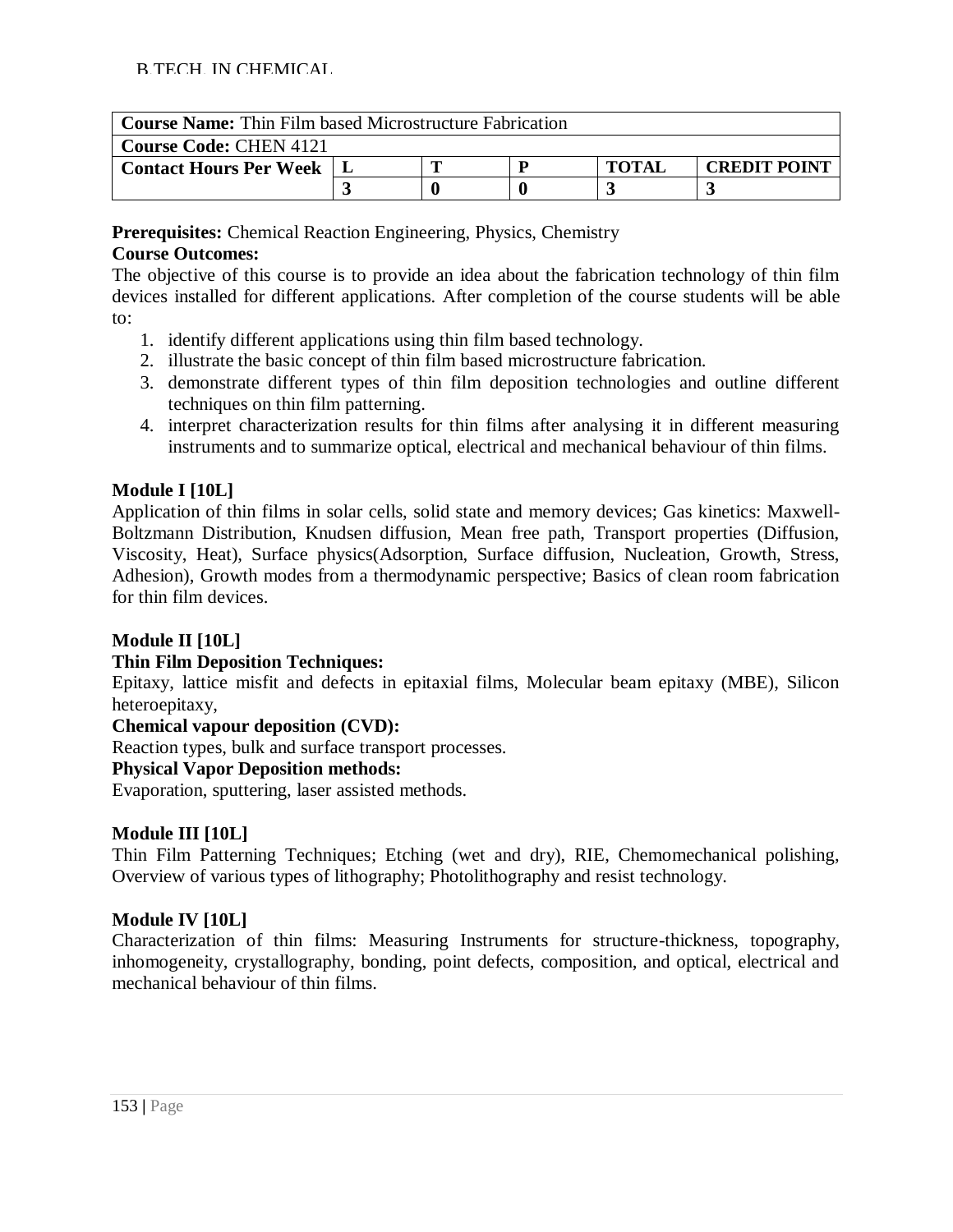#### **Text Books:**

- 1. Ohring, M., Materials Science of Thin Films, 2nd Ed., Academic Press, 2001.
- 2. Smith D.L. Thin-Film Deposition: Principles and Practice, McGraw-Hill Professional, 1995.

#### **Book of reference:**

1. Harmut F. & Khan H.R. Handbook of Thin Film Technology, Springer-Verlag Berlin Heidelberg, 2015.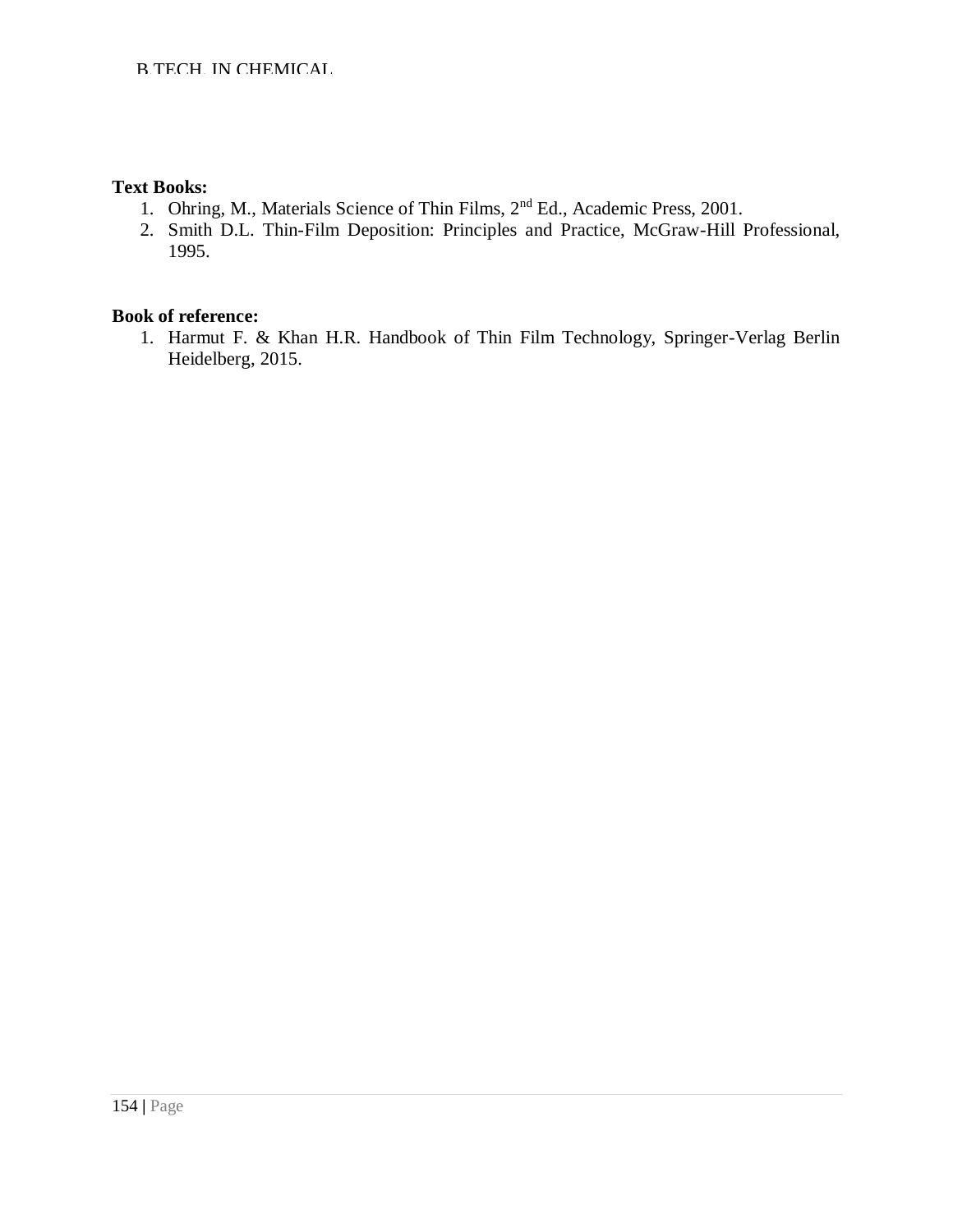| <b>Course Name: Particle Characterization</b> |  |  |  |              |                     |  |  |  |
|-----------------------------------------------|--|--|--|--------------|---------------------|--|--|--|
| <b>Course Code: CHEN 4122</b>                 |  |  |  |              |                     |  |  |  |
| <b>Contact Hours Per Week</b>                 |  |  |  | <b>TOTAI</b> | <b>CREDIT POINT</b> |  |  |  |
|                                               |  |  |  |              |                     |  |  |  |

**Prerequisites:** Mechanical operations, Heat and Mass transfer, Physics **Course Outcomes:** 

After completion of the course students will be able to:

- 1. classify particle characteristics and understand the basic principles of the morphological characterization techniques.
- 2. explain the basic principles of surface and interfacial characterization and apply the knowledge gained on characterization techniques in practical field.
- 3. apply the knowledge gained on chemical and compositional characterization techniques in practical field.
- 4. identify the necessity of advanced particle characterization techniques and gain a basic understanding of nanoparticle characterization techniques.

## **Module I [10L]**

#### **Introduction:**

Definition of particle, industrial applications, eg. Paints, coatings and other particles in solvents, composite materials, particles in human healthcare, why is particle characterization necessary? Classification of particle characteristics, Morphological characterization of particles: shape analysis methods, shape characterization techniques, decision rules, particle sizes, particle size distributions, particle counters, static and dynamic methods of size analysis, image particle analysis eg. optical microscopy, transmission electron microscopy, light scattering, laser diffraction, acoustic spectroscopy, photon correlation spectroscopy, characterization techniques of nanoparticles: Size analysis: dynamic light scattering, static light scattering.

## **Module II [10L]**

## **Structural and interfacial characterization:**

Concept of surfaces, subsurfaces and core, pores and defects,

## **Structural characterization techniques:**

#### AFM, XRD, SEM,

## **Interfacial characterization:**

Adsorption, surface adhesion, adhesion force measurement, particle removal methods, particle cohesion, transport properties of particles.

## **Module III [10L]**

#### **Chemical and compositional characterization of particles:**

Chemical processes involving particles, eg. burning of droplets and particles, dissolution, sublimation, particulate sampling methods like coating, impactors, filters, chromatographic and mass spectrometric techniques,

#### **Chemical characterization techniques:**

EDS/WDS, Energy spectroscopic chemical analysis (ESCA), Scanning Auger microscopy, secondary ion mass spectroscopy (SIMS), Time of Flight SIMS (TOF-SIMS), FTIR, μ-Raman,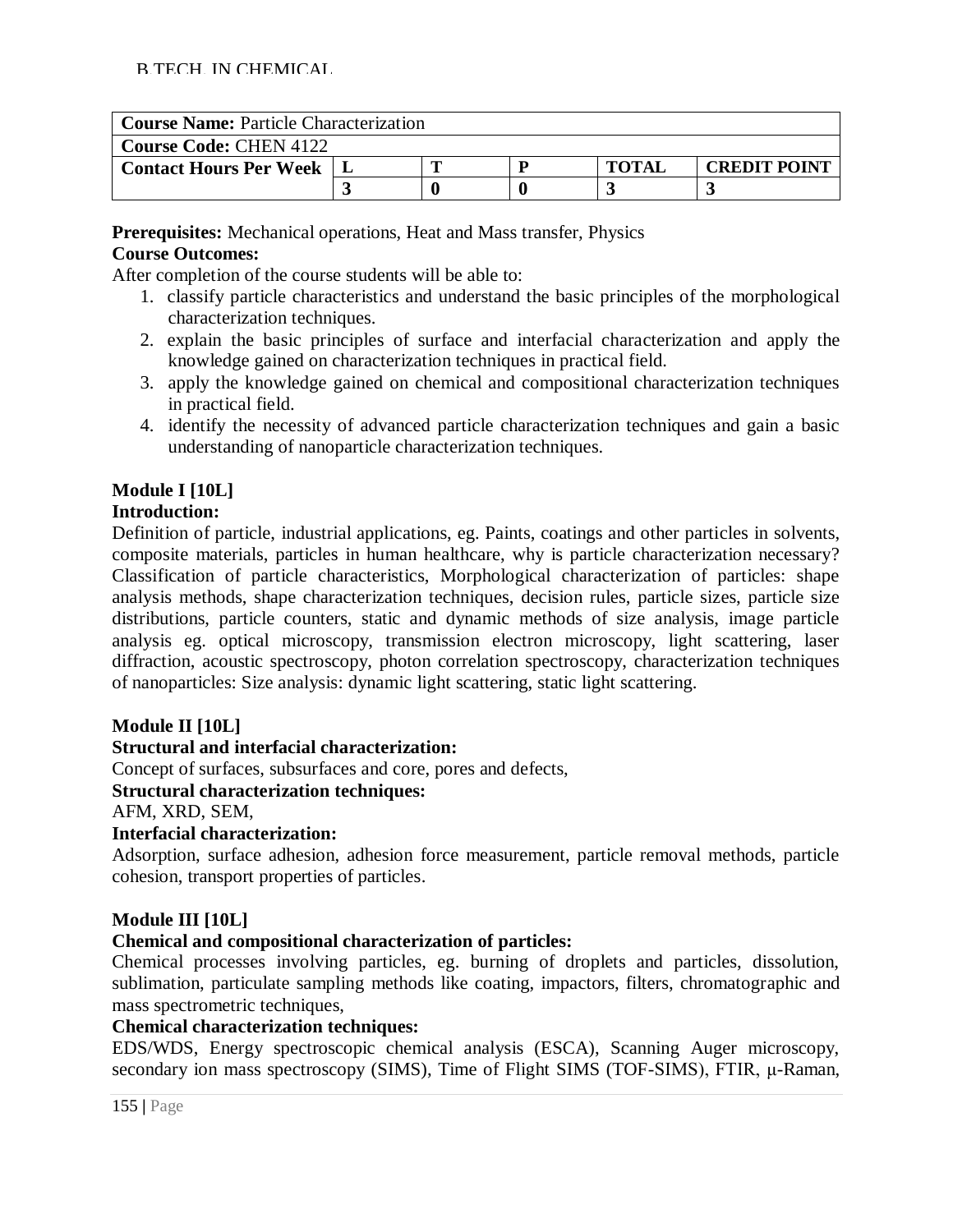atomic absorption Spectrometry (AAS), X-ray fluorescence analysis(XRF), particle induced Xray emission(PIXE), neutron activation analysis (NAA).

## **Module IV [10L]**

## **Advanced characterization techniques:**

Relevance of advanced characterization to material development, advanced diffraction techniques, advanced surface characterization techniques, advanced microscopic and spectroscopic techniques, **Nanoparticle characterization:**

Properties and techniques, practical relevance of particle characterization.

#### **Text Books:**

- 1. J.K. Beddow, Particulate Science and Technology, Chemical Publishing Co., New York, 1980.
- 2. J. Seville, C-Y.Wu, Particle Technology and Engineering, Butterworth-Heineman, 2015.
- 3. S. Zhang, L. Li, A. Kumar, Materials Characterization Techniques, CRC Press 2008.
- 4. R.B. Bird, W.E. Stewart, E.N. Lightfoot, Transport Phenomena, John Wiley and Sons, 2007.

- 1. C.R. Brundle, C.A. Evens Jr., S. Wilson, Encyclopedia of Materials Characterization, Butterworth Heineman, Boston, 1992.
- 2. J. Goldstein, D.E. Newbury, D.C. Joy, C.E. Lyman, Scanning Electron Microscopy and X-Ray Microanalysis, Springer Science, 2003.
- 3. D. B. Williams, C.B. Carter, Transmission Electron Microscopy, Plenum Press, 2004.
- 4. M. Hosokawa, K. Nogi, M. Naito, T. Yokoyama, Nanoparticle Technology Handbook, Elsevier, 2007.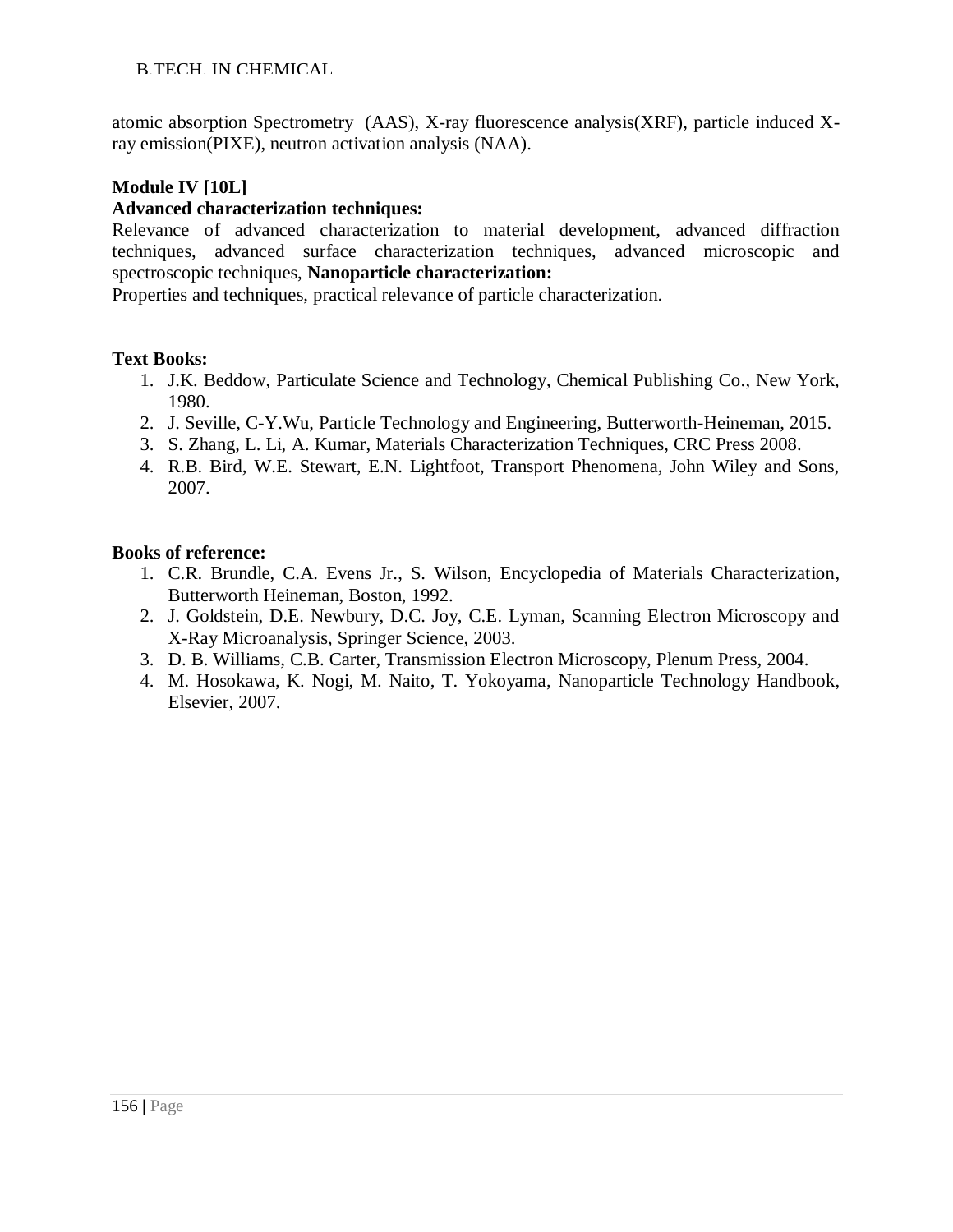| <b>Course Name:</b> Industrial Total Quality Management |  |  |  |              |                     |  |  |  |
|---------------------------------------------------------|--|--|--|--------------|---------------------|--|--|--|
| <b>Course Code: CHEN 4126</b>                           |  |  |  |              |                     |  |  |  |
| <b>Contact Hours Per Week</b>                           |  |  |  | <b>TOTAL</b> | <b>CREDIT POINT</b> |  |  |  |
|                                                         |  |  |  |              |                     |  |  |  |

**Prerequisites:** Mathematics I , Mathematics II **Course Outcomes:**

After completion of the course students will be able to:

- 1. identify and control the quality of processes and hence that of products or goods & services by applying basic statistical tools.
- 2. draw various types of Control Charts and analyze to ascertain the state of the process.
- 3. develop different sampling plans to evaluate the quality of various types of defects.
- 4. apply the techniques of Quality Circles and Kaizen in order to enhance work culture and Total Quality status in an organization.

#### **Module I [10L]**

#### **Basic concepts:**

Three paradigms of management and evolution of concept of quality management,

#### **Organization:**

Its basic objectives and goal, Mission and Vision, customer and secondary customer, Deming's wheel, bottom line: profit vs quality, historical developments with contribution of different scientists.Basic statistical concepts associated with quality management, measurement of central tendency and dispersion, range versus variance, Random variables and expected value calculations, quality and process capability, probability distributions, concept of statistical quality control.

#### **Module II [10L]**

Tools and techniques for improvement in TQM: type A and type B techniques with a special reference to SWOT Analysis, brainstorming, stratification, Pareto Analysis, Ischikawa diagram, check sheet.Use of control charts and process engineering techniques for implementing the quality plan: X—R chart, moving average chart, p-chart and c-chart.

#### **Module III [10L]**

#### **Principles of Acceptance sampling:**

Single–double and multiple sampling, AOQ, AQL, LTPD, Chain sampling plan, Dodge-Romig plan.

#### **Philosophy and concept of quality circle:**

Formation, steering committee, power and functions of leader, dy. Leader, coordinator, facilitator, case studies.

#### **Module IV [10L]**

Principles of Kaizen and Gemba principles. Concept of Six Sigma standards, case studies.

#### **Different standards:**

ISO, BS and Bureau of Indian Standards, details of ISO 9000 series, ISO 14000 series and SA 8000, OSHAS 18000 and the certification authorities.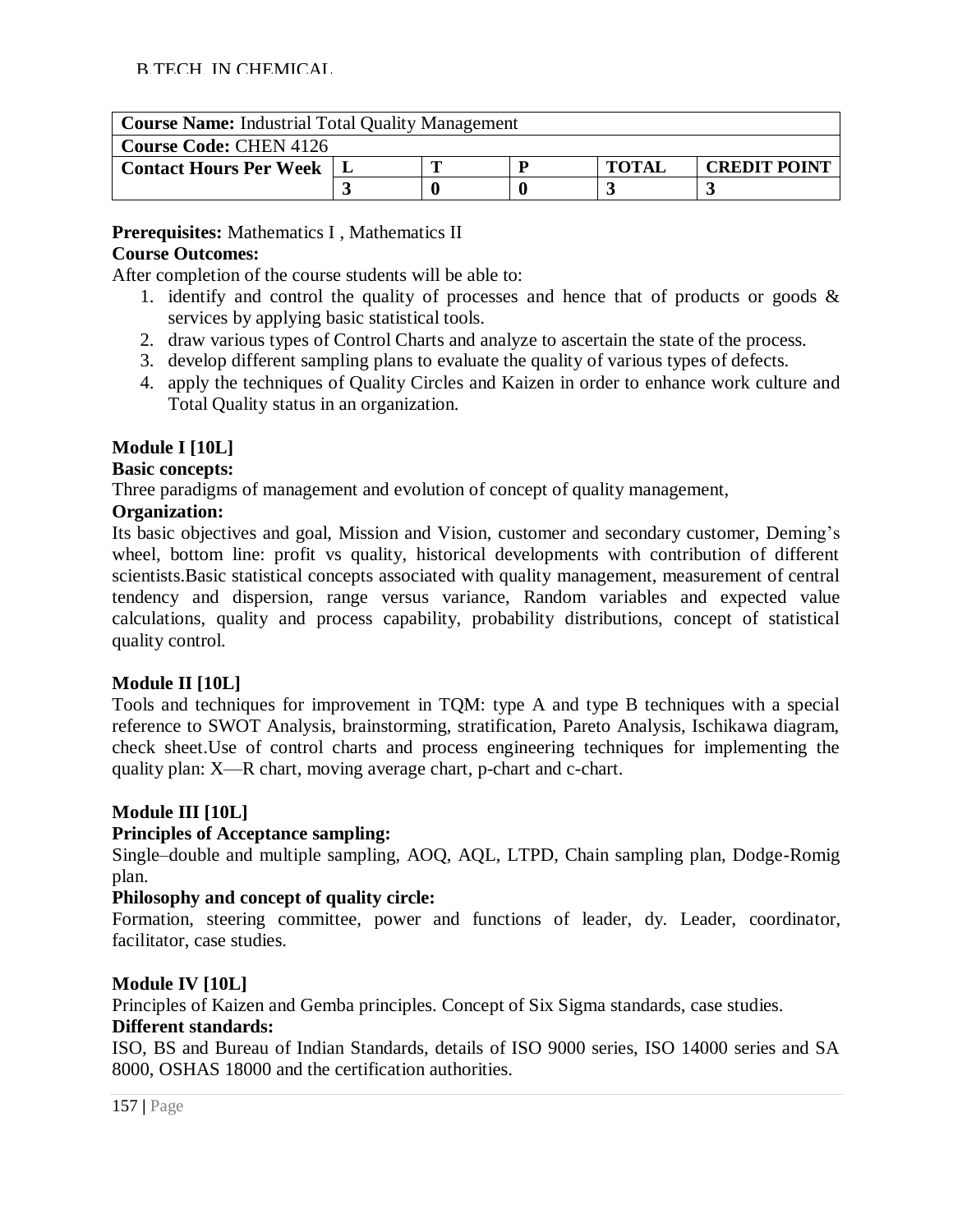#### **Text Books:**

- 1. Grant, Eugene and Leavenworth, Richard, Statistical Quality Control, TMH, 7th Edition2012.
- 2. Udpa, S R , Quality Circles: Progress through Participation, TMH, 1992.
- 3. Bedi, Kanishka, Quality Management, Oxford University Press.

- 1. H. Lal Total Quality Management- A Practical Approach (1st Edition): New Age International, 1990.
- 2. Sundararaju, S. M., Total Quality Management A Primer: TMH, 1995.
- 3. Mitra, Amitava, Fundamentals of Quality Control and Improvement, 2nd Edition.; Prentice- Hall of India, 1998.
- 4. Subburaj Ramasamy, Total Quality management, Mc-Graw Hill Education (India) Pvt. Ltd, 2012.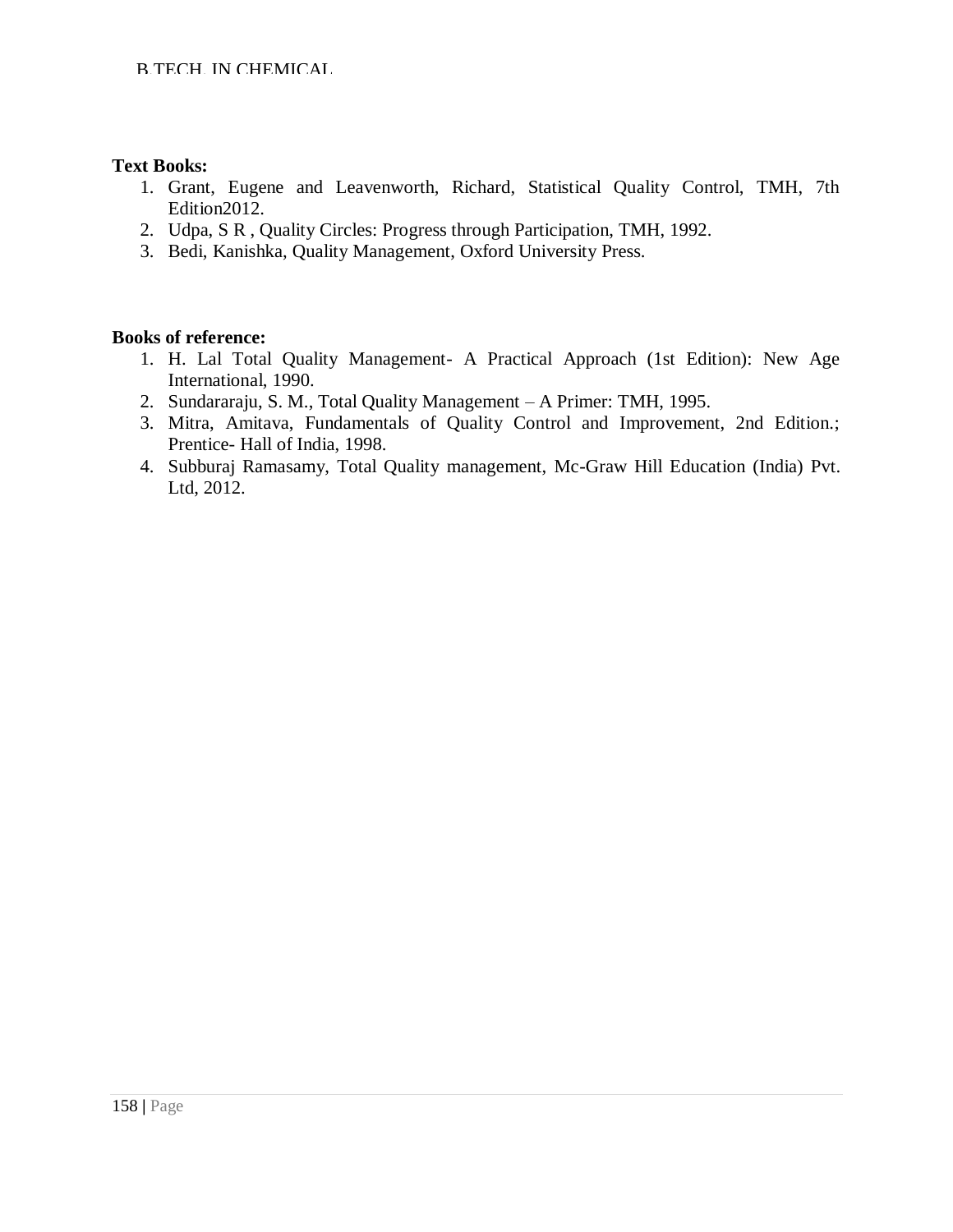| <b>Course Name:</b> Soft Methods in Microstructure Fabrication |  |  |  |              |                     |  |  |  |
|----------------------------------------------------------------|--|--|--|--------------|---------------------|--|--|--|
| <b>Course Code: CHEN 4127</b>                                  |  |  |  |              |                     |  |  |  |
| <b>Contact Hours Per Week</b>                                  |  |  |  | <b>TOTAI</b> | <b>CREDIT POINT</b> |  |  |  |
|                                                                |  |  |  |              |                     |  |  |  |

## **Prerequisites:** Chemistry, Physics

## **Course Outcomes:**

After completion of the course students will be able to:

- 1. demonstrate the concept of microscopic system.
- 2. identify various applications and fabrication methods of microfluidics.
- 3. illustrate the basics of hydrogels and its fabrication technologies.
- 4. summarise the concept of organometallic structure and compare various methods of selfassembly of organic molecules in nanostructures.

## **Module I [10L]**

Forces in microscopic systems, significant microscopic scales in liquids and gases, examples of microfluidic structures, various mechanical, biological and chemical applications, Microfluidics and lab-on-chip devices, inertial microfluidics, interfacial phenomena, microfluidics in drops and bubbles.

#### **Module II [10L]**

#### **Polymers in microfluidics Fabrication methods for microfluidics:**

Thick resist lithography, polymer bulk and surface micromachining, microstereo lithography, micromolding, Soft lithography and its variations in different application, Materials for lithography, Assembly and packaging.

#### **Module III [10L]**

#### **Synthesis of organic nanomaterials on surface:**

Concept of Self-assembly and Bottom-up approach, building blocks for creating organic nanostructures. Self-assembly with biological units.

#### **Methods of self-assembled structure:**

Reprecipitation, Gelation, Langmuir–Blodgett Technique, Layer-by-Layer Assembly, Selfassembly in solution;

#### **Module IV [10L] : Special Cases**

Hydrogels and its classification,

#### **Synthesis of hydrogels:**

Emulsion and precipitation polymerization, Core-shell structured materials, Block-copolymer micelles, Applications of hydrogels.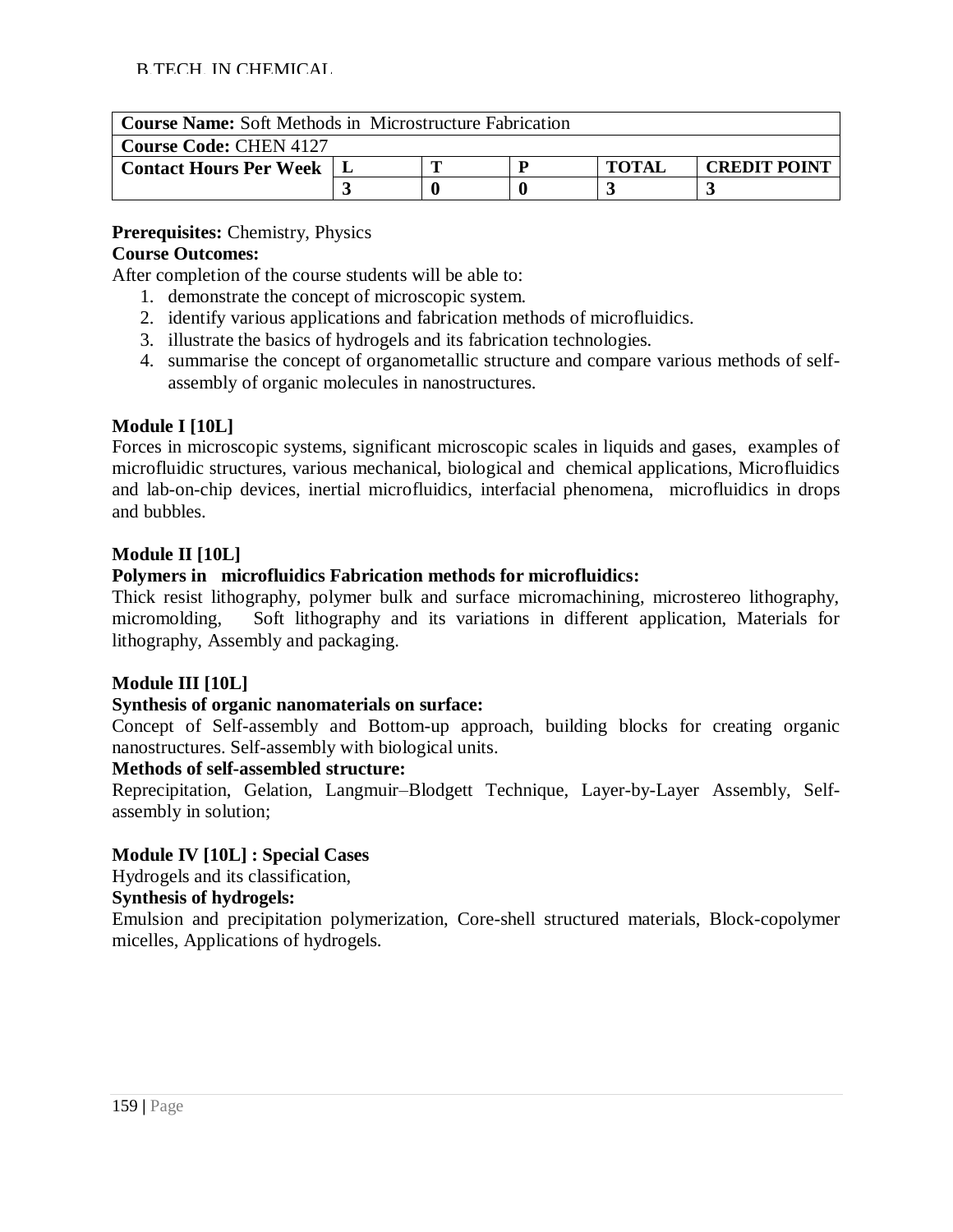#### **Text Books:**

- 1. Introduction to Microfluidics by Patric Tabeling OUP Oxford, Reprint, 2010.
- 2. Fundamentals and Applications of Microfluidics by Nam-Trung Nguyen and Steven T. Wereley. Artech House Publishers; 2nd edition 2006.
- 3. Soft Matter Nanotechnology: From Structure to Function by Xiaodong Chen and Harald Fuchs. Wiley-VCH;  $1<sup>st</sup>$  edition 2015.
- 4. Journal Articles as cited in class

- 1. Biomaterials and Nanotechnology for Tissue Engineering by S Sethuraman, U M Krishnan, A Subramanian, 2016, CRC Press.
- 2. Nanotechnology Applications for Tissue Engineering, 1st Edition, Editors: Sabu Thomas, Yves Grohens, & Neethu Ninan. 2015, Elsevier.
- 3. Biological Applications of Microfluidics edited by Frank A. Gomez..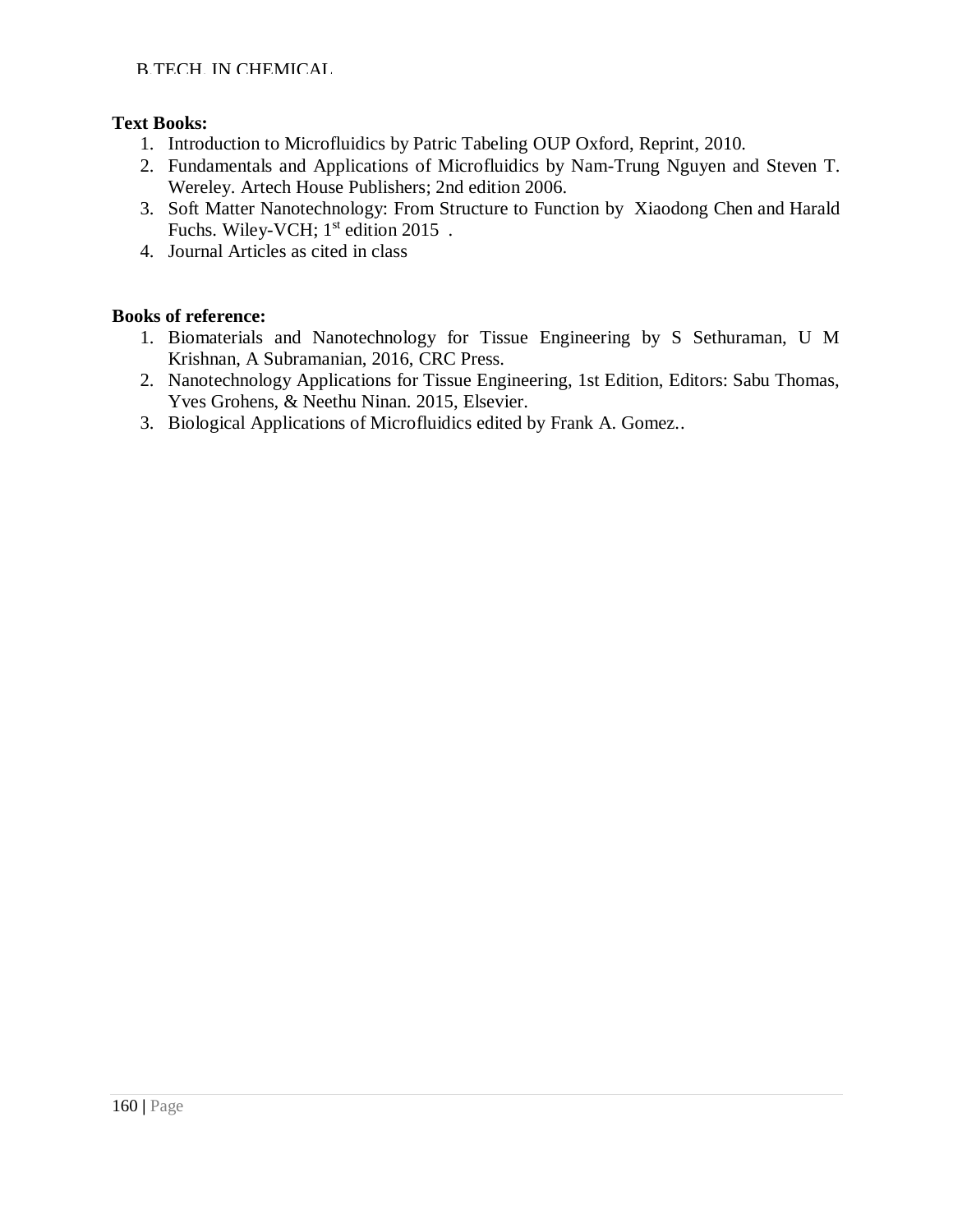#### **HONOURS COURSE**

| <b>Course Name:</b> Industrial Process Control and Instrumentation |  |                                     |  |  |  |  |  |  |
|--------------------------------------------------------------------|--|-------------------------------------|--|--|--|--|--|--|
| <b>Course Code: CHEN 4111</b>                                      |  |                                     |  |  |  |  |  |  |
| <b>Contact Hours Per Week</b>                                      |  | <b>TOTAL</b><br><b>CREDIT POINT</b> |  |  |  |  |  |  |
|                                                                    |  |                                     |  |  |  |  |  |  |

**Prerequisites:** Process Control and Instrumentation**,** Process Control Laboratory

#### **Course Outcomes:**

After completion of the course students will be able to:

- 1. identify the types of industrial controllers and their applications.
- 2. formulate models of complex industrial processes
- 3. apply knowledge in designing control strategies for different industrial processes
- 4. gain understanding on
- 5. specify the required instrumentation for measurement of various process parameters in chemical process plants and understanding working principles.

#### **Module I [13L]:**

Introduction to industrial process control & Instrumentation, types of controllers and their applications, eg. pressure, flow, temperature controllers, control valves, sizing, valve characteristics, types of valves(butterfly, gate etc) and their industrial applications, Case studies of models on complex process dynamics: steam jacketed kettle, gas absorber, reactors with cooling jacket, shell and tube heat exchangers

#### **Module II [13L]:**

Advanced control paradigm and applications: Cascade control, feed forward control, ratio control, adaptive, inferential control, override control, split range, allocation and constraint control, Smith predictor, internal model control, Programmable logic control systems, Distributed control systems, sequential logic control, supervisory control and data acquisition

#### **Module III [13L]:**

Alarm and trip systems, Design of control system for multivariable processes , case studies on control operations, of reactor, separation units, flash drums, MISO, MIMO controllers, Interaction of control loops, fuzzy logic controllers, overview of plant automation systems, Control loop configuration for an integrated chemical plant

#### **Module IV [13L]:**

Temperature, pressure, flow, level, composition, density, humidity, viscosity, pH measuring devices, smoke and chemical sensors and their industrial applications

Concepts on process flow diagram, Piping and instrumentation diagram, case studies.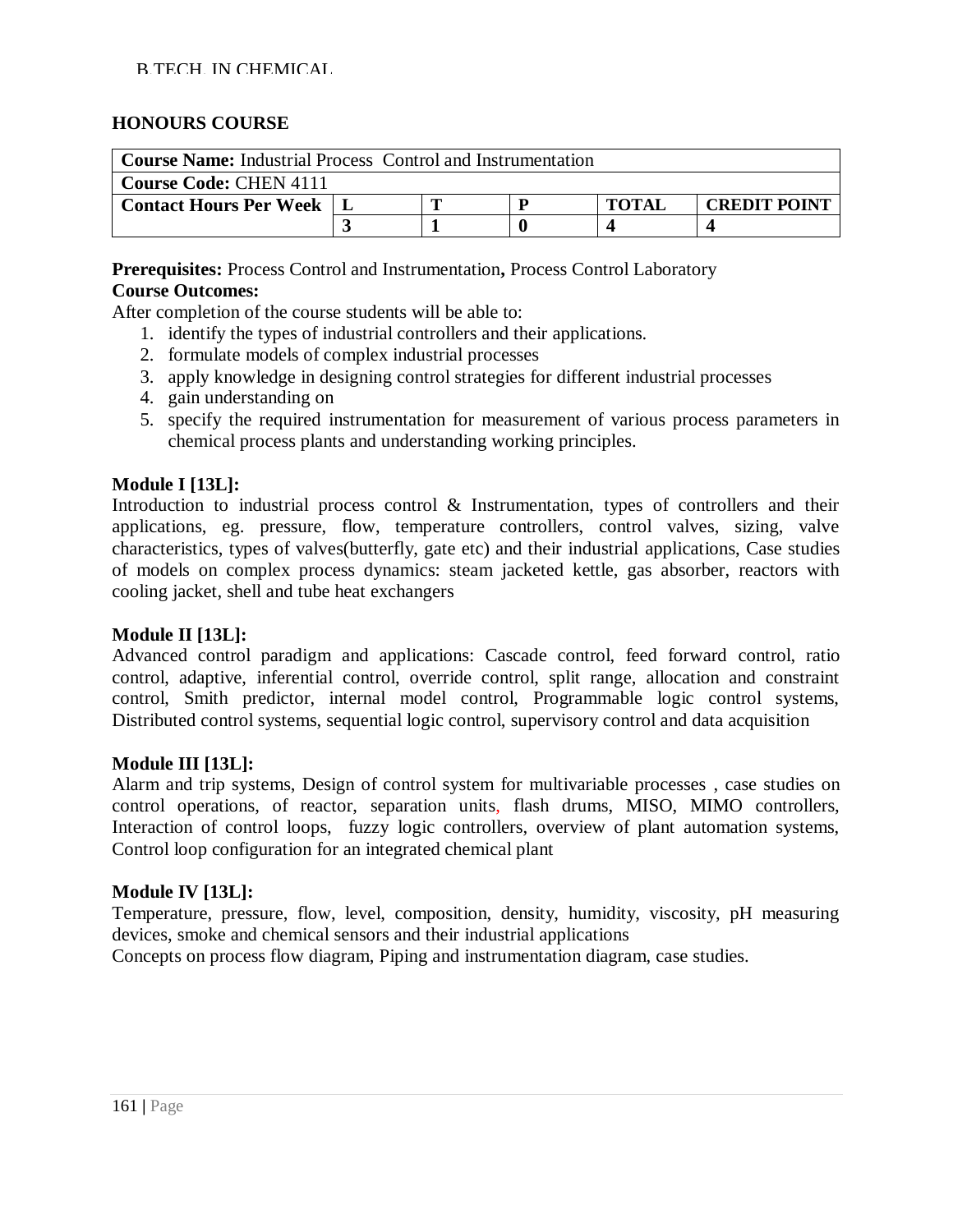## **Text Books:**

- 1. Fundamentals of industrial instrumentation and process control, William C. Dunn, Mc-Graw Hill, 2005
- 2. Designing control for the process industries, Wayne Seames, Taylor Francis, 2018.
- 3. Process system analysis & Control-D.R. Coughanowr, McGraw-Hill, Inc., 2nd ed., 1991.
- 4. Chemical Process Control: An Introduction to Theory and Practice-George Stephanopoulos, pHI, 1st ed., 1984.
- 5. Industrial Instrumentation-D. P. Eckman, Wiley Eastern Ltd., 1st ed., 2004.

- 1. Principles of Industrial Instrumentation-D. Patranabis, Tata McGraw Hill, Publishing Ltd., 1st ed., 1999.
- 2. Process Dynamics and Control-D.E. Seborg, T.F. Edgar, and D.A. Mellichamp, John Wiley & Sons, 2nd ed., 2004.
- 3. Process Control Modeling, Design and Simulation-B. Wayne Bequette, Prentice Hall, 1957.
- 4. Process Modeling, Simulation and Control for Chemical Engineers-William L. Luyben, McGraw Hill, 1990.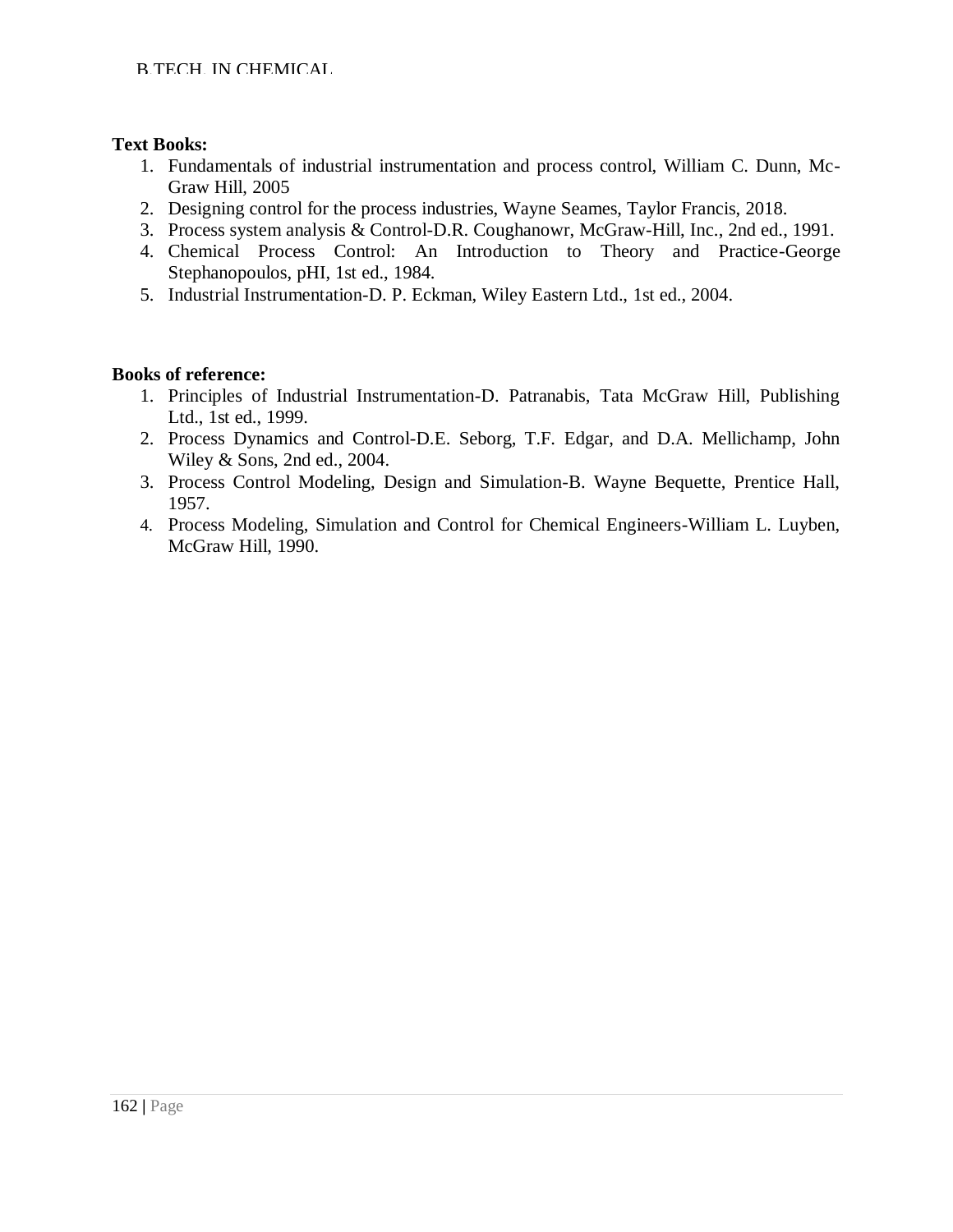# **LABORATORY/SESSIONAL**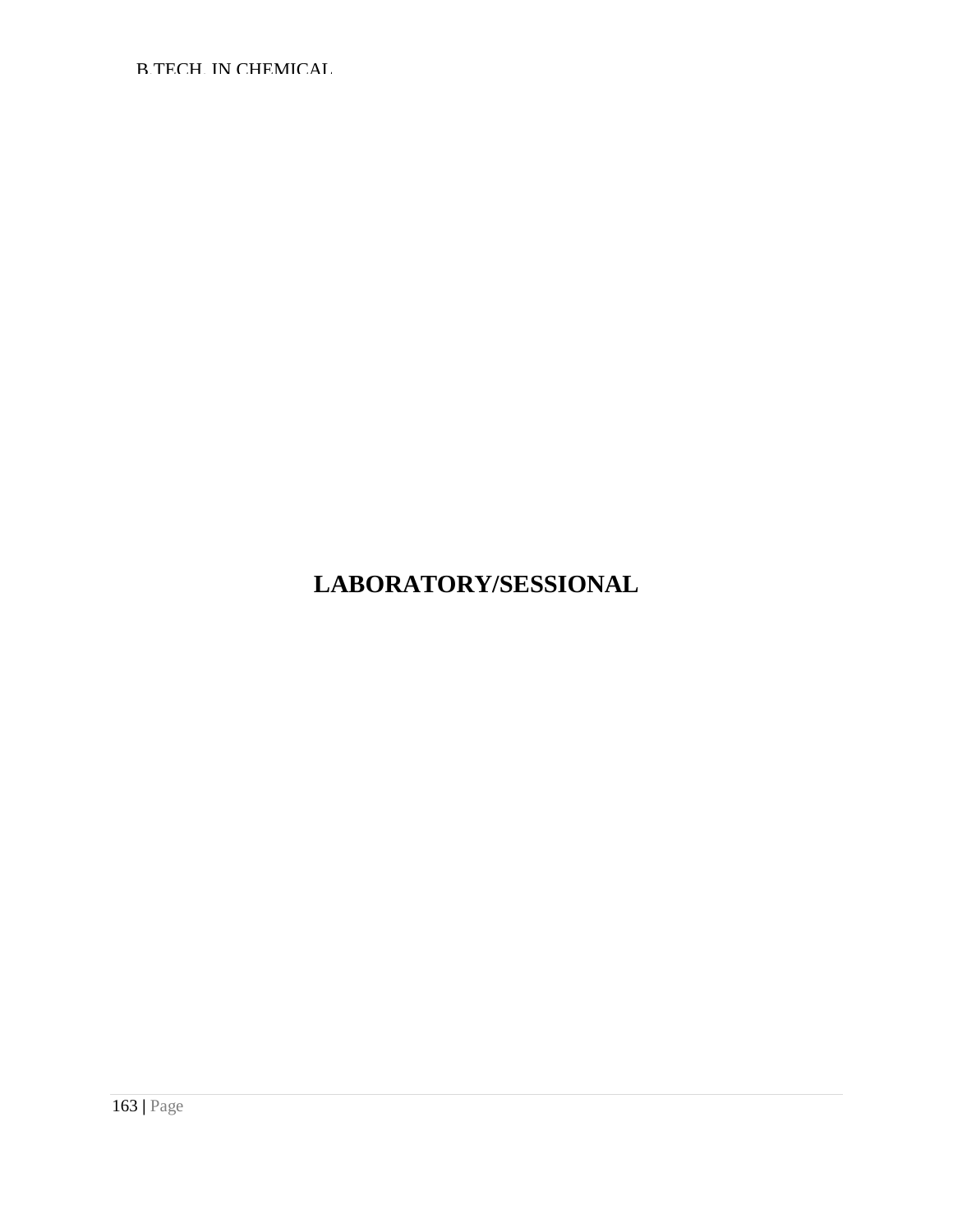| <b>Course Name:</b> Design & Simulation Laboratory I |     |                                     |  |  |  |  |  |  |  |
|------------------------------------------------------|-----|-------------------------------------|--|--|--|--|--|--|--|
| <b>Course Code: CHEN 4151</b>                        |     |                                     |  |  |  |  |  |  |  |
| <b>Contact Hours Per Week</b>                        |     | <b>TOTAI</b><br><b>CREDIT POINT</b> |  |  |  |  |  |  |  |
|                                                      | 1.5 |                                     |  |  |  |  |  |  |  |

#### **Prerequisites: MATLAB Basics, Basic course on CFD, Modeling and Simulation Course Outcomes:**

After completion of the course students will be able to:

- 1. illustrate basic theory of MATLAB SIMULINK for the simulation of chemical engineering processes.
- 2. apply dynamic simulation of CSTR and mixing process using MATLAB SIMULINK.
- 3. apply their knowledge on ANSYS for performing CFD simulations of chemical engineering processes.
- 4. perform basic CFD simulations for obtaining temperature distribution in two-dimensional geometries.
- 5. analyse the effects of mixing on product yield from a continuous stirred tank reactor.
- 6. perform basic simulations of mixing processes and momentum transfer using DWSIM.

#### **Programmes to be performed:**

- 1. Basics of MATLAB Simulink tool application for performing dynamic simulation of a chemical process.
- 2. Dynamic modeling and simulation of a slurry mixing and pumping process.
- 3. Dynamic simulation of a continuous stirred tank reactor for van de Vusse reaction.
- 4. Introduction to the use of ANSYS for CFD simulation.
- 5. Solve for temperature distribution in a rectangular plate using CFD.
- 6. Model a mechanically agitated stirred tank reactor using CFD.
- 7. Introduction to DWSIM, utility of physical property and thermodynamic packages, simulation of a simple mixing process involving two components, simulation of major and minor losses for fluid flow through pipelines.

#### **Text Books:**

- 1. Jain S. Modeling and Simulation using MATLAB Simulink, Wiley, 2013.
- 2. Ferziger J. H. and Peric M. Computational Methods for Fluid Dynamics, 3rd Edition, Springer, 2001.
- 3. Stolarski T., Nakasone Y., Yoshimoto S., Engineering Analysis with ANSYS software, Butterworth-Heineman, 2018.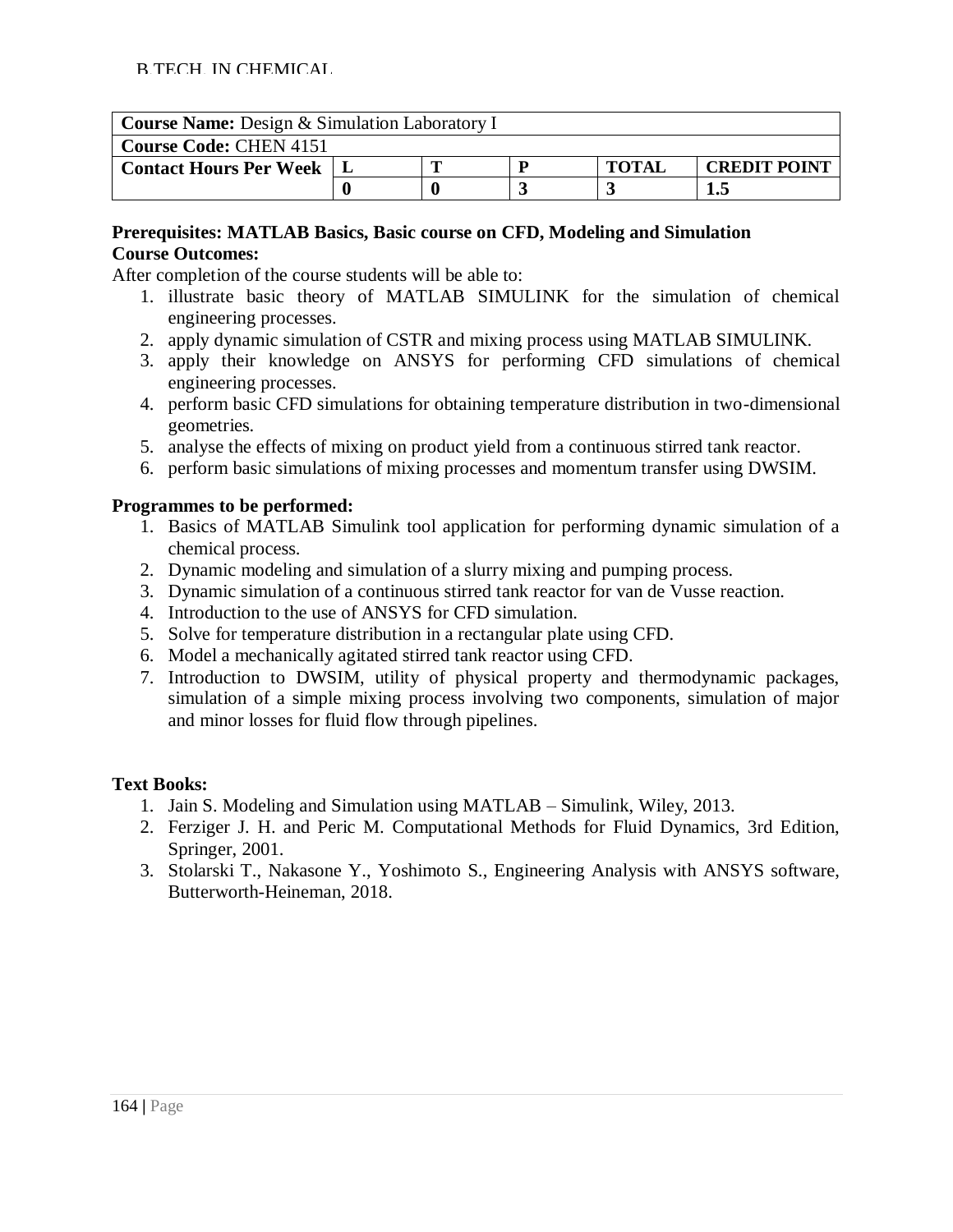- 1. Chidambaram M. Mathematical Modelling and Simulation in Chemical Engineering, Cambridge University Press, 2018.
- 2. Computational flow modelling for Chemical Reactor Engineering, Vivek V. Ranade, Academic Press, 2002.
- 3. Anderson J.D. Computational Fluid Dynamics, the basics with Applications, McGraw-Hill, Inc., 1995.
- 4. Incropera F.P., DeWitt D.P., Fundamentals of Heat and Mass Transfer, Wiley 2006.
- 5. Finlayson B.A., Introduction to Chemical Engineering Computing, Wiley, 2012.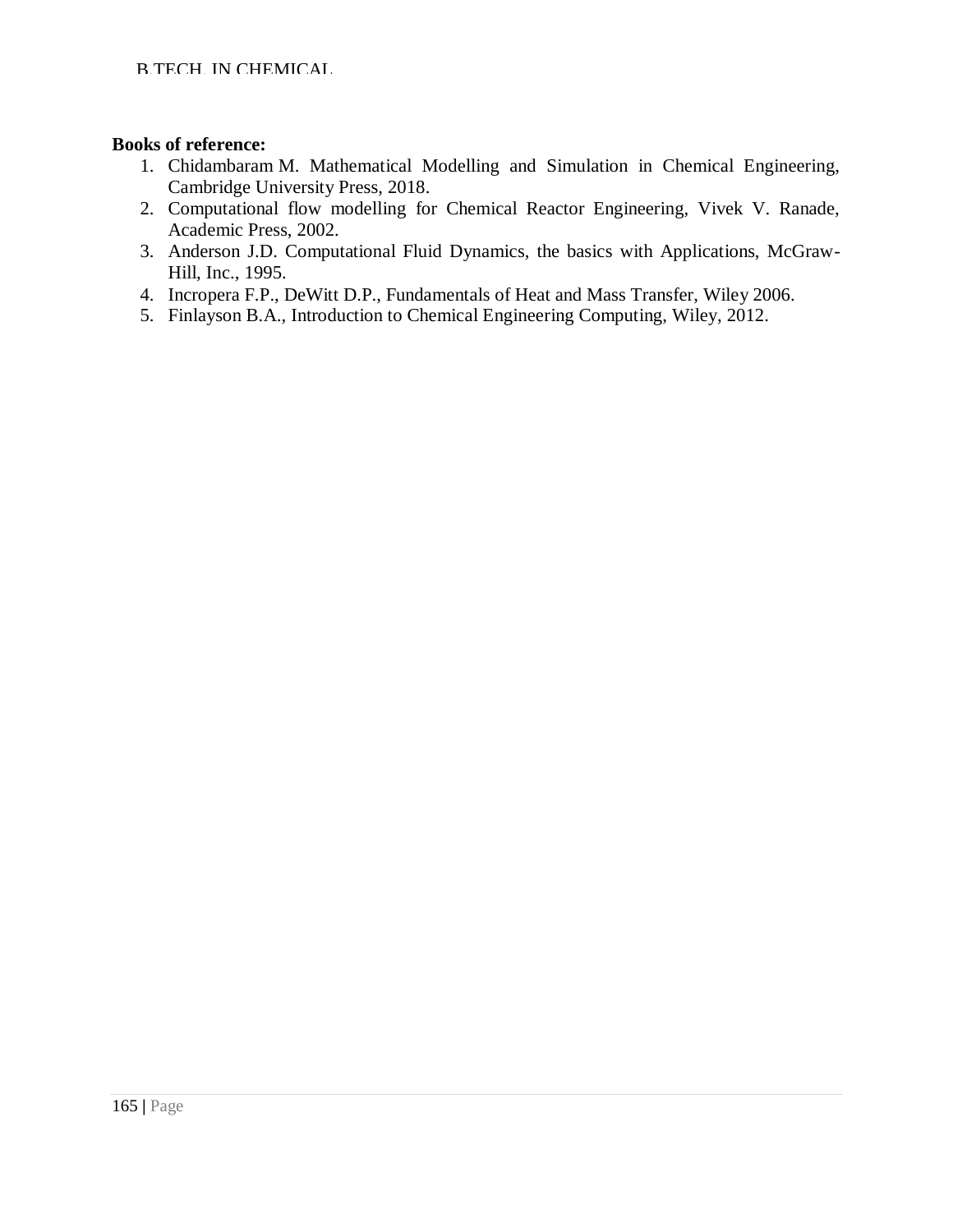| <b>Course Name: Project I</b> |  |  |  |              |                     |  |  |  |
|-------------------------------|--|--|--|--------------|---------------------|--|--|--|
| <b>Course Code: CHEN 4195</b> |  |  |  |              |                     |  |  |  |
| <b>Contact Hours Per Week</b> |  |  |  | <b>TOTAL</b> | <b>CREDIT POINT</b> |  |  |  |
|                               |  |  |  |              | 3.5                 |  |  |  |

#### **Course Outcomes:**

After completion of this training Course, the students will be able to:

- 1. identify a real-life industrial and engineering problem.
- 2. plan and organize experiments for obtaining necessary data for solving the problem.
- 3. analyze and interpret the data obtained from the appropriate experiments.
- 4. work as part of a team which may be multidisciplinary in some cases.
- 5. present the results by the way of **written (Publications, Project report)** and/or **oral (viva-voce, presentation)** communication.
- 6. understand the impact of various socio-economic, environmental and political factors on the design and implementation of a solution to a real-life engineering problem.

Each student shall be required under the supervision of a faculty to carry out a project work or investigation on an industrial/academic research problem. The project/research work has to be carried out by the student himself occasionally consulting his supervisor. The project/research problem will be allotted to the student at the beginning of the seventh semester indicating the jobs to be done by the student.

An internal committee, chaired by the departmental head, will perform two interim assessments during the semester in presence of student supervisor. Evaluation by the committee will be based on regularity of attendance and incremental progress of work done during the semester. The committee evaluation will be given due consideration for the student's final grade assessment. The allotted marks for the interim evaluation will be 20, while the rest of the marks will be on the report and on supervisor's discretion.

Report must be prepared according to the template given for PROJECT I (CHEN 4195). The report in duplicate has to be submitted in typed and bound form one week before the commencement of the  $7<sup>th</sup>$  semester examination. The examination shall include oral presentation of the research work and a viva-voce before a committee of at least two members of faculty appointed by the HOD including the Supervisor. Equal weightage shall be given on oral presentation and viva voce.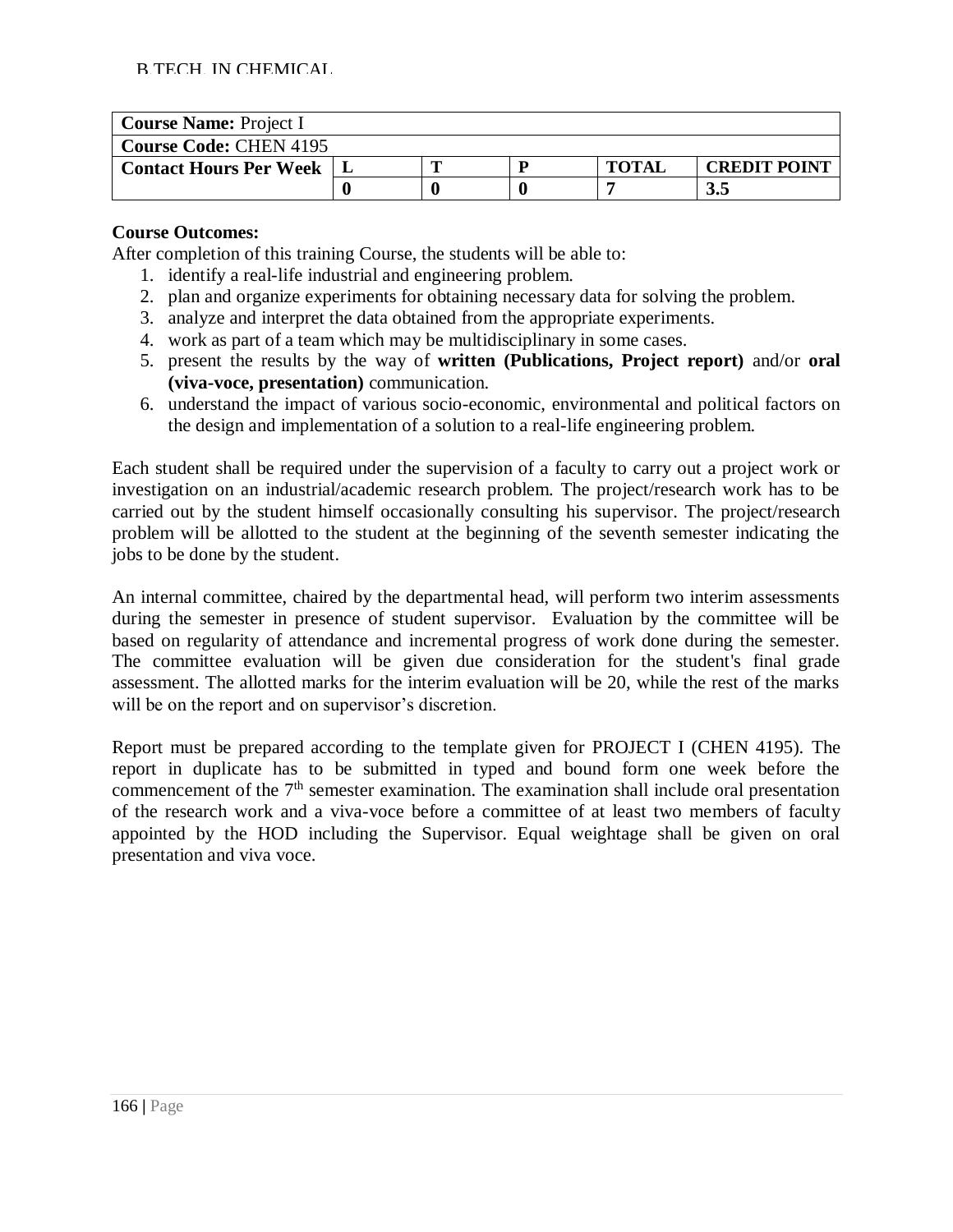| <b>Course Name: Industrial Training</b> |  |  |  |              |                     |  |  |  |  |
|-----------------------------------------|--|--|--|--------------|---------------------|--|--|--|--|
| <b>Course Code: CHEN 4191</b>           |  |  |  |              |                     |  |  |  |  |
| <b>Contact Hours Per Week</b>           |  |  |  | <b>TOTAI</b> | <b>CREDIT POINT</b> |  |  |  |  |
|                                         |  |  |  |              |                     |  |  |  |  |

#### **Course Outcomes:**

After completion of this training Course, the students will be able to:

- 1. develop a concrete idea of industrial set up and its associated complexity.
- 2. evaluate the classroom knowledge against the real life application.
- 3. learn the sequence of activities that lead to a finished product from the raw material.
- 4. learn about activities other than design and manufacturing that are necessary for producing the goods and services.
- 5. develop the ability to identify problems when a process does not deliver the planned output.
- 6. develop ability to write report on an observed process.

Students sent for Industrial Training during Summer Recess after  $6<sup>th</sup>$  Semester for a duration of four weeks will submit two copies of Training Report (only Hard/Spiral bound is allowed) on or before a notified date, to the Faculty In-charge, In-plant Training. The Viva voce would be held before commencement of Practical Examination.

#### **Report should consist of:**

- 1. Copy of Training Certificate & allotment order (if any).
- 2. A general overview of the Plant.
- 3. The products and raw material sources of the Plant.
- 4. Process description/flow diagram of individual units.
- 5. Environment & Safety Aspects, Techno-economics /Corporate Social responsibility work of the organization if any.
- 6. For Training in R & D organizations/project Work, overview of work with sketches, Objectives, Materials & Methods, Result & Discussions are to be included instead of items mentioned in points 2-5.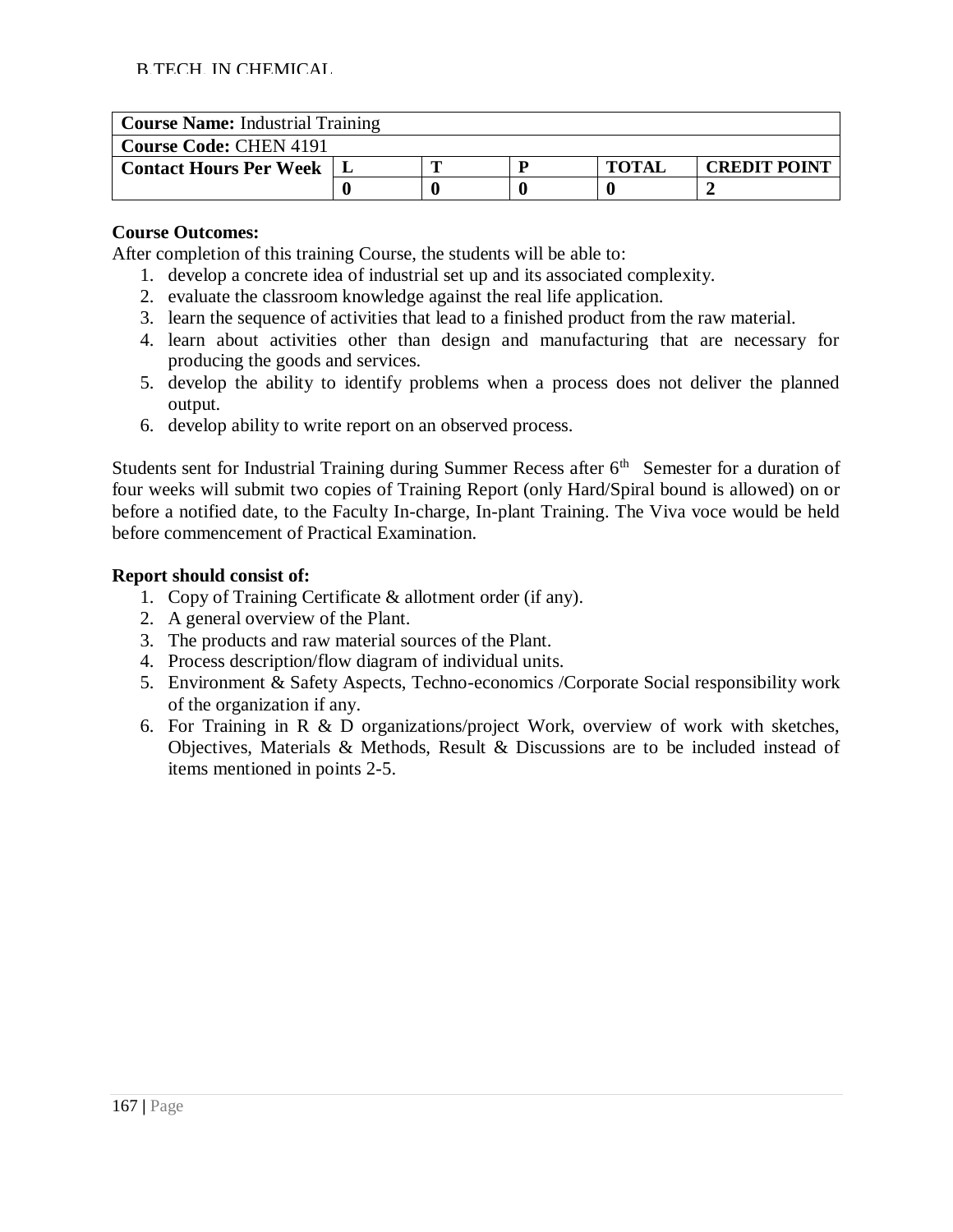**4 th Year 2nd Semester (Semester 8) THEORY**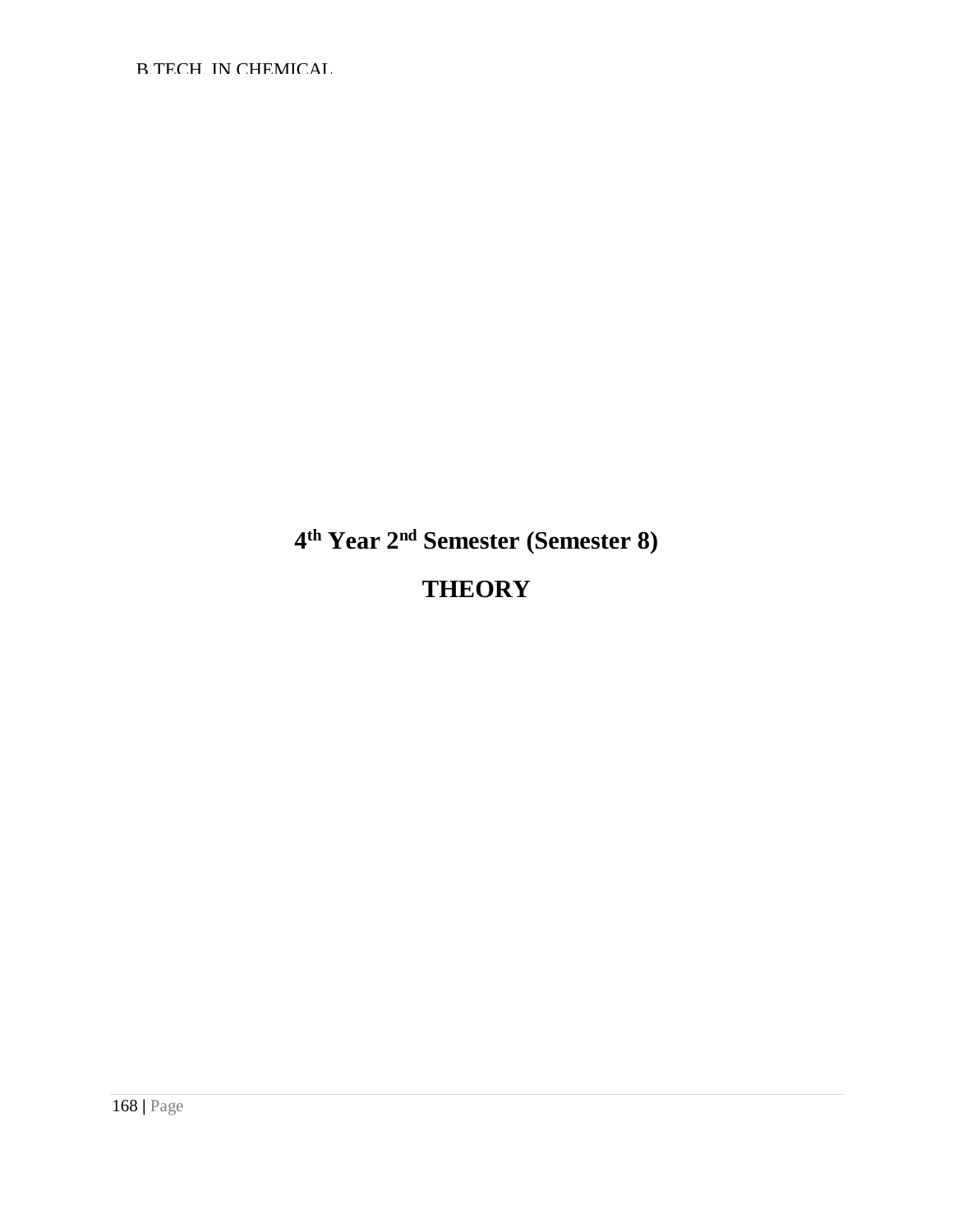| <b>Course Name: Project Engineering</b> |                                     |  |  |  |  |  |
|-----------------------------------------|-------------------------------------|--|--|--|--|--|
| Course Code: CHEN 4231 (PE V)           |                                     |  |  |  |  |  |
| <b>Contact Hours Per Week</b>           | <b>TOTAI</b><br><b>CREDIT POINT</b> |  |  |  |  |  |
|                                         |                                     |  |  |  |  |  |

**Prerequisites:** Basics of Material & Energy Balance, Economics for Engineers **Course Outcomes:**

After completion of the subject the students will be able to:

- 1. understand the basics of project engineering and apply that to organize the activities of project engineering for economic analysis of the project.
- 2. apply cost and profitability analysis for the project under considerations and study the preliminary feasibility of the project.
- 3. implement innovative ideas to optimization of the plant design components in regard to requirement of energy, time and ultimately cost.
- 4. perform network analysis of the project and critically examine the schedule for the completion and cost impacts for the project.

## **Module I [10L]**

Basic preliminaries of Project Engineering, Role of a Project Engineer, scale up and scale down techniques, fixed capital and working capital, manufacturing cost, plant location and plant lay out-- different considerations including SEZ and its specialties, plant utilities, safety measures. Time value of money, simple interest, nominal and effective interest rates, compound and continuous interest, present worth and discount, annuity, perpetuity and capitalized costs, Pay out period.

## **Module II [10L]**

## **Depreciation:**

Types of depreciation, Depletion, concepts of service life, salvage value, and book value, straight-line method, Declining balance method, double declining balance method, sum of the years digit method and sinking fund method for determination of depreciation, modified accelerated cost recovery system (MACRS), Alternative investment, Choices among various alternatives, Replacements, Various methods of profitability evaluation for replacements, Calculation on Return on investment. GDP and national growth.

## **Module III [10L]**

#### **Optimum Design and Design strategy:**

Basic principle of Optimum Design, general procedure for determining optimum conditions, Breakeven analysis, Optimum production rate in plant, determination of optimum economic pipe diameter and optimum flow rate in condenser, minimum cost analysis, economics in selection of materials.

## **Module IV [10L]**

**Project scheduling:**

Bar chart, Milestone chart, Concept of network analysis: Numbering network, PERT, CPM,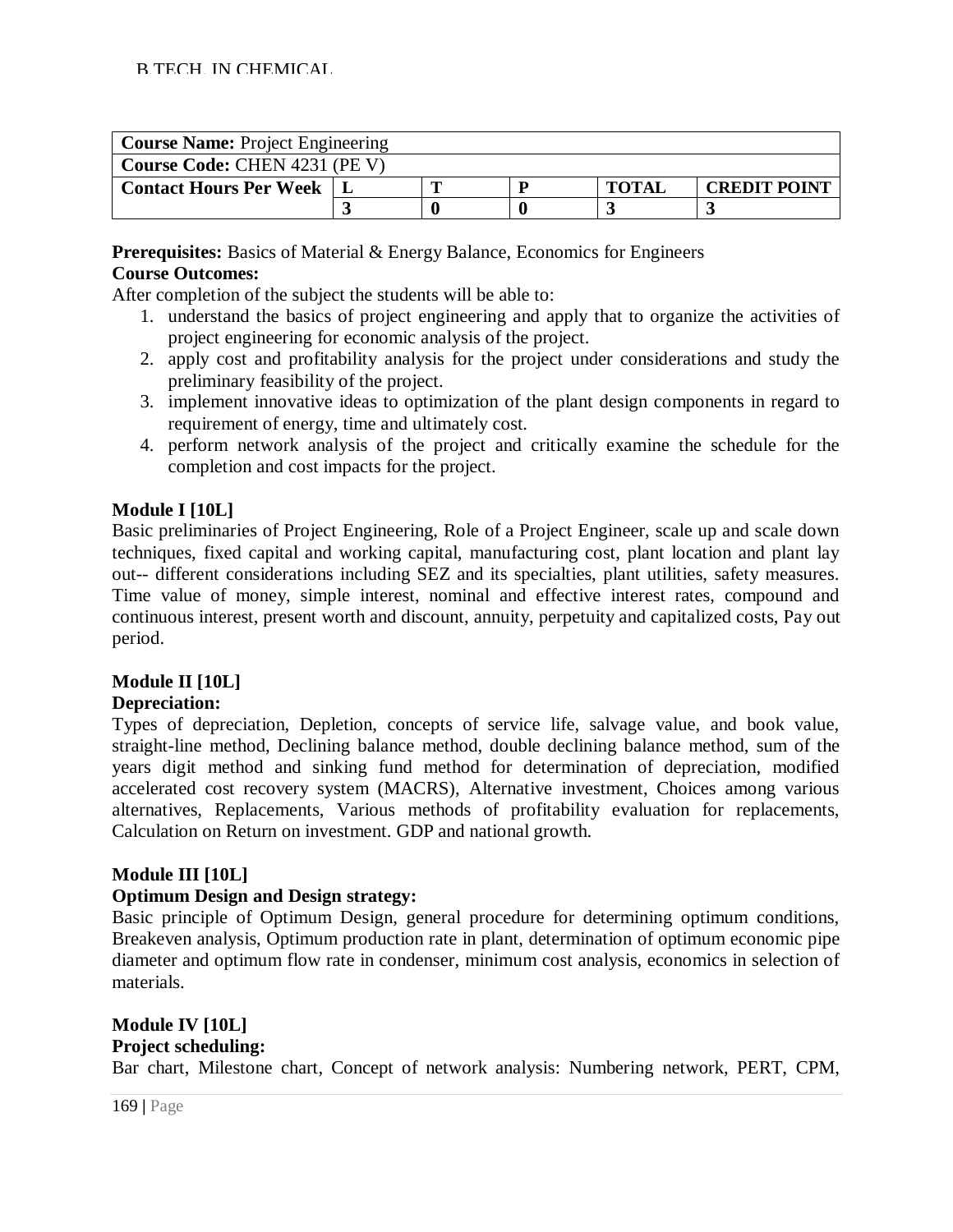statistical distribution associated with PERT network, Earliest expected time and latest allowable occurrence time calculation, Slack, determination of critical path, crashing of network.

#### **Text Books:**

- 1. Peters, Max S and Timmerhaus, Claus D, Plant Design and Economics for Chemical Engineers, Mc Graw Hill, 4th Ed., 1991.
- 2. Srinath, L S, PERT and CPM Principles and Applications, Affiliated East West Press, 3rd Ed., 1989.

- 1. Vilbrandt, F C, Dryden, Charles E, Chemical Engineering Plant Design, Mc Graw Hill, 2nd Ed., 1942.
- 2. SEZ Act and Policies, 53rd Amendment, Ministry of Commerce and Industry, Department of Commerce, 31.12.2019.
- 3. Sinnot, R K, Chemical Engineering Design, Coulson & Richardson's Chemical Engineering Series, Vol. 6, Elsevier, 4th Ed. 2005.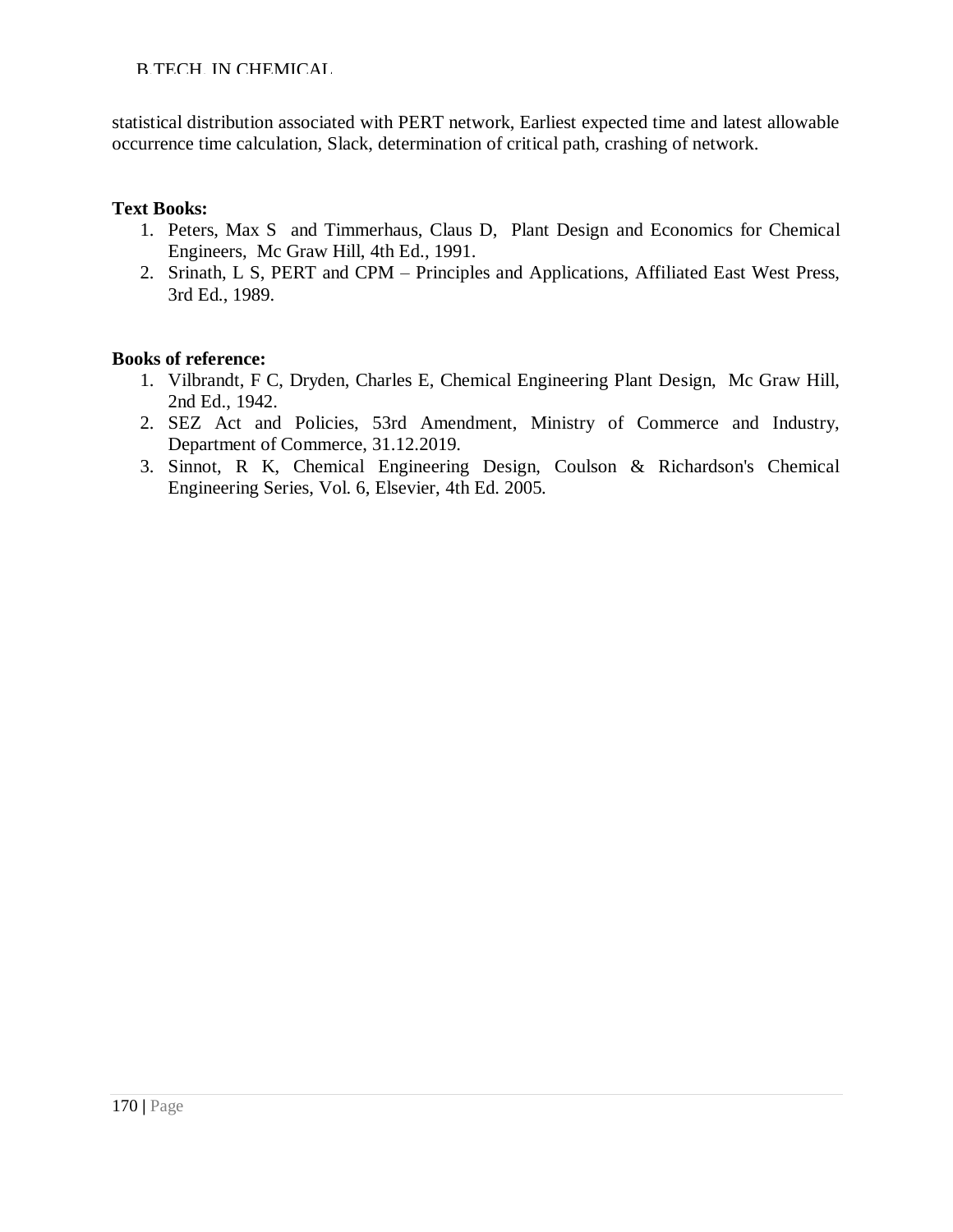| <b>Course Name: Process Integration</b> |                                     |  |  |  |  |  |  |
|-----------------------------------------|-------------------------------------|--|--|--|--|--|--|
| <b>Course Code: CHEN 4232</b>           |                                     |  |  |  |  |  |  |
| <b>Contact Hours Per Week</b>           | <b>CREDIT POINT</b><br><b>TOTAL</b> |  |  |  |  |  |  |
|                                         |                                     |  |  |  |  |  |  |

**Prerequisites:** Process Heat Transfer, Mass Transfer I, Thermodynamics I and II **Course Outcomes:**

After completing this course students will be able to:

- 1. perform pinch analysis on a given Heat exchange system to identify non-optimal arrangements.
- 2. design a Heat Exchanger Network (HEN) for a given heat exchange problem.
- 3. analyze and optimize a HEN with respect to cost, energy requirement, area requirement etc.
- 4. design energy-integrated process systems for distillation, chemical reaction, evaporation, refrigeration and cogeneration.

## **Module I [10L]**

Introduction to Process Integration, Areas of application, Available techniques for Process Integration, Onion Diagram, Role of thermodynamics in Process design and integration, Introduction to Pinch Technology, differences with energy auditing, utility of pinch technology.

#### **Module II [10L]**

#### **Methodology of Pinch technology:**

Concepts of  $\Delta T_{min}$ , Data extraction, Targeting; Optimization by Supertargeting;

#### **Elements of pinch technology:**

Grid diagram, Composite curve, Problem table algorithm, Grand Composite curve; Various **Targeting objectives:**

Energy targeting, Area targeting, Number of units targeting, Cost targeting.

#### **Module III [10L]**

## **Design of a Heat Exchanger Network (HEN):**

Heuristic rules, Pinch design methods, Maximum Energy Recovery (MER) design; Concepts of multiple utilities and design for multiple utility pinches, threshold problems;

#### **Evaluation of a HEN:**

Loops and paths.

## **Module IV [10L]**

## **Equipment for Heat Integration:**

Heat Engines and Heat pumps, appropriate placement of heat engines and heat pumps relative to pinch, Heat integration in Evaporators and Refrigerators, Heat integration for batch and continuous reactor systems, distillation columns;

#### **Heat and power Integration:**

Steam turbine and Gas turbine integration for cogeneration.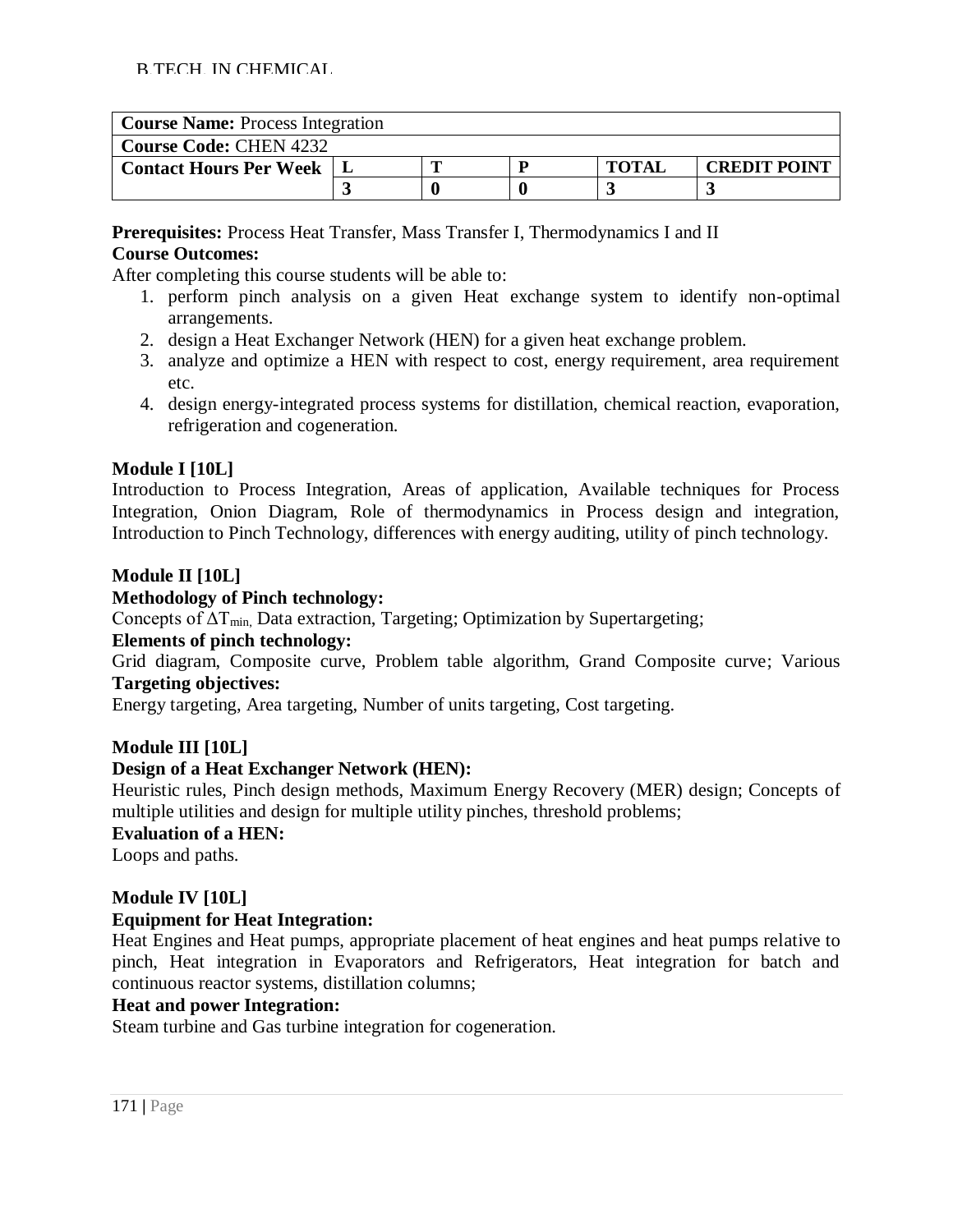#### **Text Books:**

- 1. Shenoy V.U. Heat Exchanger Network Synthesis, Gulf Publishing Company, USA, 1995.
- 2. Kemp I.C. Pinch analysis and Process Integration  $(2<sup>nd</sup>$  edition), Butterworth-Heinemann, 2007.

## **Book of reference:**

1. Smith R. Chemical Process Design, McGraw Hill, 1995.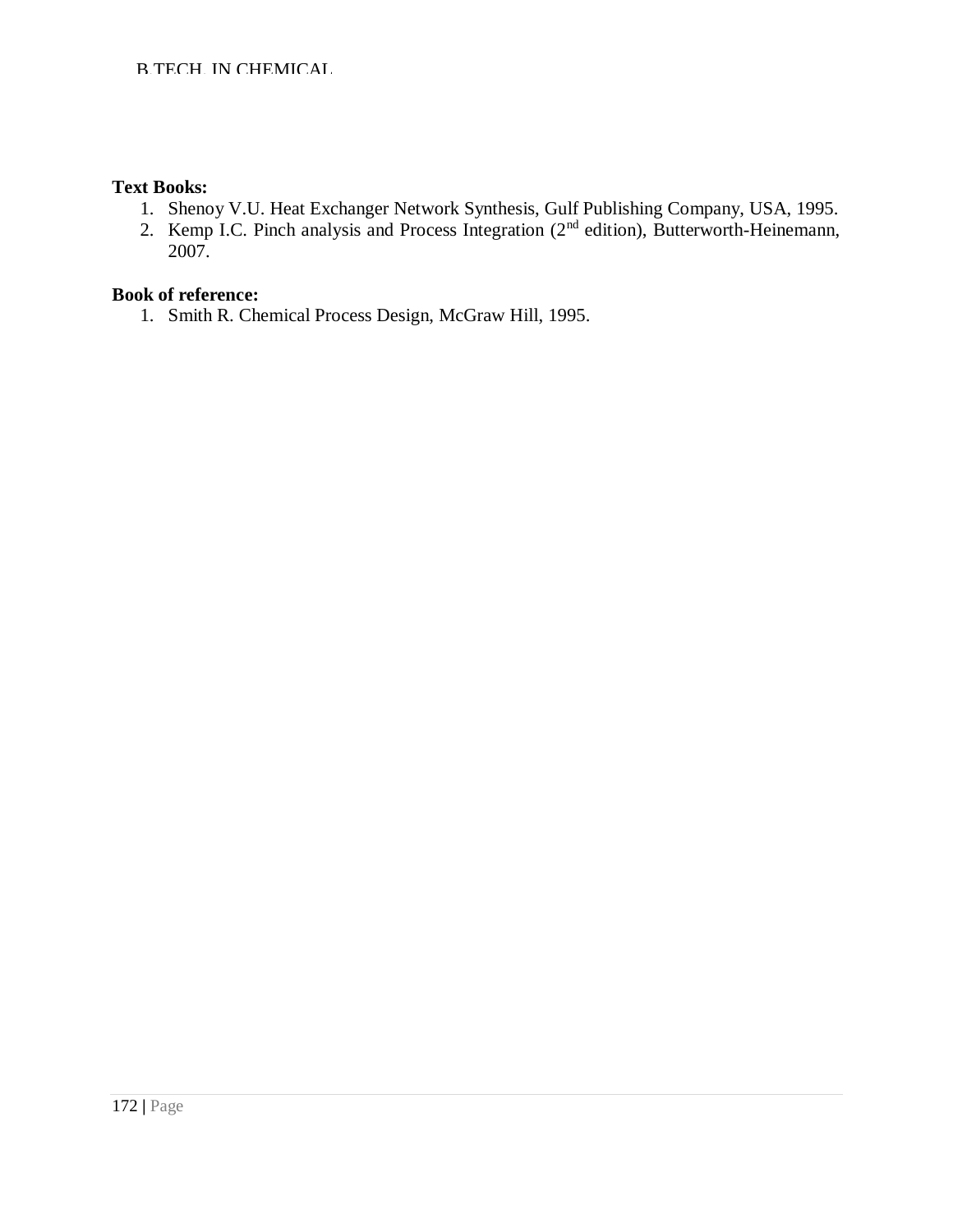| <b>Course Name: Fuel Cell Technology</b> |  |  |  |              |                     |  |  |
|------------------------------------------|--|--|--|--------------|---------------------|--|--|
| <b>Course Code: CHEN 4221</b>            |  |  |  |              |                     |  |  |
| <b>Contact Hours Per Week</b>            |  |  |  | <b>TOTAI</b> | <b>CREDIT POINT</b> |  |  |
|                                          |  |  |  |              |                     |  |  |

**Prerequisites:** Chemistry I & Chemistry II

## **Course Outcomes:**

After completion of the course students will be able to:

- 1. understand fundamentals of electrochemistry, thermodynamics, fluid mechanics, and heat and mass transfer, appropriate for the design or review of components of fuel cells and fuel cell systems.
- 2. analyze the fuel cell technology and compare different types of fuel cell systems.
- 3. calculate the various losses in fuel cells and analyze the fuel cell power plant sub systems.
- 4. defend the significance of fuel cell technology in the new global energy scenario.

## **Module I [10L]**

Fundamentals and classification of fuel cells; Thermodynamic efficiency.

## **Electromotive force of fuel cells:**

Standard electrode potentials; Effect of concentration; Nernst equation.

## **Rate of electrode processes:**

Types of polarization; Surface reactions; Oxygen electrodes; Hydrogen electrodes; Overall performance, Comparison on battery Vs fuel cell.

## **Module II [10L]**

## **Low temperature fuel cells:**

## **Hydrogen–oxygen fuel cells:**

Alkaline and polymeric membrane types; Active catalyst and its dispersion; Heat and mass transfer; Construction and design; Limiting problems;

## **Low temperature fuel cells of other types:**

Methanol fuel cell, hydrocarbon fuel cell.

## **High temperature fuel cells:**

Advantages; Molten electrolyte fuel cell; Solid electrolyte fuel cell; Construction.

Other non-hydrogen fuel cells, relative merits and demerits, Polarization curve- Activation loss, Ohmic loss, and Mass transport loss.

## **Module III [10L]**

Air de-polarised cells; Biochemical fuel cells; Regenerative cells; Micro fuel cells.

## **Fuel cell operation:**

Supply of fuel; Electrical arrangement; Removal of products; Heat management of fuel cell, Materials for battery construction; Production and purification of fuels, limitation of low temperature fuel cell.

## **Module IV [10L] Application of fuel cell systems:**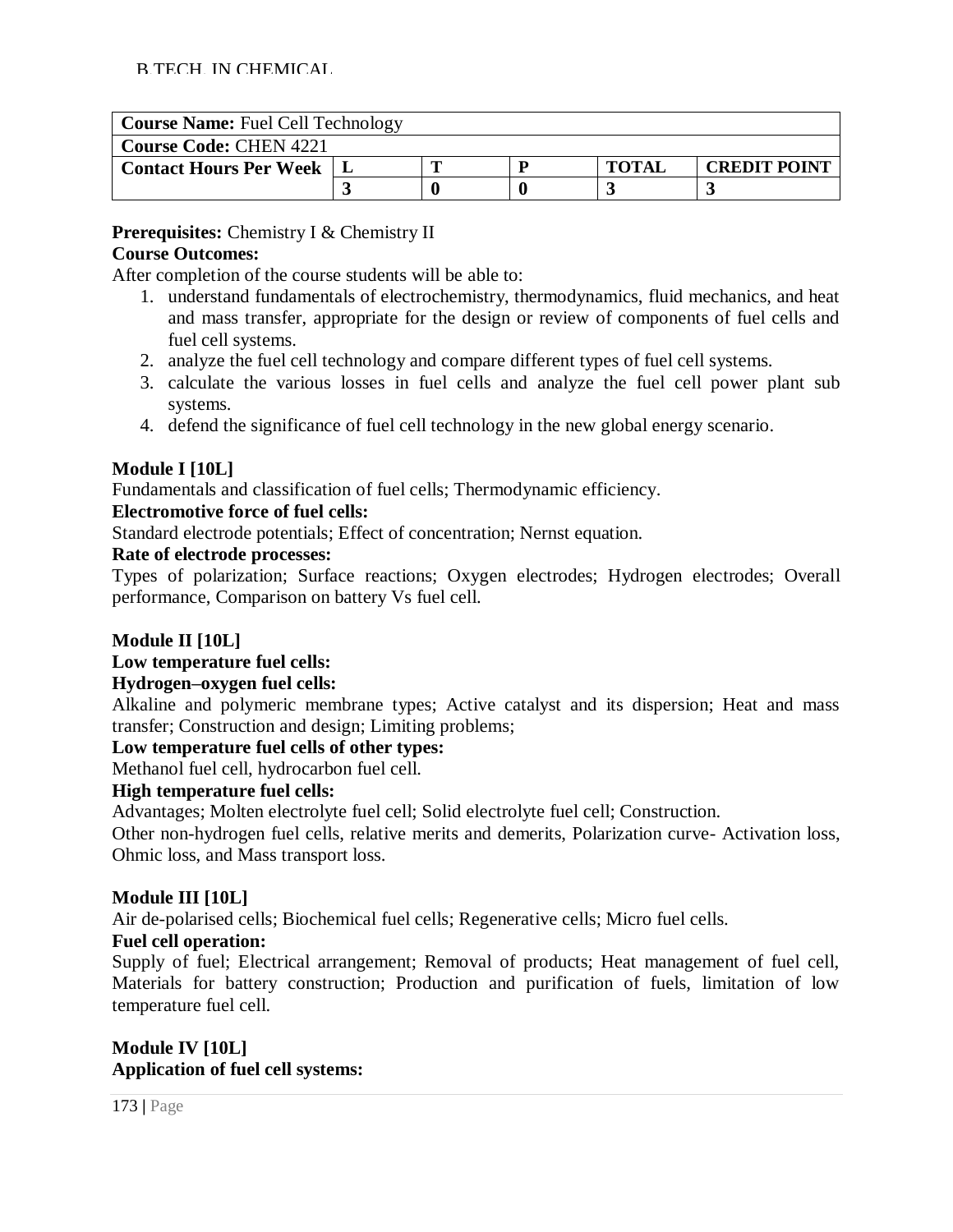Large scale power generation; Power plant for vehicles; Domestic power; Fuel cells in space. Fuel cell economics; Future trends in fuel cells, polarization curve, US-DoE target.

## **Text Books:**

- 1. Recent Trends in Fuel Cell Science and Technology, Editors: Basu, S. (Ed.) (2007).
- 2. Kordesch, K.; Simader, G. Fuel Cells and Their Applications. VCH: 1996.

## **Book of reference:**

1. Fuel Cell Handbook (Seventh Edition), EG&G Technical Services Inc., Eg&g Technical Services Inc, U. S. Department of Energy (2016).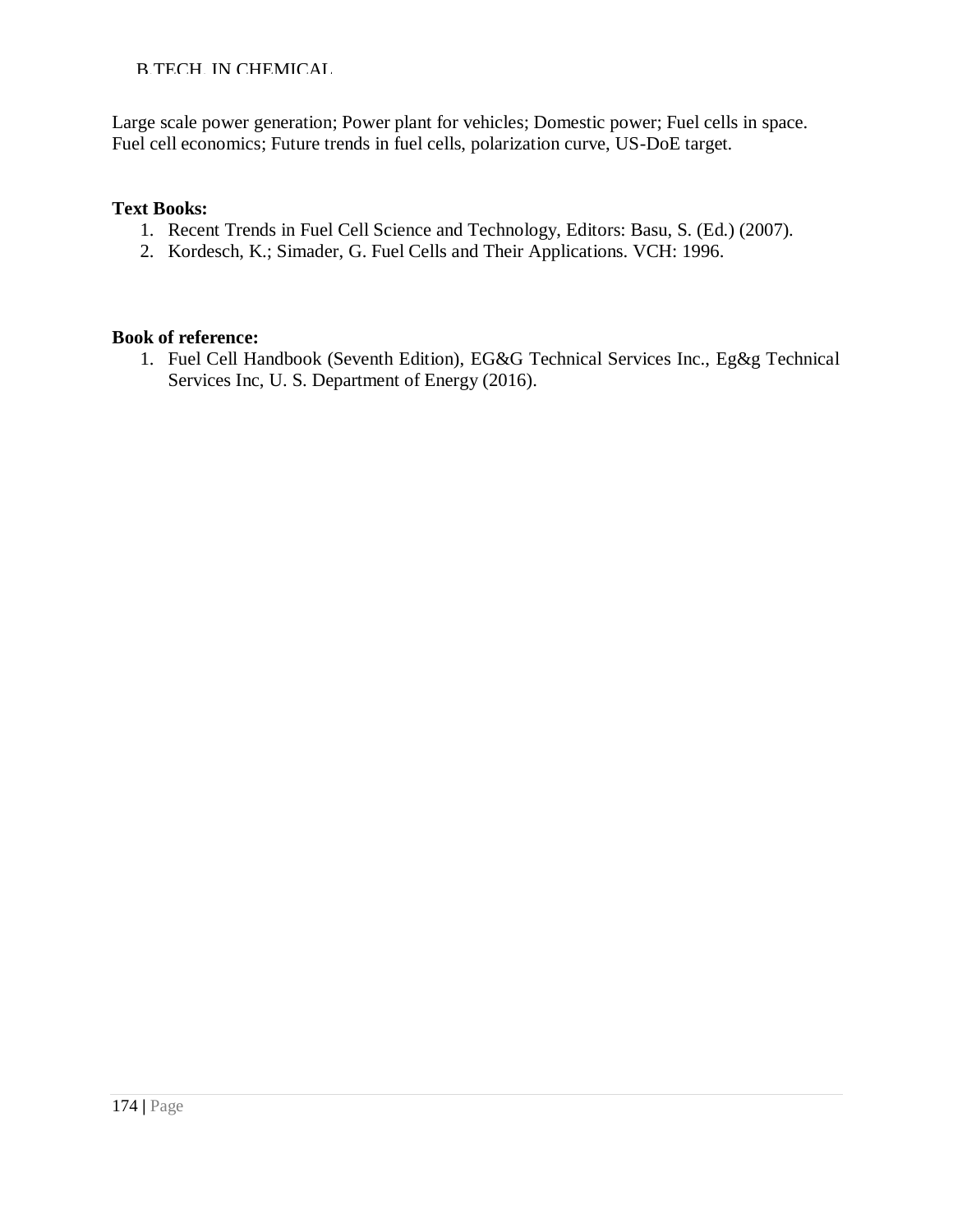| <b>Course Name:</b> Introduction to Solar and Wind Technology |  |                                     |  |  |  |  |  |
|---------------------------------------------------------------|--|-------------------------------------|--|--|--|--|--|
| <b>Course Code: CHEN 4222</b>                                 |  |                                     |  |  |  |  |  |
| <b>Contact Hours Per Week   L</b>                             |  | <b>TOTAI</b><br><b>CREDIT POINT</b> |  |  |  |  |  |
|                                                               |  |                                     |  |  |  |  |  |

**Prerequisites**: Process Heat Transfer, Thermodynamics-I, Fluid Mechanics, Engineering Physics.

## **Course Outcomes:**

After completing this course students will be able to:

- 1. understand different technologies used for solar collectors.
- 2. students will be able to evaluate the performance and efficiency of different devices that extract power from solar energy.
- 3. students will be able to understand the main components of wind energy system and its functions.
- 4. understand the different types of wind turbines.

## **Module I [10L]**

## **Introduction to Radiation heat transfer:**

Blackbody radiation, Stefan-Boltzman Law, Wien's Displacement Law, emissivity, absorptivity, radiation view factor, radiation shield.

## **Solar radiation**:

Sun earth geometric relationship, solar angles, sun's trajectories in different seasons, zenith solar time, air mass, solar beam, total solar radiation & diffuse radiation, solar radiation on different surfaces at different angles, extraterrestrial radiation. Attenuation of solar radiation by the atmosphere, beam and diffuse components of hourly and daily radiation, clearness index.

## **Module II [10L]**

## **Solar Thermal Collector:**

Flat plate collector, Unglazed, Single and double glazed solar collectors, Optical losses and thermal losses, thermal analysis and performance characteristics. Concentrating solar collectors: General description; concentrators, receivers, Orienting/tracking requirements, Parabolloid dish collectors, Scheffler dish, Linear Fresnnel Reflector Collector.

## **Introduction to Solar PV**:

Crystal structure, band theory, energy band diagrams, Fermi level, intrinsic and extrinsic semiconductor, Standard solar cell structure, I-V characteristics, FF, Voc, Isc, Pmax, conversion efficiency, losses in solar cell, Rs, Rsh, impact of radiation and temperature; Silicon wafer based solar PV technology, Single and poly crystalline silicon solar cells; Thin film technology of solar cell, Merits and demerits of thin film technologies.

## **Module III [10L]**

## **Basics of Wind Energy Conversion:**

Power available in the wind spectra, Wind turbine power and torque,

**Classification of wind turbines:** Horizontal axis and Vertical axis,

Characteristics of wind rotors, Aerodynamics of wind turbines(Airfoil, Aerodynamic theories, Axial momentum theory, Blade element theory, Strip theory), Rotor design, Rotor performance.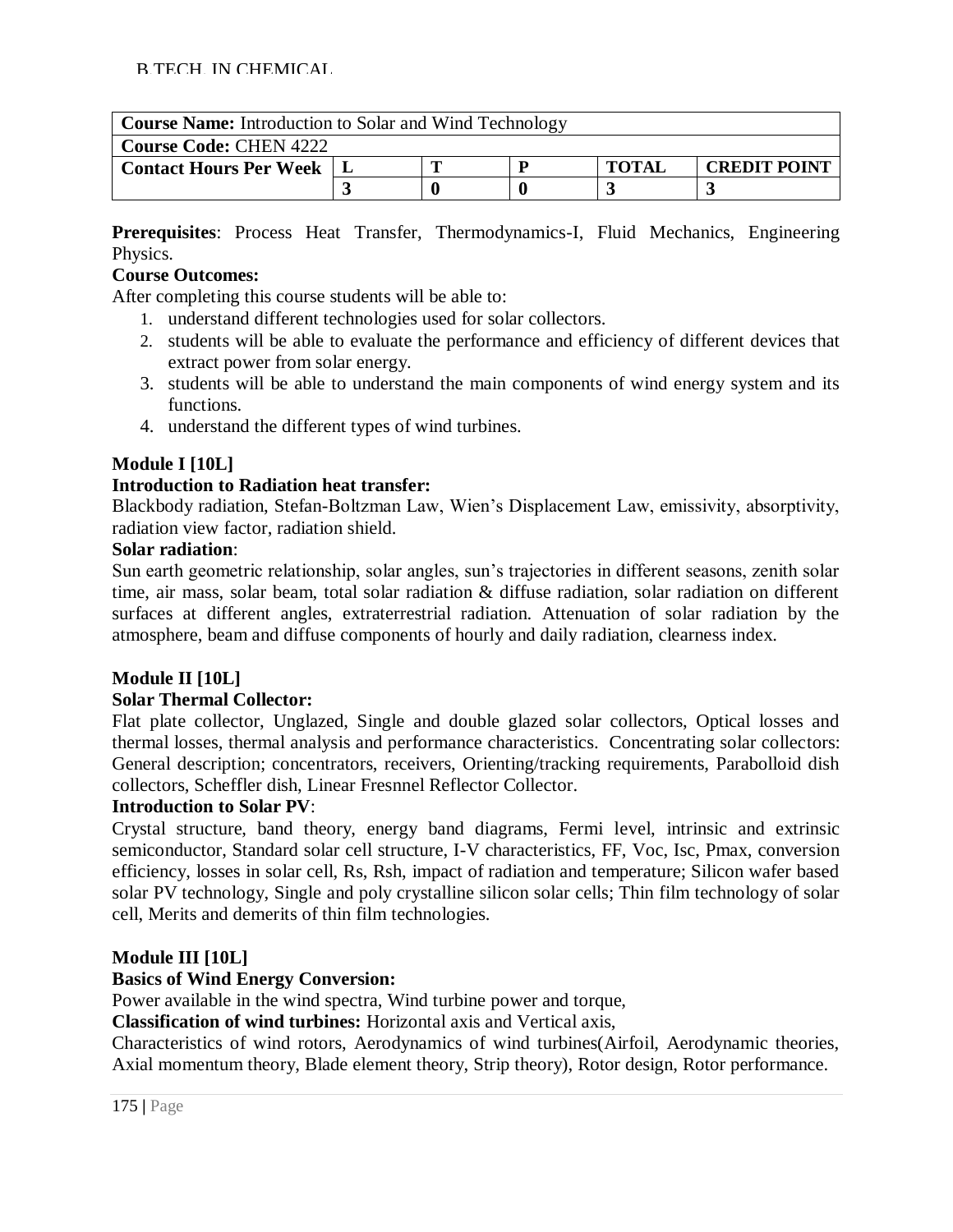#### **Analysis of wind regimes:**

The wind (Local effects, Wind shear, Turbulence, Acceleration effect, Time variation), Measurement of

wind (Ecological indicators, Anemometers, Cup anemometer, Propeller anemometer, Pressure plate anemometer, Pressure tube anemometers, Sonic anemometer, Wind direction).

#### **Module IV [10L]**

#### **Wind energy conversion systems:**

Wind electric generators (Tower, Rotor, Gear box, Power regulation, Safety brakes, Generator; Induction generator, Synchronous generator. Fixed and variable speed operations, Grid integration), Wind farms, Offshore wind farms, Wind pumps (Wind powered piston pumps, Limitations of wind driven piston pumps; The hysteresis effect, Mismatch between the rotor and pump characteristics, Dynamic loading of the pump's lift rod, Double acting pump, Wind driven roto-dynamic pumps, Wind electric pumps).

## **Text Books:**

- 1. Sukhatme S. &Nayak J.,Solar Energy: Principles of Thermal Collection and Storage, Third Edition, Tata McGraw Hill, 2008.
- 2. Solanki C.S.; Solar Photovotaics Fundamentals, Technologies and Applications; PHI Learning,  $3<sup>rd</sup>$  edition, 2015.
- 3. Efstathios E. (Stathis) Michaelides,Renewable Energy Sources, Springer, 2012.
- 4. Sathyajith Mathew,Wind Energy: Fundamentals, Resource Analysis and Economics,Springer, 2006.

- 1. Goswami D.Y., Kreith F.&Kreider J.F.; Principles of solar Engineering, Tyalor and Francis, Philadelphia, 2000.
- 2. N.K.Bansal and M.K.Kleeman, Renewable Sources of Energy and Conversion Systems, Tata McGraw-Hill, 1984.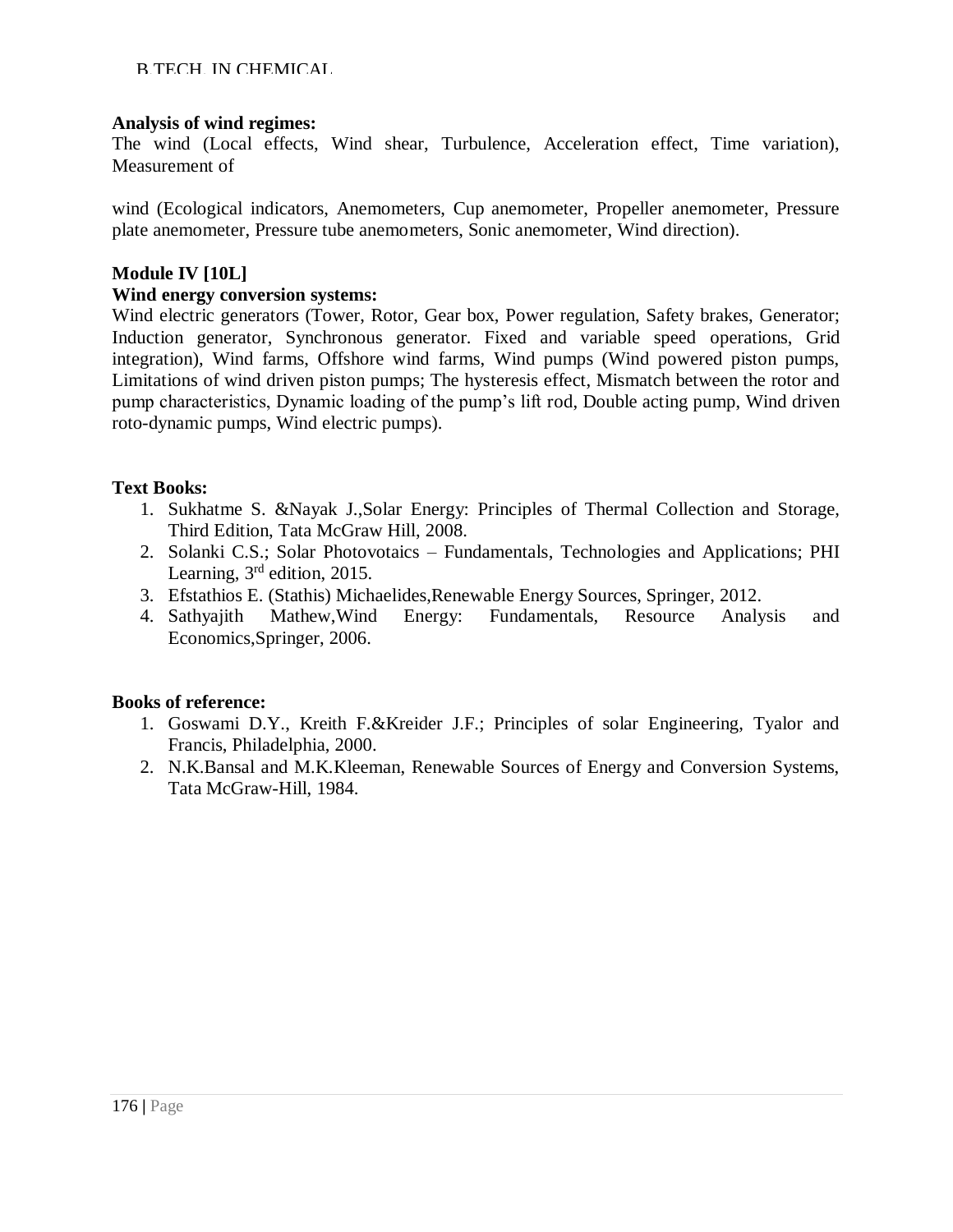# **LABORATORY/SESSIONAL**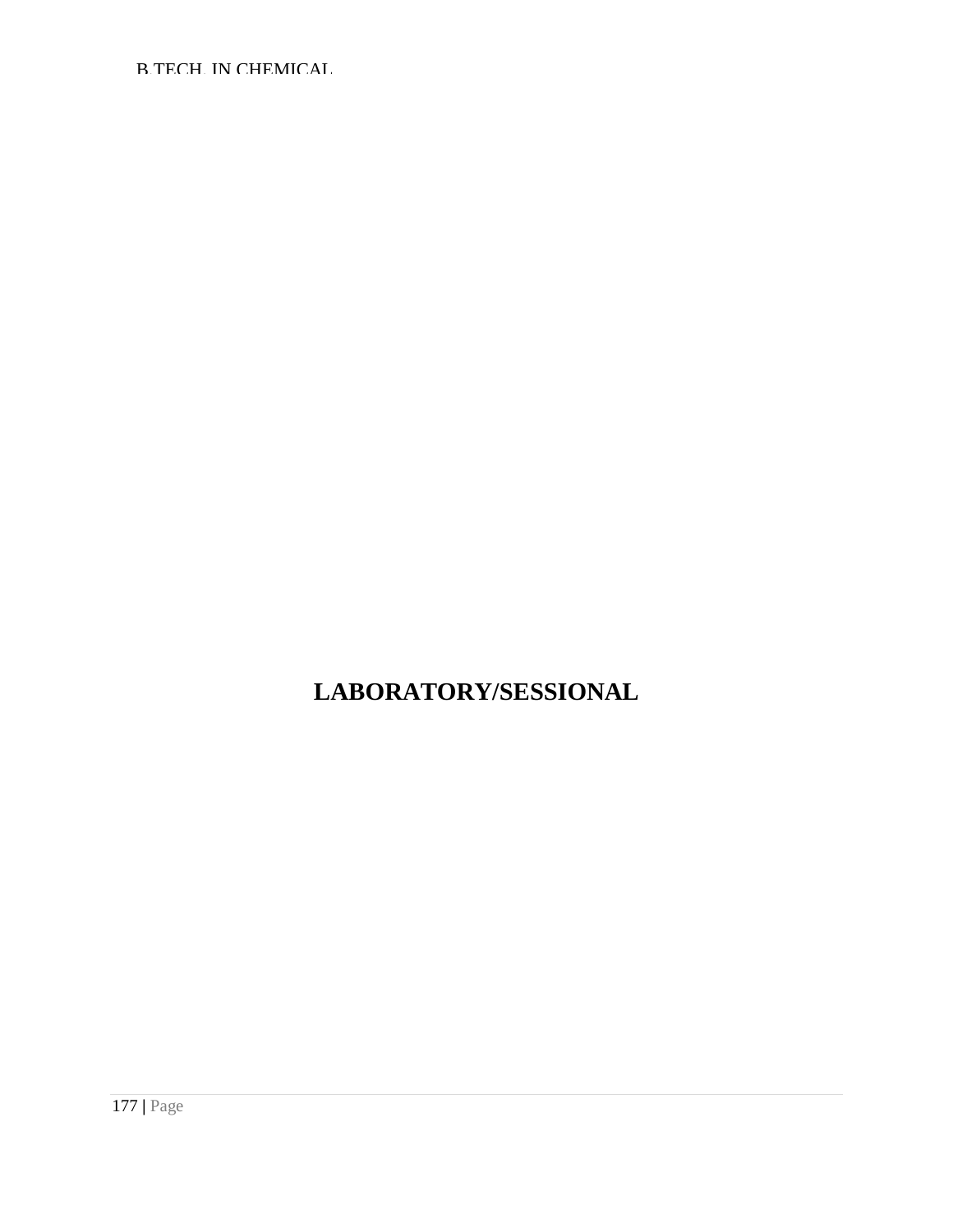| <b>Course Name: Project II</b> |                                     |  |  |  |     |  |  |
|--------------------------------|-------------------------------------|--|--|--|-----|--|--|
| <b>Course Code: CHEN 4295</b>  |                                     |  |  |  |     |  |  |
| <b>Contact Hours Per Week</b>  | <b>CREDIT POINT</b><br><b>TOTAL</b> |  |  |  |     |  |  |
|                                |                                     |  |  |  | 8.5 |  |  |

#### **Course Outcomes:**

After completion of this training Course, the students will be able to:

- 1. identify a real-life industrial and engineering problem.
- 2. plan and organize experiments for obtaining necessary data for solving the problem.
- 3. analyze and interpret the data obtained from the appropriate experiments.
- 4. work as part of a team which may be multidisciplinary in some cases.
- 5. present the results by the way of **written (Publications, Project report)** and/or **oral (viva-voce, presentation)** communication.
- 6. understand the impact of various socio-economic, environmental and political factors on the design and implementation of a solution to a real-life engineering problem.

Each student shall continue to work on the project work/research problem allotted to him at the beginning of the seventh semester under supervision of a faculty member.

After completion of all assigned jobs, the report must be prepared according to the template given for PROJECT II (CHEN 4295). The report prepared in duplicate has to be submitted by the student in typed and bound form one week before the commencement of the eight semester (final) examination. The evaluation shall include Report and Viva voce. The examination shall be conducted in presence of external expert and the student's supervisor.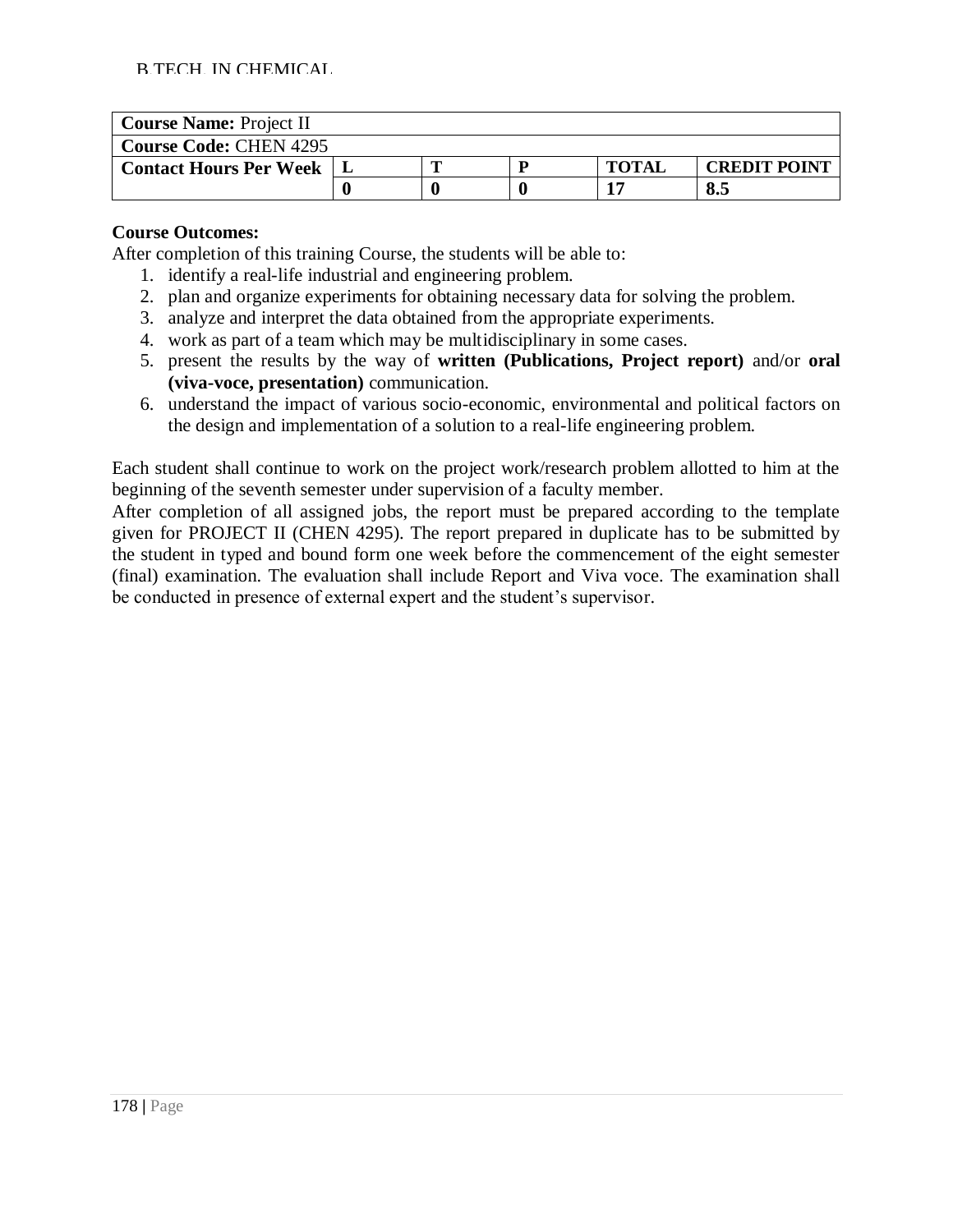| <b>Course Name:</b> Design & Simulation Laboratory II |                                          |  |  |  |  |  |  |
|-------------------------------------------------------|------------------------------------------|--|--|--|--|--|--|
| <b>Course Code: CHEN 4251</b>                         |                                          |  |  |  |  |  |  |
| <b>Contact Hours Per Week</b>                         | <b>TOTAI</b><br><b>CREDIT POINT</b><br>D |  |  |  |  |  |  |
| L.5                                                   |                                          |  |  |  |  |  |  |

## **Pre-Requisites: MATLAB Basics, Basic course on CFD, Modeling and Simulation, Design & Simulation Laboratory I**

## **Course Outcomes:**

After completion of the course students will be able to:

- 1. Demonstrate the application of MATLAB Simulink in dynamic simulation problem
- 2. Design controller action for heat exchange operation.
- 3. Apply MATLAB Simulink in dynamic simulation of a heat exchange operation
- 4. Apply the knowledge of CFD in solving fluid flow problems using appropriate boundary conditions
- 5. Simulate the velocity profile of fluid flowing through a particular geometry using CFD software.
- 6. Simulate the velocity and temperature profile of fluid flowing through a particular geometry using CFD software.

## **Programmes to be performed:**

- 1. Basics of Simulink Application in solving ODE.
- 2. Design of a PID feed-forward controller for controlling output fluid temperature in shell and tube heat exchanger.
- 3. Basics of relevant CFD simulation software.
- 4. Generation of velocity and temperature profile for a flowing fluid through a rectangular channel (one side is having a heat source) using appropriate CFD software.

## **Text Books:**

- 1. Stephanopoulos G. Chemical Process Control: An Introduction to Theory and Practice, Prentice Hall India Learning Private Limited, 2008.
- 2. Anderson J.D. Computational Fluid Dynamics, the basics with Applications, McGraw-Hill, Inc., 1995.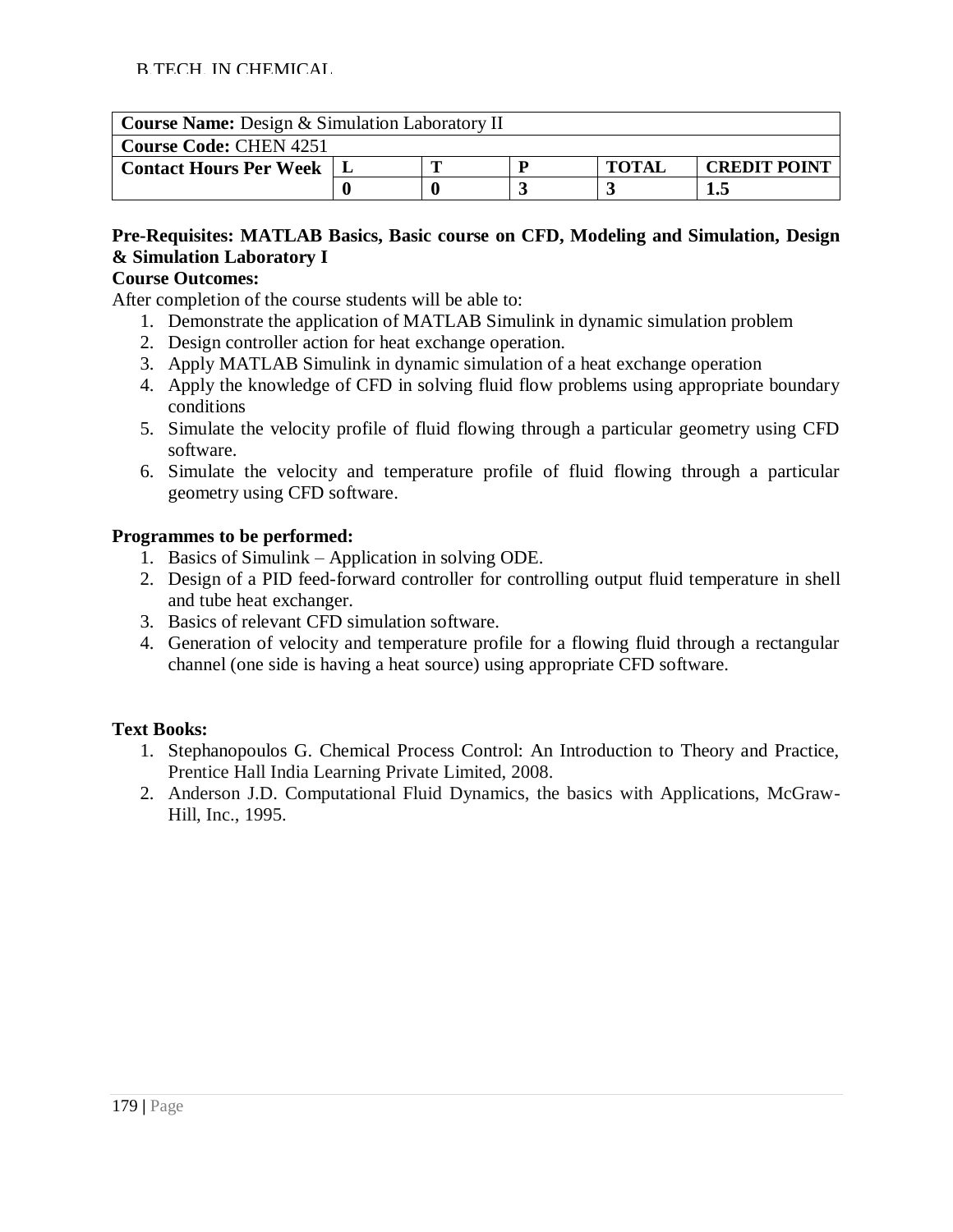| <b>Course Name: Grand Viva</b> |  |  |  |              |                     |  |
|--------------------------------|--|--|--|--------------|---------------------|--|
| <b>Course Code: CHEN 4297</b>  |  |  |  |              |                     |  |
| <b>Contact Hours Per Week</b>  |  |  |  | <b>TOTAL</b> | <b>CREDIT POINT</b> |  |
|                                |  |  |  |              |                     |  |

Viva – Voce examination shall be conducted to ascertain the students' overall grasp of the principles of Chemical Engineering and allied subjects. Evaluation of students would be conducted by a panel consisting of at least four Faculty members.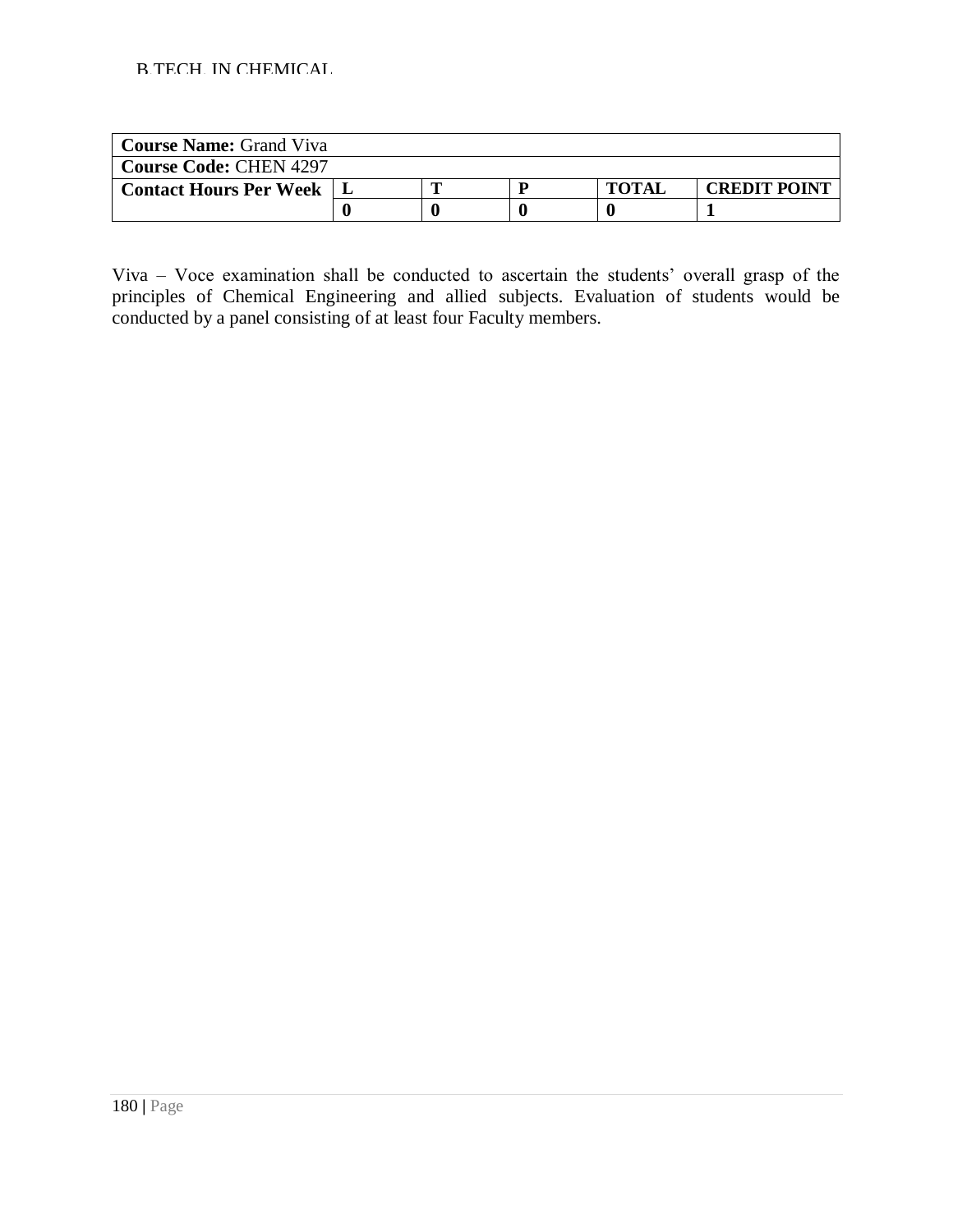| <b>Course Name: DISASTER RESPONSE SERVICES AND TECHNOLOGIES</b> |  |  |  |              |                     |  |  |  |
|-----------------------------------------------------------------|--|--|--|--------------|---------------------|--|--|--|
| <b>Course Code: HMTS 4011</b>                                   |  |  |  |              |                     |  |  |  |
| <b>Contact Hours Per Week</b>                                   |  |  |  | <b>TOTAI</b> | <b>CREDIT POINT</b> |  |  |  |
|                                                                 |  |  |  |              |                     |  |  |  |

## **For Lateral Entry Students**

## **Course Outcomes:**

After the completion of this course, student will be able to:

- 1. recall the basic concepts and terminologies of disaster and disaster management.
- 2. understand disaster risk assessment, risk reduction and community preparedness plans.
- 3. interpret and characterize hazards, vulnerabilities and strategies for disaster mitigation.
- 4. examine techniques for post disaster situation awareness, damage and need assessment.
- 5. evaluate post disaster remedial measures and long-term recovery planning.
- 6. design emergency communication infrastructures, technologies and services.

# **Module I [10L]**

# **Introduction:**

Definition of disaster, types of disasters, phases of disasters, factors contributing to disaster impact and severity, disaster profile of India, definition of disaster management, disaster management cycle, Disaster Management Act 2005, organizations involved in disaster management.

## **Module II [10L]**

# **Pre Disaster Services for Risk Reduction:**

## **Disaster Preparedness:**

Disaster risk assessment, disaster risk reduction, preparedness plans, community preparedness, and emergency resource networks.

## **Disaster Mitigation:**

Identify and characterize hazards, hazard assessment metrics, types of vulnerabilities, vulnerability assessment, strategies for disaster mitigation, structural mitigation and nonstructural mitigation, disaster mitigation initiatives in India.

## **Module III [10L]**

# **Post Disaster Services for Recovery:**

#### **Disaster Response:**

Need for coordinated disaster response, SPHERE standards in disaster response, role of government, international agencies and NGOs, post disaster situation awareness, post disaster damage and need assessment.

## **Disaster Recovery and Reconstruction:**

Post disaster effects and remedial measures, creation of livelihood options, disaster resistant house construction, sanitation and hygiene, education and awareness, dealing with victims' psychology, long-term counter disaster planning.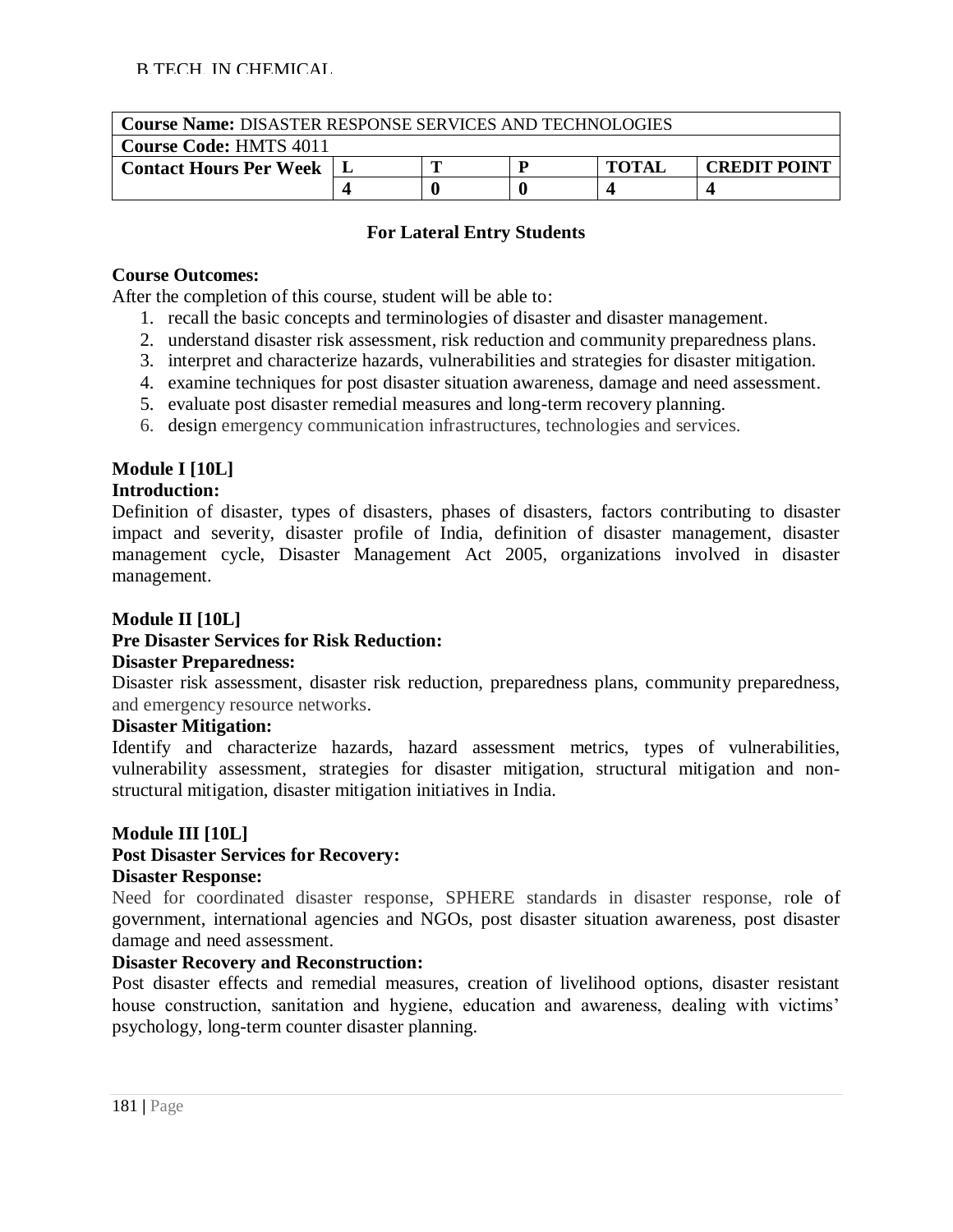# **Module IV [10L]**

#### **Disaster Management Technologies**

Emergency communication infrastructures, technologies; social media and networks for disaster management; examples of disaster management information systems; examples of smartphone/ web based applications for disaster management.

#### **Books of reference:**

- 1. R. Nishith, Singh AK, "Disaster Management in India: Perspectives, issues and strategies", New Royal book Company.
- 2. [Bhattacharjee](https://www.amazon.in/Suman-Bhattacharjee/e/B0933PZWXJ/ref=dp_byline_cont_book_1) Suman, [Roy](https://www.amazon.in/s/ref=dp_byline_sr_book_2?ie=UTF8&field-author=Siuli+Roy&search-alias=stripbooks) Siuli, [Das Bit](https://www.amazon.in/s/ref=dp_byline_sr_book_3?ie=UTF8&field-author=Sipra+Das+Bit&search-alias=stripbooks) Sipra, "Post-disaster Navigation and Allied Services over Opportunistic Networks", Springer Verlag, Singapore.
- 3. Basu Souvik, [Roy](https://www.amazon.in/s/ref=dp_byline_sr_book_2?ie=UTF8&field-author=Siuli+Roy&search-alias=stripbooks) Siuli, [Das Bit](https://www.amazon.in/s/ref=dp_byline_sr_book_3?ie=UTF8&field-author=Sipra+Das+Bit&search-alias=stripbooks) Sipra, "Reliable Post Disaster Services over Smartphone Based DTN: An End-to-End Framework", Springer, Singapore.
- 4. Sahni, Pardeep et.al. (Eds.)," Disaster Mitigation Experiences and Reflections", Prentice Hall of India, New Delhi.
- 5. Goel S. L., "Disaster Administration And Management Text and Case Studies", Deep & Deep Publication Pvt. Ltd., New Delhi.
- 6. Liu Zhi, Ota Kaoru, "Smart Technologies for Emergency Response and Disaster Management", IGI Global.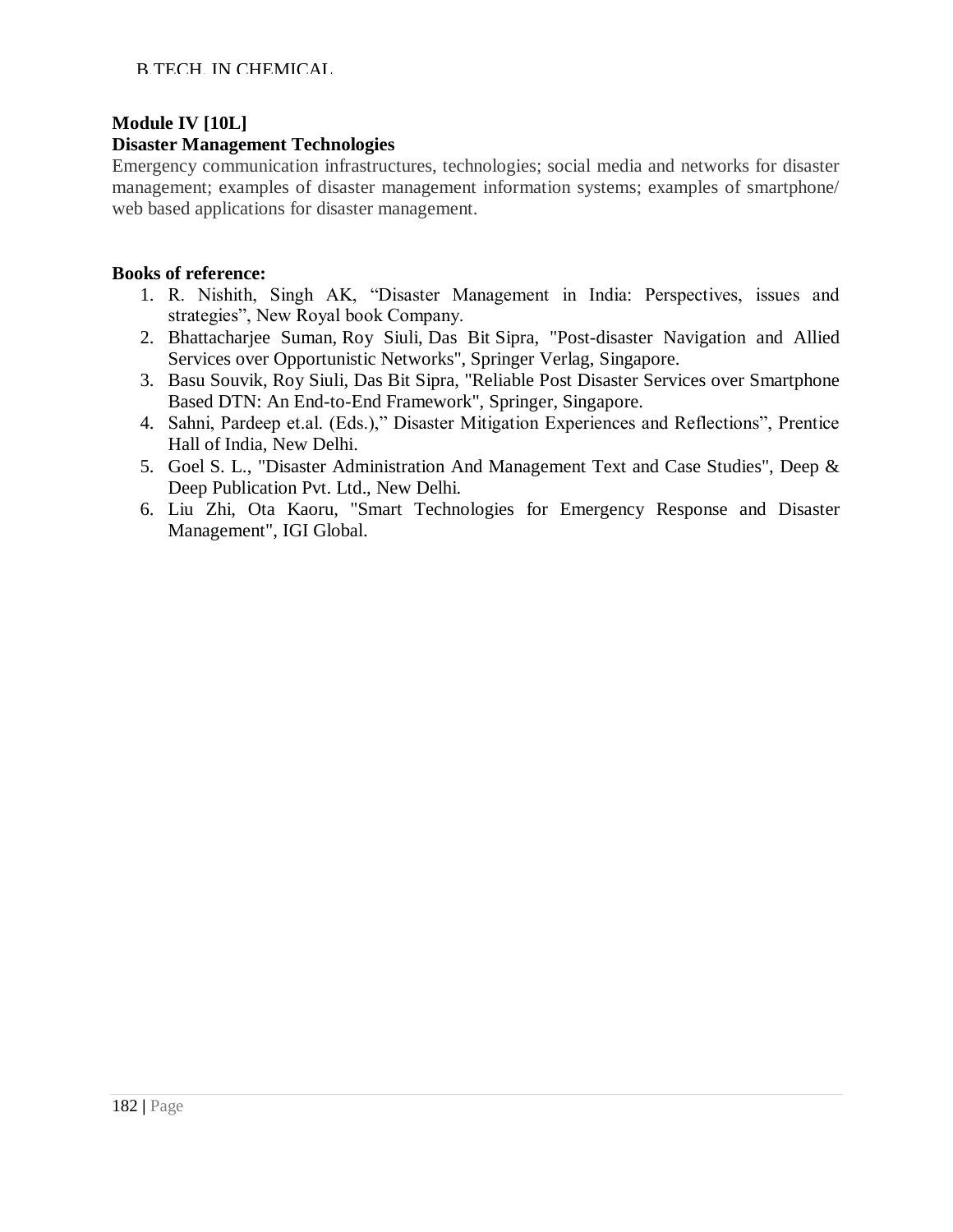| <b>Course Name:</b> Introduction to French Language |  |  |  |              |                     |  |  |  |
|-----------------------------------------------------|--|--|--|--------------|---------------------|--|--|--|
| <b>Course Code: HMTS 4222</b>                       |  |  |  |              |                     |  |  |  |
| <b>Contact Hours Per Week</b>                       |  |  |  | <b>TOTAL</b> | <b>CREDIT POINT</b> |  |  |  |
|                                                     |  |  |  |              |                     |  |  |  |

#### **Course Outcomes:**

After the completion of the course, the students will be able to:

- 1. write simple sentences.
- 2. engage in interpersonal interaction in basic French.
- 3. communicate about day to day activities, participate in formal interactions.
- 4. learn the standard pronunciation Parisienne.
- 5. construct expressions using basic vocabularies and simple grammatical structures.
- 6. acquire the elementary language skills of speaking, reading and writing.

## **Module I [9L]:**

The French Alphabet, the vowels, pronunciation rules, stress and accents Greetings, giving and requesting personal details The numbers, nationalities, professions Gender The three conjugations: **-er**,**-ir , -re** The verbs **Etre**, **Avoir** and **S'appeller** Vocabulary Resources: the days of the week, the parts of the day, about habits Expressing frequency Asking and telling the time

## **Module II [9L]**

The **presente indicative** Some uses of **à, de, en.** The definite article: **Le, La, Les** The indefinite article: **Un, Une , Des** Reflexive verbs Expressing existence and location Vocabulary Resources: leisure activities, the weather, geography, tourist attractions Speaking about physical appearance and character Expressing and comparing likes, dislikes and interests, one's profession Asking about likes and dislikes Speaking about personal relationships, the family, daily activities. Adjectives to describe character, music.

#### **Module III [9L]**

Adjectif Infterrogatif : **Quand, Comment, Où, Pourquoi, Combien, Quel/Quelle** Identifying objects Expressing needs Shopping: asking for items, asking about prices, etc. Talking about preferences